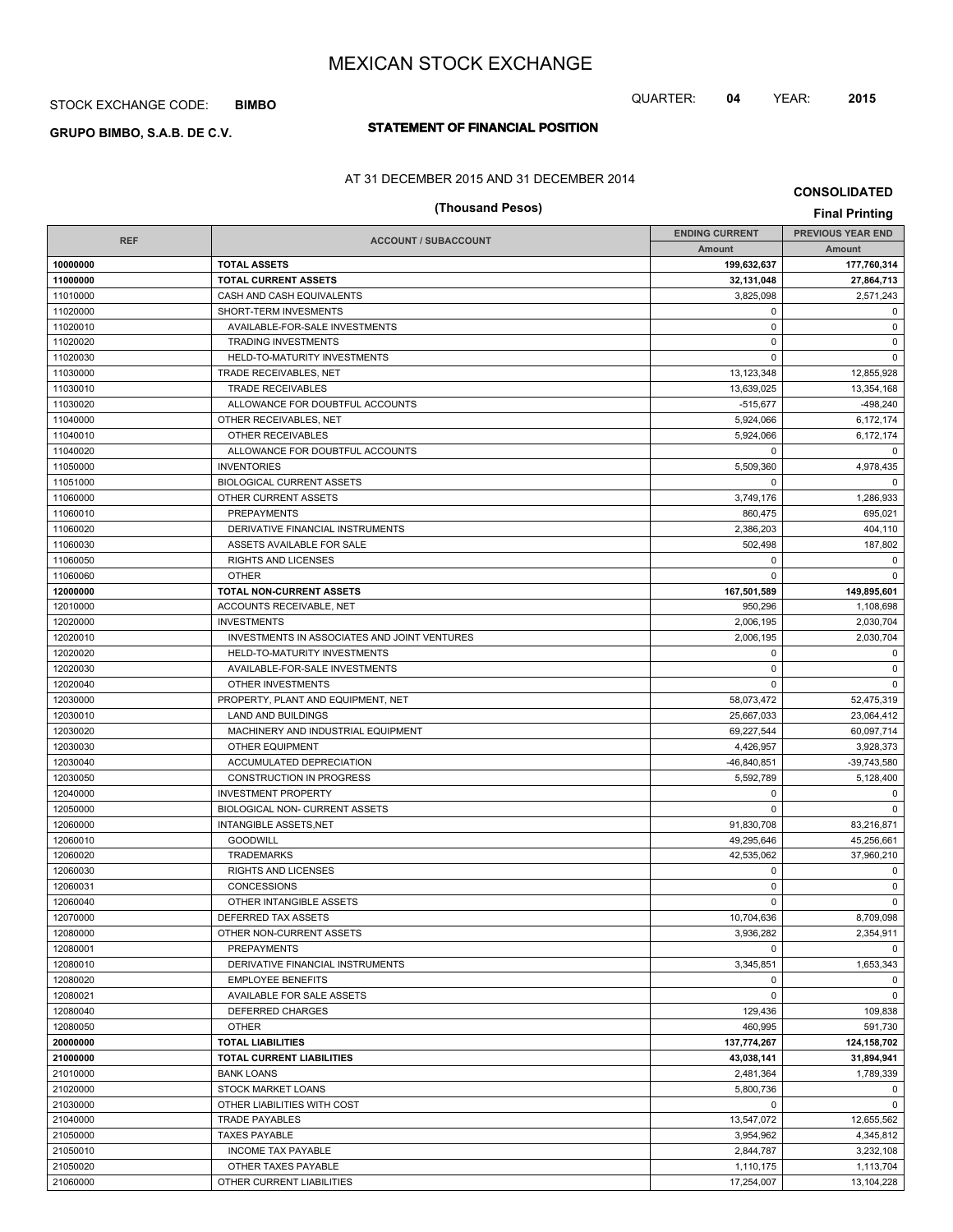## STOCK EXCHANGE CODE: **BIMBO**

# **STATEMENT OF FINANCIAL POSITION GRUPO BIMBO, S.A.B. DE C.V.**

## AT 31 DECEMBER 2015 AND 31 DECEMBER 2014

# **CONSOLIDATED**

QUARTER: **04** YEAR: **2015**

# **(Thousand Pesos) Final Printing**

| <b>REF</b><br><b>ACCOUNT / SUBACCOUNT</b> | <b>ENDING CURRENT</b>                                                   | <b>PREVIOUS YEAR END</b> |               |
|-------------------------------------------|-------------------------------------------------------------------------|--------------------------|---------------|
|                                           |                                                                         | <b>Amount</b>            | <b>Amount</b> |
| 21060010                                  | <b>INTEREST PAYABLE</b>                                                 | $\mathbf 0$              | $\mathbf 0$   |
| 21060020                                  | DERIVATIVE FINANCIAL INSTRUMENTS                                        | 3,207,965                | 673,350       |
| 21060030                                  | <b>DEFERRED REVENUE</b>                                                 | $\Omega$                 | $\Omega$      |
| 21060050                                  | <b>EMPLOYEE BENEFITS</b>                                                | $\mathbf 0$              | $\Omega$      |
| 21060060                                  | <b>PROVISIONS</b>                                                       | 12,644,842               | 11,071,613    |
| 21060061                                  | CURRENT LIABILITIES RELATED TO AVAILABLE FOR SALE ASSETS                | $\Omega$                 | $\Omega$      |
| 21060080                                  | <b>OTHER</b>                                                            | 1,401,200                | 1,359,265     |
| 22000000                                  | <b>TOTAL NON-CURRENT LIABILITIES</b>                                    | 94,736,126               | 92,263,761    |
| 22010000                                  | <b>BANK LOANS</b>                                                       | 4,957,524                | 7,441,777     |
| 22020000                                  | <b>STOCK MARKET LOANS</b>                                               | 54,521,526               | 52,972,724    |
| 22030000                                  | OTHER LIABILITIES WITH COST                                             | $\mathbf 0$              | $\mathbf 0$   |
| 22040000                                  | DEFERRED TAX LIABILITIES                                                | 3,358,531                | 3,380,322     |
| 22050000                                  | OTHER NON-CURRENT LIABILITIES                                           | 31.898.545               | 28.468.938    |
| 22050010                                  | DERIVATIVE FINANCIAL INSTRUMENTS                                        | 1,707,108                | 1,540,394     |
| 22050020                                  | DEFERRED REVENUE                                                        | $\Omega$                 | $\Omega$      |
| 22050040                                  | <b>EMPLOYEE BENEFITS</b>                                                | 25,931,845               | 23,459,244    |
| 22050050                                  | <b>PROVISIONS</b>                                                       | 4,259,592                | 3,469,300     |
| 22050051                                  | NON-CURRENT LIABILITIES RELATED TO AVAILABLE FOR SALE ASSETS            | $\mathbf 0$              | $\mathbf 0$   |
| 22050070                                  | <b>OTHER</b>                                                            | $\Omega$                 | $\mathbf 0$   |
| 30000000                                  | <b>TOTAL EQUITY</b>                                                     | 61,858,370               | 53,601,612    |
| 30010000                                  | EQUITY ATTRIBUTABLE TO OWNERS OF PARENT                                 | 58,570,591               | 50,974,361    |
| 30030000                                  | <b>CAPITAL STOCK</b>                                                    | 4.226.510                | 4,226,510     |
| 30040000                                  | <b>SHARES REPURCHASED</b>                                               | $\Omega$                 | $\mathbf 0$   |
| 30050000                                  | PREMIUM ON ISSUANCE OF SHARES                                           | $\mathbf 0$              | $\mathbf 0$   |
| 30060000                                  | CONTRIBUTIONS FOR FUTURE CAPITAL INCREASES                              | $\mathbf 0$              | $\mathbf 0$   |
| 30070000                                  | OTHER CONTRIBUTED CAPITAL                                               | $\mathbf 0$              | $\mathbf 0$   |
| 30080000                                  | RETAINED EARNINGS (ACCUMULATED LOSSES)                                  | 52,916,593               | 47,890,841    |
| 30080010                                  | <b>LEGAL RESERVE</b>                                                    | 758.029                  | 758,029       |
| 30080020                                  | <b>OTHER RESERVES</b>                                                   | 770.322                  | 916,103       |
| 30080030                                  | <b>RETAINED EARNINGS</b>                                                | 46,216,709               | 42.698.908    |
| 30080040                                  | NET INCOME FOR THE PERIOD                                               | 5,171,533                | 3,517,801     |
| 30080050                                  | <b>OTHERS</b>                                                           | $\Omega$                 | $\Omega$      |
| 30090000                                  | ACCUMULATED OTHER COMPREHENSIVE INCOME (NET OF TAX)                     | 1,427,488                | $-1,142,990$  |
| 30090010                                  | GAIN ON REVALUATION OF PROPERTIES                                       | 1,037,513                | 1,037,513     |
| 30090020                                  | ACTUARIAL GAINS (LOSSES) FROM LABOR OBLIGATIONS                         | 665,074                  | 103,429       |
| 30090030                                  | <b>FOREING CURRENCY TRANSLATION</b>                                     | 704.607                  | $-2,063,607$  |
| 30090040                                  | CHANGES IN THE VALUATION OF FINANCIAL ASSETS AVAILABLE FOR SALE         | $\Omega$                 | $\Omega$      |
| 30090050                                  | CHANGES IN THE VALUATION OF DERIVATIVE FINANCIAL INSTRUMENTS            | $-979,706$               | $-220,325$    |
| 30090060                                  | CHANGES IN FAIR VALUE OF OTHER ASSETS                                   | $\Omega$                 | $\Omega$      |
| 30090070                                  | SHARE OF OTHER COMPREHENSIVE INCOME OF<br>ASSOCIATES AND JOINT VENTURES | $\mathbf 0$              | $\mathbf 0$   |
| 30090080                                  | OTHER COMPREHENSIVE INCOME                                              | $\mathbf 0$              | 0             |
| 30020000                                  | NON-CONTROLLING INTERESTS                                               | 3,287,779                | 2,627,251     |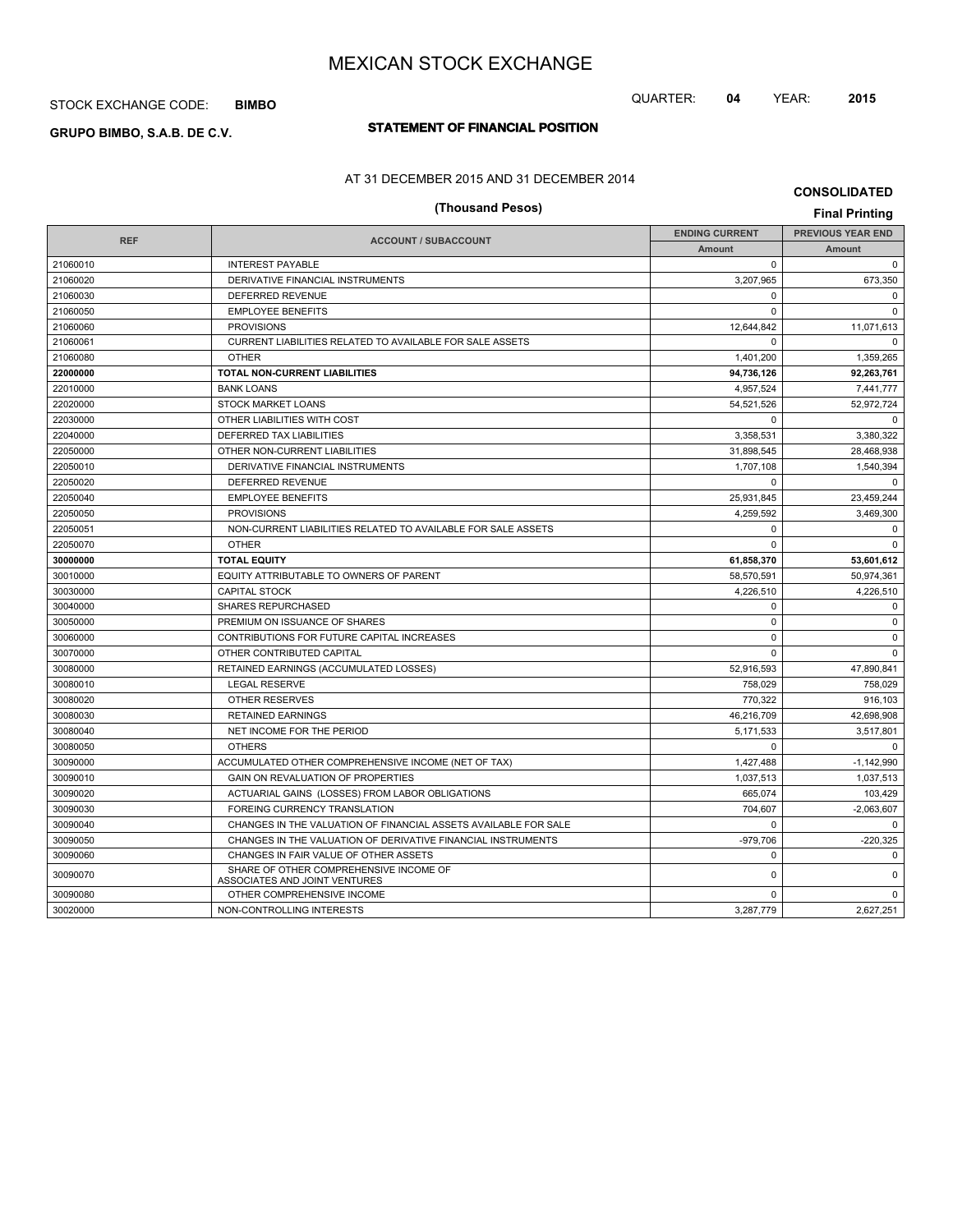STOCK EXCHANGE CODE: **BIMBO**

# **STATEMENT OF FINANCIAL POSITION GRUPO BIMBO, S.A.B. DE C.V.**

## **INFORMATIONAL DATA**

AT 31 DECEMBER 2015 AND 31 DECEMBER 2014

# **(Thousand Pesos) Final Printing**

**CONSOLIDATED**

QUARTER: **04** YEAR: **2015**

|                                                 | <b>ENDING CURRENT</b> | <b>PREVIOUS YEAR END</b> |
|-------------------------------------------------|-----------------------|--------------------------|
|                                                 | <b>Amount</b>         | Amount                   |
| SHORT-TERM FOREIGN CURRENCY LIABILITIES         | 21,627,510            | 17,983,030               |
| LONG TERM FOREIGN CURRENCY LIABILITIES          | 80,928,957            | 73,278,325               |
| CAPITAL STOCK (NOMINAL)                         | 1,901,132             | 1,901,132                |
| RESTATEMENT OF CAPITAL STOCK                    | 2,325,378             | 2,325,378                |
| PLAN ASSETS FOR PENSIONS AND SENIORITY PREMIUMS | 23,348,808            | 21,642,771               |
| NUMBER OF EXECUTIVES (*)                        | 2.167                 | 1,984                    |
| NUMBER OF EMPLOYEES (*)                         | 28,467                | 28,411                   |
| NUMBER OF WORKERS (*)                           | 96,518                | 98,188                   |
| OUTSTANDING SHARES (*)                          | 4,703,200,000         | 4,703,200,000            |
| <b>REPURCHASED SHARES (*)</b>                   | $\Omega$              | 4.255                    |
| RESTRICTED CASH (1)                             | $\Omega$              | $\Omega$                 |
| GUARANTEED DEBT OF ASSOCIATED COMPANIES         | 0                     | $\Omega$                 |
|                                                 | <b>CONCEPTS</b>       |                          |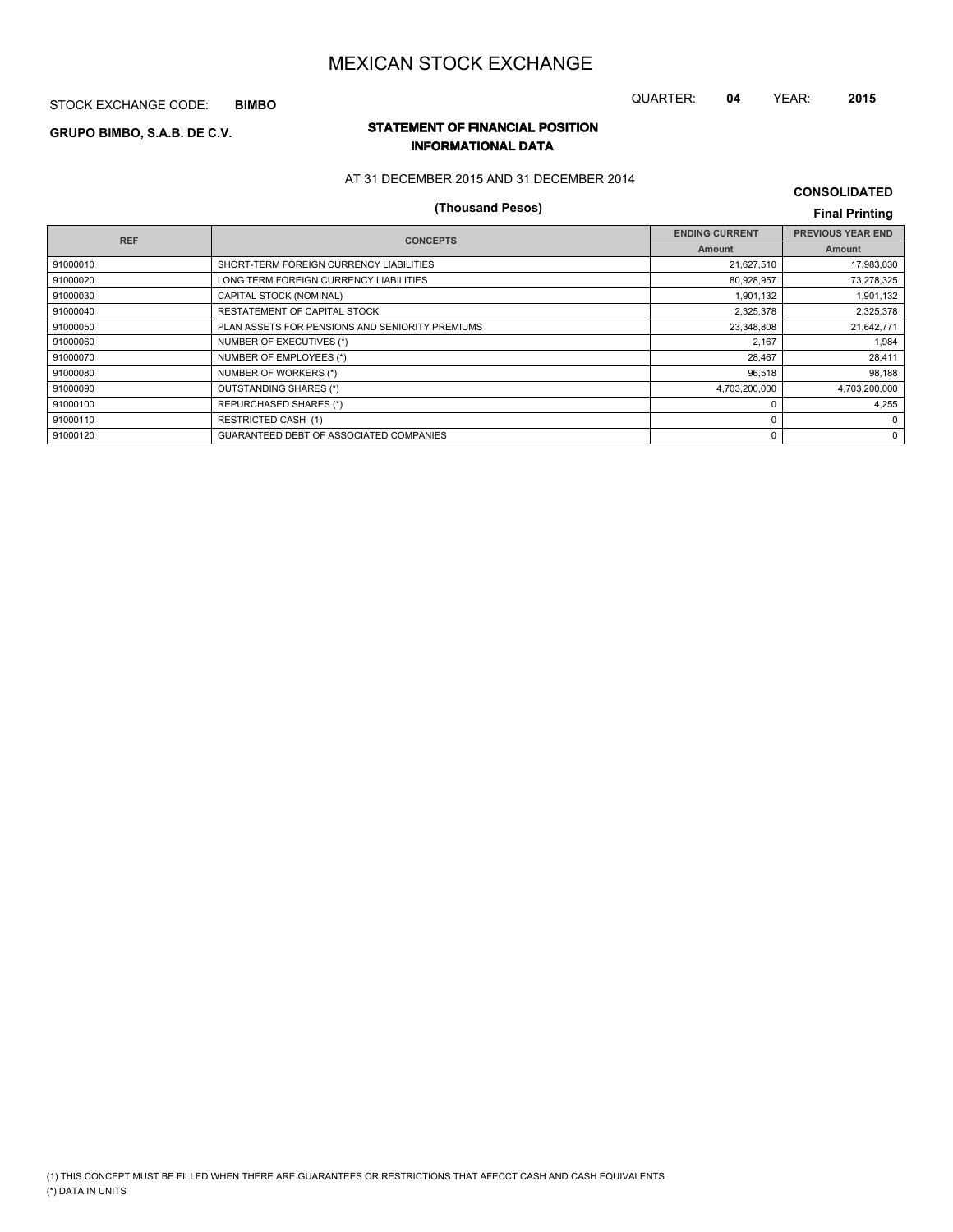**GRUPO BIMBO, S.A.B. DE C.V.** STOCK EXCHANGE CODE: **BIMBO** QUARTER: **04** YEAR: **2015**

## **STATEMENTS OF COMPREHENSIVE INCOME**

#### **CONSOLIDATED**

### FOR THE TWELVE AND THREE MONTHS ENDED 31 DECEMBER, 2015 AND 2014

| (Thousand Pesos) |                                                          |                     |                |                      | <b>Final Printing</b> |  |
|------------------|----------------------------------------------------------|---------------------|----------------|----------------------|-----------------------|--|
|                  |                                                          | <b>CURRENT YEAR</b> |                | <b>PREVIOUS YEAR</b> |                       |  |
| <b>REF</b>       | <b>ACCOUNT / SUBACCOUNT</b>                              | <b>ACCUMULATED</b>  | <b>QUARTER</b> | <b>ACCUMULATED</b>   | <b>QUARTER</b>        |  |
| 40010000         | <b>REVENUE</b>                                           | 219,186,335         | 59,518,857     | 187,052,650          | 51,123,676            |  |
| 40010010         | <b>SERVICES</b>                                          | $\mathbf 0$         | $\mathbf 0$    | $\mathbf 0$          | $\mathbf 0$           |  |
| 40010020         | SALE OF GOODS                                            | 219,186,335         | 59,518,857     | 187,052,650          | 51,123,676            |  |
| 40010030         | <b>INTERESTS</b>                                         | 0                   | $\Omega$       | $\mathbf 0$          | $\mathbf 0$           |  |
| 40010040         | <b>ROYALTIES</b>                                         | $\mathbf 0$         | $\mathbf 0$    | $\mathbf 0$          | $\mathsf 0$           |  |
| 40010050         | <b>DIVIDENDS</b>                                         | $\mathbf 0$         | $\Omega$       | $\mathbf 0$          | $\mathsf{O}$          |  |
| 40010060         | <b>LEASES</b>                                            | $\mathbf 0$         | $\mathbf 0$    | $\mathbf 0$          | $\mathsf 0$           |  |
| 40010061         | <b>CONSTRUCTIONS</b>                                     | $\mathbf 0$         | $\Omega$       | $\mathbf 0$          | $\mathbf 0$           |  |
| 40010070         | <b>OTHER REVENUE</b>                                     | 0                   | $\mathbf 0$    | $\mathbf 0$          | 0                     |  |
| 40020000         | <b>COST OF SALES</b>                                     | 102,421,353         | 27,949,156     | 88,298,070           | 24,389,867            |  |
| 40021000         | <b>GROSS PROFIT</b>                                      | 116,764,982         | 31,569,701     | 98,754,580           | 26,733,809            |  |
| 40030000         | <b>GENERAL EXPENSES</b>                                  | 98,542,757          | 26,200,917     | 83,077,816           | 21,793,975            |  |
| 40040000         | PROFIT (LOSS) BEFORE OTHER INCOME (EXPENSE), NET         | 18,222,225          | 5,368,784      | 15,676,764           | 4,939,834             |  |
| 40050000         | OTHER INCOME (EXPENSE), NET                              | -4,101,413          | $-2,556,736$   | $-5,365,511$         | $-3,380,660$          |  |
| 40060000         | <b>OPERATING PROFIT (LOSS) (*)</b>                       | 14,120,812          | 2,812,048      | 10,311,253           | 1,559,174             |  |
| 40070000         | <b>FINANCE INCOME</b>                                    | 403.975             | 110.839        | 426.737              | 90,793                |  |
| 40070010         | <b>INTEREST INCOME</b>                                   | 211,746             | 36,673         | 270,933              | 80,645                |  |
| 40070020         | GAIN ON FOREIGN EXCHANGE, NET                            | $\mathbf 0$         | $\mathbf 0$    | 89,611               | $\mathbf 0$           |  |
| 40070030         | <b>GAIN ON DERIVATIVES, NET</b>                          | 0                   | $\mathbf 0$    | $\mathbf 0$          | 0                     |  |
| 40070040         | GAIN ON CHANGE IN FAIR VALUE OF FINANCIAL INSTRUMENTS    | 0                   | $\Omega$       | $\Omega$             | $\mathbf 0$           |  |
| 40070050         | OTHER FINANCE INCOME                                     | 192.229             | 74,166         | 66.193               | 10.148                |  |
| 40080000         | <b>FINANCE COSTS</b>                                     | 4,593,748           | 1,317,051      | 3,691,137            | 1,194,680             |  |
| 40080010         | <b>INTEREST EXPENSE</b>                                  | 4,575,918           | 1,213,669      | 3,691,137            | 1,122,312             |  |
| 40080020         | LOSS ON FOREIGN EXCHANGE, NET                            | 17,830              | 103,382        | 0                    | 72,368                |  |
| 40080030         | LOSS ON DERIVATIVES, NET                                 | 0                   | $\mathbf 0$    | $\mathbf 0$          | $\mathbf 0$           |  |
| 40080050         | LOSS ON CHANGE IN FAIR VALUE OF FINANCIAL INSTRUMENTS    | $\Omega$            | $\Omega$       | $\Omega$             | $\mathbf 0$           |  |
| 40080060         | OTHER FINANCE COSTS                                      | 0                   | $\mathbf 0$    | $\mathbf 0$          | $\mathbf 0$           |  |
| 40090000         | <b>FINANCE INCOME (COSTS), NET</b>                       | -4,189,773          | $-1,206,212$   | $-3,264,400$         | $-1,103,887$          |  |
| 40100000         | SHARE OF PROFIT (LOSS) OF ASSOCIATES AND JOINT VENTURES  | 46,954              | 58,339         | $-61,181$            | $-28,701$             |  |
| 40110000         | PROFIT (LOSS) BEFORE INCOME TAX                          | 9,977,993           | 1,664,175      | 6,985,672            | 426,586               |  |
| 40120000         | <b>INCOME TAX EXPENSE</b>                                | 4,062,733           | 1,101,621      | 2,955,154            | 501,776               |  |
| 40120010         | <b>CURRENT TAX</b>                                       | 3,883,958           | 1,118,363      | 3,920,934            | 1,397,316             |  |
| 40120020         | <b>DEFERRED TAX</b>                                      | 178.775             | $-16.742$      | $-965.780$           | $-895.540$            |  |
| 40130000         | PROFIT (LOSS) FROM CONTINUING OPERATIONS                 | 5,915,260           | 562,554        | 4,030,518            | 75,190                |  |
| 40140000         | PROFIT (LOSS) FROM DISCONTINUED OPERATIONS               | $\Omega$            | $\Omega$       | $\Omega$             | $\mathbf 0$           |  |
| 40150000         | <b>NET PROFIT (LOSS)</b>                                 | 5,915,260           | 562,554        | 4,030,518            | $-75,190$             |  |
| 40160000         | PROFIT (LOSS), ATTRIBUTABLE TO NON-CONTROLLING INTERESTS | 743,727             | 261,132        | 512,717              | 154,158               |  |
| 40170000         | PROFIT (LOSS), ATTRIBUTABLE TO OWNERS OF PARENT          | 5.171.533           | 301,422        | 3,517,801            | $-229,348$            |  |
|                  |                                                          |                     |                |                      |                       |  |
| 40180000         | BASIC EARNINGS (LOSS) PER SHARE                          | 1.10                | 0.06           | 0.75                 | $-0.05$               |  |
| 40190000         | DILUTED EARNINGS (LOSS) PER SHARE                        | 1.10                | 0.06           | 0.75                 | $-0.05$               |  |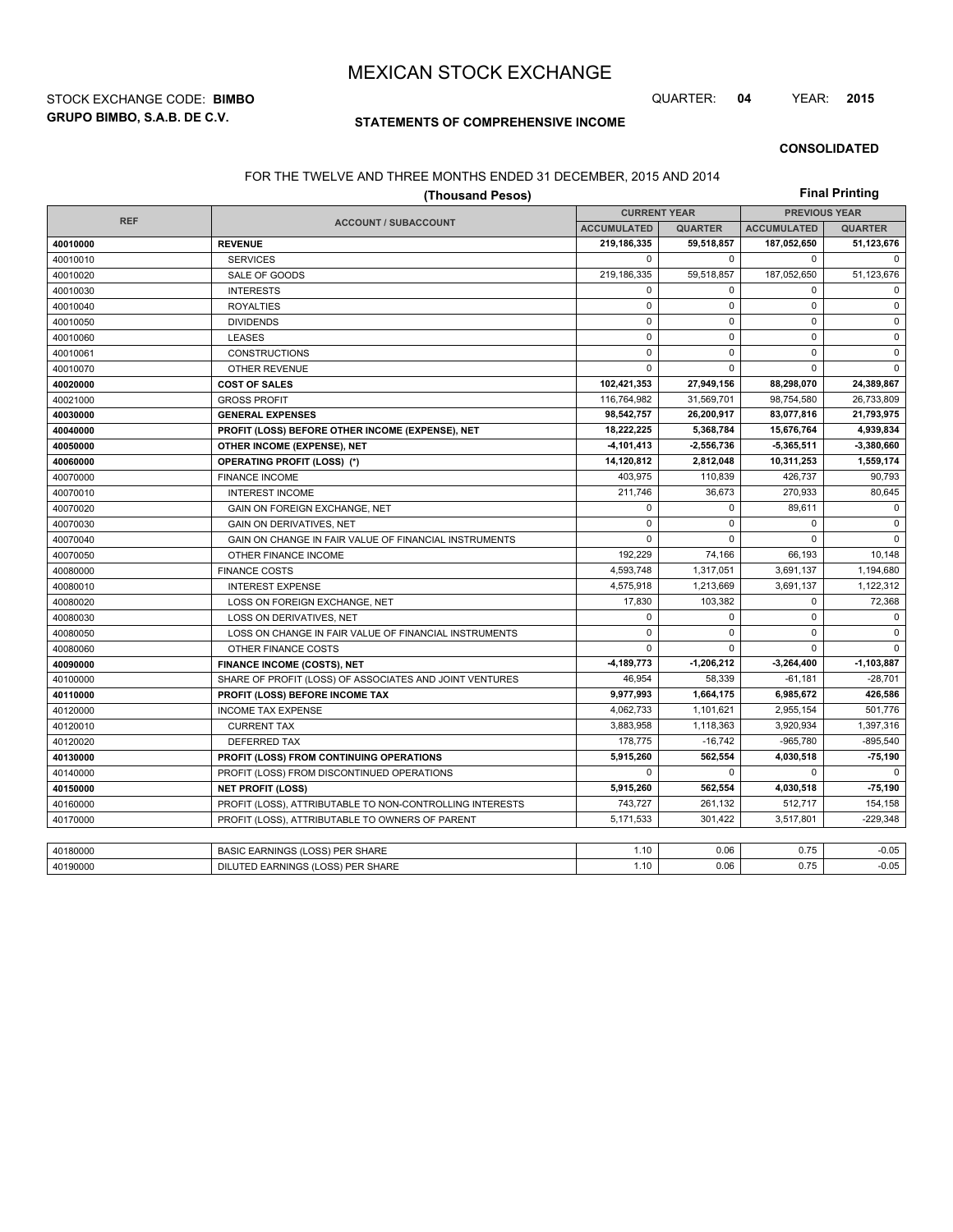**GRUPO BIMBO, S.A.B. DE C.V.** STOCK EXCHANGE CODE: **BIMBO** QUARTER: **04** YEAR: **2015**

# **STATEMENTS OF COMPREHENSIVE INCOME OTHER COMPREHENSIVE INCOME (NET OF INCOME**

**CONSOLIDATED**

#### FOR THE TWELVE AND THREE MONTHS ENDED 31 DECEMBER, 2015 AND 2014 **TAX)**

## **(Thousand Pesos)**

**Final Printing**

| <b>REF</b> |                                                                                  |                    | <b>CURRENT YEAR</b> | <b>PREVIOUS YEAR</b> |                |
|------------|----------------------------------------------------------------------------------|--------------------|---------------------|----------------------|----------------|
|            | <b>ACCOUNT / SUBACCOUNT</b>                                                      | <b>ACCUMULATED</b> | <b>QUARTER</b>      | <b>ACCUMULATED</b>   | <b>QUARTER</b> |
| 40200000   | <b>NET PROFIT (LOSS)</b>                                                         | 5,915,260          | 562,554             | 4,030,518            | $-75,190$      |
|            | DISCLOSURES NOT BE RECLASSIFIED ON INCOME                                        |                    |                     |                      |                |
| 40210000   | PROPERTY REVALUATION GAINS                                                       | $\Omega$           | $\Omega$            | 1,037,513            | 1,037,513      |
| 40220000   | ACTUARIAL EARNINGS (LOSS) FROM LABOR OBLIGATIONS                                 | 561,645            | 865,016             | $-963,645$           | $-1,094,348$   |
| 40220100   | SHARE OF INCOME ON REVALUATION ON PROPERTIES OF ASSOCIATES<br>AND JOINT VENTURES | $\Omega$           | n                   | n                    | $\Omega$       |
|            | DISCLOSURES MAY BE RECLASSIFIED SUBSEQUENTLY TO INCOME                           |                    |                     |                      |                |
| 40230000   | <b>FOREING CURRENCY TRANSLATION</b>                                              | 2,768,214          | 372,316             | 1,911,660            | 2,550,510      |
| 40240000   | CHANGES IN THE VALUATION OF FINANCIAL ASSETS HELD-FOR-SALE                       | $\Omega$           |                     |                      | $\Omega$       |
| 40250000   | CHANGES IN THE VALUATION OF DERIVATIVE FINANCIAL INSTRUMENTS                     | $-759,381$         | $-280,409$          | 14,119               | 312,652        |
| 40260000   | CHANGES IN FAIR VALUE OF OTHER ASSETS                                            | $\Omega$           | $\Omega$            | U                    | $\Omega$       |
| 40270000   | SHARE OF OTHER COMPREHENSIVE INCOME OF ASSOCIATES AND JOINT<br><b>VENTURES</b>   | $\Omega$           | $\Omega$            | U                    | $\Omega$       |
| 40280000   | OTHER COMPREHENSIVE INCOME                                                       | $-83.199$          | $-125.610$          | 194,487              | 652,299        |
| 40290000   | TOTAL OTHER COMPREHENSIVE INCOME                                                 | 2,487,279          | 831,313             | 2,194,134            | 3,458,626      |
|            |                                                                                  |                    |                     |                      |                |
| 40300000   | <b>TOTAL COMPREHENSIVE INCOME</b>                                                | 8,402,539          | 1,393,867           | 6,224,652            | 3,383,436      |
| 40320000   | COMPREHENSIVE INCOME, ATTRIBUTABLE TO NON-CONTROLLING<br><b>INTERESTS</b>        | 660,528            | 135,522             | 707,204              | 806,457        |

40310000 COMPREHENSIVE INCOME, ATTRIBUTABLE TO OWNERS OF PARENT 7,742,011 1,258,345 5,517,448 5,517,448 2,576,979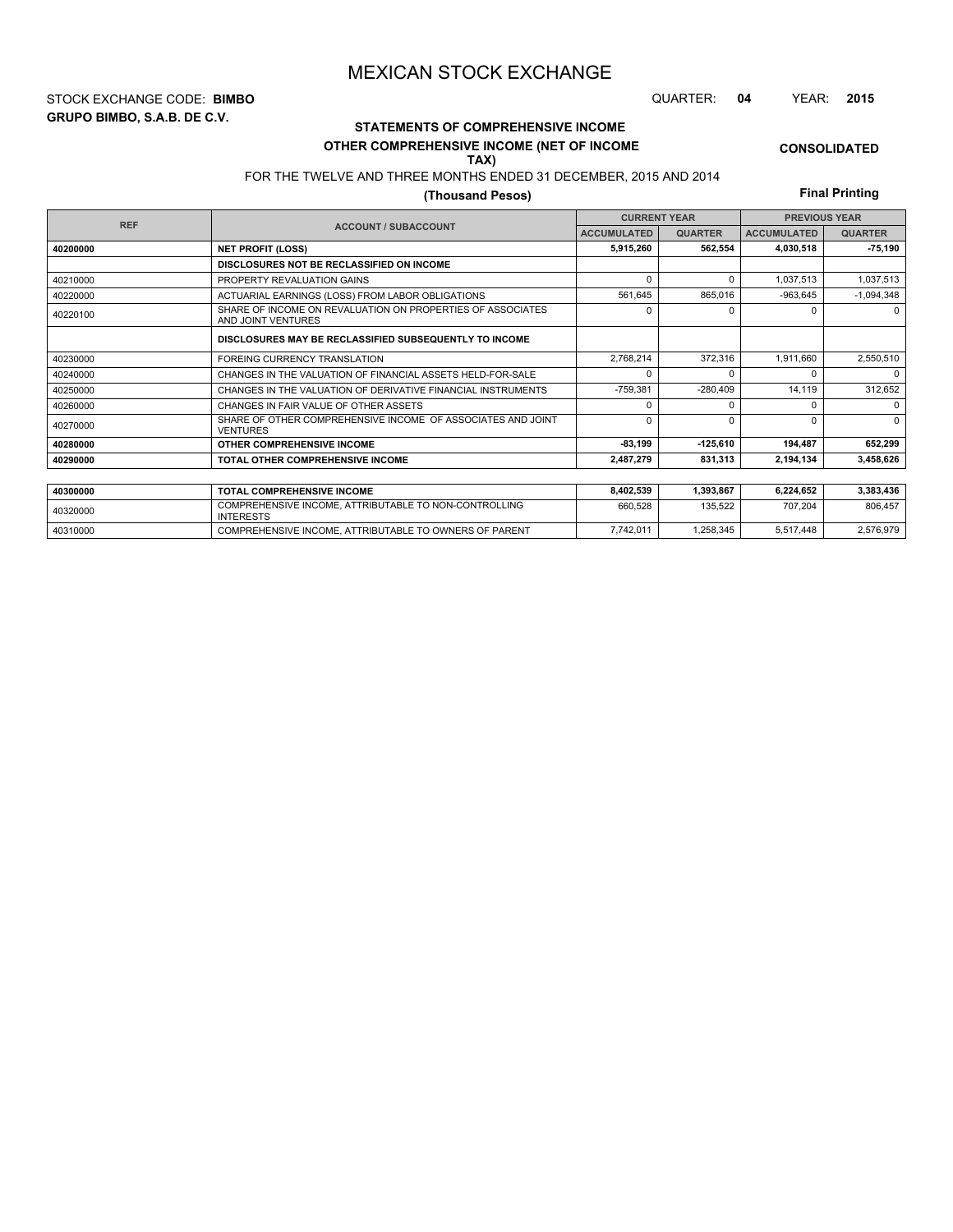STOCK EXCHANGE CODE: **BIMBO** QUARTER: **04** YEAR: **2015**

# **STATEMENTS OF COMPREHENSIVE INCOME INFORMATIONAL DATA**

**CONSOLIDATED**

**Final Printing**

# FOR THE TWELVE AND THREE MONTHS ENDED 31 DECEMBER, 2015 AND 2014

## **(Thousand Pesos)**

| <b>REF</b> | <b>ACCOUNT / SUBACCOUNT</b>             | <b>CURRENT YEAR</b> |                | <b>PREVIOUS YEAR</b> |                |
|------------|-----------------------------------------|---------------------|----------------|----------------------|----------------|
|            |                                         | <b>ACCUMULATED</b>  | <b>QUARTER</b> | <b>ACCUMULATED</b>   | <b>QUARTER</b> |
| 92000010   | OPERATING DEPRECIATION AND AMORTIZATION | 7.051.459           | 2.064.721      | 5.810.164            | .629,091,      |

# **GRUPO BIMBO, S.A.B. DE C.V.**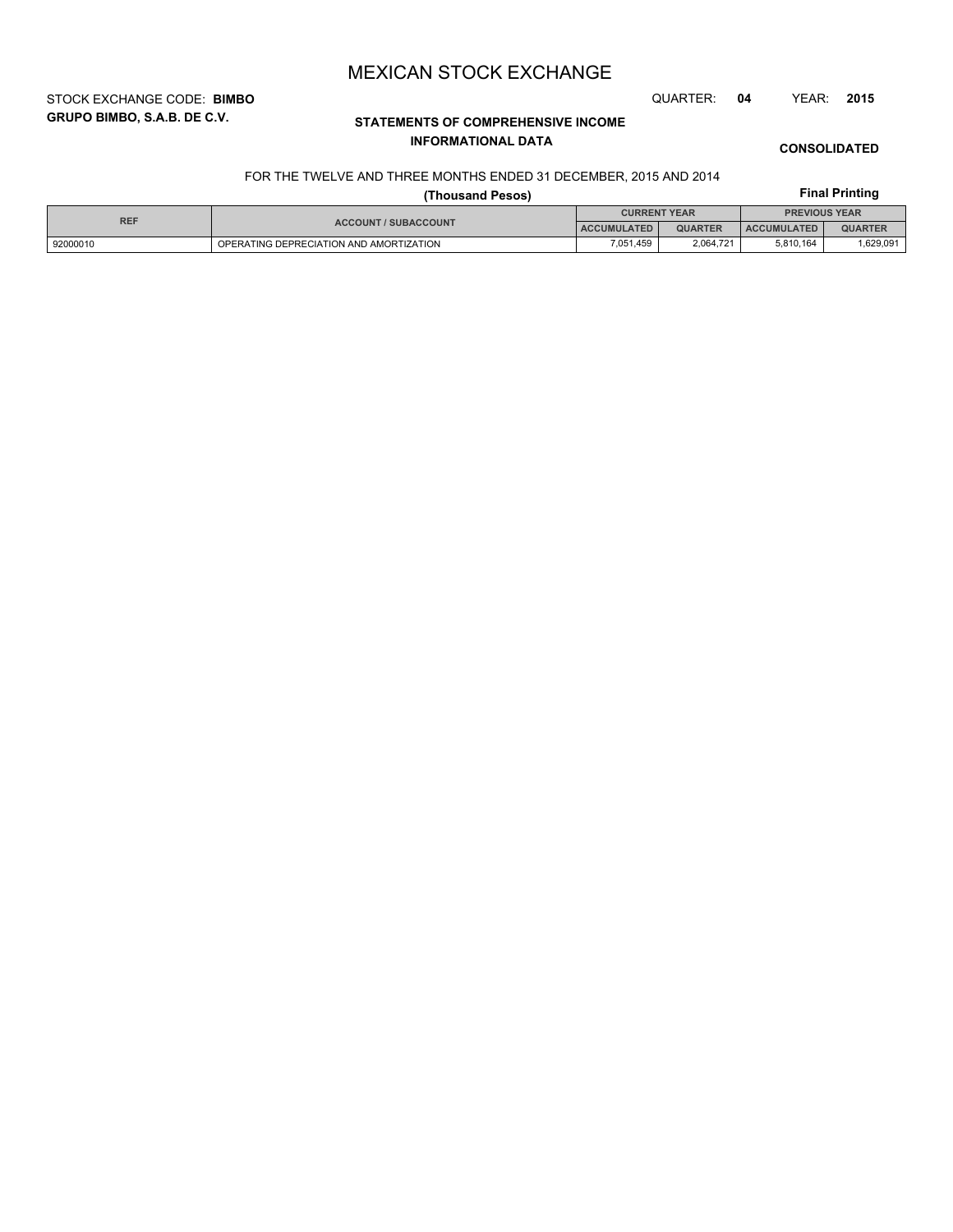**GRUPO BIMBO, S.A.B. DE C.V.** STOCK EXCHANGE CODE: **BIMBO** QUARTER: **04** YEAR: **2015**

# **STATEMENTS OF COMPREHENSIVE INCOME INFORMATIONAL DATA (12 MONTHS)**

**CONSOLIDATED**

**Final Printing**

|            | (Thousand Pesos)                                    |                | <b>Final Printing</b> |  |
|------------|-----------------------------------------------------|----------------|-----------------------|--|
| <b>REF</b> |                                                     | <b>YEAR</b>    |                       |  |
|            | <b>ACCOUNT / SUBACCOUNT</b>                         | <b>CURRENT</b> | <b>PREVIOUS</b>       |  |
| 92000030   | REVENUE NET (**)                                    | 219,186,335    | 187,052,650           |  |
| 92000040   | OPERATING PROFIT (LOSS) (**)                        | 14,120,812     | 10,311,253            |  |
| 92000060   | NET PROFIT (LOSS) (**)                              | 5,915,260      | 4,030,518             |  |
| 92000050   | PROFIT (LOSS), ATTRIBUTABLE TO OWNERS OF PARENT(**) | 5,171,533      | 3,517,801             |  |
| 92000070   | OPERATING DEPRECIATION AND AMORTIZATION (**)        | 7,051,459      | 5,810,164             |  |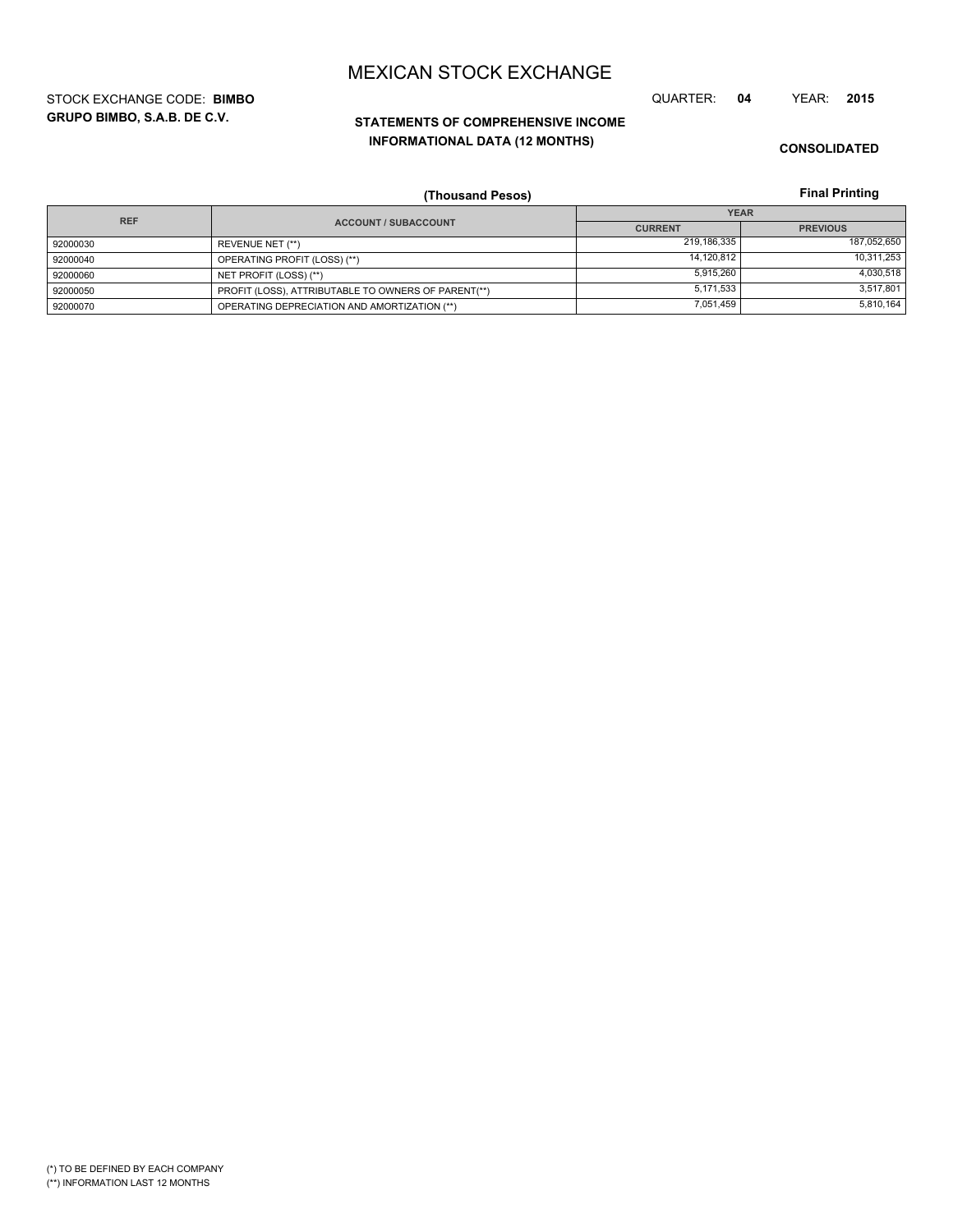**GRUPO BIMBO, S.A.B. DE C.V.** STOCK EXCHANGE CODE:**BIMBO**: BIMBO QUARTER:

# **STATEMENT OF CHANGES IN EQUITY**

## **(THOUSAND PESOS)**

**CONSOLIDATED**

**Final Printing**

|                                                                    |                      |                                     |                                                          | <b>CONTRIBUTIONS</b>                                    |                                            |                 | <b>RETAINED EARNINGS</b><br>(ACCUMULATED LOSSES)                     | <b>ACCUMULATED</b>                                           | <b>EQUITY</b>                                        |                                                |                     |
|--------------------------------------------------------------------|----------------------|-------------------------------------|----------------------------------------------------------|---------------------------------------------------------|--------------------------------------------|-----------------|----------------------------------------------------------------------|--------------------------------------------------------------|------------------------------------------------------|------------------------------------------------|---------------------|
| <b>CONCEPTS</b>                                                    | <b>CAPITAL STOCK</b> | <b>SHARES</b><br><b>REPURCHASED</b> | <b>PREMIUM ON</b><br><b>ISSUANCE OF</b><br><b>SHARES</b> | <b>FOR FUTURE</b><br><b>CAPITAL</b><br><b>INCREASES</b> | <b>OTHER CAPITAL</b><br><b>CONTRIBUTED</b> | <b>RESERVES</b> | <b>UNAPPROPRIATE</b><br><b>D EARNINGS</b><br>(ACCUMULATED<br>LOSSES) | <b>OTHER</b><br><b>COMPREHENSIVE</b><br><b>INCOME (LOSS)</b> | <b>ATTRIBUTABLE</b><br>TO OWNERS OF<br><b>PARENT</b> | NON-<br><b>CONTROLLING</b><br><b>INTERESTS</b> | <b>TOTAL EQUITY</b> |
| <b>BALANCE AT JANUARY 1, 2014</b>                                  | 4,226,510            | $\mathbf{0}$                        | $\mathbf 0$                                              |                                                         |                                            | 1,675,060       | 42,860,257                                                           | $-3,142,637$                                                 | 45,619,190                                           | 2,163,862                                      | 47,783,052          |
| RETROSPECTIVE ADJUSTMENTS                                          |                      |                                     |                                                          |                                                         |                                            |                 |                                                                      |                                                              | $\Omega$                                             | $\Omega$                                       |                     |
| APPLICATION OF COMPREHENSIVE INCOME TO<br><b>RETAINED EARNINGS</b> |                      |                                     |                                                          |                                                         |                                            |                 |                                                                      |                                                              |                                                      |                                                |                     |
| <b>RESERVES</b>                                                    |                      |                                     |                                                          |                                                         |                                            |                 |                                                                      |                                                              | $\Omega$                                             | $\Omega$                                       |                     |
| <b>DIVIDENDS</b>                                                   |                      |                                     |                                                          |                                                         |                                            |                 |                                                                      |                                                              | $\Omega$                                             | $\Omega$                                       |                     |
| CAPITAL INCREASE (DECREASE)                                        |                      |                                     |                                                          |                                                         |                                            |                 |                                                                      |                                                              | $\Omega$                                             |                                                |                     |
| REPURCHASE OF SHARES                                               |                      |                                     |                                                          |                                                         |                                            | $-928$          |                                                                      |                                                              | $-928$                                               | $\Omega$                                       | $-928$              |
| (DECREASE) INCREASE IN PREMIUM ON ISSUE<br>OF SHARES               |                      |                                     |                                                          |                                                         |                                            |                 |                                                                      |                                                              | $\Omega$                                             | $\Omega$                                       |                     |
| (DECREASE) INCREASE IN NON-CONTROLLING<br><b>INTERESTS</b>         |                      |                                     |                                                          |                                                         |                                            |                 |                                                                      |                                                              |                                                      | $-243,815$                                     | $-243,815$          |
| OTHER CHANGES                                                      |                      |                                     |                                                          |                                                         |                                            |                 | $-161,349$                                                           |                                                              | $-161,349$                                           | $\mathbf 0$                                    | $-161,349$          |
| <b>COMPREHENSIVE INCOME</b>                                        |                      |                                     |                                                          |                                                         |                                            |                 | 3,517,801                                                            | 1,999,647                                                    | 5,517,448                                            | 707,204                                        | 6,224,652           |
| <b>BALANCE AT DECEMBER 31, 2014</b>                                | 4,226,510            | $\mathbf{0}$                        | $\pmb{0}$                                                |                                                         |                                            | 1,674,132       | 46,216,709                                                           | $-1,142,990$                                                 | 50,974,361                                           | 2,627,251                                      | 53,601,612          |
| <b>BALANCE AT JANUARY 1, 2015</b>                                  | 4,226,510            | $\mathbf{0}$                        | $\mathbf{0}$                                             |                                                         |                                            | 1,674,132       | 46,216,709                                                           | $-1,142,990$                                                 | 50,974,361                                           | 2,627,251                                      | 53,601,612          |
| RETROSPECTIVE ADJUSTMENTS                                          |                      |                                     |                                                          |                                                         |                                            |                 |                                                                      |                                                              |                                                      | $\Omega$                                       |                     |
| APPLICATION OF COMPREHENSIVE INCOME TO<br><b>RETAINED EARNINGS</b> |                      |                                     |                                                          |                                                         |                                            |                 |                                                                      |                                                              |                                                      |                                                |                     |
| <b>RESERVES</b>                                                    |                      |                                     |                                                          |                                                         |                                            |                 |                                                                      |                                                              | $\Omega$                                             | $\Omega$                                       |                     |
| <b>DIVIDENDS</b>                                                   |                      |                                     |                                                          |                                                         |                                            |                 |                                                                      |                                                              | $\Omega$                                             |                                                |                     |
| CAPITAL INCREASE (DECREASE)                                        |                      |                                     |                                                          |                                                         |                                            |                 |                                                                      |                                                              | $\Omega$                                             |                                                |                     |
| REPURCHASE OF SHARES                                               |                      |                                     |                                                          |                                                         |                                            | $-145,781$      |                                                                      |                                                              | $-145,781$                                           | $\Omega$                                       | $-145,781$          |
| (DECREASE) INCREASE IN PREMIUM ON ISSUE<br>OF SHARES               |                      |                                     |                                                          |                                                         |                                            |                 |                                                                      |                                                              |                                                      | $\Omega$                                       |                     |
| (DECREASE) INCREASE IN NON-CONTROLLING<br><b>INTERESTS</b>         |                      |                                     |                                                          |                                                         |                                            |                 |                                                                      |                                                              |                                                      |                                                |                     |
| OTHER CHANGES                                                      |                      |                                     |                                                          |                                                         |                                            |                 |                                                                      |                                                              | $\Omega$                                             |                                                |                     |
| COMPREHENSIVE INCOME                                               |                      |                                     |                                                          |                                                         |                                            |                 | 5,171,533                                                            | 2,570,478                                                    | 7,742,011                                            | 660,528                                        | 8,402,539           |
| <b>BALANCE AT DECEMBER 31, 2015</b>                                | 4,226,510            | $\mathbf{0}$                        | $\mathbf{0}$                                             |                                                         |                                            | 1,528,351       | 51,388,242                                                           | 1,427,488                                                    | 58,570,591                                           | 3,287,779                                      | 61,858,370          |

QUARTER: 04 YEAR: **<sup>2015</sup>**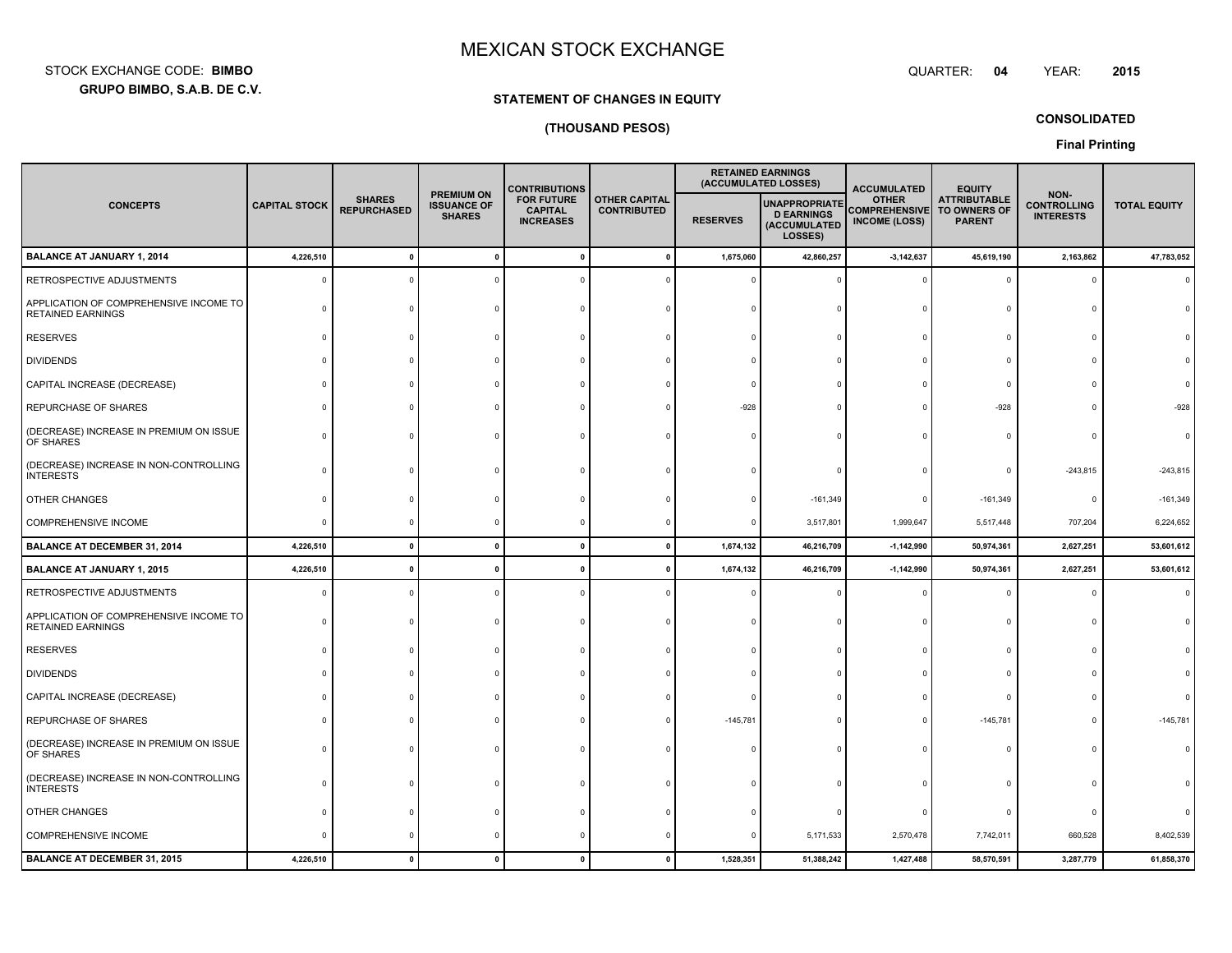## STOCK EXCHANGE CODE: **BIMBO**

# **STATEMENT OF CASH FLOWS GRUPO BIMBO, S.A.B. DE C.V.**

## QUARTER: **04** YEAR: **2015**

FOR THE TWELVE MONTHS ENDED 31 DECEMBER, 2015 AND 2014

|                             | (Thousand Pesos)                                                                           |                        | <b>Final Printing</b>  |
|-----------------------------|--------------------------------------------------------------------------------------------|------------------------|------------------------|
|                             |                                                                                            | <b>CURREENT YEAR</b>   | <b>PREVIOUS YEAR</b>   |
| <b>REF</b>                  | ACCOUNT/SUBACCOUNT                                                                         | Amount                 | Amount                 |
| <b>OPERATING ACTIVITIES</b> |                                                                                            |                        |                        |
| 50010000                    | PROFIT (LOSS) BEFORE INCOME TAX                                                            | 9,977,993              | 6,985,672              |
| 50020000                    | +(-) ITEMS NOT REQUIRING CASH                                                              | 0                      | 0                      |
| 50020010                    | + ESTIMATE FOR THE PERIOD                                                                  | 0                      | 0                      |
| 50020020                    | + PROVISION FOR THE PERIOD                                                                 | $\mathbf 0$            | 0                      |
| 50020030<br>50030000        | +(-) OTHER UNREALISED ITEMS                                                                | 0                      | $\mathbf 0$            |
| 50030010                    | +(-) ITEMS RELATED TO INVESTING ACTIVITIES<br>DEPRECIATION AND AMORTISATION FOR THE PERIOD | 9,196,601<br>7,051,459 | 8,168,632<br>5,810,164 |
| 50030020                    | (-)+ GAIN OR LOSS ON SALE OF PROPERTY, PLANT AND EQUIPMENT                                 | 53,020                 | 80,135                 |
| 50030030                    | +(-) LOSS (REVERSAL) IMPAIRMENT                                                            | 1,838,884              | 175,512                |
| 50030040                    | (-)+ EQUITY IN RESULTS OF ASSOCIATES AND JOINT VENTURES                                    | $-46,954$              | 61,181                 |
| 50030050                    | (-) DIVIDENDS RECEIVED                                                                     | 0                      | $\mathbf 0$            |
| 50030060                    | (-) INTEREST RECEIVED                                                                      | 0                      | 0                      |
| 50030070                    | (-) EXCHANGE FLUCTUATION                                                                   | $\mathbf 0$            | 0                      |
| 50030080                    | (-)+ OTHER INFLOWS (OUTFLOWS) OF CASH                                                      | 300,192                | 2,041,640              |
| 50040000                    | +(-) ITEMS RELATED TO FINANCING ACTIVITIES                                                 | 4,189,773              | 3,274,548              |
| 50040010                    | (+) ACCRUED INTEREST                                                                       | 4,364,172              | 3,420,204              |
| 50040020                    | (+) EXCHANGE FLUCTUATION                                                                   | 17,830                 | $-89,611$              |
| 50040030                    | (+) DERIVATIVE TRANSACTIONS                                                                | 0                      | $\mathbf 0$            |
| 50040040                    | (-)+ OTHER INFLOWS (OUTFLOWS) OF CASH                                                      | $-192,229$             | $-56,045$              |
| 50050000                    | <b>CASH FLOWS BEFORE INCOME TAX</b>                                                        | 23,364,367             | 18,428,852             |
| 50060000                    | CASH FLOWS FROM (USED IN) OPERATING ACTIVITIES                                             | $-6,734,162$           | $-2,103,662$           |
| 50060010                    | +(-) DECREASE (INCREASE) IN TRADE ACCOUNTS RECEIVABLE                                      | 371,631                | $-881,466$             |
| 50060020                    | +(-) DECREASE (INCREASE) IN INVENTORIES                                                    | $-369,349$             | 630,195                |
| 50060030                    | +(-) DECREASE (INCREASE) IN OTHER ACCOUNTS RECEIVABLE                                      | $-1,834,808$           | 789,359                |
| 50060040                    | +(-) INCREASE (DECREASE) IN TRADE ACCOUNTS PAYABLE                                         | 500,915                | 349,259                |
| 50060050                    | +(-) INCREASE (DECREASE) IN OTHER LIABILITIES                                              | $-1,518,593$           | 929,925                |
| 50060060                    | +(-) INCOME TAXES PAID OR RETURNED                                                         | $-3,883,958$           | $-3,920,934$           |
| 50070000                    | NET CASH FLOWS FROM (USED IN) OPERATING ACTIVITIES                                         | 16,630,205             | 16,325,190             |
| <b>INVESTING ACTIVITIES</b> |                                                                                            |                        |                        |
| 50080000                    | NET CASH FLOWS FROM (USED IN) INVESTING ACTIVITIES                                         | $-9,941,217$<br>0      | $-29,093,507$<br>0     |
| 50080010<br>50080020        | (-) PERMANENT INVESTMENTS<br>+ DISPOSITION OF PERMANENT INVESTMENTS                        | $\mathbf 0$            | $\mathbf 0$            |
| 50080030                    | (-) INVESTMENT IN PROPERTY, PLANT AND EQUIPMENT                                            | $-9,017,984$           | $-6,828,682$           |
| 50080040                    | + SALE OF PROPERTY, PLANT AND EQUIPMENT                                                    | 589,541                | 85,000                 |
| 50080050                    | (-) TEMPORARY INVESTMENTS                                                                  | 0                      | $\mathbf 0$            |
| 50080060                    | + DISPOSITION OF TEMPORARY INVESTMENTS                                                     | 0                      | 0                      |
| 50080070                    | (-) INVESTMENT IN INTANGIBLE ASSETS                                                        | $\mathbf 0$            | 0                      |
| 50080080                    | + DISPOSITION OF INTANGIBLE ASSETS                                                         | $\mathbf 0$            | $\mathbf 0$            |
| 50080090                    | (-) ACQUISITIONS OF VENTURES                                                               | $-1,512,774$           | $-22,349,825$          |
| 50080100                    | + DISPOSITIONS OF VENTURES                                                                 | 0                      | 0                      |
| 50080110                    | + DIVIDEND RECEIVED                                                                        | 0                      | 0                      |
| 50080120                    | + INTEREST RECEIVED                                                                        | $\mathbf 0$            | $\mathbf 0$            |
| 50080130                    | +(-) DECREASE (INCREASE) ADVANCES AND LOANS TO THIRD PARTS                                 | $\mathbf 0$            | 0                      |
| 50080140                    | -(+) OTHER INFLOWS (OUTFLOWS) OF CASH                                                      | $\mathbf 0$            | 0                      |
| <b>FINANCING ACTIVITIES</b> |                                                                                            |                        |                        |
| 50090000                    | NET CASH FLOW FROM (USED IN) FINANCING ACTIVITIES                                          | $-5,642,710$           | 13,373,350             |
| 50090010                    | + BANK FINANCING                                                                           | 12,879,638             | 29,553,518             |
| 50090020                    | + STOCK MARKET FINANCING                                                                   | 0                      | 16,922,620             |
| 50090030                    | + OTHER FINANCING                                                                          | $\mathbf 0$            | 0                      |
| 50090040                    | (-) BANK FINANCING AMORTISATION                                                            | $-14,912,097$          | $-25,230,672$          |
| 50090050                    | (-) STOCK MARKET FINANCING AMORTISATION                                                    | 0                      | $-5,000,000$           |
| 50090060                    | (-) OTHER FINANCING AMORTISATION                                                           | $\mathbf 0$            | 0                      |
| 50090070                    | +(-) INCREASE (DECREASE) IN CAPITAL STOCK                                                  | 0                      | 0                      |
| 50090080                    | (-) DIVIDENDS PAID                                                                         | $\mathbf 0$            | 0                      |
| 50090090<br>50090100        | + PREMIUM ON ISSUANCE OF SHARES<br>+ CONTRIBUTIONS FOR FUTURE CAPITAL INCREASES            | 0<br>0                 | 0<br>0                 |
| 50090110                    | (-) INTEREST EXPENSE                                                                       | $-3,610,251$           | $-2,872,116$           |
| 50090120                    | (-) REPURCHASE OF SHARES                                                                   | $\mathbf 0$            | 0                      |
|                             |                                                                                            |                        |                        |

50090130 (-)+ OTHER INFLOWS (OUTFLOWS) OF CASH 0 0

**CONSOLIDATED**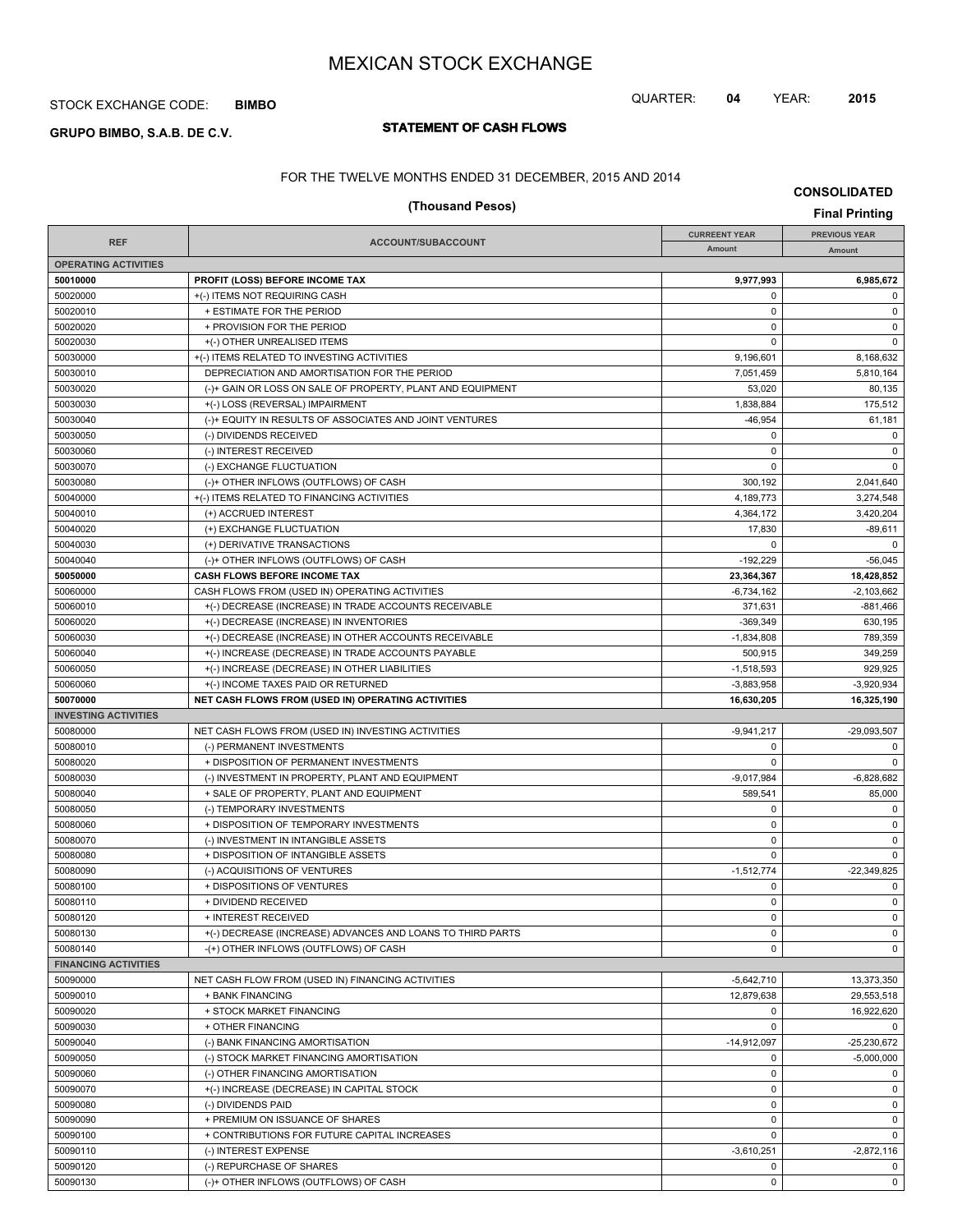## STOCK EXCHANGE CODE: **BIMBO**

# **STATEMENT OF CASH FLOWS GRUPO BIMBO, S.A.B. DE C.V.**

## QUARTER: **04** YEAR: **2015**

### FOR THE TWELVE MONTHS ENDED 31 DECEMBER, 2015 AND 2014

### **CONSOLIDATED**

# **(Thousand Pesos) Final Printing**

|            |                                                              | <b>CURREENT YEAR</b> | <b>PREVIOUS YEAR</b> |
|------------|--------------------------------------------------------------|----------------------|----------------------|
| <b>REF</b> | ACCOUNT/SUBACCOUNT                                           | Amount               | Amount               |
| 50100000   | NET INCREASE (DECREASE) IN CASH AND CASH EQUIVALENTS         | 1.046.278            | 605.033              |
| 50110000   | EFFECT OF EXCHANGE RATE CHANGES ON CASH AND CASH EQUIVALENTS | 207.577              | -537.770             |
| 50120000   | CASH AND CASH EQUIVALENTS AT BEGINNING OF PERIOD             | 2.571.243            | 2,503,980            |
| 50130000   | CASH AND CASH EQUIVALENTS AT END OF PERIOD                   | 3,825,098            | 2,571,243            |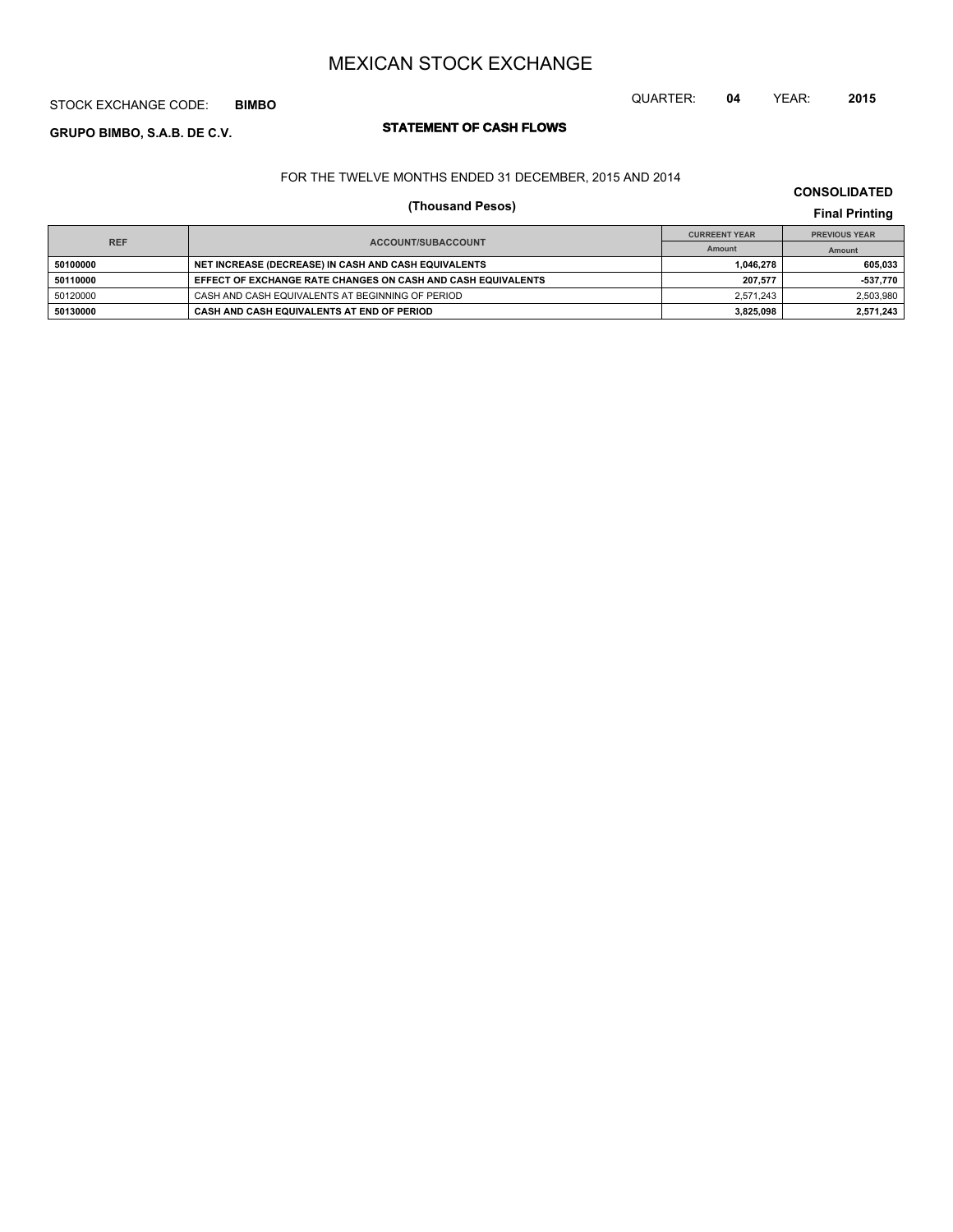STOCK EXCHANGE CODE: **BIMBO GRUPO BIMBO, S.A.B. DE C.V.**

QUARTER: **04** YEAR: **2015**

 $1/5$ PAGE

**CONSOLIDATED**

**Final Printing**

**DISCUSSION AND ANALYSIS OF THE ADMINISTRATION ON THE RESULTS OF OPERATIONS AND FINANCIAL CONDITION OF THE COMPANY**

GRUPO BIMBO REPORTA RESULTADOS DEL 2015

CIUDAD DE MÉXICO, A 25 DE FEBRERO DE 2016

GRUPO BIMBO S.A.B. DE C.V. ("GRUPO BIMBO" O "LA COMPAÑÍA") (BMV: BIMBO) REPORTÓ HOY SUS RESULTADOS ACUMULADOS AL 31 DE DICIEMBRE DE 2015.

DATOS RELEVANTES DEL 2015

EN EL 2015, LA COMPAÑÍA FESTEJÓ SU 70 ANIVERSARIO.

LAS VENTAS NETAS INCREMENTARON 17.2% COMO RESULTADO DEL CRECIMIENTO ORGÁNICO EN MÉXICO Y LATINOAMÉRICA, EL BENEFICIO DEL TIPO DE CAMBIO Y LAS ADQUISICIONES REALIZADAS EN PERIODOS ANTERIORES.

LA EXPANSIÓN DE 50 PUNTOS BASE EN EL MARGEN BRUTO SE DEBIÓ A LA REDUCCIÓN EN LOS COSTOS DE LAS MATERIAS PRIMAS EN LA MAYORÍA DE LAS REGIONES.

LA UTILIDAD DE OPERACIÓN AUMENTÓ 36.9%, CON UNA EXPANSIÓN DE 90 PUNTOS BASE EN EL MARGEN, ATRIBUIBLE A MENORES GASTOS DE REESTRUCTURA EN ESTADOS UNIDOS, A UN CARGO NO MONETARIO EN 2014 Y A LAS EFICIENCIAS DE DISTRIBUCIÓN EN MÉXICO.

LA UAFIDA AJUSTADA2 CRECIÓ 26.9%, REGISTRANDO UNA EXPANSIÓN DE 210 PUNTOS BASE EN EL MARGEN DE NORTEAMÉRICA3 Y UN MARGEN RÉCORD EN MÉXICO.

LA UTILIDAD NETA MAYORITARIA REGISTRÓ UN AUMENTO DE 47.0%, EN TANTO QUE EL MARGEN SE EXPANDIÓ 50 PUNTOS BASE. EN EL CUARTO TRIMESTRE, LA UTILIDAD NETA MAYORITARIA INCREMENTÓ 231.4%

VENTAS NETAS

(MILLONES DE PESOS MEXICANOS)

LAS VENTAS NETAS CONSOLIDADAS SE ELEVARON 17.2% EN COMPARACIÓN CON EL AÑO ANTERIOR, LO QUE REFLEJA UN BENEFICIO DE 8.5% DEL TIPO DE CAMBIO, LAS RECIENTES ADQUISICIONES Y EL SÓLIDO CRECIMIENTO ORGÁNICO EN MÉXICO Y LATINOAMÉRICA.

#### MÉXICO

LAS VENTAS NETAS ACUMULADAS EN MÉXICO AUMENTARON 5.8%. ESTO SE DEBIÓ AL INCREMENTO DE LOS VOLÚMENES COMO RESULTADO DE UN MEJOR ENTORNO EN EL CONSUMO, EL LANZAMIENTO DE NUEVOS PRODUCTOS COMO LA BOTANA LEVÍSIMO Y LAS CHIPS DE LIMÓN, LA INTRODUCCIÓN DE PRODUCTOS DE OTROS MERCADOS, POR EJEMPLO LOS PANES ARTESANO Y NATURE'S HARVEST Y LA EXPANSIÓN DE LA DISTRIBUCIÓN. A PESAR DE QUE LAS CATEGORÍAS DE PAN DULCE Y CONFITERÍA TUVIERON UN DESEMPEÑO DÉBIL, LAS VENTAS CRECIERON EN TODOS LOS CANALES Y EN LA MAYORÍA DE LAS CATEGORÍAS, PARTICULARMENTE GALLETAS, PAN, PASTELES Y BOTANAS SALADAS.

#### NORTEAMÉRICA

EL INCREMENTO DE 28.8% EN LAS VENTAS NETAS DE NORTEAMÉRICA SE EXPLICA EN GRAN MEDIDA POR UN BENEFICIO CAMBIARIO DE 17.3% Y POR LAS ADQUISICIONES REALIZADAS EN PERIODOS ANTERIORES. A PESAR DEL SÓLIDO DESEMPEÑO DE LAS CATEGORÍAS DE PAN DULCE, BOTANAS Y DESAYUNO, LANZAMIENTOS EXITOSOS COMO SARA LEE ARTESANO Y THOMAS' SWIRL BREADS EN ESTADOS UNIDOS Y CAMPAGNARD EN CANADÁ, LOS VOLÚMENES DE LA CATEGORÍA DE PAN ESTUVIERON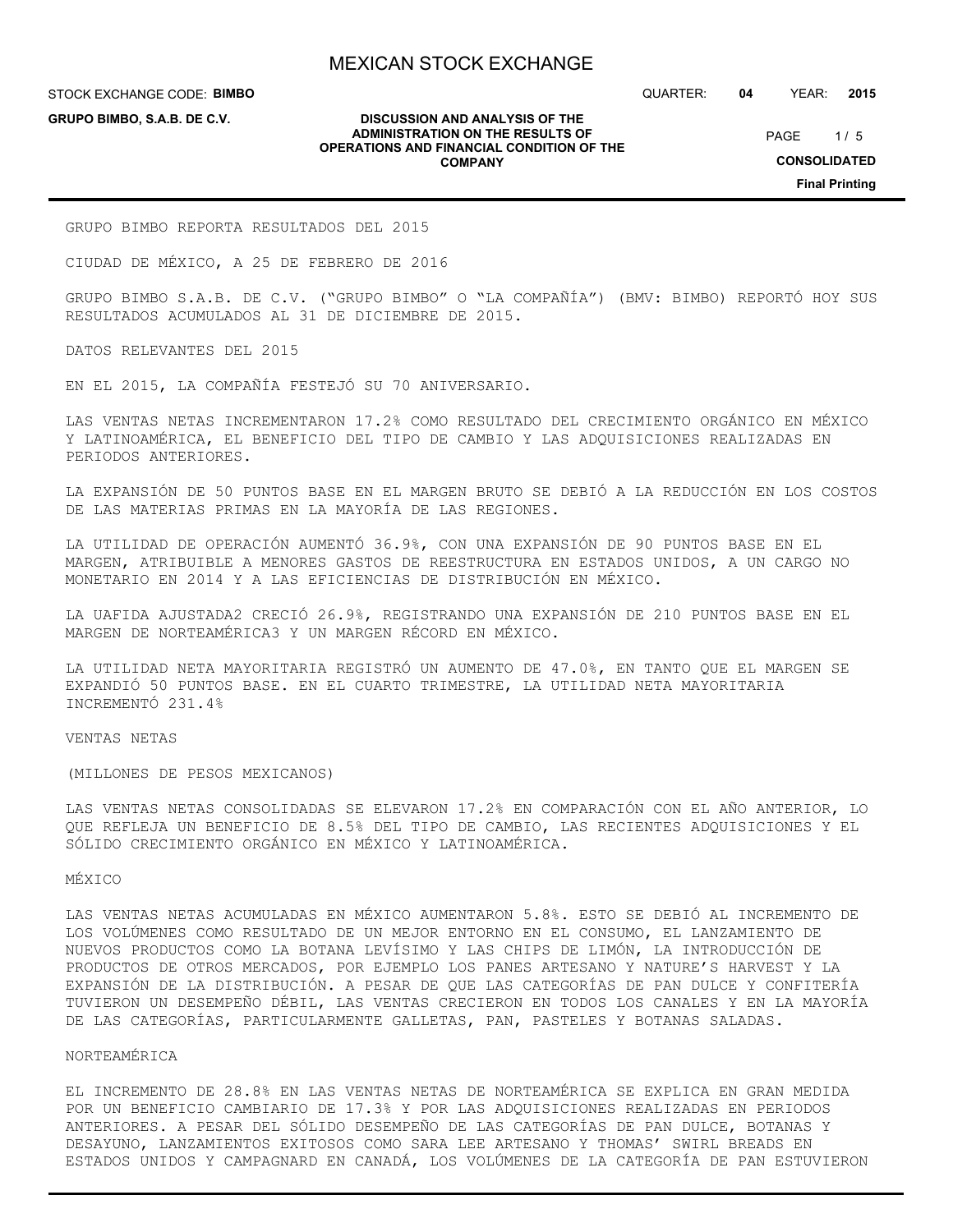**DISCUSSION AND ANALYSIS OF THE ADMINISTRATION ON THE RESULTS OF OPERATIONS AND FINANCIAL CONDITION OF THE COMPANY**

STOCK EXCHANGE CODE: **BIMBO**

**GRUPO BIMBO, S.A.B. DE C.V.**

QUARTER: **04** YEAR: **2015**

 $2/5$ PAGE

**CONSOLIDATED**

**Final Printing**

BAJO PRESIÓN DEBIDO AL AUMENTO EN PRECIOS REALIZADO EN LA PRIMERA MITAD DEL AÑO. EN EL CUARTO TRIMESTRE, LOS RESULTADOS REFLEJARON UNA SEMANA ADICIONAL DE VENTAS.

#### LATINOAMÉRICA

LAS VENTAS NETAS EN LATINOAMÉRICA CRECIERON 10.7% ATRIBUIBLE A MAYORES VOLÚMENES ESPECÍFICAMENTE EN BRASIL Y LA MAYORÍA DE LOS PAÍSES DE CENTROAMÉRICA, ASÍ COMO AL BENEFICIO DE LA CONVERSIÓN DE CIERTAS MONEDAS A PESOS MEXICANOS. LAS VENTAS DE PAN PREMIUM Y TORTILLAS SIGUIERON SU TENDENCIA ASCENDENTE A PESAR DE UN ENTORNO ECONÓMICO RETADOR EN ALGUNOS PAÍSES.

#### EUROPA

LA OPERACIÓN DEL REINO UNIDO ADQUIRIDA COMO PARTE DE LA TRANSACCIÓN DE CANADA BREAD Y EL BENEFICIO DEL TIPO DE CAMBIO DE 2.4% CONTRIBUYERON AL INCREMENTO DE 9.6% EN LAS VENTAS DE EUROPA. EN EL CASO DE IBERIA, LAS VENTAS EN EL SEGUNDO SEMESTRE SE VIERON AFECTADAS POR UN ENTORNO COMPETITIVO EN LA CATEGORÍA DE PAN DEBIDO A LA DINÁMICA DE PRECIOS ENTRE JUGADORES DE MARCA PRIVADA.

UTILIDAD BRUTA

(MILLONES DE PESOS MEXICANOS)

DURANTE 2015, LA UTILIDAD BRUTA CRECIÓ 18.2%, CON UNA EXPANSIÓN DE 50 PUNTOS BASE EN EL MARGEN, COMO RESULTADO DE MENORES COSTOS DE LAS MATERIAS PRIMAS EN LA MAYORÍA DE LAS REGIONES.

EN EL CUARTO TRIMESTRE, MAYORES COSTOS INDIRECTOS DE PRODUCCIÓN Y UN DÓLAR ESTADOUNIDENSE MÁS FUERTE, EL CUAL TUVO UN IMPACTO EN LOS COSTOS DE LAS MATERIAS PRIMAS EN MÉXICO DERIVARON EN UNA CONTRACCIÓN DE 210 PUNTOS BASE EN EL MARGEN. POR OTRO LADO, MENORES COSTOS DE LAS MATERIAS PRIMAS EN NORTEAMÉRICA Y LATINOAMÉRICA DIERON LUGAR A SIGNIFICATIVAS MEJORAS EN LOS MÁRGENES DE 290 Y 160 PUNTOS BASE, RESPECTIVAMENTE.

UTILIDAD ANTES DE OTROS INGRESOS Y GASTOS

(MILLONES DE PESOS MEXICANOS)

LA UTILIDAD ANTES DE OTROS INGRESOS Y GASTOS INCREMENTÓ 16.2% DURANTE EL AÑO, MIENTRAS QUE EL MARGEN REGISTRÓ UNA LIGERA CONTRACCIÓN DE 10 PUNTOS BASE, PARA UBICARSE EN 8.3%.

DURANTE EL CUARTO TRIMESTRE, EL MARGEN SE CONTRAJO 70 PUNTOS BASE, LO QUE REFLEJA UN AUMENTO EN LOS GASTOS GENERALES COMO PORCENTAJE DE LAS VENTAS NETAS. LO ANTERIOR FUE RESULTADO DE INCREMENTOS EN: LOS GASTOS GENERALES DE IBERIA DEBIDO AL DÉBIL DESEMPEÑO DE LOS INGRESOS, LOS GASTOS DE DISTRIBUCIÓN Y ADMINISTRACIÓN EN LATINOAMÉRICA PROVENIENTES DE LAS INVERSIONES EN LOS SISTEMAS, LOS COSTOS INDIRECTOS DE PRODUCCIÓN EN MÉXICO Y LOS GASTOS DE MERCADOTECNIA EN EL REINO UNIDO Y CANADÁ; ESTE ÚLTIMO FUE MÁS QUE CONTRARRESTADO POR EL BENEFICIO DE UNA PARTIDA NO RECURRENTE POR CONCEPTO DE PENSIONES EN ESTADOS UNIDOS.

### UTILIDAD DE OPERACIÓN

#### (MILLONES DE PESOS MEXICANOS)

EN EL 2015, LA UTILIDAD DE OPERACIÓN AUMENTÓ 36.9% EN COMPARACIÓN CON EL AÑO ANTERIOR, CON UNA EXPANSIÓN DE 90 PUNTOS BASE EN EL MARGEN. LO ANTERIOR COMO REFLEJO DE MENORES GASTOS DE REESTRUCTURA EN ESTADOS UNIDOS (\$1,007 MILLONES EN 2015, CONTRA \$2,259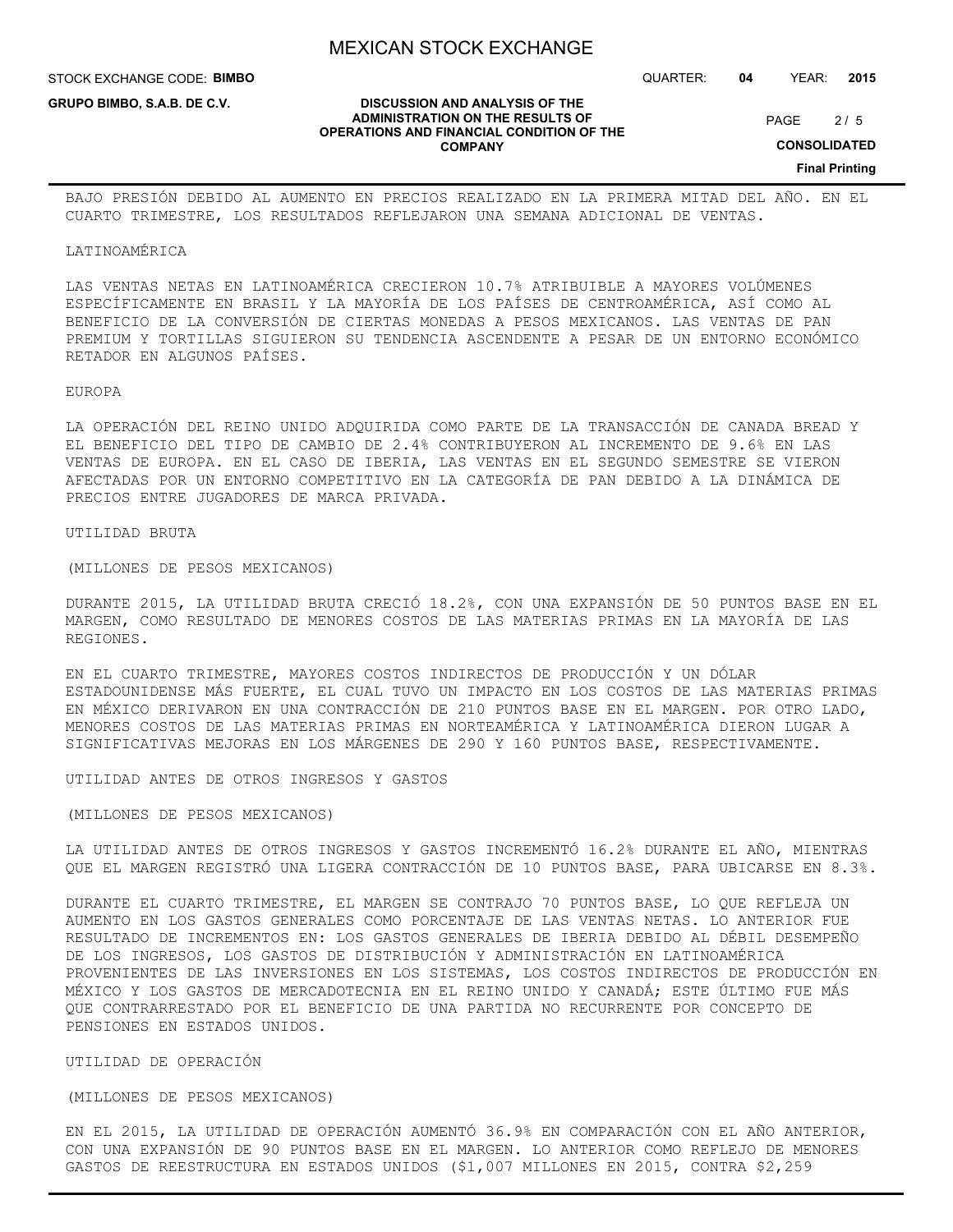STOCK EXCHANGE CODE: **BIMBO**

**GRUPO BIMBO, S.A.B. DE C.V.**

QUARTER: **04** YEAR: **2015**

 $3/5$ PAGE

**CONSOLIDATED**

**Final Printing**

#### **DISCUSSION AND ANALYSIS OF THE ADMINISTRATION ON THE RESULTS OF OPERATIONS AND FINANCIAL CONDITION OF THE COMPANY**

MILLONES EN 2014). ESTE FACTOR FUE PARCIALMENTE CONTRARRESTADO POR GASTOS DE INTEGRACIÓN EN CANADÁ, EUROPA Y LATINOAMÉRICA, ESPECÍFICAMENTE POR LA MIGRACIÓN DE LOS SISTEMAS EN CANADÁ, LA ADQUISICIÓN DE SUPAN EN ECUADOR Y LA CONSTRUCCIÓN DE UNA NUEVA PLANTA EN LATINOAMÉRICA.

#### RESULTADO INTEGRAL DE FINANCIAMIENTO

EN EL AÑO SE REGISTRÓ UN COSTO DE \$4,190 MILLONES, COMPARADO CON \$3,264 MILLONES EN 2014, LO QUE EQUIVALE A UN INCREMENTO DE \$925 MILLONES. ESTA VARIACIÓN SE DEBE AL GASTO POR CONCEPTO DE INTERESES RELACIONADO CON LA ADQUISICIÓN DE CANADA BREAD Y AL FORTALECIMIENTO DEL DÓLAR ESTADOUNIDENSE FRENTE AL PESO MEXICANO, LO CUAL DERIVÓ EN UN INCREMENTO EN EL VALOR EN PESOS MEXICANOS DE LOS INTERESES PAGADOS. A PESAR DE LA VOLATILIDAD DEL TIPO DE CAMBIO DURANTE EL AÑO, LA COMPAÑÍA CONTINÚA FIRME CON SUS PAGOS DE DEUDA.

## UTILIDAD NETA MAYORITARIA

## (MILLONES DE PESOS MEXICANOS)

LA UTILIDAD NETA MAYORITARIA AUMENTÓ 47.0%, EN TANTO QUE EL MARGEN ASCENDIÓ A 2.4%, UNA EXPANSIÓN DE 50 PUNTOS BASE ATRIBUIBLE AL DESEMPEÑO A NIVEL OPERATIVO Y UNA MENOR TASA EFECTIVA DE IMPUESTOS DE 40.7% EN COMPARACIÓN CON 42.3% REGISTRADA EN 2014.

DURANTE EL CUARTO TRIMESTRE, LA UTILIDAD NETA MAYORITARIA REGISTRÓ UN CRECIMIENTO SIGNIFICATIVO DE 231.4%, PRINCIPALMENTE COMO RESULTADO DE UN CARGO NO MONETARIO DE \$2,022 MILLONES EN 2014, RELACIONADO CON LOS PLANES DE PENSIONES MULTIPATRONALES EN ESTADOS UNIDOS.

LA UTILIDAD POR ACCIÓN TOTALIZÓ \$1.10, COMPARADO CON \$0.75 DEL AÑO ANTERIOR.

UAFIDA AJUSTADA (UTILIDAD DE OPERACIÓN ANTES DE DEPRECIACIÓN, AMORTIZACIÓN Y OTROS CARGOS NO MONETARIOS)

(MILLONES DE PESOS MEXICANOS)

LA UAFIDA AJUSTADA AUMENTÓ 26.9%, MIENTRAS QUE EL MARGEN SE EXPANDIÓ 90 PUNTOS BASE, LO QUE DIO COMO RESULTADO UNA EXPANSIÓN DE 210 PUNTOS BASE EN EL MARGEN DE NORTEAMÉRICA Y UN MARGEN ANUAL RÉCORD EN MÉXICO DE 17.6%.

DURANTE EL PERIODO, LA COMPAÑÍA REGISTRÓ \$2,196 MILLONES DE CARGOS NO MONETARIOS PRINCIPALMENTE POR CONCEPTO DE DETERIOROS Y CRÉDITO MERCANTIL, DESTACANDO BRASIL, ESTADOS UNIDOS, ARGENTINA Y CHINA.

#### ESTRUCTURA FINANCIERA

LA DEUDA TOTAL AL 31 DE DICIEMBRE DE 2015 ASCENDIÓ A \$67,761 MILLONES EN RELACIÓN CON \$62,204 MILLONES AL 31 DE DICIEMBRE DE 2014. ESTE INCREMENTO SE DEBIÓ FUNDAMENTALMENTE A UNA REVALORACIÓN DE 17% DEL DÓLAR ESTADOUNIDENSE, LO CUAL AUMENTÓ LA DEUDA DENOMINADA EN DICHA MONEDA, A PESAR DE QUE LA COMPAÑÍA HA CONTINUADO PAGANDO DEUDA EN LÍNEA CON SU COMPROMISO DE DESAPALANCAMIENTO.

EL VENCIMIENTO PROMEDIO DE LA DEUDA ES DE 8.4 AÑOS, CON UN COSTO PROMEDIO DE 4.5%. LA DEUDA A LARGO PLAZO REPRESENTA 88% DEL TOTAL. ASIMISMO, 77% DE LA DEUDA ESTÁ DENOMINADA EN DÓLARES ESTADOUNIDENSES Y 23% EN DÓLARES CANADIENSES.

LA RAZÓN DE DEUDA TOTAL A UAFIDA AJUSTADA FUE DE 2.9 VECES, EN COMPARACIÓN CON 3.2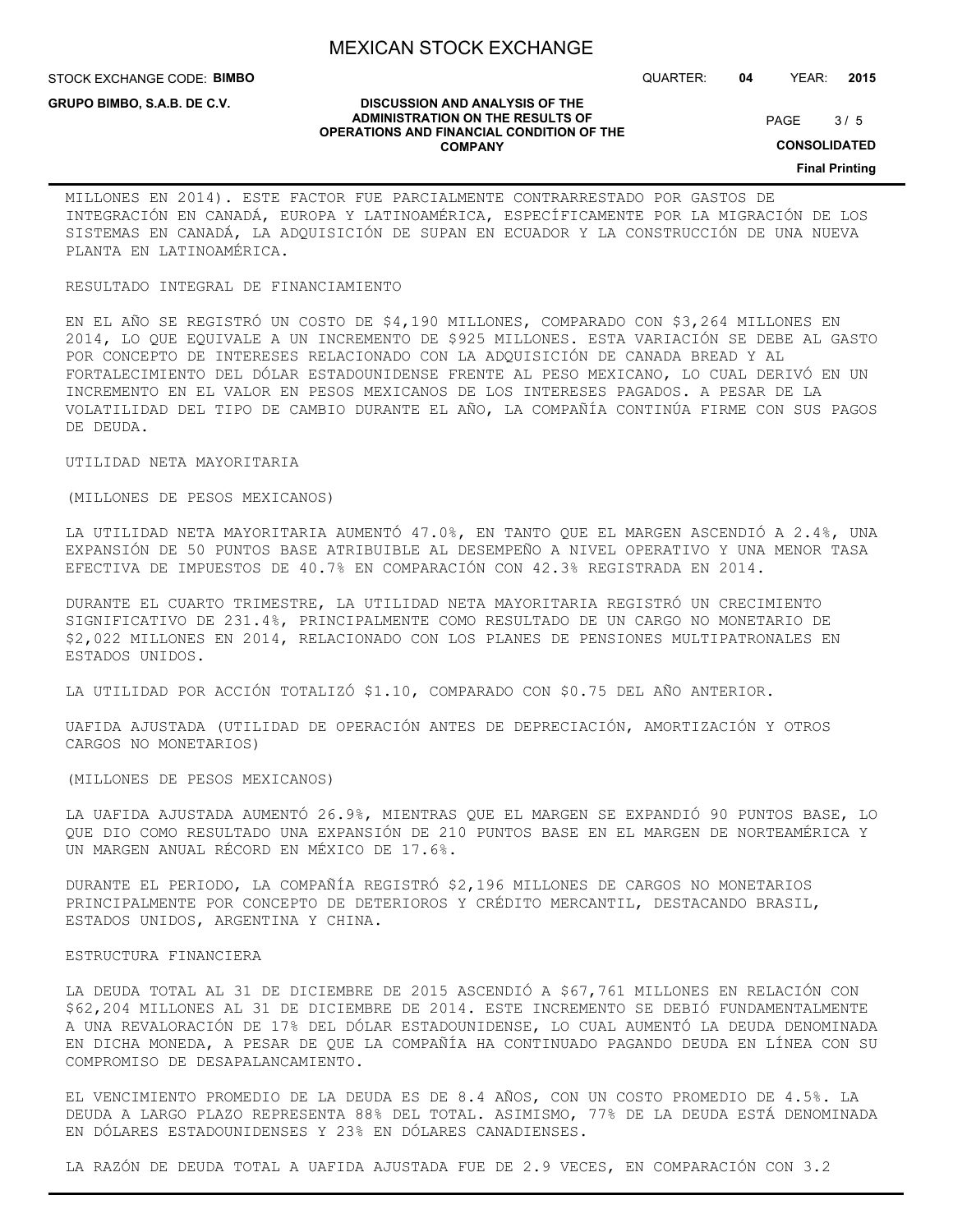**DISCUSSION AND ANALYSIS OF THE ADMINISTRATION ON THE RESULTS OF OPERATIONS AND FINANCIAL CONDITION OF THE COMPANY**

STOCK EXCHANGE CODE: **BIMBO**

**GRUPO BIMBO, S.A.B. DE C.V.**

QUARTER: **04** YEAR: **2015**

 $4/5$ PAGE

**CONSOLIDATED**

**Final Printing**

VECES AL 31 DE DICIEMBRE DE 2014, ESTE ÚLTIMO CONSIDERANDO LA UAFIDA PRO FORMA DE CANADA BREAD. LA RAZÓN DE DEUDA NETA A UAFIDA AJUSTADA FUE DE 2.7 VECES.

INFORMACIÓN SOBRE LA CONFERENCIA TELEFÓNICA

LLAMADA

LA CONFERENCIA TELEFÓNICA SOBRE LOS RESULTADOS DEL 2015 SE LLEVARÁ A CABO EL VIERNES 26 DE FEBRERO DE 2016 A LAS 11:00 A.M. TIEMPO DEL ESTE (10:00 A.M. TIEMPO DEL CENTRO). PARA PARTICIPAR EN LA CONFERENCIA, FAVOR DE LLAMAR A LOS SIGUIENTES NÚMEROS TELEFÓNICOS: DESDE ESTADOS UNIDOS, AL +1 (844) 839 2191; DESDE OTROS PAÍSES, AL +1 (412) 317 2519; EL CÓDIGO DE IDENTIFICACIÓN ES: GRUPO BIMBO.

TRANSMISIÓN

TAMBIÉN PUEDE ACCEDER A LA TRANSMISIÓN DE ESTA CONFERENCIA EN EL SITIO WEB DE GRUPO BIMBO: WWW.GRUPOBIMBO.COM/RI/.

#### REPETICIÓN

LA REPETICIÓN DE LA CONFERENCIA ESTARÁ DISPONIBLE SIETE DESPUÉS DE CELEBRADA LA MISMA. PARA ACCEDER A LA REPETICIÓN, INGRESE AL SITIO WEB DE GRUPO BIMBO (WWW.GRUPOBIMBO.COM/RI/) O LLAME A LOS SIGUIENTES NÚMEROS TELEFÓNICOS: DESDE ESTADOS UNIDOS, AL +1 (877) 344 7529; DESDE OTROS PAÍSES, AL +1 (412) 317 0088; EL CÓDIGO DE IDENTIFICACIÓN ES: 10079820.

ACERCA DE GRUPO BIMBO

POR SUS VOLÚMENES DE PRODUCCIÓN Y VENTAS, GRUPO BIMBO ES LA EMPRESA DE PANIFICACIÓN MÁS GRANDE DEL MUNDO. CUENTA CON 163 PLANTAS Y APROXIMADAMENTE 1,700 CENTROS DE VENTA ESTRATÉGICAMENTE LOCALIZADOS EN 22 PAÍSES DE AMÉRICA, EUROPA Y ASIA. SUS PRINCIPALES LÍNEAS DE PRODUCTOS INCLUYEN PAN DE CAJA FRESCO Y CONGELADO, BOLLOS, GALLETAS, PASTELITOS, MUFFINS, BAGELS, PRODUCTOS EMPACADOS, TORTILLAS, BOTANAS SALADAS Y CONFITERÍA, ENTRE OTROS. GRUPO BIMBO FABRICA MÁS DE 10,000 Y TIENE UNA DE LAS REDES DE DISTRIBUCIÓN MÁS EXTENSAS DEL MUNDO, CON MÁS DE 2.5 MILLONES DE PUNTOS DE VENTA Y MÁS DE 52,000 RUTAS, ASÍ COMO UNA PLANTILLA LABORAL SUPERIOR A LOS 127,000 COLABORADORES. DESDE 1980, LAS ACCIONES DE GRUPO BIMBO SE COTIZAN EN LA BOLSA MEXICANA DE VALORES (BMV) BAJO LA CLAVE DE PIZARRA BIMBO.

DECLARACIÓN SOBRE EL FUTURO DESEMPEÑO DE LAS OPERACIONES

ESTE COMUNICADO INCLUYE CIERTAS DECLARACIONES A FUTURO RELACIONADAS CON EL DESEMPEÑO, LOS RESULTADOS Y LAS EXPECTATIVAS DE LA COMPAÑÍA, LOS CUALES DEBEN SER CONSIDERADOS COMO DECLARACIONES DE BUENA FE HECHAS POR NOSOTROS. DICHAS DECLARACIONES A FUTURO REFLEJAN LAS ESTIMACIONES DE LOS FUNCIONARIOS DE LA COMPAÑÍA, LAS CUALES SE HAN PREPARADO CON BASE EN INFORMACIÓN EXISTENTE A ESTA FECHA. LOS RESULTADOS DEFINITIVOS DE LA COMPAÑÍA ESTÁN SUJETOS A EVENTOS FUTUROS E INCIERTOS Y, EN CONSECUENCIA, PUEDEN DIFERIR SIGNIFICATIVAMENTE DE DICHAS DECLARACIONES A FUTURO. SE ADVIERTE A LOS LECTORES DE ESTE COMUNICADO QUE NO DEBEN CONFIAR INDEBIDAMENTE EN ESTAS DECLARACIONES A FUTURO, YA QUE SE REFIEREN ÚNICAMENTE A INFORMACIÓN CONOCIDA A ESTA FECHA. LA INFORMACIÓN RESPECTO A EVENTOS FUTUROS INCLUIDA EN ESTE COMUNICADO DEBE LEERSE EN CONJUNTO CON LOS FACTORES DE RIESGO INCLUIDOS EN EL REPORTE ANUAL DE LA COMPAÑÍA PRESENTADO ANTE LA BOLSA MEXICANA DE VALORES, S.A.B. DE C.V. LA COMPAÑÍA NO ASUME RESPONSABILIDAD ALGUNA DE ACTUALIZAR O REVISAR DICHAS DECLARACIONES A FUTURO, YA SEA COMO RESULTADO DE NUEVA INFORMACIÓN, EVENTOS FUTUROS O POR CUALQUIER OTRO MOTIVO. LA COMPAÑÍA, SUS SUBSIDIARIAS, AFILIADAS, CONSEJEROS, FUNCIONARIOS, AGENTES O EMPLEADOS NO SERÁN RESPONSABLES FRENTE A NINGUNA PERSONA (INCLUYENDO INVERSIONISTAS) RESPECTO DE CUALQUIER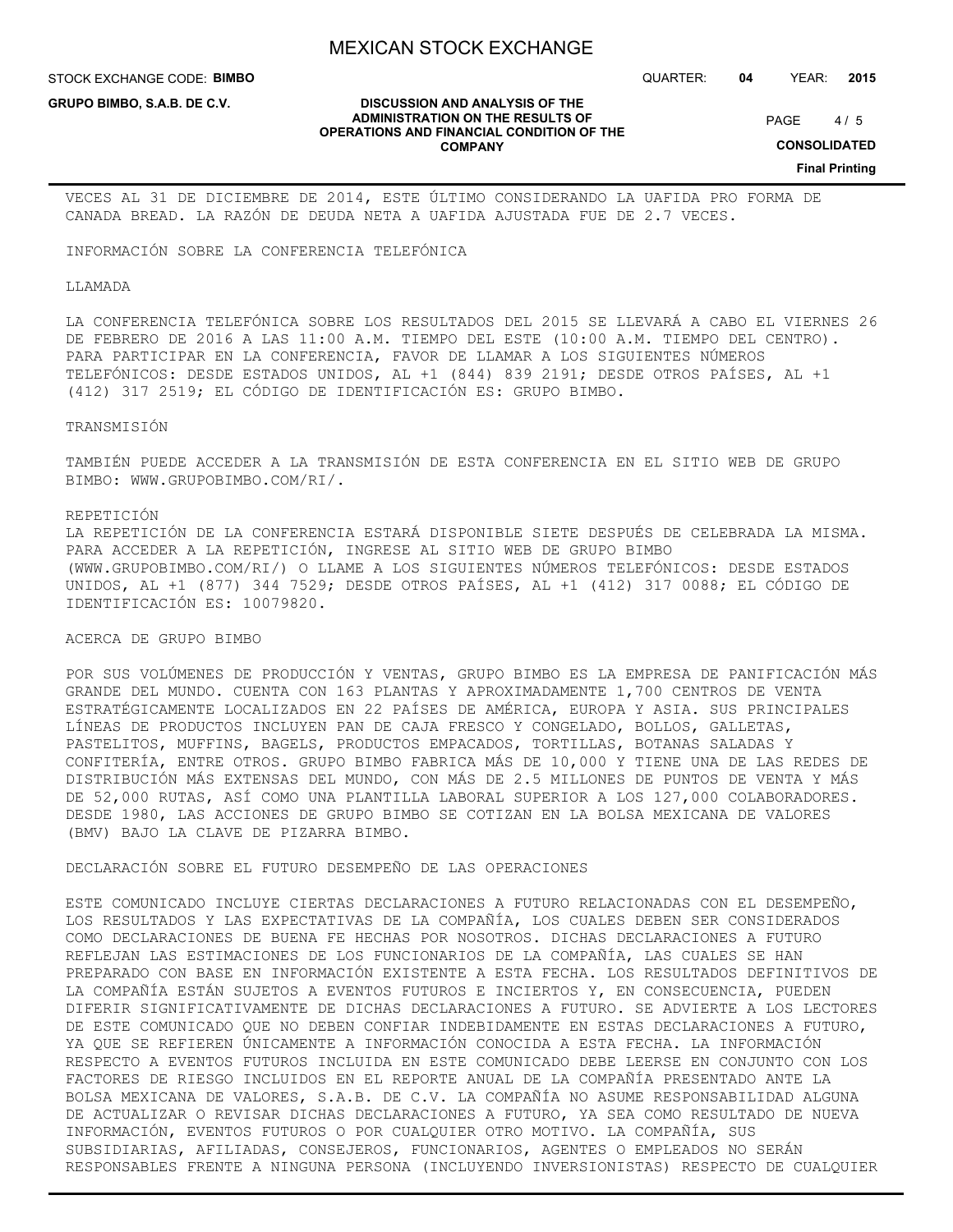**DISCUSSION AND ANALYSIS OF THE ADMINISTRATION ON THE RESULTS OF OPERATIONS AND FINANCIAL CONDITION OF THE COMPANY**

STOCK EXCHANGE CODE: **BIMBO**

**GRUPO BIMBO, S.A.B. DE C.V.**

QUARTER: **04** YEAR: **2015**

#### $5/5$ PAGE

**CONSOLIDATED**

**Final Printing**

DECISIÓN DE INVERSIÓN O NEGOCIO TOMADA CON BASE EN LAS DECLARACIONES A FUTURO O CUALQUIER OTRA INFORMACIÓN INCLUIDA EN ESTE COMUNICADO, Y TAMPOCO SERÁN RESPONSABLES POR PÉRDIDAS, DAÑOS O PERJUICIOS RELACIONADOS CON DICHAS DECISIONES.

CASAS DE BOLSA O INSTITUCIONES DE CRÉDITO QUE ACTUALMENTE DAN COBERTURA DE ANÁLISIS A LOS VALORES EMITIDOS POR LA COMPAÑÍA.

ACTINVER CASA DE BOLSA, S.A. DE C.V. GRUPO FINANCIERO ACTINVER, BARCLAYS BANK PLC, BBVA BANCOMER S.A., BANK OF AMERICA MERRILL LYNCH INC., CASA DE BOLSA BANORTE IXE S.A. DE C.V., BANCO BTG PACTUAL S.A., CITIGROUP GLOBAL MARKETS INC.,DEUTSCHE BANK SECURITIES INC., GBM GRUPO BURSÁTIL MEXICANO S.A. DE C.V., GOLDMAN SACHS GROUP, INC., HSBC SECURITIES (USA) INC., INTERCAM CASA DE BOLSA S.A. DE C.V., INVEX CASA DE BOLSA S.A. DE C.V., ITAÚ BBA ITAÚ CORRETORA DE VALORES S.A., JP MORGAN SECURITIES LLC, MONEX CASA DE BOLSA S.A. DE C.V.,MONEX GRUPO FINANCIERO, S.A. DE C.V., MORGAN STANLEY MEXICO CASA DE BOLSA, S.A. DE C.V., SANTANDER INVESTMENT SECURITIES INC., SCOTIABANK SCOTIA SOCIEDAD AGENTE DE BOLSA S.A., UBS SECURITIES LLC, Y VECTOR CASA DE BOLSA, S.A. DE C.V.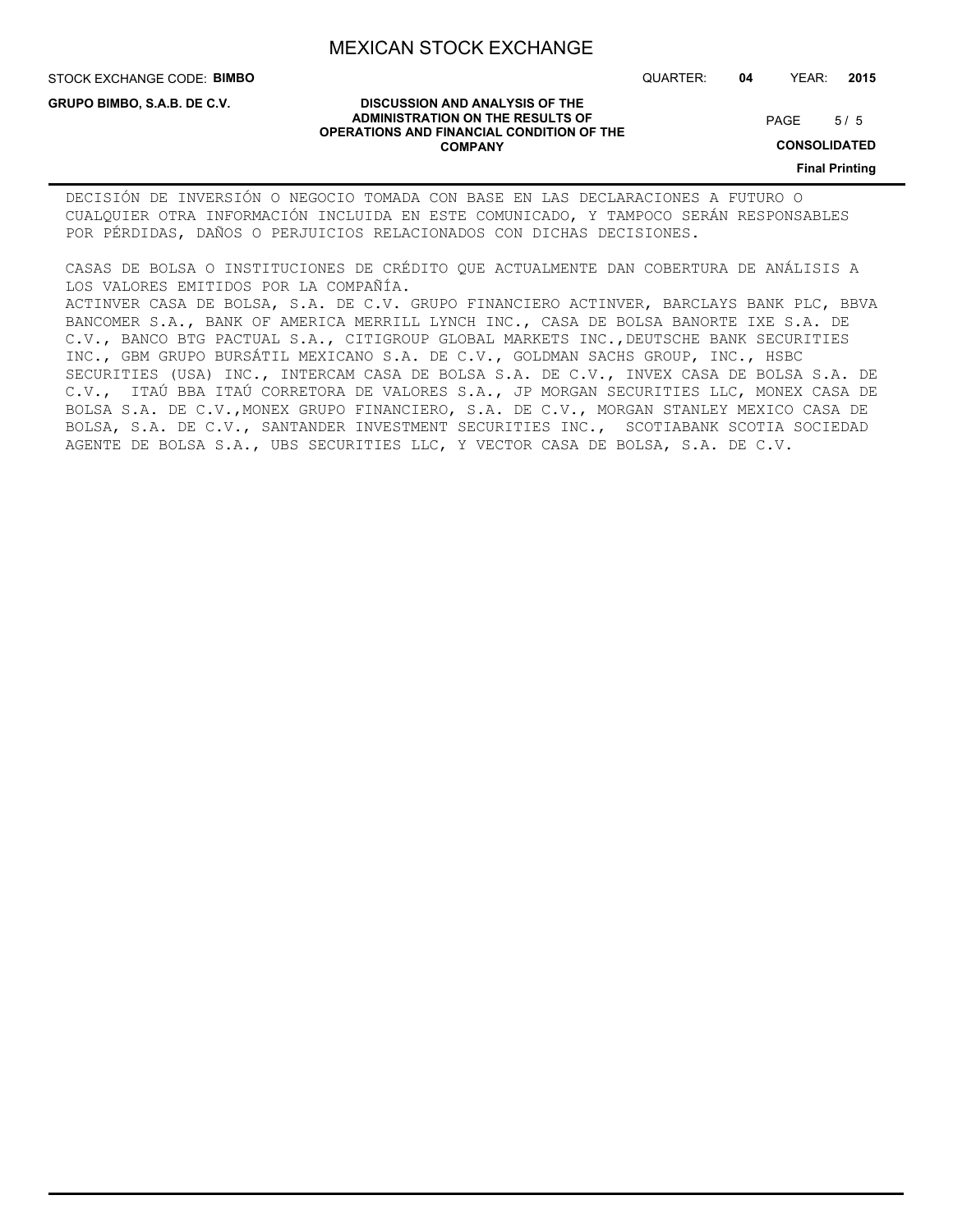**GRUPO BIMBO, S.A.B. DE C.V.**

#### **FINANCIAL STATEMENT NOTES**

STOCK EXCHANGE CODE: QUARTER: **04** YEAR: **2015 BIMBO**

PAGE 1/66

**CONSOLIDATED**

**Final Printing**

GRUPO BIMBO, S.A.B. DE C.V. Y SUBSIDIARIAS

NOTAS A LOS ESTADOS FINANCIEROS CONSOLIDADOS POR LOS AÑOS QUE TERMINARON EL 31 DE DICIEMBRE DE 2015 Y 2014 (EN MILES DE PESOS)

## 1. ACTIVIDADES Y EVENTOS IMPORTANTES

ACTIVIDADES - GRUPO BIMBO, S.A.B. DE C.V. Y SUBSIDIARIAS ("GRUPO BIMBO" O "LA ENTIDAD") SE DEDICA PRINCIPALMENTE A LA FABRICACIÓN, DISTRIBUCIÓN Y VENTA DE PAN; ASÍ COMO A LA FABRICACIÓN Y DISTRIBUCIÓN DE GALLETAS, PASTELES, DULCES, CHOCOLATES, BOTANAS, TORTILLAS Y ALIMENTOS PROCESADOS.

LA ENTIDAD OPERA EN DISTINTAS ÁREAS GEOGRÁFICAS QUE SON: MÉXICO, ESTADOS UNIDOS DE AMÉRICA ("EUA"), CANADÁ, CENTRO Y SUDAMÉRICA, EUROPA Y CHINA. LAS CIFRAS DE CHINA SE PRESENTAN EN EL SEGMENTO MÉXICO DEBIDO A SU POCA REPRESENTATIVIDAD.

LAS OFICINAS CORPORATIVAS DE LA ENTIDAD SE UBICAN EN PROLONGACIÓN PASEO DE LA REFORMA NO. 1000, COLONIA PEÑA BLANCA SANTA FE, ÁLVARO OBREGÓN, CÓDIGO POSTAL 01210, DISTRITO FEDERAL, MÉXICO.

AL 31 DE DICIEMBRE DE 2015 Y 2014, LAS VENTAS NETAS DE LAS SUBSIDIARIAS BIMBO, S.A. DE C.V. Y BARCEL, S.A. DE C.V., QUE SE ENCUENTRAN EN EL SEGMENTO MÉXICO, REPRESENTARON APROXIMADAMENTE EL 32% Y 36%, RESPECTIVAMENTE, DE LAS VENTAS NETAS CONSOLIDADAS. AL 31 DE DICIEMBRE DE 2015 Y 2014 LAS VENTAS NETAS DE LA SUBSIDIARIA BIMBO BAKERIES USA, INC. ("BBU") Y CANADA BREAD INC. ("CANADA BREAD" O "BC") QUE SE ENCUENTRAN EN LA REGIÓN DE EUA Y CANADÁ, REPRESENTARON EL 53% Y 48%, DE LAS VENTAS NETAS CONSOLIDADAS, RESPECTIVAMENTE.

EVENTOS IMPORTANTES – EL 3 DE FEBRERO DE 2015 LA ENTIDAD ADQUIRIÓ, A TRAVÉS DE SU SUBSIDIARIA CANADA BREAD COMPANY, LIMITED ("CANADA BREAD"), EL 100% DE LAS ACCIONES DE VACHON BAKERY, INC ("VACHON"). DICHA COMPAÑÍA ES LÍDER DE PASTELITOS EN CANADÁ, FORTALECE LA POSICIÓN DE LA ENTIDAD EN EL PAÍS. LA ADQUISICIÓN INCLUYE MARCAS LÍDERES COMO VACHON®, JOS LOUIS®, AH CARAMEL®, PASSION FLAKIE® Y MAY WEST®, ENTRE OTRAS. EL MONTO DE LA TRANSACCIONES FUE DE \$1,369,271.

PARA FINANCIAR LA OPERACIÓN, CANADA BREAD UTILIZÓ FINANCIAMIENTO DISPONIBLE BAJO LÍNEAS DE CRÉDITO COMPROMETIDAS EXISTENTES.

EFECTOS CONTABLES DE LA ADQUISICIÓN DE VACHON

EL PROCESO DE VALUACIÓN Y REGISTRO DE LA ADQUISICIÓN SE REALIZÓ DE CONFORMIDAD CON LA IFRS 3. EN LA SIGUIENTE TABLA SE RESUMEN LOS VALORES RAZONABLES DE LOS ACTIVOS ADQUIRIDOS Y DE LOS PASIVOS ASUMIDOS QUE SE RECONOCIERON POR LA ADQUISICIÓN REALIZADA EL 3 DE FEBRERO DE 2015 AL TIPO DE CAMBIO VIGENTE A LA FECHA DE LA TRANSACCIÓN:

MONTO PAGADO POR LA OPERACIÓN \$ 1,369,271

==========

MONTOS RECONOCIDOS DE LOS ACTIVOS IDENTIFICABLES Y PASIVOS ASUMIDOS:

 $EFECTIVO Y VALORES$   $$59,730$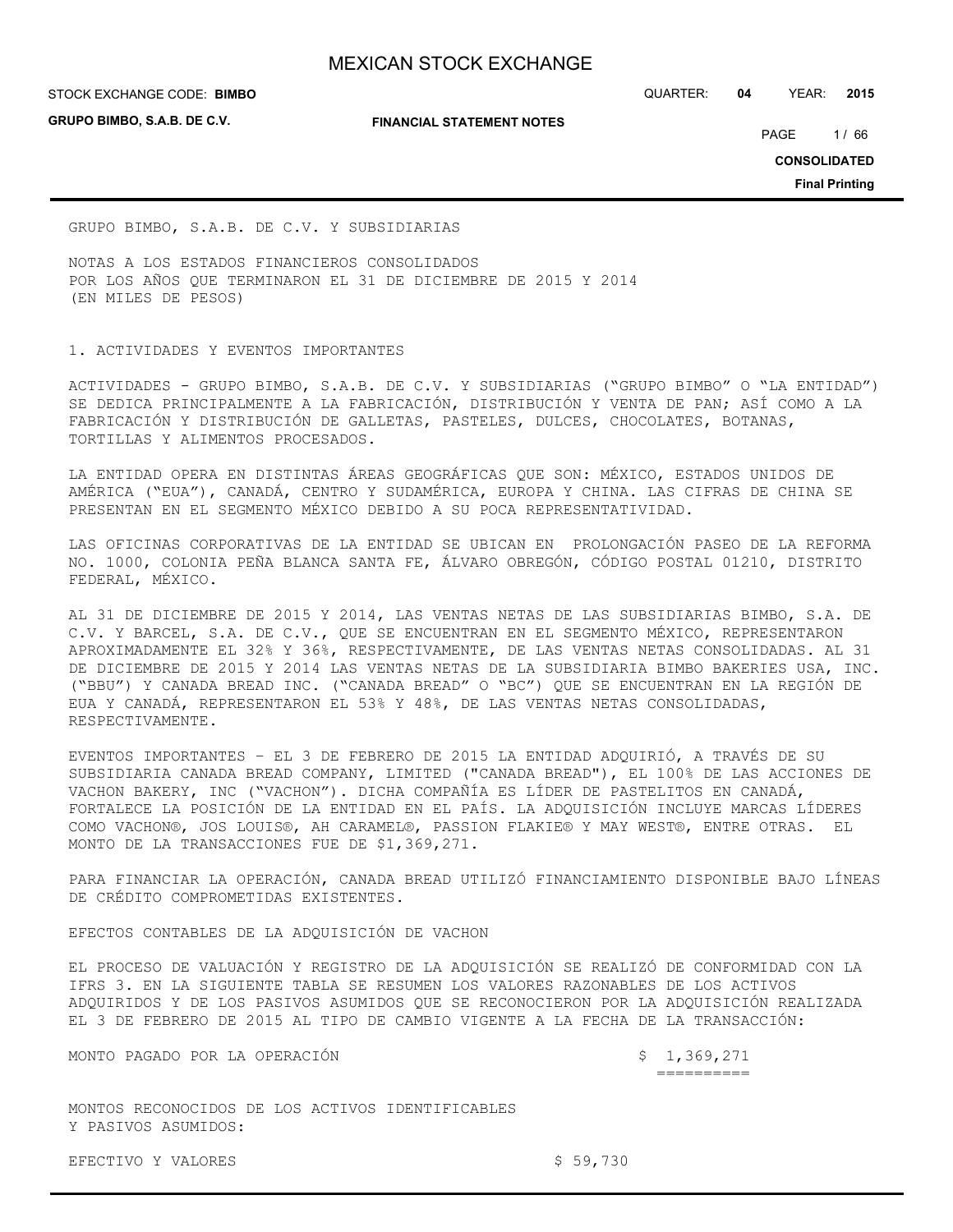#### STOCK EXCHANGE CODE: QUARTER: **04** YEAR: **2015 BIMBO**

**GRUPO BIMBO, S.A.B. DE C.V.**

#### **FINANCIAL STATEMENT NOTES**

PAGE 2/66

**CONSOLIDATED**

**Final Printing**

| CUENTAS POR COBRAR<br><b>INVENTARIOS</b> | 83,730<br>59,853 |  |
|------------------------------------------|------------------|--|
| PROPIEDADES, PLANTA Y EQUIPO             | 778,235          |  |
| ACTIVOS INTANGIBLES IDENTIFICABLES       | 465,175          |  |
| OTROS ACTIVOS                            | 303              |  |
| TOTAL DE ACTIVOS IDENTIFICABLES          | 1,447,026        |  |
| CRÉDITO MERCANTIL                        | 504,586          |  |
|                                          |                  |  |
| TOTAL DE ACTIVOS ADQUIRIDOS              | 1,951,612        |  |
| PASIVOS CIRCULANTES                      | 119,913          |  |
| IMPUESTO A LA UTILIDAD DIFERIDO          | 179,258          |  |
| PASIVOS A LARGO PLAZO                    | 283,170          |  |
| TOTAL DE PASIVOS ASUMIDOS                | 582,341          |  |
| ACTIVOS NETOS ADOUIRIDOS                 | \$1,369,271      |  |
|                                          |                  |  |

### ADQUISICIÓN PANRICO

EL 9 DE JULIO DE 2015, LA ENTIDAD ANUNCIO QUE HA LLEGADO A UN ACUERDO PARA ADQUIRIR, A TRAVÉS DE SU SUBSIDIARIA BAKERY IBERIAN INVESTMENT, EL 100% DE LAS ACCIONES DE LA EMPRESA PANRICO, S.A.U. (PANRICO), EXCLUYENDO EL SEGMENTO DE PAN DE CAJA, POR UN PRECIO DE 190 MILLONES DE EUROS.

CON VENTAS APROXIMADAS DE 280 MILLONES DE EUROS EN LAS CATEGORÍAS DE PASTELERÍA Y BOLLERÍA. PANRICO ES UNA DE LAS COMPAÑÍAS LÍDERES EN LA INDUSTRIA DE PANIFICACIÓN EN ESPAÑA Y PORTUGAL, DONDE CUENTA CON NUEVE PLANTAS DE PRODUCCIÓN Y MÁS DE 2,000 COLABORADORES; PARTICIPA EN LAS CATEGORÍAS DE PAN DE CAJA, PAN DULCE Y BOLLERÍA.

LA ADQUISICIÓN INCLUYE MARCAS LÍDERES COMO DONUTS®, QÉL®, BOLLYCAO®, LA BELLA EASA®, DONETTES® Y EIDETESA®.

ESTA TRANSACCIÓN FORTALECERÁ, A TRAVÉS DE LA CAPTURA DE SINERGIAS, LA PRESENCIA DE GRUPO BIMBO EN LA REGIÓN, COMPLEMENTANDO SU PORTAFOLIO DE PRODUCTOS, HUELLA DE MANUFACTURA Y RED DE DISTRIBUCIÓN.

ESTA ADQUISICIÓN AÚN ESTÁ SUJETA A LA AUTORIZACIÓN DE LAS AUTORIDADES REGULATORIAS CORRESPONDIENTES Y SE ESPERA CONCLUYA DURANTE EL SEGUNDO TRIMESTRE DE 2016 Y PARA GARANTIZAR LA MISMA SE HA REALIZADO UN DEPÓSITO BANCARIO POR 15 MILLONES DE EUROS EQUIVALENTES A \$285,800

EN 2014, LA ENTIDAD COMPRÓ VARIOS NEGOCIOS EN CANADÁ, ESTADOS UNIDOS Y REINO UNIDO, REFERIDAS COMO CANADA BREAD Y EN ECUADOR, REFERIDO COMO SUPAN, S.A. ("SUPAN"), COMO SE DESCRIBE A CONTINUACIÓN:

|             | EMPRESA | PAÍS                                       | MONTO DE LA OPERACIÓN | FECHA            |
|-------------|---------|--------------------------------------------|-----------------------|------------------|
| INC.        |         | CANADA BREAD, CANADÁ, EUA Y REINO<br>UNIDO | \$21,731,557          | 23 DE MAYO 2014  |
| SUPAN, S.A. |         | ECUADOR                                    | 857.041               | 15 DE JULIO 2014 |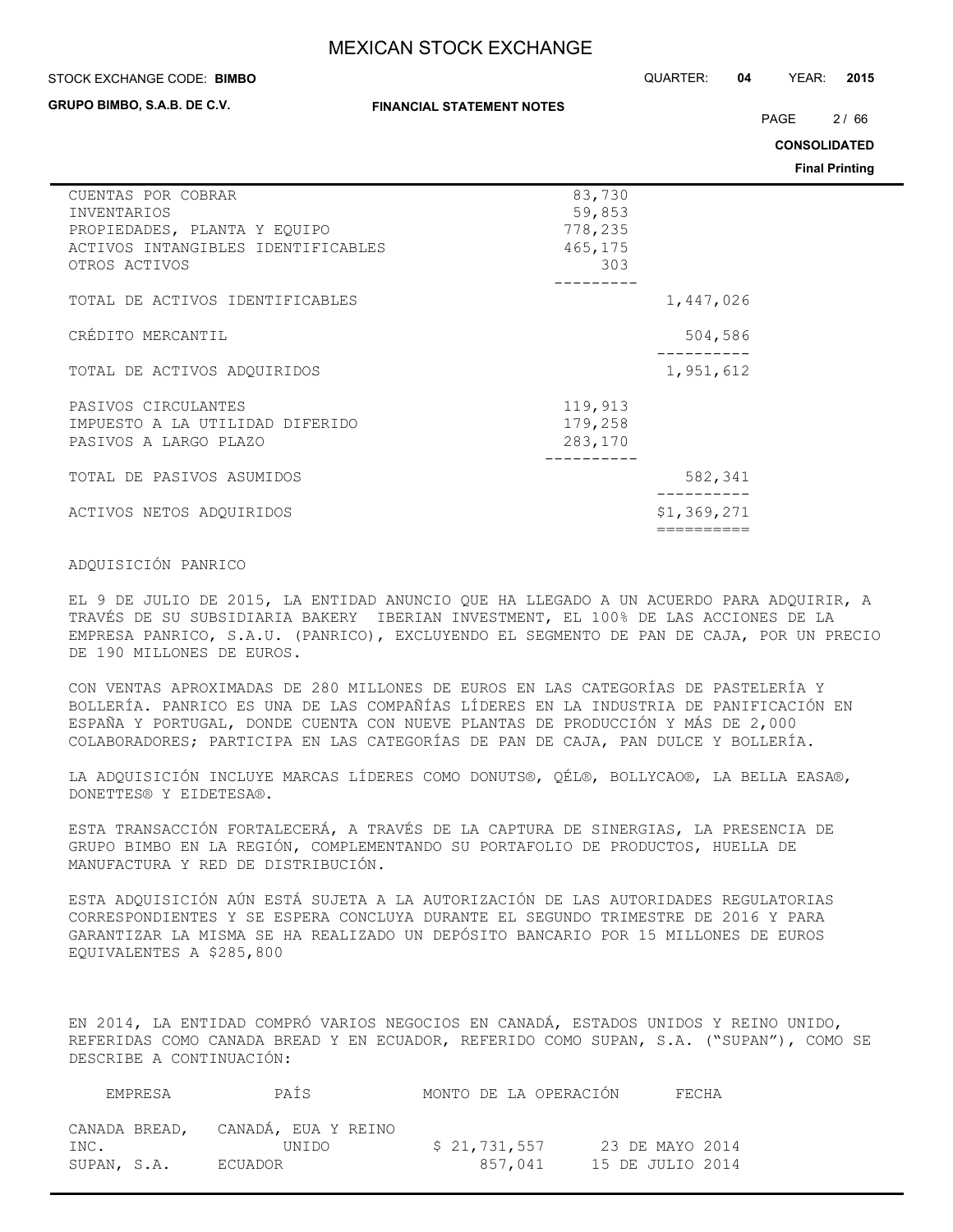**GRUPO BIMBO, S.A.B. DE C.V.**

STOCK EXCHANGE CODE: QUARTER: **04** YEAR: **2015 BIMBO**

**FINANCIAL STATEMENT NOTES**

PAGE 3/66

**CONSOLIDATED**

**Final Printing**

 ----------- \$ 22,588,598 ===========

#### CANADA BREAD

ES UNA DE LAS EMPRESAS LÍDERES EN LA PRODUCCIÓN Y VENTA DE PRODUCTOS DE PANIFICACIÓN, INCLUYENDO LAS CATEGORÍAS DE PAN DE CAJA, BOLLOS, BAGELS, ENGLISH MUFFINS Y TORTILLAS EN CANADÁ, PAN CONGELADO EN NORTEAMÉRICA Y PRODUCTOS DE PANIFICACIÓN ESPECIALIZADOS EN EL REINO UNIDO.

ESTA ADQUISICIÓN IMPULSA LA ESTRATEGIA DE CRECIMIENTO GLOBAL DE GRUPO BIMBO Y POSIBILITA SU INCURSIÓN EN EL ATRACTIVO MERCADO CANADIENSE A TRAVÉS DE MARCAS RECONOCIDAS, TALES COMO DEMPSTER'S®, POM®, VILLAGGIO®, BEN'S®, BON MATIN® Y MCGAVIN'S®. Y MANTIENE UNA SÓLIDA RELACIÓN CON LOS PRINCIPALES AUTOSERVICIOS Y CANALES INSTITUCIONALES EN CANADÁ Y ES RECONOCIDA POR SU FUERTE POSICIONAMIENTO EN EL MERCADO EN TODAS LAS CATEGORÍAS DE PANIFICACIÓN. ESTA EMPRESA EMPLEA A CERCA DE 6,100 COLABORADORES, OPERA 25 PLANTAS EN CANADÁ, ESTADOS UNIDOS Y EL REINO UNIDO Y CUENTA CON LA RED DE DISTRIBUCIÓN DIRECTA MÁS GRANDE DEL PAÍS, VISITANDO A MÁS DE 41,000 PUNTOS DE VENTA.

PARA FINANCIAR LA OPERACIÓN, GRUPO BIMBO UTILIZÓ TANTO RECURSOS PROPIOS, ASÍ COMO FINANCIAMIENTO DISPONIBLE BAJO LÍNEAS DE CRÉDITO COMPROMETIDAS EXISTENTES A LARGO PLAZO Y LA EMISIÓN DE BONOS INTERNACIONALES.

EFECTOS CONTABLES DE LA ADQUISICIÓN DE CANADA BREAD Y SUBSIDIARIAS

EL PROCESO DE VALUACIÓN Y REGISTRO DE LA TRANSACCIÓN SE REALIZÓ DE CONFORMIDAD CON LA NORMA INTERNACIONAL DE INFORMACIÓN FINANCIERA (IFRS, POR SUS SIGLAS EN INGLÉS) 3, COMBINACIONES DE NEGOCIOS. EN LA SIGUIENTE TABLA SE RESUMEN LOS VALORES RAZONABLES DE LOS ACTIVOS ADQUIRIDOS Y DE LOS PASIVOS ASUMIDOS QUE SE RECONOCIERON POR LA OPERACIÓN REALIZADA EL 23 DE MAYO DE 2014 AL TIPO DE CAMBIO VIGENTE A LA FECHA DE LA COMPRA:

MONTO PAGADO POR LA OPERACIÓN  $$21,731,557$ 

==========

MONTOS RECONOCIDOS DE LOS ACTIVOS IDENTIFICABLES Y PASIVOS ASUMIDOS:

| EFECTIVO Y VALORES<br>CUENTAS POR COBRAR<br>INVENTARIOS<br>PROPIEDADES, PLANTA Y EOUIPO<br>ACTIVOS INTANGIBLES IDENTIFICABLES<br>OTROS ACTIVOS | \$200,827<br>1,358,692<br>719,251<br>6,030,547<br>7,745,538<br>122,021 |              |
|------------------------------------------------------------------------------------------------------------------------------------------------|------------------------------------------------------------------------|--------------|
| TOTAL DE ACTIVOS IDENTIFICABLES                                                                                                                |                                                                        | 16, 176, 876 |
| CRÉDITO MERCANTIL                                                                                                                              |                                                                        | 10,836,027   |
| TOTAL DE ACTIVOS ADOUIRIDOS                                                                                                                    |                                                                        | 27,012,903   |
| PASIVOS CIRCULANTES<br>IMPUESTO A LA UTILIDAD DIFERIDO<br>PASIVOS A LARGO PLAZO                                                                | 2,274,078<br>1,882,860<br>1,124,408                                    |              |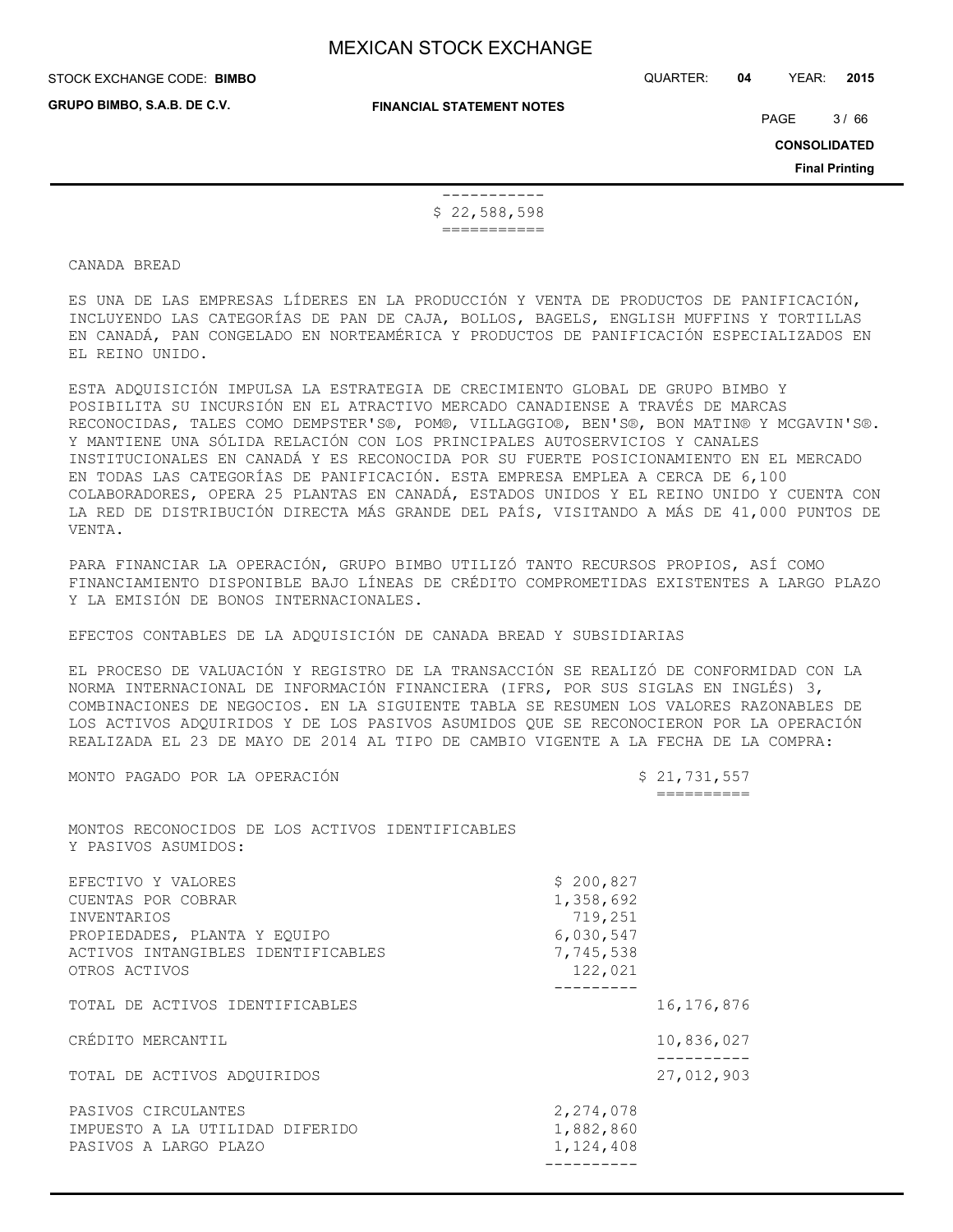**GRUPO BIMBO, S.A.B. DE C.V.**

**FINANCIAL STATEMENT NOTES**

STOCK EXCHANGE CODE: QUARTER: **04** YEAR: **2015 BIMBO**

PAGE 4/66

**CONSOLIDATED**

**Final Printing**

| TOTAL DE PASIVOS ASUMIDOS | 5,281,346    |
|---------------------------|--------------|
|                           |              |
| ACTIVOS NETOS ADOUIRIDOS  | \$21,731,557 |
|                           |              |

EL 15 DE JULIO DE 2014, LA ENTIDAD ANUNCIÓ LA COMPRA DEL 100% DEL NEGOCIO DE PANIFICACIÓN FRESCA EN ECUADOR "SUPAN".

EFECTOS CONTABLES DE LA ADQUISICIÓN DE SUPAN

EL PROCESO DE VALUACIÓN Y REGISTRO DE LA TRANSACCIÓN SE REALIZÓ DE CONFORMIDAD CON LA NORMA INTERNACIONAL DE INFORMACIÓN FINANCIERA (IFRS, POR SUS SIGLAS EN INGLÉS) 3, COMBINACIONES DE NEGOCIOS. EN LA SIGUIENTE TABLA SE RESUMEN LOS VALORES RAZONABLES DE LOS ACTIVOS ADQUIRIDOS Y DE LOS PASIVOS ASUMIDOS QUE SE RECONOCIERON POR LA OPERACIÓN REALIZADA EL 15 DE JULIO DE 2014 AL TIPO DE CAMBIO VIGENTE A LA FECHA DE LA TRANSACCIÓN:

| MONTO PAGADO POR LA OPERACIÓN                                           |                  | \$857,041 |         |
|-------------------------------------------------------------------------|------------------|-----------|---------|
|                                                                         |                  |           |         |
| MONTOS RECONOCIDOS DE LOS ACTIVOS IDENTIFICABLES<br>Y PASIVOS ASUMIDOS: |                  |           |         |
| EFECTIVO Y VALORES                                                      | \$37,682         |           |         |
| CUENTAS POR COBRAR<br>INVENTARIOS                                       | 26,967<br>32,827 |           |         |
| PROPIEDADES, PLANTA Y EQUIPO                                            | 580,858          |           |         |
| ACTIVOS INTANGIBLES IDENTIFICABLES                                      | 345,405          |           |         |
| OTROS ACTIVOS                                                           | 9,942            |           |         |
| TOTAL DE ACTIVOS IDENTIFICABLES                                         |                  | 1,033,681 |         |
| CRÉDITO MERCANTIL                                                       |                  |           | 55,736  |
| TOTAL DE ACTIVOS ADQUIRIDOS                                             |                  | 1,089,417 |         |
| PASIVOS CIRCULANTES                                                     |                  |           | 173,926 |
| PASIVOS A LARGO PLAZO                                                   |                  |           | 58,450  |
| TOTAL DE PASIVOS ASUMIDOS                                               |                  |           | 232,376 |
| ACTIVOS NETOS ADOUIRIDOS                                                |                  | \$858,041 |         |
|                                                                         |                  | ========= |         |

#### FUENTES DE FINANCIAMIENTO

LA ENTIDAD OBTUVO EN 2014 UN FINANCIAMIENTO POR UN MONTO EQUIVALENTE AL MONTO DE LA TRANSACCIÓN.

#### CIFRAS CONSOLIDADAS

LAS VENTAS NETAS CONSOLIDADAS Y LA UTILIDAD NETA CONSOLIDADA, SI SE INCLUYERAN LAS ADQUISICIONES DE CANADA BREAD Y SUPAN, POR EL PERIODO COMPRENDIDO DEL 1 DE ENERO AL 31 DE DICIEMBRE DE 2014, HUBIERAN SIDO \$193,820,213 Y \$4,292,371 RESPECTIVAMENTE.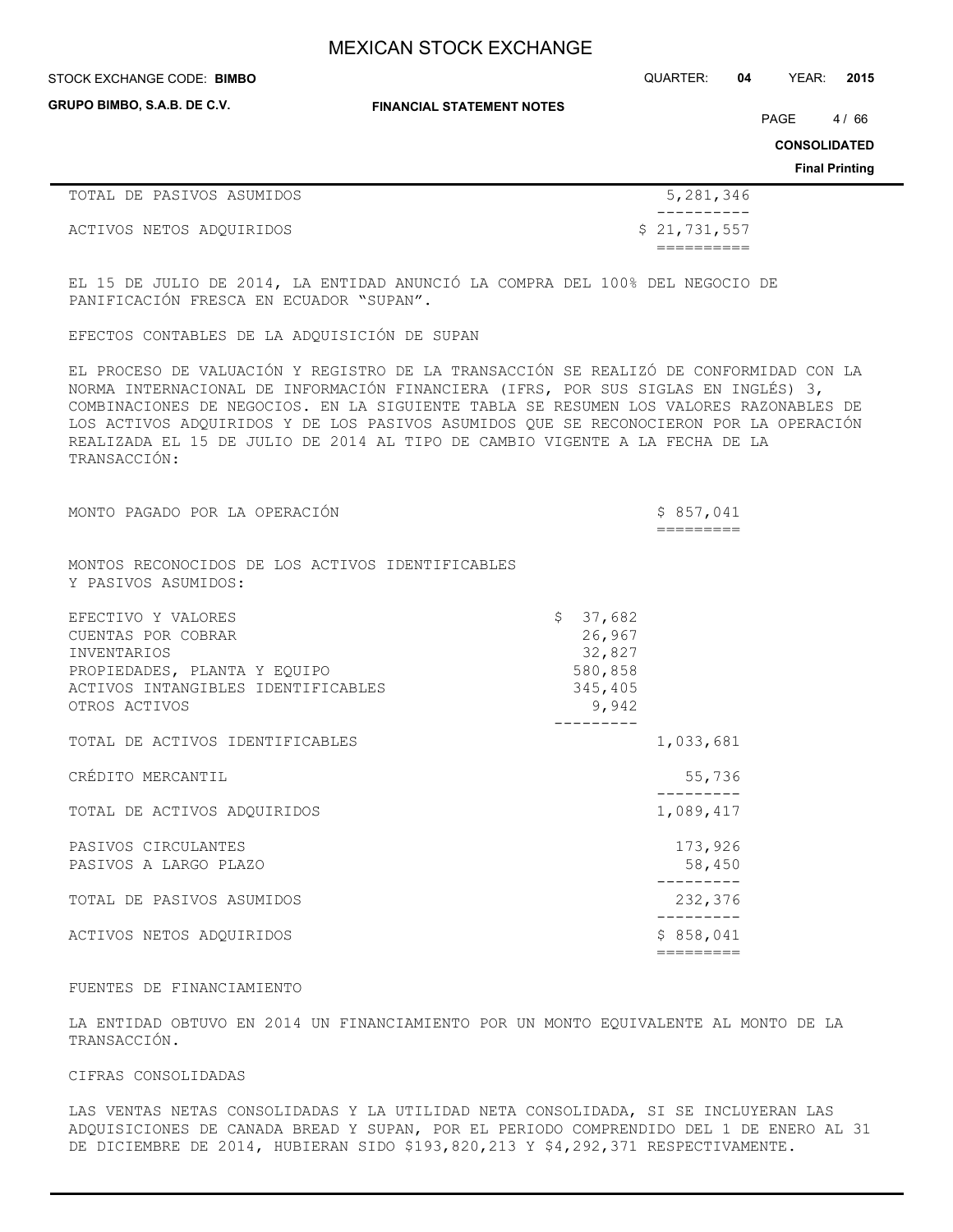**STOCK EXCHANGE CODE: BIMBO** 

**GRUPO BIMBO, S.A.B. DE C.V.**

**FINANCIAL STATEMENT NOTES**

STOCK EXCHANGE CODE: QUARTER: **04** YEAR: **2015**

PAGE 5/66

**CONSOLIDATED**

#### **Final Printing**

EL CRÉDITO MERCANTIL REGISTRADO EN 2014 COMO RESULTADO DE ESTAS COMPRAS, ASCENDIÓ A \$10,891,763 EL CUAL SE JUSTIFICA PRINCIPALMENTE POR LAS SINERGIAS ESPERADAS EN AMBAS OPERACIONES.

LA ENTIDAD INCURRIÓ EN 2014 EN HONORARIOS Y GASTOS PARA LLEVAR A CABO ESTAS OPERACIONES, LOS CUALES SE REFLEJAN EN LOS GASTOS GENERALES Y ASCENDIERON APROXIMADAMENTE A \$124,196.

ADOPCIÓN DE LAS NORMAS INTERNACIONALES DE INFORMACIÓN FINANCIERA NUEVAS Y REVISADAS

A.- MODIFICACIONES A LAS NORMAS INTERNACIONALES DE INFORMACIÓN FINANCIERA ("IFRSS" O "IAS" POR SUS SIGLAS EN INGLÉS) Y NUEVAS INTERPRETACIONES QUE SON OBLIGATORIAS A PARTIR DE 2015

EN EL AÑO EN CURSO, LA ENTIDAD APLICÓ UNA SERIE DE IFRSS NUEVAS Y MODIFICADAS, EMITIDAS POR EL CONSEJO DE NORMAS INTERNACIONALES DE CONTABILIDAD ("IASB") LAS CUALES SON OBLIGATORIAS Y ENTRAN EN VIGOR A PARTIR DE LOS EJERCICIOS QUE INICIEN EN O DESPUÉS DEL 1 DE ENERO DE 2015.

LA APLICACIÓN DE ESTAS MODIFICACIONES NO HA TENIDO NINGÚN IMPACTO MATERIAL EN LAS REVELACIONES O LOS IMPORTES RECONOCIDOS EN LOS ESTADOS FINANCIEROS CONSOLIDADOS DE LA ENTIDAD.

MEJORAS ANUALES A LAS IFRS CICLO 2010 – 2012 Y 2011 - 2013

LA ENTIDAD HA APLICADO LAS MODIFICACIONES A LAS IFRS INCLUIDAS EN LAS MEJORAS ANUALES A LAS IFRS CICLO 2010 A 2012 Y 2011 - 2013 POR PRIMERA VEZ EN ESTE AÑO. UNA DE LAS MEJORAS ANUALES REQUIERE QUE LAS ENTIDADES REVELEN JUICIOS HECHOS POR LA ADMINISTRACIÓN EN LA APLICACIÓN DE LOS CRITERIOS DE AGREGACIÓN ESTABLECIDAS EN EL PÁRRAFO 12 DE LA IFRS 8 SEGMENTOS DE OPERACIÓN. LA APLICACIÓN DE LAS MODIFICACIONES NO HAN TENIDO NINGÚN IMPACTO EN LAS REVELACIONES O IMPORTES RECONOCIDOS EN LOS ESTADOS FINANCIEROS CONSOLIDADOS DE LA ENTIDAD.

B.- IFRS NUEVAS Y REVISADAS EMITIDAS NO VIGENTES A LA FECHA

LA ENTIDAD NO HA APLICADO LAS SIGUIENTES IFRS NUEVAS Y MODIFICADAS QUE HAN SIDO EMITIDAS PERO AÚN NO ESTÁN VIGENTES:

| IFRS 9<br>IFRS 14            | INSTRUMENTOS FINANCIEROS2<br>CUENTAS REGULATORIAS DIFERIDAS1                                                                     |
|------------------------------|----------------------------------------------------------------------------------------------------------------------------------|
| IFRS 15                      | INGRESOS DE CONTRATOS CON CLIENTES2                                                                                              |
| IFRS 16                      | ARRENDAMIENTOS3                                                                                                                  |
| MODIFICACIONES A LA IFRS 11  | CONTABILIZACIÓN PARA ADQUISICIONES DE<br>PARTICIPACIÓN EN ACUERDOS CONJUNTOS1                                                    |
| MODIFICACIONES A LA IAS 1    | INICIATIVA DE REVELACIONES1                                                                                                      |
| MODIFICACIONES A LA IAS 16 Y |                                                                                                                                  |
| LA IAS 38                    | ACLARACIÓN DE LOS MÉTODOS ACEPTABLES<br>DE DEPRECIACIÓN Y AMORTIZACIÓN1                                                          |
| MODIFICACIONES A LA IAS 16 Y |                                                                                                                                  |
| LA IAS 41                    | AGRICULTURA: PLANTAS PRODUCTORAS1                                                                                                |
|                              | MODIFICACIONES A LA IAS 10 E IAS 28 VENTA O APORTACIÓN DE BIENES ENTRE UN<br>INVERSIONISTA Y SU ASOCIADA O NEGOCIO<br>CONJUNTOS1 |
| MODIFICACIONES A LA IAS 27   | ESTADOS FINANCIEROS SEPARADOS1                                                                                                   |
| MODIFICACIONES A LA IFRS 10, |                                                                                                                                  |
| IFRS 12 E IAS 28             | ENTIDADES DE INVERSIÓN: APLICACIÓN DE                                                                                            |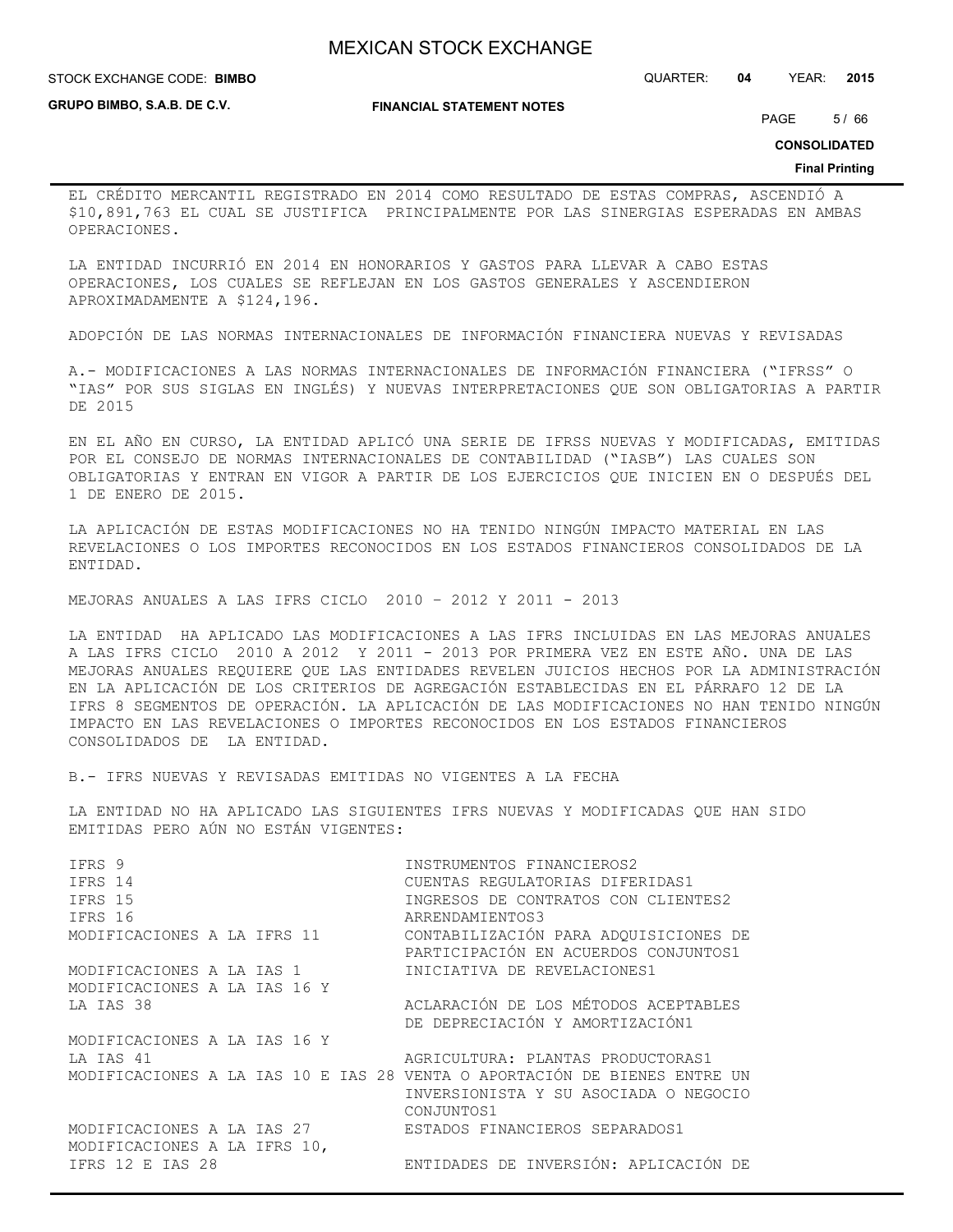**GRUPO BIMBO, S.A.B. DE C.V.**

**FINANCIAL STATEMENT NOTES**

STOCK EXCHANGE CODE: QUARTER: **04** YEAR: **2015 BIMBO**

PAGE 6/66

**CONSOLIDATED**

**Final Printing**

|                           |  |  |            | LA EXCEPCIÓN DE CONSOLIDACIÓN1 |  |  |                                  |
|---------------------------|--|--|------------|--------------------------------|--|--|----------------------------------|
| MODIFICACIONES A LAS IFRS |  |  |            |                                |  |  | MEJORAS ANUALES A LAS IFRS CICLO |
|                           |  |  | 2012-20141 |                                |  |  |                                  |

1 EFECTIVA PARA LOS PERÍODOS ANUALES QUE COMIENCEN A PARTIR DEL 1 DE ENERO DE 2016, PERMITIÉNDOSE LA APLICACIÓN TEMPRANA. 2 EFECTIVA PARA LOS PERÍODOS ANUALES QUE COMIENCEN A PARTIR DEL 1 DE ENERO DE 2018, PERMITIÉNDOSE LA APLICACIÓN TEMPRANA. 3 EFECTIVA PARA LOS PERÍODOS ANUALES QUE COMIENCEN A PARTIR DEL 1 DE ENERO DE 2019, PERMITIÉNDOSE LA APLICACIÓN ANTICIPADA.

LA ENTIDAD SE ENCUENTRA EN PROCESO DE DETERMINAR LOS IMPACTOS POTENCIALES QUE SE DERIVARÁN EN SUS ESTADOS FINANCIEROS CONSOLIDADOS POR LA ADOPCIÓN DE LAS NUEVAS NORMAS Y LAS MODIFICACIONES AUNQUE POR LA NATURALEZA DE SUS OPERACIONES NO SE ESPERARÍA UN IMPACTO SIGNIFICATIVO.

C. ESTADOS CONSOLIDADOS DE RESULTADOS Y OTROS RESULTADOS INTEGRALES

LA ENTIDAD PRESENTA EL ESTADO DE RESULTADOS EN DOS ESTADOS: I) EL ESTADO CONSOLIDADO DE RESULTADOS, Y, II) EL ESTADO CONSOLIDADO DE RESULTADOS OTROS RESULTADOS INTEGRALES. LOS GASTOS EN EL ESTADO DE RESULTADOS SE PRESENTAN ATENDIENDO A SU FUNCIÓN, DEBIDO A QUE ESA ES LA PRÁCTICA DEL SECTOR AL QUE LA ENTIDAD PERTENECE, LA NATURALEZA DE ESOS GASTOS ESTÁ PRESENTADA EN LAS NOTAS. ADICIONALMENTE, LA COMPAÑÍA PRESENTA EL SUBTOTAL DE UTILIDAD DE OPERACIÓN, EL CUAL, AUN CUANDO NO ES REQUERIDO POR LAS IFRS, SE INCLUYE YA QUE CONTRIBUYE A UN MEJOR ENTENDIMIENTO DEL DESEMPEÑO ECONÓMICO Y FINANCIERO DE LA ENTIDAD.

#### D. ESTADO DE FLUJOS DE EFECTIVO

LA ENTIDAD PRESENTA EL ESTADO DE FLUJOS DE EFECTIVO CONFORME AL MÉTODO INDIRECTO. CLASIFICA LOS INTERESES Y DIVIDENDOS COBRADOS EN LAS ACTIVIDADES DE INVERSIÓN, MIENTRAS QUE LOS INTERESES Y DIVIDENDOS PAGADOS SE PRESENTAN EN LAS ACTIVIDADES DE FINANCIAMIENTO.

#### 3. RESUMEN DE LAS PRINCIPALES POLÍTICAS CONTABLES

#### A. DECLARACIÓN DE CUMPLIMIENTO

LOS ESTADOS FINANCIEROS CONSOLIDADOS ADJUNTOS CUMPLEN CON LAS NORMAS INTERNACIONALES DE INFORMACIÓN FINANCIERA ("IFRS", POR SUS SIGLAS EN INGLÉS) EMITIDAS POR EL CONSEJO DE NORMAS INTERNACIONALES DE CONTABILIDAD ("IASB", POR SUS SIGLAS EN INGLÉS).

#### B. BASES DE MEDICIÓN

LOS ESTADOS FINANCIEROS CONSOLIDADOS DE LA ENTIDAD HAN SIDO PREPARADOS SOBRE UNA BASE DE COSTO HISTÓRICO, EXCEPTO POR CIERTOS INSTRUMENTOS FINANCIEROS QUE SE VALÚAN A SU VALOR RAZONABLE, COMO SE EXPLICA A MAYOR DETALLE EN LAS POLÍTICAS CONTABLES MÁS ADELANTE.

#### I. COSTO HISTÓRICO

EL COSTO HISTÓRICO GENERALMENTE SE BASA EN EL VALOR RAZONABLE DE LA CONTRAPRESTACIÓN ENTREGADA A CAMBIO DE ACTIVOS.

II. VALOR RAZONABLE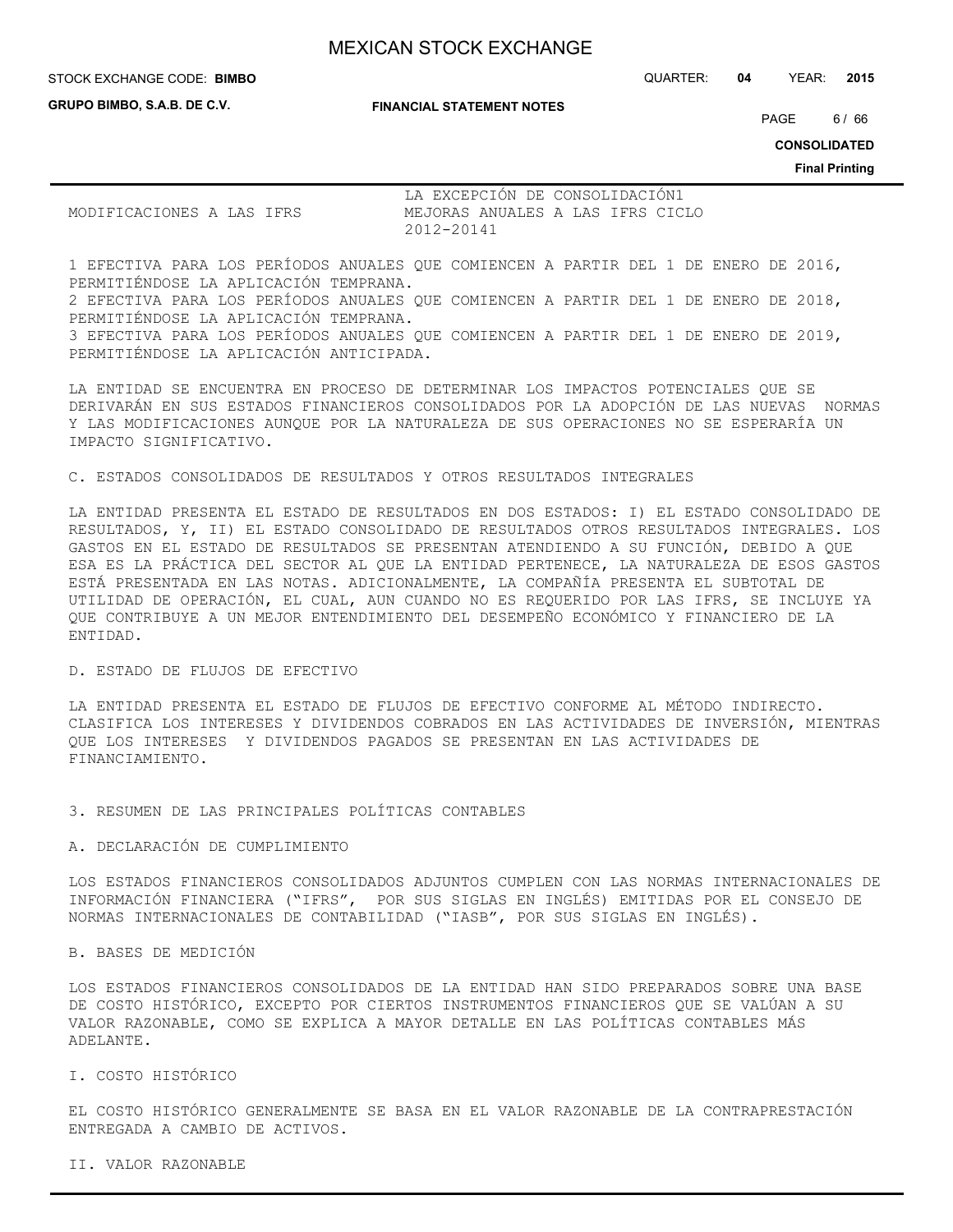**GRUPO BIMBO, S.A.B. DE C.V.**

STOCK EXCHANGE CODE: QUARTER: **04** YEAR: **2015 BIMBO**

**FINANCIAL STATEMENT NOTES**

PAGE 7/66

**CONSOLIDATED**

**Final Printing**

EL VALOR RAZONABLE SE DEFINE COMO EL PRECIO QUE SE RECIBIRÍA POR VENDER UN ACTIVO O QUE SE PAGARÍA POR TRANSFERIR UN PASIVO EN UNA TRANSACCIÓN ORDENADA ENTRE PARTICIPANTES EN EL MERCADO A LA FECHA DE VALUACIÓN INDEPENDIENTEMENTE DE SI ESE PRECIO ES OBSERVABLE O ESTIMADO UTILIZANDO DIRECTAMENTE OTRA TÉCNICA DE VALUACIÓN. AL ESTIMAR EL VALOR RAZONABLE DE UN ACTIVO O UN PASIVO, LA ENTIDAD TIENE EN CUENTA LAS CARACTERÍSTICAS DEL ACTIVO O PASIVO, SI LOS PARTICIPANTES DEL MERCADO TOMARÍAN ESAS CARACTERÍSTICAS AL MOMENTO DE FIJAR EL PRECIO DEL ACTIVO O PASIVO EN LA FECHA DE MEDICIÓN. EL VALOR RAZONABLE PARA PROPÓSITOS DE MEDICIÓN Y / O REVELACIÓN DE ESTOS ESTADOS FINANCIEROS CONSOLIDADOS SE DETERMINA DE FORMA TAL, A EXCEPCIÓN DE LAS TRANSACCIONES CON PAGOS BASADOS EN ACCIONES QUE ESTÁN DENTRO DEL ALCANCE DE LA IFRS 2, LAS OPERACIONES DE ARRENDAMIENTO QUE ESTÁN DENTRO DEL ALCANCE DE LA IAS 17, Y LAS MODIFICACIONES QUE TIENEN ALGUNAS SIMILITUDES CON VALOR RAZONABLE, PERO NO ES UN VALOR RAZONABLE, TALES COMO EL VALOR NETO DE REALIZACIÓN DE LA IAS 2 O EL VALOR EN USO DE LA IAS 36.

ADEMÁS, PARA EFECTOS DE INFORMACIÓN FINANCIERA, LAS MEDICIONES DE VALOR RAZONABLE SE CLASIFICAN EN EL NIVEL 1, 2 O 3 CON BASE EN EL GRADO EN QUE SE INCLUYEN DATOS DE ENTRADA OBSERVABLES EN LAS MEDICIONES Y SU IMPORTANCIA EN LA DETERMINACIÓN DEL VALOR RAZONABLE EN SU TOTALIDAD, LAS CUALES SE DESCRIBEN DE LA SIGUIENTE MANERA:

\* NIVEL 1 SE CONSIDERAN PRECIOS DE COTIZACIÓN EN UN MERCADO ACTIVO PARA ACTIVOS O PASIVOS IDÉNTICOS; \* NIVEL 2 DATOS DE ENTRADA OBSERVABLES DISTINTOS DE LOS PRECIOS DE COTIZACIÓN DEL NIVEL 1, SEA DIRECTA O INDIRECTAMENTE; \* NIVEL 3 CONSIDERA DATOS DE ENTRADA NO OBSERVABLES.

C. BASES DE CONSOLIDACIÓN DE ESTADOS FINANCIEROS

AL 31 DE DICIEMBRE DE 2015 Y 2014 LOS ESTADOS FINANCIEROS CONSOLIDADOS INCLUYEN LOS DE GRUPO BIMBO, S.A.B. DE C.V. Y LOS DE SUS SUBSIDIARIAS EN LAS QUE SE TIENE CONTROL, INCLUYENDO LAS ENTIDADES DE PROPÓSITO ESPECÍFICO ("EPE"). EL CONTROL SE OBTIENE CUANDO LA ENTIDAD:

• TIENE PODER SOBRE LA INVERSIÓN,

• ESTÁ EXPUESTA, O TIENE LOS DERECHOS, A LOS RENDIMIENTOS VARIABLES DERIVADOS DE SU PARTICIPACIÓN CON DICHA ENTIDAD, Y • TIENE LA CAPACIDAD DE AFECTAR TALES RENDIMIENTOS A TRAVÉS DE SU PODER SOBRE LA ENTIDAD EN LA QUE INVIERTE.

LA ENTIDAD REVALÚA SI CONTROLA A OTRA COMPAÑÍA, SI LOS HECHOS Y CIRCUNSTANCIAS INDICAN QUE HAY CAMBIOS A UNO O MÁS DE LOS TRES ELEMENTOS DE CONTROL QUE SE LISTARON ANTERIORMENTE.

UNA EPE SE CONSOLIDA CUANDO SE CONTROLA, BASADO EN LA EVALUACIÓN DE LA SUSTANCIA DE LA RELACIÓN CON LA ENTIDAD Y EN LOS RIESGOS Y BENEFICIOS DE LA EPE. LAS SUBSIDIARIAS MÁS IMPORTANTES SE MUESTRAN A CONTINUACIÓN:

| SUBSIDIARIA              | % DE PARTICIPACIÓN | PAÍS                           | ACTIVIDAD<br>PRINCIPAL |
|--------------------------|--------------------|--------------------------------|------------------------|
| BIMBO, S. A. DE C. V.    | 97                 | MÉXICO                         | PANIFICACIÓN           |
| BIMBO BAKERIES USA, INC. | 100                | ESTADOS UNIDOS                 | PANIFICACIÓN           |
| CANADA BREAD, INC.       | 100                | CANADÁ                         | PANIFICACIÓN(1)        |
| BARCEL, S. A. DE C. V.   | 98                 | MÉXICO                         | DULCES Y BOTANAS       |
| BIMBO DO BRASIL, LTDA.   | 100                | BRASIL                         | PANIFICACIÓN           |
| BIMBO, S.A.U.            | 100                | ESPAÑA Y PORTUGAL PANIFICACIÓN |                        |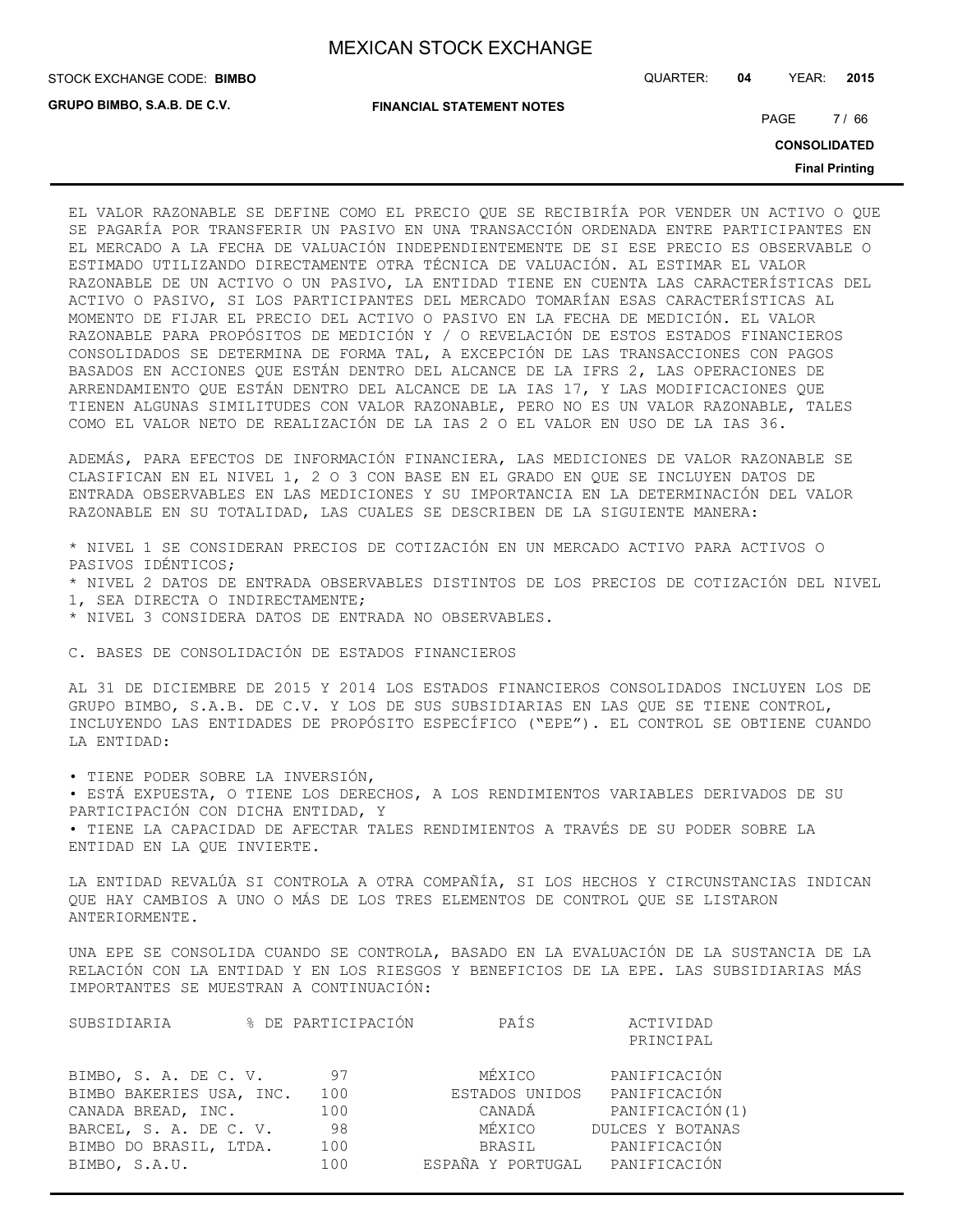STOCK EXCHANGE CODE: QUARTER: **04** YEAR: **2015 BIMBO**

**GRUPO BIMBO, S.A.B. DE C.V.**

**FINANCIAL STATEMENT NOTES**

PAGE 8/66

**CONSOLIDATED**

**Final Printing**

(1) CANADA BREAD FUE ADQUIRIDA EL 23 DE MAYO DE 2014, FECHA EN LA QUE LA ENTIDAD TOMÓ EL CONTROL.

LAS SUBSIDIARIAS SE CONSOLIDAN DESDE LA FECHA EN QUE SU CONTROL SE TRANSFIERE A LA ENTIDAD, Y SE DEJAN DE CONSOLIDAR DESDE LA FECHA EN LA QUE SE PIERDE EL CONTROL. LAS GANANCIAS Y PÉRDIDAS DE LAS SUBSIDIARIAS ADQUIRIDAS O VENDIDAS DURANTE EL AÑO SE INCLUYEN EN LOS ESTADOS CONSOLIDADOS DE RESULTADOS Y OTROS RESULTADOS INTEGRALES DESDE LA FECHA DE ADQUISICIÓN O HASTA LA FECHA DE VENTA, SEGÚN SEA EL CASO.

LA UTILIDAD Y CADA COMPONENTE DE LOS OTROS RESULTADOS INTEGRALES SE ATRIBUYEN A LAS PARTICIPACIONES CONTROLADORAS Y NO CONTROLADORAS. EL RESULTADO INTEGRAL SE ATRIBUYE A LAS PARTICIPACIONES CONTROLADORAS Y NO CONTROLADORAS AÚN SI DA LUGAR A UN DÉFICIT EN ÉSTAS ÚLTIMAS.

LOS SALDOS Y OPERACIONES IMPORTANTES ENTRE LAS ENTIDADES CONSOLIDADAS HAN SIDO ELIMINADOS EN ESTOS ESTADOS FINANCIEROS CONSOLIDADOS.

LOS CAMBIOS EN LAS INVERSIONES EN LAS SUBSIDIARIAS DE LA ENTIDAD QUE NO DEN LUGAR A UNA PÉRDIDA DE CONTROL SE REGISTRAN COMO TRANSACCIONES DE CAPITAL.

### D. COMBINACIÓN DE NEGOCIOS

LAS ADQUISICIONES DE NEGOCIOS SE CONTABILIZAN UTILIZANDO EL MÉTODO DE ADQUISICIÓN. LA CONTRAPRESTACIÓN TRANSFERIDA EN UNA COMBINACIÓN DE NEGOCIOS SE MIDE A VALOR RAZONABLE, EL CUAL SE CALCULA COMO LA SUMA DE LOS VALORES RAZONABLES DE LOS ACTIVOS TRANSFERIDOS POR LA ADQUIRIDA, MENOS LOS PASIVOS INCURRIDOS POR LA MISMA CON LOS ANTERIORES PROPIETARIOS Y LAS PARTICIPACIONES DE CAPITAL EMITIDAS POR LA ENTIDAD A CAMBIO DEL CONTROL SOBRE LA EMPRESA ADQUIRIDA A LA FECHA DE ADQUISICIÓN. LOS COSTOS RELACIONADOS CON LA ADQUISICIÓN GENERALMENTE SE RECONOCEN EN EL ESTADO DE RESULTADOS CONFORME SE INCURREN.

A LA FECHA DE ADQUISICIÓN, LOS ACTIVOS IDENTIFICABLES ADQUIRIDOS Y LOS PASIVOS ASUMIDOS SE RECONOCEN A VALOR RAZONABLE CON EXCEPCIÓN DE:

- IMPUESTOS DIFERIDOS ACTIVOS O PASIVOS Y ACTIVOS O PASIVOS RELACIONADOS CON BENEFICIOS A EMPLEADOS, QUE SE RECONOCEN Y MIDEN DE CONFORMIDAD CON IAS 12 IMPUESTOS A LA UTILIDAD Y IAS 19 BENEFICIOS PARA EMPLEADOS, RESPECTIVAMENTE;

- PASIVOS O INSTRUMENTOS DE CAPITAL RELACIONADOS CON ACUERDOS DE PAGOS BASADOS EN ACCIONES DE LA EMPRESA ADQUIRIDA O ACUERDOS DE PAGOS BASADOS EN ACCIONES DE LA ENTIDAD CELEBRADOS PARA REEMPLAZAR ACUERDOS DE PAGOS BASADOS EN ACCIONES DE LA EMPRESA ADQUIRIDA QUE SE MIDEN DE CONFORMIDAD CON LA IFRS 2 PAGOS BASADOS EN ACCIONES A LA FECHA DE ADQUISICIÓN (AL 30 DE SEPTIEMBRE DE 2015 Y 2014 LA ENTIDAD NO TIENE PAGOS BASADOS EN ACCIONES);

- ACTIVOS (O UN GRUPO DE ACTIVOS PARA SU DISPOSICIÓN) QUE SE CLASIFICAN COMO MANTENIDOS PARA VENTA DE CONFORMIDAD CON LA IFRS 5 ACTIVOS NO CIRCULANTES CONSERVADOS PARA VENTA Y OPERACIONES DISCONTINUAS QUE SE MIDEN DE CONFORMIDAD CON DICHA NORMA.

EL CRÉDITO MERCANTIL SE MIDE COMO EL EXCESO DE LA SUMA DE LA CONTRAPRESTACIÓN TRANSFERIDA, EL MONTO DE CUALQUIER PARTICIPACIÓN NO CONTROLADORA EN LA EMPRESA ADQUIRIDA, Y EL VALOR RAZONABLE DE LA TENENCIA ACCIONARIA PREVIA DEL ADQUIRENTE EN LA EMPRESA ADQUIRIDA (SI HUBIERE) SOBRE EL NETO DE LOS MONTOS DE ACTIVOS ADQUIRIDOS IDENTIFICABLES Y PASIVOS ASUMIDOS A LA FECHA DE ADQUISICIÓN. SI DESPUÉS DE UNA REVALUACIÓN EL NETO DE LOS MONTOS DE ACTIVOS ADQUIRIDOS IDENTIFICABLES Y PASIVOS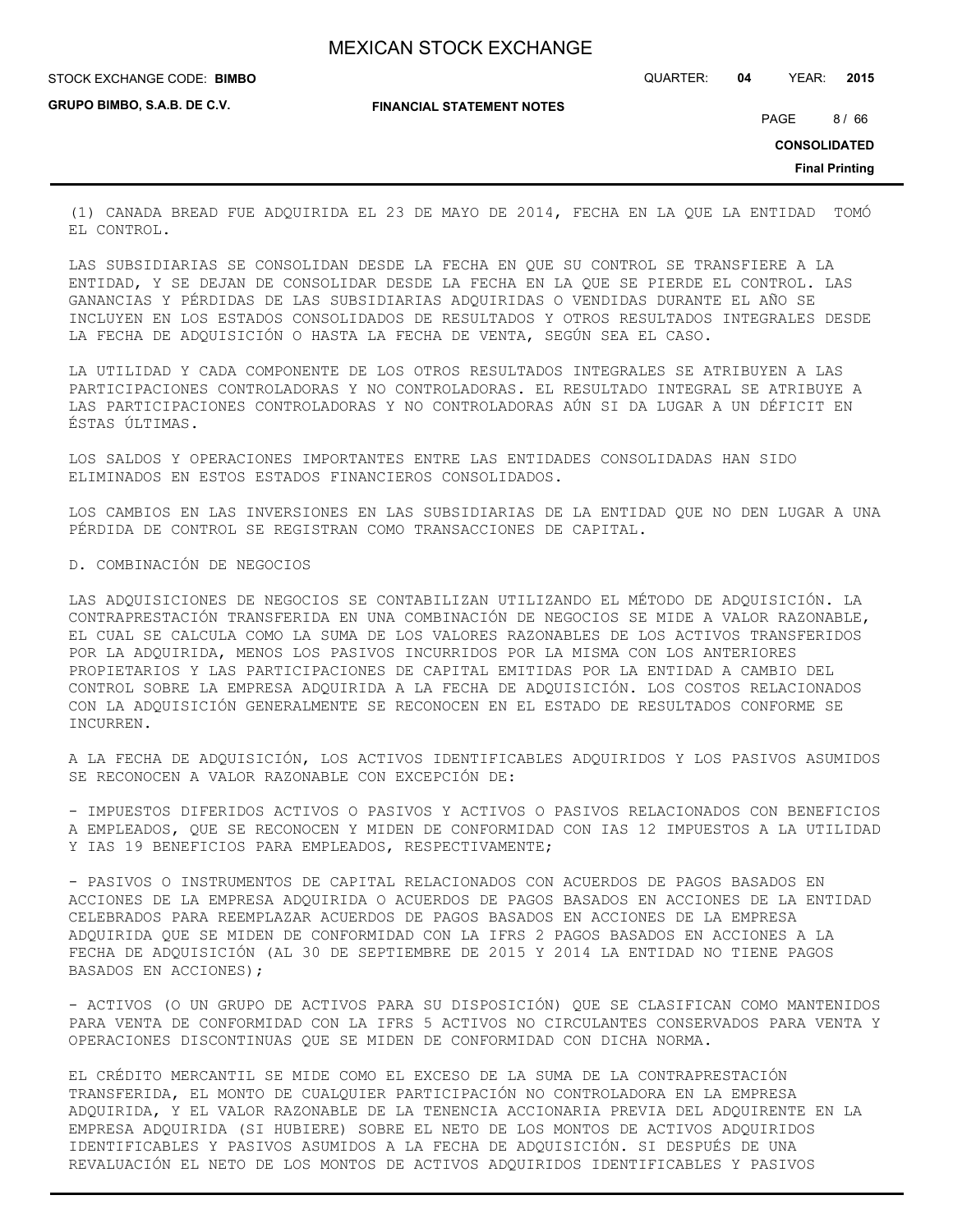**GRUPO BIMBO, S.A.B. DE C.V.**

### **FINANCIAL STATEMENT NOTES**

STOCK EXCHANGE CODE: QUARTER: **04** YEAR: **2015 BIMBO**

PAGE 9/66

**CONSOLIDATED**

#### **Final Printing**

ASUMIDOS A LA FECHA DE ADQUISICIÓN EXCEDE LA SUMA DE LA CONTRAPRESTACIÓN TRANSFERIDA, EL MONTO DE CUALQUIER PARTICIPACIÓN NO CONTROLADORA EN LA EMPRESA ADQUIRIDA Y EL VALOR RAZONABLE DE LA TENENCIA ACCIONARIA PREVIA DEL ADQUIRENTE EN LA EMPRESA ADQUIRIDA (SI HUBIERE), EL EXCESO SE RECONOCE INMEDIATAMENTE EN EL ESTADO DE RESULTADOS COMO UNA GANANCIA POR COMPRA A PRECIO DE GANGA.

LAS PARTICIPACIONES NO CONTROLADORAS QUE SON PARTICIPACIONES ACCIONARIAS Y QUE OTORGAN A SUS TENEDORES UNA PARTICIPACIÓN PROPORCIONAL DE LOS ACTIVOS NETOS DE LA ENTIDAD EN CASO DE LIQUIDACIÓN, SE PUEDEN MEDIR INICIALMENTE YA SEA A VALOR RAZONABLE O AL VALOR DE LA PARTICIPACIÓN PROPORCIONAL DE LA PARTICIPACIÓN NO CONTROLADORA EN LOS MONTOS RECONOCIDOS DE LOS ACTIVOS NETOS IDENTIFICABLES DE LA EMPRESA ADQUIRIDA. LA OPCIÓN DE MEDICIÓN SE REALIZA EN CADA TRANSACCIÓN. OTROS TIPOS DE PARTICIPACIONES NO CONTROLADORAS SE MIDEN A VALOR RAZONABLE O, CUANDO APLIQUE, CON BASE EN LO ESPECIFICADO POR OTRA IFRS.

CUANDO LA CONTRAPRESTACIÓN TRANSFERIDA POR LA ENTIDAD EN UNA COMBINACIÓN DE NEGOCIOS INCLUYA ACTIVOS O PASIVOS RESULTANTES DE UN ACUERDO DE CONTRAPRESTACIÓN CONTINGENTE, LA CONTRAPRESTACIÓN CONTINGENTE SE MIDE A SU VALOR RAZONABLE A LA FECHA DE ADQUISICIÓN Y SE INCLUYE COMO PARTE DE LA CONTRAPRESTACIÓN TRANSFERIDA. LOS CAMBIOS EN EL VALOR RAZONABLE DE LA CONTRAPRESTACIÓN CONTINGENTE QUE CALIFICAN COMO AJUSTES DEL PERIODO DE MEDICIÓN SE AJUSTAN RETROSPECTIVAMENTE CON LOS CORRESPONDIENTES AJUSTES CONTRA CRÉDITO MERCANTIL. LOS AJUSTES DEL PERIODO DE MEDICIÓN SON AJUSTES QUE SURGEN DE LA INFORMACIÓN ADICIONAL OBTENIDA DURANTE EL 'PERIODO DE MEDICIÓN' (QUE NO PUEDE SER MAYOR A UN AÑO A PARTIR DE LA FECHA DE ADQUISICIÓN) SOBRE HECHOS Y CIRCUNSTANCIAS QUE EXISTIERON A LA FECHA DE ADQUISICIÓN.

EL TRATAMIENTO CONTABLE PARA CAMBIOS EN EL VALOR RAZONABLE DE LA CONTRAPRESTACIÓN CONTINGENTE QUE NO CALIFIQUEN COMO AJUSTES DEL PERIODO DE MEDICIÓN DEPENDE DE CÓMO SE CLASIFIQUE LA CONTRAPRESTACIÓN CONTINGENTE. LA CONTRAPRESTACIÓN CONTINGENTE QUE SE CLASIFIQUE COMO CAPITAL NO SE VUELVE A MEDIR EN FECHAS DE INFORME POSTERIORES Y SU POSTERIOR LIQUIDACIÓN SE CONTABILIZA DENTRO DEL CAPITAL. LA CONTRAPRESTACIÓN CONTINGENTE QUE SE CLASIFIQUE COMO UN ACTIVO O PASIVO SE VUELVE A MEDIR EN FECHAS DE INFORME POSTERIORES DE CONFORMIDAD CON IAS 39, O IAS 37, PROVISIONES, PASIVOS CONTINGENTES Y ACTIVOS CONTINGENTES, SEGÚN SEA APROPIADO, RECONOCIENDO LA CORRESPONDIENTE GANANCIA O PÉRDIDA EN EL ESTADO DE RESULTADOS.

CUANDO UNA COMBINACIÓN DE NEGOCIOS SE LOGRA POR ETAPAS, LA PARTICIPACIÓN ACCIONARIA PREVIA DE LA ENTIDAD EN LA EMPRESA ADQUIRIDA SE REMIDE AL VALOR RAZONABLE A LA FECHA DE ADQUISICIÓN Y LA GANANCIA O PÉRDIDA RESULTANTE, SI HUBIERE, SE RECONOCE EN EL ESTADO DE RESULTADOS. LOS MONTOS QUE SURGEN DE PARTICIPACIONES EN LA EMPRESA ADQUIRIDA ANTES DE LA FECHA DE ADQUISICIÓN QUE HAN SIDO PREVIAMENTE RECONOCIDOS EN OTROS RESULTADOS INTEGRALES SE RECLASIFICAN AL ESTADO DE RESULTADOS CUANDO ESTE TRATAMIENTO SEA APROPIADO SI DICHA PARTICIPACIÓN SE ELIMINA.

SI EL TRATAMIENTO CONTABLE INICIAL DE UNA COMBINACIÓN DE NEGOCIOS ESTÁ INCOMPLETO AL FINAL DEL PERIODO DE INFORME EN EL QUE OCURRE LA COMBINACIÓN, LA ENTIDAD REPORTA MONTOS PROVISIONALES PARA LAS PARTIDAS CUYA CONTABILIZACIÓN ESTÉ INCOMPLETA. DICHOS MONTOS PROVISIONALES SE AJUSTAN DURANTE EL PERIODO DE MEDICIÓN (VER ARRIBA) O SE RECONOCEN ACTIVOS O PASIVOS ADICIONALES PARA REFLEJAR LA NUEVA INFORMACIÓN OBTENIDA SOBRE LOS HECHOS Y CIRCUNSTANCIAS QUE EXISTIERON A LA FECHA DE ADQUISICIÓN Y QUE, DE HABER SIDO CONOCIDOS, HUBIESEN AFECTADO A LOS MONTOS RECONOCIDOS A DICHA FECHA.

### E. ACTIVOS NO CIRCULANTES MANTENIDOS PARA SU VENTA

LOS ACTIVOS DE LARGA DURACIÓN Y LOS GRUPOS DE ACTIVOS EN DISPOSICIÓN SE CLASIFICAN COMO MANTENIDOS PARA SU VENTA SI SU VALOR EN LIBROS SERÁ RECUPERADO A TRAVÉS DE SU VENTA Y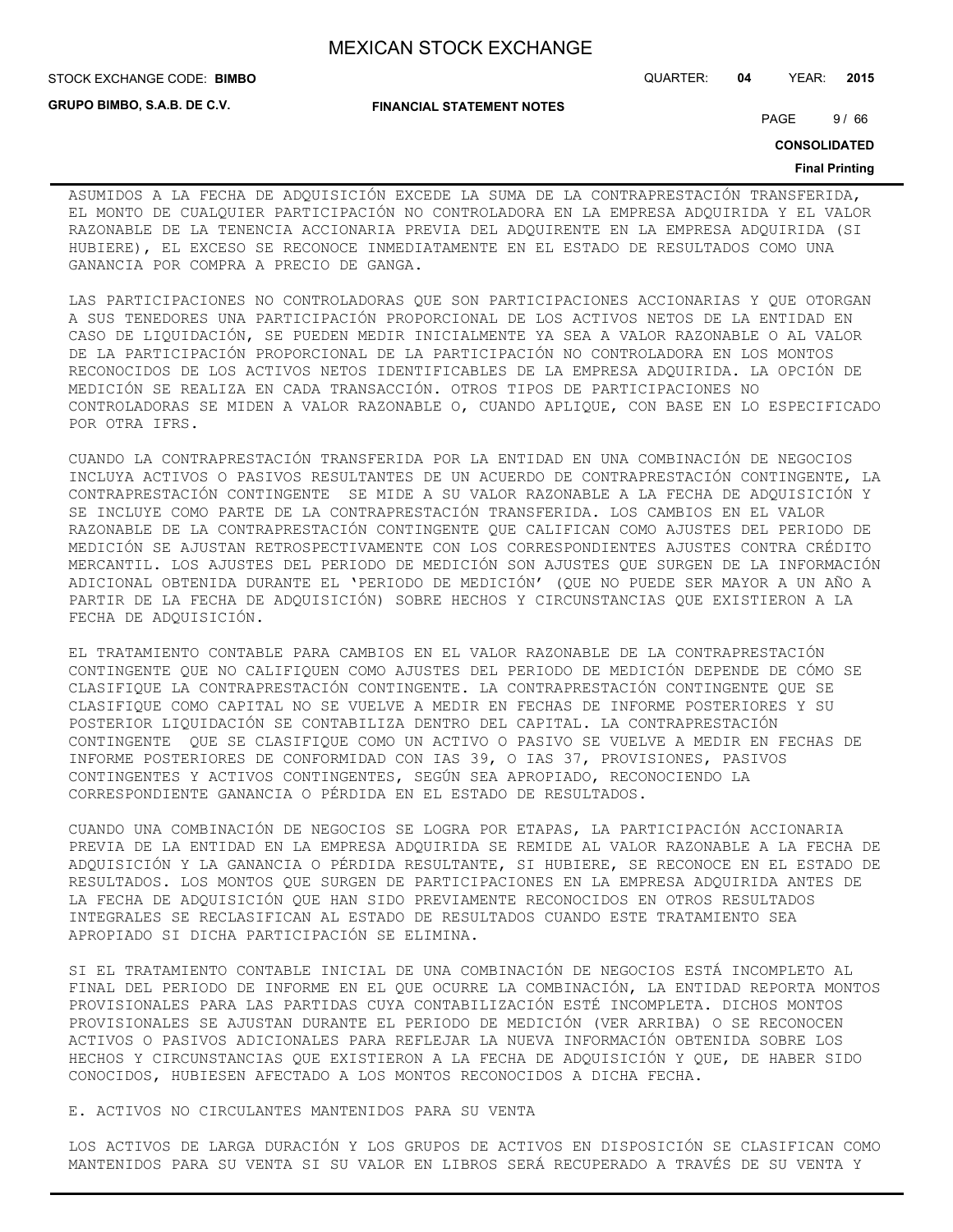**STOCK EXCHANGE CODE: BIMBO** 

**GRUPO BIMBO, S.A.B. DE C.V.**

**FINANCIAL STATEMENT NOTES**

STOCK EXCHANGE CODE: QUARTER: **04** YEAR: **2015**

PAGE 10 / 66

**CONSOLIDATED**

#### **Final Printing**

NO MEDIANTE SU USO CONTINUO. SE CONSIDERA QUE ESTA CONDICIÓN HA SIDO CUMPLIDA ÚNICAMENTE CUANDO LA VENTA ES ALTAMENTE PROBABLE Y EL ACTIVO (O GRUPO DE ACTIVOS EN DISPOSICIÓN) ESTÁ DISPONIBLE PARA SU VENTA INMEDIATA EN SU CONDICIÓN ACTUAL SUJETA ÚNICAMENTE A TÉRMINOS COMUNES DE VENTA DE DICHOS ACTIVOS. LA ADMINISTRACIÓN DEBE ESTAR COMPROMETIDA CON LA VENTA, MISMA QUE DEBE CALIFICAR PARA SU RECONOCIMIENTO COMO VENTA FINALIZADA DENTRO UN AÑO A PARTIR DE LA FECHA DE CLASIFICACIÓN.

EL ACTIVO DE LARGA DURACIÓN (Y LOS GRUPOS DE ACTIVOS EN DISPOSICIÓN) CLASIFICADOS COMO MANTENIDOS PARA LA VENTA SE VALÚAN AL MENOR ENTRE SU VALOR EN LIBROS Y EL VALOR RAZONABLE DE LOS ACTIVOS MENOS LOS COSTOS PARA SU VENTA.

F. RECONOCIMIENTO DE LOS EFECTOS DE LA INFLACIÓN

LOS EFECTOS DE LA INFLACIÓN SE RECONOCEN ÚNICAMENTE CUANDO LA MONEDA FUNCIONAL DE UNA ENTIDAD ES LA MONEDA DE UNA ECONOMÍA HIPERINFLACIONARIA. LA ECONOMÍA MEXICANA DEJÓ DE SER HIPERINFLACIONARIA EN 1999 Y, EN CONSECUENCIA, LOS EFECTOS INFLACIONARIOS FUERON RECONOCIDOS HASTA ESA FECHA, EXCEPTO POR LAS PROPIEDADES, PLANTA Y EQUIPO CUYA INFLACIÓN SE RECONOCIÓ HASTA 2007, COMO ESTÁ PERMITIDO POR LAS NORMAS DE INFORMACIÓN FINANCIERAS MEXICANAS ("NIF"), CONFORME A LAS REGLAS DE TRANSICIÓN A IFRS. EN EL 2015 Y 2014, LA OPERACIÓN EN VENEZUELA CALIFICÓ COMO HIPERINFLACIONARIO, EN RELACIÓN A LAS INFLACIONES DE LOS TRES EJERCICIOS ANUALES ANTERIORES Y POR LOS CUALES SE RECONOCIERON LOS EFECTOS DE LA INFLACIÓN. DICHOS EFECTOS NO SON MATERIALES PARA LA SITUACIÓN FINANCIERA, DESEMPEÑO O FLUJOS DE EFECTIVO DE LA ENTIDAD.

G. ARRENDAMIENTOS

LOS ARRENDAMIENTOS SE CLASIFICAN COMO FINANCIEROS CUANDO LOS TÉRMINOS DEL ARRENDAMIENTO TRANSFIEREN SUSTANCIALMENTE A LOS ARRENDATARIOS TODOS LOS RIESGOS Y BENEFICIOS INHERENTES A LA PROPIEDAD. TODOS LOS DEMÁS ARRENDAMIENTOS SE CLASIFICAN COMO OPERATIVOS.

LA ENTIDAD COMO ARRENDATARIA

LOS ACTIVOS QUE SE MANTIENEN BAJO ARRENDAMIENTOS FINANCIEROS SE RECONOCEN COMO ACTIVOS DE LA ENTIDAD A SU VALOR RAZONABLE, AL INICIO DEL ARRENDAMIENTO, O SI ÉSTE ES MENOR, AL VALOR PRESENTE DE LOS PAGOS MÍNIMOS DEL ARRENDAMIENTO. EL PASIVO CORRESPONDIENTE AL ARRENDADOR SE INCLUYE EN EL ESTADO DE POSICIÓN FINANCIERA COMO UN PASIVO POR ARRENDAMIENTO FINANCIERO.

LOS PAGOS POR ARRENDAMIENTO SE DISTRIBUYEN ENTRE LOS GASTOS FINANCIEROS Y LA REDUCCIÓN DE LAS OBLIGACIONES POR ARRENDAMIENTO A FIN DE ALCANZAR UNA TASA DE INTERÉS CONSTANTE SOBRE EL SALDO REMANENTE DEL PASIVO. LOS GASTOS FINANCIEROS SE CARGAN DIRECTAMENTE A RESULTADOS, A MENOS QUE PUEDAN SER DIRECTAMENTE ATRIBUIBLES A ACTIVOS CALIFICABLES, EN CUYO CASO SE CAPITALIZAN CONFORME A LA POLÍTICA CONTABLE DE LA ENTIDAD PARA LOS COSTOS POR PRÉSTAMOS (VER NOTA 3.I). LAS RENTAS CONTINGENTES SE RECONOCEN COMO GASTOS EN LOS PERIODOS EN LOS QUE SE INCURREN.

LOS PAGOS POR RENTAS DE ARRENDAMIENTOS OPERATIVOS SE CARGAN A RESULTADOS EMPLEANDO EL MÉTODO DE LÍNEA RECTA, DURANTE EL PLAZO CORRESPONDIENTE AL ARRENDAMIENTO.

H. TRANSACCIONES EN MONEDA EXTRANJERA

PARA FINES DE LA PRESENTACIÓN DE LOS ESTADOS FINANCIEROS CONSOLIDADOS, LOS ACTIVOS Y PASIVOS EN MONEDA EXTRANJERA DE LA ENTIDAD SE EXPRESAN EN PESOS MEXICANOS, UTILIZANDO LOS TIPOS DE CAMBIO VIGENTES AL FINAL DEL PERIODO. LAS PARTIDAS DE INGRESOS Y GASTOS SE CONVIERTEN A LOS TIPOS DE CAMBIO PROMEDIO VIGENTES DEL PERIODO, A MENOS QUE ÉSTOS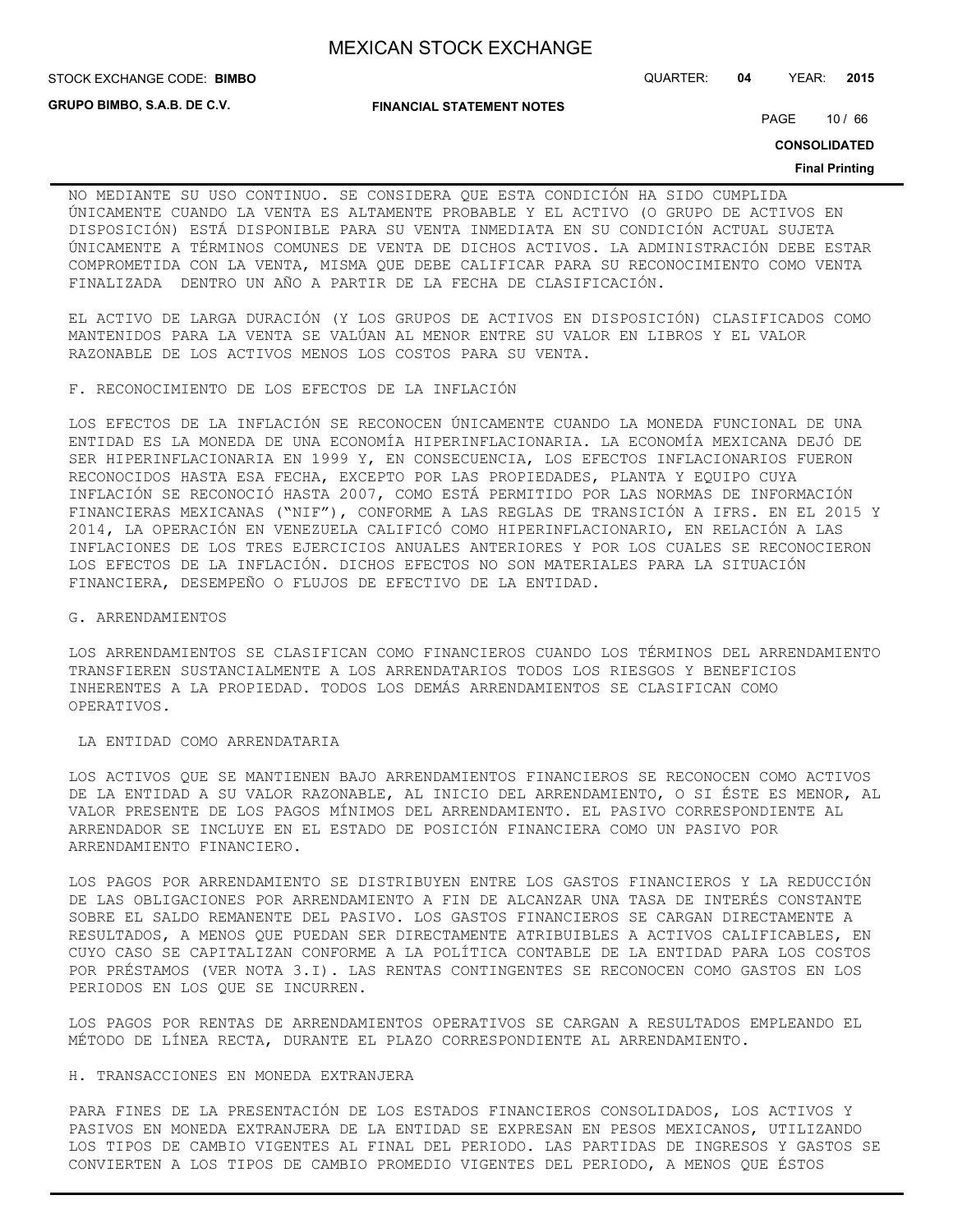**GRUPO BIMBO, S.A.B. DE C.V.**

STOCK EXCHANGE CODE: QUARTER: **04** YEAR: **2015 BIMBO**

**FINANCIAL STATEMENT NOTES**

PAGE 11 / 66

**CONSOLIDATED**

#### **Final Printing**

FLUCTÚEN EN FORMA SIGNIFICATIVA, EN CUYO CASO SE UTILIZAN LOS TIPOS DE CAMBIO A LA FECHA EN QUE SE EFECTÚAN LAS TRANSACCIONES. LAS DIFERENCIAS EN TIPO DE CAMBIO QUE SURJAN, DADO EL CASO, SE RECONOCEN EN LOS OTROS RESULTADOS INTEGRALES Y SON ACUMULADAS EN EL CAPITAL CONTABLE (ATRIBUIDAS A LAS PARTICIPACIONES NO CONTROLADORAS CUANDO SEA APROPIADO).

EN LA VENTA DE UNA OPERACIÓN EXTRANJERA (ES DECIR, VENTA DE TODA LA PARTICIPACIÓN DE LA ENTIDAD EN UNA OPERACIÓN EXTRANJERA, O UNA DISPOSICIÓN QUE INVOLUCRE UNA PÉRDIDA DE CONTROL EN LA SUBSIDIARIA QUE INCLUYA UNA OPERACIÓN EXTRANJERA, PÉRDIDA DE CONTROL CONJUNTO SOBRE UNA ENTIDAD CONTROLADA CONJUNTAMENTE QUE INCLUYA UNA OPERACIÓN EXTRANJERA, O PÉRDIDA DE LA INFLUENCIA SIGNIFICATIVA SOBRE UNA ASOCIADA QUE INCLUYE UNA OPERACIÓN EXTRANJERA), TODAS LAS DIFERENCIAS EN TIPO DE CAMBIO ACUMULADAS RELACIONADAS CON ESA OPERACIÓN ATRIBUIBLES A LA ENTIDAD SE RECLASIFICAN A LOS RESULTADOS. CUALQUIER DIFERENCIA EN CAMBIOS QUE HAYA SIDO PREVIAMENTE ATRIBUIDA A LAS PARTICIPACIONES NO CONTROLADORAS SE DA DE BAJA, PERO SIN RECLASIFICARLA A LOS RESULTADOS.

LOS AJUSTES CORRESPONDIENTES AL CRÉDITO MERCANTIL Y EL VALOR RAZONABLE GENERADOS EN LA ADQUISICIÓN DE UNA OPERACIÓN EN EL EXTRANJERO SE CONSIDERAN COMO ACTIVOS Y PASIVOS DE DICHA OPERACIÓN Y SE CONVIERTEN AL TIPO DE CAMBIO VIGENTE AL CIERRE. LAS DIFERENCIAS DE CAMBIO RESULTANTES SE RECONOCEN EN OTROS RESULTADOS INTEGRALES.

#### I. EFECTIVO Y EQUIVALENTES DE EFECTIVO

CONSISTEN PRINCIPALMENTE EN DEPÓSITOS BANCARIOS EN CUENTAS DE CHEQUES E INVERSIONES EN VALORES A CORTO PLAZO, DE GRAN LIQUIDEZ, FÁCILMENTE CONVERTIBLES EN EFECTIVO, CON VENCIMIENTO HASTA DE TRES MESES A PARTIR DE SU FECHA DE ADQUISICIÓN Y SUJETOS A RIESGOS POCO SIGNIFICATIVOS DE CAMBIOS EN VALOR. EL EFECTIVO SE PRESENTA A VALOR NOMINAL Y LOS EQUIVALENTES SE VALÚAN A SU VALOR RAZONABLE; LAS FLUCTUACIONES EN SU VALOR SE RECONOCEN EN RESULTADOS (VER ACTIVOS FINANCIEROS ABAJO). LOS EQUIVALENTES DE EFECTIVO ESTÁN REPRESENTADOS PRINCIPALMENTE POR INVERSIONES EN INSTRUMENTOS DE DEUDA GUBERNAMENTAL CON VENCIMIENTO DIARIO.

J. ACTIVOS FINANCIEROS

PRÉSTAMOS Y CUENTAS POR COBRAR

LAS CUENTAS POR COBRAR A CLIENTES, PRÉSTAMOS Y OTRAS CUENTAS POR COBRAR CON PAGOS FIJOS O DETERMINABLES, QUE NO SE NEGOCIAN EN UN MERCADO ACTIVO, SE CLASIFICAN COMO PRÉSTAMOS Y CUENTAS POR COBRAR. LOS PRÉSTAMOS Y CUENTAS POR COBRAR SE VALÚAN AL COSTO AMORTIZADO USANDO EL MÉTODO DE INTERÉS EFECTIVO, MENOS CUALQUIER DETERIORO.

LOS INGRESOS POR INTERESES SE RECONOCEN APLICANDO LA TASA DE INTERÉS EFECTIVA, EXCEPTO POR LAS CUENTAS POR COBRAR A CORTO PLAZO EN CASO DE QUE EL RECONOCIMIENTO DE INTERESES SEA INMATERIAL.

#### K. INVENTARIOS Y COSTOS DE VENTAS

LOS INVENTARIOS SE REGISTRAN A SU COSTO O A SU VALOR NETO DE REALIZACIÓN, EL QUE RESULTE MENOR. EL CUAL, INCLUYE EL COSTO DE LA MERCANCÍA MÁS LOS GASTOS DE IMPORTACIÓN, FLETES, MANIOBRAS, EMBARQUE, ALMACENAJE EN ADUANAS Y CENTROS DE DISTRIBUCIÓN, DISMINUIDO DEL VALOR DE LAS DEVOLUCIONES RESPECTIVAS. EL VALOR NETO DE REALIZACIÓN ES EL PRECIO DE VENTA ESTIMADO EN EL CURSO NORMAL DE LAS OPERACIONES MENOS LOS COSTOS ESTIMADOS PARA REALIZAR LA VENTA. EL COSTO SE DETERMINA USANDO LA FÓRMULA DE COSTO PROMEDIO.

L. PROPIEDADES, PLANTA Y EQUIPO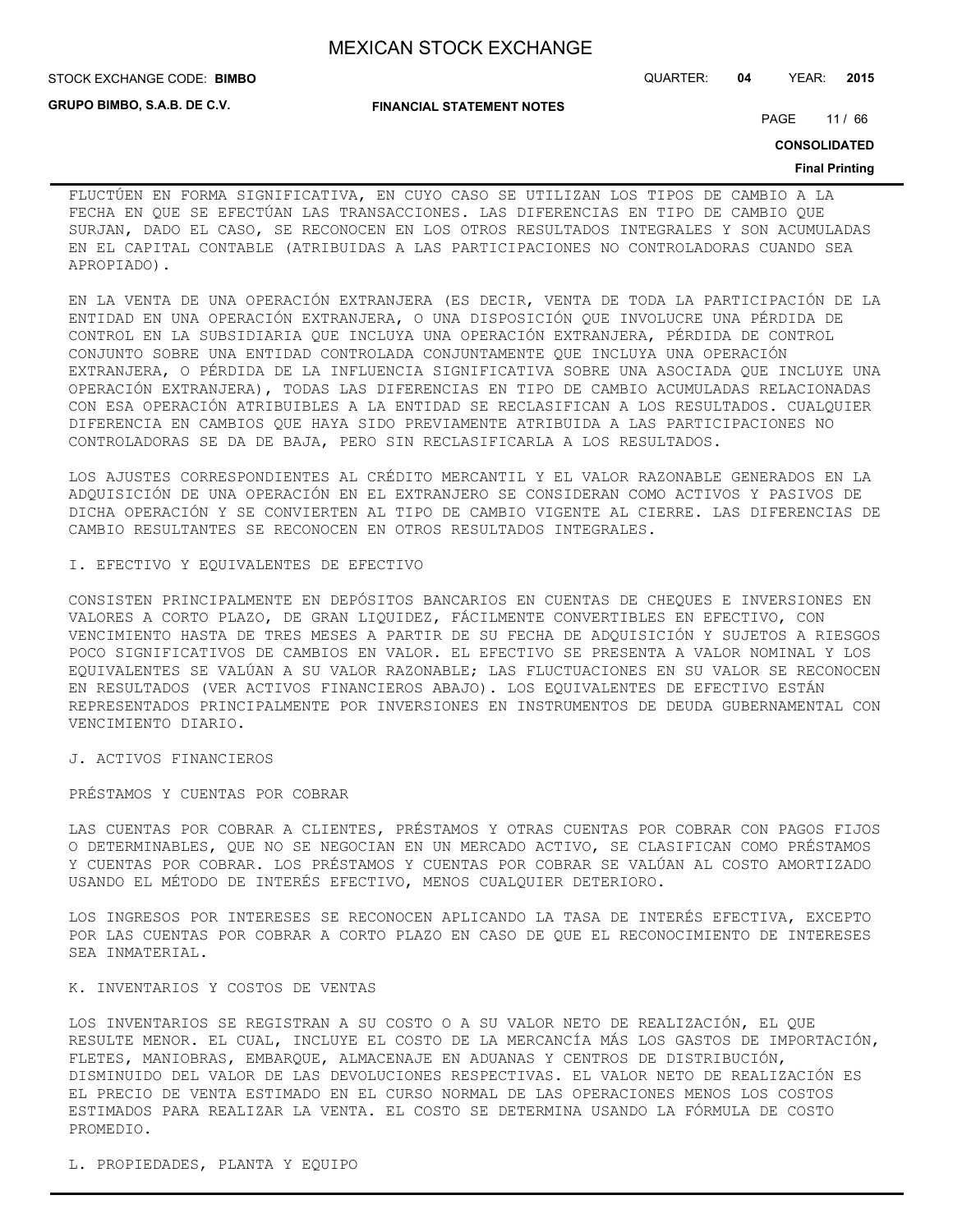STOCK EXCHANGE CODE: QUARTER: **04** YEAR: **2015 BIMBO**

**GRUPO BIMBO, S.A.B. DE C.V.**

**FINANCIAL STATEMENT NOTES**

PAGE 12 / 66

**CONSOLIDATED**

**Final Printing**

LAS PARTIDAS DE PROPIEDADES, PLANTA Y EQUIPO SE RECONOCEN AL COSTO MENOS SU DEPRECIACIÓN ACUMULADA Y PÉRDIDAS POR DETERIORO. LAS ADQUISICIONES REALIZADAS EN MÉXICO HASTA EL 31 DE DICIEMBRE DE 2007 FUERON ACTUALIZADAS APLICANDO FACTORES DERIVADOS DEL ÍNDICE NACIONAL DE PRECIOS AL CONSUMIDOR ("INPC") HASTA ESTA FECHA, LOS CUALES SE CONVIRTIERON EN EL COSTO ESTIMADO DE DICHOS ACTIVOS AL 1 DE ENERO DE 2011 CON LA ADOPCIÓN DE IFRS.

EL COSTO INCLUYE LOS GASTOS DIRECTAMENTE ATRIBUIBLES A LA ADQUISICIÓN DE ESTOS ACTIVOS Y TODOS LOS GASTOS RELACIONADOS CON LA UBICACIÓN DEL ACTIVO EN EL LUGAR Y EN LAS CONDICIONES NECESARIAS PARA QUE PUEDA OPERAR DE LA FORMA PREVISTA POR LA ADMINISTRACIÓN.

LOS COSTOS DE AMPLIACIÓN, REMODELACIÓN O MEJORA QUE REPRESENTAN UN AUMENTO DE LA CAPACIDAD Y POR ENDE UNA EXTENSIÓN DE LA VIDA ÚTIL DE LOS BIENES, TAMBIÉN SE CAPITALIZAN. LOS GASTOS DE MANTENIMIENTO Y DE REPARACIÓN SE CARGAN AL ESTADO DE RESULTADOS EN EL PERÍODO EN QUE SE INCURREN. EL IMPORTE EN LIBROS DE LOS ACTIVOS REMPLAZADOS ES DADO DE BAJA CUANDO SE CAMBIAN, LLEVANDO TODO EL EFECTO AL ESTADO DE RESULTADOS.

LOS TERRENOS NO SE DEPRECIAN. LA DEPRECIACIÓN DE OTRAS PROPIEDADES, PLANTA Y EQUIPO SE CALCULA CON BASE EN EL MÉTODO DE LÍNEA RECTA PARA DISTRIBUIR SU COSTO A SU VALOR RESIDUAL DURANTE SUS VIDAS ÚTILES ESTIMADAS COMO SIGUE:

AÑOS

| OBRA NEGRA                       | 15                    |
|----------------------------------|-----------------------|
| CIMENTACIÓN                      | 45                    |
| TECHOS                           | 20                    |
| INSTALACIONES FIJAS Y ACCESORIOS | 10                    |
| EQUIPO DE FABRICACIÓN            | 10                    |
| VEHÍCULOS                        | 13                    |
| MOBILIARIO Y EOUIPO              | 10                    |
| EQUIPO DE CÓMPUTO                |                       |
| MEJORAS A LOCALES ARRENDADOS     | DURANTE LA            |
|                                  | VIGENCIA DEL CONTRATO |
|                                  |                       |

LA ENTIDAD ASIGNA EL IMPORTE INICIALMENTE RECONOCIDO RESPECTO DE UN ELEMENTO DE EDIFICIOS Y EQUIPO DE FABRICACIÓN EN SUS DIFERENTES PARTES SIGNIFICATIVAS (COMPONENTES) Y DEPRECIA POR SEPARADO CADA UNO DE ESOS COMPONENTES.

EL VALOR EN LIBROS DE UN ACTIVO SE CASTIGA A SU VALOR DE RECUPERACIÓN SI EL VALOR EN LIBROS DEL ACTIVO ES MAYOR QUE SU VALOR DE RECUPERACIÓN ESTIMADO.

UN ELEMENTO DE PROPIEDADES, PLANTA Y EQUIPO SE DA DE BAJA CUANDO SE VENDE O CUANDO NO SE ESPERE OBTENER BENEFICIOS ECONÓMICOS FUTUROS QUE DERIVEN DEL USO CONTINUO DEL ACTIVO. LA UTILIDAD O PÉRDIDA QUE SURGE DE LA VENTA O RETIRO DE UNA PARTIDA DE PROPIEDADES, PLANTA Y EQUIPO, SE CALCULA COMO LA DIFERENCIA ENTRE LOS RECURSOS QUE SE RECIBEN POR LA VENTA Y EL VALOR EN LIBROS DEL ACTIVO, Y SE RECONOCE EN RESULTADOS DENTRO DE OTROS GASTOS NETO.

LAS MEJORAS Y ADAPTACIONES A INMUEBLES Y LOCALES COMERCIALES EN LOS QUE LA ENTIDAD ACTÚA COMO ARRENDATARIO SE RECONOCEN AL COSTO HISTÓRICO DISMINUIDO DE LA DEPRECIACIÓN RESPECTIVA.

M. INVERSIÓN EN ASOCIADAS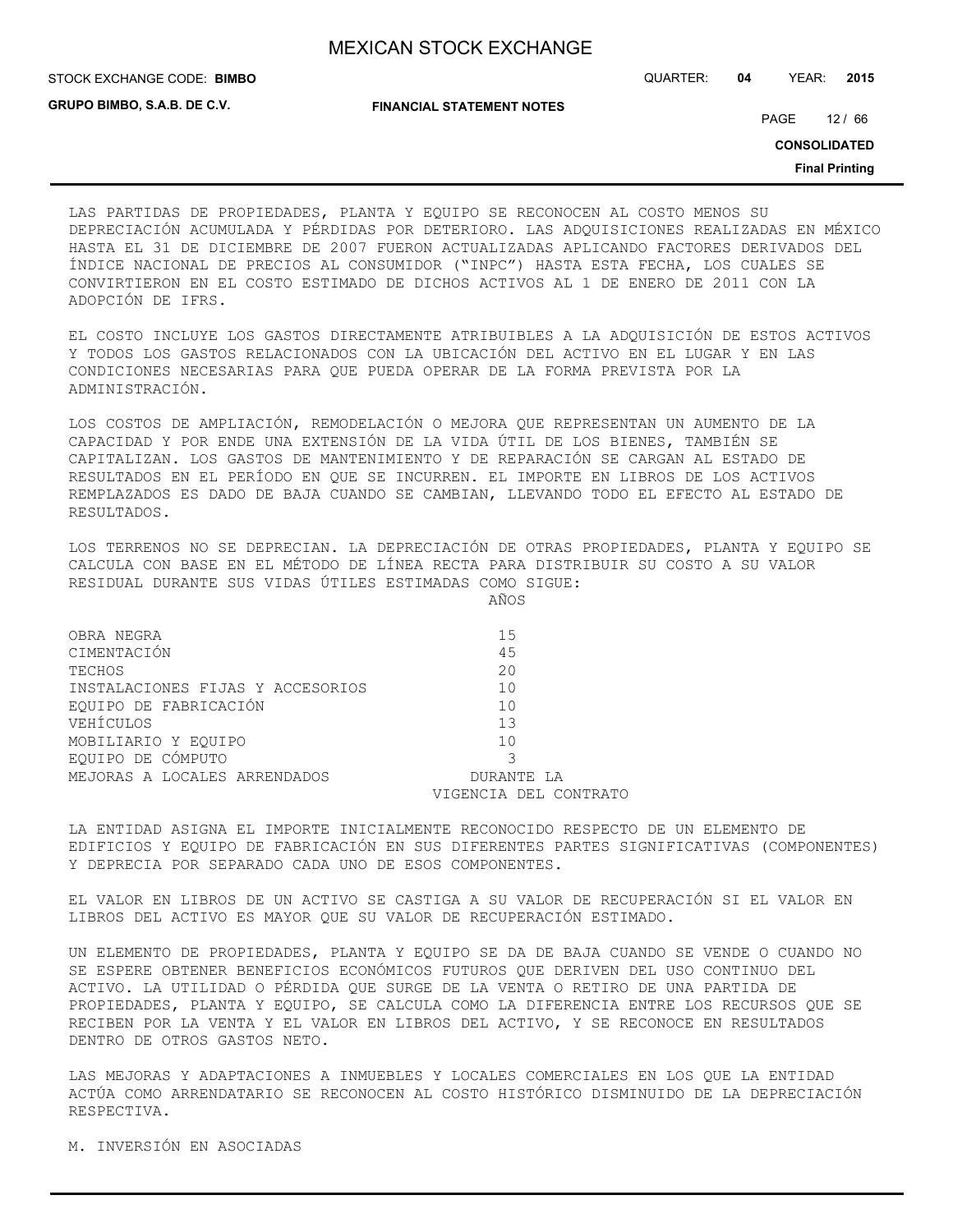**STOCK EXCHANGE CODE: BIMBO** 

**GRUPO BIMBO, S.A.B. DE C.V.**

STOCK EXCHANGE CODE: QUARTER: **04** YEAR: **2015**

**FINANCIAL STATEMENT NOTES**

PAGE 13 / 66

**CONSOLIDATED**

#### **Final Printing**

UNA ASOCIADA ES UNA ENTIDAD SOBRE LA CUAL LA ENTIDAD TIENE INFLUENCIA SIGNIFICATIVA. INFLUENCIA SIGNIFICATIVA ES EL PODER DE PARTICIPAR EN DECIDIR LAS POLÍTICAS FINANCIERAS Y DE OPERACIÓN DE LA ENTIDAD EN LA QUE SE INVIERTE, PERO NO IMPLICA UN CONTROL O CONTROL CONJUNTO SOBRE ESAS POLÍTICAS.

LOS RESULTADOS Y LOS ACTIVOS Y PASIVOS DE LAS ASOCIADAS O NEGOCIOS CONJUNTOS SE INCORPORAN A LOS ESTADOS FINANCIEROS UTILIZANDO EL MÉTODO DE PARTICIPACIÓN, EXCEPTO SI LA INVERSIÓN SE CLASIFICA COMO MANTENIDA PARA SU VENTA, EN CUYO CASO SE CONTABILIZA CONFORME A LA IFRS 5, ACTIVOS NO CORRIENTES MANTENIDOS PARA LA VENTA Y OPERACIONES DISCONTINUAS. CONFORME AL MÉTODO DE PARTICIPACIÓN, LAS INVERSIONES EN ASOCIADAS INICIALMENTE SE CONTABILIZAN EN EL ESTADO CONSOLIDADO DE POSICIÓN FINANCIERA AL COSTO Y SE AJUSTA POR CAMBIOS POSTERIORES A LA ADQUISICIÓN POR LA PARTICIPACIÓN DE LA COMPAÑÍA EN LA UTILIDAD O PÉRDIDA Y LOS RESULTADOS INTEGRALES DE LA ASOCIADA. CUANDO LA PARTICIPACIÓN DE LA ENTIDAD EN LAS PÉRDIDAS DE UNA ASOCIADA, SUPERA SU PARTICIPACIÓN EN LA MISMA DEJA DE RECONOCER SU PARTICIPACIÓN EN LAS PÉRDIDAS. LAS PÉRDIDAS ADICIONALES SE RECONOCEN SIEMPRE Y CUANDO LA COMPAÑÍA HAYA CONTRAÍDO ALGUNA OBLIGACIÓN LEGAL O IMPLÍCITA O HAYA HECHO PAGOS EN NOMBRE DE LA ASOCIADA.

UNA INVERSIÓN EN UNA ASOCIADA O UN NEGOCIO CONJUNTO SE REGISTRA UTILIZANDO EL MÉTODO DE PARTICIPACIÓN DESDE LA FECHA EN QUE LA PARTICIPADA SE CONVIERTE EN UNA ASOCIADA O UN NEGOCIO CONJUNTO. EN LA ADQUISICIÓN DE LA INVERSIÓN EN UNA ASOCIADA O NEGOCIO CONJUNTO, EL EXCESO EN EL COSTO DE ADQUISICIÓN SOBRE LA PARTICIPACIÓN DE LA ENTIDAD EN EL VALOR RAZONABLE NETO DE LOS ACTIVOS Y PASIVOS IDENTIFICABLES EN LA INVERSIÓN SE RECONOCE COMO CRÉDITO MERCANTIL, EL CUAL SE INCLUYE EN EL VALOR EN LIBROS DE LA INVERSIÓN. CUALQUIER EXCESO DE PARTICIPACIÓN DE LA ENTIDAD EN EL VALOR RAZONABLE NETO DE LOS ACTIVOS Y PASIVOS IDENTIFICABLES EN EL COSTO DE ADQUISICIÓN DE LA INVERSIÓN, DESPUÉS DE LA RE-EVALUACIÓN, LUEGO DE SU RE-EVALUACIÓN, SE RECONOCE INMEDIATAMENTE EN LOS RESULTADOS DEL PERIODO EN EL CUAL LA INVERSIÓN SE ADQUIRIÓ.

LA ENTIDAD DESCONTINÚA EL USO DEL MÉTODO DE PARTICIPACIÓN DESDE LA FECHA EN QUE LA INVERSIÓN DEJA DE SER UNA ASOCIADA O CUANDO LA INVERSIÓN SE CLASIFICA COMO MANTENIDA PARA SU VENTA.

LA ENTIDAD SIGUE UTILIZANDO EL MÉTODO DE PARTICIPACIÓN CUANDO UNA INVERSIÓN EN UNA ASOCIADA SE CONVIERTE EN UNA INVERSIÓN EN UN NEGOCIO CONJUNTO O UNA INVERSIÓN EN UN NEGOCIO CONJUNTO SE CONVIERTE EN UNA INVERSIÓN EN UNA ASOCIADA. NO EXISTE UNA EVALUACIÓN A VALOR RAZONABLE SOBRE DICHOS CAMBIOS EN LA PARTICIPACIÓN.

CUANDO LA ENTIDAD REDUCE SU PARTICIPACIÓN EN UNA ASOCIADA PERO SIGUE UTILIZANDO EL MÉTODO DE LA PARTICIPACIÓN, RECLASIFICA A RESULTADOS LA PROPORCIÓN DE LA GANANCIA O PÉRDIDA QUE HABÍA SIDO PREVIAMENTE RECONOCIDA EN OTROS RESULTADOS INTEGRALES EN RELACIÓN A LA REDUCCIÓN DE SU PARTICIPACIÓN EN LA INVERSIÓN SI ESA UTILIDAD O PÉRDIDA SE HUBIERAN RECLASIFICADO AL ESTADO DE RESULTADOS EN LA DISPOSICIÓN DE LOS ACTIVOS O PASIVOS RELATIVOS.

CUANDO LA ENTIDAD LLEVA A CABO TRANSACCIONES CON SU ASOCIADA, LA UTILIDAD O PÉRDIDA RESULTANTE DE DICHAS TRANSACCIONES SE RECONOCEN EN LOS ESTADOS FINANCIEROS CONSOLIDADOS DE LA ENTIDAD SÓLO EN LA MEDIDA DE LA PARTICIPACIÓN EN LA ASOCIADA O NEGOCIO CONJUNTO QUE NO SE RELACIONE CON LA ENTIDAD.

### N. ACTIVOS INTANGIBLES

SE INTEGRA PRINCIPALMENTE POR MARCAS Y RELACIONES CON CLIENTES DERIVADOS DE LA ADQUISICIÓN DE LOS NEGOCIOS EN EUA, CANADÁ, IBERIA, OLA Y DE ALGUNAS MARCAS EN SUDAMÉRICA. SE RECONOCEN AL COSTO DE ADQUISICIÓN. EL COSTO DE ACTIVOS INTANGIBLES ADQUIRIDOS A TRAVÉS DE UNA COMBINACIÓN DE NEGOCIOS ES EL DE SU VALOR RAZONABLE A LA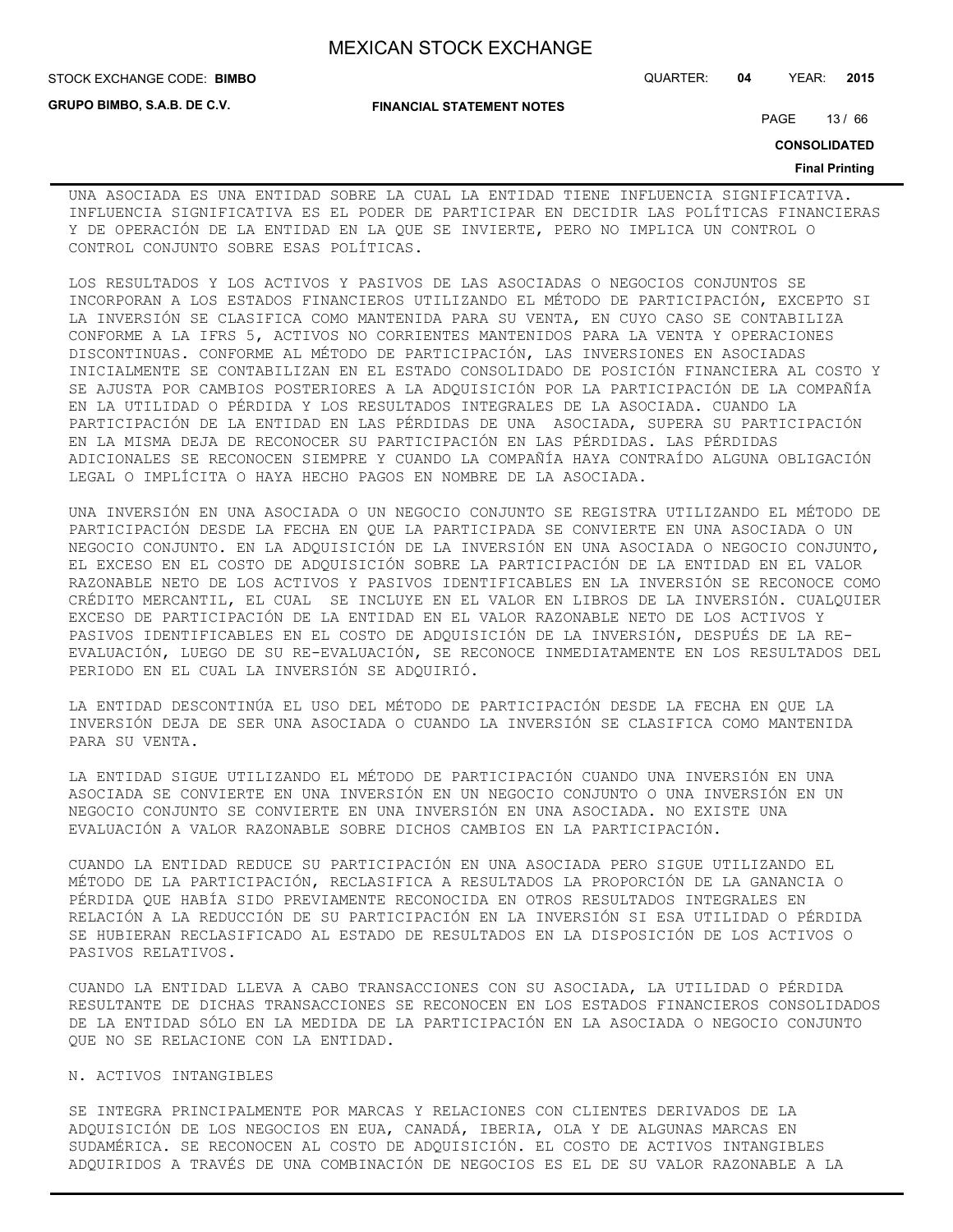**STOCK EXCHANGE CODE: BIMBO** 

**GRUPO BIMBO, S.A.B. DE C.V.**

STOCK EXCHANGE CODE: QUARTER: **04** YEAR: **2015**

**FINANCIAL STATEMENT NOTES**

PAGE 14 / 66

**CONSOLIDATED**

#### **Final Printing**

FECHA DE ADQUISICIÓN Y SE RECONOCEN SEPARADAMENTE DEL CRÉDITO MERCANTIL POSTERIORMENTE SE VALÚAN A SU COSTO MENOS AMORTIZACIÓN Y PÉRDIDAS POR DETERIORO ACUMULADAS. LOS ACTIVOS INTANGIBLES GENERADOS INTERNAMENTE, EXCEPTO POR LOS COSTOS DE DESARROLLO, NO SE CAPITALIZAN Y SE RECONOCEN COMO GASTOS EN RESULTADOS DEL PERIODO EN EL QUE SE INCURREN.

LOS ACTIVOS INTANGIBLES SE CLASIFICAN COMO DE VIDA DEFINIDA O INDEFINIDA. LOS DE VIDA DEFINIDA SE AMORTIZAN BAJO EL MÉTODO DE LÍNEA RECTA DURANTE SU VIDA ESTIMADA Y CUANDO EXISTEN INDICIOS, SE PRUEBAN POR DETERIORO. LOS MÉTODOS DE AMORTIZACIÓN Y LA VIDA ÚTIL DE LOS ACTIVOS SE REVISAN Y AJUSTAN, DE SER NECESARIO, A LA FECHA DE CADA ESTADO DE POSICIÓN FINANCIERA. LA AMORTIZACIÓN SE CARGA A RESULTADOS EN EL RUBRO DE GASTOS GENERALES. LOS DE VIDA INDEFINIDA NO SE AMORTIZAN PERO SE SUJETAN CUANDO MENOS ANUALMENTE, A PRUEBAS DE DETERIORO.

O. DETERIORO DE ACTIVOS DE LARGA DURACIÓN DISTINTOS AL CRÉDITO MERCANTIL

AL FINAL DE CADA PERIODO, LA ENTIDAD REVISA LOS VALORES EN LIBROS DE SUS ACTIVOS TANGIBLES E INTANGIBLES A FIN DE DETERMINAR SI EXISTEN INDICIOS DE QUE ESTOS ACTIVOS HAN SUFRIDO ALGUNA PÉRDIDA POR DETERIORO. SI EXISTE ALGÚN INDICIO, SE CALCULA EL MONTO RECUPERABLE DEL ACTIVO A FIN DE DETERMINAR EL ALCANCE DE LA PÉRDIDA POR DETERIORO (DE HABER ALGUNA). CUANDO NO ES POSIBLE ESTIMAR EL MONTO RECUPERABLE DE UN ACTIVO INDIVIDUAL, LA ENTIDAD ESTIMA EL MONTO RECUPERABLE DE LA UNIDAD GENERADORA DE EFECTIVO A LA QUE PERTENECE DICHO ACTIVO. CUANDO SE PUEDE IDENTIFICAR UNA BASE RAZONABLE Y CONSISTENTE DE DISTRIBUCIÓN, LOS ACTIVOS CORPORATIVOS TAMBIÉN SE ASIGNAN A LAS UNIDADES GENERADORAS DE EFECTIVO INDIVIDUALES, O DE LO CONTRARIO, SE ASIGNAN A LA ENTIDAD MÁS PEQUEÑA DE UNIDADES GENERADORAS DE EFECTIVO PARA LOS CUALES SE PUEDE IDENTIFICAR UNA BASE DE DISTRIBUCIÓN RAZONABLE Y CONSISTENTE.

EL MONTO RECUPERABLE ES EL MAYOR ENTRE EL VALOR RAZONABLE MENOS EL COSTO DE VENDERLO Y EL VALOR EN USO. AL EVALUAR EL VALOR EN USO, LOS FLUJOS DE EFECTIVO FUTUROS ESTIMADOS SE DESCUENTAN A SU VALOR PRESENTE UTILIZANDO UNA TASA DE DESCUENTO ANTES DE IMPUESTOS QUE REFLEJE LA EVALUACIÓN ACTUAL DEL MERCADO RESPECTO AL VALOR DEL DINERO EN EL TIEMPO Y LOS RIESGOS ESPECÍFICOS DEL ACTIVO PARA EL CUAL NO SE HAN AJUSTADO LAS ESTIMACIONES DE FLUJOS DE EFECTIVO FUTUROS.

SI SE ESTIMA QUE EL MONTO RECUPERABLE DE UN ACTIVO (O UNIDAD GENERADORA DE EFECTIVO) ES MENOR QUE SU VALOR EN LIBROS, EL VALOR EN LIBROS DEL ACTIVO (O UNIDAD GENERADORA DE EFECTIVO) SE REDUCE A SU MONTO RECUPERABLE. LAS PÉRDIDAS POR DETERIORO SE RECONOCEN INMEDIATAMENTE EN RESULTADOS.

POSTERIORMENTE, CUANDO UNA PÉRDIDA POR DETERIORO SE REVIERTE, EL VALOR EN LIBROS DEL ACTIVO (O UNIDAD GENERADORA DE EFECTIVO) SE INCREMENTA AL VALOR ESTIMADO REVISADO DE SU MONTO RECUPERABLE, DE TAL MANERA QUE EL VALOR EN LIBROS AJUSTADO NO EXCEDA EL VALOR EN LIBROS QUE SE HABRÍA DETERMINADO SI NO SE HUBIERA RECONOCIDO UNA PÉRDIDA POR DETERIORO PARA DICHO ACTIVO (O UNIDAD GENERADORA DE EFECTIVO) EN AÑOS ANTERIORES. LA REVERSIÓN DE UNA PÉRDIDA POR DETERIORO SE RECONOCE INMEDIATAMENTE EN RESULTADOS.

P. CRÉDITO MERCANTIL

EL CRÉDITO MERCANTIL QUE SURGE POR LA ADQUISICIÓN DE UN NEGOCIO SE RECONOCE AL COSTO DETERMINADO A LA FECHA DE ADQUISICIÓN DEL NEGOCIO (VER NOTA 12) MENOS LAS PÉRDIDAS ACUMULADAS POR DETERIORO, SI EXISTIERAN.

PARA FINES DE EVALUAR EL DETERIORO, EL CRÉDITO MERCANTIL SE ASIGNA A CADA UNIDAD GENERADORA DE EFECTIVO (O GRUPOS DE UNIDADES GENERADORAS DE EFECTIVO) DE LA ENTIDAD, QUE SE ESPERA SERÁ BENEFICIADA POR LAS SINERGIAS DE LA COMBINACIÓN.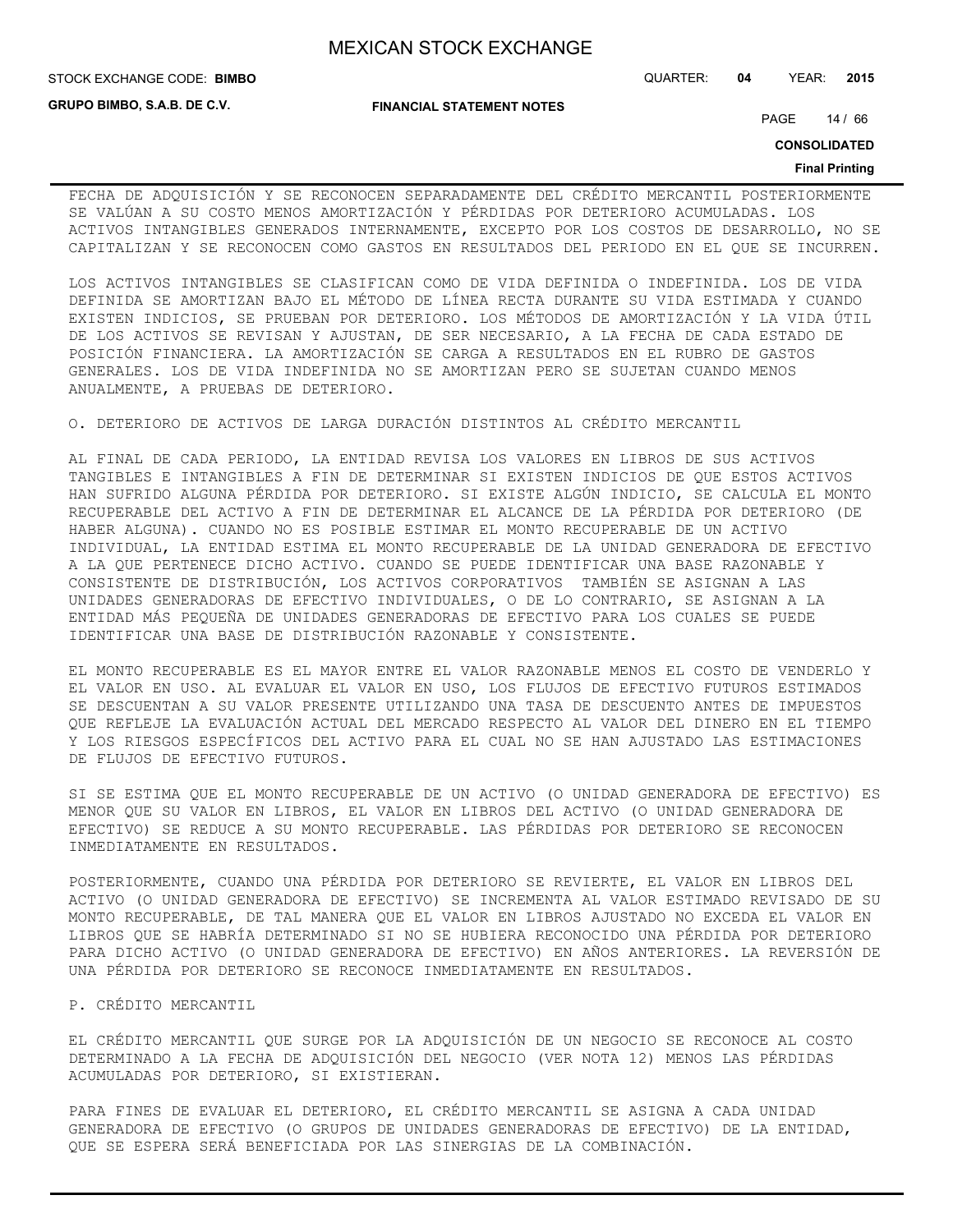STOCK EXCHANGE CODE: QUARTER: **04** YEAR: **2015 BIMBO**

**GRUPO BIMBO, S.A.B. DE C.V.**

**FINANCIAL STATEMENT NOTES**

PAGE 15 / 66

**CONSOLIDATED**

#### **Final Printing**

LAS UNIDADES GENERADORAS DE EFECTIVO A LAS QUE SE HA ASIGNADO CRÉDITO MERCANTIL SE PRUEBAN POR DETERIORO ANUALMENTE, O CON MAYOR FRECUENCIA CUANDO EXISTEN INDICIOS DE QUE LA UNIDAD PUEDA ESTAR DETERIORADA. SI EL MONTO RECUPERABLE DE LA UNIDAD GENERADORA DE EFECTIVO ES MENOR A SU VALOR EN LIBROS, LA PÉRDIDA POR DETERIORO SE ASIGNA PRIMERO PARA REDUCIR EL VALOR EN LIBROS DE CUALQUIER CRÉDITO MERCANTIL ASIGNADO A LA UNIDAD Y POSTERIORMENTE A LOS OTROS ACTIVOS DE LA UNIDAD DE MANERA PRORRATEADA Y CON BASE EN EL VALOR EN LIBROS DE CADA ACTIVO DENTRO DE LA UNIDAD. CUALQUIER PÉRDIDA POR DETERIORO DEL CRÉDITO MERCANTIL SE RECONOCE DIRECTAMENTE. UNA PÉRDIDA POR DETERIORO AL CRÉDITO MERCANTIL RECONOCIDA NO SE REVERSA EN PERIODOS POSTERIORES.

AL DISPONER DE LA UNIDAD GENERADORA DE EFECTIVO RELEVANTE, EL MONTO DE CRÉDITO MERCANTIL ATRIBUIBLE SE INCLUYE EN LA DETERMINACIÓN DE LA UTILIDAD O PÉRDIDA AL MOMENTO DE LA DISPOSICIÓN.

LA POLÍTICA DE LA ENTIDAD PARA EL CRÉDITO MERCANTIL QUE SURGE DE LA ADQUISICIÓN DE UNA ASOCIADA SE DESCRIBE EN LA NOTA 3.M.

#### Q. PASIVOS FINANCIEROS

LOS PASIVOS FINANCIEROS SE VALÚAN INICIALMENTE A VALOR RAZONABLE, MENOS LOS COSTOS DE TRANSACCIÓN, EXCEPTO POR AQUELLOS PASIVOS FINANCIEROS CLASIFICADOS COMO VALOR RAZONABLE CON CAMBIOS A TRAVÉS DE RESULTADOS, LOS CUALES SE VALÚAN INICIALMENTE A VALOR RAZONABLE. LA VALUACIÓN POSTERIOR DEPENDE DE LA CATEGORÍA EN LA QUE SE CLASIFICAN.

R. INSTRUMENTOS FINANCIEROS DERIVADOS Y ACTIVIDADES DE COBERTURA

LOS INSTRUMENTOS FINANCIEROS DERIVADOS SE RECONOCEN INICIALMENTE A SU VALOR RAZONABLE EN LA FECHA EN QUE SE CELEBRA EL CONTRATO DEL INSTRUMENTO FINANCIERO DERIVADO Y SON REMEDIDOS SUBSECUENTEMENTE A SU VALOR RAZONABLE. EL MÉTODO PARA RECONOCER LA UTILIDAD O PÉRDIDA DE LOS CAMBIOS EN LOS VALORES RAZONABLES DE LOS INSTRUMENTOS FINANCIEROS DERIVADOS DEPENDE DE SI SON DESIGNADOS COMO INSTRUMENTOS DE COBERTURA, Y SI ES ASÍ, LA NATURALEZA DE LA PARTIDA QUE SE ESTÁ CUBRIENDO. LA ENTIDAD ÚNICAMENTE CUENTA CON INSTRUMENTOS FINANCIEROS DERIVADOS DE COBERTURA DE FLUJOS DE EFECTIVO Y DE COBERTURA DE LA INVERSIÓN NETA EN SUBSIDIARIAS EN EL EXTRANJERO.

LA ENTIDAD DOCUMENTA AL INICIO DE LA TRANSACCIÓN LA RELACIÓN ENTRE LOS INSTRUMENTOS DE COBERTURA Y LAS PARTIDAS CUBIERTAS, ASÍ COMO SUS OBJETIVOS Y LA ESTRATEGIA DE LA ADMINISTRACIÓN DE RIESGOS QUE RESPALDAN SUS TRANSACCIONES DE COBERTURA. LA ENTIDAD DOCUMENTA EN FORMA PERIÓDICA SI LOS INSTRUMENTOS FINANCIEROS DERIVADOS UTILIZADOS EN LAS TRANSACCIONES DE COBERTURA SON ALTAMENTE EFECTIVOS PARA CUBRIR LOS CAMBIOS EN VALOR RAZONABLE O FLUJOS DE EFECTIVO DE LAS PARTIDAS CUBIERTAS.

LOS VALORES RAZONABLES DE LOS INSTRUMENTOS FINANCIEROS DERIVADOS UTILIZADOS COMO INSTRUMENTOS DE COBERTURA SE REVELAN EN LA NOTA 12.

#### COBERTURAS DE FLUJOS DE EFECTIVO

LA PORCIÓN EFECTIVA DE LOS CAMBIOS EN EL VALOR RAZONABLE DE LOS INSTRUMENTOS FINANCIEROS DERIVADOS QUE SE DESIGNAN Y CALIFICAN COMO COBERTURA DE FLUJOS EFECTIVO SE RECONOCEN EN LOS OTROS RESULTADOS INTEGRALES Y SE PRESENTAN EN EL RUBRO "VARIACIÓN NETA DE LA PÉRDIDA/GANANCIA POR REALIZAR DE INSTRUMENTOS DE COBERTURA DE FLUJOS DE EFECTIVO". LA PORCIÓN INEFECTIVA SE RECONOCE INMEDIATAMENTE EN LOS RESULTADOS DEL PERIODO. LAS CANTIDADES QUE HAYAN SIDO REGISTRADAS EN EL CAPITAL CONTABLE COMO PARTE DE OTROS RESULTADOS INTEGRALES, SE RECLASIFICAN A LOS RESULTADOS DEL MISMO PERIODO EN EL QUE LA PARTIDA CUBIERTA IMPACTA RESULTADOS.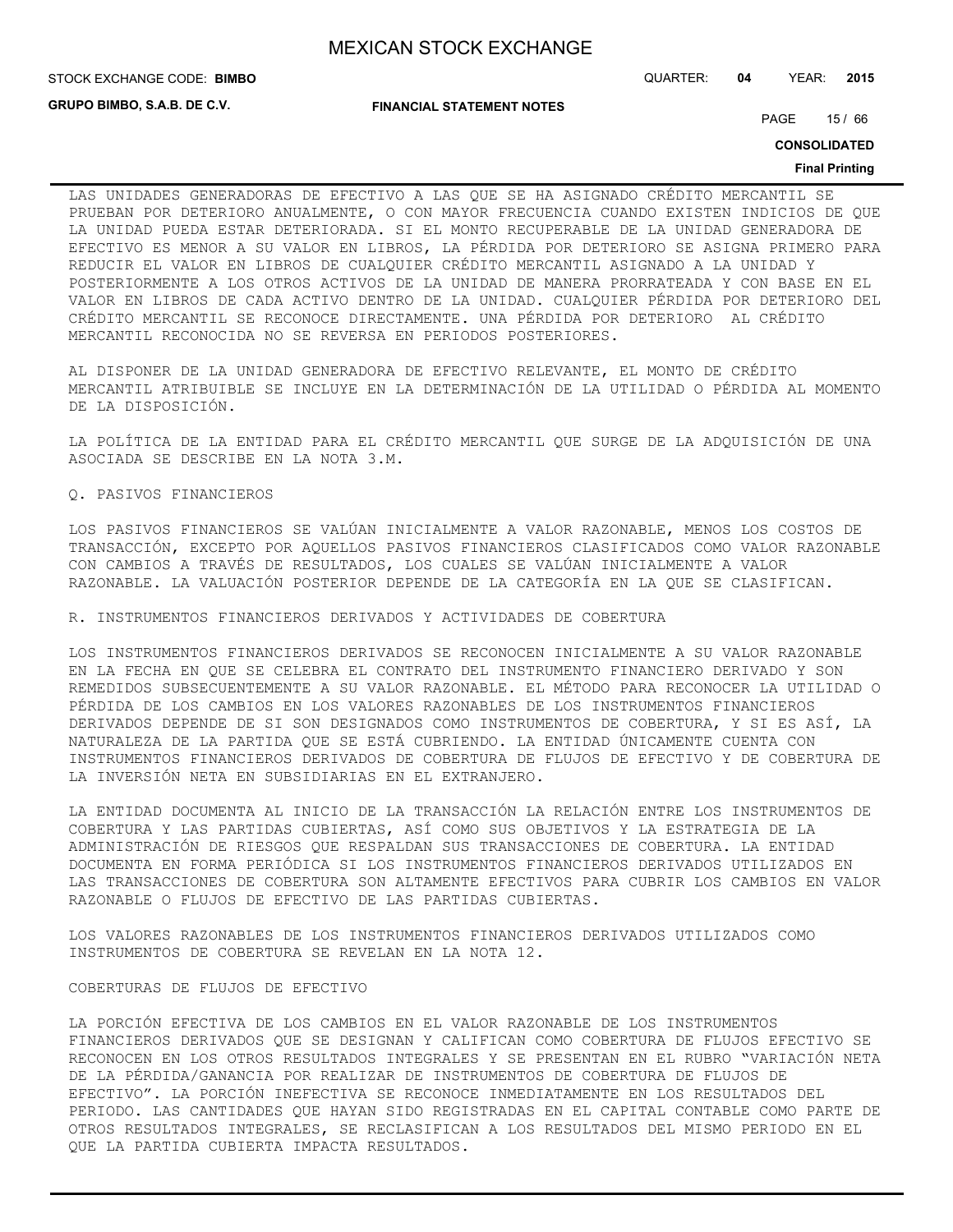**GRUPO BIMBO, S.A.B. DE C.V.**

**FINANCIAL STATEMENT NOTES**

STOCK EXCHANGE CODE: QUARTER: **04** YEAR: **2015 BIMBO**

PAGE 16 / 66

**CONSOLIDATED**

#### **Final Printing**

LA ENTIDAD SUSPENDE LA CONTABILIDAD DE COBERTURAS CUANDO EL DERIVADO HA VENCIDO, HA SIDO VENDIDO, ES CANCELADO O EJERCIDO, CUANDO EL DERIVADO NO ALCANZA UNA ALTA EFECTIVIDAD PARA COMPENSAR LOS CAMBIOS EN LOS FLUJOS DE EFECTIVO DE LA PARTIDA CUBIERTA, O CUANDO LA ENTIDAD DECIDE CANCELAR LA DESIGNACIÓN DE COBERTURA. CUALQUIER PÉRDIDA O GANANCIA RECONOCIDA EN OTROS RESULTADOS INTEGRALES Y ACUMULADAS EN EL CAPITAL, PERMANECE EN EL CAPITAL Y ES RECONOCIDA CUANDO LA PROYECCIÓN DE LA TRANSACCIÓN ES FINALMENTE RECONOCIDA EN RESULTADOS.

COBERTURA DE LA INVERSIÓN NETA EN SUBSIDIARIAS EN EL EXTRANJERO

UNA COBERTURA DE LA INVERSIÓN NETA EN SUBSIDIARIAS EN EL EXTRANJERO SE CONTABILIZA DE FORMA SIMILAR A UNA COBERTURA DE FLUJOS DE EFECTIVO. LA PORCIÓN EFECTIVA DE LOS CAMBIOS EN EL VALOR RAZONABLE DE LOS INSTRUMENTOS FINANCIEROS DERIVADOS (O NO DERIVADOS) QUE SE DESIGNAN Y CALIFICAN COMO COBERTURA DE LA INVERSIÓN NETA EN SUBSIDIARIAS EN EL EXTRANJERO SE RECONOCEN EN LAS OTRAS PARTIDAS DE LA UTILIDAD INTEGRAL Y SE PRESENTAN EN EL RUBRO "EFECTO DE CONVERSIÓN DE OPERACIONES EXTRANJERAS". LA PORCIÓN INEFECTIVA SE RECONOCE INMEDIATAMENTE EN LOS RESULTADOS DEL PERIODO EN EL RUBRO "GANANCIA (PÉRDIDA) CAMBIARIA NETA". LAS CANTIDADES QUE HAYAN SIDO REGISTRADAS EN EL CAPITAL CONTABLE COMO PARTE DE LA UTILIDAD INTEGRAL, SE RECLASIFICAN A LOS RESULTADOS DEL MISMO PERIODO DE LA DISPOSICIÓN DE LA INVERSIÓN.

#### S. PROVISIONES

LAS PROVISIONES SE RECONOCEN CUANDO LA ENTIDAD TIENE UNA OBLIGACIÓN LEGAL O ASUMIDA (PRESENTE) COMO RESULTADO DE EVENTOS PASADOS, ES PROBABLE QUE SE REQUIERA LA SALIDA DE FLUJOS DE EFECTIVO PARA PAGAR LA OBLIGACIÓN Y EL MONTO PUEDA SER ESTIMADO CONFIABLEMENTE.

LOS PASIVOS CONTINGENTES ADQUIRIDOS EN UNA COMBINACIÓN DE NEGOCIOS SE VALÚAN INICIALMENTE A SUS VALORES RAZONABLES EN LA FECHA DE ADQUISICIÓN. AL FINAL DE LOS PERIODOS DE REPORTE SUBSECUENTES, DICHOS PASIVOS CONTINGENTES SE VALÚAN AL MONTO MAYOR ENTRE EL QUE HUBIERA SIDO RECONOCIDO DE CONFORMIDAD CON LAS IAS 37 Y EL MONTO RECONOCIDO INICIALMENTE MENOS LA AMORTIZACIÓN ACUMULADA RECONOCIDA DE CONFORMIDAD CON LA IAS 18, INGRESOS.

#### T. IMPUESTOS A LA UTILIDAD

EL GASTO POR IMPUESTOS A LA UTILIDAD REPRESENTA LA SUMA DE LOS IMPUESTOS A LA UTILIDAD CAUSADOS Y LOS IMPUESTOS A LA UTILIDAD DIFERIDOS.

#### 1. IMPUESTOS A LA UTILIDAD CAUSADOS

EN EL CASO DE MÉXICO, EL IMPUESTO A LA UTILIDAD CAUSADO CALCULADO CORRESPONDE AL IMPUESTO SOBRE LA RENTA ("ISR") Y SE REGISTRA EN LOS RESULTADOS DEL AÑO EN QUE SE CAUSA.

EL IMPUESTO A LAS UTILIDADES CAUSADO SE CALCULA CON BASE EN LAS LEYES FISCALES APROBADAS A LA FECHA DEL ESTADO DE POSICIÓN FINANCIERA EN LOS PAÍSES EN LOS QUE LA ENTIDAD OPERA Y GENERA UNA BASE GRAVABLE.

#### 2. IMPUESTOS A LA UTILIDAD DIFERIDOS

EL IMPUESTO A LAS UTILIDADES DIFERIDAS SE DETERMINA UTILIZANDO LAS TASAS Y LEYES FISCALES QUE HAN SIDO PROMULGADAS A LA FECHA DEL ESTADO DE POSICIÓN FINANCIERA Y QUE SE ESPERA SERÁN APLICABLES CUANDO LAS DIFERENCIAS TEMPORALES SE REVIERTAN. EN EL CASO DE MÉXICO, PARA RECONOCER EL IMPUESTO DIFERIDO SE DETERMINA SI, CON BASE EN PROYECCIONES FINANCIERAS, LA ENTIDAD CAUSARÁ ISR Y SE RECONOCE EL IMPUESTO DIFERIDO QUE CORRESPONDA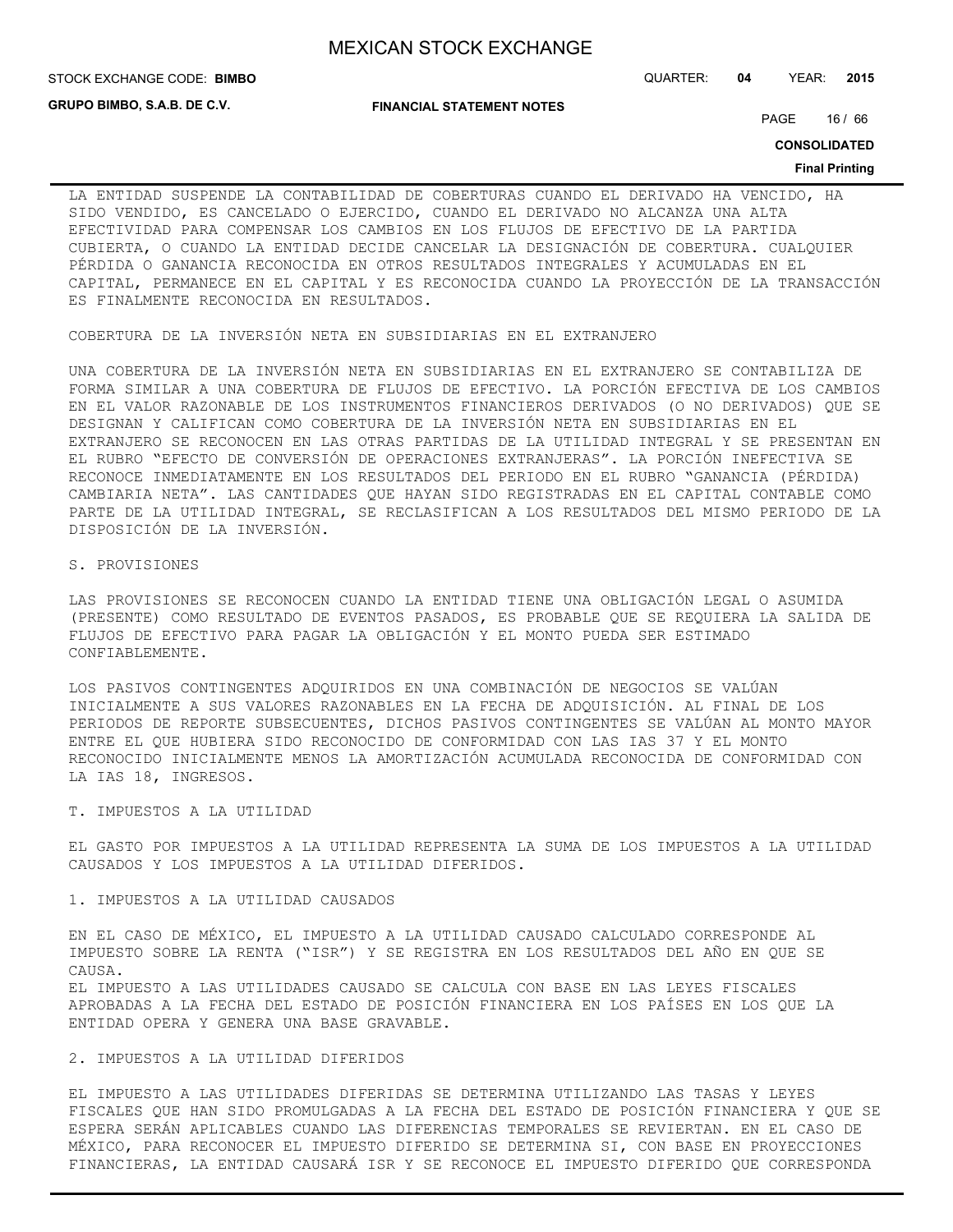| <b>MEXICAN STOCK EXCHANGE</b> |  |  |  |
|-------------------------------|--|--|--|
|-------------------------------|--|--|--|

| STOCK EXCHANGE CODE: BIMBO  |                                  | QUARTER: | 04 | YEAR:               | 2015                  |
|-----------------------------|----------------------------------|----------|----|---------------------|-----------------------|
| GRUPO BIMBO, S.A.B. DE C.V. | <b>FINANCIAL STATEMENT NOTES</b> |          |    | PAGE                | 17/66                 |
|                             |                                  |          |    | <b>CONSOLIDATED</b> |                       |
|                             |                                  |          |    |                     | <b>Final Printing</b> |

AL IMPUESTO QUE SE ESTIMA SE PAGARÁ EN CADA EJERCICIO.

LOS IMPUESTOS A LA UTILIDAD DIFERIDOS SE RECONOCEN SOBRE LAS DIFERENCIAS TEMPORALES ENTRE EL VALOR EN LIBROS DE LOS ACTIVOS Y PASIVOS INCLUIDOS EN LOS ESTADOS FINANCIEROS CONSOLIDADOS Y LAS BASES FISCALES CORRESPONDIENTES UTILIZADAS PARA DETERMINAR EL RESULTADO FISCAL, APLICANDO LA TASA CORRESPONDIENTE A ESTAS DIFERENCIAS Y EN SU CASO SE INCLUYEN LOS BENEFICIOS DE LAS PÉRDIDAS FISCALES POR AMORTIZAR Y DE ALGUNOS CRÉDITOS FISCALES. EL ACTIVO O PASIVO POR IMPUESTO A LA UTILIDAD DIFERIDO SE RECONOCE GENERALMENTE PARA TODAS LAS DIFERENCIAS FISCALES TEMPORALES. SE RECONOCERÁ UN ACTIVO POR IMPUESTOS DIFERIDOS, POR TODAS LAS DIFERENCIAS TEMPORALES DEDUCIBLES, EN LA MEDIDA EN QUE RESULTE PROBABLE QUE LA ENTIDAD DISPONGA DE UTILIDADES FISCALES FUTURAS CONTRA LAS QUE PUEDA APLICAR ESAS DIFERENCIAS TEMPORALES DEDUCIBLES.

NO SE RECONOCE EL IMPUESTO A LAS UTILIDADES DIFERIDO DE LAS SIGUIENTES DIFERENCIAS TEMPORALES: I) LAS QUE SURGEN DEL RECONOCIMIENTO INICIAL DE ACTIVOS O PASIVOS EN TRANSACCIONES DISTINTAS A ADQUISICIONES DE NEGOCIOS Y QUE NO AFECTAN RESULTADOS CONTABLES O FISCALES, II) LAS RELACIONADAS A INVERSIONES EN SUBSIDIARIAS Y EN ASOCIADAS EN LA MEDIDA QUE SEA PROBABLE QUE NO SE REVERTIRÁN EN EL FUTURO PREVISIBLE, Y, III) LAS QUE SURGEN DEL RECONOCIMIENTO INICIAL DEL CRÉDITO MERCANTIL. EL IMPUESTO A LA UTILIDAD DIFERIDO ACTIVO SÓLO SE RECONOCE EN LA MEDIDA QUE SEA PROBABLE QUE SE OBTENGAN BENEFICIOS FISCALES FUTUROS CONTRA LOS QUE SE PUEDAN UTILIZAR.

EL VALOR EN LIBROS DE UN ACTIVO POR IMPUESTOS DIFERIDOS DEBE SOMETERSE A REVISIÓN AL FINAL DE CADA PERIODO SOBRE EL QUE SE INFORMA Y SE DEBE REDUCIR EN LA MEDIDA QUE SE ESTIME PROBABLE QUE NO HABRÁN UTILIDADES GRAVABLES SUFICIENTES PARA PERMITIR QUE SE RECUPERE LA TOTALIDAD O UNA PARTE DEL ACTIVO.

LOS ACTIVOS Y PASIVOS POR IMPUESTOS DIFERIDOS SE VALÚAN EMPLEANDO LA TASA FISCAL QUE SE ESPERA APLICAR EN EL PERÍODO EN EL QUE EL PASIVO SE PAGUE O EL ACTIVO SE REALICE, BASÁNDOSE EN LAS TASAS (Y LEYES FISCALES) QUE HAYAN SIDO APROBADAS O SUSTANCIALMENTE APROBADAS AL FINAL DEL PERIODO SOBRE EL QUE SE INFORMA.

LOS SALDOS DE IMPUESTOS A LAS UTILIDADES ACTIVOS Y PASIVOS SE COMPENSAN SÓLO CUANDO EXISTE UN DERECHO LEGAL EXIGIBLE A COMPENSAR LOS IMPUESTOS CAUSADOS ACTIVOS CONTRA LOS PASIVOS Y SON RELATIVOS A LA MISMA AUTORIDAD FISCAL, O SI SON DISTINTAS ENTIDADES FISCALES, SE TIENE LA INTENCIÓN DE LIQUIDARLOS SOBRE BASES NETAS O LOS ACTIVOS Y PASIVOS SE REALIZARÁN DE FORMA SIMULTÁNEA.

# 3. IMPUESTOS CAUSADOS Y DIFERIDOS

LOS IMPUESTOS CAUSADOS Y DIFERIDOS SE RECONOCEN EN RESULTADOS, EXCEPTO CUANDO SE REFIEREN A PARTIDAS QUE SE RECONOCEN FUERA DE LOS RESULTADOS, YA SEA EN LOS OTROS RESULTADOS INTEGRALES O DIRECTAMENTE EN EL CAPITAL CONTABLE, RESPECTIVAMENTE. CUANDO SURGEN DEL RECONOCIMIENTO INICIAL DE UNA COMBINACIÓN DE NEGOCIOS EL EFECTO FISCAL SE INCLUYE DENTRO DEL RECONOCIMIENTO DE LA COMBINACIÓN DE NEGOCIOS.

U. BENEFICIOS A EMPLEADOS - BENEFICIOS AL RETIRO, BENEFICIOS POR TERMINACIÓN Y PARTICIPACIÓN DE LOS TRABAJADORES EN LAS UTILIDADES ("PTU")

## I. PENSIONES Y PRIMA DE ANTIGÜEDAD

UN PLAN DE CONTRIBUCIONES DEFINIDAS ES UN PLAN DE BENEFICIOS POSTERIORES AL EMPLEO BAJO EL CUAL LA ENTIDAD PAGA CONTRIBUCIONES FIJAS A UN FONDO O FIDEICOMISO Y NO TIENE NINGUNA OBLIGACIÓN LEGAL O ASUMIDA DE HACER PAGOS ADICIONALES. LAS OBLIGACIONES SE RECONOCEN COMO GASTOS CUANDO LOS EMPLEADOS PRESTAN LOS SERVICIOS QUE LES DAN DERECHO A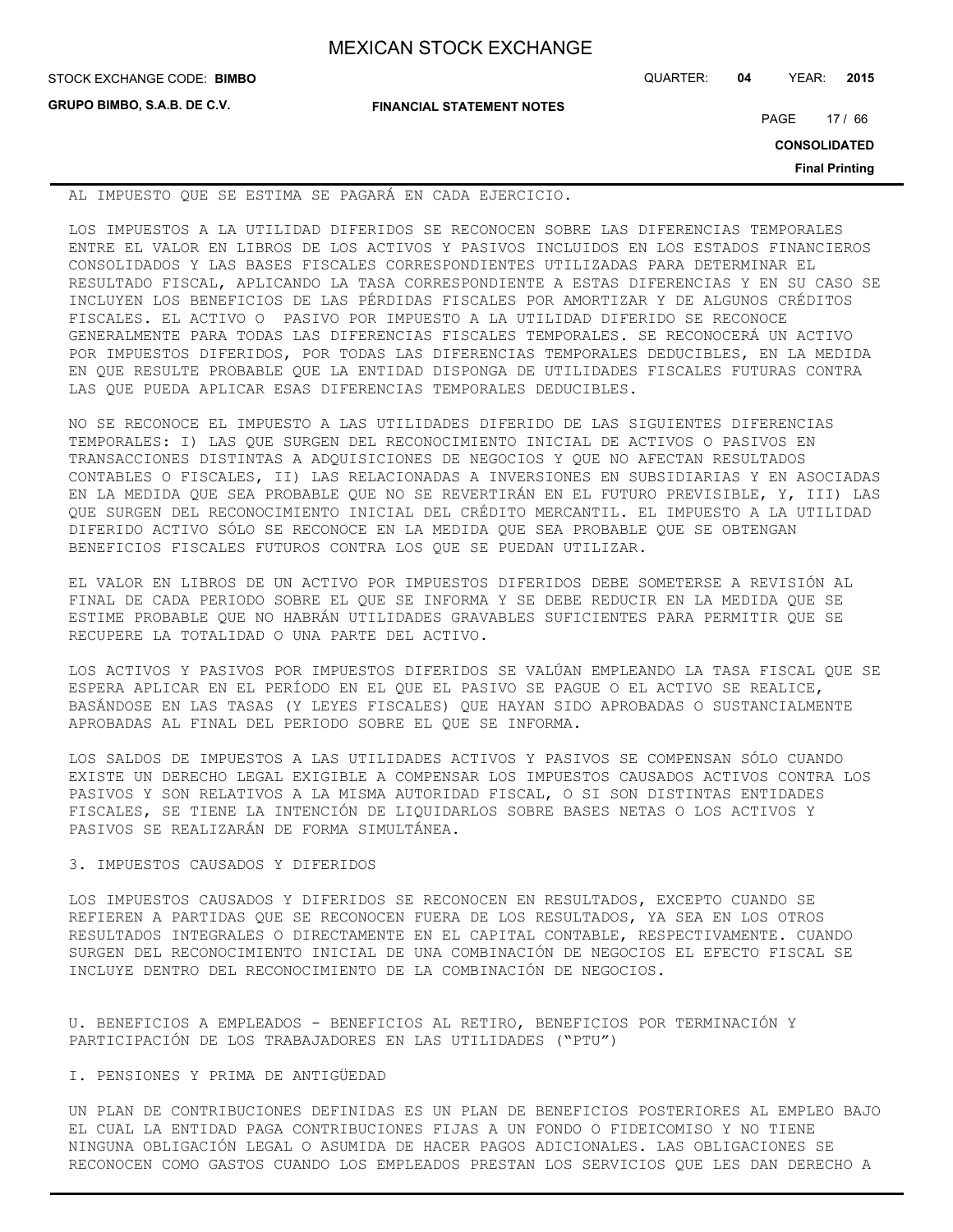| <b>MEXICAN STOCK EXCHANGE</b> |  |  |  |
|-------------------------------|--|--|--|
|-------------------------------|--|--|--|

| STOCK EXCHANGE CODE: BIMBO  |                                  | QUARTER: | 04 | YEAR:               | 2015                  |
|-----------------------------|----------------------------------|----------|----|---------------------|-----------------------|
| GRUPO BIMBO, S.A.B. DE C.V. | <b>FINANCIAL STATEMENT NOTES</b> |          |    | PAGE                | 18/66                 |
|                             |                                  |          |    | <b>CONSOLIDATED</b> |                       |
|                             |                                  |          |    |                     | <b>Final Printing</b> |

LAS CONTRIBUCIONES.

UN PLAN DE BENEFICIOS DEFINIDOS ES UN PLAN DE BENEFICIOS POSTERIORES AL EMPLEO DISTINTO A LOS DE CONTRIBUCIONES DEFINIDAS. EN EL CASO DE LOS PLANES DE BENEFICIOS DEFINIDOS, QUE INCLUYEN PRIMA DE ANTIGÜEDAD Y PENSIONES, SU COSTO SE DETERMINA UTILIZANDO EL MÉTODO DE CRÉDITO UNITARIO PROYECTADO, CON VALUACIONES ACTUARIALES QUE SE REALIZAN AL FINAL DE CADA PERIODO SOBRE EL QUE SE INFORMA. LAS REMEDICIONES, QUE INCLUYEN LAS GANANCIAS Y PÉRDIDAS ACTUARIALES, EL EFECTO DE LOS CAMBIOS EN EL PISO DEL ACTIVO (EN SU CASO) Y EL RETORNO DEL PLAN DE ACTIVOS (EXCLUIDOS LOS INTERESES), SE REFLEJA DE INMEDIATO EN EL ESTADO DE POSICIÓN FINANCIERA CON CARGO O CRÉDITO QUE SE RECONOCE EN OTROS RESULTADOS INTEGRALES EN EL PERÍODO EN QUE SE INCURREN. LAS REMEDICIONES QUE RECONOCEN EN OTROS RESULTADOS INTEGRALES SE RECONOCEN DE INMEDIATO EN LAS UTILIDADES ACUMULADAS Y NO SE RECLASIFICA A RESULTADOS. COSTO POR SERVICIOS PASADOS SE RECONOCE EN RESULTADOS EN EL PERÍODO DE LA MODIFICACIÓN AL PLAN. LOS INTERESES NETOS SE CALCULAN APLICANDO LA TASA DE DESCUENTO AL INICIO DEL PERÍODO DE LA OBLIGACIÓN DEL ACTIVO POR BENEFICIOS DEFINIDOS.

LAS OBLIGACIONES POR BENEFICIOS AL RETIRO RECONOCIDAS EN EL ESTADO CONSOLIDADO DE POSICIÓN FINANCIERA REPRESENTAN LAS PÉRDIDAS Y GANANCIAS ACTUALES EN LOS PLANES POR BENEFICIOS DEFINIDOS DE LA ENTIDAD. EL VALOR PRESENTE DE LAS OBLIGACIONES DE BENEFICIOS DEFINIDOS SE DETERMINA DESCONTANDO LOS FLUJOS DE EFECTIVO ESTIMADOS USANDO LAS TASAS DE INTERÉS DE BONOS GUBERNAMENTALES DENOMINADOS EN LA MISMA MONEDA EN LA QUE LOS BENEFICIOS SERÁN PAGADOS Y QUE TIENEN VENCIMIENTOS QUE SE APROXIMAN AL DE LA OBLIGACIÓN.

LA ENTIDAD OTORGA UN BONO EN EFECTIVO A CIERTOS EJECUTIVOS, CALCULADO CON BASE EN MÉTRICAS DE DESEMPEÑO, EL ISR CORRESPONDIENTE ES RETENIDO A LOS EMPLEADOS Y EL IMPORTE NETO ES UTILIZADO PARA LA COMPRA DE ACCIONES DE LA ENTIDAD. EL EMPLEADO PUEDE DISPONER DE DICHAS ACCIONES, AÚN Y CUANDO DEJE DE LABORAR PARA LA ENTIDAD.

II. PARTICIPACIÓN DE LOS TRABAJADORES EN LAS UTILIDADES

EN EL CASO DE MÉXICO, VENEZUELA Y BRASIL TIENEN LA OBLIGACIÓN DE RECONOCER UNA PROVISIÓN POR EL COSTO DE LA PARTICIPACIÓN DE LOS TRABAJADORES EN LAS UTILIDADES CUANDO TIENEN UNA OBLIGACIÓN PRESENTE LEGAL O ASUMIDA DE REALIZAR EL PAGO COMO RESULTADO DE EVENTOS PASADOS Y SE PUEDE ESTIMAR CONFIABLEMENTE. LA PTU SE REGISTRA EN LOS RESULTADOS DEL AÑO EN QUE SE CAUSA.

BENEFICIOS A LOS EMPLEADOS A CORTO PLAZO.

SE RECONOCE UN PASIVO POR BENEFICIOS QUE CORRESPONDAN A LOS EMPLEADOS CON RESPECTO A SUELDOS Y SALARIOS, VACACIONES ANUALES Y LICENCIA POR ENFERMEDAD EN EL PERIODO DE SERVICIO EN QUE ES PRESTADO POR EL IMPORTE NO DESCONTADO POR LOS BENEFICIOS QUE SE ESPERA PAGAR POR ESE SERVICIO.

LOS PASIVOS RECONOCIDOS POR LOS BENEFICIOS A LOS EMPLEADOS A CORTO PLAZO SE VALÚAN AL IMPORTE NO DESCONTADO POR LOS BENEFICIOS QUE SE ESPERA PAGAR POR ESE SERVICIO.

III. INDEMNIZACIONES

CUALQUIER OBLIGACIÓN POR INDEMNIZACIÓN SE RECONOCE AL MOMENTO QUE LA ENTIDAD YA NO PUEDE RETIRAR LA OFERTA DE INDEMNIZACIÓN Y/O CUANDO LA ENTIDAD RECONOCE LOS COSTOS DE REESTRUCTURACIÓN RELACIONADOS.

IV. PLANES DE PENSIONES MULTIPATRONALES DE PENSIONES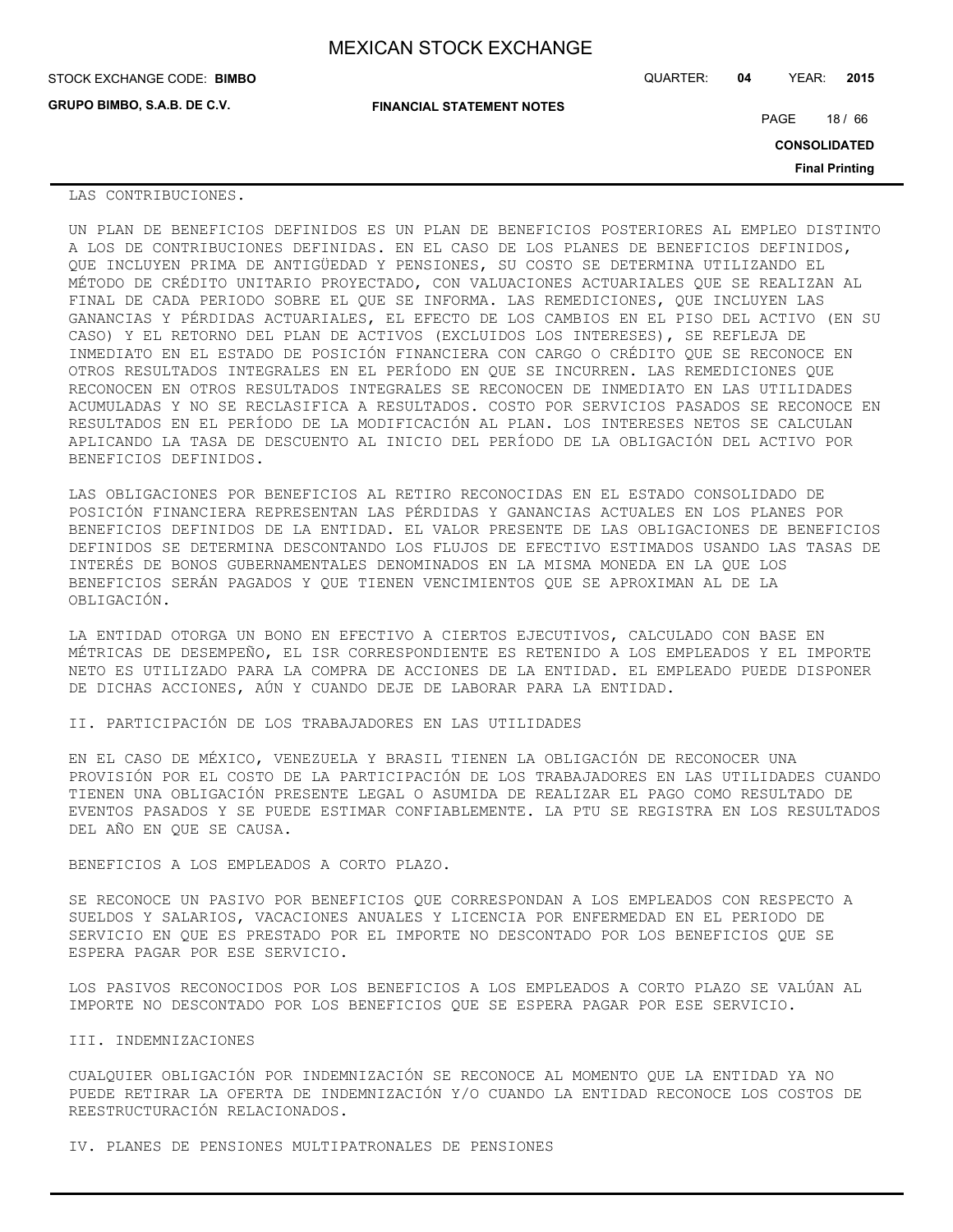**STOCK EXCHANGE CODE: BIMBO** 

**GRUPO BIMBO, S.A.B. DE C.V.**

**FINANCIAL STATEMENT NOTES**

PAGE 19 / 66

STOCK EXCHANGE CODE: QUARTER: **04** YEAR: **2015**

**CONSOLIDATED**

#### **Final Printing**

BBU CLASIFICA LOS PLANES MULTIPATRONALES COMO DE CONTRIBUCIÓN DEFINIDA O DE BENEFICIOS DEFINIDOS PARA DETERMINAR SU CONTABILIZACIÓN. EN PARTICULAR, LOS PLANES MULTIPATRONALES DE BENEFICIOS DEFINIDOS SE REGISTRAN CON BASE EN LA PROPORCIÓN EN LA QUE LA ENTIDAD PARTICIPA EN LA OBLIGACIÓN, ACTIVOS Y COSTOS, DETERMINADOS DE LA MISMA FORMA QUE OTROS PLANES DE CONTRIBUCIÓN DEFINIDA, SALVO QUE NO SE TENGA INFORMACIÓN SUFICIENTE, EN CUYO CASO SE REGISTRAN COMO SI FUERAN DE CONTRIBUCIÓN DEFINIDA.

LA LIQUIDACIÓN O SALIDA DE LA ENTIDAD DE UN PLAN MULTIPATRONAL SE RECONOCE Y VALÚA CONFORME A LA IAS 37, PROVISIONES, PASIVOS Y ACTIVOS CONTINGENTES.

V. RECONOCIMIENTO DE INGRESOS

LOS INGRESOS SE CALCULAN AL VALOR RAZONABLE DE LA CONTRAPRESTACIÓN COBRADA O POR COBRAR, TENIENDO EN CUENTA EL IMPORTE ESTIMADO DE DEVOLUCIONES DE CLIENTES, REBAJAS Y OTROS DESCUENTOS SIMILARES.

VENTA DE BIENES

LOS INGRESOS POR LA VENTA DE BIENES DEBEN SER RECONOCIDOS CUANDO SE CUMPLEN TODAS Y CADA UNA DE LAS SIGUIENTES CONDICIONES:

\* LA ENTIDAD HA TRANSFERIDO AL COMPRADOR LOS RIESGOS Y BENEFICIOS SIGNIFICATIVOS QUE SE DERIVAN DE LA PROPIEDAD DE LOS BIENES;

\* LA ENTIDAD NO CONSERVA PARA SÍ NINGUNA IMPLICACIÓN EN LA GESTIÓN CONTINUA DE LOS BIENES VENDIDOS, EN EL GRADO USUALMENTE ASOCIADO CON LA PROPIEDAD, NI RETIENE EL CONTROL EFECTIVO SOBRE LOS MISMOS;

\* EL IMPORTE DE LOS INGRESOS PUEDE VALUARSE CONFIABLEMENTE;

\* SEA PROBABLE QUE LA ENTIDAD RECIBA LOS BENEFICIOS ECONÓMICOS ASOCIADOS CON LA TRANSACCIÓN; Y

\* LOS COSTOS INCURRIDOS, O POR INCURRIR, EN RELACIÓN CON LA TRANSACCIÓN PUEDEN SER VALUADOS CONFIABLEMENTE.

#### INGRESOS POR INTERESES

LOS INGRESOS POR INTERESES SE RECONOCEN CUANDO ES PROBABLE QUE LOS BENEFICIOS ECONÓMICOS FLUYAN HACIA LA ENTIDAD Y EL IMPORTE DE LOS INGRESOS PUEDA SER VALUADO CONFIABLEMENTE. LOS INGRESOS POR INTERESES SE REGISTRAN SOBRE UNA BASE PERIÓDICA, CON REFERENCIA AL SALDO INSOLUTO Y A LA TASA DE INTERÉS EFECTIVA APLICABLE, LA CUAL ES LA TASA QUE EXACTAMENTE DESCUENTA LOS FLUJOS DE EFECTIVO ESTIMADOS A RECIBIR A LO LARGO DE LA VIDA ESPERADA DEL ACTIVO FINANCIERO Y LO IGUALA CON EL IMPORTE NETO EN LIBROS DEL ACTIVO FINANCIERO EN SU RECONOCIMIENTO INICIAL.

4. JUICIOS CONTABLES CRÍTICOS Y FUENTES CLAVE PARA LA ESTIMACIÓN DE INCERTIDUMBRES

EN LA APLICACIÓN DE LAS POLÍTICAS CONTABLES DE LA ENTIDAD, LAS CUALES SE DESCRIBEN EN LA NOTA 3, LA ADMINISTRACIÓN DEBE HACER JUICIOS, ESTIMACIONES Y SUPUESTOS SOBRE LOS IMPORTES EN LIBROS DE LOS ACTIVOS Y PASIVOS DE LOS ESTADOS FINANCIEROS CONSOLIDADOS. LAS ESTIMACIONES Y SUPUESTOS RELATIVOS SE BASAN EN LA EXPERIENCIA Y OTROS FACTORES QUE SE CONSIDERAN PERTINENTES. LOS RESULTADOS REALES PODRÍAN DIFERIR DE ESTAS ESTIMACIONES.

LAS ESTIMACIONES Y SUPUESTOS SE REVISAN SOBRE UNA BASE REGULAR. LAS MODIFICACIONES A LAS ESTIMACIONES CONTABLES SE RECONOCEN EN EL PERIODO EN QUE SE REALIZA LA MODIFICACIÓN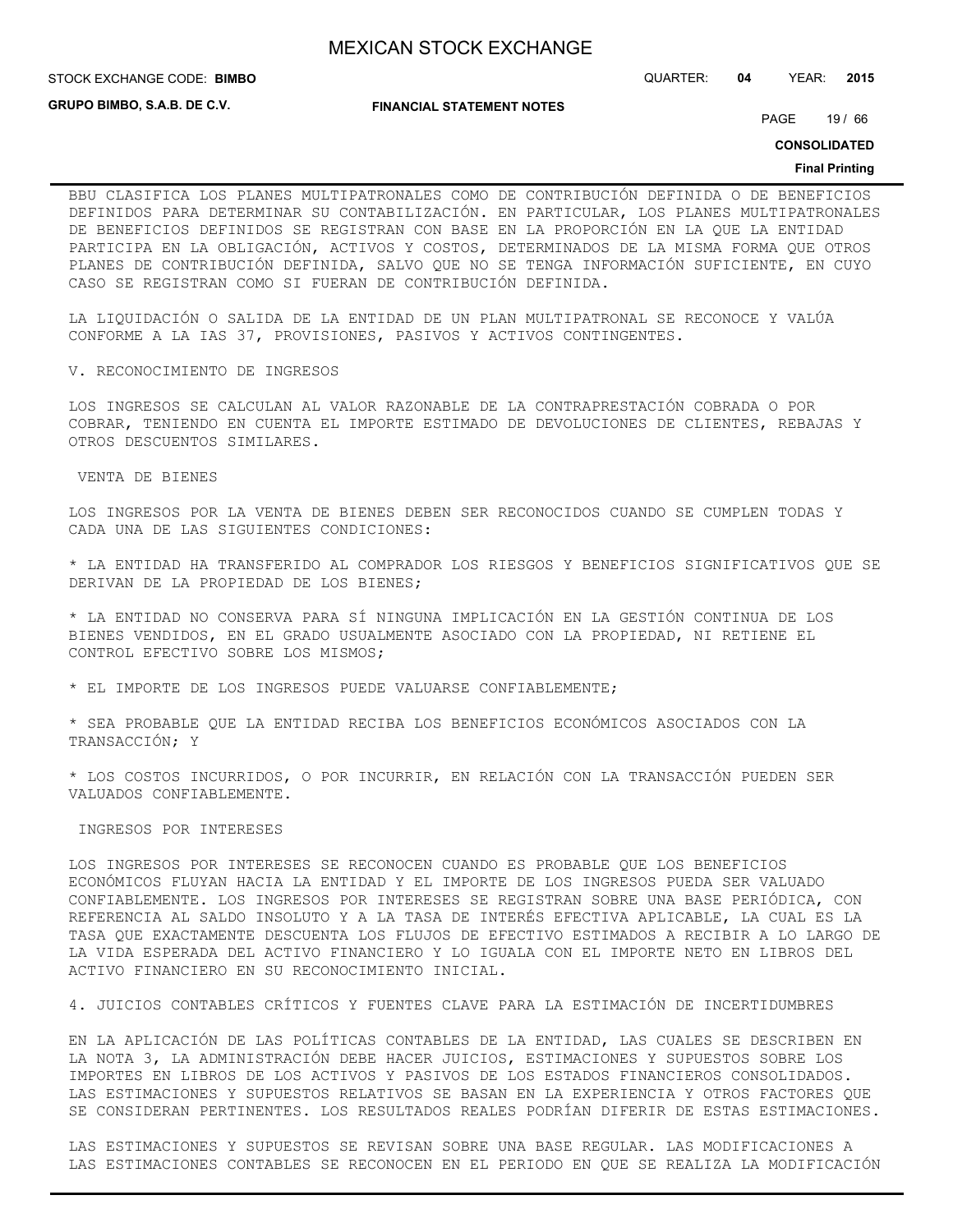**GRUPO BIMBO, S.A.B. DE C.V.**

#### **FINANCIAL STATEMENT NOTES**

STOCK EXCHANGE CODE: QUARTER: **04** YEAR: **2015 BIMBO**

PAGE 20 / 66

**CONSOLIDATED**

**Final Printing**

Y PERIODOS FUTUROS SI LA MODIFICACIÓN AFECTA TANTO AL PERIODO ACTUAL COMO A PERIODOS SUBSECUENTES.

A) JUICIOS CRÍTICOS AL APLICAR LAS POLÍTICAS CONTABLES

CONSOLIDACIÓN DE ENTIDADES DE PROPÓSITO ESPECÍFICO

BBU Y SARA LEE HAN CELEBRADO ACUERDOS CON CONTRATISTAS TERCEROS ("OPERADORES INDEPENDIENTES"), EN LOS CUALES NO DETECTAN PARTICIPACIÓN ACCIONARIA DIRECTA O INDIRECTA PERO QUE CALIFICAN COMO ENTIDADES DE PROPÓSITO ESPECÍFICO ("EPE"). LA ENTIDAD HA CONCLUIDO QUE CONTROLA CIERTOS OPERADORES INDEPENDIENTES, PRINCIPALMENTE POR GARANTIZAR U OTORGAR LOS FINANCIAMIENTOS, ASÍ COMO POR LA OBLIGACIÓN QUE HA ASUMIDO DE MANTENER LAS RUTAS OPERANDO. EN OTROS CASOS, LA ENTIDAD HA CONCLUIDO QUE NO DETECTA DICHO CONTROL.

B) FUENTES CLAVE DE INCERTIDUMBRE EN LAS ESTIMACIONES

I. VIDAS ÚTILES, VALORES RESIDUALES Y MÉTODOS DE DEPRECIACIÓN DE ACTIVOS DE LARGA DURACIÓN

COMO SE DESCRIBE EN LA NOTA 3, LA ENTIDAD REVISA PERIÓDICAMENTE LAS VIDAS ÚTILES, VALORES RESIDUALES Y MÉTODOS DE DEPRECIACIÓN DE ACTIVOS DE LARGA DURACIÓN, INCLUYENDO LA PROPIEDAD, PLANTA Y EQUIPO Y LOS INTANGIBLES. ADICIONALMENTE, PARA ESTOS ÚLTIMOS, DETERMINA SI SU VIDA ES DEFINIDA O INDEFINIDA. DURANTE LOS PERIODOS PRESENTADOS, NO SE MODIFICARON DICHOS ESTIMADOS.

#### II. ESTIMACIÓN PARA CUENTAS DE COBRO DUDOSO

LOS FACTORES QUE CONSIDERA LA ENTIDAD EN LA ESTIMACIÓN DE LAS CUENTAS DE COBRO DUDOSO SON PRINCIPALMENTE EL RIESGO DE CRÉDITO DEL CLIENTE, CUENTAS NO GARANTIZADAS Y RETRASOS CONSIDERABLES EN LA COBRANZA DE ACUERDO A LOS LÍMITES DE CRÉDITO ESTABLECIDOS.

III. DETERIORO DE CRÉDITO MERCANTIL

DETERMINAR SI EL CRÉDITO MERCANTIL HA SUFRIDO DETERIORO IMPLICA EL CÁLCULO DEL MEJOR USO DE LAS GENERADORAS DE EFECTIVO A LAS CUALES SE HA ASIGNADO EL CRÉDITO MERCANTIL, ENTRE SU VALOR EN USO Y VALOR RAZONABLE. EL CÁLCULO DEL VALOR DE USO REQUIERE QUE LA ENTIDAD DETERMINE LOS FLUJOS DE EFECTIVO FUTUROS QUE ESPERA QUE DEBERÍAN SURGIR DE LAS UNIDADES GENERADORAS DE EFECTIVO Y UNA TASA DE DESCUENTO APROPIADA PARA CALCULAR EL VALOR PRESENTE. EL VALOR RAZONABLE SE DETERMINA CON BASE EN MÚLTIPLOS DE UAFIDA. PARA LA DETERMINACIÓN DE UN MÚLTIPLO APROPIADO, LA ENTIDAD IDENTIFICA EMPRESAS COMPARABLES.

#### IV. MEDICIONES DE VALOR RAZONABLE

LOS INSTRUMENTOS FINANCIEROS DERIVADOS SE RECONOCEN EN EL ESTADO DE POSICIÓN FINANCIERA A SU VALOR RAZONABLE A CADA FECHA DE REPORTE. ADICIONALMENTE, REVELA EL VALOR RAZONABLE DE CIERTOS INSTRUMENTOS FINANCIEROS, PRINCIPALMENTE, DE LA DEUDA A LARGO PLAZO, A PESAR DE QUE NO IMPLICA UN RIESGO DE AJUSTE A LOS VALORES EN LIBROS. LO ANTERIOR, SE DESCRIBE EN LA NOTA 12. FINALMENTE, LA ENTIDAD HA LLEVADO A CABO ADQUISICIONES DE NEGOCIOS, QUE REQUIEREN QUE SE VALÚE A VALOR RAZONABLE LA CONTRAPRESTACIÓN PAGADA, LOS ACTIVOS IDENTIFICABLES ADQUIRIDOS Y LOS PASIVOS ASUMIDOS, Y, OPCIONALMENTE, LA PARTICIPACIÓN NO CONTROLADORA A LA FECHA DE ADQUISICIÓN, COMO SE INDICA EN LA NOTA 1.

LOS VALORES RAZONABLES DESCRITOS SE ESTIMAN USANDO TÉCNICAS DE VALUACIÓN QUE INCLUYEN DATOS QUE NO SON OBSERVABLES EN UN MERCADO. LOS PRINCIPALES SUPUESTOS UTILIZADOS EN LA VALUACIÓN SE DESCRIBEN EN LAS NOTAS RELATIVAS. LA ADMINISTRACIÓN CONSIDERA QUE LAS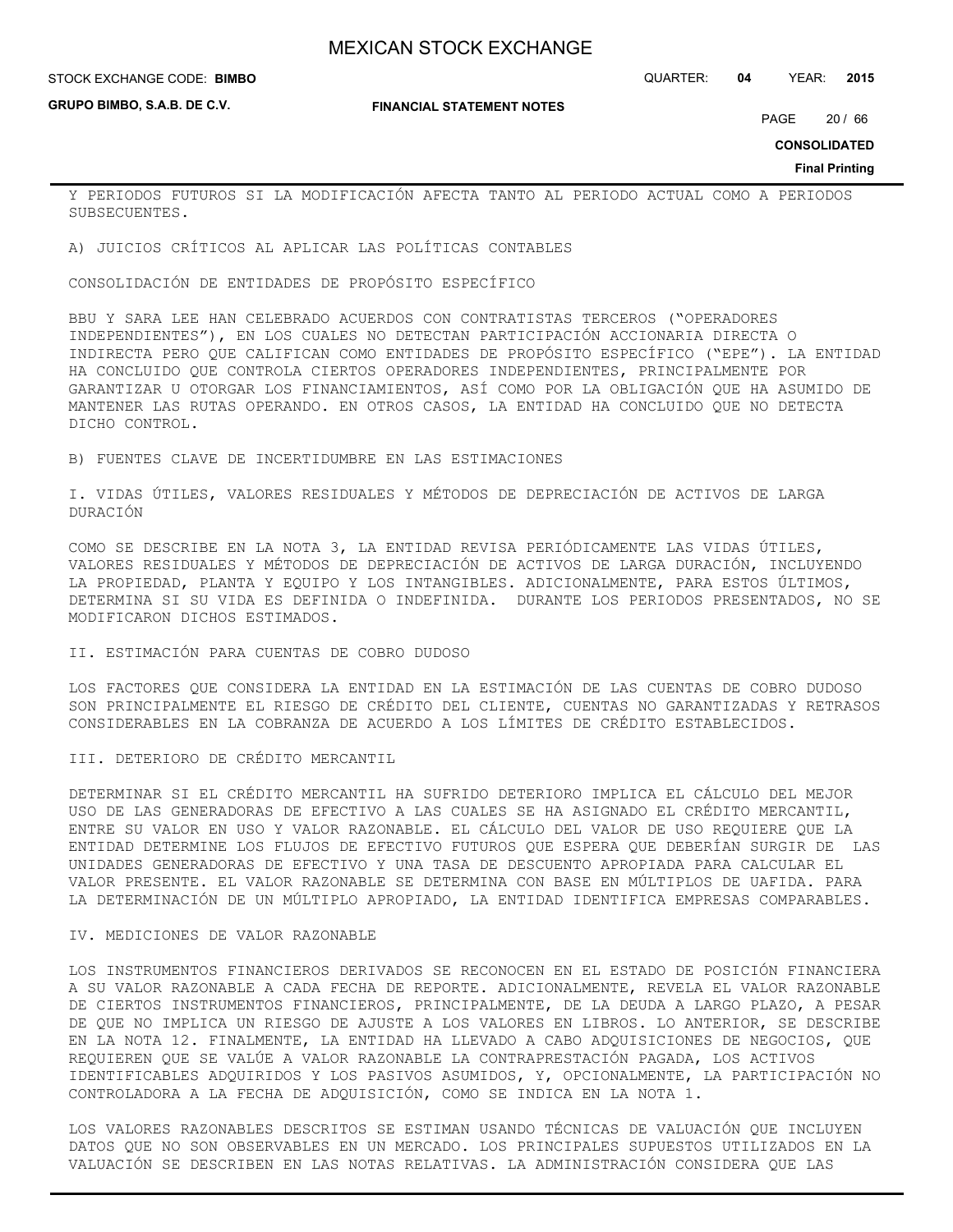#### **STOCK EXCHANGE CODE: BIMBO**

**GRUPO BIMBO, S.A.B. DE C.V.**

STOCK EXCHANGE CODE: QUARTER: **04** YEAR: **2015**

#### **FINANCIAL STATEMENT NOTES**

PAGE 21 / 66

**CONSOLIDATED**

#### **Final Printing**

TÉCNICAS DE VALUACIÓN Y LOS SUPUESTOS SELECCIONADOS SON APROPIADOS PARA DETERMINAR LOS VALORES RAZONABLES.

#### V. BENEFICIOS A LOS EMPLEADOS

EL COSTO DE LOS PLANES DE BENEFICIOS DEFINIDOS A LOS EMPLEADOS Y LOS PLANES DE PENSIONES MULTIPATRONALES SE DETERMINA USANDO VALUACIONES ACTUARIALES QUE INVOLUCRAN SUPUESTOS RESPECTO DE TASAS DE DESCUENTO, FUTUROS AUMENTOS DE SUELDO, TASAS DE ROTACIÓN DE PERSONAL Y TASAS DE MORTALIDAD, ENTRE OTROS. DEBIDO A LA NATURALEZA DE LARGO PLAZO DE ESTOS PLANES, TALES ESTIMACIONES SON SENSIBLES A CAMBIOS EN LOS SUPUESTOS.

VI. DETERMINACIÓN DE IMPUESTOS A LA UTILIDAD

DETERMINAR SI EL IMPUESTO DIFERIDO ACTIVO POR PÉRDIDAS FISCALES POR AMORTIZAR SE HA DETERIORADO, BASÁNDOSE EN LAS PROYECCIONES FISCALES PREPARADAS POR LA ENTIDAD, PARA EVALUAR SU RECUPERABILIDAD.

VII. COMPENSACIONES A EMPLEADOS, SEGUROS Y OTROS PASIVOS

RIESGOS DE SEGURO EN EUA COMO PUEDEN SER EL PASIVO POR DAÑOS GENERALES A TERCEROS, EL SEGURO DEL AUTOMÓVIL Y COMPENSACIONES A EMPLEADOS SON AUTOASEGURADOS POR LA ENTIDAD CON COBERTURAS SUJETAS A LÍMITES ESPECÍFICOS ACORDADOS EN UN PROGRAMA DE SEGUROS. LAS PROVISIONES PARA RECLAMOS SOBRE EL PROGRAMA SON REGISTRADAS EN BASE A RECLAMOS INCURRIDOS. LOS PASIVOS POR RIESGOS ASEGURABLES SON DETERMINADOS USANDO DATOS HISTÓRICOS DE LA ENTIDAD.

#### 5. CLIENTES Y OTRAS CUENTAS POR COBRAR

CLIENTES (NETO)

|                                                                                                          | 31 DICIEMBRE<br>DE 2015 | 31 DICIEMBRE<br>DE 2014 |
|----------------------------------------------------------------------------------------------------------|-------------------------|-------------------------|
| CLIENTES<br>ESTIMACIÓN PARA CUENTAS DE                                                                   | \$13,639,025            | \$13,354,168            |
| COBRO DUDOSO                                                                                             | (515, 677)              | (498, 240)              |
|                                                                                                          | 13, 123, 348            | 12,855,928              |
| OTRAS CUENTAS POR COBRAR (NETO)                                                                          |                         |                         |
| CENTROS DE VENTA                                                                                         | 243,267                 | 241,903                 |
| DOCUMENTOS POR COBRAR<br>CUENTAS POR COBRAR A CORTO PLAZO                                                | 170,364                 | 150,623                 |
| DE OPERADORES INDEPENDIENTES<br>IMPUESTO SOBRE LA RENTA, IMPUESTO<br>AL VALOR AGREGADO Y OTROS IMPUESTOS | 468,546                 | 468,103                 |
| POR RECUPERAR                                                                                            | 4,206,308               | 4,782,457               |
| DEUDORES DIVERSOS                                                                                        | 835,581                 | 529,088                 |
|                                                                                                          | 5,924,066               | Ŝ.<br>6, 172, 174       |
|                                                                                                          | ==========              | ==========              |

LOS PLAZOS DE CRÉDITO PROMEDIO SOBRE LAS VENTAS DE BIENES SON PARA MÉXICO 30 DÍAS, EUA 60 DÍAS, CANADÁ 21 DÍAS Y ORGANIZACIÓN LATINOAMÉRICA "OLA", QUE INCLUYE LOS PAÍSES DE CENTRO Y SUDAMÉRICA, 30 DÍAS. LOS SALDOS VENCIDOS NO RESERVADOS NO SON RELEVANTES A LAS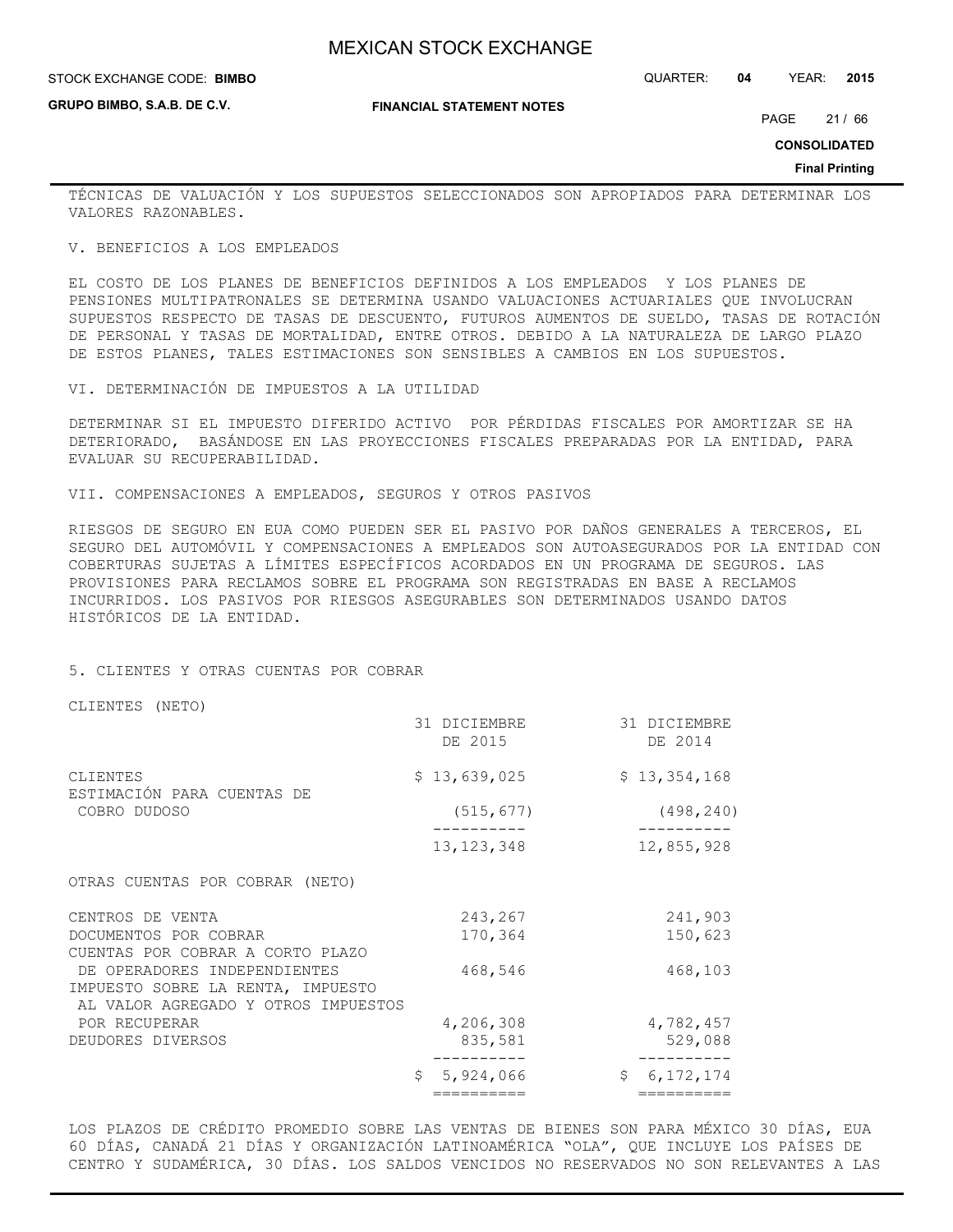### **STOCK EXCHANGE CODE: BIMBO**

**GRUPO BIMBO, S.A.B. DE C.V.**

### **FINANCIAL STATEMENT NOTES**

STOCK EXCHANGE CODE: QUARTER: **04** YEAR: **2015**

PAGE 22 / 66

**CONSOLIDATED**

#### **Final Printing**

FECHAS DEL ESTADO DE POSICIÓN FINANCIERA CONSOLIDADO. LOS IMPORTES VENCIDOS A MÁS DE 90 DÍAS SE ENCUENTRAN RESERVADOS AL SETENTA Y CINCO POR CIENTO Y AQUELLOS VENCIDOS EN MÁS DE 180 DÍAS AL CIEN POR CIENTO.

6. INVENTARIOS

|                                                                                                                                     | 31 DICIEMBRE<br>DE 2015                                     | 31 DICIEMBRE<br>DE 2014                                     |
|-------------------------------------------------------------------------------------------------------------------------------------|-------------------------------------------------------------|-------------------------------------------------------------|
| PRODUCTOS TERMINADOS<br>ORDENES EN PROCESO<br>MATERIAS PRIMAS, ENVASES Y ENVOLTURAS<br>OTROS ALMACENES<br>ESTIMACIÓN DE INVENTARIOS | \$2,158,882<br>79,554<br>3,018,996<br>317,659<br>(235, 961) | \$1,890,632<br>100,049<br>2,644,679<br>281,921<br>(84, 178) |
|                                                                                                                                     | 5,339,130                                                   | 4,833,103                                                   |
| MATERIAS PRIMAS EN TRÁNSITO                                                                                                         | 170,230                                                     | 145,332                                                     |
|                                                                                                                                     | \$5,509,360                                                 | \$4,978,435                                                 |

7. PROPIEDADES, PLANTA Y EQUIPO

LA CONCILIACIÓN ENTRE LOS VALORES EN LIBROS AL INICIO Y FINAL DEL EJERCICIO 2015 Y 2014 ES COMO SIGUE:

|                                                                                                  | SALDO AL 1 DE<br>ENERO DE 2015                                                             | ADICIONES                                                 | ADICIONES POR<br>ADQUISICIÓN<br>DE NEGOCIOS       |
|--------------------------------------------------------------------------------------------------|--------------------------------------------------------------------------------------------|-----------------------------------------------------------|---------------------------------------------------|
| INVERSIÓN:                                                                                       |                                                                                            |                                                           |                                                   |
| EDIFICIOS<br>EQUIPO DE FABRICACIÓN<br>VEHÍCULOS<br>EQUIPO DE OFICINA<br>EQUIPO DE CÓMPUTO        | \$16,970,728<br>47,703,576<br>12,581,939<br>661,669<br>3,266,704                           | 577,285                                                   | 252,647<br>681,550<br>(1, 946)<br>13,256<br>5,809 |
| TOTAL INVERSIÓN                                                                                  | \$81,184,616                                                                               | 577,285                                                   | 951,316                                           |
| DEPRECIACIÓN:                                                                                    |                                                                                            |                                                           |                                                   |
| <b>EDIFICIOS</b><br>EQUIPO DE FABRICACIÓN<br>VEHÍCULOS<br>EQUIPO DE OFICINA<br>EQUIPO DE CÓMPUTO | $$(7,080,299)$ $(902,682)$<br>(24, 154, 948)<br>(5,691,031)<br>(376, 150)<br>(2, 441, 152) | (3, 910, 388)<br>(1, 010, 959)<br>(75, 893)<br>(458, 617) | (35, 577)<br>41,606<br>16,670<br>6,300<br>552     |
| TOTAL DEPRECIACIÓN<br>ACUMULADA                                                                  | $(39, 743, 580)$ $(6, 358, 539)$                                                           |                                                           | 29,551                                            |
| <b>NETO</b>                                                                                      | 41, 441, 036                                                                               | (5, 781, 254)                                             | 980,867                                           |
| TERRENOS                                                                                         | \$6,093,684                                                                                |                                                           | 285,480                                           |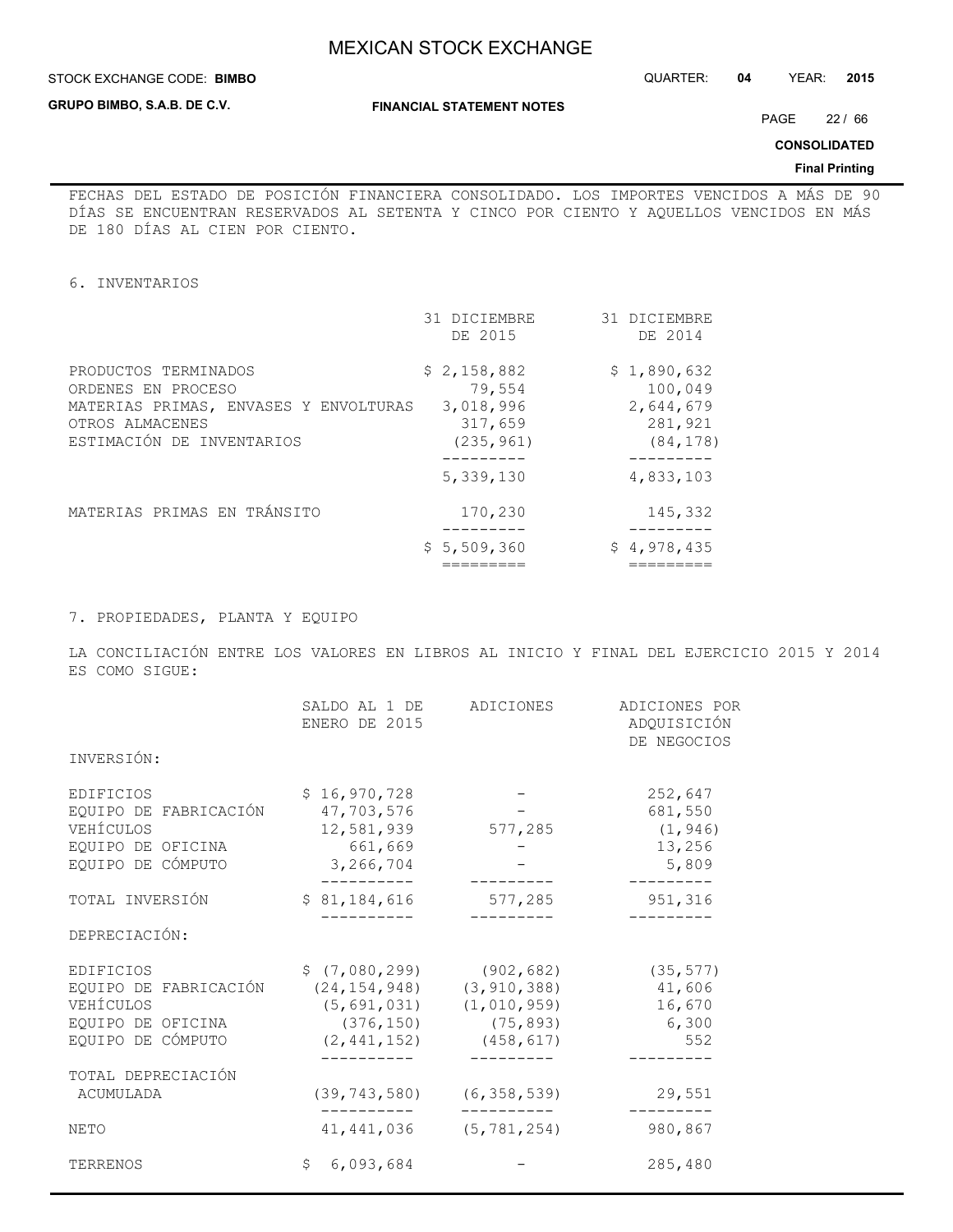**FINANCIAL STATEMENT NOTES** STOCK EXCHANGE CODE: QUARTER: **04** YEAR: **2015 BIMBO CONSOLIDATED Final Printing** PAGE 23 / 66

| CONSTRUCCIONES EN<br>PROCESO Y MAQUINARIA EN             |     |                        |                         |                           |
|----------------------------------------------------------|-----|------------------------|-------------------------|---------------------------|
| TRÁNSITO                                                 |     | 5,128,400              | 9,017,984               | 153,553                   |
| ACTIVOS DISPONIBLES<br>PARA LA VENTA                     |     | (187, 801)             | (294, 320)              |                           |
|                                                          |     | . _ _ _ _ _ _ _ _ _    | . _ _ _ _ _ _ _ _       |                           |
| INVERSIÓN NETA                                           |     | \$52,475,319           | 2,942,410               | 1,419,900                 |
|                                                          |     | ==========             | =========               | =========                 |
| CONTINUA                                                 |     |                        |                         |                           |
|                                                          |     |                        | EFECTO DE               | COSTO POR                 |
|                                                          |     | TRASPASOS              | CONVERSIÓN              | RETIRO                    |
| INVERSIÓN:                                               |     |                        |                         |                           |
| EDIFICIOS                                                | \$. | 1,349,127              | 821,660                 | (325, 901)                |
| EQUIPO DE FABRICACIÓN                                    |     | 6,062,265              | 2,486,638               | (1, 779, 120)             |
| VEHÍCULOS                                                |     | 782,354                | 490,396                 | (627, 268)                |
| EQUIPO DE OFICINA                                        |     | 34,685                 | 27,604                  | (29, 168)                 |
| EQUIPO DE CÓMPUTO                                        |     | 409,243<br>----------  | 257,211<br>---------    | (220, 422)<br>---------   |
| TOTAL INVERSIÓN                                          | \$  | 8,637,674<br>--------- | 4,083,509<br>_________  | (2, 981, 879)<br>________ |
| DEPRECIACIÓN:                                            |     |                        |                         |                           |
| EDIFICIOS                                                | \$  | (1, 699)               | (445, 453)              | 224,098                   |
| EQUIPO DE FABRICACIÓN                                    |     | (261, 302)             | (1, 364, 452)           | 1,364,060                 |
| VEHÍCULOS                                                |     | 65,301                 | (171, 098)              | 541,506                   |
| EQUIPO DE OFICINA                                        |     | 7,477                  | 60,597                  | 24,691                    |
| EOUIPO DE CÓMPUTO                                        |     | 5                      | (221, 129)<br>--------- | 213,331<br>--------       |
| TOTAL DEPRECIACIÓN                                       |     |                        |                         |                           |
| ACUMULADA                                                | \$  | (190, 218)             | (2, 141, 535)           | 2,367,686                 |
| NETO                                                     | \$  | 8,447,456              | 1,941,974               | (614, 193)                |
|                                                          |     |                        |                         |                           |
| TERRENOS<br>CONSTRUCCIONES EN<br>PROCESO Y MAOUINARIA EN | \$  | 250,423                | 250,074                 | (236, 164)                |
| TRÁNSITO                                                 |     | (8,697,879)            | 45,056                  |                           |
| ACTIVOS DISPONIBLES                                      |     |                        |                         |                           |
| PARA LA VENTA                                            |     |                        | (31, 277)<br>---------- |                           |
| INVERSIÓN NETA                                           | \$  |                        | 2,205,827               | (850, 357)                |
|                                                          |     | =========              | =========               | =========                 |
|                                                          |     |                        |                         |                           |

## CONTINUA.....

**GRUPO BIMBO, S.A.B. DE C.V.**

### INVERSIÓN: SALDOS AL

|                                                                      | REVALUACIÓN                        | DETERIORO | 31 DE DICIEMBRE<br>DE 2015                          |
|----------------------------------------------------------------------|------------------------------------|-----------|-----------------------------------------------------|
| EDIFICIOS<br>EQUIPO DE FABRICACIÓN<br>VEHÍCULOS<br>EOUIPO DE OFICINA | 126,759<br>217,878<br>51,997<br>39 |           | 19,195,020<br>55, 372, 787<br>13,854,757<br>708,085 |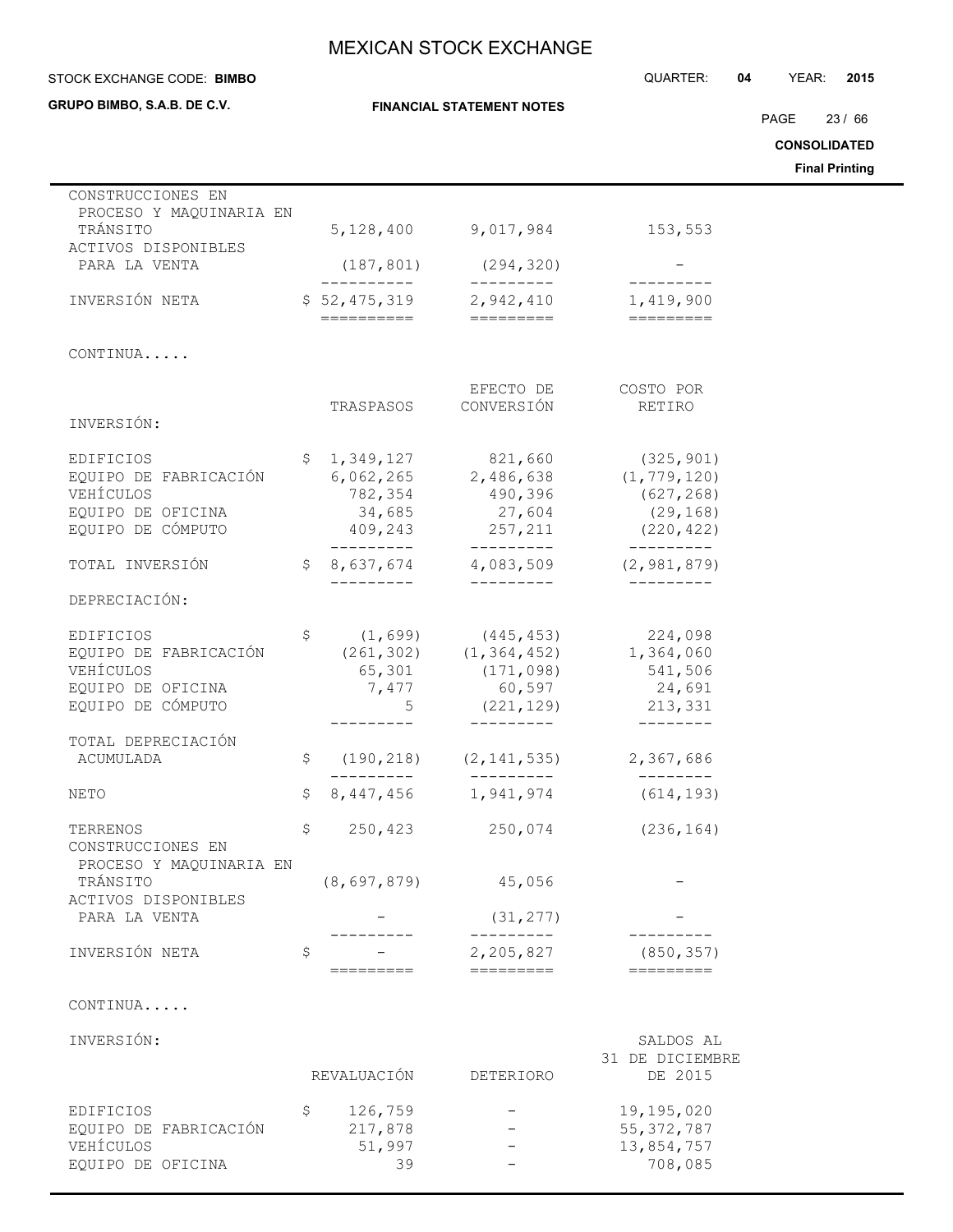#### STOCK EXCHANGE CODE: QUARTER: **04** YEAR: **2015 BIMBO**

**GRUPO BIMBO, S.A.B. DE C.V.**

### **FINANCIAL STATEMENT NOTES**

PAGE 24 / 66

**CONSOLIDATED**

**Final Printing**

| EQUIPO DE CÓMPUTO                                                                         |              | 327                                                                |                                                                                                                                                             | 3,718,872                                                                                                                                                                                                                                                                                                                                                                                                                                                                              |  |
|-------------------------------------------------------------------------------------------|--------------|--------------------------------------------------------------------|-------------------------------------------------------------------------------------------------------------------------------------------------------------|----------------------------------------------------------------------------------------------------------------------------------------------------------------------------------------------------------------------------------------------------------------------------------------------------------------------------------------------------------------------------------------------------------------------------------------------------------------------------------------|--|
| TOTAL INVERSIÓN                                                                           |              | \$397,000                                                          |                                                                                                                                                             | ----------<br>92,849,521                                                                                                                                                                                                                                                                                                                                                                                                                                                               |  |
| DEPRECIACIÓN:                                                                             |              |                                                                    |                                                                                                                                                             |                                                                                                                                                                                                                                                                                                                                                                                                                                                                                        |  |
| EDIFICIOS<br>EQUIPO DE FABRICACIÓN<br>VEHÍCULOS                                           | \$           |                                                                    | (17,920) (42,629) (8,302,161)<br>(89,489) (334,869) (28,709,782)<br>(31,163) (789) (6,281,563)                                                              |                                                                                                                                                                                                                                                                                                                                                                                                                                                                                        |  |
| EQUIPO DE OFICINA<br>EQUIPO DE CÓMPUTO                                                    |              |                                                                    | $(17)$ $(27, 205)$ $(380, 200)$<br>$(114)$ $(2,311)$ $(2,909,435)$                                                                                          |                                                                                                                                                                                                                                                                                                                                                                                                                                                                                        |  |
| TOTAL DEPRECIACIÓN<br>ACUMULADA                                                           |              | ---------                                                          | __________<br>$(138, 703)$ $(407, 803)$ $(46, 583, 141)$<br>-----------                                                                                     | -----------<br>-----------                                                                                                                                                                                                                                                                                                                                                                                                                                                             |  |
| <b>NETO</b>                                                                               | \$           | 258,297                                                            | $(407, 803)$ $46, 266, 380$                                                                                                                                 |                                                                                                                                                                                                                                                                                                                                                                                                                                                                                        |  |
| TERRENOS<br>CONSTRUCCIONES EN<br>PROCESO Y MAQUINARIA EN                                  | \$           |                                                                    | 40,305 (10,426) 6,673,376                                                                                                                                   |                                                                                                                                                                                                                                                                                                                                                                                                                                                                                        |  |
| TRÁNSITO<br>ACTIVOS DISPONIBLES                                                           |              |                                                                    |                                                                                                                                                             | 5,647,114                                                                                                                                                                                                                                                                                                                                                                                                                                                                              |  |
| PARA LA VENTA                                                                             |              |                                                                    | __________                                                                                                                                                  | (513, 398)<br>----------                                                                                                                                                                                                                                                                                                                                                                                                                                                               |  |
| INVERSIÓN NETA                                                                            | $\mathsf{S}$ | 298,602<br>==========                                              | $(418, 229)$ 58,073,472<br>==========                                                                                                                       | $\begin{array}{cccccccccc} \multicolumn{2}{c}{} & \multicolumn{2}{c}{} & \multicolumn{2}{c}{} & \multicolumn{2}{c}{} & \multicolumn{2}{c}{} & \multicolumn{2}{c}{} & \multicolumn{2}{c}{} & \multicolumn{2}{c}{} & \multicolumn{2}{c}{} & \multicolumn{2}{c}{} & \multicolumn{2}{c}{} & \multicolumn{2}{c}{} & \multicolumn{2}{c}{} & \multicolumn{2}{c}{} & \multicolumn{2}{c}{} & \multicolumn{2}{c}{} & \multicolumn{2}{c}{} & \multicolumn{2}{c}{} & \multicolumn{2}{c}{} & \mult$ |  |
| INVERSIÓN:                                                                                |              | ENERO DE 2014                                                      | SALDO AL 1 DE ADICIONES                                                                                                                                     | ADICIONES POR<br>ADQUISICIÓN<br>DE NEGOCIOS                                                                                                                                                                                                                                                                                                                                                                                                                                            |  |
|                                                                                           |              |                                                                    |                                                                                                                                                             |                                                                                                                                                                                                                                                                                                                                                                                                                                                                                        |  |
| EDIFICIOS<br>EQUIPO DE FABRICACIÓN<br>VEHÍCULOS<br>EQUIPO DE OFICINA<br>EQUIPO DE CÓMPUTO |              | \$14,272,585<br>39,772,021<br>11,290,539<br>544,284<br>3, 158, 650 |                                                                                                                                                             | 1,673,353<br>3,588,744<br>60,090<br>91,604<br>24,919                                                                                                                                                                                                                                                                                                                                                                                                                                   |  |
| TOTAL INVERSIÓN                                                                           |              | ----------<br>\$69,038,079                                         |                                                                                                                                                             | 5,438,710                                                                                                                                                                                                                                                                                                                                                                                                                                                                              |  |
| DEPRECIACIÓN:                                                                             |              | __________                                                         |                                                                                                                                                             |                                                                                                                                                                                                                                                                                                                                                                                                                                                                                        |  |
| EDIFICIOS<br>EQUIPO DE FABRICACIÓN<br>VEHÍCULOS<br>EQUIPO DE OFICINA<br>EQUIPO DE CÓMPUTO |              | (455, 849)                                                         | $$ (6, 519, 301)$ $(521, 604)$ $(16, 125)$<br>$(21, 073, 395)$ $(3, 495, 278)$<br>$(5, 197, 969)$ $(864, 068)$<br>(41, 336)<br>$(2, 343, 993)$ $(486, 256)$ | (45, 521)<br>(13, 913)<br>(4, 851)<br>(9,016)                                                                                                                                                                                                                                                                                                                                                                                                                                          |  |
| TOTAL DEPRECIACIÓN<br>ACUMULADA                                                           |              | -----------                                                        | ----------<br>$(35, 590, 507)$ $(5, 408, 542)$                                                                                                              | (89, 426)                                                                                                                                                                                                                                                                                                                                                                                                                                                                              |  |
| NETO                                                                                      |              | __________                                                         | __________<br>33, 447, 572 (5, 408, 542)                                                                                                                    | $- - - - - - - - -$<br>5,349,284                                                                                                                                                                                                                                                                                                                                                                                                                                                       |  |
| TERRENOS<br>CONSTRUCCIONES EN                                                             |              | \$5,280,176                                                        | 111,032                                                                                                                                                     | 586,513                                                                                                                                                                                                                                                                                                                                                                                                                                                                                |  |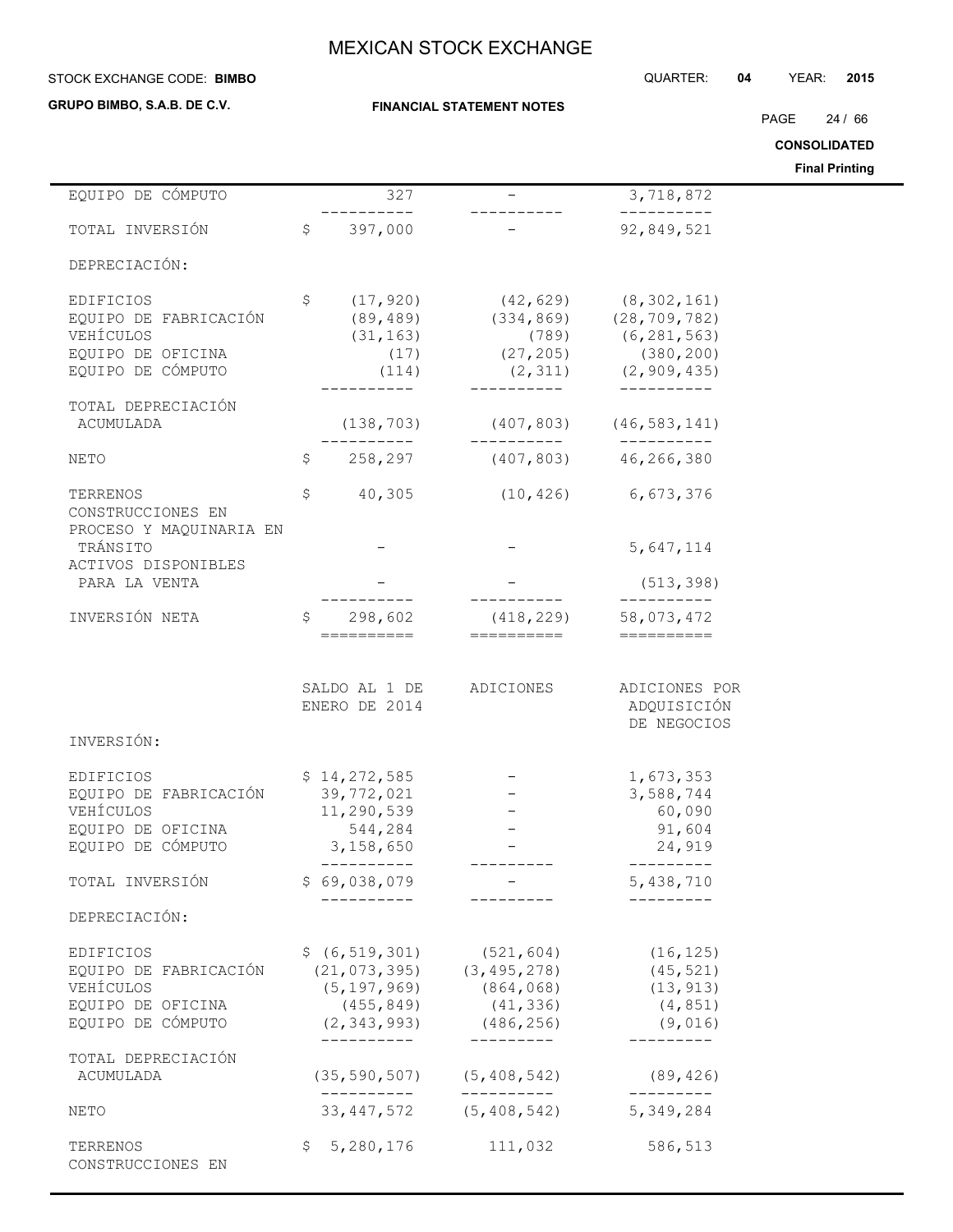**FINANCIAL STATEMENT NOTES**

### **STOCK EXCHANGE CODE: BIMBO**

**GRUPO BIMBO, S.A.B. DE C.V.**

 $\blacksquare$ 

# STOCK EXCHANGE CODE: QUARTER: **04** YEAR: **2015**

PAGE 25 / 66

**CONSOLIDATED**

**Final Printing**

| PROCESO Y MAQUINARIA EN<br>TRÁNSITO<br>ACTIVOS DISPONIBLES                                |    | 4,008,782                                                           | 7,033,985                                                         | 505,299                                                                           |
|-------------------------------------------------------------------------------------------|----|---------------------------------------------------------------------|-------------------------------------------------------------------|-----------------------------------------------------------------------------------|
| PARA LA VENTA                                                                             |    | (54, 022)                                                           | (126, 799)                                                        |                                                                                   |
| INVERSIÓN NETA                                                                            |    | __________<br>\$42,682,508<br>==========                            | _________<br>1,609,676                                            | 6,441,096<br>=========                                                            |
| CONTINUA                                                                                  |    |                                                                     |                                                                   |                                                                                   |
|                                                                                           |    | TRASPASOS                                                           | EFECTO DE<br>CONVERSIÓN                                           | COSTO POR<br>RETIRO                                                               |
| INVERSIÓN:                                                                                |    |                                                                     |                                                                   |                                                                                   |
| EDIFICIOS<br>EQUIPO DE FABRICACIÓN<br>VEHÍCULOS<br>EQUIPO DE OFICINA<br>EQUIPO DE CÓMPUTO | \$ | 704,052<br>3,543,564<br>1,423,015<br>268,732<br>387,862<br>-------- | 405,672<br>1,286,362<br>136,069<br>17,313<br>156,645<br>_________ | (418, 120)<br>(1, 225, 450)<br>(416, 212)<br>(260, 264)<br>(472, 519)<br>________ |
| TOTAL INVERSIÓN                                                                           | \$ | 6,327,225                                                           | 2,002,061                                                         | (2, 792, 565)                                                                     |
| DEPRECIACIÓN:                                                                             |    |                                                                     | ---------                                                         |                                                                                   |
| EDIFICIOS<br>EQUIPO DE FABRICACIÓN<br>VEHÍCULOS<br>EQUIPO DE OFICINA<br>EQUIPO DE CÓMPUTO | \$ |                                                                     | (202, 227)<br>(621, 212)<br>(18, 203)<br>(13, 272)<br>(74, 117)   | 240,595<br>1,158,918<br>416,646<br>139,158<br>472,230                             |
| TOTAL DEPRECIACIÓN<br>ACUMULADA                                                           | \$ |                                                                     | (929, 031)<br>----------                                          | 2,427,547<br>----------                                                           |
| NETO                                                                                      | \$ | 6,327,225                                                           | 1,073,030                                                         | (365, 018)                                                                        |
| TERRENOS<br>CONSTRUCCIONES EN                                                             | \$ |                                                                     | 141,564                                                           | (45, 628)                                                                         |
| PROCESO Y MAQUINARIA EN<br>TRÁNSITO<br>ACTIVOS DISPONIBLES                                |    | (6, 327, 225)                                                       | (87, 599)                                                         | (4, 842)                                                                          |
| PARA LA VENTA                                                                             |    |                                                                     | (6, 980)                                                          |                                                                                   |
| INVERSIÓN NETA                                                                            | \$ | =========                                                           | 1,120,015<br>=========                                            | (415, 488)<br>=========                                                           |
| CONTINUA                                                                                  |    |                                                                     |                                                                   |                                                                                   |
| INVERSIÓN:                                                                                |    | REVALUACIÓN                                                         | SALDOS AL<br>31 DE DICIEMBRE<br>DE 2014                           |                                                                                   |
| <b>EDIFICIOS</b><br>EQUIPO DE FABRICACIÓN<br>VEHÍCULOS<br>EQUIPO DE OFICINA               | Ş  | 333,186<br>738,335<br>88,438                                        | 16,970,728<br>47,703,576<br>12,581,939<br>661,669                 |                                                                                   |

EQUIPO DE OFICINA - 661,669<br>EQUIPO DE CÓMPUTO 11,147 3,266,704

EQUIPO DE CÓMPUTO 11,147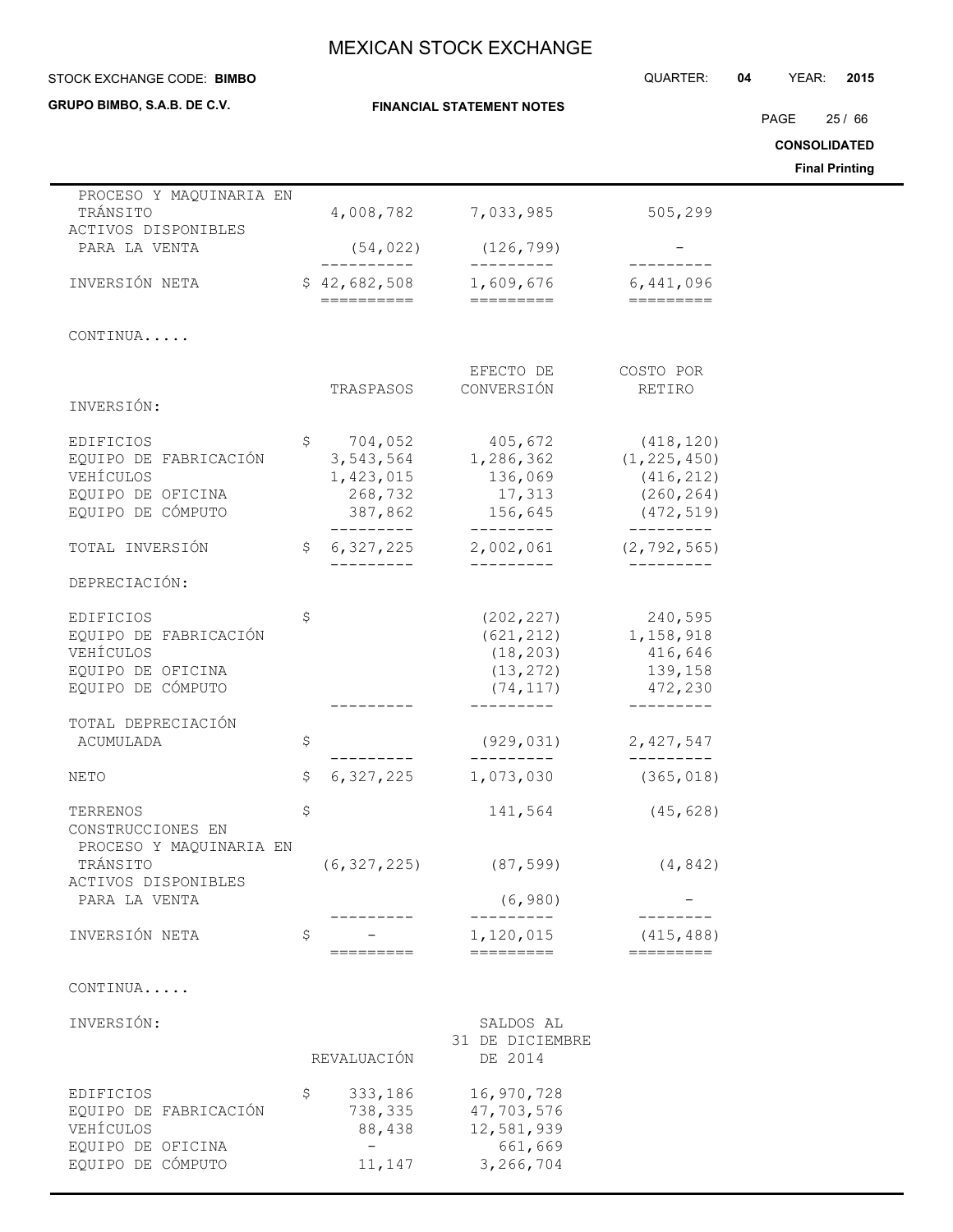#### STOCK EXCHANGE CODE: QUARTER: **04** YEAR: **2015 BIMBO**

**GRUPO BIMBO, S.A.B. DE C.V.**

### **FINANCIAL STATEMENT NOTES**

PAGE 26 / 66

**CONSOLIDATED**

**Final Printing**

| TOTAL INVERSIÓN         | $\mathsf{S}$ | 1, 171, 106 | 81, 184, 616   |
|-------------------------|--------------|-------------|----------------|
| DEPRECIACIÓN:           |              |             |                |
|                         |              |             |                |
| EDIFICIOS               | \$           | (61, 637)   | (7,080,299)    |
| EQUIPO DE FABRICACIÓN   |              | (78, 460)   | (24, 154, 948) |
| VEHÍCULOS               |              | (13, 524)   | (5, 691, 031)  |
| EQUIPO DE OFICINA       |              |             | (376, 150)     |
| EQUIPO DE CÓMPUTO       |              |             | (2, 441, 152)  |
|                         |              |             |                |
| TOTAL DEPRECIACIÓN      |              |             |                |
| ACUMULADA               |              | (153, 621)  | (39, 743, 580) |
| NETO                    | \$           | 1,017,485   | 41, 441, 036   |
|                         |              |             |                |
| TERRENOS                | \$           | 20,027      | 6,093,684      |
| CONSTRUCCIONES EN       |              |             |                |
| PROCESO Y MAQUINARIA EN |              |             |                |
| TRÁNSITO                |              |             | 5,128,400      |
| ACTIVOS DISPONIBLES     |              |             |                |
| PARA LA VENTA           |              |             | (187, 801)     |
| INVERSIÓN NETA          | \$           | 1,037,512   | 52, 475, 319   |
|                         |              | =========   | ==========     |

PÉRDIDAS POR DETERIORO RECONOCIDAS EN EL PERIODO.

DURANTE EL AÑO, LA ENTIDAD EFECTUÓ UNA REVISIÓN DE EDIFICIO Y EQUIPO DE FABRICACIÓN EN DESUSO, ESTA REVISIÓN ORIGINO EL RECONOCIMIENTO DE UNA PÉRDIDA POR DETERIORO DE \$380,637, QUE REGISTRÓ EN RESULTADOS.

### 8. INVERSIÓN EN ASOCIADAS

LAS ASOCIADAS DE LA ENTIDAD SE DETALLAN A CONTINUACIÓN:

|                                | $\approx$     | 31 DICIEMBRE<br>DE 2015 | 31 DICIEMBRE<br>DE 2014 |
|--------------------------------|---------------|-------------------------|-------------------------|
| ASOCIADA                       | PARTICIPACIÓN |                         |                         |
| BETA SAN MIGUEL, S.A. DE CV.   | 8             | \$569,544               | \$528,068               |
| MUNDO DULCE, S.A. DE C.V.      | 50            | 349,479                 | 271,348                 |
| FÁBRICA DE GALLETAS LA         |               |                         |                         |
| MODERNA, S.A. DE C.V.          | 50            | 232,329                 | 247,157                 |
| GRUPO LA MODERNA, S.A. DE C.V. | 3             | 206,999                 | 156,320                 |
| CONGELACIÓN Y ALMACENAJE       |               |                         |                         |
| DEL CENTRO, S.A. DE C.V.       | 15            | 137,022                 | 125,579                 |
| FIN COMÚN, S.A. DE C.V.        | 36            | 90,203                  | 96,009                  |
| PRODUCTOS RICH, S.A. DE C.V.   | 18            | 133,463                 | 118,089                 |
| OVOPLUS, S.A. DE C.V.          | 25            |                         | 46,784                  |
| BLUE LABEL DE MÉXICO,          |               |                         |                         |
| S.A. DE C.V.                   | 46            | 174,224                 | 375,718                 |
| SOLEX ALIMENTOS, S.A DE C.V.   | 49            | 24,745                  |                         |
| B37 VENTURES, LLC.             | 24            | 21,722                  |                         |
|                                |               |                         |                         |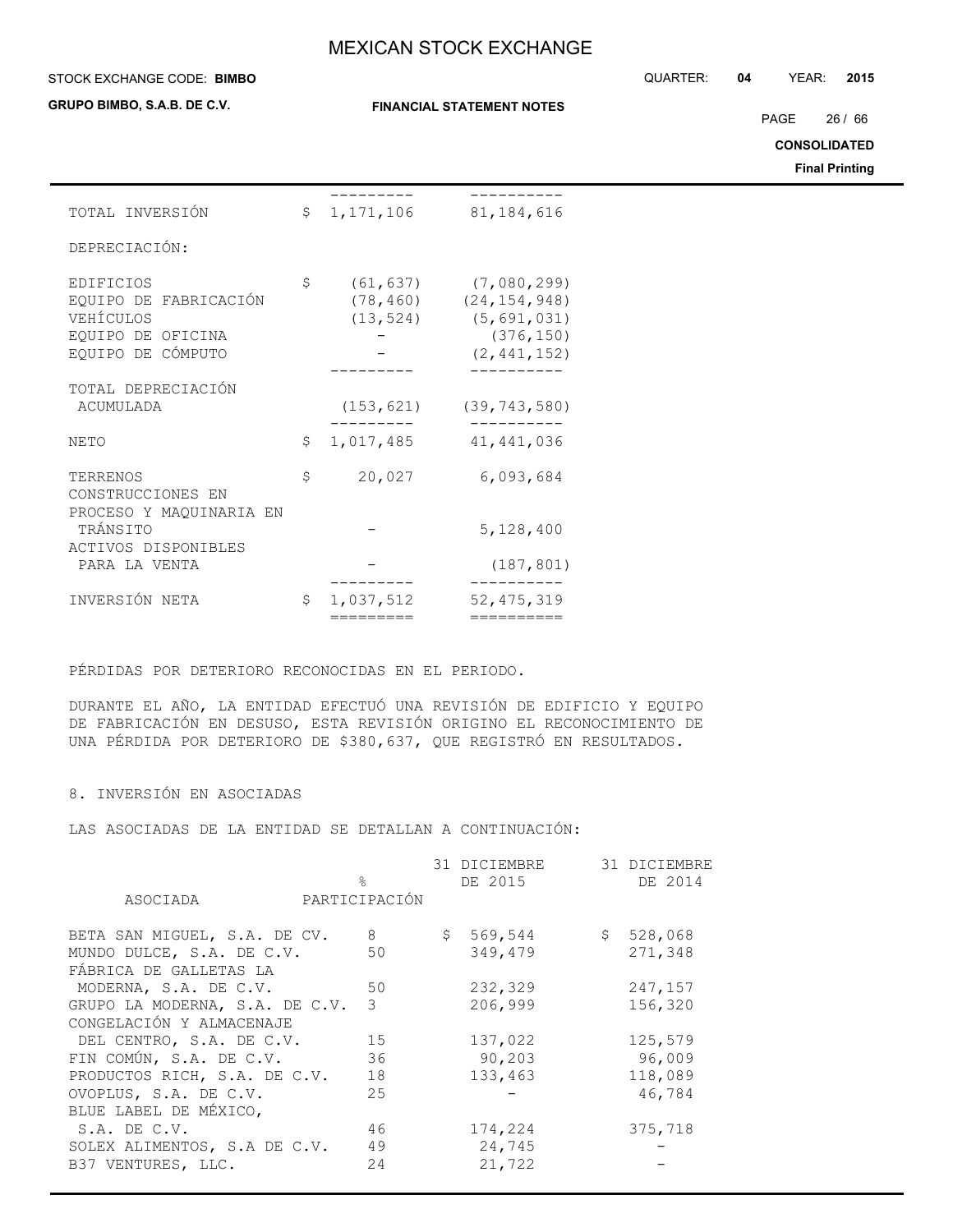### **STOCK EXCHANGE CODE: BIMBO**

STOCK EXCHANGE CODE: QUARTER: **04** YEAR: **2015**

**GRUPO BIMBO, S.A.B. DE C.V.**

**FINANCIAL STATEMENT NOTES**

PAGE 27 / 66

**CONSOLIDATED**

**Final Printing**

| OTRAS | VARIOS | 66,465                | 65,632      |
|-------|--------|-----------------------|-------------|
|       |        | _________             |             |
|       |        | \$2,006,195           | \$2,030,704 |
|       |        | ________<br>_________ | _________   |

TODAS LAS COMPAÑÍAS ASOCIADAS ESTÁN CONSTITUIDAS Y OPERAN EN MÉXICO Y SE RECONOCEN UTILIZANDO EL MÉTODO DE PARTICIPACIÓN EN LOS ESTADOS FINANCIEROS CONSOLIDADOS. LAS INVERSIONES PERMANENTES EN BETA SAN MIGUEL, S.A. DE C.V., GRUPO LA MODERNA, S.A. DE C.V. Y PRODUCTOS RICH, S.A. DE C.V., SE CONSIDERAN ASOCIADAS POR QUE SE TIENE INFLUENCIA SIGNIFICATIVA SOBRE ELLAS, YA QUE SE TIENE REPRESENTACIÓN EN EL CONSEJO DE ADMINISTRACIÓN DE DICHAS ASOCIADAS.

### 9. ACTIVOS INTANGIBLES

LA INTEGRACIÓN DE LOS ACTIVOS INTANGIBLES POR ÁREA GEOGRÁFICA ES LA SIGUIENTE:

|              | 31 DICIEMBRE<br>DE 2015 | 31 DICIEMBRE<br>DE 2014 |
|--------------|-------------------------|-------------------------|
|              |                         |                         |
| MÉXICO       | 8,880,930<br>S.         | \$8,889,930             |
| EUA Y CANADA | 29,512,802              | 25,830,737              |
| EUROPA       | 1,800,796               | 1,597,597               |
| OLA          | 2,340,534               | 1,641,946               |
|              | \$42,535,062            | \$37,960,210            |
|              |                         |                         |

AL 31 DE DICIEMBRE DE 2015 Y 31 DE DICIEMBRE DE 2014, LA INTEGRACIÓN POR CONCEPTO DE LOS ACTIVOS INTANGIBLES ES LA SIGUIENTE:

|                                                                                        | PROMEDIO DE<br>VIDA ÚTIL        | 31 DICIEMBRE<br>DE 2015                    | 31 DICIEMBRE<br>DE 2014                   |
|----------------------------------------------------------------------------------------|---------------------------------|--------------------------------------------|-------------------------------------------|
| MARCAS<br>DERECHOS DE DISTRIBUCIÓN<br>Y USO                                            | INDEFINIDA                      | \$30,644,101                               | \$27,150,839                              |
|                                                                                        | INDEFINIDA                      | 5,279,527                                  | 4,244,343                                 |
|                                                                                        |                                 | 35, 923, 628                               | 31, 395, 182                              |
| RELACIONES CON CLIENTES<br>LICENCIAS Y SOFTWARE<br>ACUERDOS DE NO COMPETENCIA<br>OTROS | 18 AÑOS<br>8 Y 2 AÑOS<br>5 AÑOS | 10,594,099<br>550,068<br>125,871<br>41,151 | 8,650,240<br>470,407<br>103,622<br>38,655 |
| AMORTIZACIÓN ACUMULADA                                                                 |                                 | 11, 311, 189<br>(4, 699, 755)              | 9,262,924<br>(2,697,896)                  |
|                                                                                        |                                 | 6,611,434                                  | 6,565,028                                 |
|                                                                                        |                                 | \$42,535,062                               | \$37,960,210                              |
|                                                                                        |                                 |                                            |                                           |

LA ENTIDAD MANTIENE ACTIVOS INTANGIBLES POR RELACIONES CON CLIENTES, RESULTANTES DE LA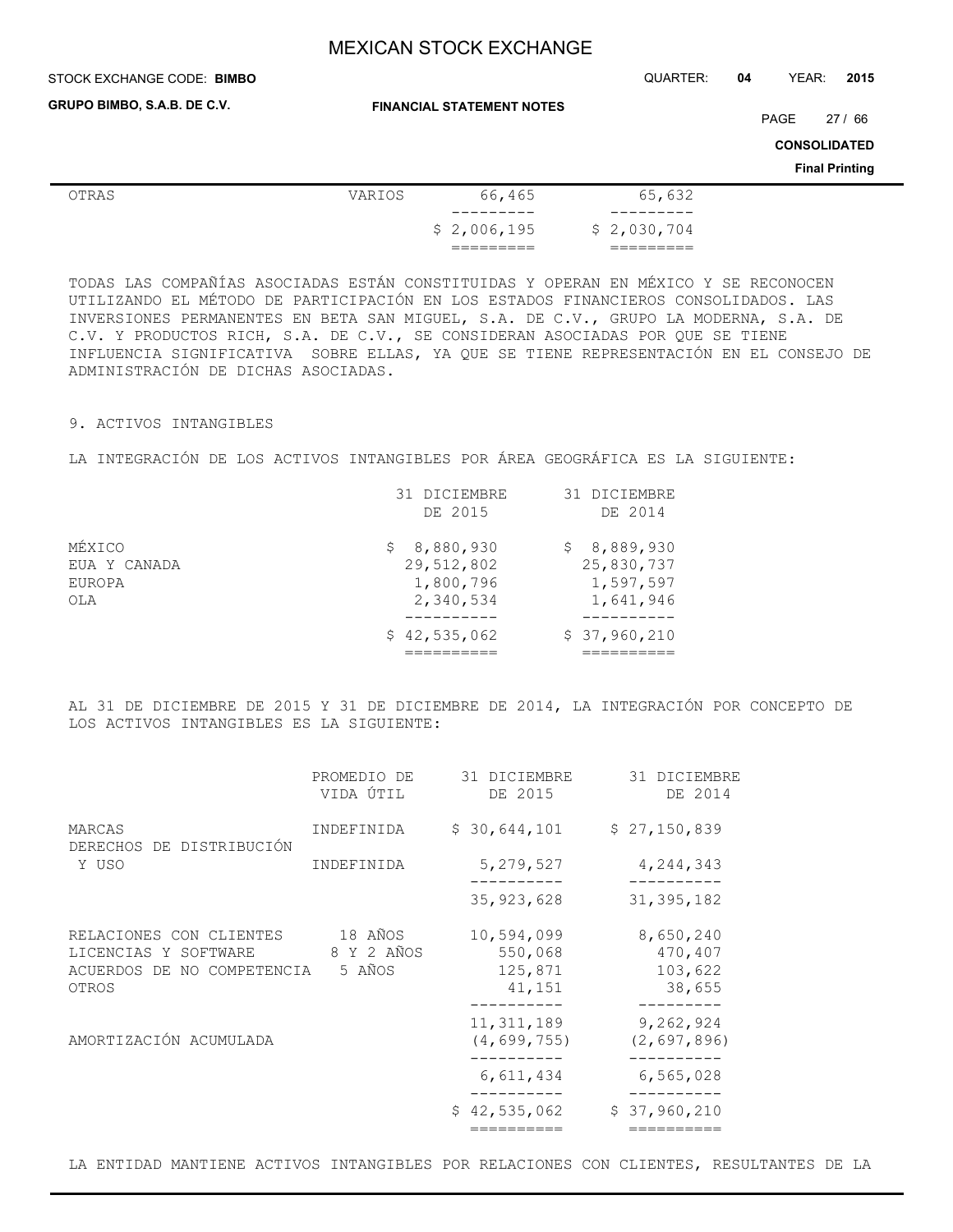**STOCK EXCHANGE CODE: BIMBO** 

**GRUPO BIMBO, S.A.B. DE C.V.**

**FINANCIAL STATEMENT NOTES**

PAGE 28 / 66

**CONSOLIDATED**

### **Final Printing**

ADQUISICIÓN DE WESTON FOODS, INC. EN 2009 Y DE SARA LEE BAKERY GROUP, INC. EN 2011. EL VALOR NETO EN LIBROS DE ESTOS ACTIVOS AL 31 DE DICIEMBRE DE 2015 Y SU VIDA ÚTIL REMANENTE SON DE \$3,242,603 Y \$1,242,139 Y ENTRE 11 Y 14 AÑOS, RESPECTIVAMENTE, Y AL 31 DE DICIEMBRE DE 2014, \$3,027,555 Y \$1,140,070 Y ENTRE 12 Y 15 AÑOS, RESPECTIVAMENTE

LOS ACTIVOS INTANGIBLES POR ÁREA GEOGRÁFICA CORRESPONDEN A LAS SIGUIENTES UNIDADES GENERADORAS DE EFECTIVO:

|               | 31 DICIEMBRE | 31 DICIEMBRE |
|---------------|--------------|--------------|
|               | DE 2015      | DE 2014      |
|               |              |              |
| MÉXICO:       |              |              |
| <b>BARCEL</b> | 1,104,500    | 1, 113, 500  |
| EL GLOBO      | 357,500      | 357,500      |
| <b>BIMBO</b>  | 310,000      | 310,000      |
| <b>BBU</b>    | 7,048,000    | 7,048,000    |
| OTRAS         | 60,930       | 61,142       |
| EUA Y CANADÁ  |              |              |
| EUA           | 21, 182, 606 | 18,357,973   |
| CANADÁ        | 8,330,196    | 7,473,381    |
| EUROPA:       |              |              |
| ESPAÑA        | 882,600      | 792,432      |
| REINO UNIDO   | 833,252      | 751,534      |
| ARGENTINA     | 84,944       | 53,733       |
| OLA:          |              |              |
| <b>BRASIL</b> | 573,400      | 537,523      |
| FARGO         | 432,922      | 603,842      |
| OTRAS         | 1,334,212    | 499,600      |
|               |              |              |
|               | 42,535,062   | 37,960,210   |
|               | ==========   | ==========   |

|                                                          |                  | DERECHOS DE                             |                            |                         |
|----------------------------------------------------------|------------------|-----------------------------------------|----------------------------|-------------------------|
|                                                          | MARCAS           | DISTRIBUCIÓN<br>Y USO                   | RELACIONES<br>CON CLIENTES | LICENCIAS Y<br>SOFTWARE |
| SALDOS AL INICIO                                         |                  |                                         |                            |                         |
| DE 2014                                                  | 20, 139, 342     |                                         | 2,513,766 5,663,676        | 335,701                 |
| ADICIONES                                                |                  | 5,578                                   |                            |                         |
| ENTIDADES DE PROPÓSITO                                   |                  |                                         |                            |                         |
| ESPECÍFICO                                               |                  | 1,409,072                               |                            |                         |
| ADQUISICIÓN DE NEGOCIOS 5,472,029                        |                  |                                         | 2,186,360                  | 87,149                  |
| EFECTO DE DIFERENCIAS EN TIPO DE<br>CAMBIO DE MONEDA     |                  |                                         |                            |                         |
| EXTRANJERA                                               | 1,539,741        | 315,927                                 | 800,204                    | 47,557                  |
| SALDOS AL 31 DE DICIEMBRE                                |                  |                                         |                            |                         |
| DE 2014                                                  |                  | $$27,151,112 \ $4,244,343 \ $8,650,240$ |                            | \$470,407               |
| ADICIONES                                                | 522,545          |                                         | 417,601                    |                         |
| ENTIDADES DE PROPÓSITO                                   |                  |                                         |                            |                         |
| ESPECÍFICO                                               |                  | 317,556                                 |                            |                         |
| ADQUISICIÓN DE NEGOCIOS 628,807<br>EFECTO DE DIFERENCIAS | TIPO<br>DE<br>ΕN |                                         | 218,335                    |                         |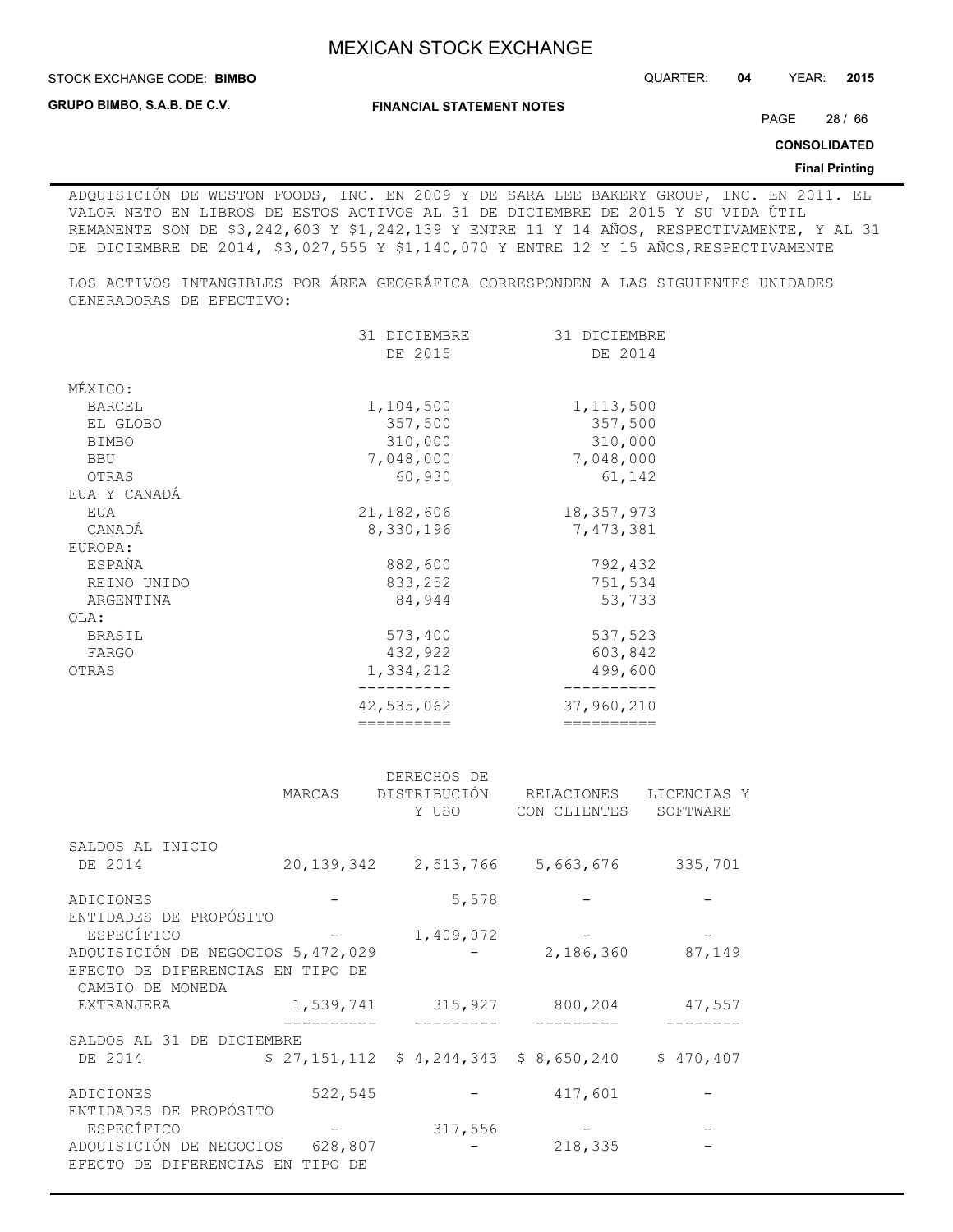STOCK EXCHANGE CODE: QUARTER: **04** YEAR: **2015 BIMBO**

| GRUPO BIMBO, S.A.B. DE C.V.                                                                     |                            | <b>FINANCIAL STATEMENT NOTES</b>  |                                                                                                   |                           | PAGE 29 / 66<br><b>CONSOLIDATED</b><br><b>Final Printing</b> |
|-------------------------------------------------------------------------------------------------|----------------------------|-----------------------------------|---------------------------------------------------------------------------------------------------|---------------------------|--------------------------------------------------------------|
| CAMBIO DE MONEDA<br>EXTRANJERA                                                                  | ----------                 | ---------                         | 2,341,637 717,628 1,307,923 79,661<br>_________                                                   | ---------                 |                                                              |
| SALDOS AL 31 DE DICIEMBRE<br>DE 2015                                                            |                            |                                   | $$30,644,101$ $$5,279,527$ $$10,594,099$ $$550,068$                                               |                           |                                                              |
|                                                                                                 | ACUERDOS DE<br>COMPETENCIA |                                   | ACTIVOS<br>NO OTROS DISPONIBLES<br>PARA LA VENTA                                                  | TOTAL                     |                                                              |
| SALDOS AL INICIO<br>DE 2014                                                                     |                            |                                   | $92,065$ $34,344$ - 28,778,894                                                                    |                           |                                                              |
| ADICIONES<br>ENTIDADES DE PROPÓSITO                                                             |                            |                                   |                                                                                                   | 5,578                     |                                                              |
| ESPECÍFICO<br>ADQUISICIÓN DE NEGOCIOS -<br>EFECTO DE DIFERENCIAS EN TIPO DE<br>CAMBIO DE MONEDA |                            |                                   |                                                                                                   | $-1,409,072$<br>7,745,538 |                                                              |
| EXTRANJERA                                                                                      | $- - - - -$                | $11,557$ 4,311<br>$- - - - - - -$ |                                                                                                   | $-2,719,297$              |                                                              |
| SALDO AL 31 DE DICIEMBRE<br>DE 2014                                                             | $$103,622$ $$38,655$ $$$   |                                   |                                                                                                   | $-$ \$40,658,379          |                                                              |
| ADICIONES<br>ENTIDADES DE PROPÓSITO                                                             |                            |                                   |                                                                                                   | 940,146                   |                                                              |
| ESPECÍFICO<br>ADQUISICIÓN DE NEGOCIOS<br>EFECTO DE DIFERENCIAS EN TIPO DE<br>CAMBIO DE MONEDA   |                            | $ \,$                             |                                                                                                   | 317,556<br>847,142        |                                                              |
| EXTRANJERA                                                                                      | 22,249 2,496               |                                   |                                                                                                   | $-4,471,594$              |                                                              |
| SALDO AL 31 DE DICIEMBRE<br>DE 2015                                                             | \$<br>=========            | ———————                           | 125,871 \$ 41,151 \$ - \$47,234,817<br>————————                                                   |                           |                                                              |
| AMORTIZACIÓN ACUMULADA Y DETERIORO                                                              |                            |                                   |                                                                                                   |                           |                                                              |
|                                                                                                 |                            | DERECHOS DE                       | MARCAS DISTRIBUCIÓN RELACIONES LICENCIAS Y<br>Y USO CON CLIENTES SOFTWARE                         |                           |                                                              |
| SALDOS AL INICIO<br>DE 2014                                                                     | \$                         |                                   | $(118, 574)$ \$ $(193, 863)$ \$ $(1, 266, 959)$ \$ $(177, 167)$                                   |                           |                                                              |
| GASTO POR AMORTIZACIÓN<br>DETERIORO<br>EFECTO DE DIFERENCIAS EN TIPO DE                         | (3, 767)                   | $(68, 872)$ $(96, 942)$           | $-$ (360,806) (41,799)                                                                            |                           |                                                              |
| CAMBIO DE MONEDA<br>EXTRANJERA                                                                  |                            |                                   | $(19, 197)$ $(38, 681)$ $(222, 243)$                                                              | (28, 066)                 |                                                              |
| SALDO AL 31 DE DICIEMBRE<br>DE 2014                                                             |                            |                                   | $\frac{1}{2}$ (210,410) $\frac{1}{2}$ (329,486) $\frac{1}{2}$ (1,850,008) $\frac{1}{2}$ (247,032) |                           |                                                              |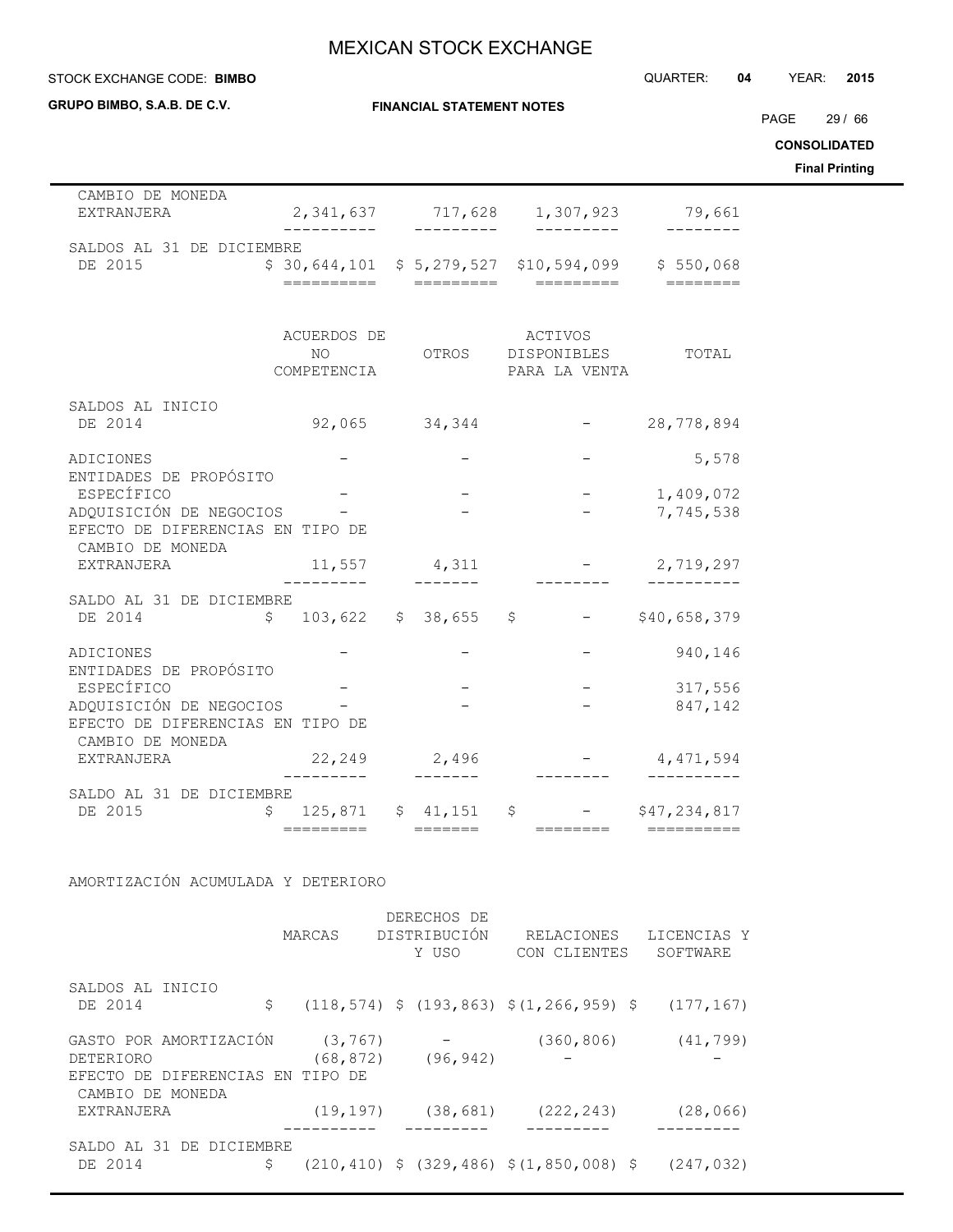#### STOCK EXCHANGE CODE: QUARTER: **04** YEAR: **2015 BIMBO**

| GRUPO BIMBO, S.A.B. DE C.V.                                                                                |    |                            | <b>FINANCIAL STATEMENT NOTES</b> |                                                       |                                                                                         | PAGE 30 / 66<br><b>CONSOLIDATED</b><br><b>Final Printing</b> |
|------------------------------------------------------------------------------------------------------------|----|----------------------------|----------------------------------|-------------------------------------------------------|-----------------------------------------------------------------------------------------|--------------------------------------------------------------|
| GASTO POR AMORTIZACIÓN $-$ (16,764) $-$ (11,176)<br>DETERIORO<br>EFECTO DE DIFERENCIAS EN TIPO DE          |    |                            |                                  | $(365, 834)$ - $(530, 861)$                           |                                                                                         |                                                              |
| CAMBIO DE MONEDA<br>EXTRANJERA                                                                             |    |                            |                                  |                                                       | $(675, 679)$ $(52, 718)$ $(296, 002)$ $(39, 525)$                                       |                                                              |
| SALDO AL 31 DE DICIEMBRE<br>DE 2015                                                                        |    |                            |                                  |                                                       | $$(1, 251, 923)$ $$(398, 968)$ $$(2, 676, 871)$ $$(297, 733)$                           |                                                              |
| SALDOS AL 31 DE DICIEMBRE<br>DE 2014                                                                       |    |                            | __________                       | $$26,940,702$$ $$3,914,857$$ $$6,800,232$$ $$223,375$ |                                                                                         |                                                              |
| SALDOS AL 31 DE DICIEMBRE<br>DE 2015                                                                       |    |                            |                                  | $$29,392,178$$ \$4,880,560 \$7,917,228 \$252,335      |                                                                                         |                                                              |
|                                                                                                            |    | ACUERDOS DE<br>COMPETENCIA |                                  | ACTIVOS<br>NO OTROS DISPONIBLES<br>PARA LA VENTA      | TOTAL                                                                                   |                                                              |
| SALDOS AL INICIO<br>DE 2014                                                                                |    |                            |                                  |                                                       | $$$ (19,547) $$$ (26,146) $$$ - $$$ (1,802,256)                                         |                                                              |
| GASTO POR AMORTIZACIÓN $(15, 267)$ $(273)$ - $(421, 912)$<br>DETERIORO<br>EFECTO DE DIFERENCIAS EN TIPO DE |    |                            |                                  |                                                       | (165, 814)                                                                              |                                                              |
| CAMBIO DE MONEDA<br>EXTRANJERA                                                                             |    |                            |                                  |                                                       | (308, 187)                                                                              |                                                              |
| SALDOS AL 31 DE DICIEMBRE<br>DE 2014                                                                       |    |                            |                                  |                                                       | $\frac{1}{2}$ (34,814) $\frac{1}{2}$ (26,419) $\frac{1}{2}$ - $\frac{1}{2}$ (2,698,169) |                                                              |
| GASTO POR AMORTIZACIÓN<br>DETERIORO<br>EFECTO DE DIFERENCIAS EN TIPO DE                                    |    |                            |                                  |                                                       | $-$ (27,940)<br>(896, 695)                                                              |                                                              |
| CAMBIO DE MONEDA<br>EXTRANJERA                                                                             |    |                            |                                  |                                                       | $(8,800)$ $(4,227)$ - $(1,076,951)$                                                     |                                                              |
| SALDOS AL 31 DE DICIEMBRE<br>DE 2015                                                                       | \$ |                            |                                  |                                                       | $(43, 614)$ \$ $(30, 646)$ \$ - \$ $(4, 699, 755)$                                      |                                                              |
| SALDOS AL 31 DE DICIEMBRE<br>DE 2014                                                                       | Ş. |                            |                                  | 68,808 \$ 12,236 \$ - \$ 37,960,210                   |                                                                                         |                                                              |
| SALDOS AL 31 DE DICIEMBRE<br>DE 2015                                                                       |    |                            |                                  | $$82,256$ \$ 10,505 \$ - \$ 42,535,062                |                                                                                         |                                                              |

AL 31 DE DICIEMBRE DE 2015 SE RECONOCIÓ DETERIORO EN LAS MARCAS DEL SEGMENTO EUA, MÉXICO Y OLA POR \$176,932, \$120,372 Y \$68,530, RESPECTIVAMENTE, Y AL 31 DE DICIEMBRE DE 2014 SE RECONOCIÓ DETERIORO EN LAS MARCAS DEL SEGMENTO EUA Y MÉXICO POR \$36,133 Y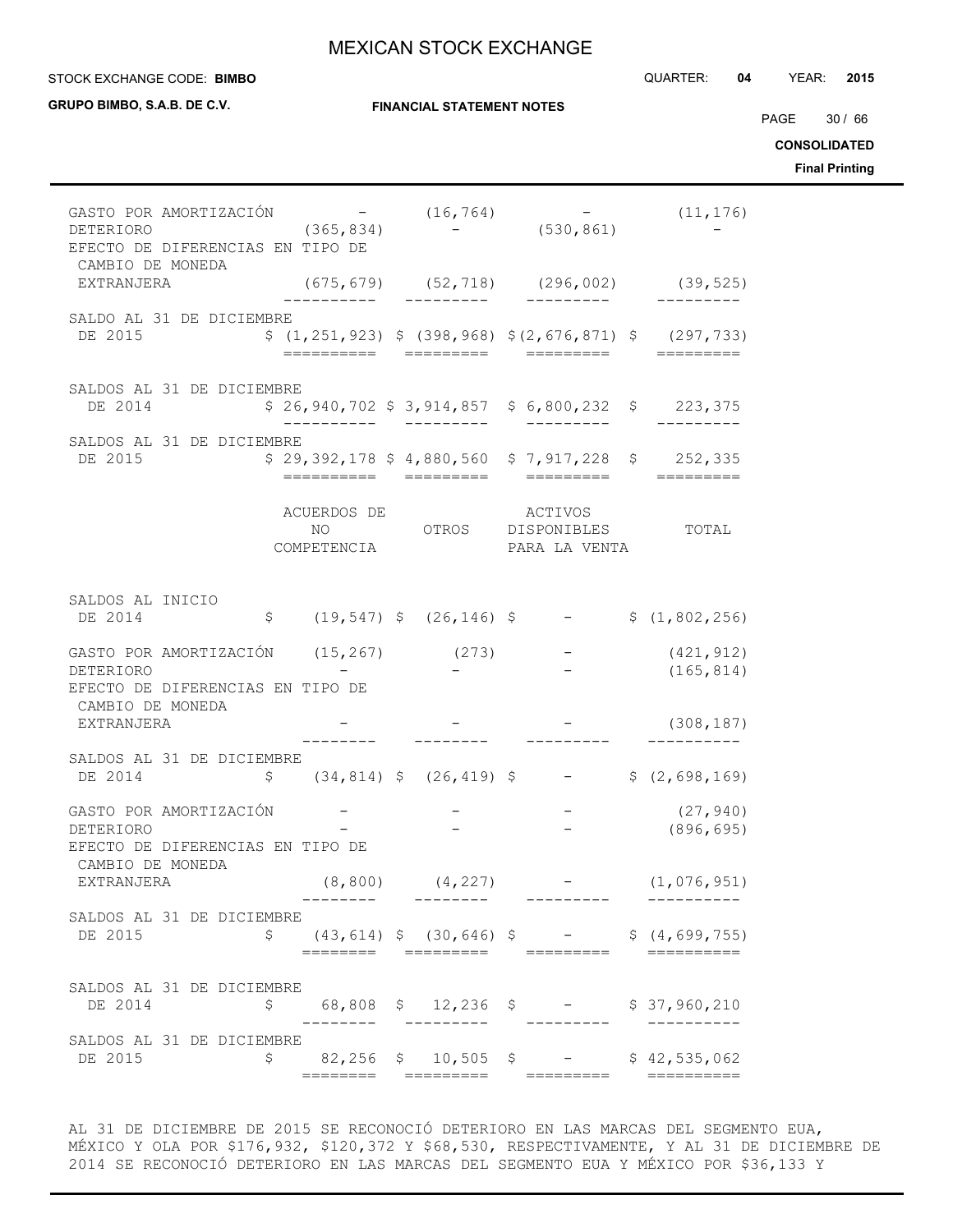STOCK EXCHANGE CODE: QUARTER: **04** YEAR: **2015 BIMBO**

**GRUPO BIMBO, S.A.B. DE C.V.**

**FINANCIAL STATEMENT NOTES**

PAGE 31 / 66

**CONSOLIDATED**

#### **Final Printing**

\$32,077, RESPECTIVAMENTE, EN OTROS INGRESOS (GASTOS), NETO EN EL ESTADO CONSOLIDADO DE RESULTADOS, LA PÉRDIDA DERIVÓ DE UNA DISMINUCIÓN EN LAS VENTAS DE PRODUCTOS DE DICHAS MARCAS. EN 2014 SE RECONOCIÓ UN DETERIORO EN EL VALOR DE LAS MARCAS DE EARTH GRAINS,IRON KIDS Y VARIOUS INTERSTATE BRANDS, MARCAS CORRESPONDIENTES AL SEGMENTO DE EUA Y PARA MÉXICO SE RECONOCIO DETERIORO EN EL VALOR DE LAS MARCAS EL MOLINO, BEIJING JINHONGWEI, RUTTI-MANIA Y VEGGI-MANIA. EN 2104 SE RECONOCIÓ UN DETERIORO AL VALOR DE LAS MARCAS EARTH GRAINS, IRON KIDS Y VARIOUS INTERSTATE BRANDS, TODAS DE ESTADOS UNIDOS, POR 2.5 MILLONES DE DÓLARES ESTADOUNIDENSES.

EL VALOR RAZONABLE DE LAS MARCAS, PARA EFECTOS DE PRUEBAS DE DETERIORO, SE ESTIMA A TRAVÉS DE UNA TÉCNICA DE VALUACIÓN DE MÉTODO DE REGALÍAS, UTILIZANDO UN RANGO DE TASA DE REGALÍAS ENTRE UN 2% Y 5%, SIENDO DEL 3% EL PORCENTAJE UTILIZADO PARA LA MAYORÍA DE LAS MARCAS.

10. CRÉDITO MERCANTIL

LA INTEGRACIÓN DEL CRÉDITO MERCANTIL POR ÁREA GEOGRÁFICA ES LA SIGUIENTE:

|                                      | 31 DICIEMBRE<br>DE 2015                           | 31 DICIEMBRE<br>DE 2014                           |
|--------------------------------------|---------------------------------------------------|---------------------------------------------------|
| MÉXICO<br>EUA Y CAN<br>IBERIA<br>OLA | \$1,337,979<br>52,864,989<br>564,783<br>1,311,157 | \$1,337,979<br>46,074,734<br>538,746<br>2,462,028 |
|                                      | \$56,078,908                                      | \$50,413,487                                      |
| RESERVA DE DETERIORO                 | (6, 783, 262)                                     | (5, 156, 826)                                     |
|                                      | \$49, 295, 646                                    | \$45,256,661                                      |

LOS MOVIMIENTOS DEL CRÉDITO MERCANTIL DURANTE LOS AÑOS DE 2015 Y 2014, FUERON LOS SIGUIENTES:

|                                           | 31 DICIEMBRE<br>DE 2015 | 31 DICIEMBRE<br>DE 2014    |
|-------------------------------------------|-------------------------|----------------------------|
| SALDO AL INICIO DEL AÑO<br>ADOUISICIONES  | \$45,256,661<br>628,807 | \$29,821,738<br>11,408,730 |
| RECLASIFICACIONES                         | (369, 492)              |                            |
| DETERIORO<br>AJUSTE POR VARIACIÓN EN TIPO | (1, 054, 836)           |                            |
| DE CAMBIO                                 | 4,834,506               | 4,026,193                  |
| SALDO AL FINAL DEL PERÍODO                | \$49,295,646            | \$45,256,661               |

LOS MOVIMIENTOS DE LAS PÉRDIDAS ACUMULADAS POR DETERIORO AL 31 DE DICIEMBRE DE 2015 Y 2014, SON COMO SIGUEN: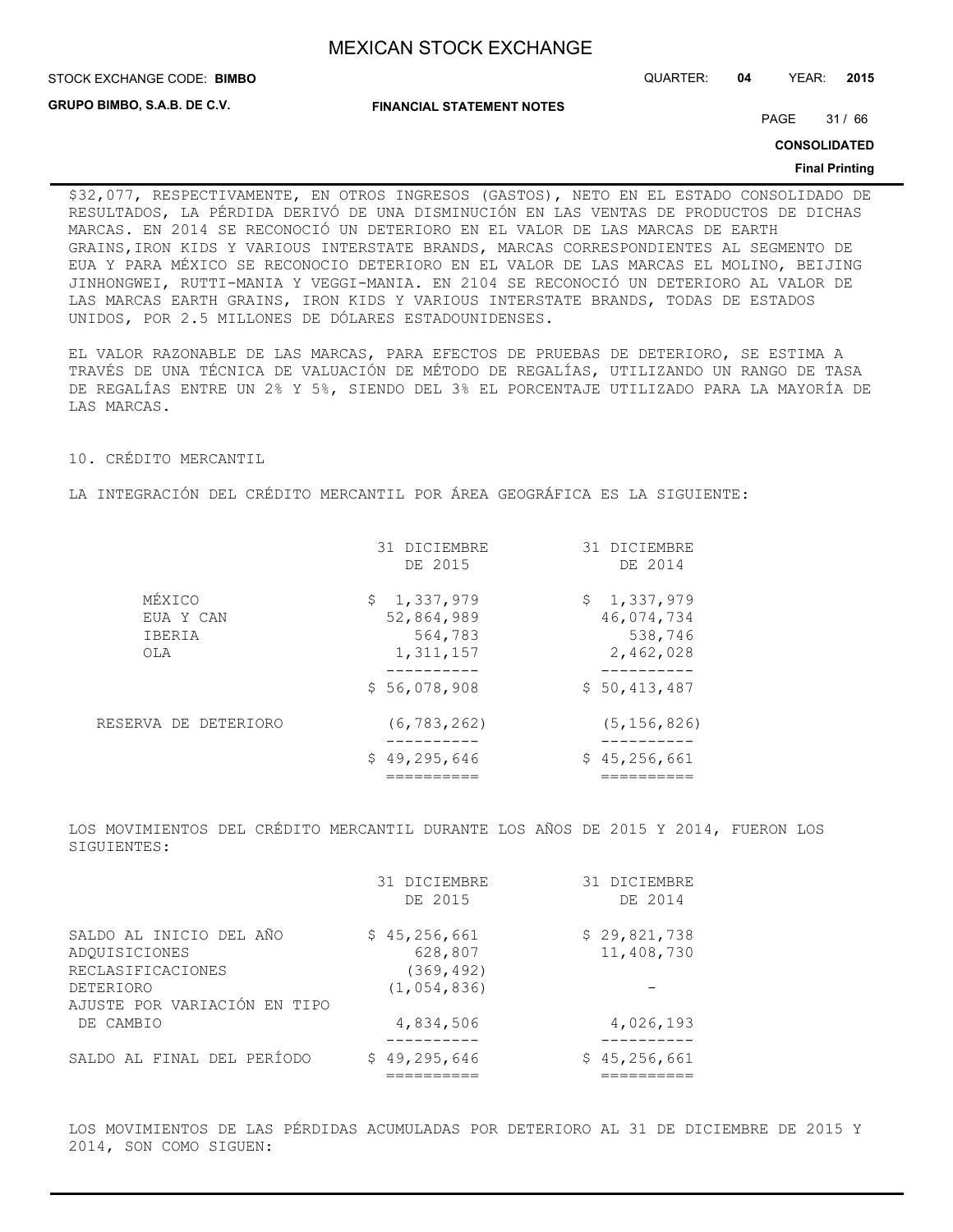STOCK EXCHANGE CODE: QUARTER: **04** YEAR: **2015 BIMBO**

**GRUPO BIMBO, S.A.B. DE C.V.**

**FINANCIAL STATEMENT NOTES**

PAGE 32 / 66

**CONSOLIDATED**

**Final Printing**

|                                                       | 31 DICIEMBRE<br>DE 2015 | 31 DICIEMBRE<br>DE 2014 |
|-------------------------------------------------------|-------------------------|-------------------------|
| SALDO AL INICIO DEL AÑO                               | \$5,156,826             | 4,671,329<br>\$.        |
| DETERIORO DEL AÑO<br>EFECTO DE DIFERENCIAS EN TIPO DE | 1,054,836               |                         |
| CAMBIO DE MONEDA EXTRANJERA                           |                         | 485,497                 |
| SALDO AL FINAL DEL PERÍODO                            | 6,211,662<br>\$.        | 5,156,826               |

ASIGNACIÓN DEL CRÉDITO MERCANTIL A LAS UNIDADES GENERADORAS DE EFECTIVO

PARA PROPÓSITO DE EFECTUAR PRUEBAS DE DETERIORO EL CRÉDITO MERCANTIL FUE ASIGNADO A LAS SIGUIENTES UNIDADES GENERADORAS DE EFECTIVO, LAS CUALES SE DIVIDEN PRINCIPALMENTE EN: MÉXICO (BIMBO, BARCEL Y EL GLOBO), EUA, BRASIL Y OTRAS (CANADÁ, IBERIA Y ARGENTINA).

DESPUÉS DEL RECONOCIMIENTO DE LAS PÉRDIDAS POR DETERIORO, EL VALOR EN LIBROS DEL CRÉDITO MERCANTIL COMO UNIDAD GENERADORA DE EFECTIVO ES COMO SIGUE:

|                   | 31 DICIEMBRE<br>DE 2015 |   | 31 DICIEMBRE<br>DE 2014 |
|-------------------|-------------------------|---|-------------------------|
| MÉXICO (EL GLOBO) |                         | S |                         |
| EUA Y CANADA      | 35,077,477              |   | 30,059,052              |
| <b>BRASIL</b>     |                         |   | 667,572                 |
| OTRAS UGES        | 14,218,169              |   | 14,530,037              |
|                   | \$49,295,646            |   | \$45,256,661            |
|                   |                         |   |                         |

### **EUA**

EL MONTO RECUPERABLE DE EUA COMO UNIDAD GENERADORA DE EFECTIVO ES DETERMINADO MEDIANTE EL MODELO DE VALOR EN USO, EL CUAL CONSISTE EN FLUJOS DE EFECTIVO PROYECTADOS BASADOS EN PRESUPUESTOS FINANCIEROS APROBADOS POR LA ADMINISTRACIÓN DE LA ENTIDAD. LOS FLUJOS DE EFECTIVO POR UN PERIODO MÁS ALLÁ DE 10 AÑOS HAN SIDO ESTIMADOS UTILIZANDO TASAS DE CRECIMIENTO Y MARGEN DE OPERACIÓN QUE ALCANZA EL 8%, QUE CONSIDERAN EL PROMEDIO A LARGO PLAZO DE UTILIDADES DE OPERACIÓN DE LA INDUSTRIA ASÍ COMO TAMBIÉN LA EXPERIENCIA DE LA ENTIDAD. ASÍ MISMO, CONSIDERA PROYECCIONES DE FLUJOS DE EFECTIVO A 10 AÑOS DEBIDO A QUE ES EL PERIODO EN QUE LA ENTIDAD ESPERA ALCANZAR LA TASA DE CRECIMIENTO PROMEDIO DE LA INDUSTRIA. EN 2015 Y 2014, LA TASA DE DESCUENTO ANTES DE IMPUESTOS UTILIZADA FUE DE 6.88% ANUAL, CONSIDERANDO EL VALOR DEL DINERO EN EL TIEMPO Y LOS RIESGOS ESPECÍFICOS LIGADOS A LA UNIDAD GENERADORA DE EFECTIVO. LA ADMINISTRACIÓN CREE QUE UN POSIBLE CAMBIO SIGNIFICATIVO EN LOS SUPUESTOS CLAVE EN LOS QUE SE BASA EL MONTO RECUPERABLE NO CAUSARÍA QUE EL VALOR EN LIBROS DE LA UNIDAD GENERADORA DE EFECTIVO EXCEDA EL MONTO RECUPERABLE.

### BRASIL

EL MONTO RECUPERABLE DE BRASIL COMO UNIDAD GENERADORA DE EFECTIVO ES DETERMINADO MEDIANTE EL MODELO DE VALOR EN USO, EL CUAL CONSISTE EN FLUJOS DE EFECTIVO PROYECTADOS BASADOS EN PRESUPUESTOS FINANCIEROS APROBADOS POR LA ADMINISTRACIÓN DE LA ENTIDAD. LOS FLUJOS DE EFECTIVO POR UN PERIODO MÁS ALLÁ DE 10 AÑOS HAN SIDO ESTIMADOS UTILIZANDO TASAS DE CRECIMIENTO Y MARGEN DE OPERACIÓN QUE ALCANZA EL 8%, QUE CONSIDERAN EL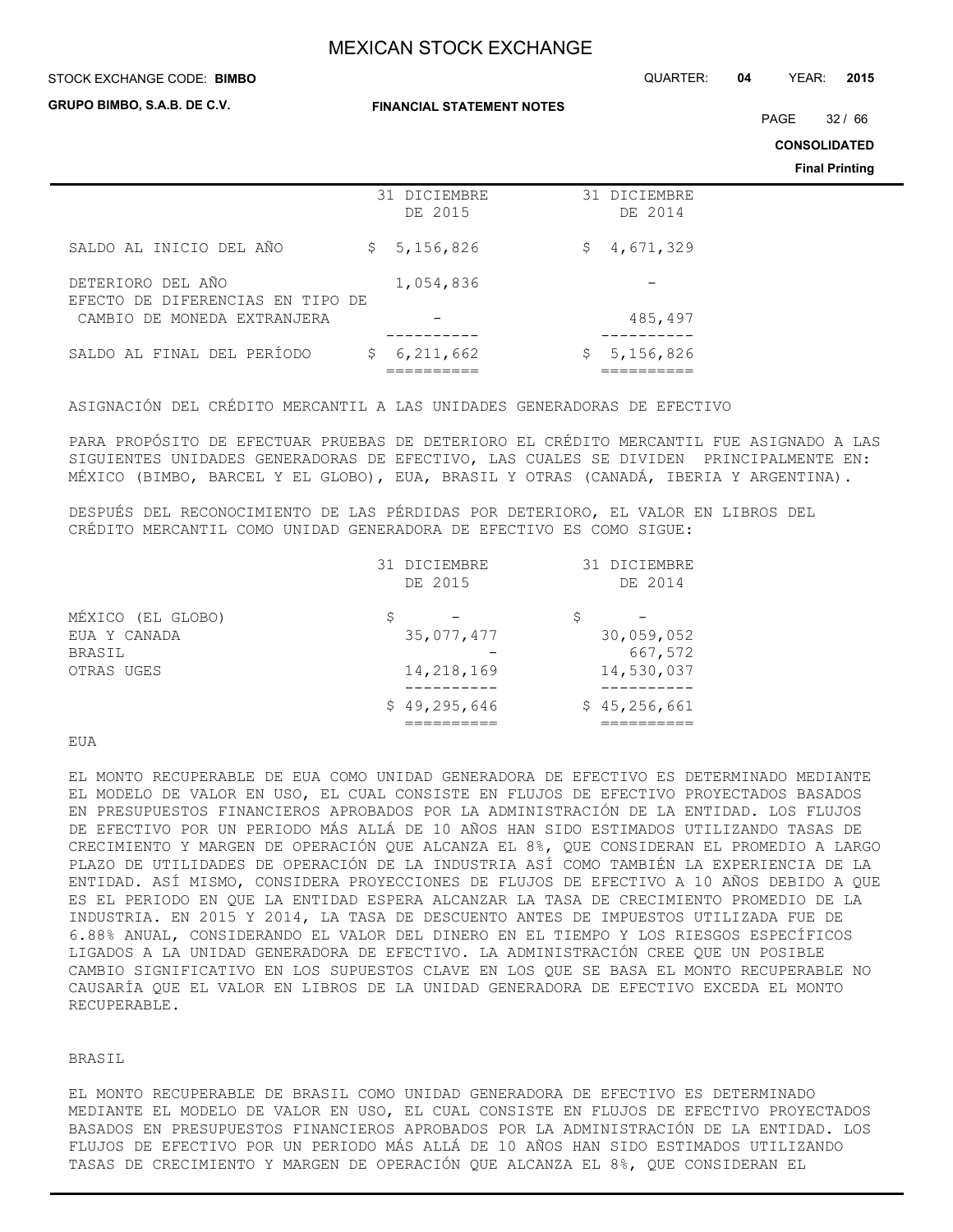STOCK EXCHANGE CODE: QUARTER: **04** YEAR: **2015 BIMBO**

**GRUPO BIMBO, S.A.B. DE C.V.**

**FINANCIAL STATEMENT NOTES**

PAGE 33 / 66

**CONSOLIDATED**

#### **Final Printing**

PROMEDIO A LARGO PLAZO DE UTILIDADES DE OPERACIÓN DE LA INDUSTRIA ASÍ COMO TAMBIÉN LA EXPERIENCIA DE LA ENTIDAD. ASÍ MISMO, CONSIDERA PROYECCIONES DE FLUJOS DE EFECTIVO A 10 AÑOS DEBIDO A QUE ES EL PERIODO EN QUE LA ENTIDAD ESPERA ALCANZAR LA TASA DE CRECIMIENTO PROMEDIO DE LA INDUSTRIA. EN 2014 Y 2013, LA TASA DE DESCUENTO ANTES DE IMPUESTOS UTILIZADA FUE DE 9.1% ANUAL, CONSIDERANDO EL VALOR DEL DINERO EN EL TIEMPO Y LOS RIESGOS ESPECÍFICOS LIGADOS A LA UNIDAD GENERADORA DE EFECTIVO.

AL 31 DE DICIEMBRE DE 2014, UN CAMBIO EN LA CONSIDERACIÓN DE MARGEN DE OPERACIÓN DONDE SE LLEGUE A LOS MÁRGENES PROYECTADOS POR LA ENTIDAD UN AÑO DESPUÉS Y CONSIDERANDO UN CRECIMIENTO EN LA PERPETUIDAD DE 3% EN LUGAR DE 4%, CAUSARÍA QUE EL VALOR EN LIBROS DE BRASIL EXCEDIERA EL MONTO RECUPERABLE POR \$225,000.

OTROS

EL MONTO RECUPERABLE DE OTRAS UNIDADES GENERADORAS DE EFECTIVO ES DETERMINADO MEDIANTE EL MODELO DE VALOR EN USO, EL CUAL CONSISTE EN FLUJOS DE EFECTIVO PROYECTADOS BASADOS EN PRESUPUESTOS FINANCIEROS APROBADOS POR LA ADMINISTRACIÓN DE LA ENTIDAD, DICHOS PRESUPUESTOS CONTEMPLAN EL PERIODO DE 1 AÑO Y 5 AÑOS. LA ADMINISTRACIÓN CREE QUE UN POSIBLE CAMBIO SIGNIFICATIVO EN LOS SUPUESTOS CLAVE EN LOS QUE SE BASA EL MONTO RECUPERABLE NO CAUSARÍA QUE EL VALOR EN LIBROS DE LA UNIDAD GENERADORA DE EFECTIVO EXCEDA EL MONTO RECUPERABLE.

DURANTE LOS EJERCICIOS DE SENSIBILIDAD, SE DETERMINÓ PARA ARGENTINA QUE UN CAMBIO DE MENOS 0.5 EN LOS MÚLTIPLOS DE UAFIDA DE COMPAÑÍAS COMPARABLES, CAUSARÍA QUE EL VALOR EN LIBROS DE ARGENTINA EXCEDERÍA EL MONTO RECUPERABLE POR \$302,000.

LOS SUPUESTOS CLAVE VARÍAN DE UGE A UGE; SIN EMBARGO, LOS SUPUESTOS CLAVE DE LARGO PLAZO CON MAYOR IMPACTO EN LAS PROYECCIONES DE FLUJOS DE EFECTIVO ESTÁN INCLUIDOS EN LA PERPETUIDAD. LOS RANGOS DE DICHOS SUPUESTOS SON COMO SIGUE:

| CRECIMIENTO EN VENTAS            | ્ર ર ્ર  |
|----------------------------------|----------|
| MARGEN DE OPERACIÓN              | $8 - 12$ |
| INVERSIONES EN BIENES DE CAPITAL |          |
| COMO PORCENTAJE DE DEPRECIACIÓN  | 100%     |

11. DEUDA A LARGO PLAZO

BONOS INTERNACIONALES –

EL 30 DE JUNIO DE 2010 LA ENTIDAD REALIZÓ UNA EMISIÓN CONFORME A LA REGLA 144A Y LA REGULACIÓN S DE LA SECURITIES AND EXCHANGE COMMISSION ("SEC", POR SUS SIGLAS EN INGLÉS) POR 800 MILLONES DE DÓLARES ESTADOUNIDENSES CON VENCIMIENTO EL 30 DE JUNIO DE 2020. DICHO FINANCIAMIENTO DEVENGA UNA TASA DE INTERÉS FIJA DEL 4.875% PAGADERA SEMESTRALMENTE. LOS RECURSOS PROVENIENTES DE LA PRESENTE EMISIÓN TUVIERON COMO DESTINO EL REFINANCIAMIENTO DE LA DEUDA DE LA ENTIDAD, AMPLIANDO ASÍ SU VIDA PROMEDIO.

| VALOR.       | 31 DE DICIEMBRE | 31 DE DICIEMBRE |
|--------------|-----------------|-----------------|
| RAZONABLE    | DE 2015         | DE 2014         |
| \$14,619,331 | \$13,765,200    | \$11,774,400    |

EL 25 DE ENERO DE 2012 LA ENTIDAD REALIZÓ UNA EMISIÓN CONFORME A LA REGLA 144A Y LA REGULACIÓN S DE LA SEC POR 800 MILLONES DE DÓLARES ESTADOUNIDENSES CON VENCIMIENTO EL 25 DE ENERO DE 2022. DICHO FINANCIAMIENTO DEVENGA UNA TASA DE INTERÉS FIJA DEL 4.5% PAGADERA SEMESTRALMENTE. LOS RECURSOS PROVENIENTES DE LA PRESENTE EMISIÓN TUVIERON COMO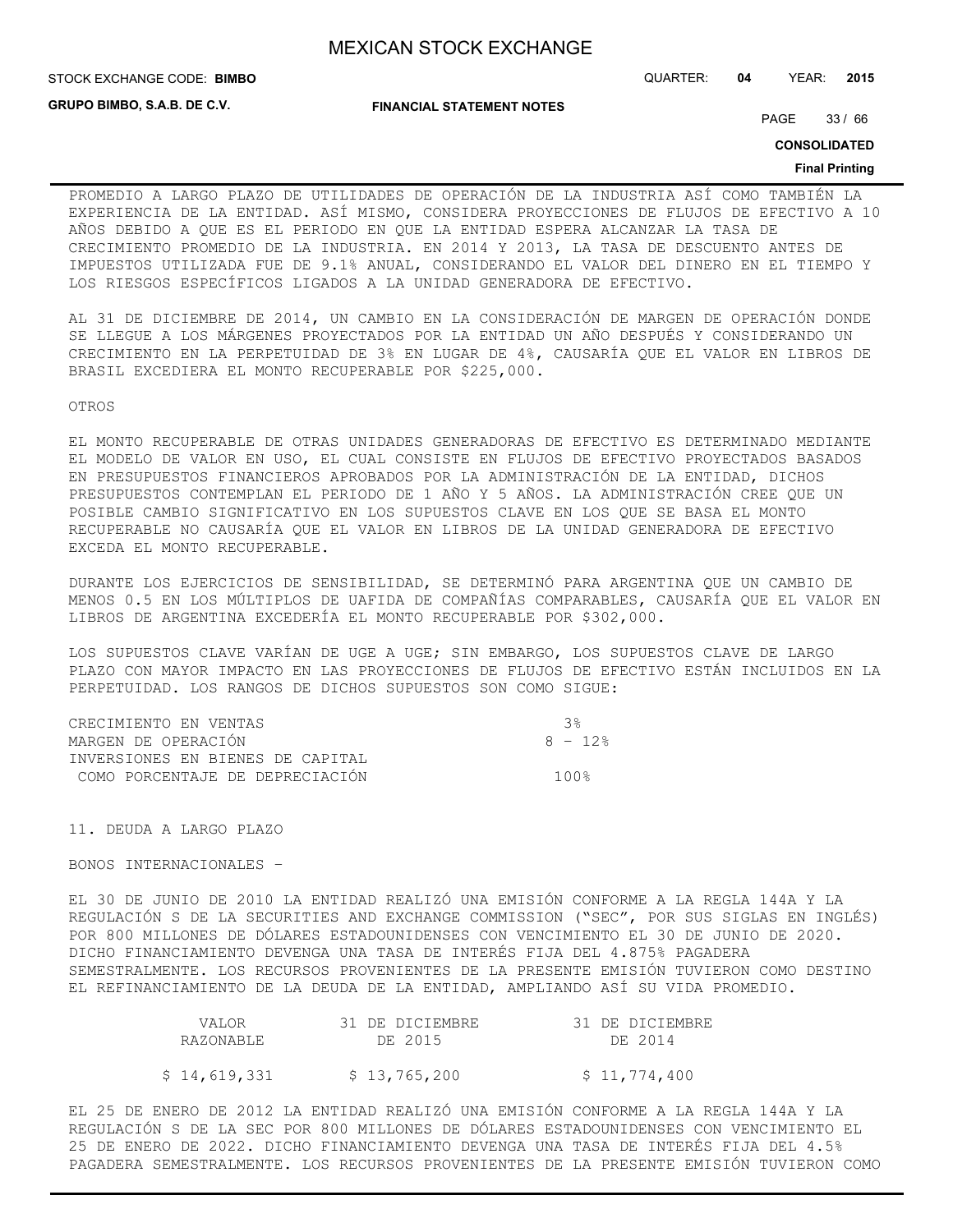**GRUPO BIMBO, S.A.B. DE C.V.**

STOCK EXCHANGE CODE: QUARTER: **04** YEAR: **2015 BIMBO**

**FINANCIAL STATEMENT NOTES**

PAGE 34 / 66

**CONSOLIDATED**

**Final Printing**

### DESTINO EL REFINANCIAMIENTO DE LA DEUDA.

| VALOR.       | 31 DE DICIEMBRE | 31 DE DICIEMBRE |
|--------------|-----------------|-----------------|
| RAZONABLE    | DE 2015         | DE 2014         |
| \$14,220,140 | \$13,765,200    | \$11,774,400    |

EL 27 DE JUNIO DE 2014 LA ENTIDAD REALIZÓ UNA EMISIÓN CONFORME A LA REGLA 144A Y LA REGULACIÓN S DE LA SEC POR 800 MILLONES DE DÓLARES ESTADOUNIDENSES CON VENCIMIENTO EL 27 DE JUNIO DE 2024. DICHO FINANCIAMIENTO DEVENGA UNA TASA DE INTERÉS FIJA DEL 3.875% PAGADERA SEMESTRALMENTE. LOS RECURSOS PROVENIENTES DE LA PRESENTE EMISIÓN TUVIERON COMO DESTINO EL REFINANCIAMIENTO DE LA DEUDA DE LA ENTIDAD, AMPLIANDO ASÍ SU VIDA PROMEDIO.

| VALOR.       | 31 DE DICIEMBRE | 31 DE DICIEMBRE |
|--------------|-----------------|-----------------|
| RAZONABLE    | DE 2015         | DE 2014         |
| \$13,395,604 | \$13,765,200    | \$11,774,400    |

EL 27 DE JUNIO DE 2014 LA ENTIDAD REALIZÓ UNA EMISIÓN CONFORME A LA REGLA 144A Y LA REGULACIÓN S DE LA SEC POR 500 MILLONES DE DÓLARES ESTADOUNIDENSES CON VENCIMIENTO EL 27 DE JUNIO DE 2044. DICHO FINANCIAMIENTO DEVENGA UNA TASA DE INTERÉS FIJA DEL 4.875% PAGADERA SEMESTRALMENTE. LOS RECURSOS PROVENIENTES DE LA PRESENTE EMISIÓN TUVIERON COMO DESTINO EL REFINANCIAMIENTO DE LA DEUDA DE LA ENTIDAD, AMPLIANDO ASÍ SU VIDA PROMEDIO.

| VALOR.      | 31 DE DICIEMBRE | 31 DE DICIEMBRE |
|-------------|-----------------|-----------------|
| RAZONABLE   | DE 2015         | DE 2014         |
| \$7,625,405 | \$8,603,250     | \$7,359,000     |

CERTIFICADOS BURSÁTILES – AL 31 DE DICIEMBRE DE 2015, LA ENTIDAD MANTIENE VIGENTES LAS SIGUIENTES EMISIONES DE CERTIFICADOS BURSÁTILES PAGADEROS AL VENCIMIENTO:

BIMBO 09-2- EMITIDOS EL 15 DE JUNIO DE 2009 CON VENCIMIENTO EN JUNIO DE 2016 CON UNA TASA DE INTERÉS FIJA DEL 10.60%.

| VALOR.      | 31 DE DICIEMBRE | 31 DE DICIEMBRE |
|-------------|-----------------|-----------------|
| RAZONABLE   | DE 2015         | DE 2014         |
| \$2,056,860 | \$2,000,000     | \$2,000,000     |

BIMBO 09U- EMITIDOS EL 15 DE JUNIO DE 2009 POR UN MONTO DE 706,302,200 UDIS CON VENCIMIENTO EN JUNIO DE 2016, DEVENGANDO UNA TASA DE INTERÉS FIJA DEL 6.05%. EL VALOR DE LA UDI AL 31 DE DICIEMBRE DE 2015 Y 31 DE DICIEMBRE DE 2014 ES DE \$ 5.3812 Y \$ 5.2704 PESOS MEXICANOS POR UDI, RESPECTIVAMENTE.

| VALOR.      | 31 DE DICIEMBRE | 31 DE DICIEMBRE |
|-------------|-----------------|-----------------|
| RAZONABLE   | DE 2015         | DE 2014         |
| \$3,823,274 | \$3,800,736     | \$3,722,473     |

BIMBO 12- EMITIDO EL 10 DE FEBRERO DE 2012 CON VENCIMIENTO EN AGOSTO DE 2018 CON UNA TASA DE INTERÉS FIJA DE 6.83%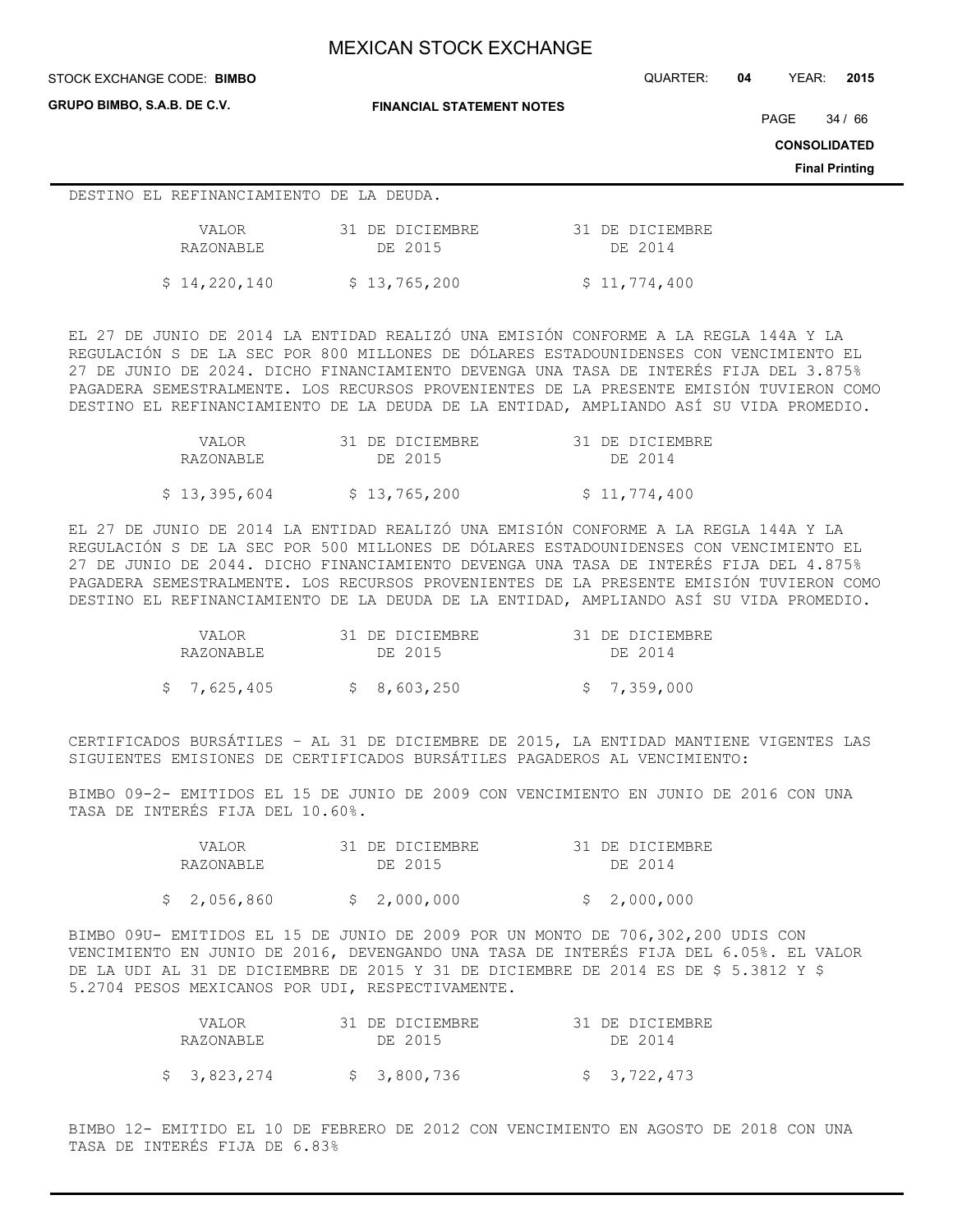STOCK EXCHANGE CODE: QUARTER: **04** YEAR: **2015 BIMBO**

**GRUPO BIMBO, S.A.B. DE C.V.**

**FINANCIAL STATEMENT NOTES**

PAGE 35 / 66

**CONSOLIDATED**

**Final Printing**

|             |                 | .               |
|-------------|-----------------|-----------------|
| VALOR       | 31 DE DICIEMBRE | 31 DE DICIEMBRE |
| RAZONABLE   | DE 2015         | DE 2014         |
|             |                 |                 |
| \$5,226,100 | \$5,000,000     | \$5,000,000     |

LÍNEA DE CRÉDITO COMPROMETIDA REVOLVENTE (MULTIMONEDA) – EN DICIEMBRE DE 2013, LA ENTIDAD RENOVÓ Y ENMENDÓ LOS TÉRMINOS Y CONDICIONES DE LA LÍNEA COMPROMETIDA MULTIMONEDA, CONTRATADA ORIGINALMENTE EL 26 DE ABRIL DE 2010.

EL IMPORTE TOTAL DE LA LÍNEA ASCIENDE A 2,000 MILLONES DE DÓLARES AMERICANOS, CON VENCIMIENTO EL 13 DE MARZO DE 2019 Y CON UNA TASA DE INTERÉS APLICABLE DE LIBOR MÁS 1% PARA LAS DISPOSICIONES EN DÓLARES AMERICANOS, CDOR MÁS 1% PARA DISPOSICIONES EN DÓLARES CANADIENSES Y TIIE MÁS 0.75% PARA DISPOSICIONES EN PESOS MEXICANOS. A LA FECHA PARTICIPAN 9 INSTITUCIONES FINANCIERAS.

LA LÍNEA FUE DISPUESTA EN 2014 PRINCIPALMENTE PARA LAS ADQUISICIONES DE CANADA BREAD Y SUPAN. DICHA DISPOSICIÓN FUE REALIZADA EN DÓLARES AMERICANOS, DÓLARES CANADIENSES Y PESOS MEXICANOS. DURANTE 2015 SE HAN REALIZADO PREPAGOS A LA LÍNEA, QUEDANDO DISPUESTO EL SALDO PRESENTADO A CONTINUACIÓN.

| VALOR.      | 31 DE DICIEMBRE | 31 DE DICIEMBRE |
|-------------|-----------------|-----------------|
| RAZONABLE   | DE 2015         | DE 2014         |
| \$1,853,811 | \$1,853,811     | \$6,655,857     |

LÍNEA DE CRÉDITO COMPROMETIDA REVOLVENTE (EUROS) – EL 06 DE NOVIEMBRE DE 2015 LA ENTIDAD CONTRATÓ UNA LA LÍNEA COMPROMETIDA EN EUROS.

EL IMPORTE TOTAL DE LA LÍNEA ASCIENDE A 300 MILLONES DE EUROS, CON VENCIMIENTO EL 06 DE FEBRERO DE 2021 Y CON UNA TASA DE INTERÉS APLICABLE DE EURIBOR MÁS 1%.

A LA FECHA PARTICIPAN 3 INSTITUCIONES FINANCIERAS Y LA LÍNEA NO HA SIDO DISPUESTA.

| VALOR     | 31 DE DICIEMBRE | 31 DE DICIEMBRE          |
|-----------|-----------------|--------------------------|
| RAZONABLE | DE 2015         | DE 2014                  |
|           |                 | $\overline{\phantom{a}}$ |
|           |                 |                          |

CRÉDITOS QUIROGRAFARIOS PARA CAPITAL DE TRABAJO – LA ENTIDAD OCASIONALMENTE CONTRATA CRÉDITOS QUIROGRAFARIOS DE CORTO PLAZO PARA CUBRIR NECESIDADES DE CAPITAL DE TRABAJO.

| VALOR.    | 31 DE DICIEMBRE | 31 DE DICIEMBRE |
|-----------|-----------------|-----------------|
| RAZONABLE | DE 2015         | DE 2014         |
|           |                 | 280,000         |

OTROS - ALGUNAS SUBSIDIARIAS TIENEN CONTRATADOS OTROS PRÉSTAMOS DIRECTOS PARA SOLVENTAR PRINCIPALMENTE SUS NECESIDADES DE CAPITAL DE TRABAJO E INVERSIONES, CON VENCIMIENTOS QUE FLUCTÚAN ENTRE EL 2015 A 2020 Y GENERAN INTERESES A DIVERSAS TASAS.

| $\sqrt{\Delta}$ T | : DICIEMBRE<br>DE. | DE DICIEMBRE  |
|-------------------|--------------------|---------------|
| RAZONARLE         | DE 2015            | : 2014<br>٦E. |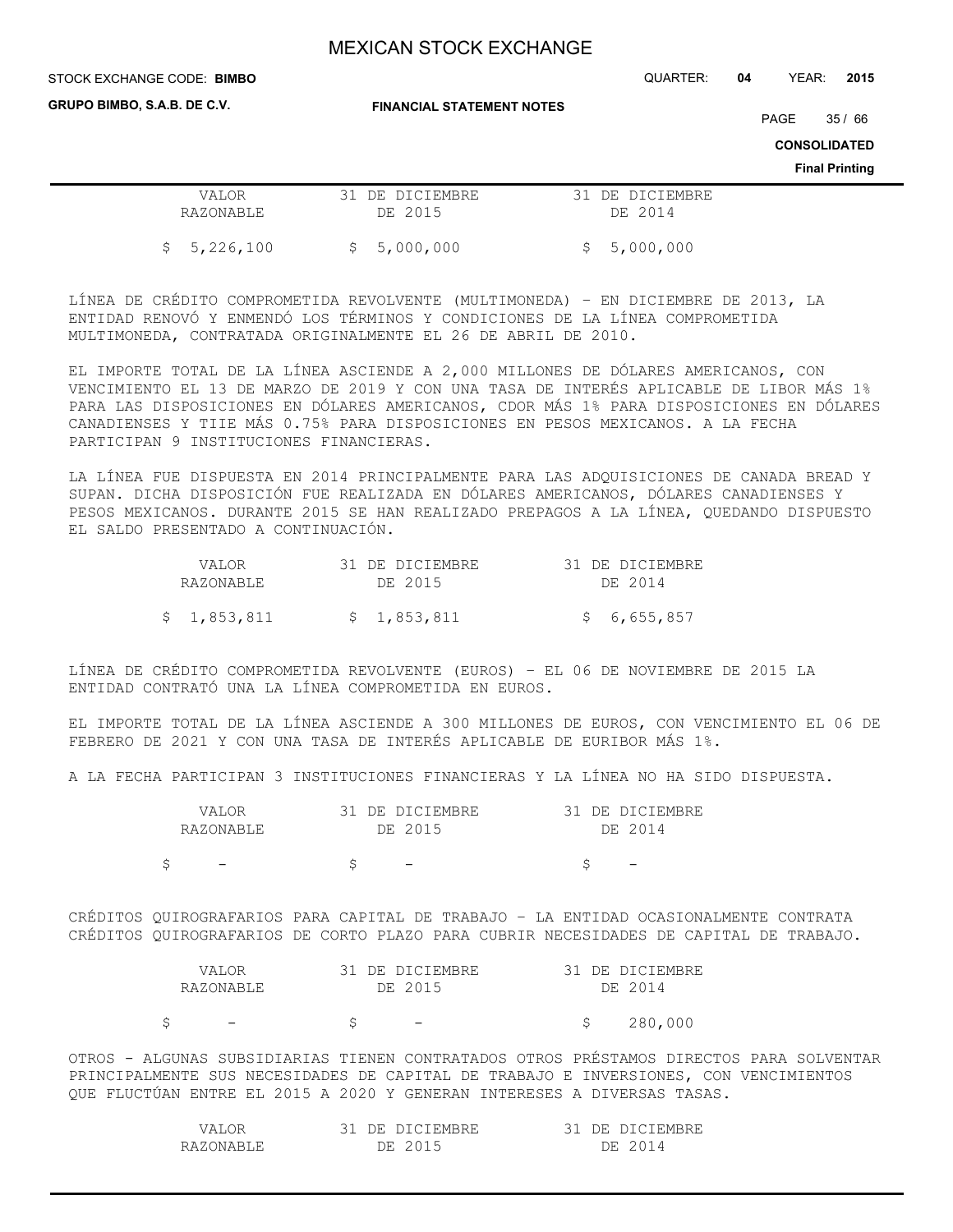| STOCK EXCHANGE CODE: BIMBO                                                             | QUARTER:                | YEAR:<br>04                                                       | 2015                          |                       |         |
|----------------------------------------------------------------------------------------|-------------------------|-------------------------------------------------------------------|-------------------------------|-----------------------|---------|
| GRUPO BIMBO, S.A.B. DE C.V.                                                            |                         | <b>FINANCIAL STATEMENT NOTES</b>                                  |                               | PAGE                  | 36 / 66 |
|                                                                                        |                         |                                                                   |                               | <b>CONSOLIDATED</b>   |         |
|                                                                                        |                         |                                                                   |                               | <b>Final Printing</b> |         |
| \$5,585,076                                                                            | \$5,585,076             |                                                                   | 2,295,259<br>$\mathsf{S}^-$   |                       |         |
| MENOS - GASTOS POR EMISIÓN DE<br><b>DEUDA</b>                                          |                         |                                                                   |                               |                       |         |
| 377,324<br>\$                                                                          | 377,324<br>$\mathsf{S}$ |                                                                   | \$<br>431,948                 |                       |         |
| \$68,028,277                                                                           | \$67,761,149            |                                                                   | \$62, 203, 841                |                       |         |
| MENOS - PORCIÓN CIRCULANTE DE LA<br>DEUDA A LARGO PLAZO                                |                         |                                                                   |                               |                       |         |
| $$ (8, 361, 498)$ $$ (8, 282, 099)$                                                    |                         |                                                                   | \$(1, 789, 339)               |                       |         |
| DEUDA A LARGO PLAZO DESPUÉS DE<br>GASTOS DE EMISIÓN                                    |                         |                                                                   |                               |                       |         |
| $$59,666,779$ $$59,479,050$<br>==========                                              |                         |                                                                   | \$60,414,502<br>$=$ ========= |                       |         |
| LOS VENCIMIENTOS DE LA DEUDA A LARGO PLAZO AL 31 DE DICIEMBRE DE 2015, SON COMO SIGUE: |                         |                                                                   |                               |                       |         |
| AÑOS                                                                                   |                         | IMPORTE                                                           |                               |                       |         |
| 2017<br>2018<br>2019<br>2020                                                           |                         | 443,862<br>\$<br>5,235,600<br>\$<br>2,031,271<br>\$<br>15,818,000 |                               |                       |         |
| AÑOS POSTERIORES                                                                       |                         | 35, 950, 317                                                      |                               |                       |         |
|                                                                                        |                         | \$<br>59,479,050                                                  |                               |                       |         |

TODAS LAS EMISIONES DE CERTIFICADOS BURSÁTILES VIGENTES, LOS BONOS INTERNACIONALES Y LAS LÍNEAS DE CRÉDITO COMPROMETIDAS REVOLVENTES ESTÁN GARANTIZADOS POR LAS PRINCIPALES SUBSIDIARIAS DEL GRUPO BIMBO. AL 31 DE DICIEMBRE DE 2015 Y 2014, LA ENTIDAD HA CUMPLIDO CON LAS OBLIGACIONES DE HACER Y DE NO HACER, INCLUYENDO DIVERSAS RAZONES FINANCIERAS ESTABLECIDAS EN LOS CONTRATOS DE CRÉDITO DE LA ENTIDAD Y SUS SUBSIDIARIAS.

==========

### 12. INSTRUMENTOS FINANCIEROS DERIVADOS

12.1 CATEGORÍAS DE LOS INSTRUMENTOS FINANCIEROS AL 31 DE DICIEMBRE DE 2015 Y 2014

|                          | 2015            | 2014              |
|--------------------------|-----------------|-------------------|
| ACTIVO CIRCULANTE:       |                 |                   |
| EFECTIVO Y EQUIVALENTES  |                 |                   |
| DE EFECTIVO              | 3,825,098<br>S. | \$2,571,243       |
| CLIENTES NETO            | \$13,123,348    | \$12,855,928      |
| OTRAS CUENTAS POR        |                 |                   |
| COBRAR, NETO             | 5,924,066<br>S  | 6, 172, 174<br>S. |
| INSTRUMENTOS FINANCIEROS |                 |                   |
| DERIVADOS                | \$2,386,203     | 404,110<br>\$     |
|                          |                 |                   |
|                          |                 |                   |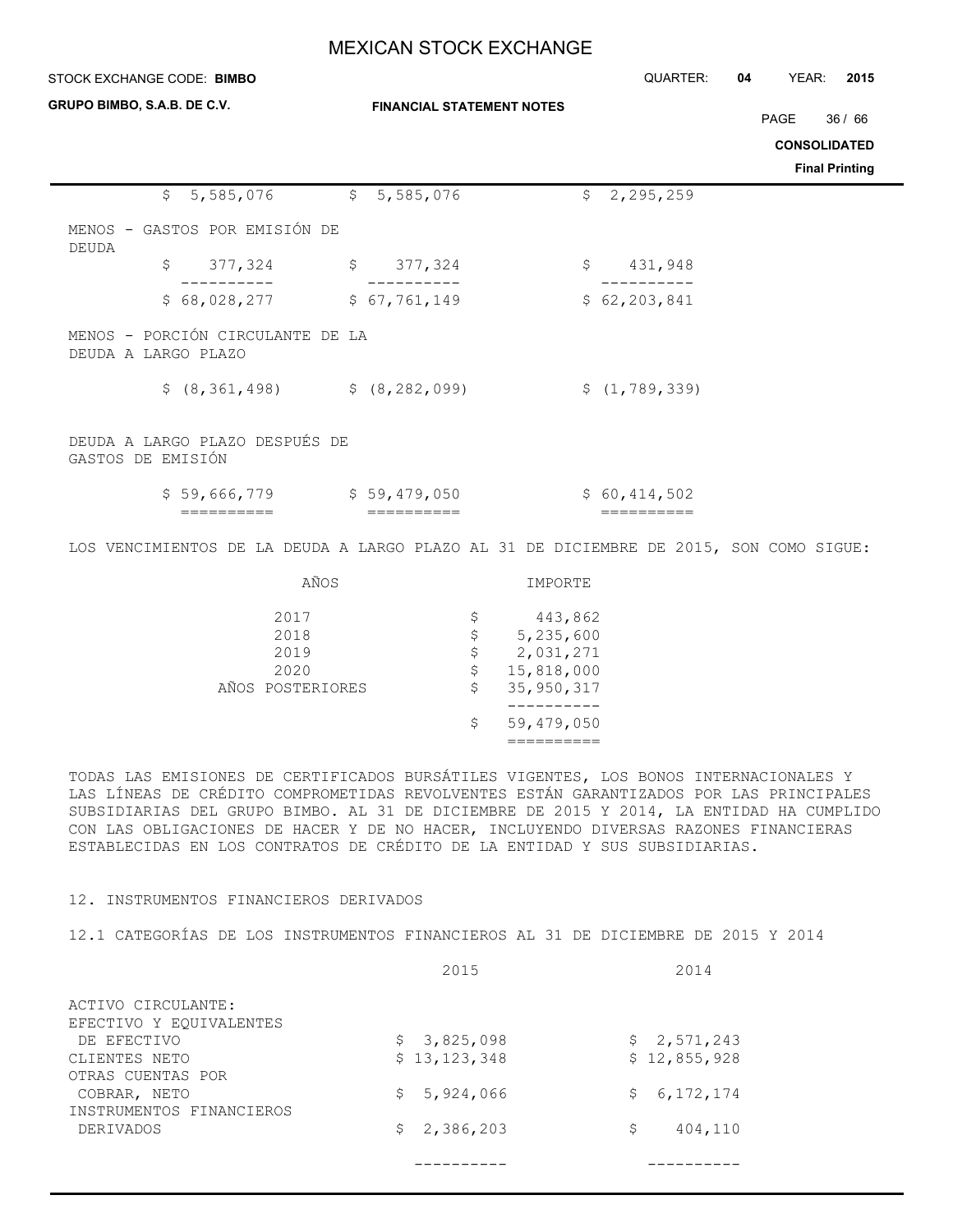### **STOCK EXCHANGE CODE: BIMBO**

**GRUPO BIMBO, S.A.B. DE C.V.**

**FINANCIAL STATEMENT NOTES**

STOCK EXCHANGE CODE: QUARTER: **04** YEAR: **2015**

PAGE 37 / 66

**CONSOLIDATED**

**Final Printing**

|                                                              |              |                |              | Final Printin |
|--------------------------------------------------------------|--------------|----------------|--------------|---------------|
| TOTAL DEL ACTIVO CIRCULANTE                                  |              | \$25, 258, 715 | \$22,003,455 |               |
| CUENTAS POR COBRAR A LARGO PLAZO                             |              |                |              |               |
| A OPERADORES INDEPENDIENTES                                  |              | \$950, 296     | \$1,108,698  |               |
| INSTRUMENTOS FINANCIEROS DERIVADOS \$                        |              | 3, 345, 851    | \$1,653,343  |               |
| TOTAL DEL ACTIVO                                             |              | \$29,555,862   | \$24,765,496 |               |
|                                                              |              | ==========     | ==========   |               |
| PASIVO CIRCULANTE:                                           |              |                |              |               |
| CRÉDITOS BANCARIOS                                           |              | \$2,481,364    | \$1,789,339  |               |
| CRÉDITOS BURSÁTILIES                                         | $\mathsf{S}$ | 5,800,736      |              |               |
| CUENTAS POR PAGAR A PROVEEDORES<br>OTRAS CUENTAS POR PAGAR Y |              | \$13,547,072   | \$12,655,562 |               |
| PASIVOS ACUMULADOS                                           |              | \$1,401,200    | \$1,359,265  |               |
| INSTRUMENTOS FINANCIEROS DERIVADOS \$                        |              | 3,207,965      | 673,350      |               |
|                                                              |              |                |              |               |
| TOTAL DEL PASIVO CIRCULANTE                                  |              | \$26,438,337   | \$16,477,516 |               |
| CRÉDITOS BANCARIOS                                           |              | \$4,957,524    | \$7,441,777  |               |
| CRÉDITOS BURSÁTILES                                          |              | \$54,521,526   | \$52,972,724 |               |
| INSTRUMENTOS FINANCIEROS DERIVADOS \$ 1,707,108              |              |                | \$1,540,394  |               |
| TOTAL DEL PASIVO                                             |              | \$87,624,495   | \$78,432,411 |               |
|                                                              |              | ==========     | ==========   |               |

### 12.2 ADMINISTRACIÓN DE RIESGOS

LA ENTIDAD, DENTRO DEL MARCO DE SUS OPERACIONES COTIDIANAS, SE ENCUENTRA EXPUESTA A RIESGOS INTRÍNSECOS A DISTINTAS VARIABLES DE TIPO FINANCIERO, ASÍ COMO A VARIACIONES EN EL PRECIO DE ALGUNOS INSUMOS QUE COTIZAN EN MERCADOS FORMALES INTERNACIONALES. LA ENTIDAD CUENTA CON UN PROCESO ORDENADO DE MANEJO DE RIESGOS QUE RECAE EN ÓRGANOS REGULADORES LOS CUALES EVALÚAN LA NATURALEZA Y ALCANCE DE DICHOS RIESGOS.

LOS PRINCIPALES RIESGOS FINANCIEROS A LOS QUE ESTÁ SUJETA LA ENTIDAD SON:

 RIESGOS DE MERCADO RIESGOS DE TASA DE INTERÉS RIESGOS DE TIPO DE CAMBIO RIESGOS DE PRECIOS RIESGOS DE LIQUIDEZ RIESGOS DE CRÉDITO RIESGOS DE CAPITAL

LA TESORERÍA CORPORATIVA ES RESPONSABLE DE LA ADMINISTRACIÓN DE LOS RIESGOS DE TASA DE INTERÉS, DE TIPO DE CAMBIO, DE LIQUIDEZ Y DE CRÉDITO QUE EMANAN DE SU OPERACIÓN DIARIA. A SU VEZ, EL ÁREA DE COMPRAS ES LA ENCARGADA DE ADMINISTRAR EL RIESGO DE MERCADO DE LOS PRECIOS DE LOS INSUMOS; ASÍ MISMO, ESTA ÁREA REVISA LA CONSISTENCIA DE LAS POSICIONES ABIERTAS DE LA ENTIDAD EN LOS MERCADOS DE FUTUROS CON LA ESTRATEGIA CORPORATIVA. AMBAS ÁREAS REPORTAN ESTAS ACTIVIDADES A LA DIRECCIÓN DE ADMINISTRACIÓN DE RIESGOS CUYOSOS OBJETIVOS PRIMORDIALES SON:

 IDENTIFICAR, EVALUAR Y MONITOREAR LOS RIESGOS EXTERNOS E INTERNOS QUE PUDIERAN IMPACTAR SIGNIFICATIVAMENTE A LA ENTIDAD;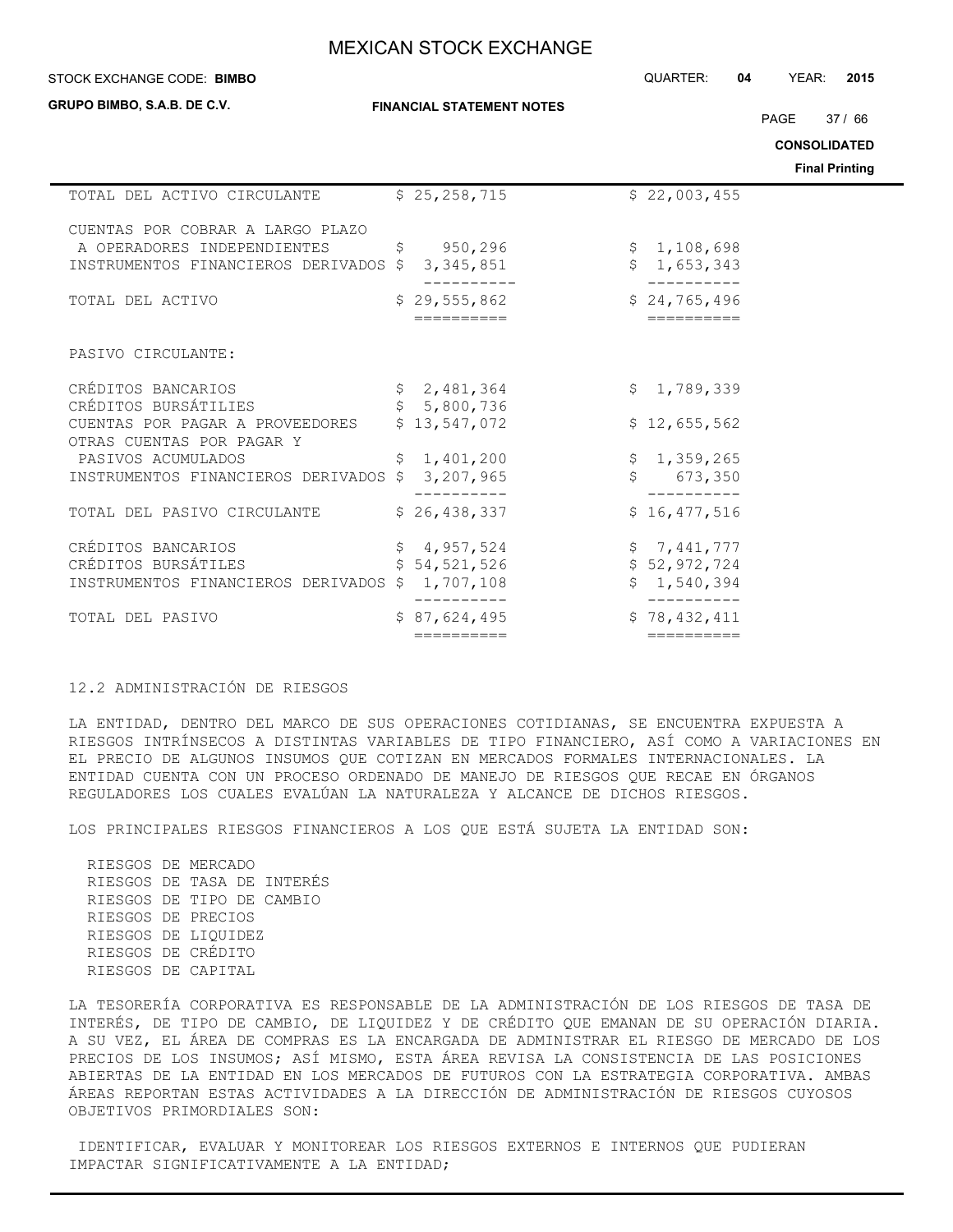**GRUPO BIMBO, S.A.B. DE C.V.**

**FINANCIAL STATEMENT NOTES**

STOCK EXCHANGE CODE: QUARTER: **04** YEAR: **2015 BIMBO**

PAGE 38 / 66

**CONSOLIDATED**

**Final Printing**

 PRIORIZAR RIESGOS; ASEGURAR LA ASIGNACIÓN Y SEGUIMIENTO DE LOS RIESGOS; VALIDAR ÓRGANOS Y/O RESPONSABLES DE SU ADMINISTRACIÓN; VALIDAR AVANCES EN LA ADMINISTRACIÓN DE CADA UNO DE LOS RIESGOS PRIORITARIOS; Y RECOMENDAR ACCIONES A SEGUIR.

EN VIRTUD DE QUE TODAS LAS VARIABLES A LAS QUE LA ENTIDAD SE ENCUENTRA EXPUESTA GUARDAN UN COMPORTAMIENTO DINÁMICO, LAS ESTRATEGIAS DE COBERTURA SON VALORADAS Y MONITOREADAS DE MANERA FORMAL Y PERIÓDICA. DE IGUAL FORMA, SON REPORTADAS AL ÁREA DE GOBIERNO CORRESPONDIENTE. LA FINALIDAD PRIMORDIAL ES ALCANZAR UNA POSICIÓN NEUTRAL Y EQUILIBRADA CON RELACIÓN A LA EXPOSICIÓN AL RIESGO DE UNA CIERTA VARIABLE FINANCIERA.

#### 12.2.1 RIESGOS DE MERCADO

LA ENTIDAD SE ENCUENTRA EXPUESTA A RIESGOS DE TASA DE INTERÉS Y RIESGOS DE TIPO DE CAMBIO, LOS CUALES SON GESTIONADOS POR LA TESORERÍA CORPORATIVA, ASÍ COMO DE RIESGOS DE PRECIO DE ALGUNOS INSUMOS GESTIONADOS POR EL ÁREA DE COMPRAS. PARA LO ANTERIOR, LA ENTIDAD EN OCASIONES UTILIZA INSTRUMENTOS FINANCIEROS DERIVADOS PARA MITIGAR EL POSIBLE IMPACTO DE FLUCTUACIONES EN DICHAS VARIABLES Y PRECIOS SOBRE SUS RESULTADOS. CONSIDERA QUE DICHOS INSTRUMENTOS OTORGAN FLEXIBILIDAD QUE PERMITE UNA MAYOR ESTABILIDAD DE UTILIDADES Y UNA MEJOR VISIBILIDAD Y CERTIDUMBRE CON RELACIÓN A LOS COSTOS Y GASTOS QUE SE HABRÁN DE SOLVENTAR EN EL FUTURO.

A TRAVÉS DE LAS ÁREAS RESPONSABLES, LA ENTIDAD DETERMINA LOS MONTOS Y PARÁMETROS OBJETIVO SOBRE LAS POSICIONES PRIMARIAS PARA LAS QUE SE CONTRATARÁ UN INSTRUMENTO FINANCIERO DERIVADO DE COBERTURA, Y LOGRAR ASÍ COMPENSAR UNO O MÁS DE LOS RIESGOS GENERADOS POR UNA TRANSACCIÓN O CONJUNTO DE TRANSACCIONES ASOCIADAS CON LA POSICIÓN PRIMARIA.

LA NEGOCIACIÓN CON INSTRUMENTOS DERIVADOS SE REALIZA SÓLO CON INSTITUCIONES DE RECONOCIDA SOLVENCIA Y SE HAN ESTABLECIDO LÍMITES PARA CADA INSTITUCIÓN.

LOS INSTRUMENTOS FINANCIEROS DERIVADOS QUE UTILIZA PRINCIPALMENTE SON:

A) CONTRATOS MEDIANTE LOS CUALES SE ESTABLECE LA OBLIGACIÓN BILATERAL DE INTERCAMBIAR FLUJOS DE EFECTIVO EN FECHAS FUTURAS PREESTABLECIDAS, SOBRE UN VALOR NOMINAL O DE REFERENCIA (SWAPS):

1. DE TASAS DE INTERÉS (INTEREST RATE SWAPS) PARA EQUILIBRAR LA MEZCLA DE TASAS DE SUS PASIVOS FINANCIEROS ENTRE TASAS FIJAS Y VARIABLES.

2. DE MONEDAS (CROSS CURRENCY SWAPS) PARA TRANSFORMAR LA MONEDA EN LA QUE SE ENCUENTRA DENOMINADO TANTO EL CAPITAL COMO LOS INTERESES DE UN PASIVO FINANCIERO.

B) CONTRATOS DE PRECIO ADELANTADO (FORWARDS) DE DIVISAS;

- C) OPCIONES DE COMPRA DE DIVISAS (CALLS);
- D) FUTUROS DE MATERIAS PRIMAS;

E) OPCIONES SOBRE FUTUROS DE MATERIAS PRIMAS; Y

F) SWAPS DE INSUMOS

LA EXPOSICIÓN AL RIESGO DE MERCADO ES MONITOREADA Y REPORTADA CONTINUAMENTE POR EL ÁREA CORRESPONDIENTE.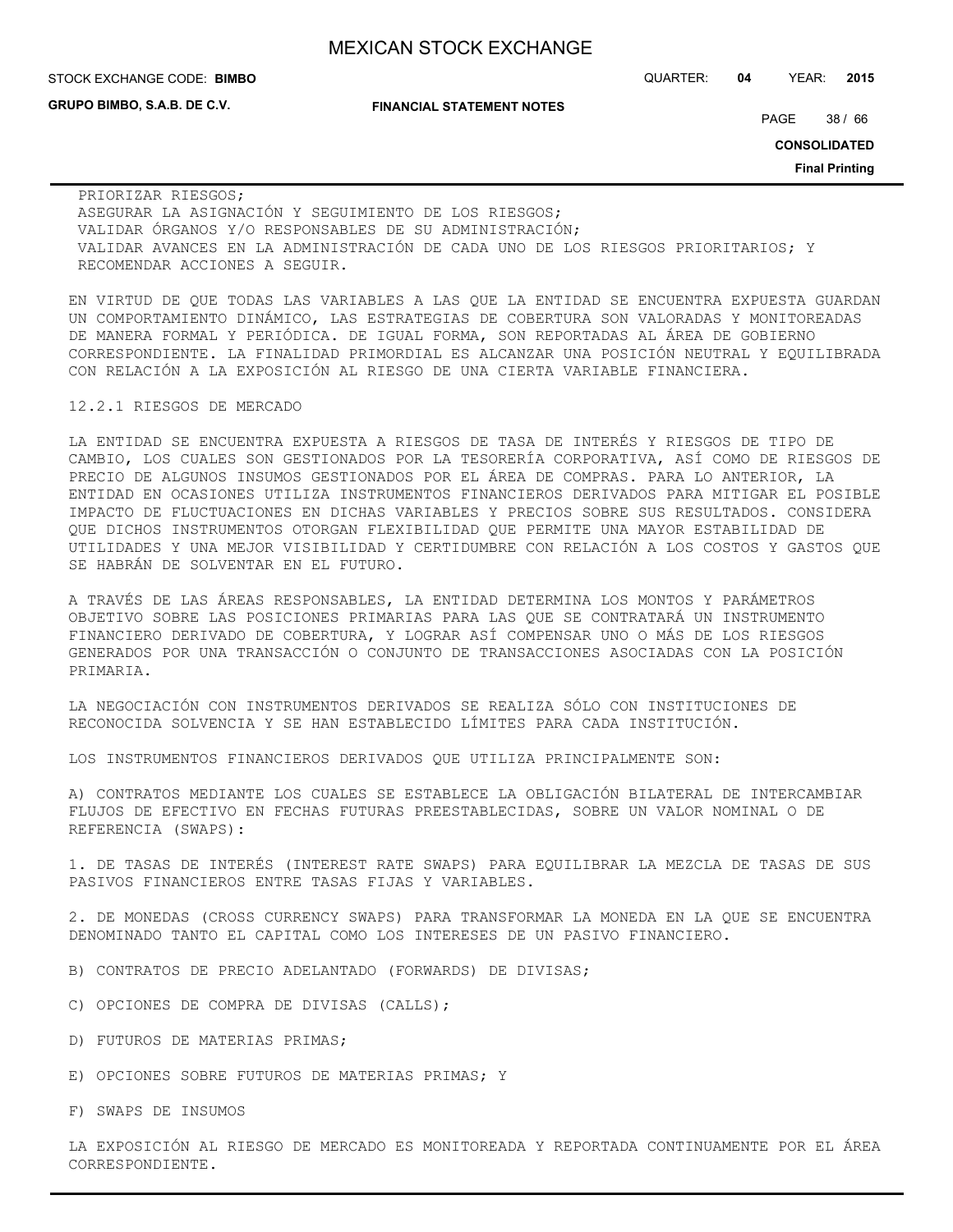**GRUPO BIMBO, S.A.B. DE C.V.**

STOCK EXCHANGE CODE: QUARTER: **04** YEAR: **2015 BIMBO**

**FINANCIAL STATEMENT NOTES**

PAGE 39 / 66

**CONSOLIDATED**

**Final Printing**

LA ENTIDAD EFECTÚA ANÁLISIS DE SENSIBILIDAD YA QUE SU POLÍTICA SOBRE LA CONTRATACIÓN DE INSTRUMENTOS FINANCIEROS DERIVADOS ES QUE SUS OBJETIVOS SEAN EXCLUSIVAMENTE DE COBERTURA. ESTO ES, LA EVENTUAL CONTRATACIÓN DE UN INSTRUMENTO FINANCIERO DERIVADO DEBE DE ESTAR NECESARIAMENTE ASOCIADA A UNA POSICIÓN PRIMARIA QUE REPRESENTE ALGÚN RIESGO. CONSECUENTEMENTE, LOS MONTOS NOCIONALES DE UNO O TODOS LOS INSTRUMENTOS FINANCIEROS DERIVADOS CONTRATADOS PARA LA COBERTURA DE CIERTO RIESGO SERÁN CONSISTENTES CON LAS CANTIDADES DE LAS POSICIONES PRIMARIAS QUE REPRESENTAN LA POSICIÓN DE RIESGO. ASÍ MISMO, LA ENTIDAD NO REALIZA OPERACIONES EN LAS QUE EL BENEFICIO PRETENDIDO O FIN PERSEGUIDO SEAN LOS INGRESOS POR PRIMAS. SI LA ENTIDAD DECIDE LLEVAR A CABO UNA ESTRATEGIA DE COBERTURA EN DONDE SE COMBINEN OPCIONES, EL NETO DE LAS PRIMAS PAGADAS/COBRADAS DEBERÁ REPRESENTARLE UN EGRESO.

LAS POSICIONES DE INSTRUMENTOS FINANCIEROS DERIVADOS AL 31 DE DICIEMBRE DE 2015 Y 2014 SE INTEGRAN COMO SIGUE:

|                                                                                                       | 2015                           |                              | 2014                                               |
|-------------------------------------------------------------------------------------------------------|--------------------------------|------------------------------|----------------------------------------------------|
| ACTIVO:                                                                                               |                                |                              |                                                    |
| CIRCULANTE -<br>FORWARDS DE TIPO DE CAMBIO<br>FORWARDS DE TIPO DE CAMBIO                              | $\varsigma$<br>21,911          | $\mathsf{S}$                 | 16,353                                             |
| ASOCIADOS A MATERIAS PRIMAS                                                                           | 69,155                         |                              | 145,996                                            |
| FUTUROS<br>VALOR RAZONABLE DE MATERIAS PRIMAS<br>GAS NATURAL Y DIESEL                                 |                                |                              | 224,084                                            |
| SWAPS A CORTO PLAZO<br>DEPÓSITOS EN CUENTAS DE GARANTÍA                                               | 794,457<br>1,500,679           |                              | 17,677                                             |
| TOTAL DE INSTRUMENTOS FINANCIEROS<br>DERIVADOS A CORTO PLAZO                                          | \$2,386,202<br>==========      |                              | \$ 404, 110                                        |
| SWAPS A LARGO PLAZO                                                                                   | \$3,345,851                    |                              | \$1,653,343<br>$=$ $=$ $=$ $=$ $=$ $=$ $=$ $=$ $=$ |
| PASIVO:<br>CIRCULANTE -                                                                               |                                |                              |                                                    |
| FORWARDS                                                                                              | \$                             | $\mathsf{S}$                 | (8, 417)                                           |
| PASIVOS EN CUENTA DE GARANTIA                                                                         |                                |                              | (76, 348)                                          |
| SWAPS A CORTO PLAZO<br>FUTUROS                                                                        | (1, 989, 003)                  |                              |                                                    |
| VALOR RAZONABLE DE MATERIAS PRIMAS,<br>GAS NATURAL Y DIESEL                                           | (1, 218, 962)                  |                              | (587, 717)                                         |
| TOTAL DE INSTRUMENTOS FINANCIEROS<br>DERIVADOS A CORTO PLAZO                                          | \$(3, 207, 965)<br>=========== |                              | \$ (673, 350)<br>$=$ ===========                   |
| SWAPS A LARGO PLAZO                                                                                   | \$(1, 707, 108)<br>=========== |                              | \$(1, 540, 384)<br>===========                     |
| CAPITAL CONTABLE:<br>TOTAL VALUACIÓN DE INSTRUMENTOS FINANCIEROS<br>DE FLUJO DE EFECTIVO, NETO DE LOS |                                |                              |                                                    |
| INTERESES DEVENGADOS                                                                                  |                                | $$(1, 411, 403)$ $$360, 965$ |                                                    |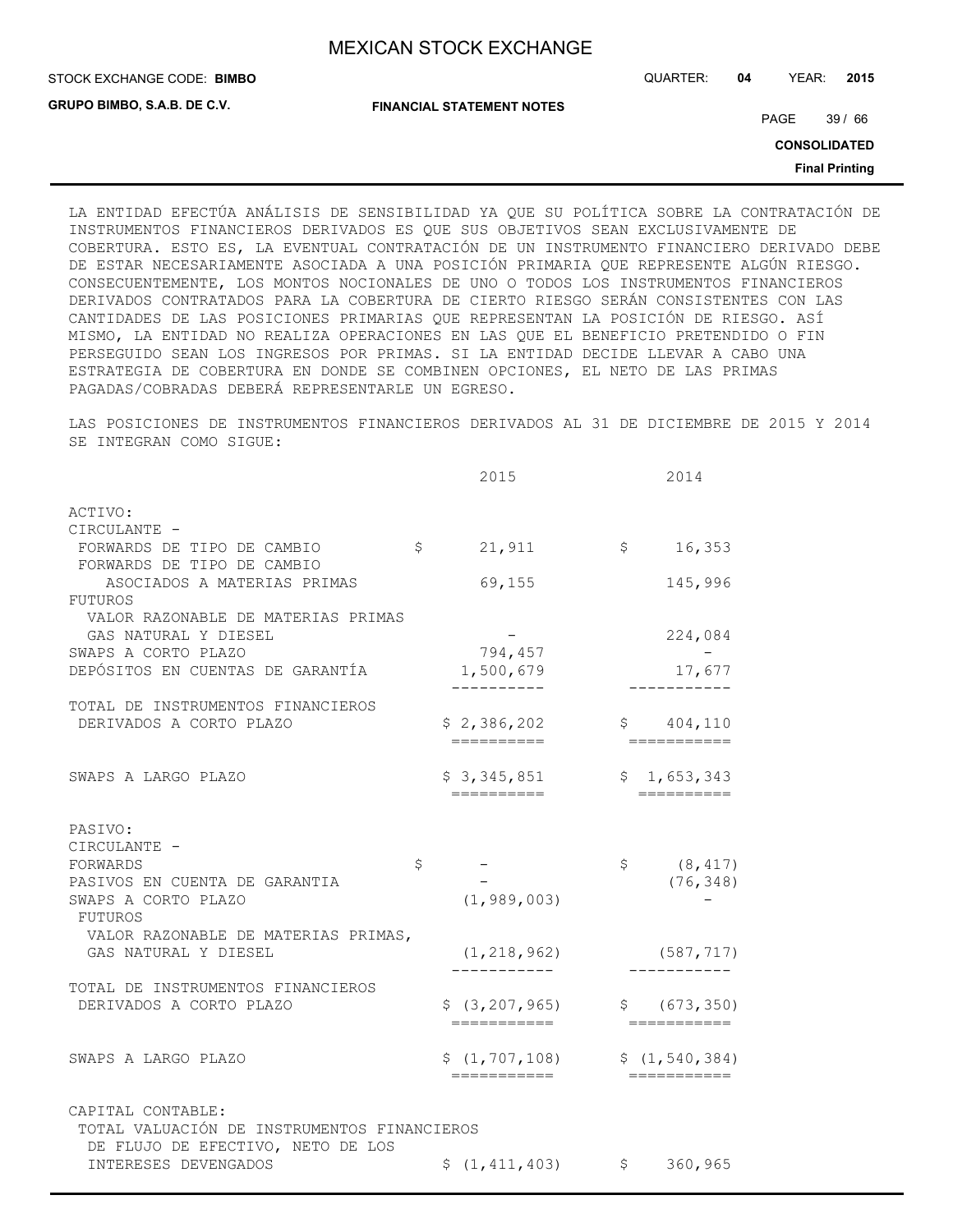#### STOCK EXCHANGE CODE: QUARTER: **04** YEAR: **2015 BIMBO**

**GRUPO BIMBO, S.A.B. DE C.V.**

**FINANCIAL STATEMENT NOTES**

PAGE 40 / 66

**CONSOLIDATED**

**Final Printing**

| CONTRATOS CERRADOS DE FUTUROS NO |                  |              |
|----------------------------------|------------------|--------------|
| CONSUMIDOS                       | (72, 629)        | 16,482       |
|                                  |                  |              |
|                                  | (1, 484, 032)    | 377,447      |
| ISR DIFERIDO, NETO               | 504,326          | (157, 524)   |
|                                  |                  |              |
| TOTAL DE OTROS RESULTADOS        |                  |              |
| INTEGRALES                       | (979, 706)<br>S. | 219,923<br>S |
|                                  |                  |              |

12.2.2 ADMINISTRACIÓN DE RIESGO DE TASA DE INTERÉS

LA ENTIDAD ESTÁ EXPUESTA A RIESGO DE TASAS DE INTERÉS PRINCIPALMENTE POR PASIVOS FINANCIEROS. EL RIESGO ES ADMINISTRADO DE ACUERDO A UNA MEZCLA APROPIADA ENTRE TASA FIJA Y VARIABLE, LA CUAL EN OCASIONES SE LOGRA MEDIANTE LA CONTRATACIÓN DE SWAPS DE TASA DE INTERÉS. LOS DERIVADOS SON CONTRATADOS CON LA FINALIDAD DE CUBRIR DICHO RIESGO Y CUMPLEN CON TODOS LOS REQUISITOS PARA CLASIFICARLOS COMO DERIVADOS DE COBERTURA.

LA ADMINISTRACIÓN CONSIDERA QUE EL RIESGO DE TASA DE INTERÉS QUE EMANA DE LOS ACTIVOS FINANCIEROS DE LA ENTIDAD ES LIMITADO DEBIDO A QUE SE ENCUENTRAN INVERTIDOS A PLAZOS CORTOS.

AL 31 DE DICIEMBRE DE 2015 Y AL 31 DE DICIEMBRE DE 2014, LA ENTIDAD TIENE DEUDA A LARGO PLAZO CONTRATADA A TASAS VARIABLES REFERENCIADAS A TASA DE INTERÉS INTERBANCARIA DE EQUILIBRIO ("TIIE"), UNIDAD DE INVERSIÓN ("UDI"), CANADIAN DEALER OFFERED RATE ("CDOR") Y LONDON INTERBANK OFFERED RATE ("LIBOR"); Y HA CONTRATADO SWAPS DE TASAS DE INTERÉS QUE CAMBIAN DICHO PERFIL. LOS SWAPS UTILIZADOS HAN SIDO DESIGNADOS COMO DE COBERTURA DE FLUJO DE EFECTIVO.

### SENSIBILIDAD A LAS TASAS DE INTERÉS

LOS ANÁLISIS DE SENSIBILIDAD QUE SE PRESENTAN A CONTINUACIÓN SE DETERMINARON CON BASE EN LOS SALDOS CON EXPOSICIÓN A TASAS DE INTERÉS A LA FECHA DE CIERRE DEL PERIODO, TANTO DE LOS INSTRUMENTOS FINANCIEROS DERIVADOS COMO PARA LOS NO DERIVADOS. POR LO ANTERIOR, PUEDEN NO SER REPRESENTATIVOS DEL RIESGO DE TASA A LO LARGO DE TODO EL PERIODO DEBIDO A LAS VARIACIONES EN LOS SALDOS SUJETOS A DICHA EXPOSICIÓN. PARA LOS INSTRUMENTOS A TASA VARIABLE, EL ANÁLISIS DE SENSIBILIDAD ASUME QUE EL SALDO AL CIERRE ESTUVO VIGENTE DURANTE TODO EL PERIODO. UN CAMBIO DE 20 PUNTOS BASE EN LAS TASA LIBOR A UN MES Y UN CAMBIO DE 20 PUNTOS BASE EN LA TASA CDOR A UN MES, Y UN CAMBIO DE 100 PUNTOS BASE EN LA TASA TIIE A 28 DÍAS REPRESENTAN LA EVALUACIÓN DE LA ADMINISTRACIÓN SOBRE UN CAMBIO RAZONABLEMENTE POSIBLE EN LAS MISMAS. LA ENTIDAD NO TIENE RIESGOS LIGADOS A MOVIMIENTOS EN EL VALOR DE LA UDI YA QUE DICHOS RIESGOS SE ENCUENTRAN MITIGADOS EN SU TOTALIDAD MEDIANTE SWAPS DE TASA DE INTERÉS.

UN INCREMENTO/DECREMENTO DE 20 PUNTOS BASE EN LA TASA LIBOR, RESULTARÍA EN UN DECREMENTO/ INCREMENTO EN LOS RESULTADOS DE LA ENTIDAD DE APROXIMADAMENTE \$2,706 Y \$2,502 POR LOS DOCE MESES TERMINADOS EL 31 DE DICIEMBRE DE 2015 Y AL 31 DE DICIEMBRE 2014, RESPECTIVAMENTE, LO CUAL LA ADMINISTRACIÓN NO CONSIDERA SIGNIFICATIVO EN EL RESULTADO DE SUS OPERACIONES.

UN INCREMENTO/DECREMENTO DE 20 PUNTOS BASE EN LA TASA CDOR, RESULTARÍA EN UN DECREMENTO/INCREMENTO EN LOS RESULTADOS DE LA ENTIDAD DE APROXIMADAMENTE \$6,256 Y \$7,374 POR LOS DOCE MESES TERMINADOS EL 31 DE DICIEMBRE DE 2015 Y EL 31 DE DICIEMBRE DE 2014, RESPECTIVAMENTE, LO CUAL LA ADMINISTRACIÓN NO CONSIDERA SIGNIFICATIVO EN EL RESULTADO DE SUS OPERACIONES.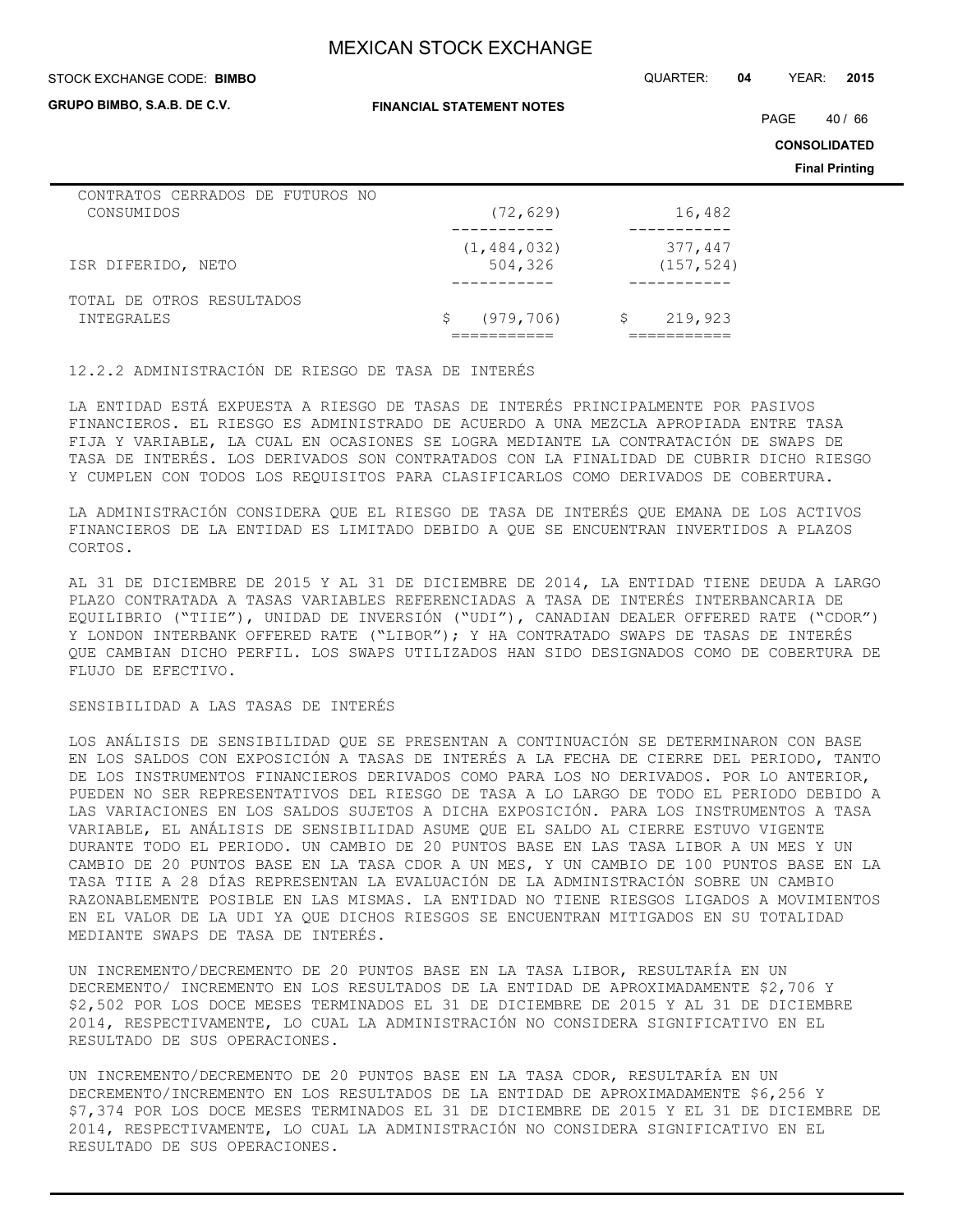**GRUPO BIMBO, S.A.B. DE C.V.**

**FINANCIAL STATEMENT NOTES**

STOCK EXCHANGE CODE: QUARTER: **04** YEAR: **2015 BIMBO**

PAGE 41/66

**CONSOLIDATED**

#### **Final Printing**

UN INCREMENTO/ DECREMENTO DE 100 PUNTOS BASE EN LA TASA TIIE, RESULTARÍA EN UN DECREMENTO/INCREMENTO EN LOS RESULTADOS DE LA ENTIDAD DE APROXIMADAMENTE \$773 Y \$9,675 PARA LOS DOCE MESES TERMINADOS EL 31 DE DICIEMBRE DE 2015 Y 2014, RESPECTIVAMENTE, LO CUAL LA ADMINISTRACIÓN NO CONSIDERA SIGNIFICATIVO EN EL RESULTADO DE SUS OPERACIONES.

12.2.3 ADMINISTRACIÓN DE RIESGO DE TIPO DE CAMBIO

LA ENTIDAD REALIZA TRANSACCIONES EN DIVERSAS MONEDAS Y REPORTA SUS ESTADOS FINANCIEROS EN PESOS MEXICANOS. DEBIDO A LO ANTERIOR, ESTÁ EXPUESTA A RIESGOS CAMBIARIOS TRANSACCIONALES (POR EJEMPLO, POR COMPRAS PRONOSTICADAS DE MATERIAS PRIMAS, CONTRATOS EN FIRME Y ACTIVOS Y PASIVOS MONETARIOS) Y DE CONVERSIÓN (POR EJEMPLO, POR SUS INVERSIONES NETAS EN SUBSIDIARIAS EN EL EXTRANJERO). PRINCIPALMENTE, ESTÁ EXPUESTA AL RIESGO DE VARIACIÓN EN EL PRECIO DEL PESO MEXICANO FRENTE AL DÓLAR ESTADOUNIDENSE, LA VARIACIÓN DEL PESO MEXICANO FRENTE AL DÓLAR CANADIENSE Y LA VARIACIÓN DEL DÓLAR CANADIENSE FRENTE AL DÓLAR ESTADOUNIDENSE.

- ADMINISTRACIÓN DE RIESGO DE TIPO DE CAMBIO POR CONVERSIÓN

DEBIDO A QUE LA ENTIDAD MANTIENE INVERSIONES EN SUBSIDIARIAS EN EL EXTRANJERO CUYA MONEDA FUNCIONAL NO ES EL PESO MEXICANO, SE ENCUENTRA EXPUESTA A UN RIESGO DE CONVERSIÓN DE MONEDA EXTRANJERA. ASÍ MISMO SE HAN CONTRATADO ACTIVOS Y PASIVOS FINANCIEROS INTERCOMPAÑÍAS EN DIVERSAS MONEDAS QUE IGUALMENTE PROVOCAN ESTE RIESGO.

LA COBERTURA A ESTE RIESGO DE CONVERSIÓN CAMBIARIA SE MITIGA EN GRAN MEDIDA A TRAVÉS DE LA DESIGNACIÓN DE UNO O MÁS PRÉSTAMOS DENOMINADOS EN ESTAS MONEDAS COMO COBERTURA CAMBIARIA DE LA EXPOSICIÓN DE CONVERSIÓN Y CIERTOS INSTRUMENTOS FINANCIEROS DERIVADOS, SIGUIENDO EL MODELO DE CONTABILIZACIÓN DE COBERTURA DE LA INVERSIÓN NETA EN SUBSIDIARIAS EN EL EXTRANJERO (RESULTADO DE COBERTURA ECONÓMICA NETA, DENTRO DE OTROS RESULTADOS INTEGRALES).

AL 31 DE DICIEMBRE DE 2015 Y 2014, LOS IMPORTES DE LOS PRÉSTAMOS QUE HAN SIDO DESIGNADOS COMO COBERTURAS SOBRE LA INVERSIÓN NETA EN SUBSIDIARIAS EN EL EXTRANJERO ASCIENDEN A \$2,876 Y \$2,867 MILLONES DE DÓLARES ESTADOUNIDENSES, RESPECTIVAMENTE.

AL 31 DE DICIEMBRE DE 2015 Y 2014, LOS IMPORTES QUE SE HAN DESIGNADO COMO COBERTURAS POR PRÉSTAMOS INTERCOMPAÑÍAS DE LARGO PLAZO SON \$2,017 Y \$2,811 MILLONES DE PESOS MEXICANOS, RESPECTIVAMENTE.

AL 31 DE DICIEMBRE DE 2015 Y 2014, LOS IMPORTES QUE SE HAN DESIGNADO COMO COBERTURAS POR POSICIONES PASIVAS INTERCOMPAÑÍAS DE LARGO PLAZO SON \$30 MILLONES DE EUROS EN AMBOS AÑOS.

AL 31 DE DICIEMBRE DE 2015 Y 2014, LOS IMPORTES DE LOS PRÉSTAMOS QUE HAN SIDO DESIGNADOS COMO COBERTURAS SOBRE LA INVERSIÓN NETA EN SUBSIDIARIAS EN EL EXTRANJERO ASCIENDEN A \$998 Y A \$1,393 MILLONES DE DÓLARES CANADIENSES, RESPECTIVAMENTE.

AL 31 DE DICIEMBRE DE 2015 Y 2014, EL IMPORTE QUE SE HA DESIGNADO COMO COBERTURA POR POSICIONES ACTIVAS DE INTERCOMPAÑÍAS A LARGO PLAZO ES DE \$650 MILLONES DE DÓLARES CANADIENSES.

AL 31 DE DICIEMBRE DE 2015 Y 2014 EL IMPORTE QUE SE HA DESIGNADO COMO COBERTURA POR POSICIONES PASIVAS DE INTERCOMPAÑÍAS A LARGO PLAZO ES DE \$8 Y \$24 MILLONES DE DÓLARES ESTADOUNIDENSES, RESPECTIVAMENTE.

- ADMINISTRACIÓN DE RIESGO DE TIPO DE CAMBIO TRANSACCIONAL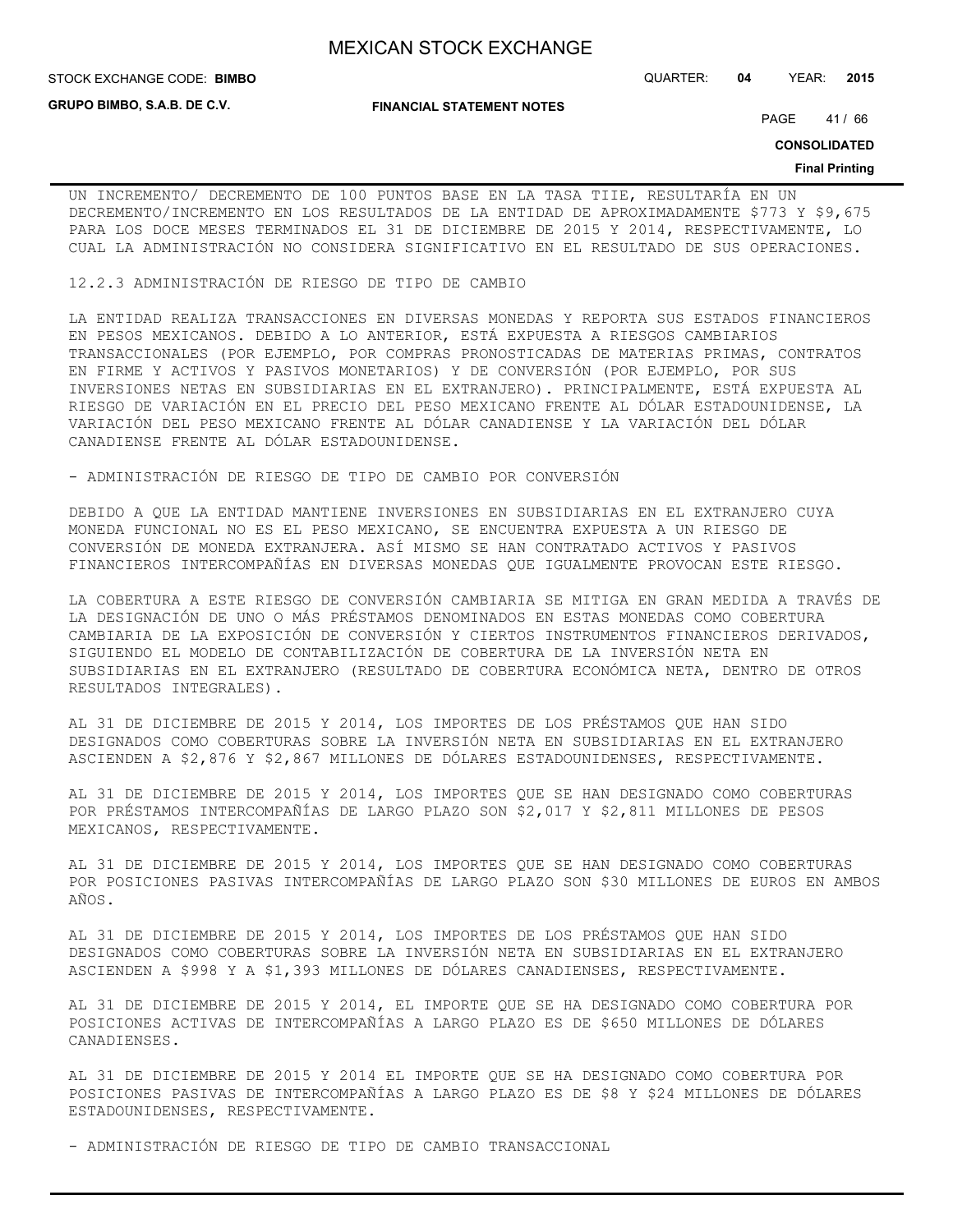STOCK EXCHANGE CODE: QUARTER: **04** YEAR: **2015 BIMBO**

**GRUPO BIMBO, S.A.B. DE C.V.**

**FINANCIAL STATEMENT NOTES**

PAGE 42 / 66

**CONSOLIDATED**

#### **Final Printing**

LA POLÍTICA DE ADMINISTRACIÓN DE RIESGOS EN MATERIA DE RIESGO CAMBIARIO TRANSACCIONAL CONSISTE EN CUBRIR LOS FLUJOS DE EFECTIVO ESPERADOS, PRINCIPALMENTE DE OBLIGACIONES PREVISTAS LAS CUALES CUMPLEN CON LOS REQUISITOS PARA SER CONSIDERADAS COMO EXPOSICIONES ASOCIADAS CON OPERACIONES PRONOSTICADAS "ALTAMENTE PROBABLES" PARA EFECTOS DE LA CONTABILIDAD DE COBERTURAS. CUANDO LA COMPRA FUTURA SE LLEVA A CABO, LA ENTIDAD AJUSTA EL MONTO DEL ELEMENTO NO FINANCIERO QUE SE ENCONTRABA CUBIERTO POR LA PÉRDIDA O GANANCIA PREVIAMENTE RECONOCIDA EN OTROS RESULTADOS INTEGRALES.

### SENSIBILIDAD AL TIPO DE CAMBIO

LOS ANÁLISIS DE SENSIBILIDAD QUE SE PRESENTAN A CONTINUACIÓN SE DETERMINARON CON BASE EN LOS SALDOS CON EXPOSICIÓN A TIPO DE CAMBIO A LA FECHA DE CIERRE DEL PERIODO TANTO DE LOS INSTRUMENTOS FINANCIEROS DERIVADOS COMO PARA LOS NO DERIVADOS, Y, POR LO TANTO, PUEDEN NO SER REPRESENTATIVOS DEL RIESGO DE TIPO DE CAMBIO DURANTE EL PERIODO DEBIDO A VARIACIONES EN LOS SALDOS SUJETOS A DICHA EXPOSICIÓN.

UNA DEVALUACIÓN/REVALUACIÓN DE \$1 PESO MEXICANO POR DÓLAR ESTADOUNIDENSE, QUE REPRESENTA LA EVALUACIÓN DE LA ADMINISTRACIÓN SOBRE UN CAMBIO RAZONABLEMENTE POSIBLE EN LA PARIDAD CAMBIARIA ENTRE ESAS MONEDAS, RESULTARÍA EN UN INCREMENTO/DECREMENTO DE APROXIMADAMENTE \$36,000 Y \$19,000 EN LOS RESULTADOS, POR LOS DOCE MESES TERMINADOS EL 31 DE DICIEMBRE DE 2015 Y 2014, RESPECTIVAMENTE.

UNA DEVALUACIÓN/REVALUACIÓN DE \$1 PESO MEXICANO POR DÓLAR CANADIENSE, QUE REPRESENTA LA EVALUACIÓN DE LA ADMINISTRACIÓN SOBRE UN CAMBIO RAZONABLEMENTE POSIBLE EN LA PARIDAD CAMBIARIA ENTRE ESAS MONEDAS, RESULTARÍA EN UN INCREMENTO/DECREMENTO DE LOS RESULTADOS DE APROXIMADAMENTE \$380, POR LOS DOCE MESES TERMINADOS EL 31 DE DICIEMBRE DE 2015.

UNA DEVALUACIÓN/REVALUACIÓN DE \$1 PESO MEXICANO POR EURO, QUE REPRESENTA LA EVALUACIÓN DE LA ADMINISTRACIÓN SOBRE UN CAMBIO RAZONABLEMENTE POSIBLE EN LA PARIDAD CAMBIARIA ENTRE ESAS MONEDAS, RESULTARÍA EN UN IMPACTO EN LOS RESULTADOS DE APROXIMADAMENTE \$20, POR LOS DOCE MESES TERMINADOS EL 31 DE DICIEMBRE DE 2015.

DETALLE DE OPERACIONES DERIVADAS PARA CUBRIR EL RIESGO DE TASA DE INTERÉS Y TIPO DE CAMBIO

LAS CARACTERÍSTICAS DE DICHAS OPERACIONES DERIVADAS UTILIZADAS PARA LA COBERTURA DE LOS RIESGOS ANTES MENCIONADOS Y SU VALOR RAZONABLE AL 31 DE DICIEMBRE DE 2015 Y 2014 SON:

|                                                                                                                                                                                                                   | 2015          |              | 2014    |
|-------------------------------------------------------------------------------------------------------------------------------------------------------------------------------------------------------------------|---------------|--------------|---------|
| A) SWAPS QUE MODIFICAN LA TASA DE LOS<br>CERTIFICADOS BURSÁTILES BIMBO 09U CON<br>VENCIMIENTO A CORTO PLAZO.                                                                                                      | \$<br>794,457 | $\mathsf{S}$ |         |
| A) SWAPS QUE MODIFICAN LA TASA DE LOS<br>CERTIFICADOS BURSÁTILES BIMBO 09U.                                                                                                                                       | \$            | \$           | 738,192 |
| B) SWAPS OUE CONVIERTEN EL BONO 144<br>2024 DE DÓLARES ESTADOUNIDENSES A DÓLARES<br>CANADIENSES Y CAMBIAN LA TASA DE INTERÉS<br>FIJA EN DÓLARES ESTADOUNIDENSES A TASA DE<br>INTERÉS FIJA EN DÓLARES CANADIENSES. | 2,931,562     |              | 793,666 |
|                                                                                                                                                                                                                   |               |              |         |

C) SWAP QUE CONVIERTE UNA PORCIÓN DEL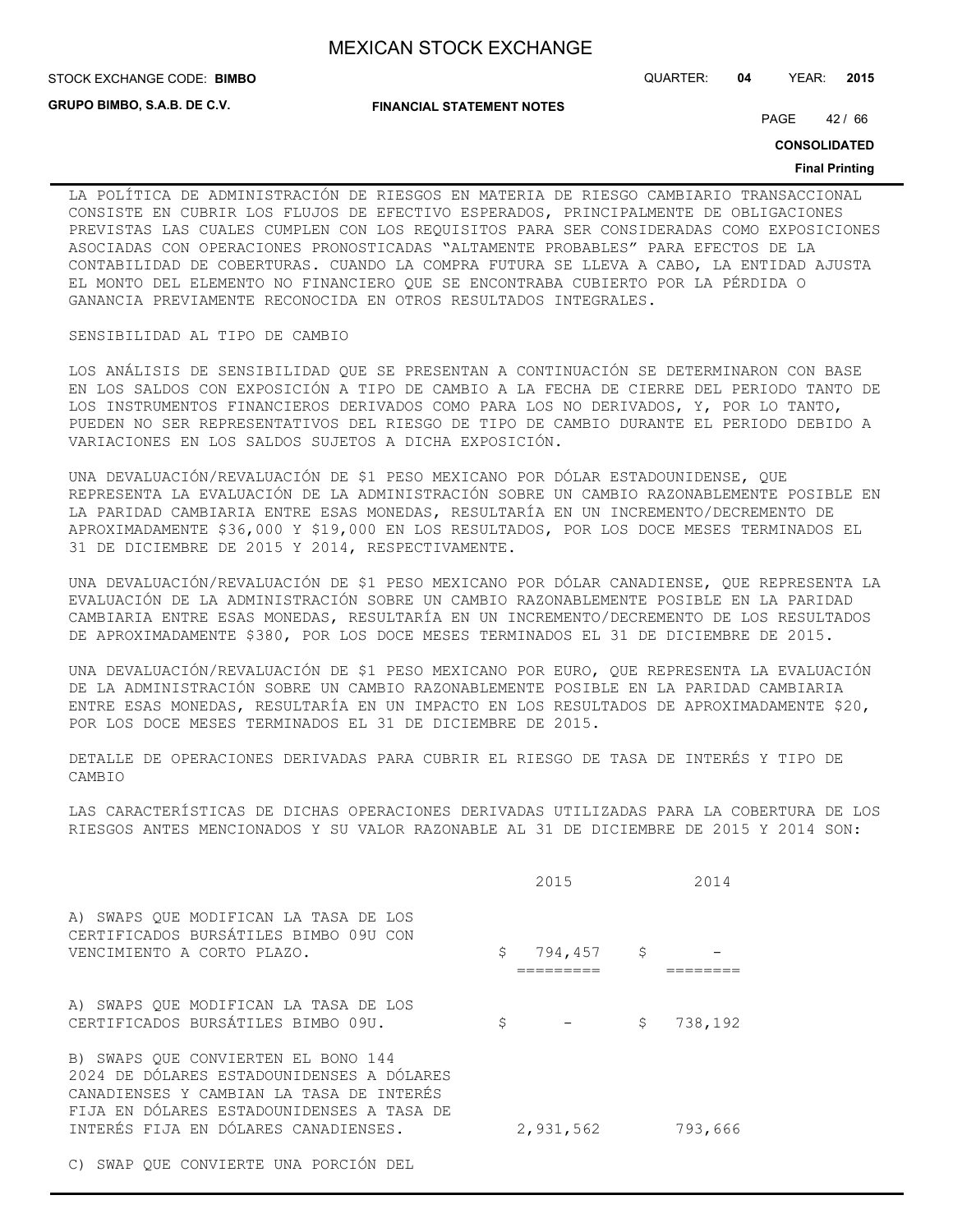STOCK EXCHANGE CODE: QUARTER: **04** YEAR: **2015 BIMBO**

| <b>GRUPO BIMBO, S.A.B. DE C.V.</b><br><b>FINANCIAL STATEMENT NOTES</b>                                                                                                                                                                   |                              |                                                | PAGE 43/66<br><b>CONSOLIDATED</b><br><b>Final Printing</b> |
|------------------------------------------------------------------------------------------------------------------------------------------------------------------------------------------------------------------------------------------|------------------------------|------------------------------------------------|------------------------------------------------------------|
| BONO 144 2044 DE DÓLARES ESTADOUNIDENSES A<br>DÓLARES CANADIENSES Y CAMBIA LAS DE INTERÉS<br>FIJA EN DÓLARES ESTADOUNIDENSES A TASA DE<br>INTERÉS FIJA EN DÓLARES CANADIENSES                                                            |                              | 414,289 121,485                                |                                                            |
| TOTAL ACTIVO A LARGO PLAZO                                                                                                                                                                                                               | $$3,345,851$ $$1,653,343$    |                                                |                                                            |
| D) SWAP QUE CONVIERTE EL CERTIFICADO BURSÁTIL<br>BIMBO 09-2 EN PESOS MEXICANOS A DÓLARES<br>ESTADOUNIDENSES Y CAMBIA LA TASA DE INTERÉS<br>DE PESOS MEXICANOS FIJA A DÓLARES AMERICANOS<br>FIJA CON VENCIMIENTO A CORTO PLAZO            | \$<br>$(677, 481)$ \$        |                                                |                                                            |
| E) SWAPS QUE CONVIERTEN EL CERTIFICADO<br>BURSÁTIL BIMBO 09-U EN PESOS MEXICANOS A<br>DÓLARES ESTADOUNIDENSES Y CAMBIAN LA TASA<br>DE INTERÉS DE PESOS MEXICANOS FIJA A DÓLARES<br>ESTADOUNIDENSES FIJA CON VENCIMIENTO A CORTO<br>PLAZO | (1, 311, 522)                |                                                |                                                            |
| TOTAL PASIVO A CORTO PLAZO                                                                                                                                                                                                               | \$(1, 989, 003)<br>========= | \$                                             |                                                            |
| D) SWAP QUE CONVIERTE EL CERTIFICADO BURSÁTIL<br>BIMBO 09-2 EN PESOS MEXICANOS A DÓLARES<br>ESTADOUNIDENSES Y CAMBIA LA TASA DE INTERÉS<br>DE PESOS MEXICANOS FIJA A DÓLARES AMERICANOS<br>FIJA.                                         | \$                           | (256, 531)<br>$\mathsf{S}$                     |                                                            |
| E) SWAPS QUE CONVIERTEN EL CERTIFICADO<br>BURSÁTIL BIMBO 09-U EN PESOS MEXICANOS A<br>DÓLARES ESTADOUNIDENSES Y CAMBIAN LA TASA<br>DE INTERÉS DE PESOS MEXICANOS FIJA A DÓLARES<br>ESTADOUNIDENSES FIJA CON VENCIMIENTO A CORTO<br>PLAZO |                              | (664, 635)                                     |                                                            |
| F) SWAPS OUE CONVIERTEN EL CERTIFICADO<br>BURSÁTIL BIMBO 12 EN PESOS MEXICANOS A<br>DÓLARES ESTADOUNIDENSES Y CAMBIAN LA<br>TASA DE INTERÉS DE PESOS MEXICANOS FIJA<br>A DÓLARES ESTADOUNIDENSES FIJA                                    | (1, 707, 108)                | (619, 228)                                     |                                                            |
| TOTAL PASIVO POR SWAPS A LARGO PLAZO                                                                                                                                                                                                     | ===========                  | $$(1, 707, 108)$ $$(1, 540, 394)$<br>========= |                                                            |

A) CON RELACIÓN A LA EMISIÓN DE CERTIFICADOS BURSÁTILES BIMBO 09U, ENTRE EL 10 Y EL 24 DE JUNIO DE 2009 SE CONTRATARON DOS SWAPS POR \$1,000,000 Y \$2,000,000, CON VENCIMIENTO EL 6 DE JUNIO DE 2016, QUE EN CONJUNTO COMPLETAN EL MONTO ORIGINAL TOTAL DE LA EMISIÓN BIMBO 09U Y QUE TRANSFORMAN LA DEUDA DE 6.05% DE UDIS A PESOS MEXICANOS A UNA TASA FIJA DE 10.54% Y 10.60%, RESPECTIVAMENTE.

B) CON EL FIN DE TRANSFORMAR LA TOTALIDAD DEL BONO INTERNACIONAL 144A 2024 DE DÓLARES ESTADOUNIDENSES A DÓLARES CANADIENSES, ENTRE EL 30 DE JUNIO Y 21 DE JULIO SE CONTRATARON 6 CROSS CURRENCY SWAPS POR UN MONTO EN MILLONES DE DÓLARES CANADIENSES DE \$240, \$290, \$110, \$10.73, \$108.3 Y \$99.3. TODOS CON FECHA DE VENCIMIENTO DEL 27 DE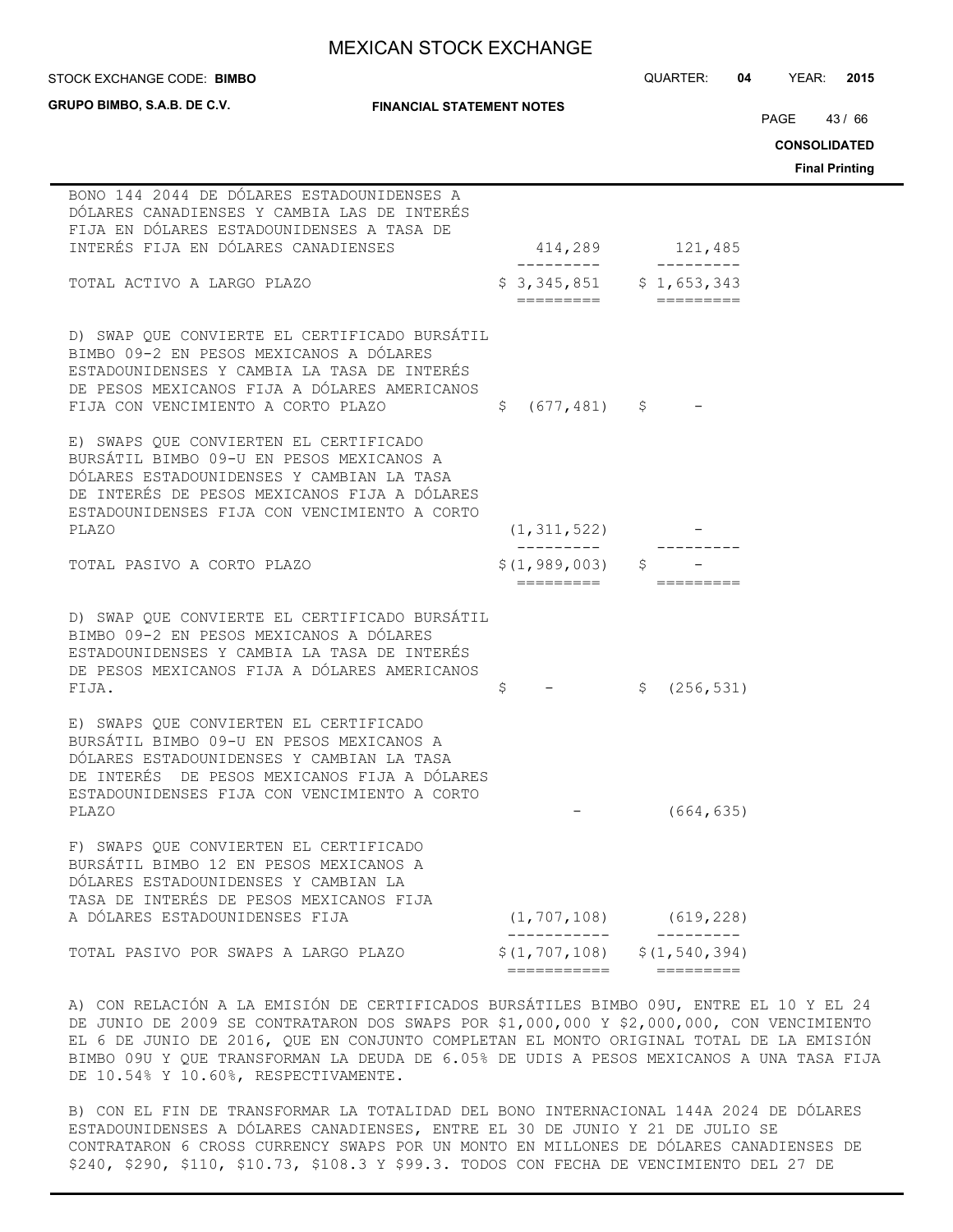**GRUPO BIMBO, S.A.B. DE C.V.**

**FINANCIAL STATEMENT NOTES**

STOCK EXCHANGE CODE: QUARTER: **04** YEAR: **2015 BIMBO**

PAGE 44 / 66

**CONSOLIDATED**

#### **Final Printing**

JUNIO DE 2024. EL TIPO DE CAMBIO PROMEDIO PONDERADO APLICABLE ES DE \$1.07 DÓLARES CANADIENSES POR DÓLAR ESTADOUNIDENSE. TODOS ESTOS INSTRUMENTOS RECIBEN 3.875% DE INTERÉS EN DÓLARES ESTADOUNIDENSES Y PAGAN 4.1175%, 4.1125%, 4.1558%, 4.1498%, 4.1246% Y 4.0415% DE INTERÉS EN DÓLARES CANADIENSES, RESPECTIVAMENTE.

C) CON EL FIN DE TRANSFORMAR UNA PORCIÓN DEL BONO INTERNACIONAL 144A 2044 DE DÓLARES ESTADOUNIDENSES A DÓLARES CANADIENSES, EL 21 DE JULIO SE CONTRATÓ UN CROSS CURRENCY SWAP POR UN MONTO EN MILLONES DE DÓLARES CANADIENSES DE \$107.4 CON FECHA DE VENCIMIENTO DEL 27 DE JUNIO DE 2024. EL TIPO DE CAMBIO APLICABLE ES DE \$1.07 DÓLARES CANADIENSES POR DÓLAR ESTADOUNIDENSE. DICHO INSTRUMENTO RECIBE 4.875% DE INTERÉS EN DÓLARES ESTADOUNIDENSES Y PAGA 5.0455%.

D) CON EL FIN DE TRANSFORMAR EN DÓLARES ESTADOUNIDENSES LA TASA EN PESOS MEXICANOS DE LA EMISIÓN DE CERTIFICADOS BURSÁTILES BIMBO 09-2 CON UN MONTO NOCIONAL DE \$2,000,000 (EQUIVALENTE A 155.3 MILLONES DE DÓLARES ESTADOUNIDENSES), EN 2010 SE CONTRATÓ UN SWAP DE MONEDAS QUE TRANSFORMA EL PASIVO DE PESOS MEXICANOS A DÓLARES ESTADOUNIDENSES CON FECHA DE VENCIMIENTO 6 DE JUNIO DE 2016. EL TIPO DE CAMBIO APLICABLE A ESTE INSTRUMENTO ES DE \$12.88 Y LA TASA DE INTERÉS FIJA APLICABLE ES DE 6.35%.

E) CON EL FIN DE TRANSFORMAR LAS PORCIONES PASIVAS DE LOS INSTRUMENTOS RELACIONADOS A LA EMISIÓN DE LOS CERTIFICADOS BURSÁTILES BIMBO 09-U DE PESOS MEXICANOS A DÓLARES ESTADOUNIDENSES, EL 17 DE FEBRERO DE 2011 SE CONTRATARON DOS SWAPS DE MONEDAS Y TASAS POR \$1,000,000 (EQUIVALENTES A \$83.1 MILLONES DE DÓLARES ESTADOUNIDENSES) Y \$2,000,000 (EQUIVALENTES A \$166.3 MILLONES DE DÓLARES ESTADOUNIDENSES), RESPECTIVAMENTE. CON FECHA DE VENCIMIENTO 6 DE JUNIO DE 2016. EL TIPO DE CAMBIO APLICABLE A ESTOS INSTRUMENTOS ES DE \$12.03 PESOS MEXICANOS POR DÓLAR ESTADOUNIDENSE Y LAS TASAS DE INTERÉS FIJAS APLICABLES SON 6.47% Y 6.53%, RESPECTIVAMENTE.

 F) CON EL FIN DE TRANSFORMAR LA TOTALIDAD DE LOS CERTIFICADOS BURSÁTILES BIMBO 12 DE PESOS MEXICANOS A DÓLARES ESTADOUNIDENSES, ENTRE EL 14 Y EL 17 DE FEBRERO DE 2012 SE CONTRATARON 6 CROSS CURRENCY SWAPS POR UN MONTO EN MILLONES DE DÓLARES ESTADOUNIDENSES DE \$50, \$50, \$50, \$72.1, \$70 Y \$100, RESPECTIVAMENTE. LA FECHA DE VENCIMIENTOS DE TODOS LOS INSTRUMENTOS ES EL 3 DE AGOSTO DE 2018. TODOS ESTOS INSTRUMENTOS RECIBEN 6.83% EN PESOS MEXICANOS Y PAGAN 3.24%, 3.30%, 3.27%, 3.33%, 3.27% Y 3.25%, RESPECTIVAMENTE.

### COBERTURA DE DIVISAS

CON EL FIN DE CUBRIR LAS NECESIDADES DE DÓLARES ESTADOUNIDENSES DE LA TESORERÍA CORPORATIVA LIGADAS A DIVERSOS GASTOS PRONOSTICADOS, LA ENTIDAD MANTIENE AL 31 DE DICIEMBRE DE 2015 Y 2014 UN PORTAFOLIO DE FORWARDS QUE RESULTAN EN UNA POSICIÓN LARGA CON VENCIMIENTOS MENSUALES POR UN TOTAL DE \$35 MILLONES Y \$18 MILLONES DE DÓLARES ESTADOUNIDENSES, RESPECTIVAMENTE, A UN TIPO DE CAMBIO PROMEDIO DE \$16.71 Y \$13.90 PESOS MEXICANOS POR DÓLAR ESTADOUNIDENSE.

ADICIONALMENTE, CON EL FIN DE CUBRIR UNA PORCIÓN DE LA DEUDA EN DÓLARES ESTADOUNIDENSES Y TRANSFORMARLA A DÓLARES CANADIENSES, LA ENTIDAD MANTENÍA AL 31 DE DICIEMBRE DE 2014 UN PORTAFOLIO DE FORWARDS QUE RESULTAN EN UNA POSICIÓN CORTA POR UN TOTAL DE \$85 MILLONES DE DÓLARES CANADIENSES, A UN TIPO DE CAMBIO PROMEDIO DE \$1.1662 DÓLARES CANADIENSES POR DÓLAR ESTADOUNIDENSE.

CON EL FIN DE CUBRIR NECESIDADES DE EUROS DE LA TESORERÍA CORPORATIVA LIGADAS A DIVERSAS TRANSACCIONES PRONOSTICADAS, LA ENTIDAD MANTENÍA AL 31 DE DICIEMBRE DE 2014 UN PORTAFOLIO DE OPCIONES Y FORWARDS QUE RESULTAN EN UNA POSICIÓN LARGA POR UN TOTAL DE \$9 MILLONES DE EUROS, A UN TIPO DE CAMBIO DE \$17.85 PESOS POR EURO, RESPETIVAMENTE.

AL 31 DE DICIEMBRE DE 2015 Y 2014, ESTAS OPERACIONES TIENEN UN VALOR NETO DE MERCADO DE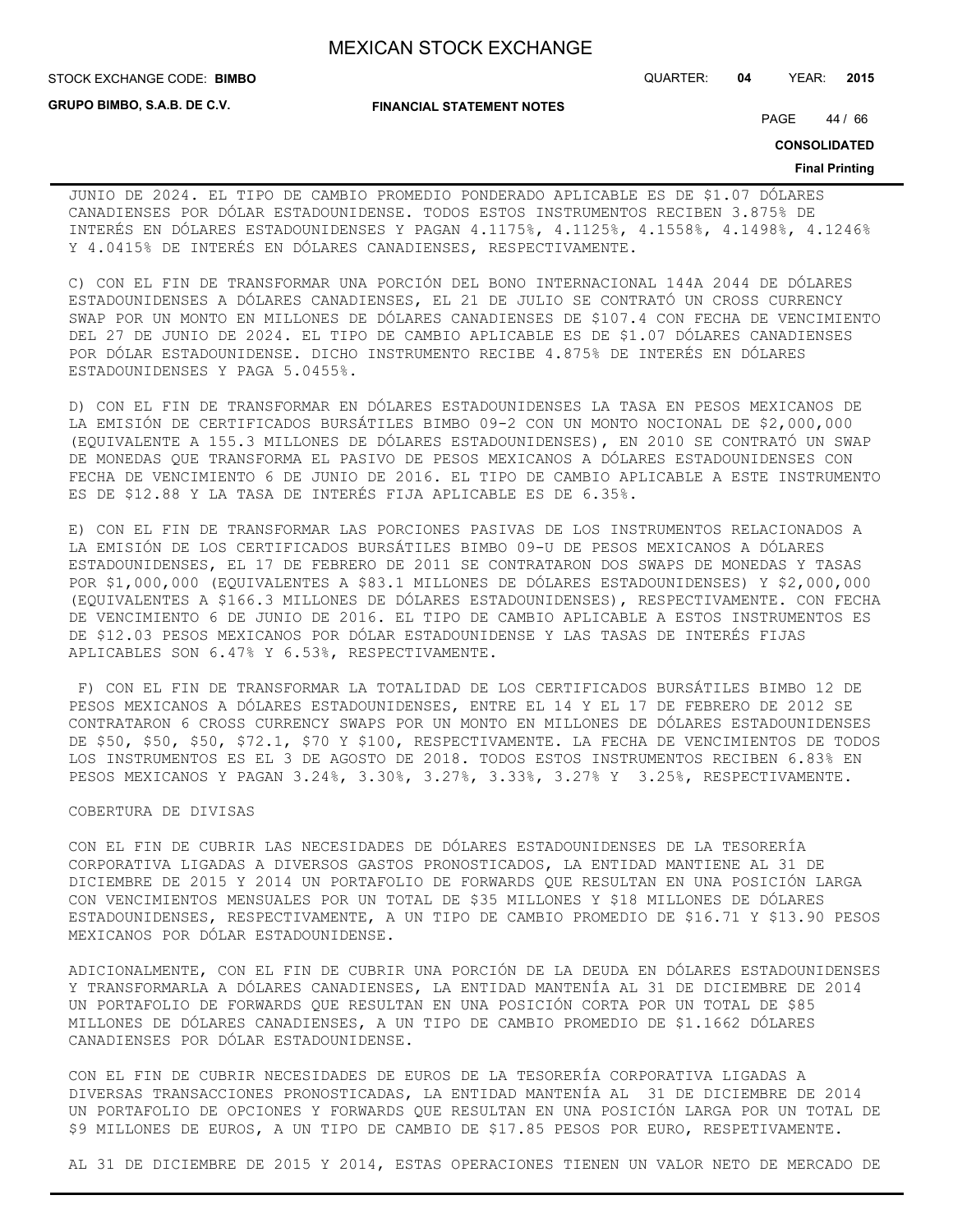| <b>MEXICAN STOCK EXCHANGE</b> |
|-------------------------------|
|-------------------------------|

**GRUPO BIMBO, S.A.B. DE C.V.**

STOCK EXCHANGE CODE: QUARTER: **04** YEAR: **2015 BIMBO**

**FINANCIAL STATEMENT NOTES**

PAGE 45/66

**CONSOLIDATED**

**Final Printing**

### \$ 21,911 Y \$(8,417) RESPECTIVAMENTE.

AL 31 DE DICIEMBRE DE 2015 Y 2014, LA ENTIDAD TENÍA CONTRATADOS FORWARDS CON EL OBJETO DE CUBRIR RIESGO CAMBIARIO DE MATERIA PRIMA RELACIONADO CON LA OPERACIÓN DE MÉXICO. ESTOS INSTRUMENTOS AMPARABAN UN MONTO NOCIONAL DE \$117.6 MILLONES Y \$137.7 MILLONES DE DÓLARES ESTADOUNIDENSES, RESPECTIVAMENTE, FIJANDO EL TIPO DE CAMBIO PARA LA COMPRA DE DIVISAS A UN PRECIO DE \$16.84 Y \$13.73 PESOS MEXICANOS POR DÓLAR ESTADOUNIDENSE RESPECTIVAMENTE.

AL 31 DE DICIEMBRE DE 2015 Y 2014, LA ENTIDAD TENÍA CONTRATADOS FORWARDS CON EL OBJETO DE CUBRIR RIESGO CAMBIARIO DE MATERIA PRIMA RELACIONADO CON LA OPERACIÓN DE URUGUAY. ESTOS INSTRUMENTOS AMPARABAN UN MONTO NOCIONAL DE \$1.9 MILLONES DE DÓLARES ESTADOUNIDENSES Y \$3.9 MILLONES DE DÓLARES ESTADOUNIDENSES, RESPECTIVAMENTE, FIJANDO EL TIPO DE CAMBIO PARA LA COMPRA DE DIVISAS A UN PRECIO DE \$30.63 Y \$25.26 PESOS URUGUAYOS POR DÓLAR ESTADOUNIDENSE RESPECTIVAMENTE.

AL 31 DE DICIEMBRE DE 2014, LA ENTIDAD TENÍA CONTRATADOS FORWARDS CON EL OBJETO DE CUBRIR RIESGO CAMBIARIO DE MATERIA PRIMA RELACIONADO CON LA OPERACIÓN DE CHILE. ESTOS INSTRUMENTOS AMPARABAN UN MONTO NOCIONAL DE \$6 MILLONES DE DÓLARES ESTADOUNIDENSES, FIJANDO EL TIPO DE CAMBIO PARA LA COMPRA DE DIVISAS A UN PRECIO DE \$609.8 PESOS CHILENOS POR DÓLAR ESTADOUNIDENSE, RESPECTIVAMENTE.

AL 31 DE DICIEMBRE DE 2015, LA ENTIDAD TENÍA CONTRATADOS FORWARDS CON EL OBJETO DE CUBRIR RIESGO CAMBIARIO DE MATERIA PRIMA RELACIONADO CON LA OPERACIÓN DE ARGENTINA. ESTOS INSTRUMENTOS AMPARABAN UN MONTO NOCIONAL DE \$2.8 MILLONES DE DÓLARES ESTADOUNIDENSES FIJANDO EL TIPO DE CAMBIO PARA LA COMPRA DE DIVISAS A UN PRECIO DE \$11.98 PESOS ARGENTINOS POR DÓLAR ESTADOUNIDENSE, RESPECTIVAMENTE.

AL 31 DE DICIEMBRE DE 2015 Y 2014, ESTAS OPERACIONES TIENEN UN VALOR NETO DE MERCADO DE \$69,155 Y \$ 145,996 RESPECTIVAMENTE.

12.2.4 ADMINISTRACIÓN DE RIESGO DE PRECIOS

LA ENTIDAD, CONFORME SUS POLÍTICAS DE ADMINISTRACIÓN DE RIESGOS, CELEBRA CONTRATOS DE FUTUROS DE TRIGO, GAS NATURAL Y OTROS INSUMOS CON LA FINALIDAD DE MINIMIZAR LOS RIESGOS DE VARIACIÓN EN LOS PRECIOS INTERNACIONALES DE DICHOS INSUMOS.

EL TRIGO, PRINCIPAL INSUMO QUE LA ENTIDAD UTILIZA, JUNTO CON EL GAS NATURAL SON ALGUNOS DE LOS COMMODITIES QUE LA ENTIDAD CUBRE. LAS OPERACIONES SON CELEBRADAS EN MERCADOS RECONOCIDOS Y A TRAVÉS DE SU DOCUMENTACIÓN FORMAL SON DESIGNADAS COMO COBERTURA DE FLUJO DE EFECTIVO POR TRATARSE DE TRANSACCIONES PRONOSTICADAS. LA ENTIDAD REALIZA MEDICIONES DE EFECTIVIDADES RETROSPECTIVAS Y PROSPECTIVAS PARA ASEGURARSE QUE LOS INSTRUMENTOS UTILIZADOS MITIGAN LA EXPOSICIÓN A LA VARIABILIDAD EN LOS FLUJOS DE CAJA PROVENIENTES DE LA FLUCTUACIÓN EN EL PRECIO DE DICHOS INSUMOS.

AL 31 DE DICIEMBRE DE 2015 Y 2014 LA ENTIDAD TIENE RECONOCIDOS EN LA UTILIDAD INTEGRAL CONTRATOS DE DERIVADOS DE TRIGO Y OTROS INSUMOS CERRADOS, LOS CUALES NO SE HAN APLICADO AL COSTO DE VENTAS PORQUE EL INSUMO PRODUCTO DE DICHOS CONTRATOS NO HA SIDO CONSUMIDO.

DETALLE DE OPERACIONES DERIVADAS PARA CUBRIR EL RIESGO DE PRECIOS

AL 31 DE DICIEMBRE DE 2015 Y 2014 LOS CONTRATOS DE FUTUROS Y SUS PRINCIPALES CARACTERÍSTICAS SON: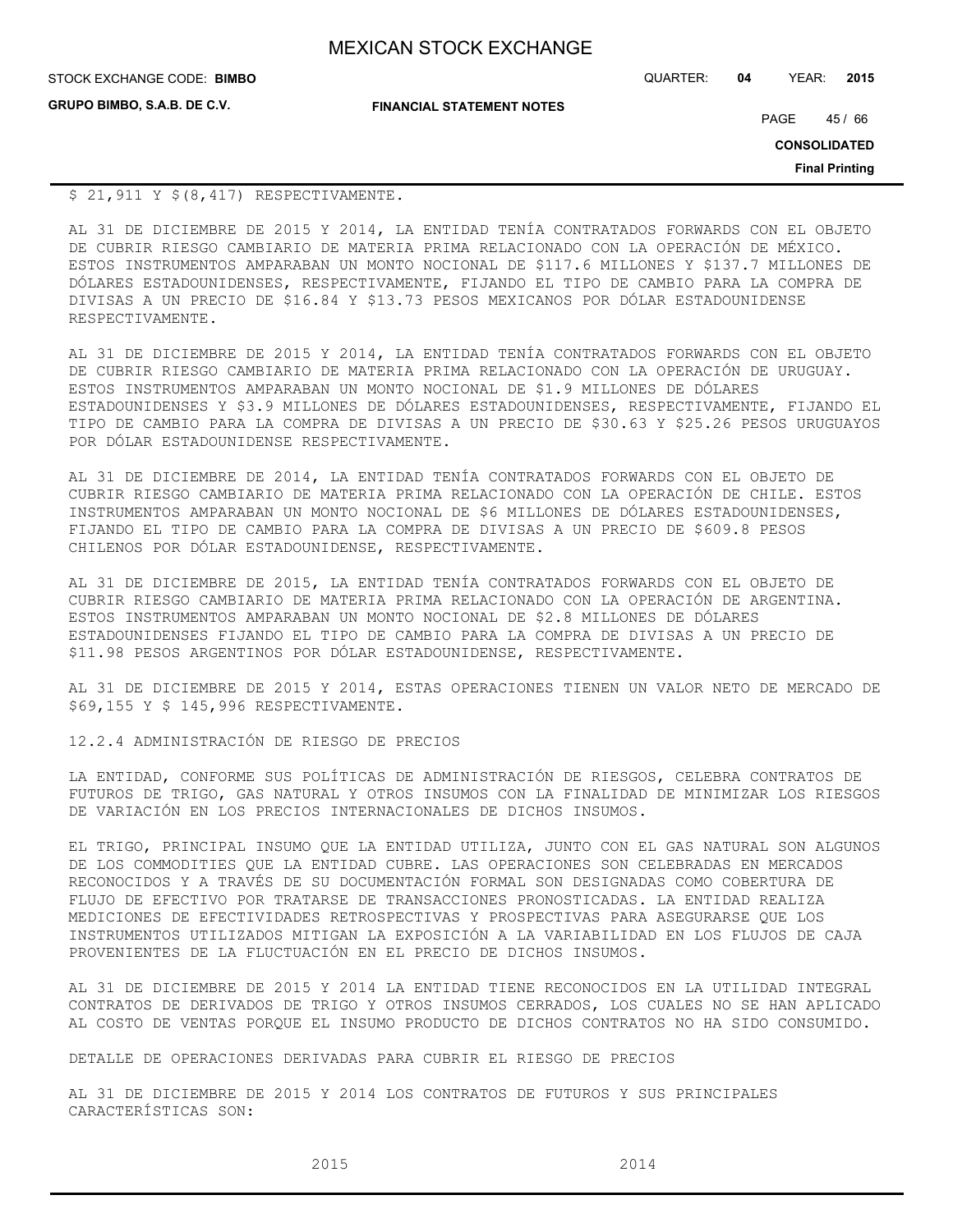**GRUPO BIMBO, S.A.B. DE C.V.**

**FINANCIAL STATEMENT NOTES**

STOCK EXCHANGE CODE: QUARTER: **04** YEAR: **2015 BIMBO**

PAGE 46 / 66

**CONSOLIDATED**

**Final Printing**

|                              | CONTRATOS<br>NÚMERO | VENCIMIENTO RAZONABLE | VALOR             |                     | CONTRATOS<br>NÚMERO VENCIMIENTO RAZONABLE        | <b>VALOR</b>       |
|------------------------------|---------------------|-----------------------|-------------------|---------------------|--------------------------------------------------|--------------------|
| TRIGO<br>MAÍZ<br>ACEITE SOYA | N/A<br>N/A<br>N/A   | N/A<br>N/A<br>N/A     | N/A<br>N/A<br>N/A | 8,427<br>219<br>779 | MAR-DIC-15 \$217,593<br>MAR-MAY-15<br>MAR-DIC-15 | 10,277<br>(3, 786) |
| ACTIVO A CORTO PLAZO         |                     |                       |                   |                     |                                                  | \$224,084          |

**2015** 2014

|                            |       | CONTRATOS<br>NÚMERO VENCIMIENTO RAZONABLE | VALOR                  |            | CONTRATOS  | VALOR<br>NÚMERO VENCIMIENTO RAZONABLE |
|----------------------------|-------|-------------------------------------------|------------------------|------------|------------|---------------------------------------|
| TRIGO<br>MAÍZ              | 308   | $15,766$ MAR-DIC-16 \$<br>MAR-MAY-16      | (594, 345)<br>(4, 969) | N/A<br>N/A | N/A<br>N/A | N/A<br>N/A                            |
| ACEITE SOYA                |       | 1,320 MAR-DIC-16                          | 7,311                  | N/A        | N/A        | N/A                                   |
| DIESEL                     | 1,539 | VARIAS                                    | (185, 568)             | 2,486      | VARIAS     | \$(112, 127)                          |
| GASOLINA                   |       | 3,347 VARIAS                              | (391, 488)             | 5,687      | VARIAS     | (420, 878)                            |
| GAS NATURAL                |       | 1,143 VARIAS                              | (39,006)               | 1,495      | VARIAS     | (54, 712)                             |
| POLIETILENO                |       | 23,700 ENE-SEP-16                         | (9,661)                | N/A        | N/A        | N/A                                   |
| ALUMINIO                   |       | 360 ENE-SEP-16                            | (1, 236)               | N/A        | N/A        | N/A                                   |
|                            |       |                                           |                        |            |            |                                       |
| TOTAL PASIVO A CORTO PLAZO |       |                                           | \$(1, 219, 081)        |            |            | \$ (587, 717)                         |
|                            |       |                                           |                        |            |            |                                       |

INSTRUMENTOS DERIVADOS IMPLÍCITOS - AL 31 DE DICIEMBRE DE 2015 Y 2014, LA ENTIDAD NO TIENE INSTRUMENTOS DERIVADOS CON CARACTERÍSTICAS DE DERIVADOS IMPLÍCITOS SEPARABLES.

TÉCNICAS DE VALUACIÓN Y SUPUESTOS APLICADOS PARA PROPÓSITOS DE DETERMINAR EL VALOR RAZONABLE

EL VALOR RAZONABLE DE LOS ACTIVOS Y PASIVOS FINANCIEROS SE DETERMINA DE LA SIGUIENTE FORMA:

EL VALOR RAZONABLE DE LOS ACTIVOS Y PASIVOS FINANCIEROS CON TÉRMINOS Y CONDICIONES ESTÁNDAR QUE SON NEGOCIADOS EN MERCADOS LÍQUIDOS ACTIVOS, SE DETERMINA CON REFERENCIA A LOS PRECIOS COTIZADOS EN EL MERCADO, POR LO CUAL, ESTOS INSTRUMENTOS SON CONSIDERADOS CON JERARQUÍA NIVEL 1 CONFORME A LA CLASIFICACIÓN DE JERARQUÍA DE VALOR RAZONABLE QUE SE DESCRIBE EN LA SIGUIENTE SECCIÓN.

EL VALOR RAZONABLE DE LOS OTROS ACTIVOS Y PASIVOS SE DETERMINA DE CONFORMIDAD CON MODELOS DE DETERMINACIÓN DE PRECIOS DE ACEPTACIÓN GENERAL, QUE SE BASAN EN EL ANÁLISIS DEL FLUJOS DE EFECTIVO DESCONTADOS.

AL 31 DE DICIEMBRE DE 2015 Y 2014 EL VALOR EN LIBROS DE LOS ACTIVOS FINANCIEROS Y PASIVOS NO VARÍA SIGNIFICATIVAMENTE DE SU VALOR RAZONABLE.

LA VALUACIÓN DE LA DEUDA BURSÁTIL SE REALIZÓ CON EL VALOR DE MERCADO CON PRECIOS DE VALUACIÓN OPERATIVA Y REFERENCIAS DE MERCADO, S. A. DE C. V. ("VALMER"), QUE ES UNA ENTIDAD SUPERVISADA POR LA COMISIÓN NACIONAL BANCARIA Y DE VALORES ("CNBV") QUE PROPORCIONA PRECIOS ACTUALIZADOS DE INSTRUMENTOS FINANCIEROS. ESTA VALUACIÓN SE CONSIDERA NIVEL 1, CONFORME A LA JERARQUÍA QUE SE DESCRIBE A CONTINUACIÓN.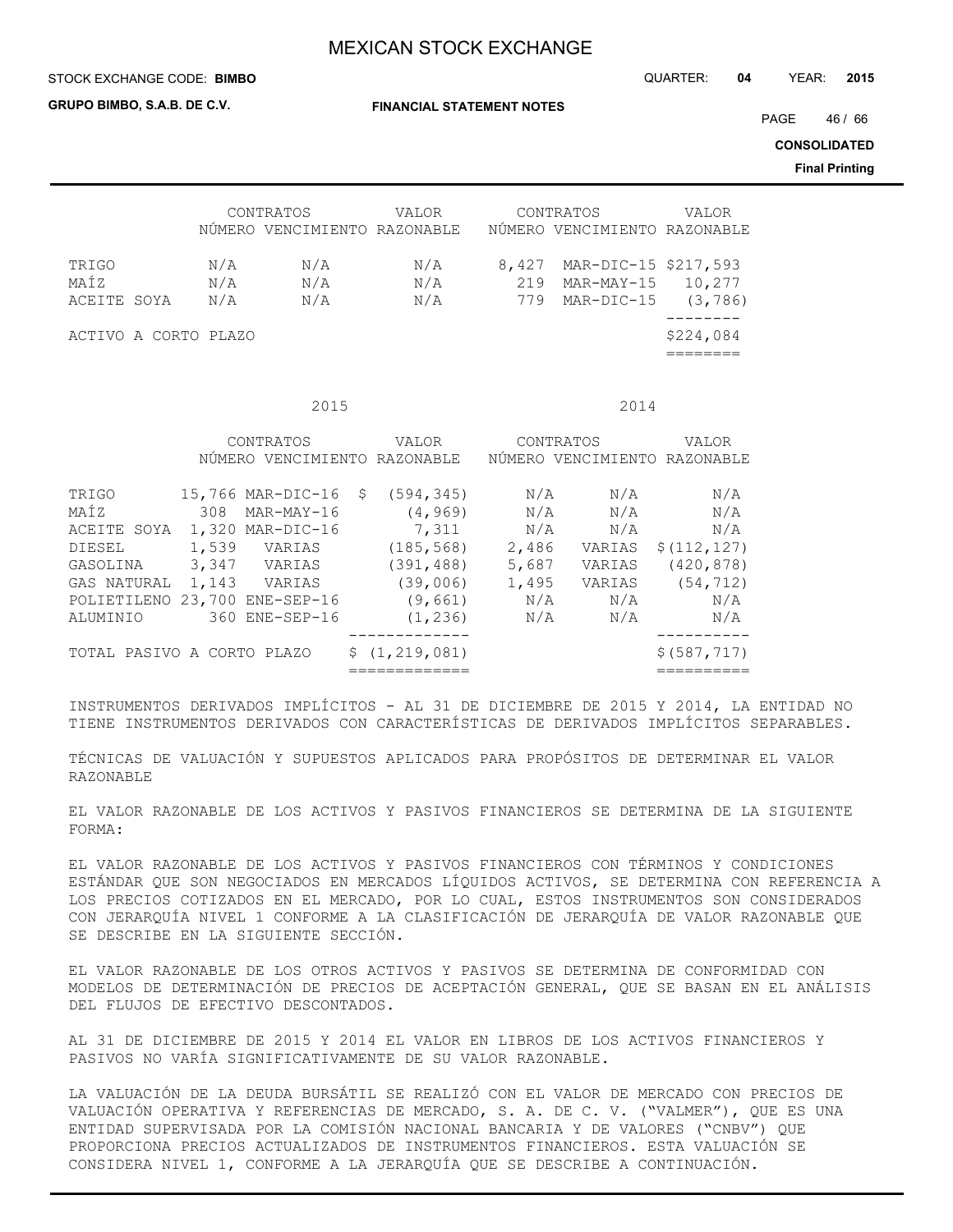**GRUPO BIMBO, S.A.B. DE C.V.**

STOCK EXCHANGE CODE: QUARTER: **04** YEAR: **2015 BIMBO**

**FINANCIAL STATEMENT NOTES**

PAGE 47 / 66

**CONSOLIDATED**

**Final Printing**

### JERARQUÍA DE VALOR RAZONABLE

LA ENTIDAD CLASIFICA EN TRES NIVELES DE JERARQUÍA LAS VALUACIONES A VALOR RAZONABLE RECONOCIDAS EN EL ESTADO DE SITUACIÓN FINANCIERA, CONFORME A LOS DATOS UTILIZADOS EN LA VALUACIÓN. CUANDO UNA VALUACIÓN UTILIZA DATOS DE DIFERENTES NIVELES, LA VALUACIÓN EN SU CONJUNTO SE CLASIFICA EN EL NIVEL MÁS BAJO DE CLASIFICACIÓN DE CUALQUIER DATO RELEVANTE:

\* NIVEL 1 - LAS VALUACIONES A VALOR RAZONABLE SON AQUELLAS DERIVADAS DE LOS PRECIOS COTIZADOS (NO AJUSTADOS) EN LOS MERCADOS ACTIVOS PARA PASIVOS O ACTIVOS IDÉNTICOS;

\* NIVEL 2 - LAS VALUACIONES A VALOR RAZONABLE SON AQUELLAS DERIVADAS DE INDICADORES DISTINTOS A LOS PRECIOS COTIZADOS INCLUIDOS DENTRO DEL NIVEL 1, QUE SON OBSERVABLES PARA EL ACTIVO O PASIVO, BIEN SEA DIRECTAMENTE (ES DECIR COMO PRECIOS) O INDIRECTAMENTE (ES DECIR QUE DERIVAN DE LOS PRECIOS); Y

\* NIVEL 3 - LAS VALUACIONES A VALOR RAZONABLE SON AQUELLAS DERIVADAS DE LAS TÉCNICAS DE VALUACIÓN QUE INCLUYEN LOS INDICADORES PARA LOS ACTIVOS O PASIVOS, QUE NO SE BASAN EN INFORMACIÓN OBSERVABLE DEL MERCADO (INDICADORES NO OBSERVABLES).

### 12.2.5 ADMINISTRACIÓN DE RIESGO DE LIQUIDEZ

ES RESPONSABILIDAD DE LA TESORERÍA CORPORATIVA LA ADMINISTRACIÓN DEL RIESGO DE LIQUIDEZ. LA ADMINISTRACIÓN DE DICHO RIESGO, PREVÉ LA CAPACIDAD DE LA ENTIDAD DE CUMPLIR CON LOS REQUERIMIENTOS DE FONDOS EN EL CORTO, MEDIANO Y LARGO PLAZO, SIEMPRE BUSCANDO FLEXIBILIDAD FINANCIERA. LA ENTIDAD CONSERVA LA LIQUIDEZ NECESARIA MEDIANTE UN MANEJO ORDENADO DEL FLUJO DE EFECTIVO MONITOREÁNDOLO PERMANENTEMENTE, ASÍ COMO MANTENIENDO DIVERSAS LÍNEAS DE CRÉDITO (ALGUNAS DE ELLAS COMPROMETIDAS) CON EL MERCADO BANCARIO Y UN MANEJO ADECUADO DEL CAPITAL DE TRABAJO, GARANTIZANDO ASÍ, EL PAGO DE LAS OBLIGACIONES FUTURAS. DEBIDO A LA NATURALEZA DEL NEGOCIO, LA ENTIDAD CONSIDERA QUE EL RIESGO DE LIQUIDEZ ES BAJO.

LAS OBLIGACIONES TANTO POR INSTRUMENTOS FINANCIEROS DERIVADOS COMO POR EL SERVICIO Y LAS AMORTIZACIONES DE DEUDA SON LOS QUE SE MUESTRAN A CONTINUACIÓN:

|                       | X<1 AÑO        | 1 AÑO <x<3<br>AÑOS</x<3<br> | 3 AÑOS <x<5<br>AÑOS</x<5<br>                      | X>5          |
|-----------------------|----------------|-----------------------------|---------------------------------------------------|--------------|
| DEUDA<br>INSTRUMENTOS | \$11,230,342   | \$11,548,682                | \$20, 270, 005                                    | \$48,359,953 |
| <b>DERIVADOS</b>      | \$1,987,012    | \$1,293,207                 | $\frac{1}{207}$ , 124) $\frac{1}{21}$ , 146, 425) |              |
| TOTAL                 | \$13, 217, 354 | \$12,841,889                | \$20,062,881                                      | \$37,213,528 |

### 12.2.6 ADMINISTRACIÓN DE RIESGO DE CRÉDITO

EL RIESGO DE CRÉDITO EMANA DE LA POSIBLE PÉRDIDA QUE LA ENTIDAD PUEDA TENER, COMO RESULTADO DEL INCUMPLIMIENTO DE PAGO DE SUS CLIENTES, COMO PÉRDIDA EN LAS INVERSIONES Y PRINCIPALMENTE CON LAS CONTRAPARTES CON LAS QUE TIENE CONTRATADOS INSTRUMENTOS FINANCIEROS DERIVADOS.

EN CASO DE DETERIORO DE LAS CUENTAS POR COBRAR A CLIENTES, LA ENTIDAD REGISTRA UNA PROVISIÓN CUANDO LA ANTIGÜEDAD SUPERA LOS 90 DÍAS DE NO HABER RECIBIDO EL PAGO EXIGIBLE, Y SE INCREMENTA EL SALDO DE ESTA PROVISIÓN CON BASE EN EL ANÁLISIS INDIVIDUAL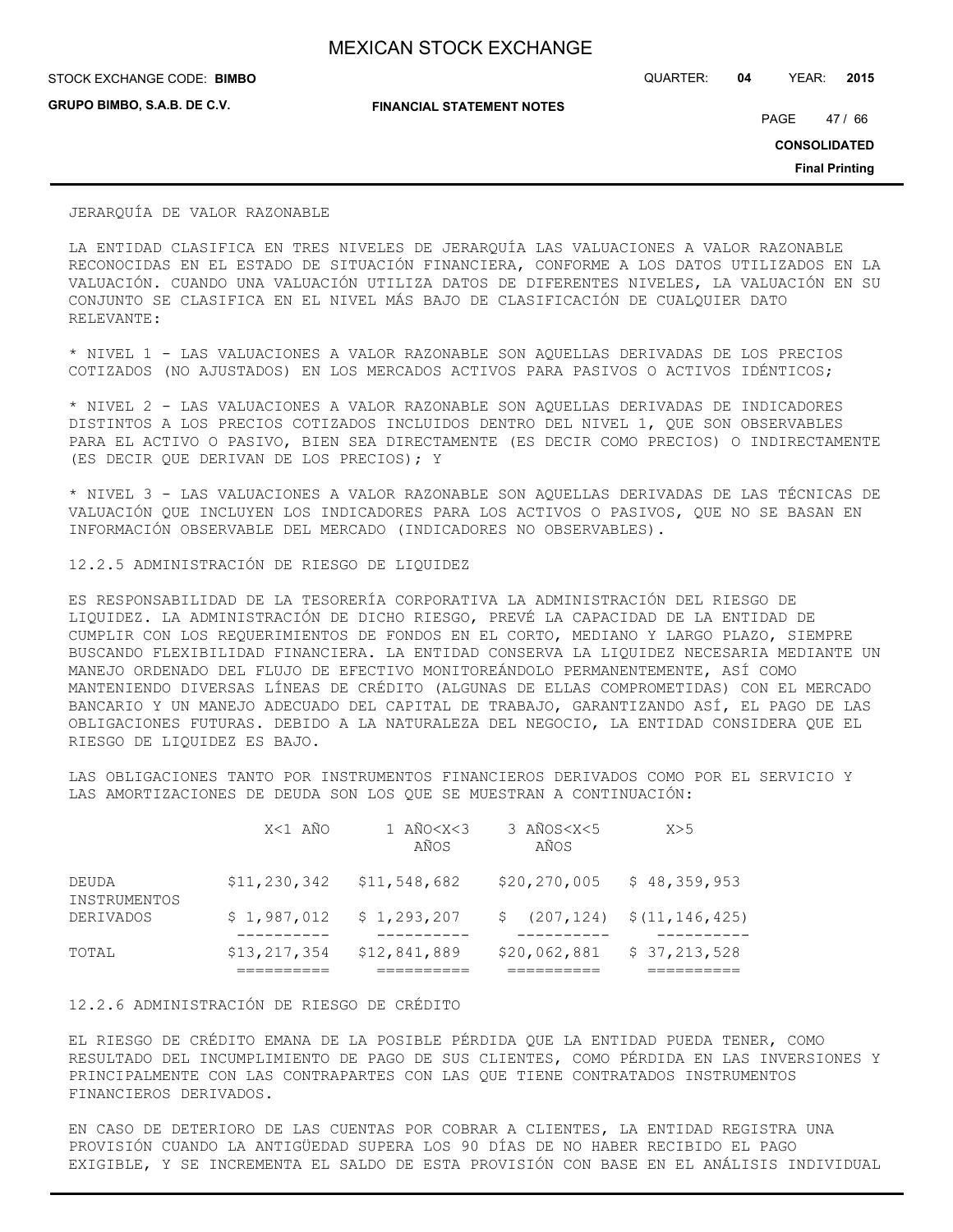**GRUPO BIMBO, S.A.B. DE C.V.**

### **FINANCIAL STATEMENT NOTES**

STOCK EXCHANGE CODE: QUARTER: **04** YEAR: **2015 BIMBO**

PAGE 48 / 66

**CONSOLIDATED**

### **Final Printing**

DE CADA CUENTA Y DE LOS RESULTADOS DE LA EVALUACIÓN DEL COMPORTAMIENTO DE LA CARTERA Y LA ESTACIONALIDAD DEL NEGOCIO. LA METODOLOGÍA UTILIZADA PARA DETERMINAR EL SALDO DE ESTA PROVISIÓN SE HA APLICADO CONSISTENTEMENTE E HISTÓRICAMENTE HA SIDO SUFICIENTE PARA CUBRIR LOS QUEBRANTOS POR CRÉDITOS IRRECUPERABLES.

CON RESPECTO A LAS OPERACIONES CON INSTRUMENTOS FINANCIEROS DERIVADOS RELACIONADAS A TASAS DE INTERÉS Y TIPO DE CAMBIO Y ALGUNOS COMMODITIES COMO GAS NATURAL, ESTAS SON CONTRATADAS BILATERALMENTE (OTC) CON CONTRAPARTES ACEPTADAS DE ACUERDO A CIERTOS CRITERIOS QUE SE MENCIONAN A CONTINUACIÓN, CON LAS CUALES, ADEMÁS SE MANTIENE UNA AMPLIA Y CONTINUA RELACIÓN COMERCIAL.

ESTAS CONTRAPARTES SON ACEPTABLES EN VIRTUD DE QUE CUENTAN CON UNA SOLVENCIA SUFICIENTE - MEDIDA DE ACUERDO A LA CALIFICACIÓN DE "RIESGO DE CONTRAPARTE" DE STANDARD & POOR´S - PARA SUS OBLIGACIONES EN MONEDA LOCAL DE CORTO Y LARGO PLAZO, Y MONEDA EXTRANJERA DE CORTO Y LARGO PLAZO. LAS PRINCIPALES CONTRAPARTES CON LAS QUE LA ENTIDAD TIENE CONTRATOS PARA REALIZAR OPERACIONES FINANCIERAS DERIVADAS BILATERALES SON:

BANCO NACIONAL DE MÉXICO, S.A.; BBVA BANCOMER, S.A.; BARCLAYS BANK, PLC W. LONDON; BANK OF AMERICA MÉXICO, S.A.; CITIBANK N.A.; MERRYL LYNCH CAPITAL SERVICES, INC.; HSBC BANK, ING CAPITAL MARKETS, LLC.; JP MORGAN CHASE BANK, N.A.; BANCO SANTANDER, S.A.; MIZUHO CORPORATE BANK, LTD. MIZUHO CAPITAL MARKETS CORPORATION; THE BANK OF TOKYO MITSUBISHI UFJ, LTD, MACQUARIE BANK LIMITED Y CARGILL, INCORPORATED.

LAS OPERACIONES CON INSTRUMENTOS FINANCIEROS DERIVADOS RELACIONADOS A LAS PRINCIPALES MATERIAS PRIMAS SON CELEBRADAS EN LOS SIGUIENTES MERCADOS RECONOCIDOS:

- A. MINNEAPOLIS GRAIN EXCHANGE (MGE)
- B. KANSAS CITY BOARD OF TRADE (KCBOT)
- C. CHICAGO BOARD OF TRADE (CBOT)
- D. NEW YORK MERCANTILE EXCHANGE (NYMEX)

LA EXPOSICIÓN A CADA UNA DE LAS CONTRAPARTES ES MONITOREADA MENSUALMENTE.

TODAS LAS OPERACIONES CON INSTRUMENTOS FINANCIEROS DERIVADOS SE EFECTÚAN AL AMPARO DE UN CONTRATO MARCO ESTANDARIZADO Y DEBIDAMENTE FORMALIZADO POR LOS REPRESENTANTES LEGALES DE LA ENTIDAD Y DE LAS CONTRAPARTES.

LOS SUPLEMENTOS Y ANEXOS CORRESPONDIENTES A DICHOS CONTRATOS MARCO, ESTABLECEN LAS CONDICIONES DE LIQUIDACIÓN Y DEMÁS TÉRMINOS RELEVANTES DE ACUERDO CON LOS USOS Y PRÁCTICAS DEL MERCADO MEXICANO.

ALGUNOS DE LOS CONTRATOS MARCO, SUPLEMENTOS Y ANEXOS A TRAVÉS DE LOS CUALES SE REALIZAN OPERACIONES FINANCIERAS DERIVADAS BILATERALES, ACTUALMENTE CONTEMPLAN EL ESTABLECIMIENTO DE DEPÓSITOS EN EFECTIVO O VALORES PARA GARANTIZAR EL PAGO DE OBLIGACIONES GENERADAS POR DICHOS CONTRATOS. LOS LÍMITES DE CRÉDITO QUE LA ENTIDAD MANTIENE CON SUS CONTRAPARTES SON SUFICIENTEMENTE AMPLIOS PARA SOPORTAR SU OPERACIÓN ACTUAL; SIN EMBARGO, LA ENTIDAD MANTIENE DEPÓSITOS EN EFECTIVO COMO COLATERAL PARA PAGO DE INSTRUMENTOS FINANCIEROS DERIVADOS.

CON RELACIÓN A LOS CONTRATOS DE FUTUROS ASOCIADOS A MATERIAS PRIMAS QUE SE CELEBRAN EN MERCADOS RECONOCIDOS E INTERNACIONALES, LA ENTIDAD ESTÁ SUJETA A LAS REGLAS DE DICHOS MERCADOS. ESTAS REGLAS INCLUYEN, ENTRE OTRAS, CUBRIR EL MARGEN INICIAL PARA OPERAR CONTRATOS DE FUTUROS, ASÍ COMO LAS SUBSECUENTES LLAMADAS DE MARGEN REQUERIDAS A LA ENTIDAD.

12.2.7 ADMINISTRACIÓN DE LA ESTRUCTURA DE CAPITAL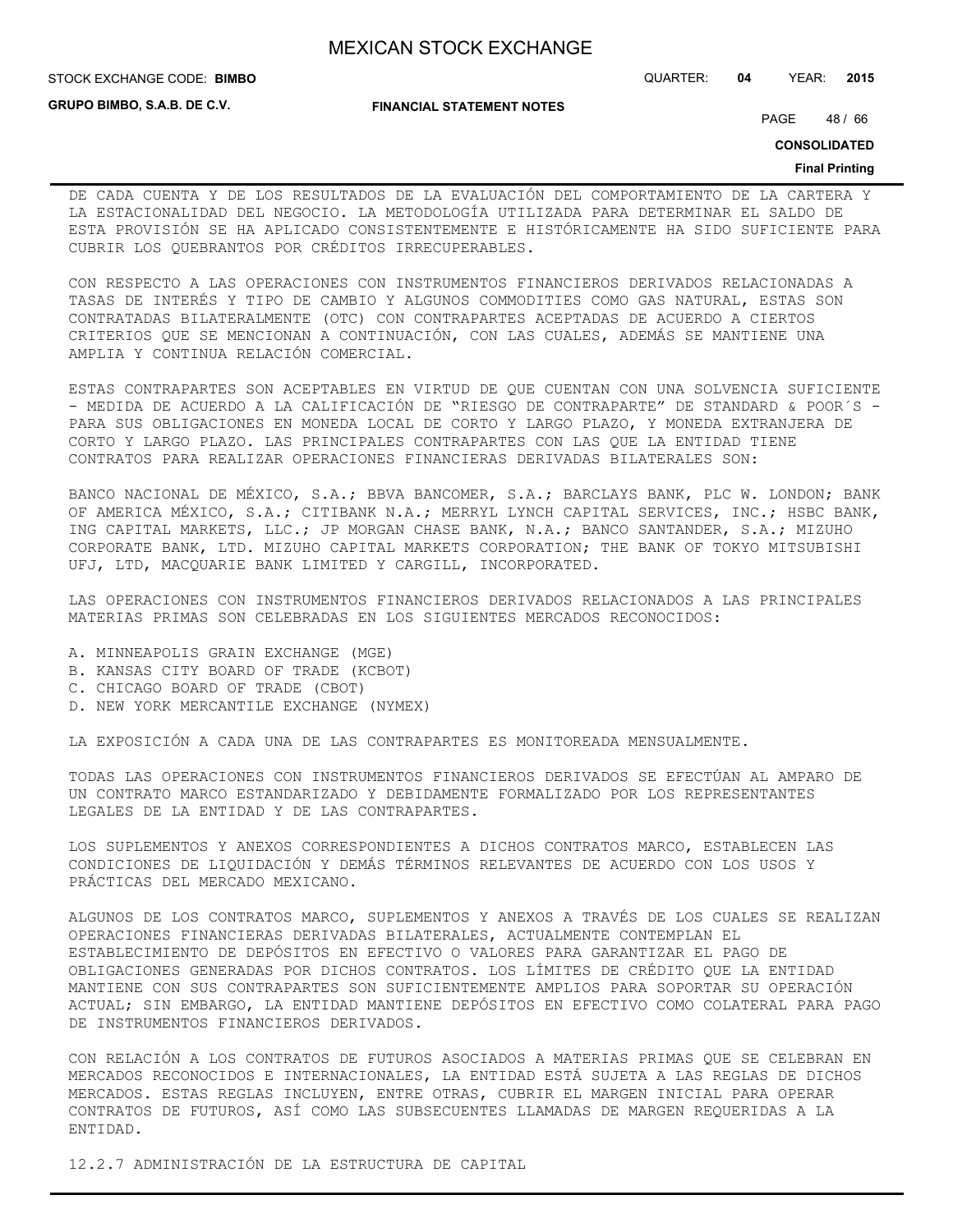STOCK EXCHANGE CODE: QUARTER: **04** YEAR: **2015 BIMBO**

**GRUPO BIMBO, S.A.B. DE C.V.**

**FINANCIAL STATEMENT NOTES**

PAGE 49 / 66

**CONSOLIDATED**

**Final Printing**

LA ENTIDAD MANTIENE UNA SANA RELACIÓN ENTRE DEUDA Y CAPITAL BUSCANDO MAXIMIZAR EL RETORNO A LOS ACCIONISTAS.

AL 31 DE DICIEMBRE DE 2015 Y 2014, LA ESTRUCTURA DE CAPITAL Y LA RAZÓN DE APALANCAMIENTO AL FINAL DE CADA PERIODO ES LA SIGUIENTE:

|                                     | 2015         | 2014           |
|-------------------------------------|--------------|----------------|
| DEUDA (I)                           | \$67,761,150 | \$62, 203, 840 |
| EFECTIVO Y EQUIVALENTES DE EFECTIVO | \$3,825,098  | \$2,571,243    |
| DEUDA NETA                          | \$63,936,052 | \$59,632,597   |
| CAPITAL CONTABLE                    | \$61,858,370 | \$53,601,612   |
| DEUDA NETA A CAPITAL CONTABLE       | $1.03$ VECES | 1.11 VECES     |

(I) LA DEUDA ESTÁ FORMADA POR LOS CRÉDITOS BANCARIOS Y BURSÁTILES A CORTO Y LARGO PLAZO.

LA ENTIDAD NO ESTÁ SUJETA A NINGÚN REQUERIMIENTO EXTERNO DE CAPITAL.

13. BENEFICIOS A EMPLEADOS Y PREVISIÓN SOCIAL

EL PASIVO NETO GENERADO POR BENEFICIOS A EMPLEADOS Y PREVISIÓN SOCIAL A LARGO PLAZO, POR ÁREA GEOGRÁFICA, SE INTEGRA AL 31 DE DICIEMBRE DE 2015 Y 2014 COMO SIGUE:

| POR RETIRO Y BENEFICIOS POSTERIORES<br>AL RETIRO |              |                 |
|--------------------------------------------------|--------------|-----------------|
|                                                  |              |                 |
| MÉXICO                                           | \$3,466,164  | \$<br>2,922,368 |
| EUA                                              | 3,558,156    | 4,898,762       |
| CANADÁ                                           | 758,236      | 541,844         |
| OLA                                              | 62,861       | 135,424         |
| SUBTOTAL POR RETIRO                              | 7,845,417    | 8,498,398       |
| PREVISIÓN SOCIAL                                 | 2,597,692    | 2,103,772       |
| PLANES DE PENSIONES MULTIPATRONALES              | 15,000,318   | 12,511,883      |
| BONOS A COLABORADORES A LARGO PLAZO              | 488,418      | 345,190         |
|                                                  |              |                 |
| PASIVO NETO TOTAL                                | \$25,931,845 | \$23,459,244    |
|                                                  |              |                 |

### A. MÉXICO

LA ENTIDAD TIENE ESTABLECIDO UN PLAN DE BENEFICIOS DEFINIDOS PARA PAGOS DE PENSIONES Y PRIMA DE ANTIGÜEDAD; ASÍ MISMO, TIENE OBLIGACIONES POR PAGOS POR TERMINACIÓN LABORAL QUE NO CALIFICAN COMO PLANES DE BENEFICIOS DEFINIDOS PARA IFRS, POR LO QUE NO SE REGISTRA PASIVO LABORAL. LA POLÍTICA DE FONDEO DE LA ENTIDAD ES LA DE HACER CONTRIBUCIONES DISCRECIONALES. DURANTE 2015 Y 2014 LA ENTIDAD NO EFECTUÓ CONTRIBUCIONES A DICHO PLAN.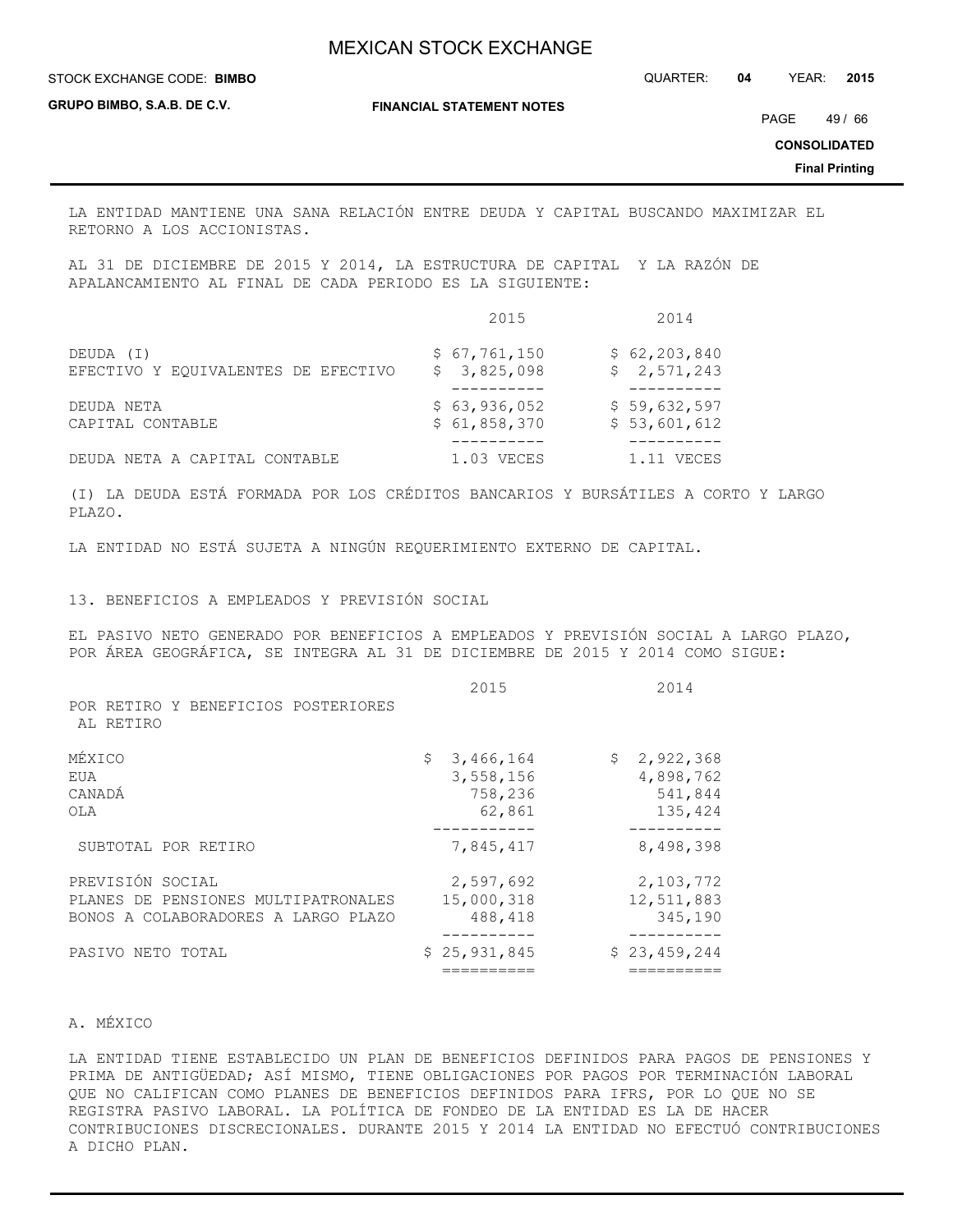**GRUPO BIMBO, S.A.B. DE C.V.**

**FINANCIAL STATEMENT NOTES**

STOCK EXCHANGE CODE: QUARTER: **04** YEAR: **2015 BIMBO**

PAGE 50 / 66

**CONSOLIDATED**

#### **Final Printing**

LOS PAGOS POR PRIMA DE ANTIGÜEDAD, CONSISTEN EN UN PAGO ÚNICO DE 12 DÍAS POR CADA AÑO TRABAJADO, CON BASE AL ÚLTIMO SUELDO, LIMITADO AL DOBLE DEL SALARIO MÍNIMO VIGENTE A LA FECHA DE PAGO ESTABLECIDO POR LEY PARA TODO SU PERSONAL, DE ACUERDO CON LO ESTIPULADO EN LOS CONTRATOS DE TRABAJO. A PARTIR DE 15 AÑOS DE SERVICIO, LOS TRABAJADORES TENDRÁN DERECHO A LA PRIMA DE ANTIGÜEDAD CONTRACTUAL.

LAS VALUACIONES ACTUARIALES MÁS RECIENTES DE LOS ACTIVOS DEL PLAN Y DEL VALOR PRESENTE DE LA OBLIGACIÓN POR BENEFICIOS DEFINIDOS FUERON REALIZADAS AL 31 DE DICIEMBRE DE 2015 Y 2014 POR BUFETE MATEMÁTICO ACTUARIAL, S. C., MIEMBRO DEL COLEGIO NACIONAL DE ACTUARIOS, A.C. EL VALOR PRESENTE DE LA OBLIGACIÓN POR BENEFICIOS DEFINIDOS, EL COSTO LABORAL DEL SERVICIO ACTUAL Y EL COSTO DE SERVICIOS PASADOS FUERON CALCULADOS UTILIZANDO EL MÉTODO DE CRÉDITO UNITARIO PROYECTADO.

B. EUA

LA ENTIDAD TIENE ESTABLECIDOS PLANES DE PENSIONES DE BENEFICIOS DEFINIDOS QUE CUBREN A LOS EMPLEADOS ELEGIBLES. ALGUNOS BENEFICIOS DE PLANES DE PERSONAL NO SINDICALIZADO FUERON CONGELADOS. LA POLÍTICA DE FONDEO DE LA ENTIDAD ES LA DE HACER CONTRIBUCIONES DISCRECIONALES. AL 31 DE DICIEMBRE DE 2015 Y 2014, LA ENTIDAD EFECTUÓ CONTRIBUCIONES A DICHO PLAN POR \$825,912 Y \$641,261, RESPECTIVAMENTE.

LA ENTIDAD TAMBIÉN TIENE ESTABLECIDO UN PLAN DE BENEFICIOS DE PREVISIÓN SOCIAL POSTERIORES AL RETIRO QUE CUBRE GASTOS MÉDICOS DE CIERTOS EMPLEADOS ELEGIBLES. LA ENTIDAD ESTÁ ASEGURADA Y PAGA ESTOS GASTOS CONFORME SE INCURREN.

LAS VALUACIONES ACTUARIALES MÁS RECIENTES DE LOS ACTIVOS DEL PLAN Y DEL VALOR PRESENTE DE LA OBLIGACIÓN POR BENEFICIOS DEFINIDOS FUERON REALIZADAS AL 31 DE DICIEMBRE DE 2015 Y 2014 POR MERCER (US), INC. MIEMBRO DEL INSTITUTO DE ACTUARIOS DE LOS ESTADOS UNIDOS DE AMÉRICA. EL VALOR PRESENTE DE LA OBLIGACIÓN POR BENEFICIOS DEFINIDOS, EL COSTO LABORAL DEL SERVICIO ACTUAL Y EL COSTO DE SERVICIOS PASADOS FUERON CALCULADOS UTILIZANDO EL MÉTODO DE CRÉDITO UNITARIO PROYECTADO.

C. CANADÁ

LA ENTIDAD TIENE ESTABLECIDO UN PLAN DE BENEFICIOS DEFINIDOS PARA PAGOS DE PENSIONES QUE CUBREN A LOS EMPLEADOS ELEGIBLES. ALGUNOS DE LOS BENEFICIOS DE PLANES AL PERSONAL SINDICALIZADO FUERON CONGELADOS. LA POLÍTICA DE FONDEO DE LA ENTIDAD ES LA DE HACER CONTRIBUCIONES DISCRECIONALES. LAS APORTACIONES REALIZADAS DURANTE 2015 Y 2014 ASCENDIERON A \$34,276 \$43,210.

LAS VALUACIONES ACTUARIALES MÁS RECIENTES DE LOS ACTIVOS DEL PLAN Y DEL VALOR PRESENTE DE LA OBLIGACIÓN POR BENEFICIOS DEFINIDOS FUERON REALIZADAS AL 31 DE DICIEMBRE DE 2015 Y 2014 POR MERCER, (CANADÁ), INC. EL VALOR PRESENTE DE LA OBLIGACIÓN POR BENEFICIOS DEFINIDOS, EL COSTO LABORAL DEL SERVICIO ACTUAL Y EL COSTO DE SERVICIOS PASADOS FUERON CALCULADOS UTILIZANDO EL MÉTODO DE CRÉDITO UNITARIO PROYECTADO.

LA ENTIDAD TAMBIÉN TIENE ESTABLECIDO UN PLAN DE CONTRIBUCIÓN DEFINIDA, EN EL CUAL LAS CONTRIBUCIONES SE PAGAN CONFORME SE INCURREN.

LOS SUPUESTOS PRINCIPALES USADOS PARA PROPÓSITOS DE LAS VALUACIONES ACTUARIALES AL 31 DE DICIEMBRE DE 2015 Y 2014 SON LAS SIGUIENTES:

|                    | 2015  | 2014  |
|--------------------|-------|-------|
| MÉXICO:            |       |       |
| TASAS DE DESCUENTO | 7.50% | 7.50% |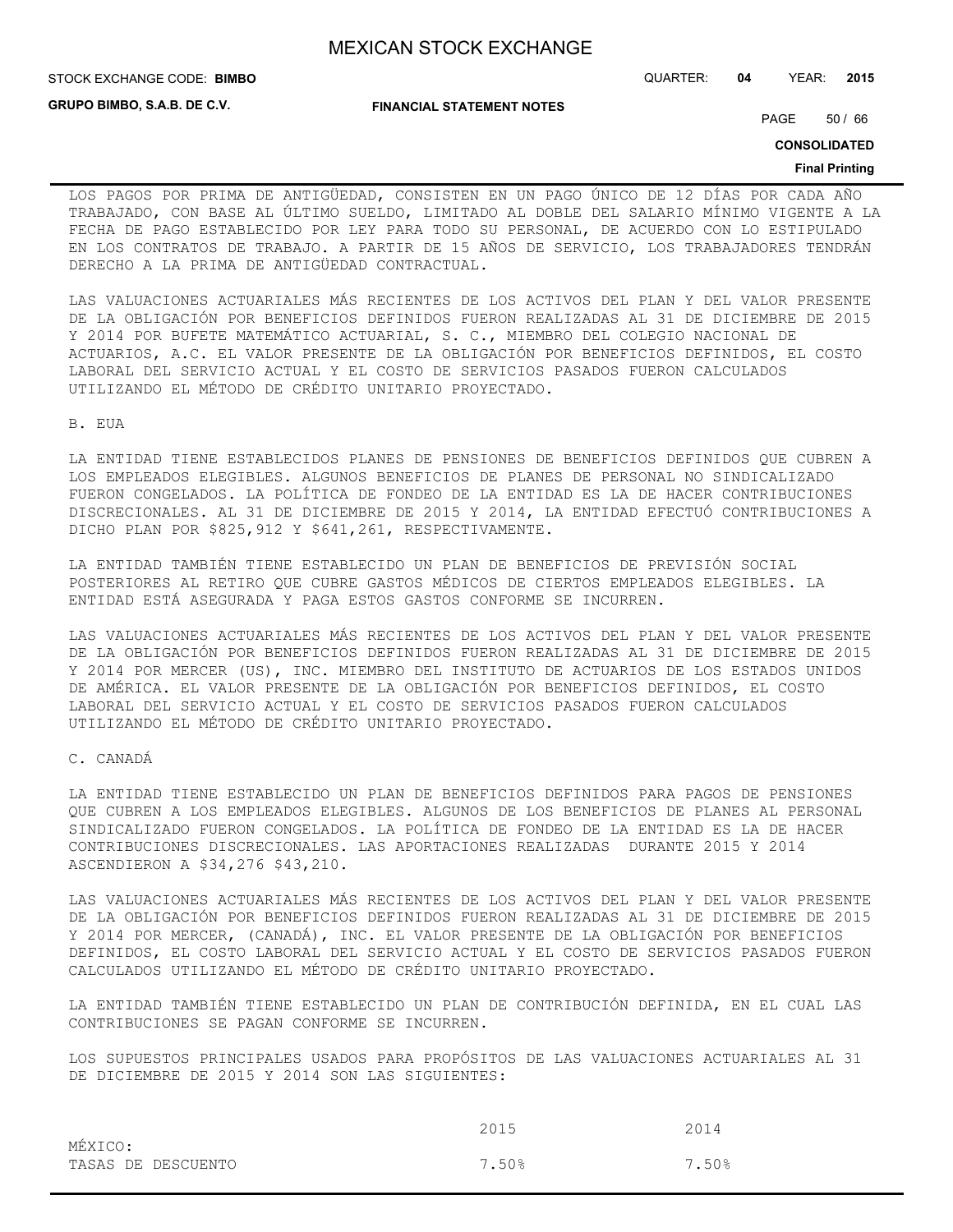**STOCK EXCHANGE CODE: BIMBO** 

**GRUPO BIMBO, S.A.B. DE C.V.**

**FINANCIAL STATEMENT NOTES**

PAGE 51/66

STOCK EXCHANGE CODE: QUARTER: **04** YEAR: **2015**

**CONSOLIDATED**

**Final Printing**

|                                        |       | <b>Final Printing</b> |
|----------------------------------------|-------|-----------------------|
| TASAS ESPERADAS DE INCREMENTO SALARIAL | 4.50% | 4.50%                 |
| ESTADOS UNIDOS:                        |       |                       |
| TASAS DE DESCUENTO                     | 4.22% | 3.80%                 |
| TASAS ESPERADAS DE INCREMENTO          |       |                       |
| SALARIAL                               | 3.75% | 3.75%                 |
| TASAS DE INFLACIÓN                     | 2.75% | 2.75%                 |
|                                        |       |                       |
| CANADÀ:                                |       |                       |
| TASAS DE DESCUENTO                     | 3.90% | 3.90%                 |
| TASAS ESPERADAS DE INCREMENTO SALARIAL | 3.00% | 3.50%                 |
| TASA DE INFLACIÓN                      | 2.00% | 2.00%                 |

LOS IMPORTES RECONOCIDOS EN LOS RESULTADOS DE ESTOS PLANES DE BENEFICIOS DEFINIDOS, SON:

|                                                | \$1,187,695   | 853,619       |
|------------------------------------------------|---------------|---------------|
|                                                |               |               |
| RETORNO ESPERADO SOBRE LOS ACTIVOS<br>DEL PLAN | (1, 134, 263) | (1, 048, 011) |
| INTERESES SOBRE LA OBLIGACIÓN                  | 1,564,627     | 1,378,347     |
| COSTO LABORAL DEL SERVICIO ACTUAL              | 757,331       | 523,283       |
|                                                | 2015          | 2014          |

EL IMPORTE INCLUIDO EN LOS ESTADOS DE POSICIÓN FINANCIERA AL 31 DE DICIEMBRE DE 2015 Y 2014 QUE SURGE DE LA OBLIGACIÓN DE LA ENTIDAD RESPECTO A SUS PLANES DE BENEFICIOS DEFINIDOS ES EL SIGUIENTE:

|                                                                   | 2015            | 2014         |
|-------------------------------------------------------------------|-----------------|--------------|
| VALOR PRESENTE DE LA OBLIGACIÓN POR<br>BENEFICIOS DEFINIDOS       | \$31,444,765    | \$30,086,924 |
| VALOR RAZONABLE DE LOS ACTIVOS<br>DEL PLAN                        | 23, 489, 591    | 21,723,950   |
| VALOR PRESENTE DE LOS BENEFICIOS<br>DEFINIDOS NO FONDEADOS<br>MÁS | \$<br>7,955,174 | \$8,362,974  |
| PASIVO POR RETIRO DE OLA                                          | 62,861          | 135,424      |
| SUBTOTAL<br>MENOS                                                 | 8,018,035       | 8,498,398    |
| PORCIÓN CIRCULANTE DEL PASIVO                                     | 172,618         |              |
| TOTAL DE PASIVO POR RETIRO A                                      |                 |              |
| LARGO PLAZO                                                       | \$<br>7,845,417 | \$8,498,398  |
|                                                                   |                 |              |

CAMBIOS EN EL VALOR PRESENTE DE LA OBLIGACIÓN POR BENEFICIOS DEFINIDOS EN EL PERIODO:

2015 2014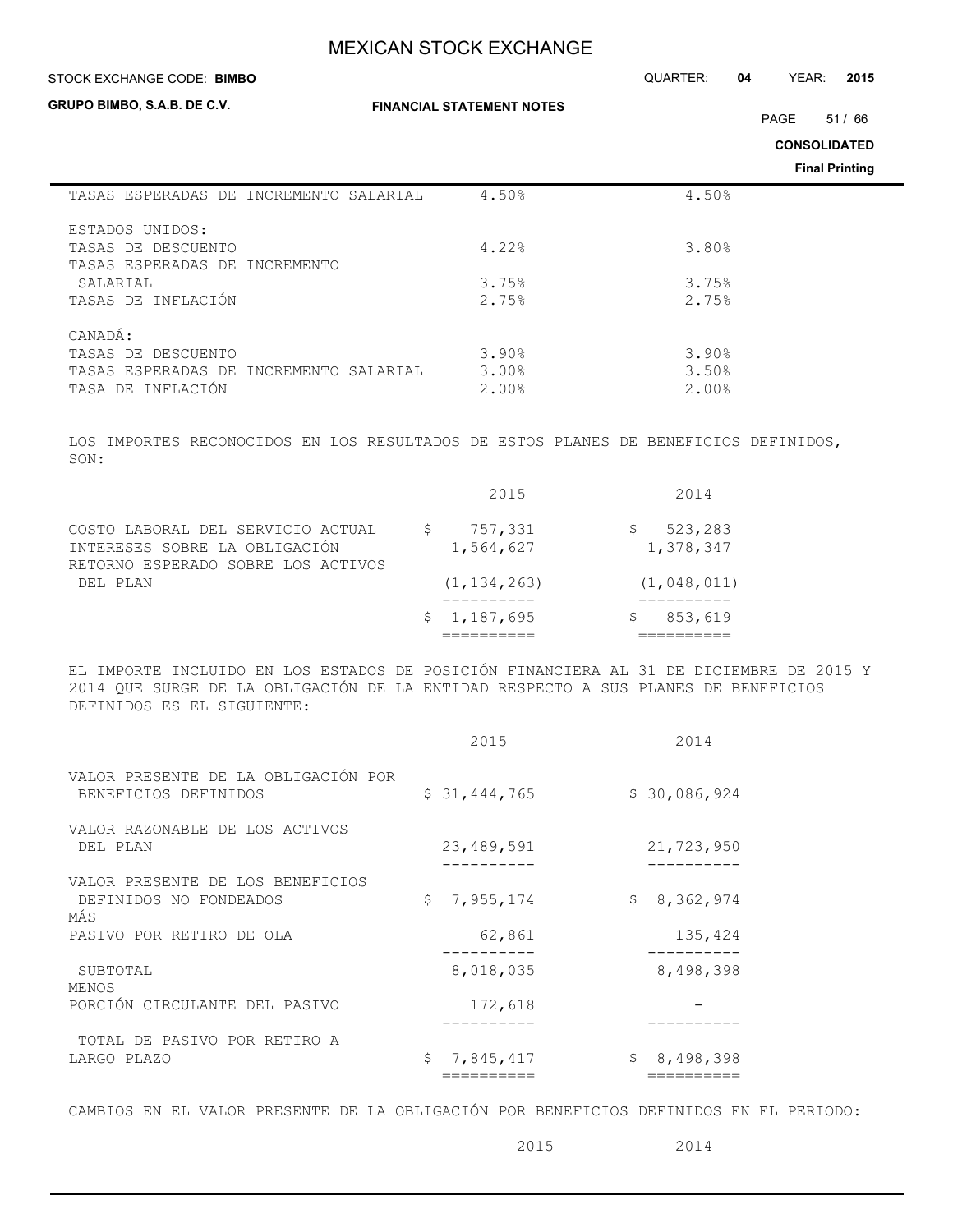**STOCK EXCHANGE CODE: BIMBO** 

**GRUPO BIMBO, S.A.B. DE C.V.**

**FINANCIAL STATEMENT NOTES**

PAGE 52 / 66

STOCK EXCHANGE CODE: QUARTER: **04** YEAR: **2015**

**CONSOLIDATED**

**Final Printing**

| VALOR PRESENTE DE LA OBLIGACIÓN POR                                  |               |                                     |
|----------------------------------------------------------------------|---------------|-------------------------------------|
| BENEFICIOS DEFINIDOS AL 1 DE ENERO                                   | \$30,086,924  | \$24,495,442                        |
| COSTO LABORAL DEL SERVICIO ACTUAL                                    | 757,331       | 523,287                             |
| COSTO POR INTERESES                                                  | 1,564,627     | 1,378,347                           |
| PÉRDIDA (GANANCIA) ACTUARIAL POR                                     |               |                                     |
| ESTIMACIÓN DE LA OBLIGACIÓN                                          | (257, 437)    | 734,845                             |
| AJUSTES POR EXPERIENCIA SOBRE                                        |               |                                     |
| LOS PASIVOS DEL PLAN                                                 | (453, 394)    | (236, 347)                          |
| EFECTO EN LOS CAMBIOS EN LOS                                         |               |                                     |
| SUPUESTOS DEMOGRÁFICOS                                               | (675, 420)    | 563,722                             |
| EFECTO EN LOS CAMBIOS EN LOS                                         |               |                                     |
| SUPUESTOS FINANCIEROS                                                | (1, 358, 794) | 1,846,172                           |
| PASIVOS ASUMIDOS EN COMBINACIONES                                    |               |                                     |
| DE NEGOCIOS                                                          | 2,083,350     | 124,161                             |
| AJUSTE POR VARIACIÓN EN                                              |               |                                     |
| TIPO DE CAMBIO                                                       | 3,330,775     | 1,892,612                           |
| BENEFICIOS PAGADOS                                                   | (3, 633, 197) | (1, 235, 317)                       |
|                                                                      |               |                                     |
| VALOR PRESENTE DE LA OBLIGACIÓN POR                                  |               |                                     |
| BENEFICIOS DEFINIDOS AL 31 DE DICIEMBRE                              | \$31,444,765  | \$30,086,924                        |
|                                                                      | ==========    | $=$ $=$ $=$ $=$ $=$ $=$ $=$ $=$ $=$ |
| CAMBIOS EN EL VALOR RAZONABLE DE LOS ACTIVOS DEL PLAN EN EL PERIODO: |               |                                     |
|                                                                      |               |                                     |
|                                                                      | 2015          | 2014                                |
|                                                                      |               |                                     |
| VALOR RAZONABLE DE LOS ACTIVOS DEL                                   |               |                                     |
| PLAN AL 1 DE ENERO                                                   | \$21,723,950  | \$18, 243, 356                      |
|                                                                      |               |                                     |
| RENDIMIENTO ESPERADO                                                 | 1, 134, 263   | 1,048,011                           |
| GANANCIA ACTUARIAL POR ESTIMACIÓN                                    |               |                                     |
| DE LOS ACTIVOS DEL PLAN                                              | (1, 404, 453) | 1,316,363                           |
| APORTACIONES DE LA ENTIDAD                                           | 919,295       | 749,674                             |
| ADQUISICIONES DE NEGOCIOS                                            | 1,783,282     | $\overline{\phantom{a}}$            |
| AJUSTE POR VARIACIÓN EN TIPO DE CAMBIO                               | 2,518,567     | 1,473,488                           |
| BENEFICIOS PAGADOS                                                   | (3, 185, 311) | (1, 106, 942)                       |

VALOR RAZONABLE DE LOS ACTIVOS DEL

CATEGORÍAS DE LOS ACTIVOS DEL PLAN:

|                                                           |  |  | VALOR RAZONABLE DE LOS ACTIVOS DEL PLAN |  |     |                                        |  |
|-----------------------------------------------------------|--|--|-----------------------------------------|--|-----|----------------------------------------|--|
|                                                           |  |  | 2015                                    |  |     | 2014                                   |  |
| INSTRUMENTOS DE DEUDA<br>INSTRUMENTOS DE CAPITAL<br>OTROS |  |  | \$12,686,354<br>7,820,408<br>2,982,831  |  |     | \$12,382,491<br>6,859,974<br>2,481,485 |  |
|                                                           |  |  | \$23,489,593                            |  |     | \$21,723,950                           |  |
|                                                           |  |  | MEXICO                                  |  | EUA | CANADA                                 |  |

---------- ----------

PLAN AL 31 DE DICIEMBRE \$ 23,489,593 \$ 21,723,950

========== ==========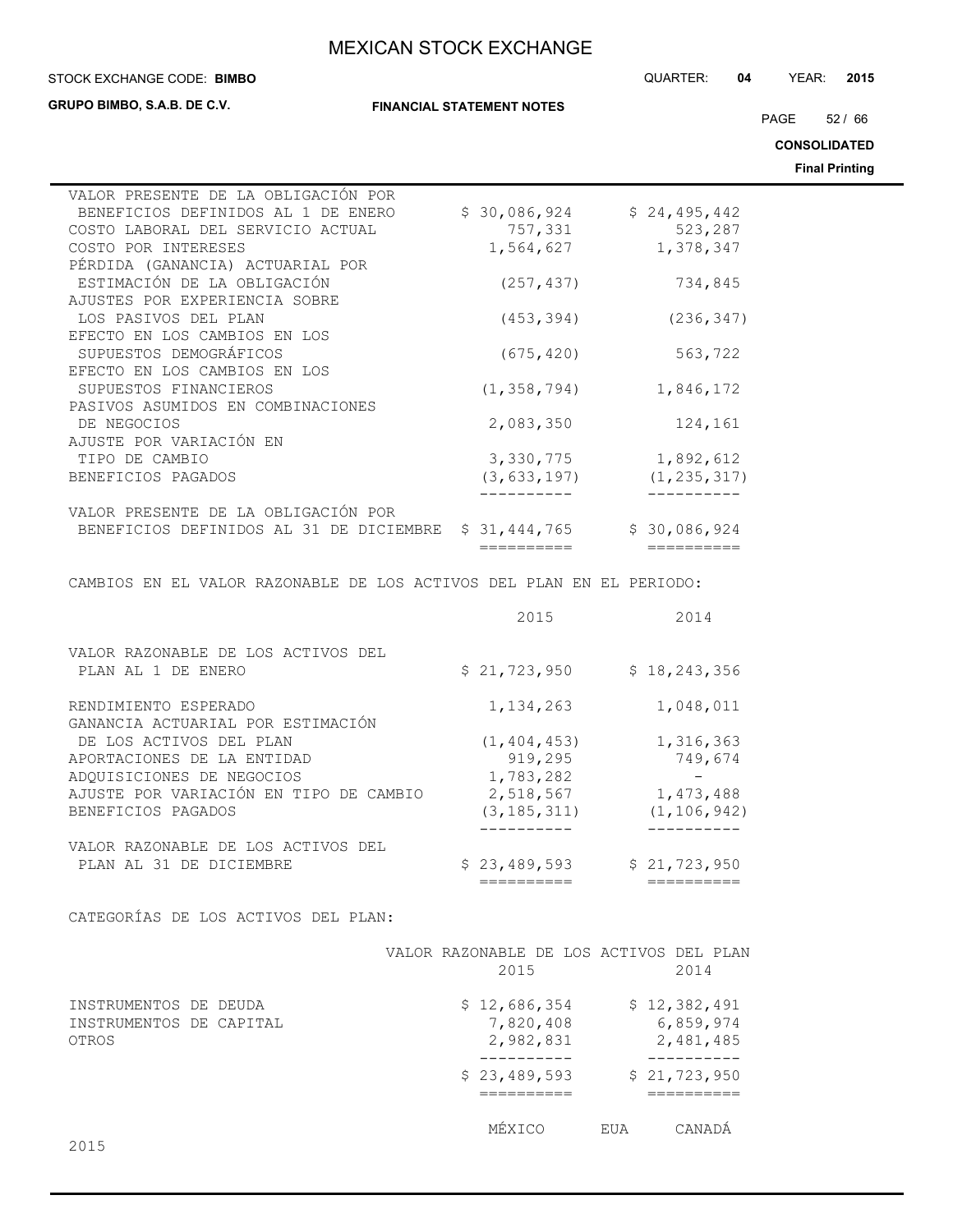STOCK EXCHANGE CODE: QUARTER: **04** YEAR: **2015 BIMBO**

| GRUPO BIMBO, S.A.B. DE C.V.                                           | <b>FINANCIAL STATEMENT NOTES</b> |               |              |  |                                              |  |
|-----------------------------------------------------------------------|----------------------------------|---------------|--------------|--|----------------------------------------------|--|
|                                                                       |                                  |               |              |  | <b>CONSOLIDATED</b><br><b>Final Printing</b> |  |
| RENDIMIENTO PROMEDIO PONDERADO ESPERADO<br>RENDIMIENTO PONDERADO REAL | 7.1%<br>1.9%                     | 2.8%<br>(2.5) | 3.0%<br>3.7% |  |                                              |  |
| 2014                                                                  |                                  |               |              |  |                                              |  |
| RENDIMIENTO PROMEDIO PONDERADO ESPERADO<br>RENDIMIENTO PONDERADO REAL | 8.5%<br>6.4%                     | 4.1%<br>15.9% | 3.9%<br>0.6% |  |                                              |  |

EL VALOR RAZONABLE DE LOS INSTRUMENTOS DE CAPITAL Y DE DEUDA MENCIONADOS ANTERIORMENTE SE DETERMINA CON BASE EN PRECIOS DE MERCADO COTIZADOS EN MERCADOS ACTIVOS.

LAS HIPÓTESIS ACTUARIALES SIGNIFICATIVAS PARA LA DETERMINACIÓN DE LA OBLIGACIÓN DEFINIDA SON LA TASA DE DESCUENTO Y EL INCREMENTO SALARIAL ESPERADO. LOS ANÁLISIS DE SENSIBILIDAD QUE A CONTINUACIÓN SE PRESENTAN SE DETERMINARON EN BASE A LOS CAMBIOS RAZONABLEMENTE POSIBLES DE LOS RESPECTIVOS SUPUESTOS OCURRIDOS AL FINAL DEL PERIODO QUE SE INFORMA, MIENTRAS TODAS LAS DEMÁS HIPÓTESIS SE MANTIENEN CONSTANTES.

EN MÉXICO, SI LA TASA DE DESCUENTO INCREMENTA EN 100 PUNTOS BASE, LA OBLIGACIÓN POR BENEFICIOS PROYECTADOS DISMINUIRÍA \$1,183,221; SI LA TASA DE DESCUENTO DISMINUYE EN 100 PUNTOS BASE, LA OBLIGACIÓN POR BENEFICIOS PROYECTADO AUMENTARÍA \$1,711,396.

SI EL INCREMENTO EN EL SALARIO PREVISTO AUMENTA (DISMINUYE) 1%, LA OBLIGACIÓN POR BENEFICIO DEFINIDO AUMENTARÁ EN \$1,116,224 (DISMINUIRÁ DE \$848,928).

EN EUA, SI LA TASA DE DESCUENTO AUMENTA/DISMINUYE EN 50 PUNTOS BASE, LA OBLIGACIÓN POR BENEFICIOS PROYECTADOS DISMINUIRÍA/AUMENTARÍA EN \$(1,296,363) Y \$987,706.

SI EL INCREMENTO EN EL SALARIO PREVISTO AUMENTA/DISMINUYE EN 100 PUNTOS BASE, LA OBLIGACIÓN POR BENEFICIO DEFINIDO AUMENTARÍA/DISMINUIRÍA EN \$197,300.

EN CANADÁ, SI LA TASA DE DESCUENTO AUMENTA/DISMINUYE EN 0.25 PUNTOS BASE LA OBLIGACIÓN POR BENEFICIOS PROYECTADOS DISMINUIRÍA/AUMENTARÍA EN \$(67,800) Y 71,200.

SI EL INCREMENTO EN EL SALARIO PREVISTO AUMENTA 0.5%, LA OBLIGACIÓN POR BENEFICIO DEFINIDO AUMENTARÍA/DISMINUIRÍA EN \$8,669.

AL PRESENTAR EL ANÁLISIS DE SENSIBILIDAD ANTERIOR, EL VALOR PRESENTE DE LAS OBLIGACIONES POR PRESTACIONES DEFINIDAS SE CALCULA UTILIZANDO EL MÉTODO DE CRÉDITO UNITARIO PROYECTADO A FINALES DEL PERIODO DEL QUE SE REPORTA, MISMO QUE SE APLICÓ EN EL CÁLCULO DEL PASIVO POR OBLIGACIONES DEFINIDAS RECONOCIDAS EN EL ESTADO DE SITUACIÓN FINANCIERA.

NO HUBO CAMBIOS EN LOS MÉTODOS E HIPÓTESIS UTILIZADOS EN LA PREPARACIÓN DEL ANÁLISIS DE SENSIBILIDAD DE AÑOS ANTERIORES.

LAS PRINCIPALES DECISIONES ESTRATÉGICAS QUE SE FORMULAN EN LA POLÍTICA DE INVERSIÓN SON:

\* COMBINACIÓN DE ACTIVOS BASADA EN 30% DE INSTRUMENTOS DE RENTA VARIABLE, 60% DE INSTRUMENTOS DE DEUDA Y EL 10 % DE OTROS Ó ALTERNATIVOS.

LA MEZCLA DE ACTIVOS AL CIERRE DE 2014 ES DE 31% INSTRUMENTOS DE RENTA VARIABLE, 56% INSTRUMENTOS DE DEUDA Y 13% EN INSTRUMENTOS ALTERNATIVOS.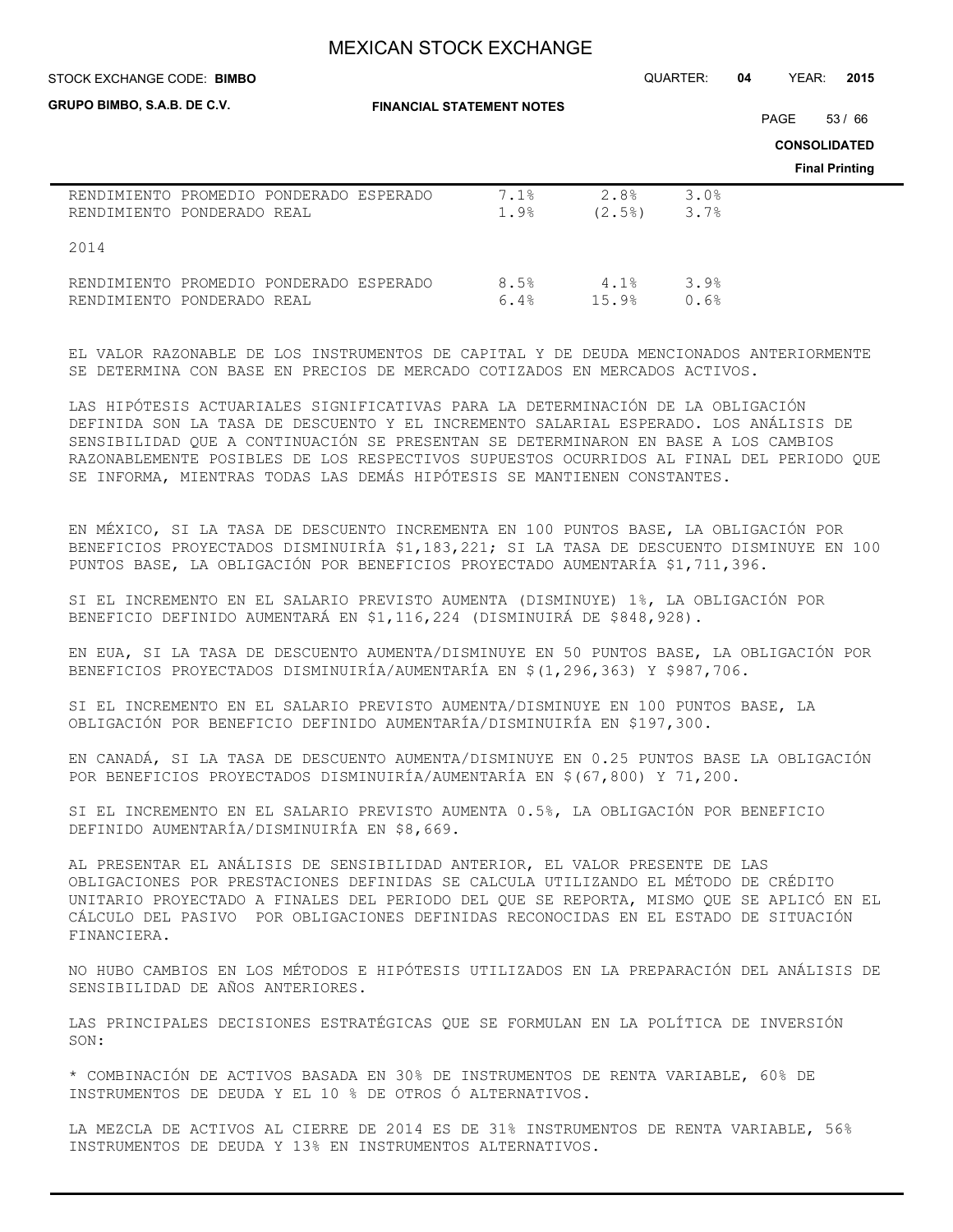**GRUPO BIMBO, S.A.B. DE C.V.**

STOCK EXCHANGE CODE: QUARTER: **04** YEAR: **2015 BIMBO**

**FINANCIAL STATEMENT NOTES**

PAGE 54 / 66

**CONSOLIDATED**

#### **Final Printing**

EL COMITÉ TÉCNICO DE LA ENTIDAD TIENE LA RESPONSABILIDAD DE DEFINIR Y MONITOREAR DE MANERA TRIMESTRAL, LA ESTRATEGIA Y LAS POLÍTICAS DE INVERSIÓN CON EL OBJETIVO DE OPTIMIZAR EL RIESGO/RENDIMIENTO A LARGO PLAZO.

NO HUBO CAMBIOS EN LOS MÉTODOS E HIPÓTESIS UTILIZADOS EN LA PREPARACIÓN DEL ANÁLISIS DE SENSIBILIDAD DE AÑOS ANTERIORES ASÍ MISMO, NO HA HABIDO NINGÚN CAMBIO EN EL PROCESO SEGUIDO POR LA ENTIDAD PARA ADMINISTRAR LOS ACTIVOS DEL PLAN RESPECTO A AÑOS ANTERIORES.

EN MÉXICO LA DURACIÓN PROMEDIO DE LA OBLIGACIÓN POR BENEFICIOS AL 31 DE DICIEMBRE DE 2015 ES 28 AÑOS. ESTE NÚMERO SE PUEDE ANALIZAR DE LA SIGUIENTE MANERA:

GRUPO BIMBO: 28 AÑOS (2014: 28 AÑOS); MIEMBROS ACTIVOS: 29 AÑOS (2014: 30 AÑOS) Y MIEMBROS JUBILADOS: 9 AÑOS (2014: 8 AÑOS).

EN EUA LA DURACIÓN PROMEDIO DE LA OBLIGACIÓN POR BENEFICIOS AL 31 DE DICIEMBRE DE 2015 ES 14 AÑOS. ESTE NÚMERO SE PUEDE ANALIZAR DE LA SIGUIENTE MANERA:

\* MIEMBROS ACTIVOS : 16 AÑOS (2014: 16 AÑOS); \* MIEMBROS DIFERIDOS: 18 AÑOS (2014: 18 AÑOS), Y

\* MIEMBROS JUBILADOS: 9 AÑOS (2014: 9 AÑOS).

EL HISTORIAL DE LOS AJUSTES POR EXPERIENCIA REALIZADOS AL 31 DE DICIEMBRE DE 2015 Y 2014 ES EL SIGUIENTE:

|                                                             | 2015             | 2014          |
|-------------------------------------------------------------|------------------|---------------|
| VALOR PRESENTE DE LA OBLIGACIÓN<br>POR BENEFICIOS DEFINIDOS | \$31,444,765     | \$30,086,924  |
| MENOS - VALOR RAZONABLE DE<br>LOS ACTIVOS DEL PLAN          | 23,489,593       | 21,723,950    |
| DÉFICIT                                                     | \$7,955,172      | \$8,362,974   |
| AJUSTES POR EXPERIENCIA SOBRE<br>LOS PASIVOS DEL PLAN       | \$<br>(257, 437) | \$<br>498,498 |
| AJUSTES POR EXPERIENCIA SOBRE<br>LOS ACTIVOS DEL PLAN       | \$(1, 404, 453)  | \$1,306,500   |

PLANES DE PENSIONES MULTIPATRONALES ("PPM")

LA ENTIDAD PARTICIPA EN PLANES DE CONTRIBUCIÓN DEFINIDA DENOMINADOS PPM. UN PPM ES UN FONDO EN EL CUAL VARIOS PATRONES NO RELACIONADOS, REALIZAN PAGOS PARA FONDEAR BENEFICIOS AL RETIRO DE EMPLEADOS SINDICALIZADOS INSCRITOS AL PLAN. ORIGINALMENTE SE CONSTITUYERON CON LA INTENCIÓN DE FACILITAR LA MOVILIDAD DE EMPLEADOS ENTRE EMPRESAS DE LA MISMA INDUSTRIA CONSERVANDO LOS BENEFICIOS POR PENSIONES. ESTOS FONDOS SON ADMINISTRADOS Y CONTROLADOS POR FIDEICOMISOS SUPERVISADOS TANTO POR REPRESENTANTES DE LOS PATRONES, COMO DE LOS EMPLEADOS BENEFICIADOS. BBU PARTICIPA ACTUALMENTE EN 32 PPM.

A MENOS QUE LA ENTIDAD DETERMINE QUE LA PROBABILIDAD DE QUE SALGA DEL PPM SEA ALTA, ESTOS SON RECONOCIDOS COMO PLANES DE CONTRIBUCIÓN DEFINIDA, YA QUE LA ENTIDAD NO CUENTA CON INFORMACIÓN SUFICIENTE PARA PREPARAR LOS CÁLCULOS RELATIVOS, DEBIDO A LA NATURALEZA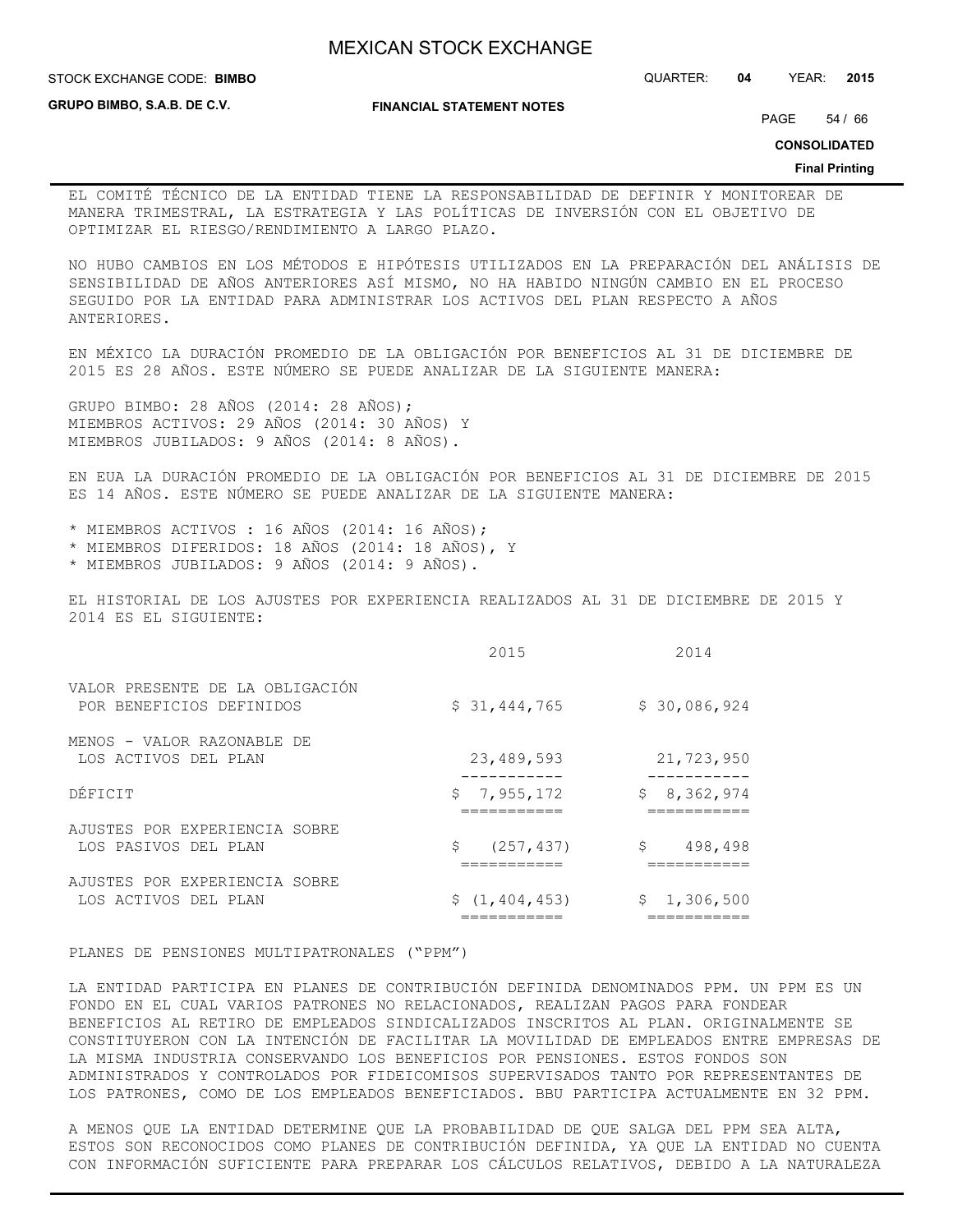**GRUPO BIMBO, S.A.B. DE C.V.**

**FINANCIAL STATEMENT NOTES**

STOCK EXCHANGE CODE: QUARTER: **04** YEAR: **2015 BIMBO**

PAGE 55 / 66

**CONSOLIDATED**

#### **Final Printing**

COLECTIVA DE LOS PLANES Y LA PARTICIPACIÓN LIMITADA EN LA ADMINISTRACIÓN POR PARTE DE LA ENTIDAD. LA RESPONSABILIDAD DE LA ENTIDAD PARA REALIZAR CONTRIBUCIONES AL PLAN ES ESTABLECIDA EN LOS CONTRATOS COLECTIVOS.

LAS CONTRIBUCIONES A LOS PPM DURANTE LOS AÑOS TERMINADOS EL 31 DE DICIEMBRE DE 2015 Y 2014, ASCENDIERON A \$1,663,245 Y \$1,640,689 RESPECTIVAMENTE. SE ESPERA CONTRIBUIR \$1,776,685 EN EL 2016. LAS CONTRIBUCIONES ANUALES SE CARGAN A RESULTADOS.

EN EL EVENTO DE QUE OTROS PATRONES SALGAN DEL PPM EN EL QUE PARTICIPA LA ENTIDAD, SIN SATISFACER SU PASIVO DE SALIDA, EL MONTO NO CUBIERTO SERÁ DISTRIBUIDO ENTRE EL RESTO DE LOS PATRONES ACTIVOS. GENERALMENTE, LA DISTRIBUCIÓN DEL PASIVO POR LA SALIDA DEL PLAN CORRESPONDE A LA RELACIÓN ENTRE LAS APORTACIONES DE LA ENTIDAD AL PLAN Y LA RELACIÓN DE LAS CONTRIBUCIONES DE LOS OTROS PARTICIPANTES AL PLAN.

CUANDO SE DETERMINA QUE LA SALIDA DE LA ENTIDAD DE UN PPM ES MUY PROBABLE QUE SUCEDA, SE RECONOCE UNA PROVISIÓN POR EL VALOR PRESENTE DE LAS SALIDAS DE EFECTIVO FUTURAS ESTIMADAS, DESCONTADAS A LA TASA ACTUAL. ADICIONAL A LA PROVISIÓN RECONOCIDA POR LA SALIDA PROBABLE DE UN PPM, LA ENTIDAD A RECONOCIDO UN PASIVO POR LA SALIDA DE TRES PPM, DE LOS CUALES YA SE TIENE UN CONTRATO DE SALIDA. EL TOTAL DE LOS PPM SE RECONOCE EN EL SALDO DE BENEFICIOS A EMPLEADOS.

LA PROVISIÓN POR PPM CORRESPONDE PRINCIPALMENTE A LA INTENCIÓN DE SALIR DE UN PLAN.

DURANTE 2015 Y 2014, LA ENTIDAD REGISTRO EN RESULTADOS UNA PROVISIÓN PARA ACTUALIZAR EL PASIVO DE LOS PLANES DE PENSIONES MULTIPATRONALES POR \$539,185 Y \$2,021,609, RESPECTIVAMENTE.

LOS PASIVOS QUE YA HAN SIDO REGISTRADOS POR CONCEPTO DE PPM SUFREN UNA ACTUALIZACIÓN ANUAL DERIVADO DE CAMBIOS EN SALARIOS, ANTIGÜEDADES Y MEZCLA DE EMPLEADOS EN EL PLAN, LAS CUALES SE REGISTRAN EN LOS RESULTADOS DEL AÑO EN ADICIÓN A LOS MONTOS QUE SON CONTRIBUIDOS EN LOS DIFERENTES PPM.

DEBIDO A LA NATURALEZA INHERENTE A ESTE TIPO DE PLANES LA ENTIDAD NO PUEDE DETERMINAR EL "COSTO DE SALIDA" DE LOS PPM. SIN EMBARGO, EL PASIVO DE LOS PPM CALCULADO BAJO LOS PRINCIPIOS CONTABLES DE ESTADOS UNIDOS (ASC 960) ES DE \$27,886,523 (DE ACUERDO A LA CONTRIBUCIÓN DE LA ENTIDAD COMO PORCENTAJE DEL TOTAL DE LA CONTRIBUCIÓN AL PLAN). ESTE PASIVO ESTIMADO PUEDE VARIAR SIGNIFICATIVAMENTE RESPECTO AL COSTO DE SALIDA. LA ENTIDAD HA PROVISIONADO \$15,000,317, QUE REPRESENTA EL COSTO DE SALIDA ESTIMADO DE ALGUNOS PLANES. LA ENTIDAD NO HA REALIZADO PROVISIONES DE LOS PLANES DE LOS CUALES NO TIENE INTENCIÓN DE SALIR.

### PREVISIÓN SOCIAL EUA

LA ENTIDAD TIENE ESTABLECIDO UN PLAN DE BENEFICIOS DE PREVISIÓN SOCIAL POSTERIORES AL RETIRO QUE CALIFICA COMO PLAN DE CONTRIBUCIONES DEFINIDAS. LOS MONTOS CORRESPONDIENTES A ESTE PASIVO SE REGISTRAN EN RESULTADOS CUANDO SE INCURREN. ESTAS OBLIGACIONES SE CLASIFICAN A CORTO Y LARGO PLAZO Y SUS MONTOS INCLUIDOS EN EL ESTADO DE POSICIÓN FINANCIERA SON:

|                  | \$3,102,310 | \$2,574,704 |
|------------------|-------------|-------------|
|                  |             |             |
| LARGO PLAZO      | 2,597,692   | 2,103,772   |
| CORTO PLAZO (A)  | 504,618     | 470,932     |
| PREVISIÓN SOCIAL |             |             |
|                  | 2014        | 2014        |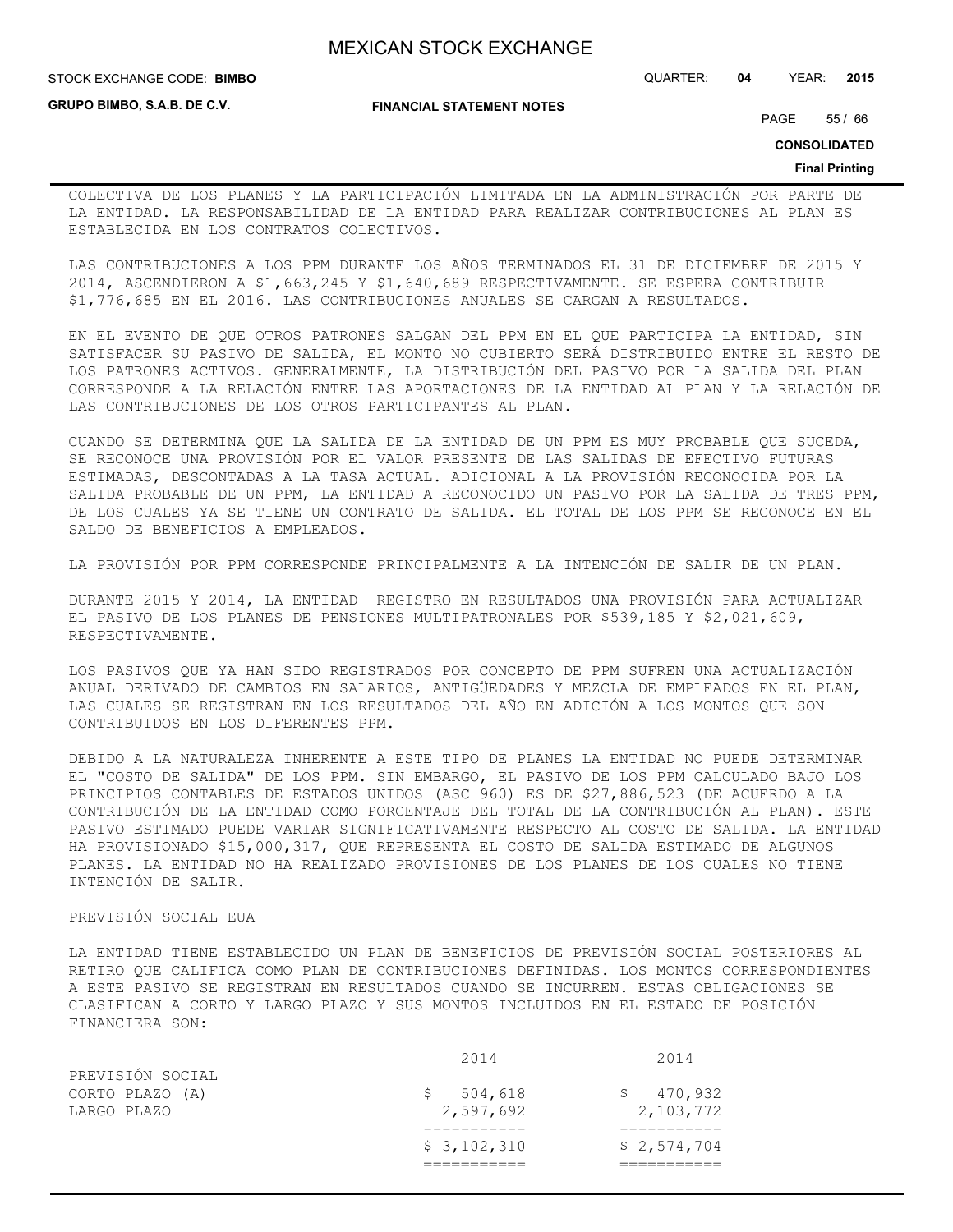**GRUPO BIMBO, S.A.B. DE C.V.**

STOCK EXCHANGE CODE: QUARTER: **04** YEAR: **2015 BIMBO**

**FINANCIAL STATEMENT NOTES**

PAGE 56 / 66

**CONSOLIDATED**

**Final Printing**

(A) INCLUIDO EN OTRAS CUENTAS POR PAGAR Y PASIVOS ACUMULADOS.

14. CAPITAL CONTABLE

EL CAPITAL CONTABLE AL 31 DE DICIEMBRE DE 2015, SE INTEGRA COMO SIGUE:

|                              | NÚMERO      | VALOR       | EFECTO DE                 |              |
|------------------------------|-------------|-------------|---------------------------|--------------|
|                              | DE ACCIONES | NOMINAL     | ACTUALIZACIÓN/            |              |
|                              |             |             | CONVERSIÓN                | TOTAL        |
| CAPITAL FIJO                 |             |             |                           |              |
| SERIE "A" 4,703,200,000      |             |             | $$1,901,132$ $$2,325,378$ | \$4,226,510  |
| RESERVA PARA RECOMPRA        |             |             |                           |              |
| DE ACCIONES                  |             |             | 611,263 159,059           | 770,322      |
| UTILIDADES RETENIDAS         |             | 35,675,353  | 11,299,385                | 46, 974, 738 |
| UTILIDAD DEL EJERCICIO       |             |             |                           |              |
| CONSOLIDADA                  |             | 5, 171, 533 |                           | 5, 171, 533  |
| EFECTO DE CONVERSIÓN DE      |             |             |                           |              |
| OPERACIONES EXTRANJERAS      |             |             | 704,607                   | 704,607      |
| GANANCIA EN REVALUACIÓN      |             |             |                           |              |
| DE PROPIEDADES, PLANTA       |             |             |                           |              |
| Y EOUIPO                     |             | 1,037,513   |                           | 1,037,513    |
| VARIACIÓN NETA DE            |             |             |                           |              |
| OBLIGACIONES LABORALES -     |             | 665,074     |                           | (665, 074)   |
| VARIACIÓN NETA DE LA PÉRDIDA |             |             |                           |              |
| POR REALIZAR DE INSTRUMENTOS |             |             |                           |              |
| DE COBERTURA DE FLUJOS       |             |             |                           |              |
| DE EFECTIVO                  |             | (979, 706)  |                           | (979, 706)   |
| PARTICIPACIÓN NO             |             |             |                           |              |
| CONTROLADORA                 |             | 2,943,265   | 344,514                   | 3,287,779    |
| TOTAL                        |             |             | \$47,025,427 \$14,832,943 | \$61,858,370 |
|                              |             | ==========  | ==========                | ==========   |

EL CAPITAL SOCIAL ESTÁ ÍNTEGRAMENTE SUSCRITO Y PAGADO Y CORRESPONDE A LA PARTE FIJA DEL CAPITAL SOCIAL, REPRESENTADO POR ACCIONES DE LA SERIE "A". LA PARTE VARIABLE DEL CAPITAL NUNCA PODRÁ EXCEDER DE DIEZ VECES EL IMPORTE DEL CAPITAL MÍNIMO FIJO SIN DERECHO A RETIRO Y ESTARÁ REPRESENTADA POR ACCIONES DE LA SERIE "B", ORDINARIAS, NOMINATIVAS, SIN EXPRESIÓN DE VALOR NOMINAL Y/O POR ACCIONES DE VOTO LIMITADO, NOMINATIVAS, SIN EXPRESIÓN DE VALOR NOMINAL, LAS CUALES SERÁN DENOMINADAS CON EL NOMBRE DE LA SERIE QUE DETERMINE SU EMISIÓN. EN NINGÚN MOMENTO LAS ACCIONES DE VOTO LIMITADO PODRÁN REPRESENTAR MÁS DEL 25% DEL CAPITAL SOCIAL.

I. NO HUBO DIVIDENDOS DECRETADOS PAGADOS AL 31 DE DICIEMBRE DE 2015 Y 2014.

II. SE ESTABLECE UN IMPUESTO SOBRE LA RENTA ADICIONAL, SOBRE DIVIDENDOS PAGADOS DEL 10% CUANDO LOS MISMOS SEAN DISTRIBUIDOS A PERSONAS FÍSICAS Y RESIDENTES EN EL EXTRANJERO. EL IMPUESTO SOBRE LA RENTA SE PAGA VÍA RETENCIÓN Y ES UN PAGO DEFINITIVO A CARGO DEL ACCIONISTA. EN EL CASO DE EXTRANJEROS SE PODRÁN APLICAR TRATADOS PARA EVITAR LA DOBLE TRIBUTACIÓN. ESTE IMPUESTO SERÁ APLICABLE POR LA DISTRIBUCIÓN DE UTILIDADES GENERADAS A PARTIR DEL 2014.

III. LAS UTILIDADES RETENIDAS INCLUYEN LA RESERVA LEGAL. DE ACUERDO CON LA LEY GENERAL DE SOCIEDADES MERCANTILES, DE LAS UTILIDADES NETAS DEL EJERCICIO DEBE SEPARARSE UN 5%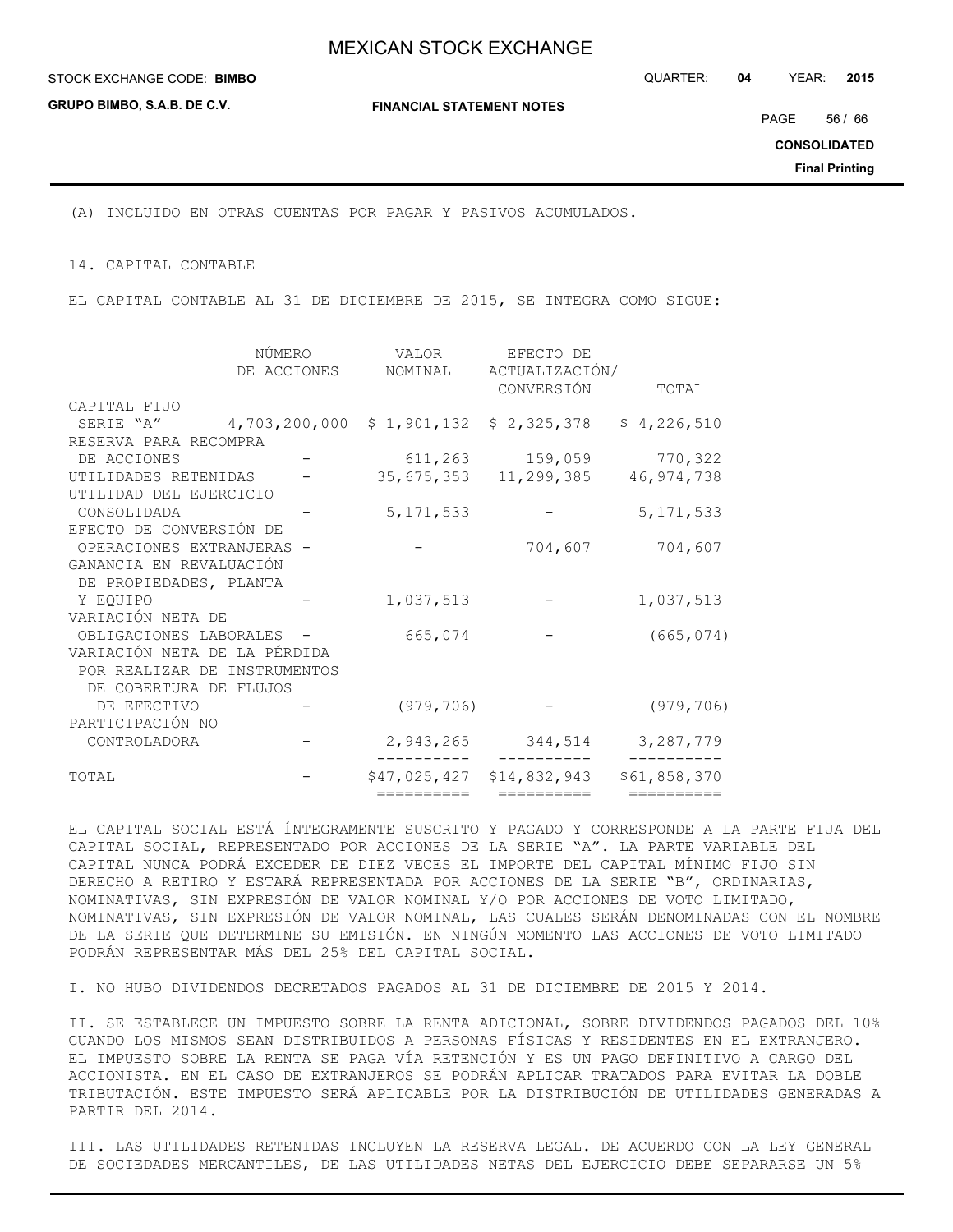**GRUPO BIMBO, S.A.B. DE C.V.**

#### **FINANCIAL STATEMENT NOTES**

STOCK EXCHANGE CODE: QUARTER: **04** YEAR: **2015 BIMBO**

PAGE 57 / 66

**CONSOLIDATED**

#### **Final Printing**

COMO MÍNIMO PARA FORMAR LA RESERVA LEGAL, HASTA QUE SU IMPORTE ASCIENDA AL 20% DEL CAPITAL SOCIAL A VALOR NOMINAL. LA RESERVA LEGAL PUEDE CAPITALIZARSE, PERO NO DEBE REPARTIRSE A MENOS QUE SE DISUELVA LA SOCIEDAD, Y DEBE SER RECONSTITUIDA CUANDO DISMINUYA POR CUALQUIER MOTIVO. AL 31 DE DICIEMBRE DE 2015 Y 31 DE DICIEMBRE 2014, SU IMPORTE A VALOR NOMINAL ASCIENDE A \$500,000.

IV. LA DISTRIBUCIÓN DEL CAPITAL CONTABLE, EXCEPTO POR LOS IMPORTES ACTUALIZADOS DEL CAPITAL SOCIAL APORTADO Y DE LAS UTILIDADES RETENIDAS FISCALES, CAUSARÁ EL IMPUESTO SOBRE LA RENTA SOBRE DIVIDENDOS A CARGO DE LA ENTIDAD A LA TASA VIGENTE AL MOMENTO DE LA DISTRIBUCIÓN. EL IMPUESTO QUE SE PAGUE POR DICHA DISTRIBUCIÓN, SE PODRÁ ACREDITAR CONTRA EL IMPUESTO SOBRE LA RENTA DEL EJERCICIO EN EL QUE SE PAGUE EL IMPUESTO SOBRE DIVIDENDOS Y EN LOS DOS EJERCICIOS INMEDIATOS SIGUIENTES, CONTRA EL IMPUESTO DEL EJERCICIO Y LOS PAGOS PROVISIONALES DE LOS MISMOS.

V. LOS SALDOS DE LAS CUENTAS FISCALES DEL CAPITAL CONTABLE AL 31 DE DICIEMBRE DE 2015 Y 2014 SON:

|       |                                                                   | 31 DICIEMBRE<br>DE 2015    | 31 DICIEMBRE<br>DE 2014      |
|-------|-------------------------------------------------------------------|----------------------------|------------------------------|
|       | CUENTA DE CAPITAL DE APORTACIÓN<br>CUENTA DE UTILIDAD FISCAL NETA | \$29,338,017<br>42,307,781 | \$28,463,551<br>37, 173, 807 |
| TOTAL |                                                                   | \$71,645,798               | \$65,637,358                 |
|       |                                                                   |                            |                              |

15. IMPUESTOS A LA UTILIDAD:

IMPUESTOS A LA UTILIDAD EN MÉXICO

LAS ENTIDADES MEXICANAS ESTÁN SUJETAS AL ISR.

ISR - CONFORME A LA LEY DEL ISR 2014, LA TASA FUE DEL 30 % PARA ESE EJERCICIO Y CONTINUARÁ ASÍ PARA LOS AÑOS POSTERIORES.

IMPUESTOS A LA UTILIDAD EN OTROS PAÍSES.

LAS COMPAÑÍAS SUBSIDIARIAS ESTABLECIDAS EN EL EXTRANJERO, CALCULAN EL IMPUESTO SOBRE LA RENTA SOBRE SUS RESULTADOS INDIVIDUALES Y DE ACUERDO CON LOS REGÍMENES ESPECÍFICOS DE CADA PAÍS. EUA CUENTA CON AUTORIZACIÓN PARA LA PRESENTACIÓN DE UNA DECLARACIÓN DE IMPUESTO SOBRE LA RENTA CONSOLIDADA. ESPAÑA CUENTA CON AUTORIZACION PARA LA PRESENTACION DE UNA DECLARACIÓN DE IMPUESTO SOBRE LA RENTA CONSOLIDADA DESDE EL EJERCICIO DE 2013.

LAS COMPAÑÍAS CON RESIDENCIA FISCAL CANADIENSE PAGAN SUS IMPUESTOS RESPECTO DE TODOS SUS INGRESOS, CUALQUIERA QUE SEA LA UBICACIÓN DE LA FUENTE DE RIQUEZA. EN CANADÁ NO ESTÁ PERMITIDA LA CONSOLIDACIÓN FISCAL.

CADA COMPAÑÍA CALCULA Y PAGA BAJO EL SUPUESTO DE ENTIDADES LEGALES INDIVIDUALES. LA DECLARACIÓN ANUAL DE IMPUESTOS SE PRESENTAN DENTRO DE LOS SEIS MESES SIGUIENTES AL TÉRMINO DEL EJERCICIO FISCAL; ADICIONALMENTE LA COMPAÑÍAS DEBEN ENTERAR PAGOS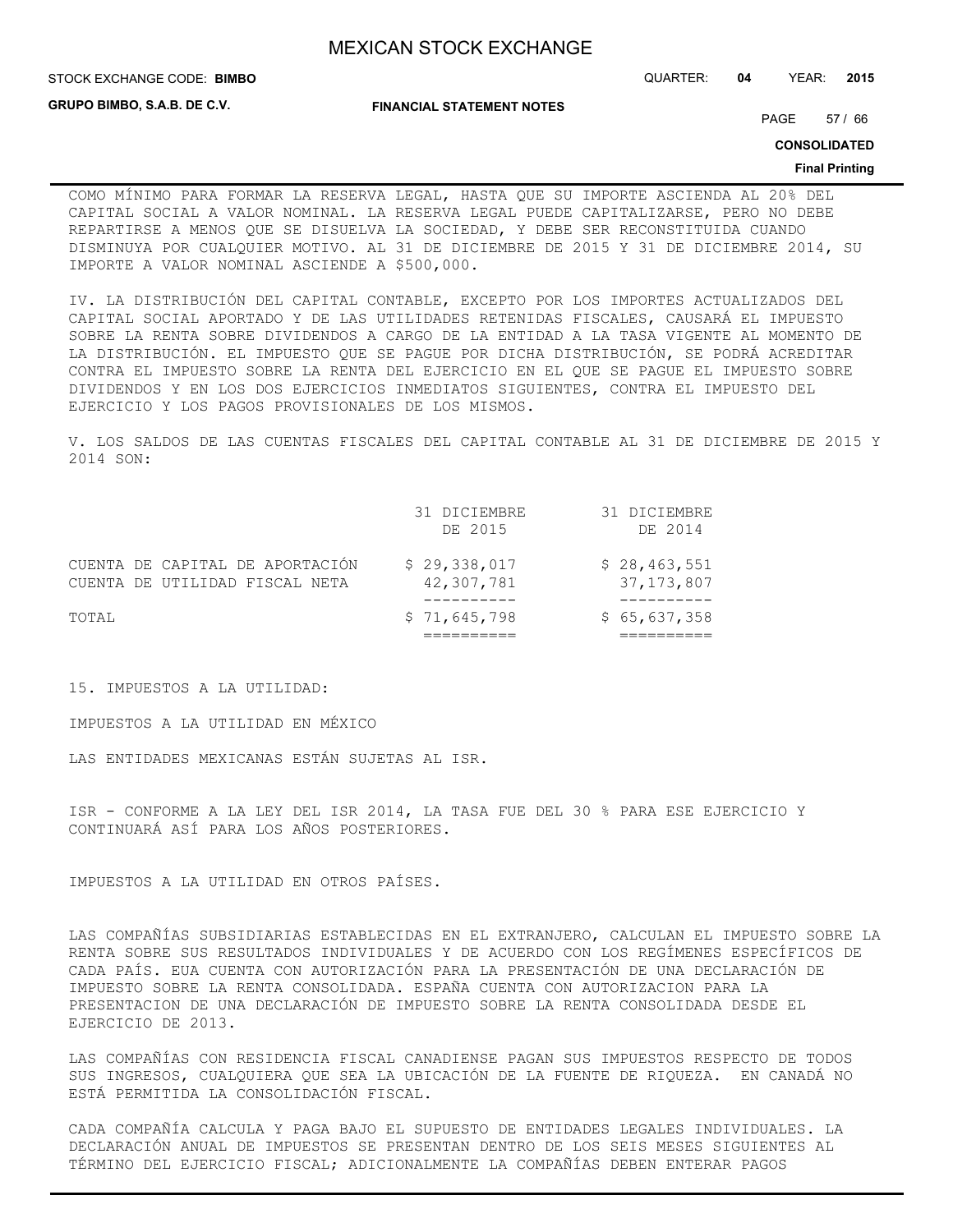STOCK EXCHANGE CODE: QUARTER: **04** YEAR: **2015 BIMBO**

**GRUPO BIMBO, S.A.B. DE C.V.**

**FINANCIAL STATEMENT NOTES**

PAGE 58 / 66

**CONSOLIDATED**

**Final Printing**

#### PROVISIONALES MENSUALES DURANTE DICHO EJERCICIO FISCAL.

LAS COMPAÑÍAS CON RESIDENCIA FISCAL EN EL REINO UNIDO PAGAN SUS IMPUESTOS SOBRE UNA BASE DE INGRESOS MUNDIALES INDEPENDIENTEMENTE DE LA FUENTE DE RIQUEZA.

LAS TASAS FISCALES APLICABLES EN LOS PRINCIPALES PAÍSES DONDE OPERA LA COMPAÑÍA Y EL PERÍODO EN EL CUAL PUEDEN APLICARSE LAS PÉRDIDAS FISCALES SON COMO SIGUE:

|           | TASA LEGAL<br>(응) |          |     | AÑOS DE    |                 |
|-----------|-------------------|----------|-----|------------|-----------------|
|           |                   | 2015     |     | 2014       | VENCIMIENTO     |
| ARGENTINA |                   | 35.0     |     | 35.0       | 5 (A)           |
| BRASIL    |                   | 34.0     |     | 34.0       | $\mathcal{B}$ ) |
| ESPAÑA    | (C)               | 28.0     | (C) | 30.0       | D)              |
| EUA       |                   | (E) 35.0 |     | $(E)$ 35.0 | 20              |
| MÉXICO    |                   | 30.0     |     | 30.0       | 10              |

(A) LAS PÉRDIDAS POR VENTAS DE ACCIONES, CUOTAS U OTRAS PARTICIPACIONES SOCIALES, SÓLO PUEDEN SER AMORTIZADAS CONTRA INGRESOS DE LA MISMA NATURALEZA. LO MISMO PARA LAS PÉRDIDAS DE DERIVADOS (EXCEPTO LAS OPERACIONES DE COBERTURA). LAS PÉRDIDAS DE FUENTE EXTRANJERA SÓLO PUEDEN SER AMORTIZADAS CON INGRESOS DE FUENTE EXTRANJERA. (B) LAS PÉRDIDAS FISCALES PUEDEN AMORTIZARSE INDEFINIDAMENTE PERO SÓLO PUEDE COMPENSARSE EN CADA AÑO HASTA EL 30% DE LA UTILIDAD FISCAL NETA DEL AÑO. (C) EN NOVIEMBRE 2014 SE APROBÓ MODIFICAR LA TASA DE IMPUESTO AL 28% PARA 2016 Y AL 25% PARA LOS AÑOS POSTERIORES. (D) SIN FECHA DE VENCIMIENTO (E) A ESTE PORCENTAJE DEBE SUMARSE UN PORCENTAJE DE IMPUESTO ESTATAL, EL CUAL VARÍA EN CADA ESTADO DE LA UNIÓN AMERICANA. LA TASA LEGAL PONDERADA PARA LA COMPAÑÍA EN

DICIEMBRE 2015 FUE DE 37.75%.

LAS OPERACIONES EN ESTADOS UNIDOS, CANADÁ, ARGENTINA, COLOMBIA, GUATEMALA, PANAMÁ, HONDURAS, NICARAGUA Y ECUADOR ESTÁN SUJETAS A PAGOS MÍNIMOS DE IMPUESTO SOBRE LA RENTA.

INTEGRACIÓN DE PROVISIÓN, TASA EFECTIVA Y EFECTOS DIFERIDOS

A. LOS IMPUESTOS A LA UTILIDAD CONSOLIDADOS DE LA COMPAÑÍA A DICIEMBRE 2015 Y 2014 SE INTEGRAN COMO SIGUE:

|                 |    | 2015        |    | 2014                     |
|-----------------|----|-------------|----|--------------------------|
| ISR:            |    |             |    |                          |
| CAUSADO         |    | \$3,883,958 |    | \$3,920,933              |
| <b>DIFERIDO</b> | S. | 178,775     | S. | (965, 780)               |
|                 |    |             |    |                          |
|                 |    | \$4,062,733 |    | $\frac{2}{9}$ , 955, 153 |
|                 |    |             |    |                          |
|                 |    |             |    |                          |

B. LA CONCILIACIÓN DE LA TASA LEGAL DEL ISR EN MÉXICO Y LA TASA EFECTIVA EXPRESADAS, COMO UN IMPORTE DE LA UTILIDAD ANTES DE IMPUESTOS A LA UTILIDAD, POR LOS TRIMESTRES TERMINADOS AL 31 DE DICIEMBRE DE 2015 Y 2014, ES COMO SIGUE:

|  |                             | 2015        | 2014         |
|--|-----------------------------|-------------|--------------|
|  | UTILIDAD ANTES DE IMPUESTOS | \$9,977,993 | \$ 6,985,694 |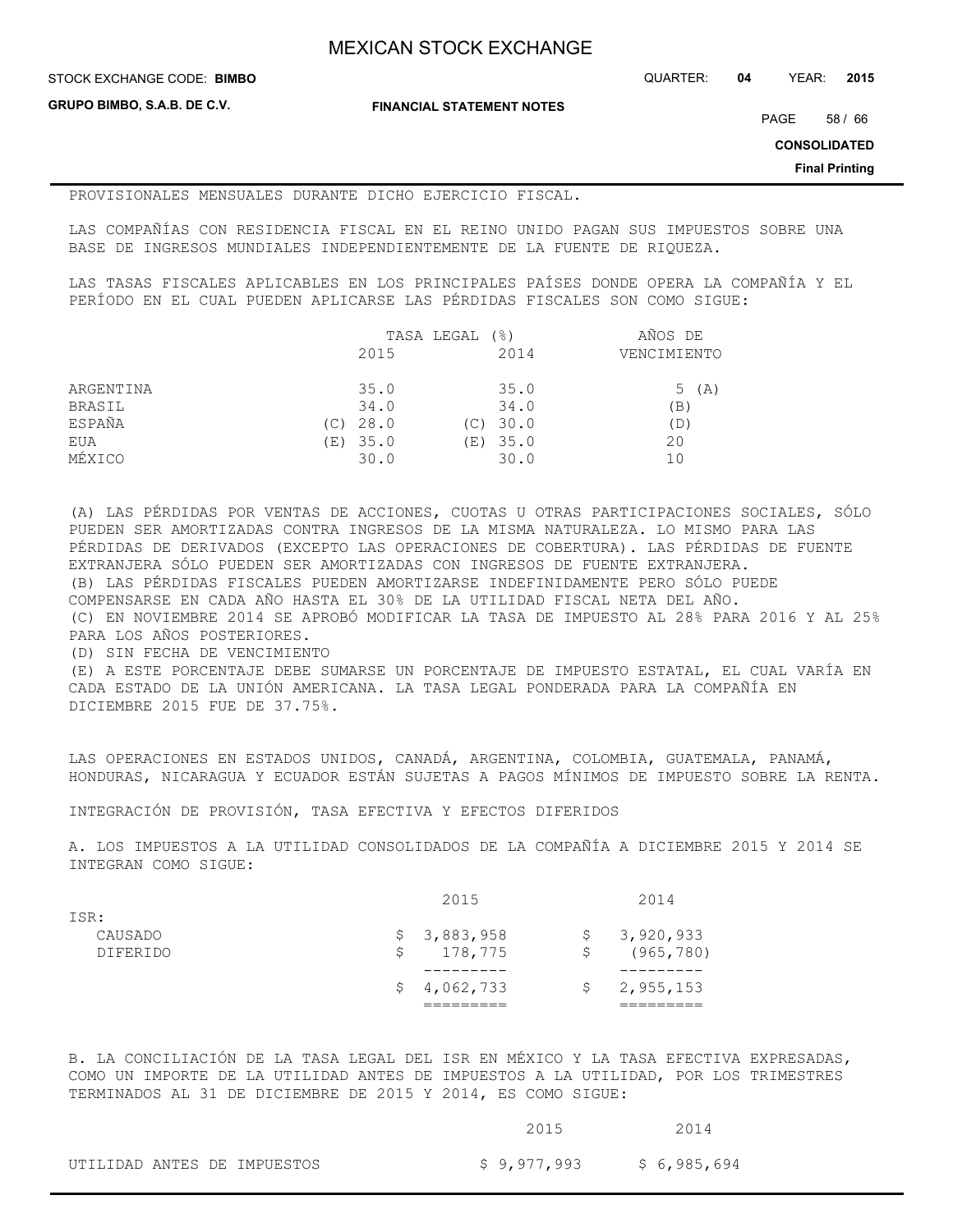| STOCK EXCHANGE CODE: BIMBO                                                                                                  |                                        | QUARTER:<br>04                      | YEAR:<br>2015                                                 |
|-----------------------------------------------------------------------------------------------------------------------------|----------------------------------------|-------------------------------------|---------------------------------------------------------------|
| <b>GRUPO BIMBO, S.A.B. DE C.V.</b>                                                                                          | <b>FINANCIAL STATEMENT NOTES</b>       |                                     | PAGE<br>59/66<br><b>CONSOLIDATED</b><br><b>Final Printing</b> |
| TASA LEGAL                                                                                                                  | 30 <sup>8</sup>                        | 30%                                 |                                                               |
| ISR A LA TASA LEGAL                                                                                                         | $$2,993,398$ $$2,095,708$              |                                     |                                                               |
| MAS (MENOS) EFECTO DE IMPUESTOS DE LAS<br>SIGUIENTES PARTIDAS:                                                              |                                        |                                     |                                                               |
| EFECTOS INFLACIONARIOS DE CUENTAS MONETARIAS<br>DE BALANCE Y DE RESULTADOS<br>GASTOS NO DEDUCIBLES, INGRESOS NO ACUMULABLES | 246,669                                | 524,843                             |                                                               |
| Y OTROS<br>DIFERENCIA EN TASAS Y MONEDA DE SUBSIDIARIAS                                                                     | 574,936                                | 390,330                             |                                                               |
| EN DISTINTAS JURISDICCIONES FISCALES<br>EFECTOS EN LOS VALORES FISCALES                                                     | (106, 309)                             | (286, 381)                          |                                                               |
| DE INMUEBLES, MAQUINARIA Y EQUIPO<br>PARTICIPACIÓN EN RESULTADOS DE ASOCIADAS<br>RESERVA DE VALUACIÓN DE PÉRDIDAS FISCALES  | (14, 087)                              | $(137, 428)$ $(130, 522)$<br>17,310 |                                                               |
| <b>AMORTIZABLES</b>                                                                                                         | 505, 554                               | 343,865                             |                                                               |
| ISR RECONOCIDO EN RESULTADOS                                                                                                | $$4,062,733$ $$2,955,153$<br>========= | $=$ = = = = = = = =                 |                                                               |
| TASA EFECTIVA DE ISR                                                                                                        | 40.72%                                 | 42.30%                              |                                                               |

DE MANERA CONSERVADORA ALGUNAS EMPRESAS QUE TIENEN PÉRDIDAS FISCALES NO RECONOCIERON EL IMPUESTO DIFERIDO ACTIVO DE DICHAS PÉRDIDAS EN FUNCIÓN DE QUE, ADEMÁS DE ESTAR VIGENTES, SE REQUIERE CONTAR CON ANTECEDENTES DE RESULTADOS FISCALES POSITIVOS, ASÍ COMO PROYECCIONES QUE PERMITAN ESTIMAR EL TIEMPO DE RECUPERACIÓN DE DICHAS PÉRDIDAS FISCALES.

LOS PRINCIPALES CONCEPTOS QUE ORIGINAN EL IMPUESTO A LA UTILIDAD DIFERIDO AL 31 DE DICIEMBRE DE 2015 Y AL 31 DE DICIEMBRE DE 2014 SON LOS SIGUIENTES:

|                       | 31 DICIEMBRE<br>DE 2013 | EFECTOS EN<br>RESULTADOS | EFECTO<br>RESULTADO<br>INTEGRAL |
|-----------------------|-------------------------|--------------------------|---------------------------------|
| RESERVA PARA CUENTAS  |                         |                          |                                 |
| DE COBRO DUDOSO       | (316, 734)              | (4, 171)                 |                                 |
| INVENTARIOS Y PAGOS   |                         |                          |                                 |
| ANTICIAPADOS          | 228,888                 | (240, 540)               |                                 |
| INMUEBLES, MAQUINARIA |                         |                          |                                 |
| Y EOUIPO              | 3,627,473               | 328,203                  |                                 |
| ACTIVOS INTANGIBLES   | 5,493,410               | 969,114                  |                                 |
| OTRAS RESERVAS        | (9,998,429)             | (1, 992, 203)            | (429, 620)                      |
| PTU CAUSADA           | (245, 513)              | (72, 029)                |                                 |
| PÉRDIDAS FISCALES POR |                         |                          |                                 |
| AMORTIZAR             | (3, 153, 463)           | (2,008,922)              |                                 |
| COBERTURA CAMBIARIA   |                         | 1,648,930                | (1, 648, 930)                   |
| OTRAS PARTIDAS        | 519,140                 | 405,838                  | (32, 800)                       |
|                       |                         |                          |                                 |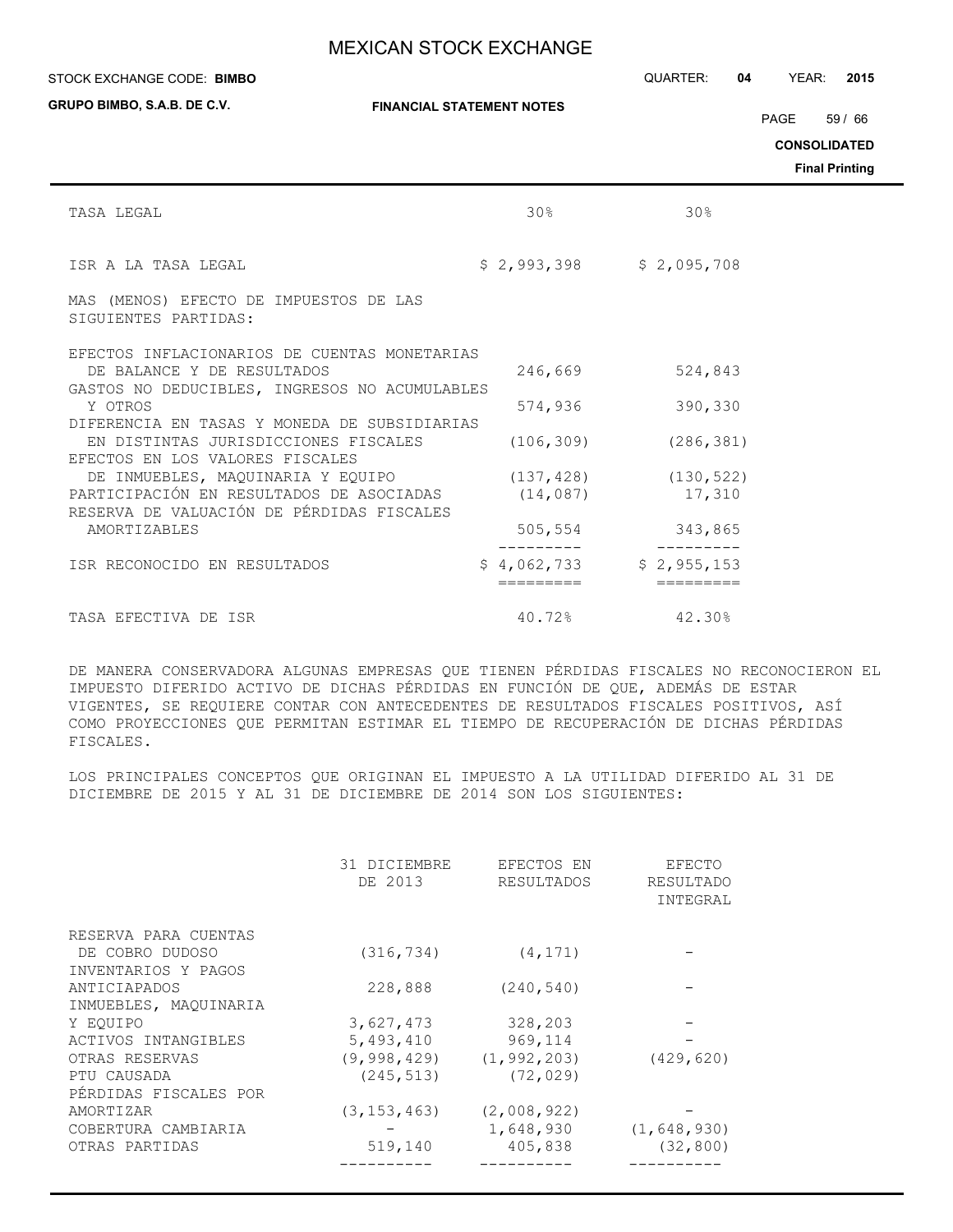**GRUPO BIMBO, S.A.B. DE C.V.**

**FINANCIAL STATEMENT NOTES**

STOCK EXCHANGE CODE: QUARTER: **04** YEAR: **2015 BIMBO**

PAGE 60 / 66

**CONSOLIDATED**

| TOTAL (ACTIVO) PASIVO,<br>NETO                              | \$ (3, 845, 228)                            | \$ (965, 780)                                           | \$(2, 111, 350)                                                    |
|-------------------------------------------------------------|---------------------------------------------|---------------------------------------------------------|--------------------------------------------------------------------|
|                                                             | ==========                                  | ==========                                              |                                                                    |
|                                                             | EFECTO DE ADQUISICIÓN<br>CONVERSIÓN Y OTROS |                                                         | 31 DE DICIEMBRE<br>DE 2014                                         |
| RESERVA PARA CUENTAS<br>DE COBRO DUDOSO                     |                                             | (324)                                                   | (321, 229)                                                         |
| INVENTARIOS Y PAGOS<br>ANTICIAPADOS                         |                                             | (1,086)                                                 | (12, 738)                                                          |
| INMUEBLES, MAQUINARIA<br>Y EQUIPO                           |                                             | 504,601                                                 | 4,460,277                                                          |
| ACTIVOS INTANGIBLES<br>OTRAS RESERVAS<br>PTU CAUSADA        |                                             |                                                         | 1,854,507 8,317,031<br>$(192, 815)$ $(12, 613, 067)$<br>(317, 542) |
| PÉRDIDAS FISCALES POR<br>AMORTIZAR                          |                                             | (282, 589)                                              | (5, 444, 974)                                                      |
| COBERTURA CAMBIARIA<br>OTRAS PARTIDAS                       | (288, 712)                                  |                                                         | 603,466                                                            |
| TOTAL (ACTIVO) PASIVO,<br><b>NETO</b>                       | \$.<br>(288, 712)<br>==========             | \$1,882,294<br>==========                               | \$ (5, 328, 776)<br>$=$ ==========                                 |
|                                                             | 31 DICIEMBRE<br>DE 2014                     | EFECTOS EN<br>RESULTADOS                                | <b>EFECTO</b><br>RESULTADO<br>INTEGRAL                             |
| RESERVA PARA CUENTAS<br>DE COBRO DUDOSO                     | (321, 229)                                  | (14, 460)                                               |                                                                    |
| INVENTARIOS Y PAGOS<br>ANTICIPADOS<br>INMUEBLES, MAQUINARIA | (12, 738)                                   | (20, 781)                                               |                                                                    |
| Y EQUIPO<br>ACTIVOS INTANGIBLES                             | 4,460,277<br>8,317,031                      | (194, 635)<br>1,544,932                                 |                                                                    |
| OTRAS RESERVAS<br>PTU CAUSADA<br>PÉRDIDAS FISCALES POR      | (12, 613, 067)<br>(317, 542)                | (1,097,142)<br>5,126                                    | 358,588                                                            |
| AMORTIZAR<br>COBERTURA CAMBIARIA<br>OTRAS PARTIDAS          | 603,466                                     | $(5, 444, 974)$ $(2, 518, 156)$<br>2,120,816<br>353,075 | (2, 120, 816)<br>97,406                                            |
| TOTAL (ACTIVO) PASIVO,                                      |                                             | __________                                              |                                                                    |
| NETO                                                        |                                             | $$(5, 328, 776)$ $$178, 775$ $$(1, 664, 822)$           | ==========                                                         |
|                                                             | CONVERSIÓN Y OTROS                          | EFECTO DE 31 DE DICIEMBRE<br>DE 2015                    |                                                                    |
| RESERVA PARA CUENTAS<br>DE COBRO DUDOSO                     |                                             | (335, 689)                                              |                                                                    |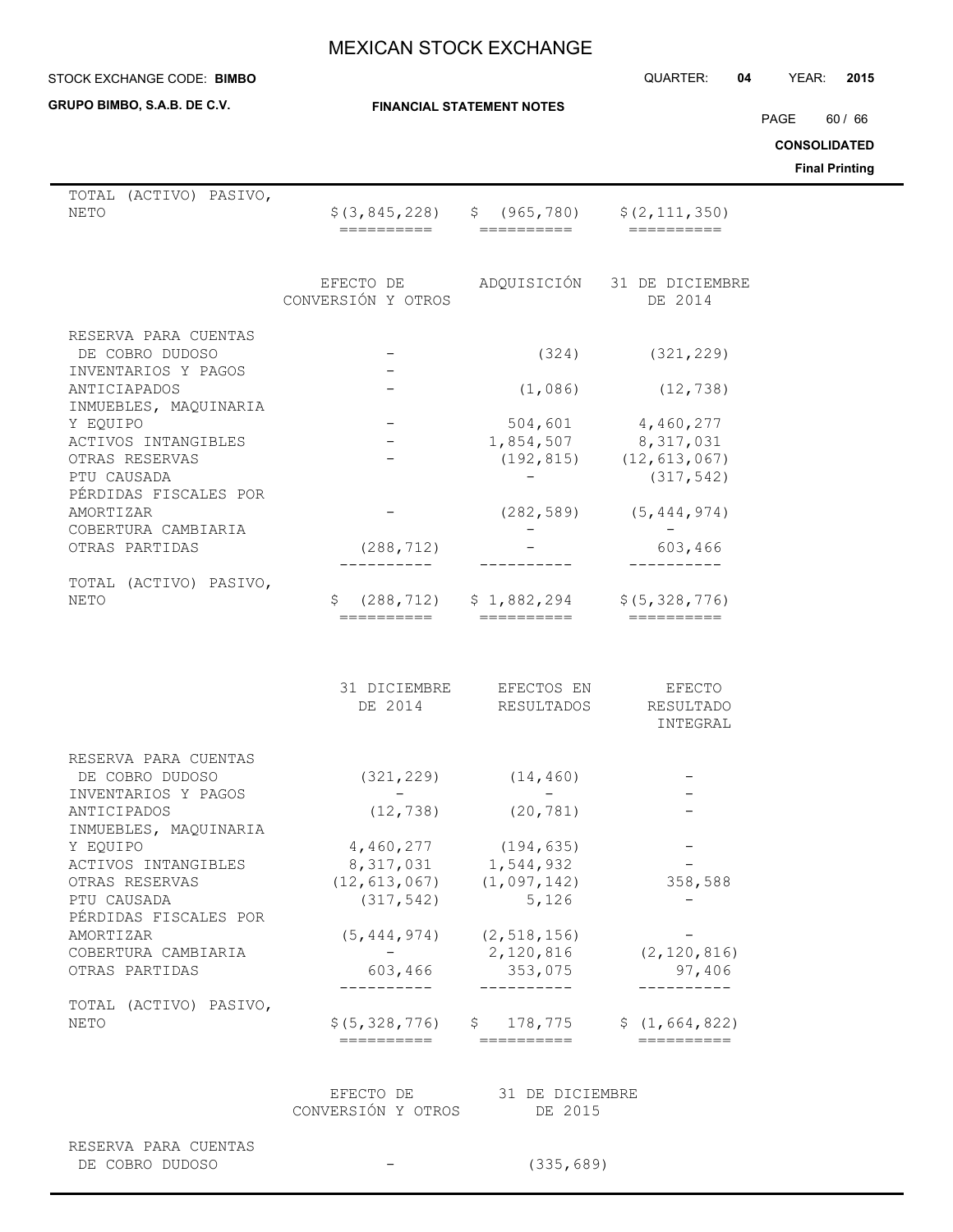**FINANCIAL STATEMENT NOTES**

#### STOCK EXCHANGE CODE: QUARTER: **04** YEAR: **2015 BIMBO**

**GRUPO BIMBO, S.A.B. DE C.V.**

PAGE 61/66

**CONSOLIDATED**

**Final Printing**

| INVENTARIOS Y PAGOS    |                  |                |
|------------------------|------------------|----------------|
| ANTICIPADOS            |                  | (33, 519)      |
| INMUEBLES, MAQUINARIA  |                  |                |
| Y EOUIPO               |                  | 4,265,642      |
| ACTIVOS INTANGIBLES    |                  | 9,861,963      |
| OTRAS RESERVAS         |                  | (13, 351, 621) |
| PTU CAUSADA            |                  | (312, 416)     |
| PÉRDIDAS FISCALES POR  |                  |                |
| AMORTIZAR              |                  | (7, 963, 130)  |
| IETU                   |                  |                |
| COBERTURA CAMBIARIA    |                  |                |
| OTRAS PARTIDAS         | (531, 282)       | 522,665        |
|                        |                  |                |
| TOTAL (ACTIVO) PASIVO, |                  |                |
| NETO                   | \$<br>(531, 282) | \$(7,346,105)  |
|                        |                  |                |

LOS ACTIVOS Y PASIVOS DE IMPUESTO A LA UTILIDAD DIFERIDO SE PRESENTAN POR SEPARADO EN EL BALANCE GENERAL, YA QUE CORRESPONDEN A DIFERENTES ENTIDADES GRAVADAS Y AUTORIDADES TRIBUTARIAS Y SON COMO SIGUE:

|                                        | 31 DE DICIEMBRE<br>DE 2015 | 31 DE DICIEMBRE<br>DE 2014 |
|----------------------------------------|----------------------------|----------------------------|
| IMPUESTO A LA UTILIDAD DIFERIDO ACTIVO | \$(10, 704, 636)           | \$ (8, 709, 098)           |
| IMPUESTO A LA UTILIDAD DIFERIDO PASIVO | 3,358,531                  | 3,380,322                  |
| TOTAL (ACTIVO) PASIVO, NETO            | \$(7, 346, 105)            | \$(5, 328, 776)            |

AL 31 DE DICIEMBRE DE 2015, LOS BENEFICIOS DE LAS PÉRDIDAS FISCALES PENDIENTES DE AMORTIZAR POR LAS QUE YA SE HA RECONOCIDO EL ACTIVO POR ISR DIFERIDO, PUEDEN RECUPERARSE CUMPLIENDO CON CIERTOS REQUISITOS. LOS AÑOS DE VENCIMIENTO Y SUS MONTOS AL 31 DE DICIEMBRE DE 2015, SON:

| AÑOS                         | PÉRDIDAS                      |
|------------------------------|-------------------------------|
| DE VENCIMIENTO               | AMORTIZABLES                  |
| 2016                         | 331,586                       |
| 2017                         | 313,920                       |
| 2018                         | 350,632                       |
| 2019                         | 237,927                       |
| 2020                         | 459,170                       |
| 2021 Y POSTERIORES           | 33, 571, 343                  |
| PÉRDIDAS FISCALES RESERVADAS | \$35,264,578<br>(9, 782, 751) |
| TOTAL                        | \$25,481,827                  |

16. COSTOS Y GASTOS POR NATURALEZA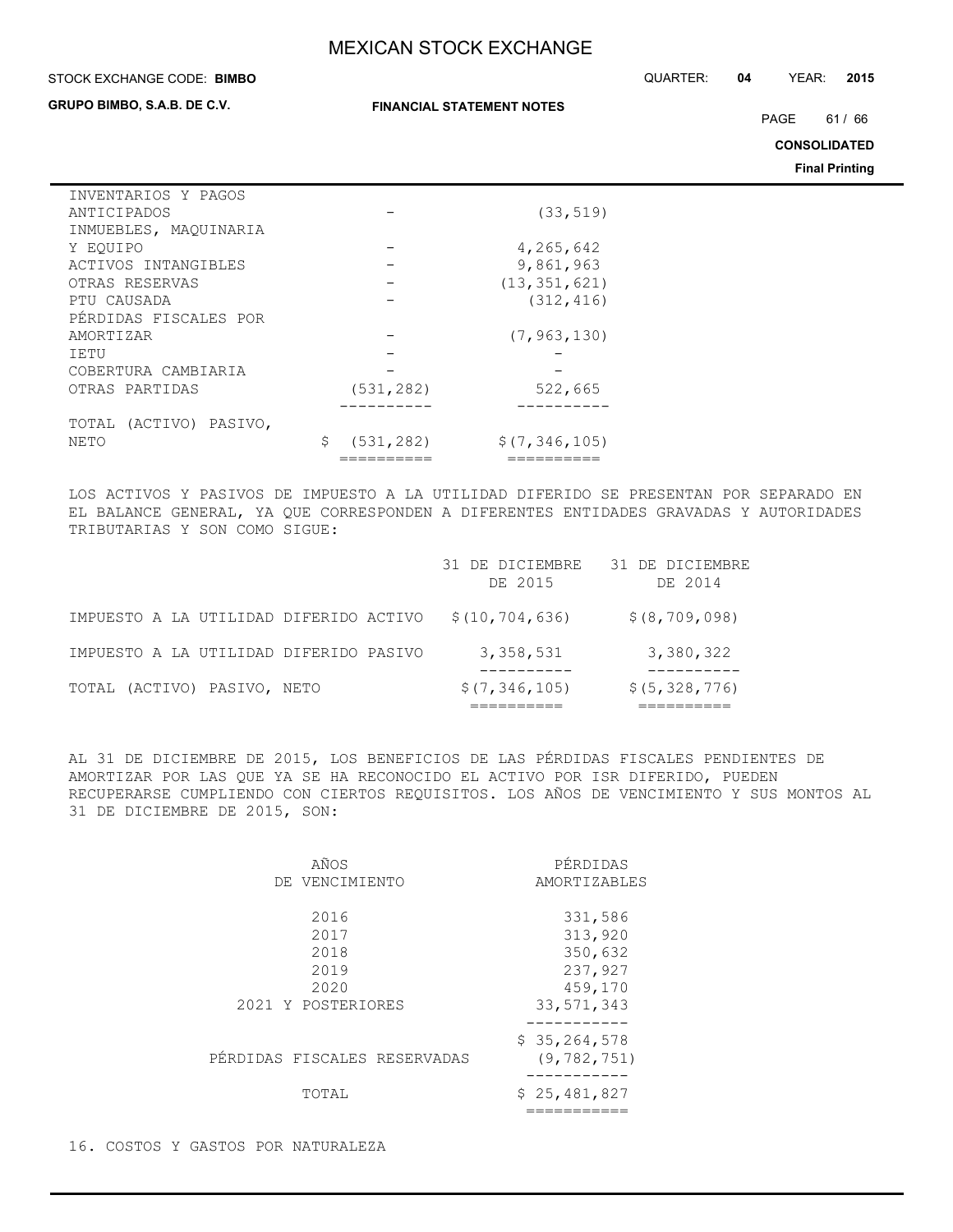| STOCK EXCHANGE CODE: BIMBO | QUARTER: |  | YEAR: | 2015 |
|----------------------------|----------|--|-------|------|
|----------------------------|----------|--|-------|------|

**GRUPO BIMBO, S.A.B. DE C.V.**

#### **FINANCIAL STATEMENT NOTES**

PAGE 62 / 66

**CONSOLIDATED**

## **Final Printing**

EL COSTO DE VENTAS Y LOS GASTOS DE DISTRIBUCIÓN, VENTA, ADMINISTRACIÓN Y OTROS GASTOS GENERALES QUE SE PRESENTAN EN EL ESTADO CONSOLIDADO DE RESULTADOS SE INTEGRA COMO SIGUE:

|                                                                                                                                                    | 31 DICIEMBRE<br>DE 2015                             | 31 DICIEMBRE<br>DE 2014                            |  |
|----------------------------------------------------------------------------------------------------------------------------------------------------|-----------------------------------------------------|----------------------------------------------------|--|
| COSTO DE VENTAS                                                                                                                                    |                                                     |                                                    |  |
| MATERIA PRIMA Y OTROS<br>GASTOS DE FÁBRICA<br>FLETES, COMBUSTIBLES Y MANTENIMIENTO<br><b>DEPRECIACIONES</b>                                        | 95,008,188<br>\$<br>3,053,122<br>4,360,043          | \$82,390,093<br>2,527,841<br>3,380,136             |  |
|                                                                                                                                                    | -----------<br>\$102, 421, 353<br>==========        | ---------<br>\$88, 298, 070                        |  |
| GASTOS DE DISTRIBUCIÓN, VENTA,<br>ADMINISTRACIÓN Y OTROS GASTOS                                                                                    | 31 DICIEMBRE<br>DE 2015                             | 31 DICIEMBRE<br>DE 2014                            |  |
| SUELDOS Y PRESTACIONES<br>DEPRECIACIONES<br>FLETES, COMBUSTIBLES Y                                                                                 | \$39,936,488<br>2,079,901                           | \$35,839.745<br>2,011,337                          |  |
| MANTENIMIENTO<br>SERVICIOS PROFESIONALES                                                                                                           | 5,635,885                                           | 3,596,295                                          |  |
| Y CONSULTORÍAS<br>PUBLICIDAD Y GASTOS PROMOCIONALES<br>OTROS                                                                                       | 12,876,744<br>7,935,430<br>30,078,309<br>---------- | 9,826,017<br>6,950,971<br>24,853,429<br>---------- |  |
|                                                                                                                                                    | 98,542,757<br>\$.<br>==========                     | \$83,077,794                                       |  |
| 17. OTROS INGRESOS Y (GASTOS), NETO                                                                                                                |                                                     |                                                    |  |
| SE INTEGRA COMO SIGUE:                                                                                                                             | 31 DICIEMBRE<br>DE 2015                             | 31 DICIEMBRE<br>DE 2014                            |  |
| DETERIOROS Y AMORTIZACIONES:<br>CREDITO MERCANTIL<br>ACTIVOS FIJOS<br>MARCAS                                                                       | \$<br>(1, 054, 836)<br>(418, 229)<br>(365, 834)     | \$<br>(107, 302)<br>(68, 210)                      |  |
| PÉRDIDA EN VENTA DE PROPIEDADES,<br>PLANTA Y EQUIPO<br>MATERIAS PRIMAS Y CAJAS DE CARTÓN<br>ACTUALIZACIÓN IMPUESTOS Y ESTÍMULOS<br><b>FISCALES</b> | (124, 180)<br>\$<br>19,710<br>78,334                | (329, 787)<br>\$<br>3,227                          |  |
| GASTOS DE INTEGRACIÓN                                                                                                                              | (1, 932, 565)                                       | (2, 489, 787)                                      |  |
| PROVISIÓN PARA ACTUALIZAR EL<br>PASIVO DE LOS PLANTES DE<br>PENSIONES MULTIPATRONALES                                                              | (289, 821)                                          | (2, 021, 609)                                      |  |
| OTROS                                                                                                                                              | (13, 992)                                           | (360, 216)                                         |  |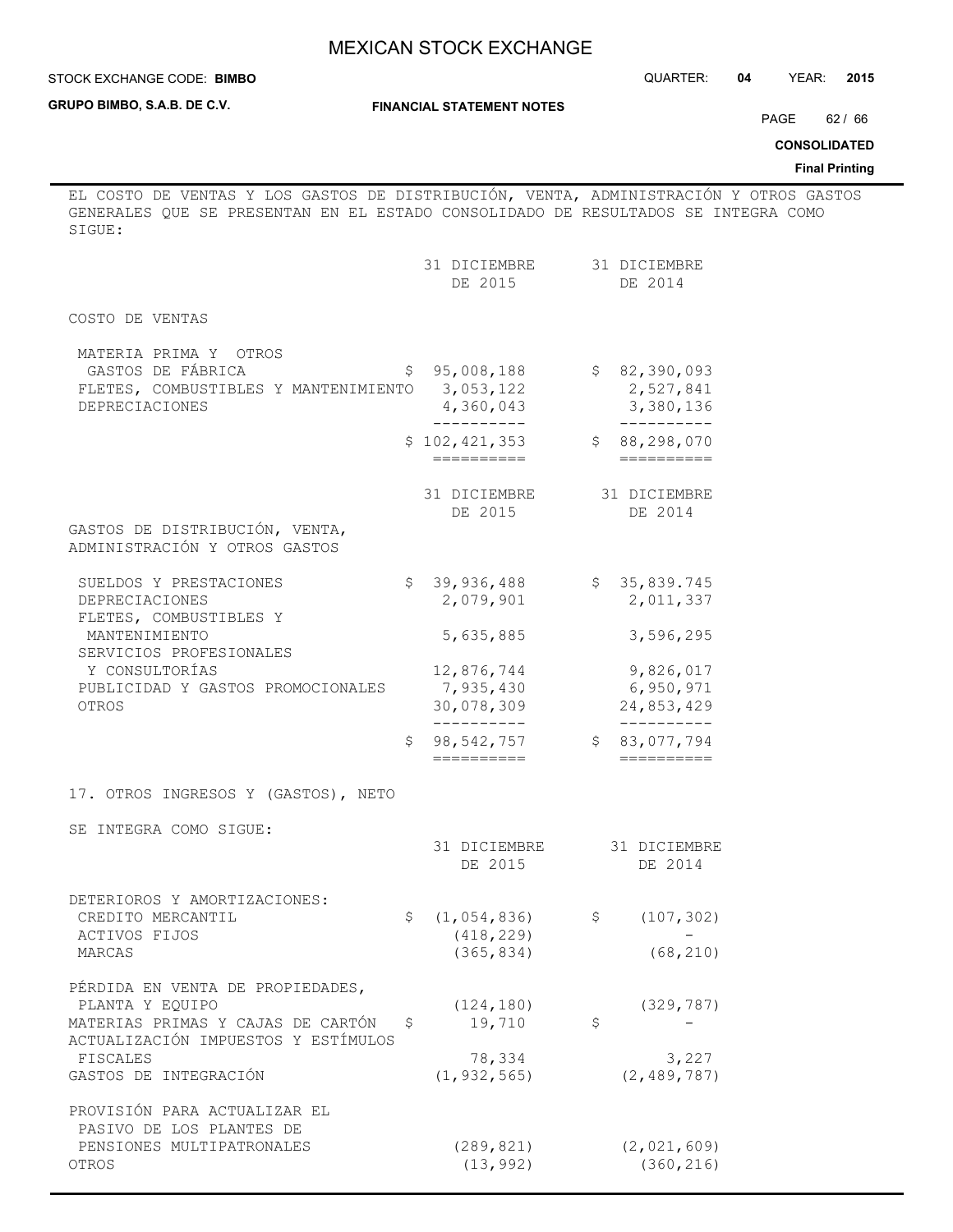**GRUPO BIMBO, S.A.B. DE C.V.**

**FINANCIAL STATEMENT NOTES**

PAGE 63 / 66

**CONSOLIDATED**

**Final Printing**

| RECUPERACION SINIESTROS |  |                           | 8,173           |
|-------------------------|--|---------------------------|-----------------|
|                         |  | - - - - - - - -           |                 |
|                         |  | $\frac{2}{7}$ (4,101,413) | \$(5, 365, 511) |
|                         |  | ---------                 | _______         |

18. COMPROMISOS

## GARANTÍAS Y/O AVALES

A. GRUPO BIMBO, S.A.B. DE C.V., JUNTO CON ALGUNAS DE SUS COMPAÑÍAS SUBSIDIARIAS, HA GARANTIZADO A TRAVÉS DE CARTAS DE CRÉDITO CIERTAS OBLIGACIONES ORDINARIAS, ASÍ COMO ALGUNOS RIESGOS CONTINGENTES ASOCIADOS A OBLIGACIONES LABORALES DE ALGUNAS DE SUS COMPAÑÍAS SUBSIDIARIAS. EL VALOR DE DICHAS CARTAS DE CRÉDITO AL 31 DE DICIEMBRE DE 2015 Y 2014, ASCIENDE A \$329 Y \$270 MILLONES DE DÓLARES ESTADOUNIDENSES, RESPECTIVAMENTE.

B. LA ENTIDAD HA FIRMADO CONTRATOS DE AUTOABASTECIMIENTO DE ENERGÍA EN MÉXICO QUE LA COMPROMETEN A ADQUIRIR CIERTAS CANTIDADES DE ENERGÍA POR UN PERIODO DE 17 AÑOS RENOVABLE A UN PRECIO PACTADO QUE SE ACTUALIZA POR FACTORES DERIVADOS DEL INPC, DURANTE LOS PRIMEROS 15 AÑOS. AÚN Y CUANDO LOS CONTRATOS TIENEN CARACTERÍSTICAS DE UN INSTRUMENTO FINANCIERO DERIVADO, CALIFICAN PARA LA EXCEPCIÓN DE CONTABILIZARLOS COMO TAL, DADO QUE SON PARA AUTOCONSUMO, POR LO CUAL SE REGISTRAN EN LOS ESTADOS FINANCIEROS CONFORME SE INCURREN LOS CONSUMOS DE ENERGÍA. EL COMPROMISO DE COMPRA DE ENERGÍA PARA 2015 SE ESTIMA EN \$254,000 MONTO QUE AJUSTADO POR INFLACIÓN CORRESPONDE AL COMPROMISO ANUAL DE LOS 14 AÑOS REMANENTES DEL CONTRATO.

#### COMPROMISOS POR ARRENDAMIENTO

A. LA ENTIDAD TIENE COMPROMISOS A LARGO PLAZO POR ARRENDAMIENTO OPERATIVO, PRINCIPALMENTE POR LAS INSTALACIONES QUE UTILIZA PARA LA PRODUCCIÓN, DISTRIBUCIÓN Y VENTA DE SUS PRODUCTOS, LOS CUALES VAN DE LOS 3 A LOS 14 AÑOS, CON OPCIÓN A RENOVACIÓN DE 1 A 5 AÑOS. ALGUNOS ARRENDAMIENTOS REQUIEREN QUE LA ENTIDAD PAGUE TODOS LOS GASTOS ASOCIADOS, TALES COMO IMPUESTOS, MANTENIMIENTO Y SEGUROS DURANTE EL TÉRMINO DE LOS CONTRATOS. LA ENTIDAD INCURRIÓ EN GASTOS POR ARRENDAMIENTO POR LOS AÑOS A TERMINADOS AL 31 DE DICIEMBRE DEL 2015 Y 2014 POR \$4,136,349 Y \$3,484,513 RESPECTIVAMENTE. EL TOTAL DE LOS COMPROMISOS POR ARRENDAMIENTOS ES COMO SIGUE:

|                        |                                     |                | ARRENDAMIENTOS   |
|------------------------|-------------------------------------|----------------|------------------|
| AÑOS                   | ARRENDAMIENTOS                      | ARRENDAMIENTOS | FINANCIEROS      |
|                        | OPERATIVOS                          | FINANCIEROS    | PARTICIPACIÓN NO |
|                        |                                     |                | CONTROLADORA     |
| 2015                   |                                     |                |                  |
| 2016                   | 2,298,479                           | 25,121         | 445,975          |
| 2017                   | 1,699,339                           | 5,059          | 362,300          |
| 2018                   | 1,230,937                           |                | 287,985          |
| 2019                   | 914,889                             |                | 206,031          |
| 2020                   | 2,058,812                           |                |                  |
| 2021 Y POSTERIORES     | 201,619                             |                |                  |
|                        |                                     |                |                  |
| TOTAL DE PAGOS MÍNIMOS |                                     |                |                  |
| DE ARRENDAMIENTO       | 8,404,074                           | 30,180         | 1,302,291        |
| MONTOS QUE REPRESENTAN |                                     |                |                  |
| INTERÉS                |                                     | 3,063          | 388,437          |
|                        |                                     |                |                  |
|                        | VALOR PRESENTE DE LOS PAGOS MÍNIMOS |                |                  |
| DE ARRENDAMIENTOS      | 8,404,074                           | 27,117         | 913,854          |
|                        |                                     |                |                  |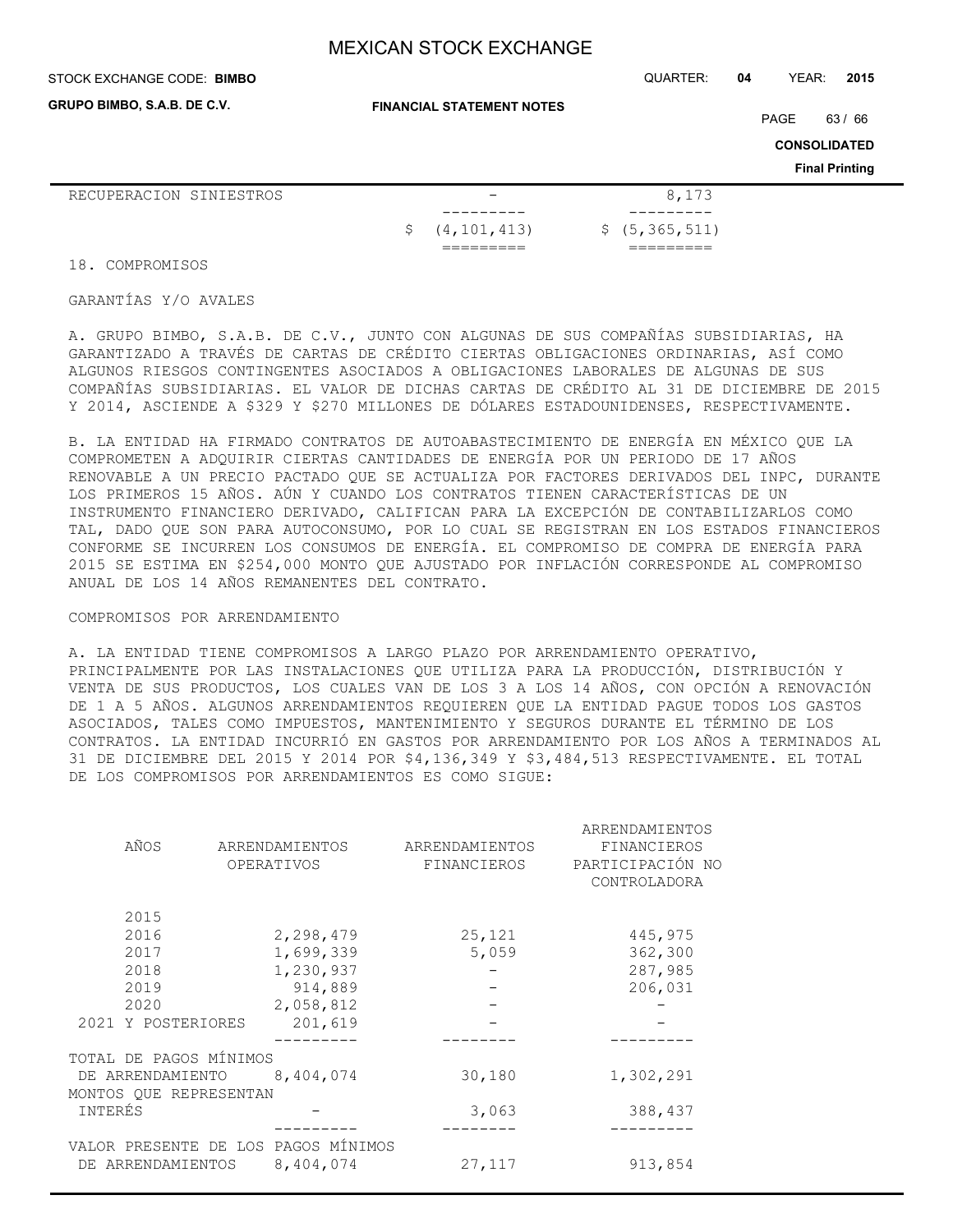| STOCK EXCHANGE CODE: BIMBO  |             |                                  | QUARTER: | 04                                                   | YEAR: | 2015 |
|-----------------------------|-------------|----------------------------------|----------|------------------------------------------------------|-------|------|
| GRUPO BIMBO, S.A.B. DE C.V. |             | <b>FINANCIAL STATEMENT NOTES</b> |          | PAGE<br><b>CONSOLIDATED</b><br><b>Final Printing</b> |       |      |
| TOTAL                       | \$8,404,074 | 27,117<br>S.                     | 913,854  |                                                      |       |      |

#### 19. CONTINGENCIAS

EXISTEN ALGUNAS CONTINGENCIAS POR JUICIOS DE DISTINTA NATURALEZA QUE SURGEN DEL CURSO NORMAL DE LAS OPERACIONES DE LA ENTIDAD, QUE LA ADMINISTRACIÓN HA EVALUADO COMO REMOTOS, POSIBLES Y PROBABLES. DE ACUERDO A ESTA EVALUACIÓN, LA ENTIDAD HA REGISTRADO EN EL RUBRO DE OTROS PASIVOS A LARGO PLAZO LOS SIGUIENTES MONTOS GENERADOS PRINCIPALMENTE EN OLA:

| TIPO                                | IMPORTE                                 |
|-------------------------------------|-----------------------------------------|
| LABORAL<br>FISCAL<br>CIVIL<br>OTROS | \$158,794<br>68,885<br>15,388<br>11,355 |
| TOTAL                               | \$254,422                               |

AQUELLAS CONTINGENCIAS EN LAS QUE LA ADMINISTRACIÓN ESPERA QUE NO SEA PROBABLE UTILIZAR LOS RECURSOS FUTUROS PARA PAGAR SUS OBLIGACIONES O QUE NO SE ESPERA TENGAN UN EFECTO SIGNIFICATIVO PARA LA ENTIDAD, NO SON PROVISIONADAS EN TANTO NO SE CUENTE CON INFORMACIÓN COMPLETA QUE PERMITA CONSIDERAR EL RECONOCIMIENTO DE UN PASIVO.

LA ENTIDAD TIENE EFECTIVO, YA SEA EMBARGADO (BLOQUEOS JUDICIALES) O DEPOSITADO PARA GARANTIZAR PROCESOS JUDICIALES POR \$181,487 Y HA OTORGADO GARANTÍAS DE ACTIVOS FIJOS POR \$215,330 ADICIONALES PARA GARANTIZAR LITIGIOS FISCALES EN CURSO EN BRASIL.

DERIVADO DE LA COMPRA DE ELEMENTOS DE PROPIEDAD, PLANTA Y EQUIPO Y ACTIVOS INTANGIBLES EN BRASIL RELATIVOS A LA MARCA FIRENZE, REALIZADA EN EL 2008, LA ENTIDAD ESTÁ SUJETA A EMBARGOS FISCALES COMO PRESUNTO SUCESOR DE EMPRESAS QUE PARTICIPAN EN ESTAS ACCIONES. EL TRIBUNAL DICTÓ UNA MEDIDA CAUTELAR ORDENANDO LA RESTRICCIÓN DE PARTE DE LAS CUENTAS POR COBRAR DE LA ENTIDAD POR LA VENTA DE PRODUCTOS DE MARCA "FIRENZE". LA EMPRESA ESTÁ DEFENDIENDO DICHA MEDIDA Y SE ESPERA QUE ESTE LITIGIO CONTINÚE, Y SE RESUELVAN EN EL LARGO PLAZO. DEBIDO A LA COMPLEJIDAD DEL LITIGIO, NO SE HA PODIDO ESTIMAR DE MANERA RAZONABLE UNA PROVISIÓN, POR LO QUE HAY UNA PROVISIÓN REGISTRADA POR \$21,000.

#### 20. INFORMACIÓN POR SEGMENTOS

LA INFORMACIÓN QUE SE REPORTA A LA MÁXIMA AUTORIDAD EN LA TOMA DE DECISIONES DE OPERACIÓN DE LA ENTIDAD PARA EFECTOS DE ASIGNACIÓN DE RECURSOS Y EVALUACIÓN DEL DESEMPEÑO DE LOS SEGMENTOS SE ENFOCA EN 4 ZONAS GEOGRÁFICAS: MÉXICO, EUA, OLA E IBERIA. LOS PRODUCTOS FUENTE DE LOS INGRESOS DE LOS SEGMENTOS CONSISTEN EN PAN (TODOS LOS SEGMENTOS) Y CONFITERÍA (MÉXICO Y EUA ÚNICAMENTE).

A CONTINUACIÓN SE PRESENTAN LOS PRINCIPALES DATOS POR ÁREA GEOGRÁFICA EN LAS QUE OPERA LA ENTIDAD POR LOS AÑOS TERMINADOS EL 31 DE DICIEMBRE DE 2015 Y 2014:

2 0 1 5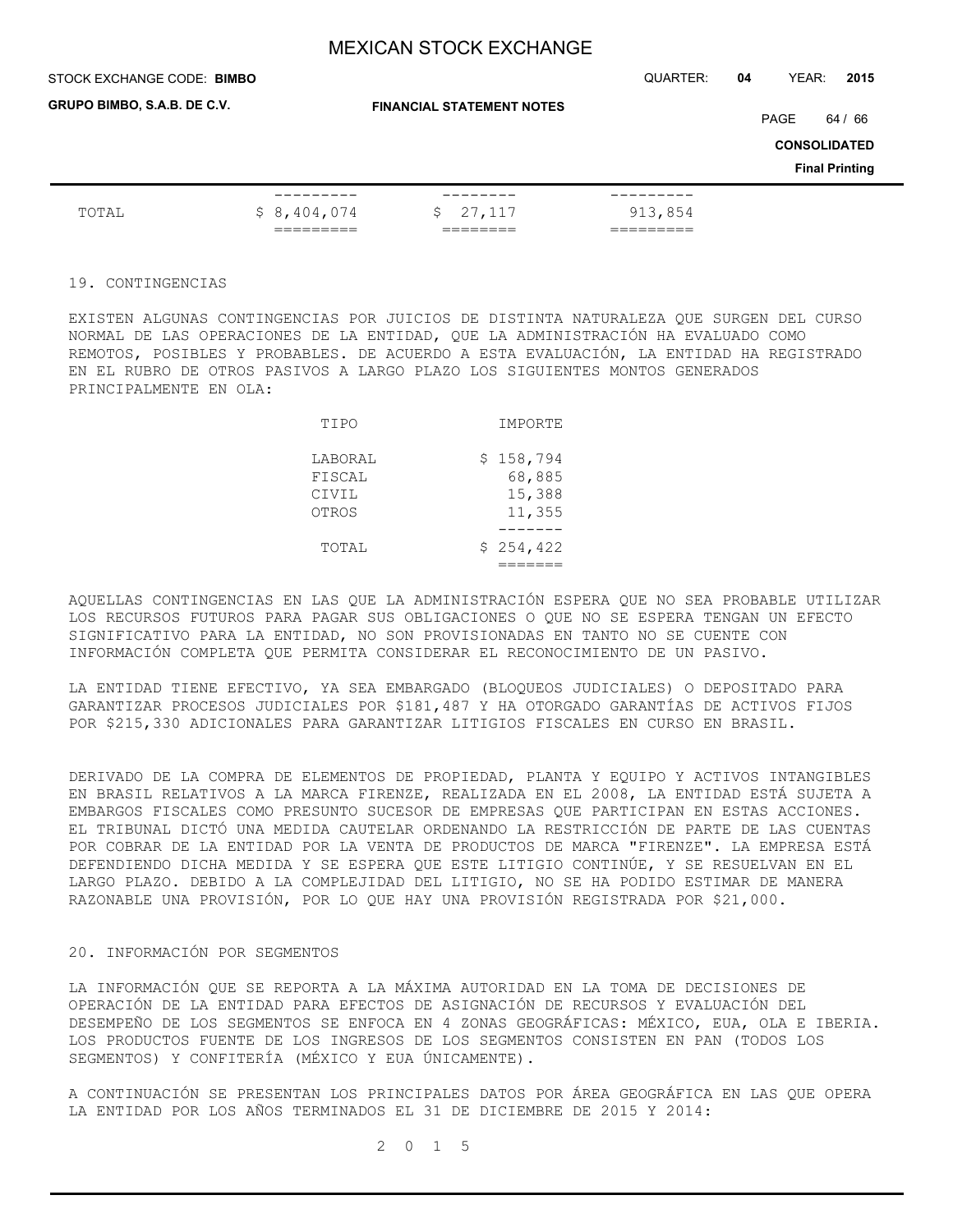STOCK EXCHANGE CODE: QUARTER: **04** YEAR: **2015 BIMBO**

**GRUPO BIMBO, S.A.B. DE C.V.**

#### **FINANCIAL STATEMENT NOTES**

PAGE 65 / 66

**CONSOLIDATED**

**Final Printing**

|             | MÉXICO                          | EUA Y<br>CANADÁ      | OLA                            | EUROPA                           | ELIM. DE<br>CONSOLID. | TOTAL                 |
|-------------|---------------------------------|----------------------|--------------------------------|----------------------------------|-----------------------|-----------------------|
| VN          | \$76, 295<br>=======            | \$116,399            | \$24,272<br>-------            | \$7,560<br>=======               | \$ (5, 340)           | \$219,186             |
| $U_O$ $(*)$ | \$10,920<br>_______             | \$5,024<br>_______   | \$(1, 310)                     | $\mathsf{S}$<br>(601)<br>_______ | Ŝ.<br>88<br>_______   | \$14,121              |
| <b>DAOV</b> | \$2,511<br>=======              | \$4,641<br>-------   | \$1,829                        | $\mathsf{S}$<br>267<br>=======   | S<br>_______          | \$9,248<br>========   |
|             | UAFIDA (**) \$13,431<br>======= | \$ 9,665<br>=======  | $\mathsf{S}$<br>519<br>======= | \$<br>(334)<br>=======           | Ŝ.<br>88<br>=======   | \$23,369              |
| UN          | \$4,724<br>=======              | \$1,462<br>=======   | (1, 673)<br>=======            | $\mathsf{S}$<br>(892)<br>======= | \$1,551<br>=======    | \$5,172<br>========   |
| IG          | 372<br>Ŝ.<br>=======            | Ŝ.<br>190<br>======= | Ŝ.<br>30<br>=======            | \$<br>181<br>=======             | \$ (561)<br>=======   | Ŝ.<br>212<br>======== |
| IC          | \$3,541<br>=======              | \$1,221              | $\mathsf{S}$<br>361<br>======= | \$<br>$\mathbf{1}$<br>=======    | \$ (548)<br>=======   | \$4,576<br>========   |
| AΤ          | \$50,914<br>=======             | \$122,560<br>======= | \$18,648<br>=======            | \$8,927<br>=======               | \$(1, 416)<br>======= | \$199,633<br>======== |
| РT          | \$82,868<br>=======             | \$45,890<br>=======  | \$6,690<br>=======             | \$2,881<br>=======               | \$ (555)<br>=======   | \$137,774<br>======== |

## 2 0 1 4

|                        | MÉXICO                                 | EUA Y<br>CANADÁ                                         | OLA                                                    | EUROPA                           | ELIM. DE<br>CONSOLID.                            | TOTAL                                       |
|------------------------|----------------------------------------|---------------------------------------------------------|--------------------------------------------------------|----------------------------------|--------------------------------------------------|---------------------------------------------|
| VN                     | \$72,097                               | \$90,375<br>$=$ $=$ $=$ $=$ $=$ $=$                     | \$21,931<br>$=$ $=$ $=$ $=$ $=$ $=$                    | =======                          | $$6,897$ $$(4,247)$<br>=======                   | \$187,053<br>========                       |
| UO                     | $(*)$ \$10,134<br>=======              | \$392<br>=======                                        | $\mathcal{S}$<br>$\sim$ 4                              | =======                          | \$ (208) \$ (11)<br>=======                      | \$10,311                                    |
| DAOV                   | =======                                | $$1,915$ $$5,196$ $$850$<br>=======                     | $=$ $=$ $=$ $=$ $=$ $=$ $=$<br>$=$ $=$ $=$ $=$ $=$ $=$ | \$146<br>=======                 | Ŝ.<br>and the state of the state<br>=======      | ========<br>\$8,107<br>========             |
| $UAFIDA$ (**) \$12,049 | $=$ $=$ $=$ $=$ $=$ $=$ $=$            |                                                         |                                                        | =======                          | \$5,589 \$ 854 \$ (62) \$ (11)                   | \$18,418<br>$=$ $=$ $=$ $=$ $=$ $=$ $=$ $=$ |
| UN                     | \$4,951<br>$=$ $=$ $=$ $=$ $=$ $=$ $=$ | $\frac{1}{2}(1,011)$ \$ (492) \$ (48) \$ 118<br>======= | $=$ $=$ $=$ $=$ $=$ $=$                                | =======                          | $=$ $=$ $=$ $=$ $=$ $=$                          | \$3,518<br>========                         |
| ΙG                     | \$303<br>=======                       | \$309S<br>$=$ $=$ $=$ $=$ $=$ $=$                       | 34<br>$=$ $=$ $=$ $=$ $=$ $=$                          | \$324<br>$=$ $=$ $=$ $=$ $=$ $=$ | \$ (699)<br>=======                              | 271<br>Ŝ.<br>========                       |
| IC                     | \$3,006<br>$=$ $=$ $=$ $=$ $=$ $=$     |                                                         | $$942$ \$ 300 \$ 29<br>$=$ $=$ $=$ $=$ $=$ $=$ $=$     | $=$ $=$ $=$ $=$ $=$ $=$          | \$ (586)<br>$=$ $=$ $=$ $=$ $=$ $=$              | \$3,691<br>=========                        |
| AΤ                     | \$44,794                               |                                                         | =======                                                |                                  | $$107,808$ \$19,057 \$7,541 \$(1,440)<br>======= | \$177,760<br>========                       |
| PT                     | $=$ $=$ $=$ $=$ $=$ $=$                |                                                         |                                                        |                                  | $$78,238$ $$37,935$ $$5,941$ $$2,516$ $$(471)$   | \$124,159<br>========                       |
|                        |                                        |                                                         |                                                        |                                  |                                                  |                                             |

## CIFRAS EN MILLONES DE PESOS

| VN | VENTAS NETAS                                                         |
|----|----------------------------------------------------------------------|
|    | UO UTILIDAD DE OPERACIÓN                                             |
|    | DAOV DEPRECIACIÓN, AMORTIZACIÓN Y OTRAS PARTIDAS VIRTUALES           |
|    | UAFIDA UTILIDAD DE OPERACIÓN, MÁS DEPRECIACIÓN, AMORTIZACIÓN Y OTRAS |
|    | PARTIDAS VIRTUALES                                                   |
| UN | UTILIDAD NETA (MAYORITARIA)                                          |
| ΙG | INTERESES GANADOS                                                    |
|    |                                                                      |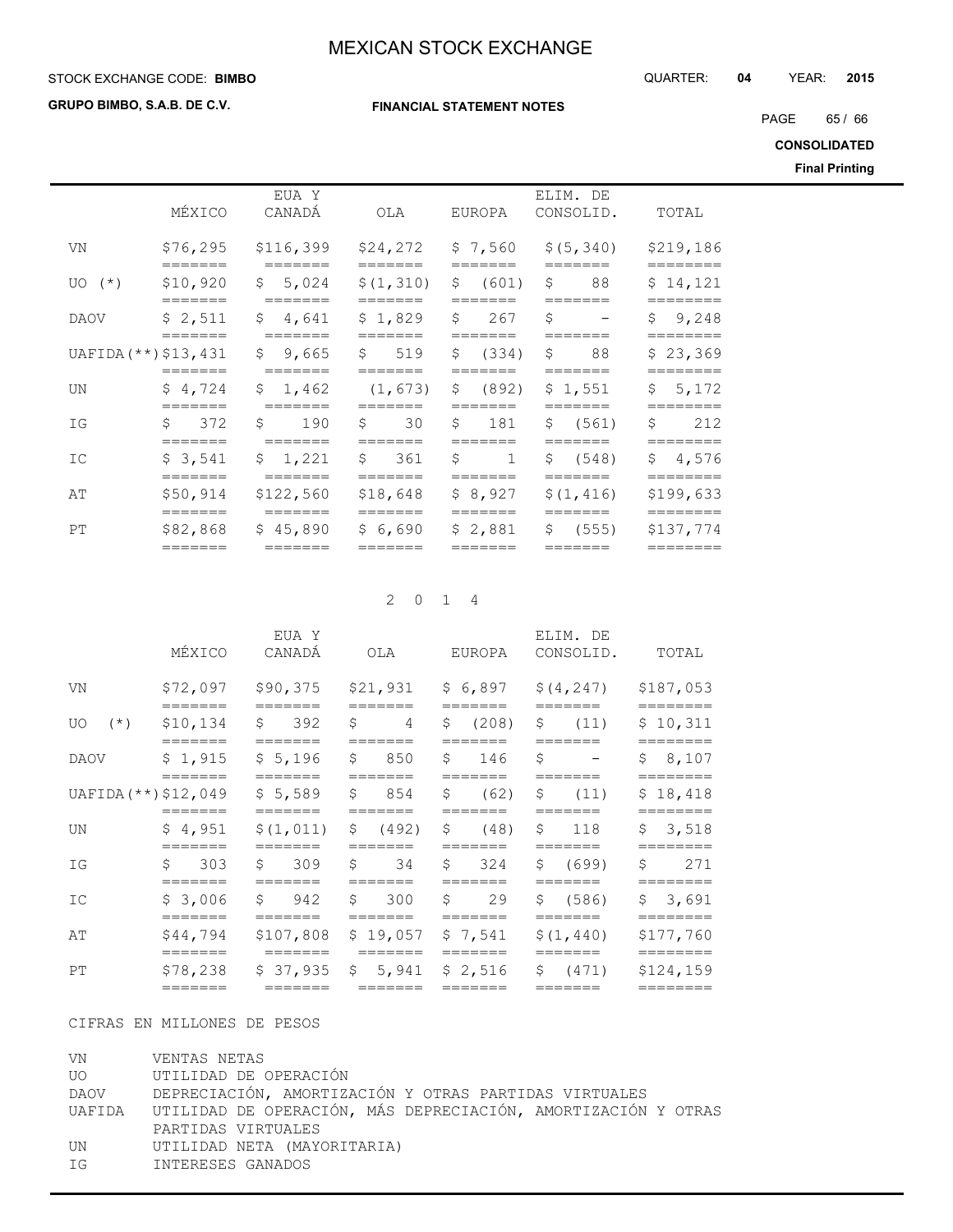**GRUPO BIMBO, S.A.B. DE C.V.**

STOCK EXCHANGE CODE: QUARTER: **04** YEAR: **2015 BIMBO**

**FINANCIAL STATEMENT NOTES**

PAGE 66 / 66

**CONSOLIDATED**

**Final Printing**

| TC. | INTERESES A CARGO |
|-----|-------------------|
| AΤ  | ACTIVOS TOTALES   |
| PТ  | PASIVOS TOTALES   |

(\*) NO INCLUYE REGALÍAS INTERFILIALES

(\*\*)NO INCLUYE REGALÍAS INTERFILIALES Y LA ENTIDAD DETERMINA LA UAFIDA COMO LA UTILIDAD DE OPERACIÓN, MÁS LA DEPRECIACIÓN, AMORTIZACIÓN, DETERIORO Y OTRAS PARTIDAS VIRTUALES.

21. APROBACIÓN DE LA EMISIÓN DE LOS ESTADOS FINANCIEROS CONSOLIDADOS

LOS ESTADOS FINANCIEROS CONSOLIDADOS FUERON AUTORIZADOS PARA SU EMISIÓN POR EL LIC. DANIEL SERVITJE MONTULL, DIRECTOR GENERAL DE LA ENTIDAD Y POR EL CONSEJO DE ADMINISTRACIÓN, CONSECUENTEMENTE ESTOS NO REFLEJAN LOS HECHOS OCURRIDOS DESPUÉS DE ESA FECHA, Y ESTÁN SUJETOS A LA APROBACIÓN DE LA ASAMBLEA DE ACCIONISTAS DE LA ENTIDAD, QUIENES PUEDEN DECIDIR SU MODIFICACIÓN DE ACUERDO CON LO DISPUESTO EN LA LEY GENERAL DE SOCIEDADES MERCANTILES.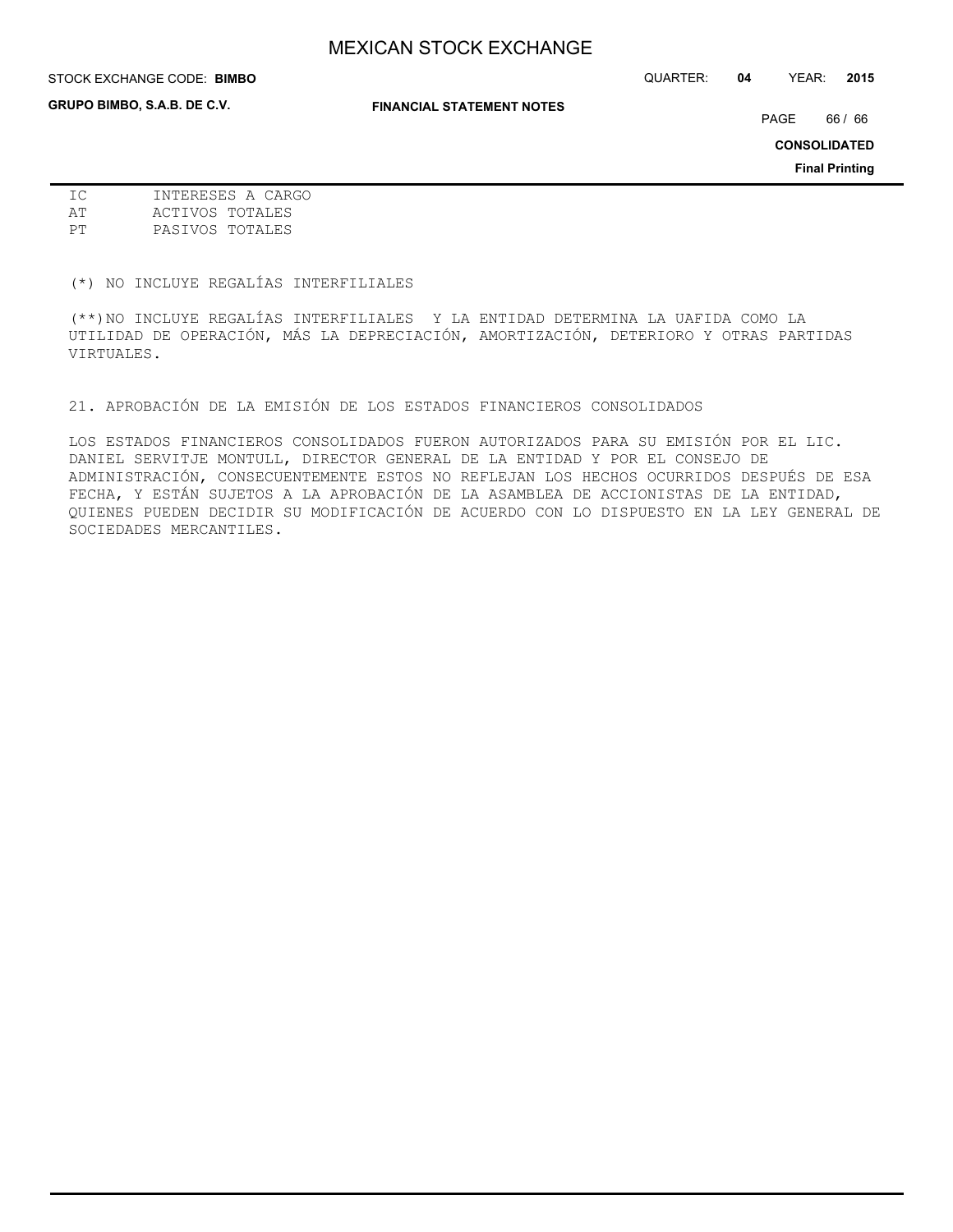# STOCK EXCHANGE CODE: QUARTER: **04** YEAR: **2015 BIMBO**

**GRUPO BIMBO, S.A.B. DE C.V.**

# **INVESTMENTS IN ASSOCIATES AND JOINT VENTURES (THOUSAND PESOS)**

**CONSOLIDATED**

|                                                         |                                                           |                               | $\frac{9}{6}$ | <b>TOTAL AMOUNT</b>               |                                |
|---------------------------------------------------------|-----------------------------------------------------------|-------------------------------|---------------|-----------------------------------|--------------------------------|
| <b>COMPANY NAME</b>                                     | <b>PRICIPAL ACTIVITY</b>                                  | <b>NUMBER OF SHARES OWNER</b> | <b>SHIP</b>   | <b>ACQUISITION</b><br><b>COST</b> | <b>CURRENT</b><br><b>VALUE</b> |
| CONGELACION Y ALMACENAJE DEL<br>CENTRO, S.A. DE C.V.    | SERVICIOS DE ALMACENAJE Y<br><b>CONGELACION</b>           | 3.240.000                     | 14.99         | 7,756                             | 137,022                        |
| EFFORM, S.A. DE C.V.                                    | FAB. Y VTA. DE PAPELERIA E<br><b>IMPRESION</b>            | 29,520                        | 24.00         | $\mathbf{1}$                      | 15,554                         |
| PLASTICOS Y ALAMBRES ROGAMA.<br>S.A. DE C.V.            | FAB, Y VTA. DE ENVOLTURAS                                 | 2,000                         | 10.00         | 2                                 | 684                            |
| UNIFORMES Y EQUIPOS<br>INDUSTRIALES, S.A. DE C.V.       | ELABORACION Y VENTA DE<br>UNIFORMES INDUSTR               | 48.240                        | 24.00         | 530                               | 8,608                          |
| PRODUCTOS RICH, S.A. DE C.V.                            | <b>ELABORACION DE PRODUCTOS</b><br>PANADERIY REPO         | 5,414,285                     | 18.00         | 13,483                            | 133,463                        |
| BETA SAN MIGUEL, S.A. DE C.V.                           | PRODUCTOS DE AZUCAR                                       | 1,119,721                     | 8.00          | 34,280                            | 569,544                        |
| LA MODERNA, S.A. DE C.V.                                | <b>FABRICACION Y VENTA DE PASTAS</b>                      | 2,584,598                     | 3.33          | 72,369                            | 206,999                        |
| PAN GLO, S. DE R.L. DE C.V.                             | <b>INVESTIGACION Y SERVICIOS</b>                          | $\mathbf{1}$                  | 25.00         | 3.036                             | 7,353                          |
| SOCIEDAD INDUSTRIAL DE EQUIPOS<br>Y SERIVICIOS, S.A.    | <b>FABRICACION Y REPARACION DE</b><br><b>EQUIPOS INDU</b> | 3,015                         | 30.00         | 3,015                             | 26,472                         |
| FIN COMUN, S.A. DE C.V.                                 | UNION DE CREDITO                                          | 109,663                       | 36.15         | 24,469                            | 90,203                         |
| MUNDO DULCE, S.A. DE C.V.                               | <b>FABRICACION Y PRODUCCION DE</b><br><b>PRODUCTOS AL</b> | $\mathbf 1$                   | 50.00         | 224,566                           | 349,479                        |
| <b>FABRICAS DE GALLETAS LA</b><br>MODERNA, S.A. DE C.V. | <b>FABRICACION Y PRODUCCION DE</b><br><b>PRODUCTOS AL</b> | $\mathbf{1}$                  | 50.00         | 206,798                           | 232,329                        |
| BLUE LABEL MEXICO, S.A. DE C.V.                         | <b>DISTRIBUCION Y REVENTA DE</b><br><b>SERVICIOS MOV</b>  | 2,025                         | 46.63         | 430,396                           | 174,224                        |
| SOLEX ALIMENTOS, S.A. DE C.V.                           | <b>DESARROLLO Y</b><br><b>COMERCIALIZACION EN SISTEMA</b> | 78,431                        | 49.00         | 24,745                            | 24,745                         |
| <b>B37 VENTURES LLC</b>                                 | <b>FONDO DE CAPITALES</b>                                 | 20,500                        | 24.40         | 21,722                            | 21.722                         |
| <b>VARIAS AL COSTO</b>                                  | <b>OTROS</b>                                              | $\mathbf{1}$                  | 0.00          | 14,672                            | 7.794                          |
| <b>TOTAL INVESTMENT IN ASSOCIATES</b>                   |                                                           |                               |               | 1.081.840                         | 2.006.195                      |

**NOTES**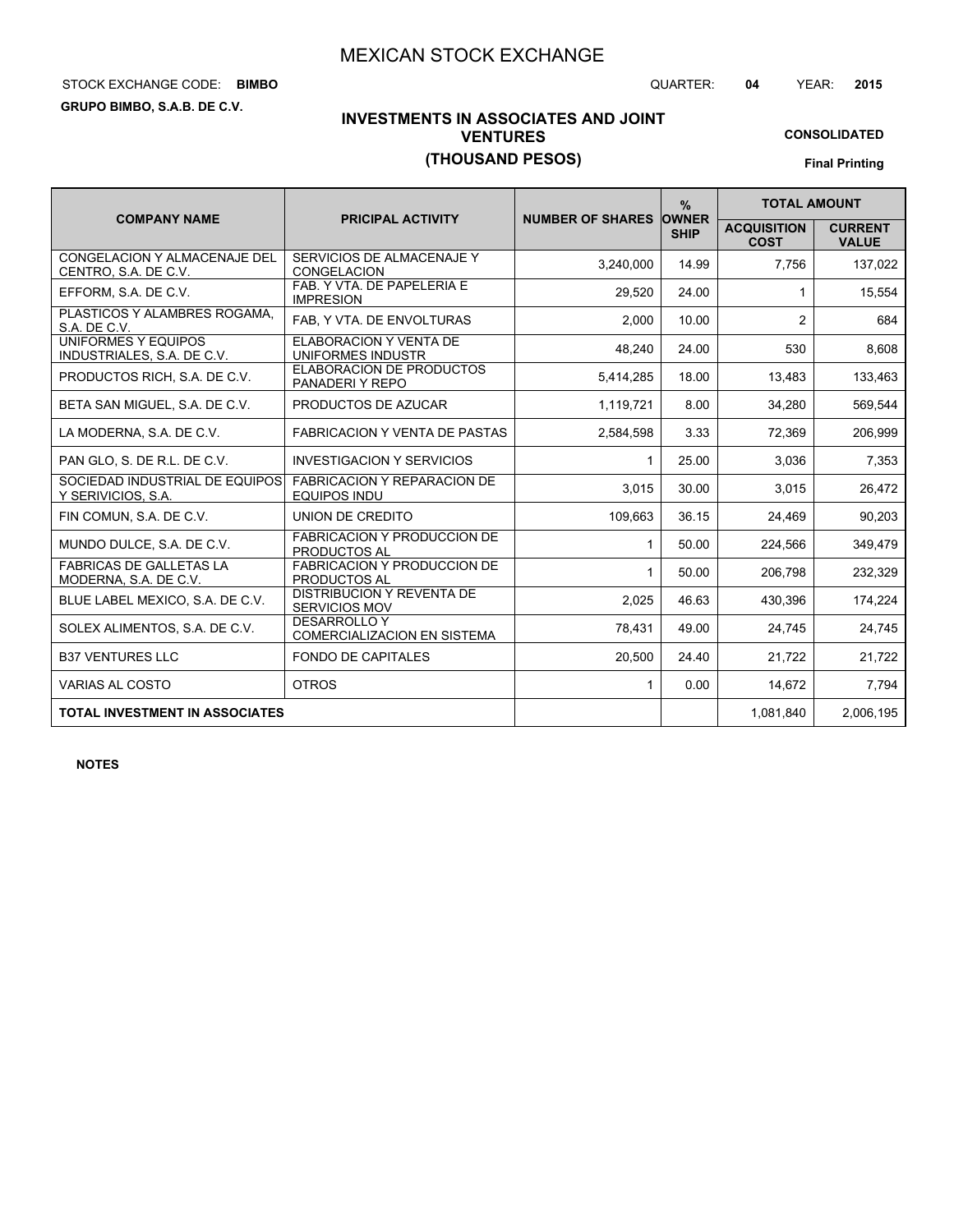QUARTER: **04**YEAR: **<sup>2015</sup>**

#### **GRUPO BIMBO, S.A.B. DE C.V.**STOCK EXCHANGE CODE:**BIMBO**

# **BREAKDOWN OF CREDITS**

## (THOUSAND PESOS)

**CONSOLIDATED**

|                                  |                                                  |                                        |                                  |      | MATURITY OR AMORTIZATION OF CREDITS IN NATIONAL CURRENCY |                    |                      |                     |                     |                                | MATURITY OR AMORTIZATION OF CREDITS IN FOREIGN CURRENCY |                    |                     |                     |                      |                                |  |  |  |
|----------------------------------|--------------------------------------------------|----------------------------------------|----------------------------------|------|----------------------------------------------------------|--------------------|----------------------|---------------------|---------------------|--------------------------------|---------------------------------------------------------|--------------------|---------------------|---------------------|----------------------|--------------------------------|--|--|--|
| <b>CREDIT TYPE / INSTITUTION</b> | <b>FOREIGN</b><br><b>INSTITUTION</b><br>(YES/NO) | <b>CONTRACT</b><br><b>SIGNING DATE</b> | <b>EXPIRATION</b><br><b>DATE</b> |      |                                                          |                    | <b>INTEREST RATE</b> |                     |                     | <b>TIME INTERVAL</b>           |                                                         |                    |                     |                     | <b>TIME INTERVAL</b> |                                |  |  |  |
|                                  |                                                  |                                        |                                  |      | <b>CURRENT YEAR</b>                                      | <b>UNTIL 1YEAR</b> | UNTIL 2 YEAR         | <b>UNTIL 3 YEAR</b> | <b>UNTIL 4 YEAR</b> | UNTIL 5 YEAR OR<br><b>MORE</b> | <b>CURRENT YEAR</b>                                     | <b>UNTIL 1YEAR</b> | <b>UNTIL 2 YEAR</b> | <b>UNTIL 3 YEAR</b> | <b>UNTIL 4 YEAR</b>  | UNTIL 5 YEAR OR<br><b>MORE</b> |  |  |  |
| <b>BANKS</b>                     |                                                  |                                        |                                  |      |                                                          |                    |                      |                     |                     |                                |                                                         |                    |                     |                     |                      |                                |  |  |  |
| <b>FOREIGN TRADE</b>             |                                                  |                                        |                                  |      |                                                          |                    |                      |                     |                     |                                |                                                         |                    |                     |                     |                      |                                |  |  |  |
| Nacional Financiera              | <b>NOT</b>                                       | 29/07/2015                             | 09/12/2016                       | 4.57 | N/A                                                      | 392,762            | $\overline{0}$       |                     |                     |                                |                                                         |                    |                     |                     |                      |                                |  |  |  |
| Subsidiarias                     | <b>YES</b>                                       | 19/04/2005                             | 10/10/2020                       | 4.80 |                                                          |                    |                      |                     |                     |                                | N/A                                                     | 1,959,501          | 443,862             | 235,600             | 177,459              | 2,246,791                      |  |  |  |
| Nacional Financiera              | <b>NOT</b>                                       | 19/07/2015                             | 28/02/2016                       | 2.62 |                                                          |                    |                      |                     |                     |                                | N/A                                                     | 129,101            |                     | $^{\circ}$          | $\Omega$             |                                |  |  |  |
| LINEA REVOLVENTE                 | <b>YES</b>                                       | 20/05/2014                             | 13/03/2019                       |      |                                                          |                    |                      |                     |                     |                                | N/A                                                     |                    |                     | $\mathbf{0}$        | 164,537              |                                |  |  |  |
| LINEA REVOLVENTE                 | <b>YES</b>                                       | 20/05/2014                             | 13/03/2019                       |      |                                                          |                    |                      |                     |                     |                                | N/A                                                     |                    |                     | $^{\circ}$          | 407,476              |                                |  |  |  |
| <b>LINEA REVOLVENTE</b>          | <b>YES</b>                                       | 20/05/2014                             | 13/03/2019                       |      |                                                          |                    |                      |                     |                     |                                | N/A                                                     |                    |                     | $\Omega$            | 77,344               |                                |  |  |  |
| LINEA REVOLVENTE                 | <b>YES</b>                                       | 14/07/2014                             | 13/03/2019                       |      |                                                          |                    |                      |                     |                     |                                | N/A                                                     |                    |                     | $\Omega$            | 1,204,455            | $\overline{\mathbf{0}}$        |  |  |  |
| <b>SECURED</b>                   |                                                  |                                        |                                  |      |                                                          |                    |                      |                     |                     |                                |                                                         |                    |                     |                     |                      |                                |  |  |  |
| <b>COMMERCIAL BANKS</b>          |                                                  |                                        |                                  |      |                                                          |                    |                      |                     |                     |                                |                                                         |                    |                     |                     |                      |                                |  |  |  |
| <b>OTHER</b>                     |                                                  |                                        |                                  |      |                                                          |                    |                      |                     |                     |                                |                                                         |                    |                     |                     |                      |                                |  |  |  |
| <b>TOTAL BANKS</b>               |                                                  |                                        |                                  |      |                                                          | 392,762            | $\mathbf{a}$         |                     |                     |                                |                                                         | 2,088,602          | 443,862             | 235,600             | 2,031,271            | 2,246,791                      |  |  |  |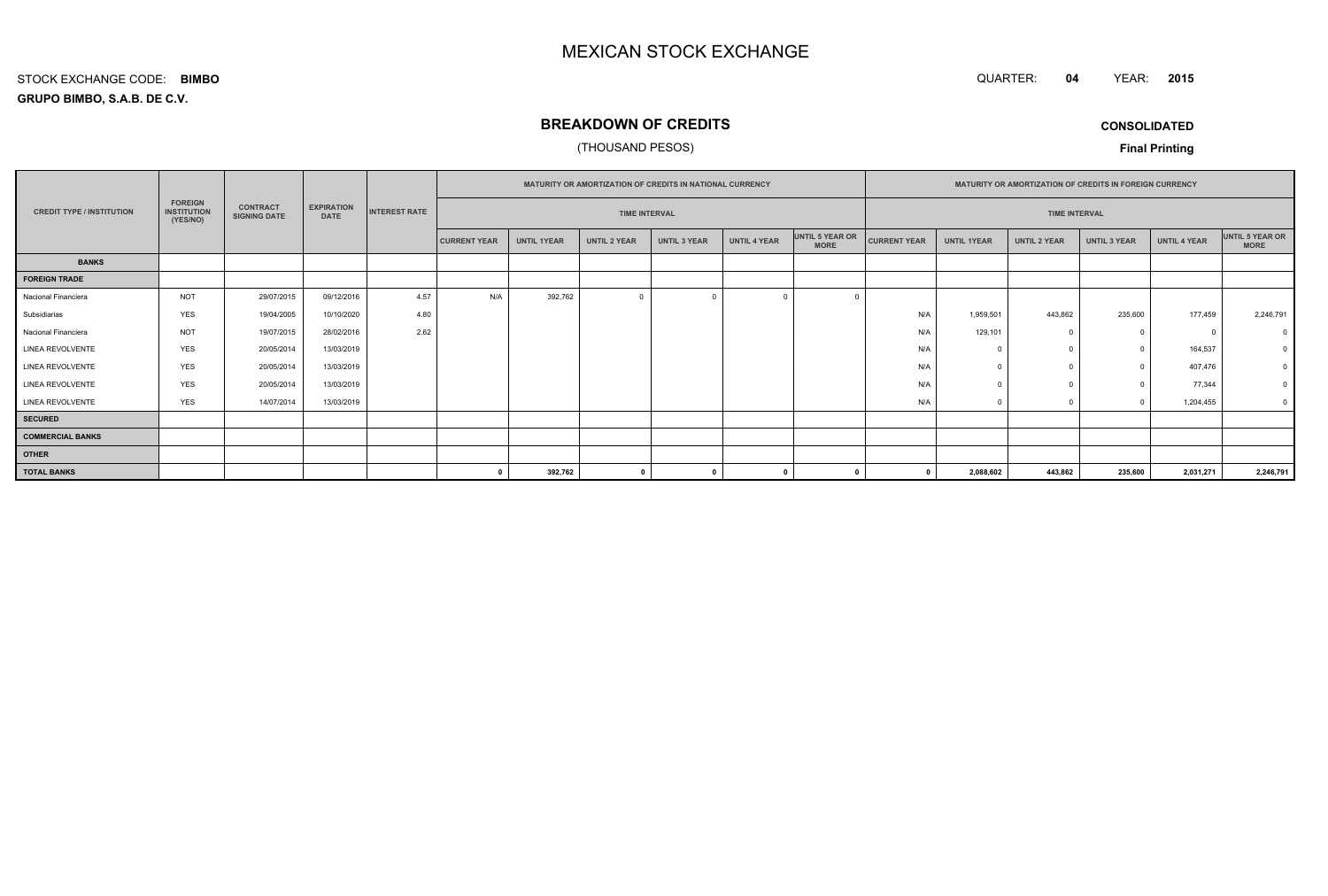#### QUARTER: **<sup>04</sup>**QUARTER: 04 YEAR: 2015

**GRUPO BIMBO, S.A.B. DE C.V.**STOCK EXCHANGE CODE:**BIMBO**

# **BREAKDOWN OF CREDITS**

## (THOUSAND PESOS)

**CONSOLIDATED**

|                                                                                              |                                                  |                                        | <b>EXPIRATION</b><br><b>DATE</b> | <b>INTEREST RATE</b> | <b>MATURITY OR AMORTIZATION OF CREDITS IN NATIONAL CURRENCY</b> |                      |                     |                     | <b>MATURITY OR AMORTIZATION OF CREDITS IN FOREIGN CURRENCY</b> |                                |                     |                    |                     |                      |                     |                                       |
|----------------------------------------------------------------------------------------------|--------------------------------------------------|----------------------------------------|----------------------------------|----------------------|-----------------------------------------------------------------|----------------------|---------------------|---------------------|----------------------------------------------------------------|--------------------------------|---------------------|--------------------|---------------------|----------------------|---------------------|---------------------------------------|
| <b>CREDIT TYPE / INSTITUTION</b>                                                             | <b>FOREIGN</b><br><b>INSTITUTION</b><br>(YES/NO) | <b>CONTRACT</b><br><b>SIGNING DATE</b> |                                  |                      |                                                                 | <b>TIME INTERVAL</b> |                     |                     |                                                                |                                |                     |                    |                     | <b>TIME INTERVAL</b> |                     |                                       |
|                                                                                              |                                                  |                                        |                                  |                      | <b>CURRENT YEAR</b>                                             | <b>UNTIL 1YEAR</b>   | <b>UNTIL 2 YEAR</b> | <b>UNTIL 3 YEAR</b> | <b>UNTIL 4 YEAR</b>                                            | UNTIL 5 YEAR OR<br><b>MORE</b> | <b>CURRENT YEAR</b> | <b>UNTIL 1YEAR</b> | <b>UNTIL 2 YEAR</b> | <b>UNTIL 3 YEAR</b>  | <b>UNTIL 4 YEAR</b> | <b>UNTIL 5 YEAR OR</b><br><b>MORE</b> |
| <b>STOCK MARKET</b>                                                                          |                                                  |                                        |                                  |                      |                                                                 |                      |                     |                     |                                                                |                                |                     |                    |                     |                      |                     |                                       |
| <b>LISTED STOCK EXCHANGE</b>                                                                 |                                                  |                                        |                                  |                      |                                                                 |                      |                     |                     |                                                                |                                |                     |                    |                     |                      |                     |                                       |
| <b>UNSECURED</b>                                                                             |                                                  |                                        |                                  |                      |                                                                 |                      |                     |                     |                                                                |                                |                     |                    |                     |                      |                     |                                       |
| Emision Bimbo 09-02                                                                          | <b>NOT</b>                                       | 15/06/2009                             | 06/06/2016                       | 10.60                | N/A                                                             | 2,000,000            | $\Omega$            |                     |                                                                |                                |                     |                    |                     |                      |                     |                                       |
| Emision Bimbo 12                                                                             | <b>NOT</b>                                       | 10/02/2012                             | 03/08/2018                       | 6.83                 | N/A                                                             |                      | $\Omega$            | 5,000,000           |                                                                |                                |                     |                    |                     |                      |                     |                                       |
| Emision Bimbo 09 U                                                                           | <b>NOT</b>                                       | 15/06/2009                             | 06/06/2016                       |                      | N/A                                                             | 3,800,736            | $\Omega$            |                     |                                                                |                                |                     |                    |                     |                      |                     |                                       |
| <b>BONOS INTERNACINOALES</b>                                                                 | <b>YES</b>                                       | 30/06/2010                             | 30/06/2020                       | 4.88                 |                                                                 |                      |                     |                     |                                                                |                                | N/A                 | $\cap$             |                     | $\Omega$             | $\Omega$            | 13,639,425                            |
| <b>BONOS INTERNACIONALES</b>                                                                 | <b>YES</b>                                       | 25/01/2012                             | 25/01/2022                       | 4.50                 |                                                                 |                      |                     |                     |                                                                |                                | N/A                 |                    |                     |                      | $\Omega$            | 13,639,425                            |
| <b>BONOS INTERNACIONALES</b>                                                                 | <b>YES</b>                                       | 27/06/2014                             | 27/06/2024                       | 3.88                 |                                                                 |                      |                     |                     |                                                                |                                | N/A                 |                    |                     |                      | $\Omega$            | 13,639,426                            |
| <b>BONOS INTERNACINOALES</b>                                                                 | <b>YES</b>                                       | 27/06/2014                             | 27/06/2044                       | 4.50                 |                                                                 |                      |                     |                     |                                                                |                                | N/A                 |                    |                     |                      |                     | 8,603,250                             |
| <b>SECURED</b>                                                                               |                                                  |                                        |                                  |                      |                                                                 |                      |                     |                     |                                                                |                                |                     |                    |                     |                      |                     |                                       |
| <b>PRIVATE PLACEMENTS</b>                                                                    |                                                  |                                        |                                  |                      |                                                                 |                      |                     |                     |                                                                |                                |                     |                    |                     |                      |                     |                                       |
| <b>UNSECURED</b>                                                                             |                                                  |                                        |                                  |                      |                                                                 |                      |                     |                     |                                                                |                                |                     |                    |                     |                      |                     |                                       |
| <b>SECURED</b>                                                                               |                                                  |                                        |                                  |                      |                                                                 |                      |                     |                     |                                                                |                                |                     |                    |                     |                      |                     |                                       |
| <b>TOTAL STOCK MARKET LISTED IN</b><br><b>STOCK EXCHANGE AND PRIVATE</b><br><b>PLAGEMENT</b> |                                                  |                                        |                                  |                      |                                                                 | 5,800,736            |                     | 5,000,000           |                                                                |                                |                     |                    |                     |                      |                     | 49,521,526                            |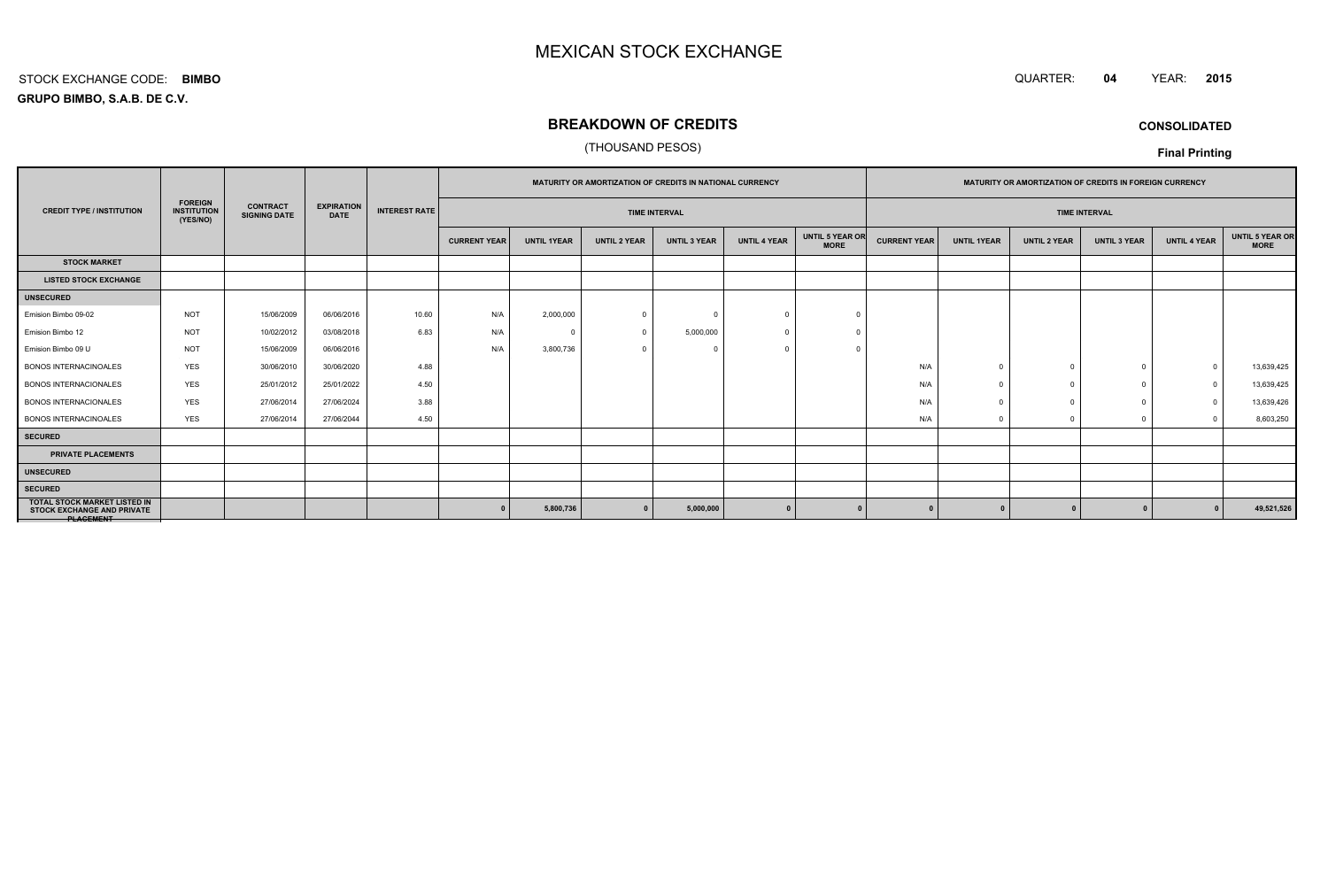#### STOCK EXCHANGE CODE:**BIMBO**

**GRUPO BIMBO, S.A.B. DE C.V.**

# **BREAKDOWN OF CREDITS**

## (THOUSAND PESOS)

|                                                                                      |            |                                    |                                  |                      | MATURITY OR AMORTIZATION OF CREDITS IN NATIONAL CURRENCY |                     |                     |                     | MATURITY OR AMORTIZATION OF CREDITS IN FOREIGN CURRENCY |                      |                    |                     |                     |                     |                                |
|--------------------------------------------------------------------------------------|------------|------------------------------------|----------------------------------|----------------------|----------------------------------------------------------|---------------------|---------------------|---------------------|---------------------------------------------------------|----------------------|--------------------|---------------------|---------------------|---------------------|--------------------------------|
| <b>FOREIGN</b><br><b>CREDIT TYPE / INSTITUTION</b><br><b>INSTITUTION</b><br>(YES/NO) |            | <b>DATE OF</b><br><b>AGREEMENT</b> | <b>EXPIRATION</b><br><b>DATE</b> | <b>TIME INTERVAL</b> |                                                          |                     |                     |                     |                                                         | <b>TIME INTERVAL</b> |                    |                     |                     |                     |                                |
|                                                                                      |            |                                    |                                  | <b>CURRENT YEAR</b>  | <b>UNTIL 1YEAR</b>                                       | <b>UNTIL 2 YEAR</b> | <b>UNTIL 3 YEAR</b> | <b>UNTIL 4 YEAR</b> | UNTIL 5 YEAR OR<br><b>MORE</b>                          | <b>CURRENT YEAR</b>  | <b>UNTIL 1YEAR</b> | <b>UNTIL 2 YEAR</b> | <b>UNTIL 3 YEAR</b> | <b>UNTIL 4 YEAR</b> | UNTIL 5 YEAR OR<br><b>MORE</b> |
| OTHER CURRENT AND NON-<br><b>CURRENT LIABILITIES WITH COST</b>                       |            |                                    |                                  |                      |                                                          |                     |                     |                     |                                                         |                      |                    |                     |                     |                     |                                |
| TOTAL OTHER CURRENT AND NON-<br><b>CURRENT LIABILITIES WITH COST</b>                 |            |                                    |                                  | $\mathbf 0$          | $\Omega$                                                 | $\mathbf 0$         | $\Omega$            | $\Omega$            | $\Omega$                                                |                      | $\Omega$           | $\Omega$            | $\mathbf 0$         | $\Omega$            |                                |
|                                                                                      |            |                                    |                                  |                      |                                                          |                     |                     |                     |                                                         |                      |                    |                     |                     |                     |                                |
| <b>SUPPLIERS</b>                                                                     |            |                                    |                                  |                      |                                                          |                     |                     |                     |                                                         |                      |                    |                     |                     |                     |                                |
| VARIOS                                                                               | <b>NOT</b> |                                    |                                  | N/A                  | 5,733,288                                                |                     |                     |                     |                                                         |                      |                    |                     |                     |                     |                                |
| VARIOS                                                                               | <b>NOT</b> |                                    |                                  |                      |                                                          |                     |                     |                     |                                                         | N/A                  | 7,813,784          |                     |                     |                     |                                |
| <b>TOTAL SUPPLIERS</b>                                                               |            |                                    |                                  | $\Omega$             | 5,733,288                                                |                     |                     |                     |                                                         | $\Omega$             | 7,813,784          |                     |                     |                     |                                |
|                                                                                      |            |                                    |                                  |                      |                                                          |                     |                     |                     |                                                         |                      |                    |                     |                     |                     |                                |
| OTHER CURRENT AND NON-<br><b>CURRENT LIABILITIES</b>                                 |            |                                    |                                  |                      |                                                          |                     |                     |                     |                                                         |                      |                    |                     |                     |                     |                                |
| <b>VARIOS</b>                                                                        | <b>NOT</b> |                                    |                                  | N/A                  | 5,528,883                                                | $\mathbf 0$         | $\Omega$            | $\Omega$            | 5,448,638                                               |                      |                    |                     |                     |                     |                                |
| VARIOS                                                                               | <b>NOT</b> |                                    |                                  |                      |                                                          |                     |                     |                     |                                                         | N/A                  | 11,725,124         | $^{\circ}$          | $\overline{0}$      | $\Omega$            | 26,449,907                     |
| TOTAL OTHER CURRENT AND NON-<br><b>CURRENT LIABILITIES</b>                           |            |                                    |                                  | $\Omega$             | 5,528,883                                                | $\mathbf 0$         | $\overline{0}$      | $\Omega$            | 5,448,638                                               | $\Omega$             | 11,725,124         | $\Omega$            | $^{\circ}$          | $\Omega$            | 26,449,907                     |
|                                                                                      |            |                                    |                                  |                      |                                                          |                     |                     |                     |                                                         |                      |                    |                     |                     |                     |                                |
| <b>GENERAL TOTAL</b>                                                                 |            |                                    |                                  | $\Omega$             | 17,455,669                                               | $\mathbf{0}$        | 5,000,000           | $\mathbf{0}$        | 5,448,638                                               | $\mathbf 0$          | 21,627,510         | 443,862             | 235,600             | 2,031,271           | 78,218,224                     |

**NOTES**



**Final Printing**

 QUARTER: **<sup>04</sup>**YEAR: **<sup>2015</sup>**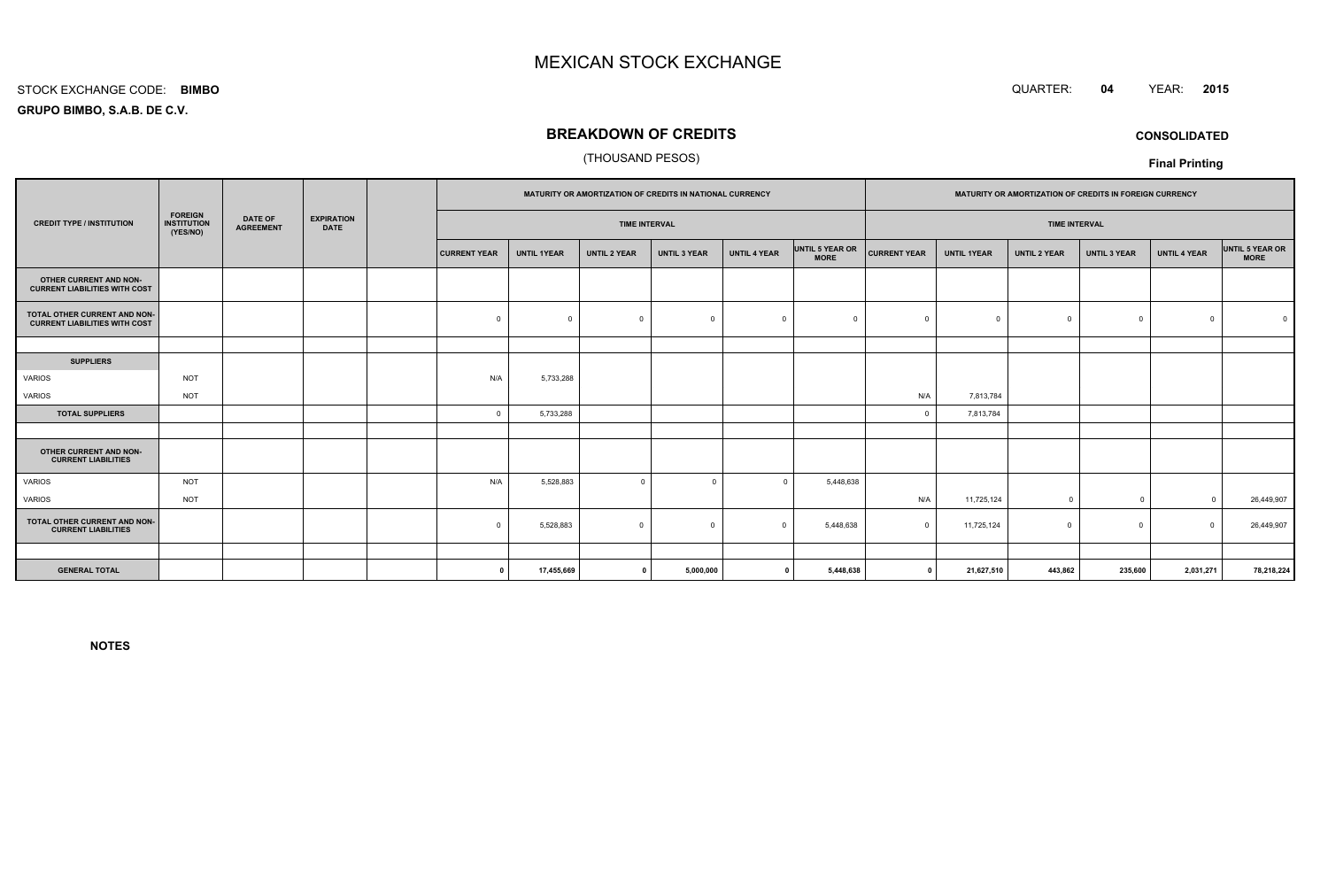## STOCK EXCHANGE CODE: **BIMBO GRUPO BIMBO, S.A.B. DE C.V.**

QUARTER: **04** YEAR: **2015**

## **MONETARY FOREIGN CURRENCY POSITION**

## **CONSOLIDATED**

#### **(THOUSAND PESOS)**

## **Final Printing**

| <b>FOREIGN CURRENCY POSITION</b> |                                       | <b>DOLLARS</b>        | <b>OTHER CURRENCIES</b>               | <b>THOUSAND PESOS</b> |              |
|----------------------------------|---------------------------------------|-----------------------|---------------------------------------|-----------------------|--------------|
| (THOUSANDS OF PESOS)             | <b>THOUSANDS OF</b><br><b>DOLLARS</b> | <b>THOUSAND PESOS</b> | <b>THOUSANDS OF</b><br><b>DOLLARS</b> | <b>THOUSAND PESOS</b> | <b>TOTAL</b> |
| <b>MONETARY ASSETS</b>           | 37,452                                | 644,423               | 0                                     | 0                     | 644,423      |
| <b>CURRENT</b>                   | 37,452                                | 644,423               | 0                                     | 0                     | 644,423      |
| <b>NON CURRENT</b>               | 0                                     | 0                     | 0                                     | 0                     | $\mathbf 0$  |
| <b>LIABILITIES POSITION</b>      | 3,091,495                             | 53,193,805            | 0                                     | 0                     | 53,193,805   |
| <b>CURRENT</b>                   | 88,251                                | 1,518,487             | 0                                     | 0                     | 1,518,487    |
| <b>NON CURRENT</b>               | 3,003,244                             | 51,675,318            | 0                                     | 0                     | 51,675,318   |
| <b>NET BALANCE</b>               | $-3,054,043$                          | -52,549,382           | 0                                     | 0                     | -52,549,382  |

**NOTES**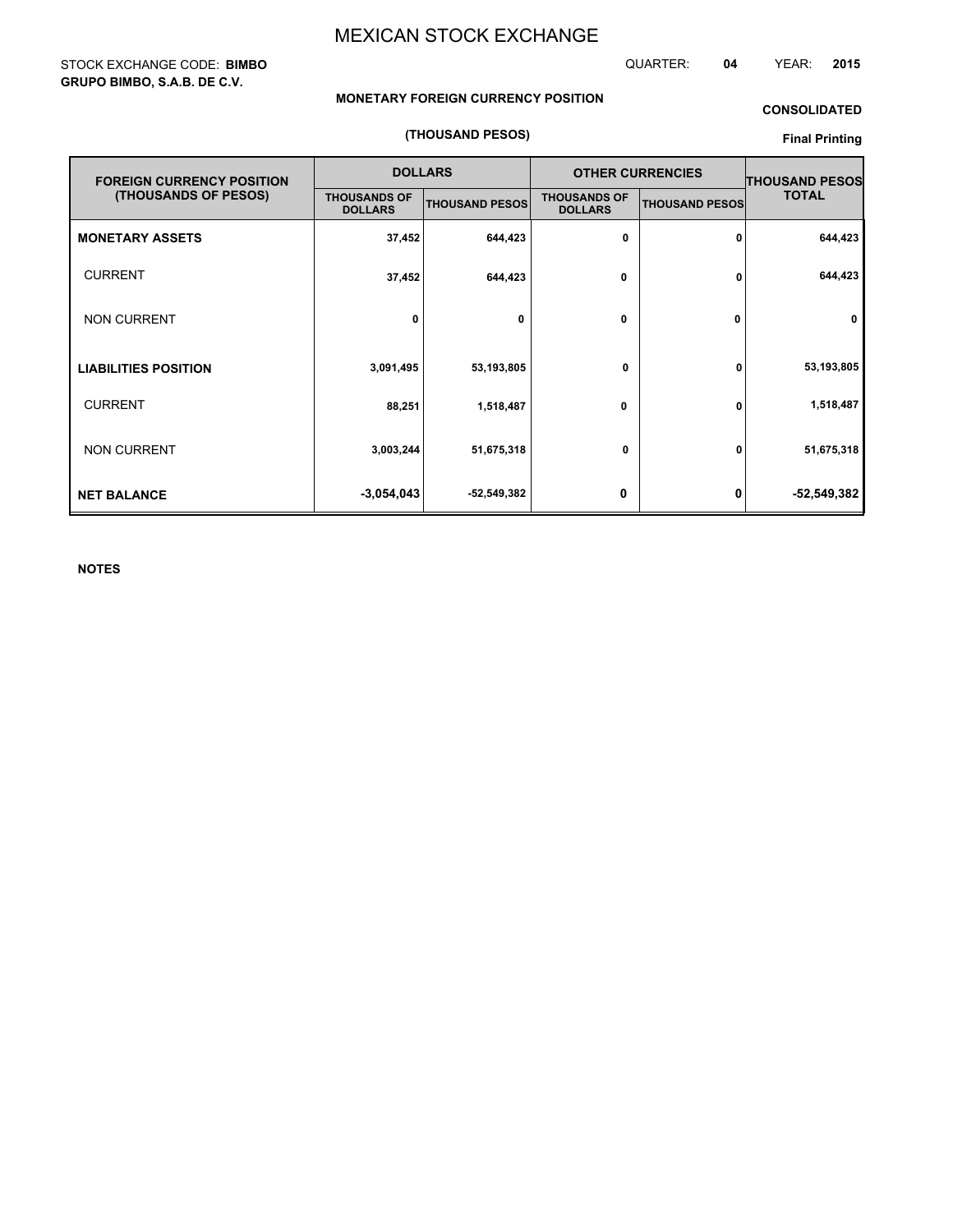# **STOCK EXCHANGE CODE: BIMBO**

**DEBT INSTRUMENTS**

PAGE 1/2

**CONSOLIDATED**

**Final Printing**

#### **FINANCIAL LIMITATIONS IN CONTRACT, ISSUED DEED AND / OR TITLE**

LA COMPAÑÍA, EN SU CARÁCTER DE ACREDITADA, FORMA PARTE DE DIVERSOS CONTRATOS DE CRÉDITO BANCARIO. DICHOS CONTRATOS DE CRÉDITO, DE ACUERDO A LAS PRÁCTICAS DE MERCADO, CONTEMPLAN CIERTAS OBLIGACIONES DE HACER Y DE NO HACER, LAS CUALES INCLUYEN EL CUMPLIMIENTO A LAS RAZONES FINANCIERAS DE DEUDA / UAFIDA Y UAFIDA / INTERESES PAGADOS. ASÍ MISMO, LOS TÍTULOS DE DEUDA, TANTO DE LOS CERTIFICADOS BURSÁTILES COMO DE LOS BONOS INTERNACIONALES EMITIDOS POR LA COMPAÑÍA, CONTEMPLAN TAMBIÉN OBLIGACIONES DE HACER Y DE NO HACER CONFORME A LA PRÁCTICA DE MERCADO.

STOCK EXCHANGE CODE: QUARTER: **04** YEAR: **2015**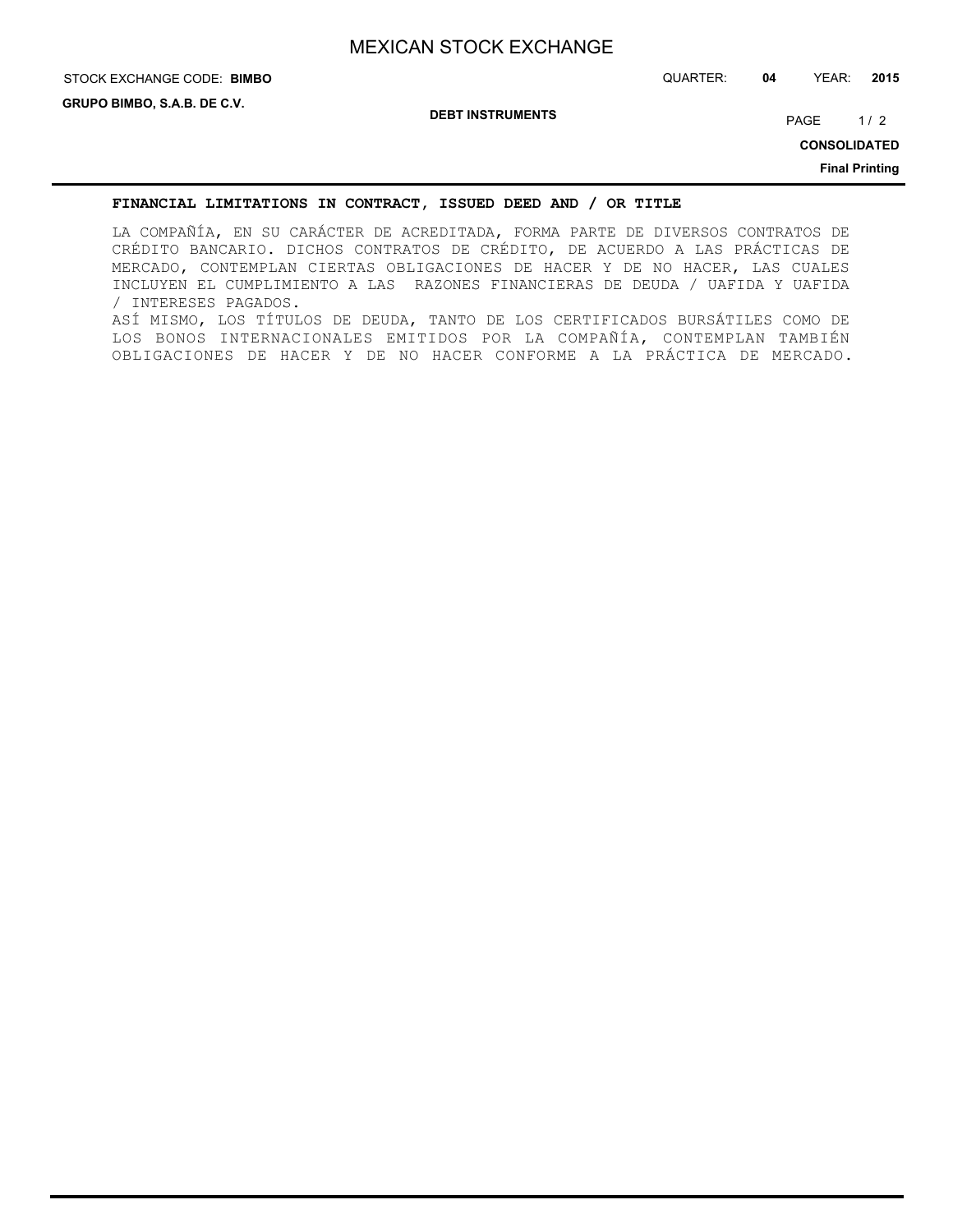STOCK EXCHANGE CODE: QUARTER: **04** YEAR: **2015**

**GRUPO BIMBO, S.A.B. DE C.V.**

**STOCK EXCHANGE CODE: BIMBO** 

**DEBT INSTRUMENTS**

PAGE 2/2

**CONSOLIDATED**

**Final Printing**

## **ACTUAL SITUATION OF FINANCIAL LIMITED**

A LA FECHA, LA COMPAÑÍA SE ENCUENTRA EN CUMPLIMIENTO DE LAS DIVERSAS OBLIGACIONES DE HACER Y NO HACER CONTENIDAS EN LOS CONTRATOS Y TÍTULOS DE CRÉDITO.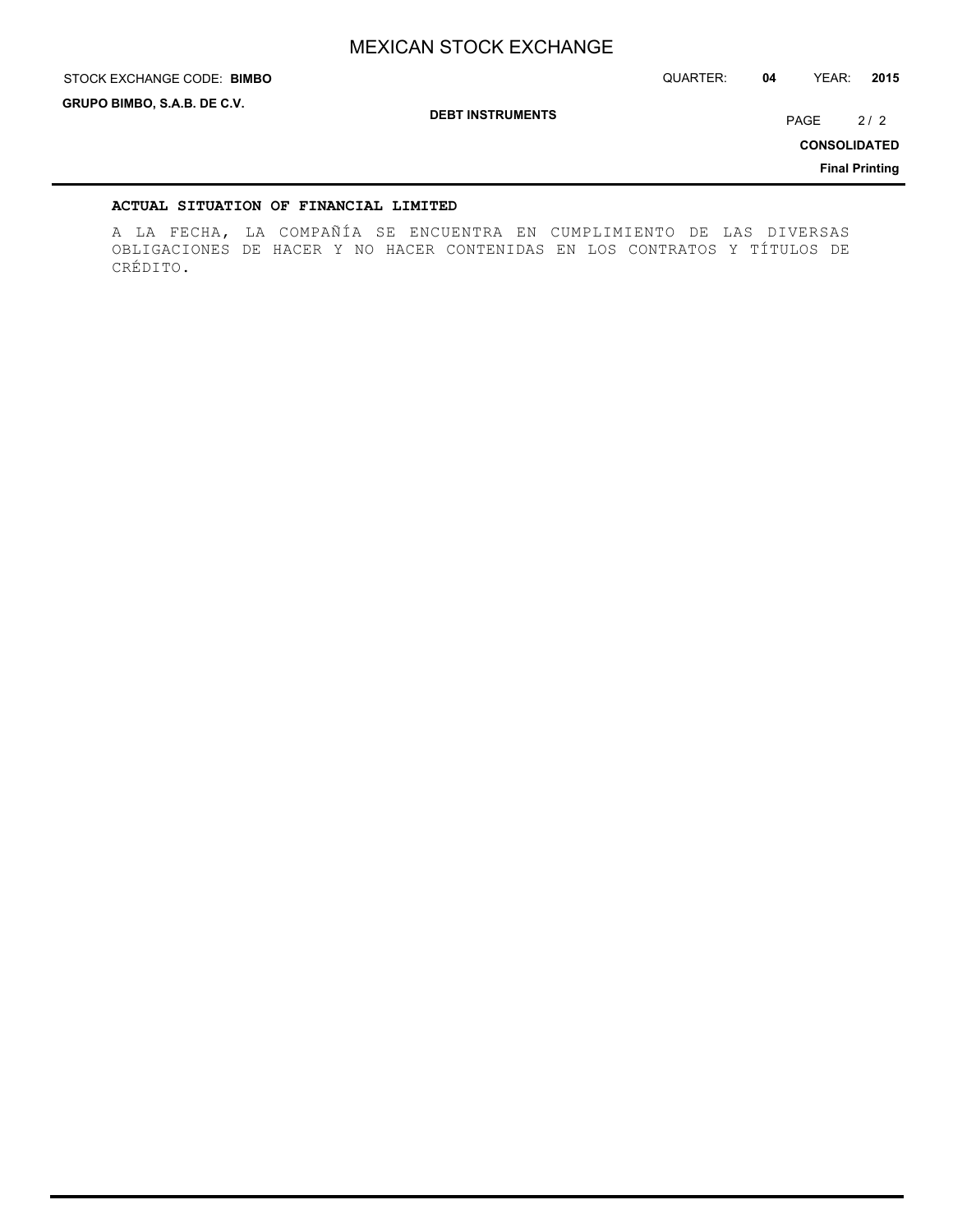## STOCK EXCHANGE CODE: QUARTER: **04** YEAR: **2015 BIMBO GRUPO BIMBO, S.A.B. DE C.V.**

# **DISTRIBUTION OF REVENUE BY PRODUCT**

## **CONSOLIDATED**

**TOTAL INCOME (THOUSAND PESOS)**

**Final Printing**

| <b>IMAIN PRODUCTS OR PRODUCT LINE!</b> |               | <b>NET SALES</b><br><b>MARKET SHARE (%)</b> |  | <b>MAIN</b>          |                  |
|----------------------------------------|---------------|---------------------------------------------|--|----------------------|------------------|
|                                        | <b>VOLUME</b> | <b>AMOUNT</b>                               |  | <b>TRADEMARKS</b>    | <b>CUSTOMERS</b> |
| <b>NATIONAL INCOME</b>                 |               |                                             |  |                      |                  |
| <b>PANIFICACION</b>                    | 0             | 70,955,581                                  |  | <b>VARIAS MARCAS</b> |                  |
| <b>EXPORT INCOME</b>                   |               |                                             |  |                      |                  |

| I INCOME OF SUBSIDIARIES ABROAD |  |             |      |                      |  |
|---------------------------------|--|-------------|------|----------------------|--|
| <b>PANIFICACION</b>             |  | 148,230,754 | 0.00 | <b>VARIAS MARCAS</b> |  |
| <b>TOTAL</b>                    |  | 219,186,335 |      |                      |  |

**NOTES**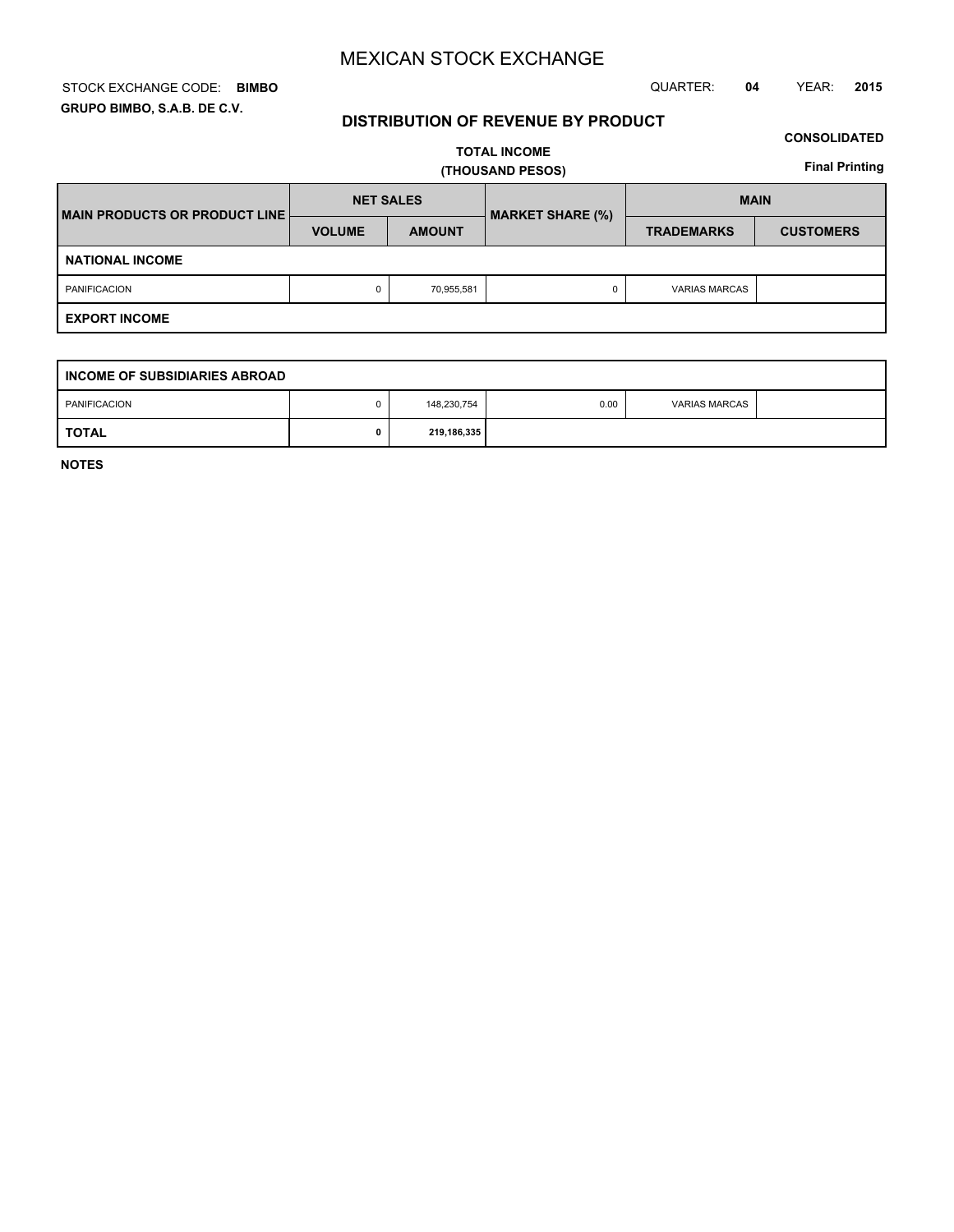**GRUPO BIMBO, S.A.B. DE C.V.**STOCK EXCHANGE CODE:**BIMBO** QUARTER: **04**YEAR: **<sup>2015</sup>**

# **ANALYSIS OF PAID CAPITAL STOCK**

**CONSOLIDATED**

# **CHARACTERISTICS OF THE SHARES**

**Final Printing**

| <b>SERIES</b> | <b>NOMINAL VALUE</b> | <b>VALID</b>  |                      | <b>NUMBER OF SHARES</b> |                |                          | <b>CAPITAL STOCK</b> |                 |
|---------------|----------------------|---------------|----------------------|-------------------------|----------------|--------------------------|----------------------|-----------------|
|               |                      | <b>COUPON</b> | <b>FIXED PORTION</b> | <b>VARIABLE PORTION</b> | <b>MEXICAN</b> | <b>FREE SUBSCRIPTION</b> | <b>FIXED</b>         | <b>VARIABLE</b> |
| ١A            |                      |               | 4,703,200,000        |                         | 0              |                          | 1,901,132            | 0 I             |
| <b>TOTAL</b>  |                      |               | 4,703,200,000        |                         | 0              |                          | 1,901,132            |                 |

**TOTAL NUMBER OF SHARES REPRESENTING THE PAID IN CAPITAL STOCK ONTHE DATE OF SENDING THE INFORMATIONN** 4,703,200,000

**NOTES**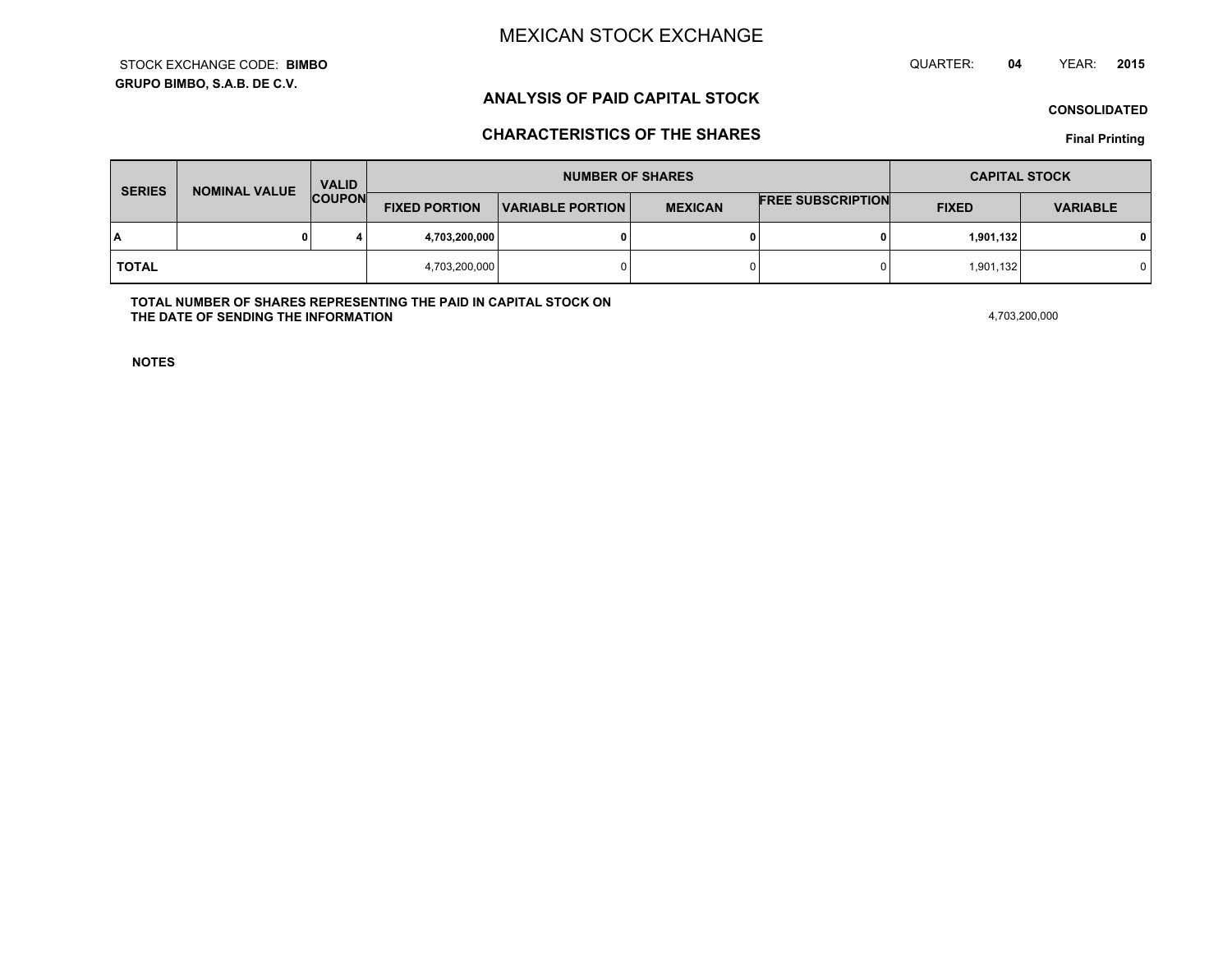STOCK EXCHANGE CODE: **BIMBO GRUPO BIMBO, S.A.B. DE C.V.**

QUARTER: **04** YEAR: **2015**

**DERIVATIVE FINANCIAL INSTRUMENTS**

1 PAGE **/ 26**

**CONSOLIDATED**

**Final Printing**

INFORMACIÓN ADICIONAL Y COMPLEMENTARIA AL REPORTE TRIMESTRAL AL 31 DE DICIEMBRE DE 2015 ("REPORTE TRIMESTRAL") DE GRUPO BIMBO S.A.B. DE C.V. ("GRUPO BIMBO" O LA "COMPAÑÍA") SOLICITADA EN VIRTUD DEL OFICIO NÚM. 151/13179/2008 ("EL OFICIO") DE FECHA 25 DE NOVIEMBRE DE 2008 EMITIDO POR LA COMISIÓN NACIONAL BANCARIA Y DE VALORES.

LA COMISIÓN NACIONAL BANCARIA Y DE VALORES DE MÉXICO HA SOLICITADO A GRUPO BIMBO JUNTO CON OTRAS EMISORAS CON ACCIONES Y DEUDA DE LARGO PLAZO INSCRITOS EN EL REGISTRO NACIONAL DE VALORES Y LISTADAS EN LA BOLSA MEXICANA DE VALORES, S.A.B. DE C.V. DIVULGUEN INFORMACIÓN RELACIONADA AL USO DE INSTRUMENTOS FINANCIEROS DERIVADOS.

TODA VEZ QUE PARA DICHO ORGANISMO, ASÍ COMO PARA TODOS LOS PARTICIPANTES EN LOS MERCADOS FINANCIEROS, RESULTA DE PARTICULAR IMPORTANCIA QUE EL PÚBLICO INVERSIONISTA CONOZCA LA PARTICIPACIÓN DE LAS EMPRESAS PÚBLICAS EN OPERACIONES CON INSTRUMENTOS FINANCIEROS DERIVADOS, SE REQUIERE LA DIVULGACIÓN DE INFORMACIÓN ADICIONAL Y COMPLEMENTARIA DE CONFORMIDAD CON EL FORMATO SOLICITADO.

I) INTRODUCCIÓN.

COMO SE PRESENTÓ EN EL REPORTE TRIMESTRAL, LA COMPAÑÍA REPORTÓ LOS PASIVOS FINANCIEROS QUE SE DETALLAN A CONTINUACIÓN:

DICIEMBRE DE 2015 - MILES DE PESOS

| PASIVO CIRCULANTE            |                                           |                           |
|------------------------------|-------------------------------------------|---------------------------|
|                              | CRÉDITOS BANCARIOS<br>CRÉDITOS BURSÁTILES | 2,481,364<br>5,800,736    |
| PASIVO A LARGO PLAZO         |                                           |                           |
|                              | CRÉDITOS BANCARIOS<br>CRÉDITOS BURSÁTILES | 4,957,524<br>54, 521, 526 |
| TOTAL DE PASIVOS FINANCIEROS |                                           | 67,761,150                |

ESTOS PASIVOS FINANCIEROS TIENEN LAS SIGUIENTES CARACTERÍSTICAS:

BONOS INTERNACIONALES

EL 27 DE JUNIO DE 2014 LA COMPAÑÍA REALIZÓ UNA EMISIÓN CONFORME A LA REGLA 144 A Y LA REGULACIÓN S DE LA SECURITY EXCHANGE COMMISSION ("SEC" POR SUS SIGLAS EN INGLÉS) POR \$500 MILLONES DE DÓLARES ESTADOUNIDENSES CON VENCIMIENTO EL 27 DE JUNIO DE 2044. DICHO FINANCIAMIENTO DEVENGA UNA TASA DE INTERÉS FIJA DEL 4.875% PAGADERA SEMESTRALMENTE. LOS RECURSOS PROVENIENTES DE LA PRESENTE EMISIÓN TUVIERON COMO DESTINO EL REFINANCIAMIENTO DE LA DEUDA.

EL 27 DE JUNIO DE 2014 LA COMPAÑÍA REALIZÓ UNA EMISIÓN CONFORME A LA REGLA 144 A Y LA REGULACIÓN S DE LA SECURITY EXCHANGE COMMISSION ("SEC" POR SUS SIGLAS EN INGLÉS) POR \$800 MILLONES DE DÓLARES ESTADOUNIDENSES CON VENCIMIENTO EL 27 DE JUNIO DE 2024. DICHO FINANCIAMIENTO DEVENGA UNA TASA DE INTERÉS FIJA DEL 3.875% PAGADERA SEMESTRALMENTE. LOS RECURSOS PROVENIENTES DE LA PRESENTE EMISIÓN TUVIERON COMO DESTINO EL REFINANCIAMIENTO DE LA DEUDA PARA LA ADQUISICIÓN DE CANADA BREAD.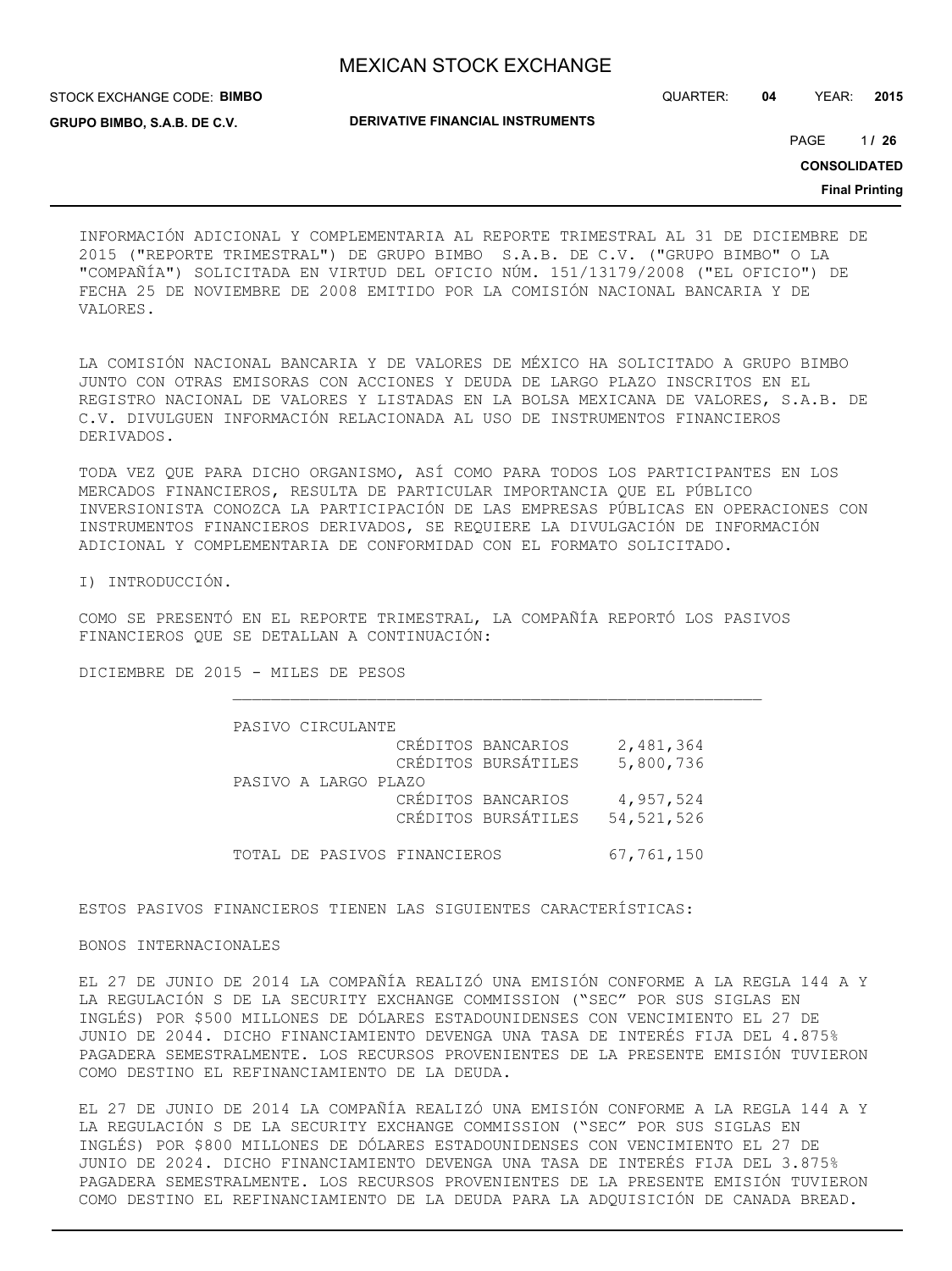STOCK EXCHANGE CODE: **BIMBO**

**GRUPO BIMBO, S.A.B. DE C.V.**

**DERIVATIVE FINANCIAL INSTRUMENTS**

QUARTER: **04** YEAR: **2015**

 $21, 26$ PAGE **/ 26**

**CONSOLIDATED**

**Final Printing**

EL 25 DE ENERO DE 2012 LA COMPAÑÍA REALIZÓ UNA EMISIÓN CONFORME A LA REGLA 144 A Y LA REGULACIÓN S DE LA SECURITY EXCHANGE COMMISSION ("SEC" POR SUS SIGLAS EN INGLÉS) POR \$800 MILLONES DE DÓLARES ESTADOUNIDENSES CON VENCIMIENTO EL 25 DE ENERO DE 2022. DICHO FINANCIAMIENTO DEVENGA UNA TASA DE INTERÉS FIJA DEL 4.50% PAGADERA SEMESTRALMENTE. LOS RECURSOS PROVENIENTES DE LA PRESENTE EMISIÓN TUVIERON COMO DESTINO EL REFINANCIAMIENTO DE LA DEUDA.

EL 30 DE JUNIO DE 2010, LA COMPAÑÍA REALIZÓ UNA EMISIÓN CONFORME A LA REGLA 144 A REGULACIÓN S DE LA SECURITY EXCHANGE COMMISSION ("SEC" POR SUS SIGLAS EN INGLÉS) POR \$800 MILLONES DE DÓLARES ESTADOUNIDENSES Y CON VENCIMIENTO EL 30 DE JUNIO DE 2020. SOBRE DICHO FINANCIAMIENTO, LA COMPAÑÍA DEBE PAGAR UNA TASA DE INTERÉS FIJA DEL 4.875% PAGADERA SEMESTRALMENTE. LOS RECURSOS DE DICHA EMISIÓN, FUERON APLICADOS AL REFINANCIAMIENTO DE DEUDA DE LA COMPAÑÍA.

LOS BONOS INTERNACIONALES EMITIDOS POR LA COMPAÑÍA CUENTAN CON LA GARANTÍA DE SUS PRINCIPALES SUBSIDIARIAS OPERATIVAS.

#### CERTIFICADOS BURSÁTILES

A LA FECHA, LA COMPAÑÍA MANTIENE VIGENTES DIVERSAS EMISIONES DE CERTIFICADOS BURSÁTILES.

BIMBO 12- CON EL PROPÓSITO DE REFINANCIAR PARCIALMENTE SU DEUDA, EL 10 DE FEBRERO DE 2012 LA COMPAÑÍA EMITIÓ CERTIFICADOS BURSÁTILES POR 5,000,000 DE PESOS CON VENCIMIENTO EN AGOSTO DE 2018 Y CON UNA TASA DE INTERÉS FIJA DE 6.83%.

DURANTE 2009, LA COMPAÑÍA REALIZÓ LAS SIGUIENTES EMISIONES DE CERTIFICADOS BURSÁTILES, PAGADERAS A SU VENCIMIENTO. LOS RECURSOS OBTENIDOS DE DICHAS EMISIONES, FUERON UTILIZADOS PARA REFINANCIAR DEUDA DE LA COMPAÑÍA ORIGINALMENTE CONTRATADA PARA HACER FRENTE A LA ADQUISICIÓN DE BFI.

BIMBO 09-2- EMITIDOS EL 15 DE JUNIO DE 2009 POR UN MONTO DE 2,000,000 DE PESOS CON VENCIMIENTO EN JUNIO DE 2016 Y CON UNA TASA DE INTERÉS FIJA DEL 10.60%.

BIMBO 09-U- EMITIDOS EL 15 DE JUNIO DE 2009 POR UN MONTO DE 706,302 UDIS, CON VENCIMIENTO EN JUNIO DE 2016, DEVENGANDO UNA TASA DE INTERÉS FIJA DEL 6.05%. EL VALOR DE LA UDI AL 31 DE DICIEMBRE DE 2015 Y AL 31 DE DICIEMBRE DE 2014 ES DE \$5.381175 Y \$5.2704 PESOS POR UDI, RESPECTIVAMENTE.

LA TOTALIDAD DE LOS CERTIFICADOS BURSÁTILES EMITIDOS POR LA COMPAÑÍA, CUENTAN CON EL AVAL DE SUS PRINCIPALES SUBSIDIARIAS OPERATIVAS. LÍNEA DE CRÉDITO COMPROMETIDA REVOLVENTE (MULTIMONEDA)

EN DICIEMBRE DE 2013, LA COMPAÑÍA RENOVÓ Y ENMENDÓ LOS TÉRMINOS Y CONDICIONES DE DICHA LÍNEA COMPROMETIDA MULTIMONEDA, CONTRATADA ORIGINALMENTE EL 26 DE ABRIL DE 2010.

DE ACUERDO A LOS NUEVOS TÉRMINOS Y CONDICIONES, SON NUEVE INSTITUCIONES FINANCIERAS COMPROMETIDAS EN ESTA LÍNEA. EL IMPORTE TOTAL DE LA LÍNEA ES DE HASTA \$2,000 MILLONES DE DÓLARES, CON FECHA DE VENCIMIENTO EN EL 13 DE MARZO DE 2019 Y CON UNA TASA DE INTERÉS APLICABLE DE LIBOR MÁS 1.00% PARA DISPOSICIONES EN DÓLARES AMERICANOS, CDOR MÁS 1.00% PARA DISPOSICIONES EN DÓLARES CANADIENSES Y DE TIIE MÁS 0.75% PARA DISPOSICIONES EN PESOS.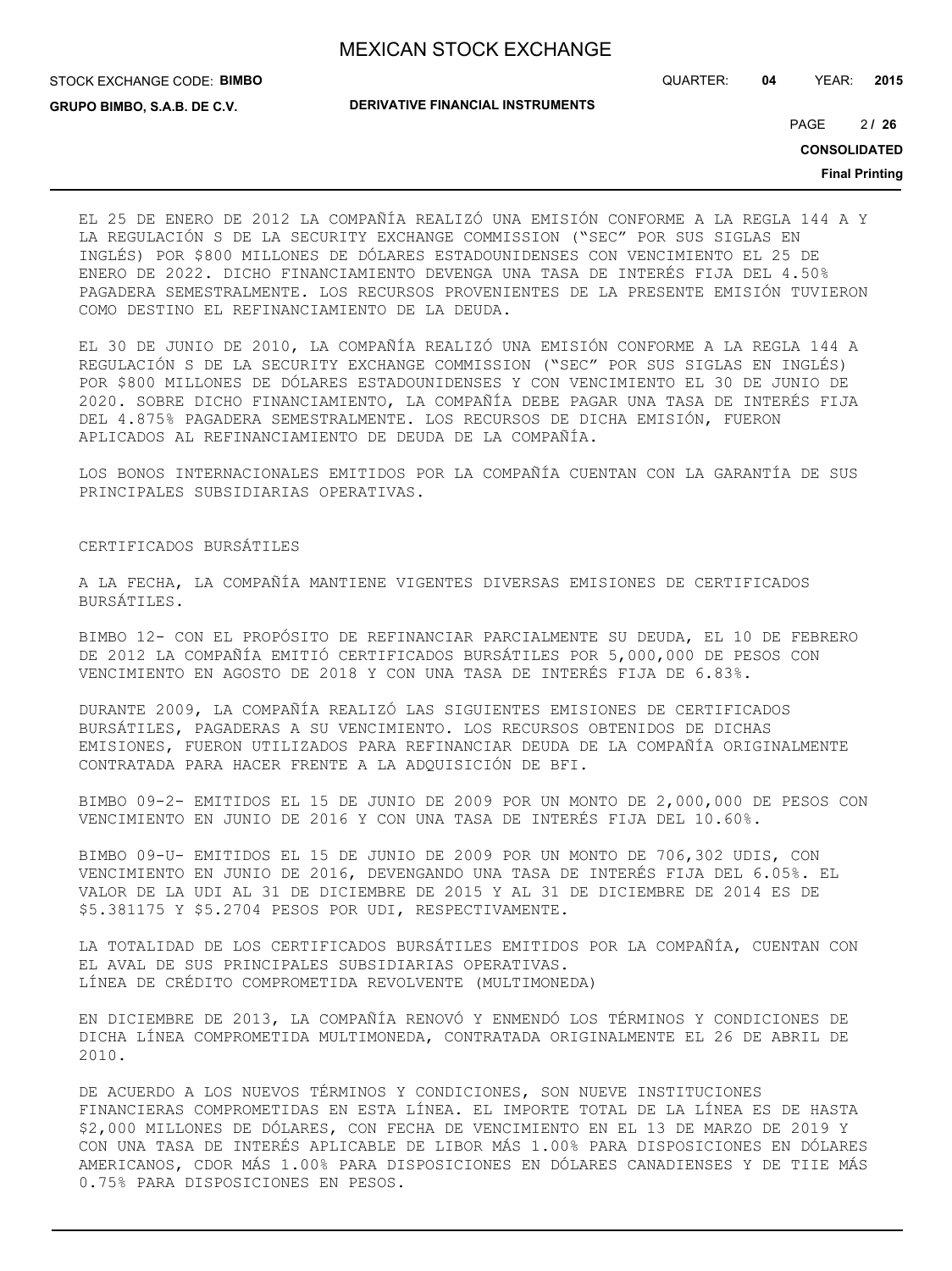#### STOCK EXCHANGE CODE: **BIMBO**

QUARTER: **04** YEAR: **2015**

**GRUPO BIMBO, S.A.B. DE C.V.**

#### **DERIVATIVE FINANCIAL INSTRUMENTS**

 $3/26$ PAGE **/ 26**

**CONSOLIDATED**

#### **Final Printing**

LA LÍNEA REVOLVENTE FUE DISPUESTA DURANTE EL 2014 PRINCIPALMENTE PARA EL PAGO DE UNA PORCIÓN DE LA ADQUISICIÓN DE CANADA BREAD EN CANADA Y PARA EL PAGO DE LA ADQUISICIÓN DE SUPAN EN ECUADOR. DICHAS DISPOSICIÓNES FUERON REALIZADAS EN DÓLARES AMERICANOS, DÓLARES CANADIENSES Y PESOS.

AL 31 DE DICIEMBRE DE 2015, LA LÍNEA ESTABA DISUPUESTA POR \$115 MILLONES DE DÓLARES ESTADOUNIDENSES.

LÍNEA DE CRÉDITO COMPROMETIDA REVOLVENTE (EUROS)

EL 06 DE NOVIEMBRE DE 2015 LA ENTIDAD CONTRATÓ UNA LA LÍNEA COMPROMETIDA EN EUROS.

EL IMPORTE TOTAL DE LA LÍNEA ASCIENDE A 300 MILLONES DE EUROS, CON VENCIMIENTO EL 06 DE FEBRERO DE 2021 Y CON UNA TASA DE INTERÉS APLICABLE DE EURIBOR MÁS 1%.

A LA FECHA PARTICIPAN 3 INSTITUCIONES FINANCIERAS Y LA LÍNEA NO HA SIDO DISPUESTA.

CRÉDITOS QUIROGRAFARIOS PARA CAPITAL DE TRABAJO

OCASIONALMENTE LA COMPAÑÍA CONTRATA PRÉSTAMOS A CORTO PLAZO PARA CUBRIR NECESIDADES DE CAPITAL DE TRABAJO. AL 31 DE DICIEMBRE DE 2015 LA COMPAÑÍA NO TIENE CRÉDITOS QUIROGRAFARIOS CONTRATADOS.

OTROS - ALGUNAS SUBSIDIARIAS TIENEN CONTRATADOS OTROS PRÉSTAMOS DIRECTOS PARA SOLVENTAR PRINCIPALMENTE SUS NECESIDADES DE CAPITAL DE TRABAJO, CON VENCIMIENTOS QUE FLUCTÚAN ENTRE EL 2016 Y 2020 Y GENERAN INTERESES A DIVERSAS TASAS.

ADICIONALMENTE, LA COMPAÑÍA REVELÓ EN EL REPORTE TRIMESTRAL LA CONTRATACIÓN Y VIGENCIA DE LAS SIGUIENTES OPERACIONES CON INSTRUMENTOS FINANCIEROS DERIVADOS:

| INSTRUMENTO:                                                                                | CROSS CURRENCY SWAP (CCS)               |
|---------------------------------------------------------------------------------------------|-----------------------------------------|
| MONTO NOCIONAL Y MONEDA:                                                                    | 50,000 USD                              |
| POSICION PRIMARIA OBJETO DE COBERTURA: BIMBO12                                              | $17 - FEB - 12$                         |
| FECHA DE INICIO:                                                                            | $3 - AGO - 18$                          |
| FECHA DE VENCIMIENTO:                                                                       | 3.30%                                   |
| LA COMPAÑÍA PAGA:                                                                           | 6.83%                                   |
| LA COMPAÑÍA RECIBE:                                                                         | TRANSFORMA TASA PASIVA FIJA EN          |
| OBSERVACIONES:                                                                              | PESOS A FIJA EN DÓLARES                 |
| INSTRUMENTO:                                                                                | CROSS CURRENCY SWAP (CCS)               |
| MONTO NOCIONAL Y MONEDA:                                                                    | 50,000 USD                              |
| POSICION PRIMARIA OBJETO DE COBERTURA: BIMBO 12                                             | $15 - FEB - 12$                         |
| FECHA DE INICIO:                                                                            | $3 - AGO - 18$                          |
| FECHA DE VENCIMIENTO:                                                                       | 3.24%                                   |
| LA COMPAÑÍA PAGA:                                                                           | 6.83%                                   |
| LA COMPAÑÍA RECIBE:                                                                         | TRANSFORMA TASA PASIVA FIJA EN          |
| OBSERVACIONES:                                                                              | PESOS A FIJA EN DÓLARES                 |
| INSTRUMENTO:<br>MONTO NOCIONAL Y MONEDA:<br>POSICION PRIMARIA OBJETO DE COBERTURA: BIMBO 12 | CROSS CURRENCY SWAP (CCS)<br>70,000 USD |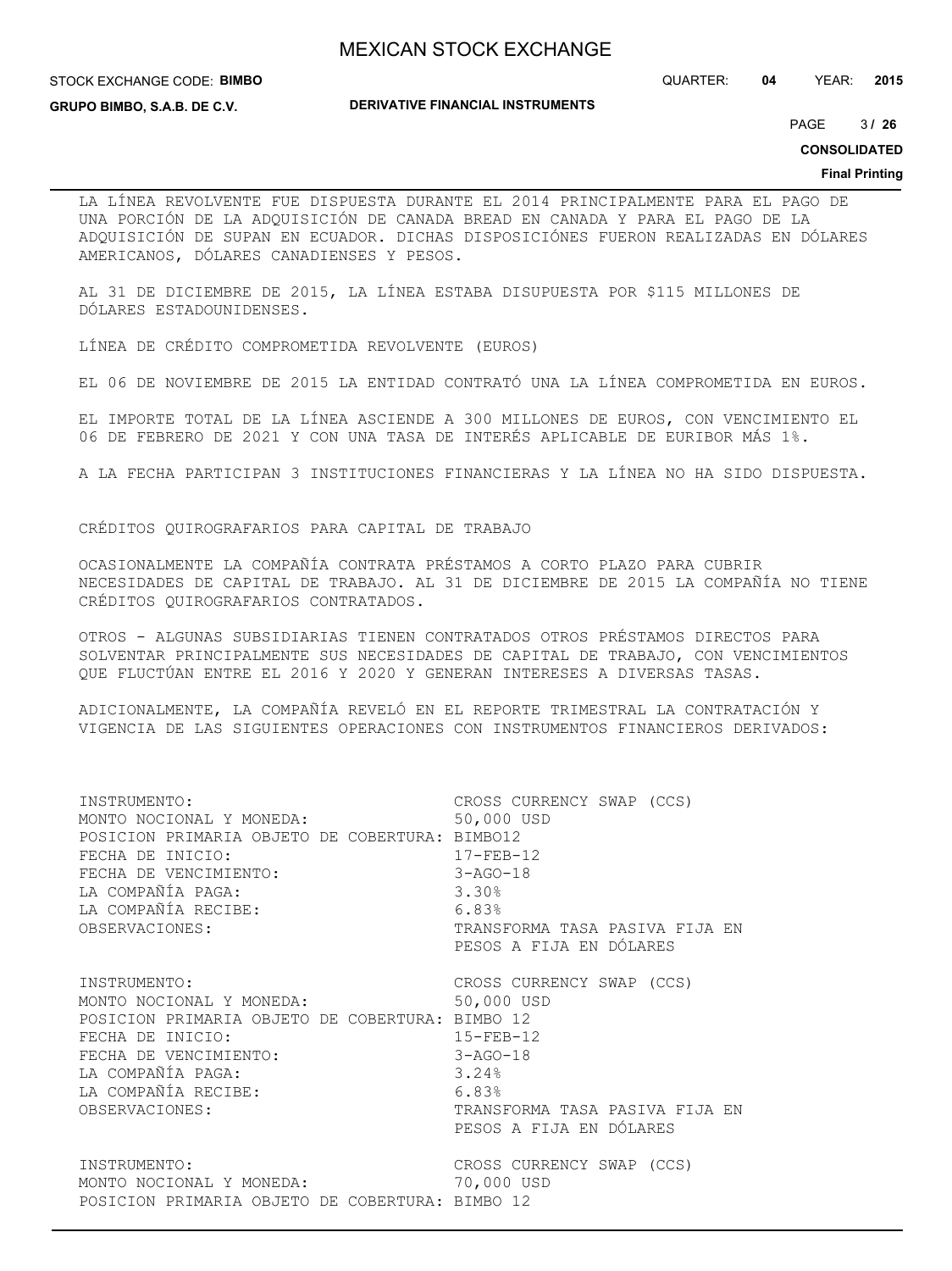#### STOCK EXCHANGE CODE: **BIMBO**

**GRUPO BIMBO, S.A.B. DE C.V.**

## **DERIVATIVE FINANCIAL INSTRUMENTS**

QUARTER: **04** YEAR: **2015**

 $4/26$  $PAGE$ 

**CONSOLIDATED**

| FECHA DE INICIO:<br>FECHA DE INICIO:<br>FECHA DE VENCIMIENTO:<br>FECHA DE VENCIMIENTO:<br>LA COMPAÑÍA PAGA:<br>LA COMPAÑÍA RECIBE:<br>6.83%<br>OBSERVACIONES:                                                                                 | $14 - FEB - 12$<br>3-AGO-18<br>TRANSFORMA TASA PASIVA FIJA EN<br>PESOS A FIJA EN DÓLARES                                                                     |
|-----------------------------------------------------------------------------------------------------------------------------------------------------------------------------------------------------------------------------------------------|--------------------------------------------------------------------------------------------------------------------------------------------------------------|
| INSTRUMENTO:<br>MONTO NOCIONAL Y MONEDA:<br>POSICION PRIMARIA OBJETO DE COBERTURA: BIMBO 12<br>FECHA DE INICIO:<br>FECHA DE VENCIMIENTO:<br>LA COMPAÑÍA PAGA: 3.325%<br>LA COMPAÑÍA RECIBE: 6.83%<br>OBSERVACIONES:                           | CROSS CURRENCY SWAP (CCS)<br>72,134 USD<br>17-FEB-12<br>$3 - AGO - 18$<br>TRANSFORMA TASA PASIVA FIJA EN<br>PESOS A FIJA EN DÓLARES                          |
| INSTRUMENTO:<br>INSTRUMENTO:<br>MONTO NOCIONAL Y MONEDA:<br>POSICION PRIMARIA OBJETO DE COBERTURA: BIMBO 12<br>FECHA DE INICIO:<br>FECHA DE VENCIMIENTO:<br>LA COMPAÑÍA PAGA:<br>LA COMPAÑÍA RECIBE: 6.83%<br>ORSERVACIONES<br>OBSERVACIONES: | CROSS CURRENCY SWAP (CCS)<br>100,000 USD<br>$14 - FEB - 12$<br>$3 - AGO - 18$<br>TRANSFORMA TASA PASIVA FIJA EN<br>PESOS A FIJA EN DÓLARES                   |
| INSTRUMENTO:<br>MONTO NOCIONAL Y MONEDA:<br>POSICION PRIMARIA OBJETO DE COBERTURA: BIMBO 12<br>FECHA DE INICIO:<br>FECHA DE VENCIMIENTO:<br>LA COMPAÑÍA PAGA: 3.272%<br>LA COMPAÑÍA RECIBE:<br>6.83%<br>OBSERVACIONES:                        | CROSS CURRENCY SWAP (CCS)<br>50,000 USD<br>$17 - FEB - 12$<br>$3 - AGO - 18$<br>TRANSFORMA TASA PASIVA FIJA EN<br>PESOS A FIJA EN DÓLARES                    |
| INSTRUMENTO:<br>MONTO NOCIONAL Y MONEDA:<br>POSICION PRIMARIA OBJETO DE COBERTURA: BIMBO 09-2<br>FECHA DE INICIO:<br>FECHA DE VENCIMIENTO:<br>LA COMPAÑÍA PAGA:<br>LA COMPAÑÍA RECIBE:<br>OBSERVACIONES:                                      | CROSS CURRENCY SWAP (CCS)<br>155,279 USD<br>$13-DIC-10$<br>$06 - JUN - 16$<br>6.35%<br>10.60%<br>TRANSFORMA TASA PASIVA FIJA EN<br>PESOS A FIJA EN DÓLARES   |
| INSTRUMENTO:<br>MONTO NOCIONAL Y MONEDA:<br>POSICION PRIMARIA OBJETO DE COBERTURA: BIMBO 09U<br>FECHA DE INICIO:<br>FECHA DE VENCIMIENTO:<br>LA COMPAÑÍA PAGA:<br>LA COMPAÑÍA RECIBE:<br>OBSERVACIONES:                                       | CROSS CURRENCY SWAP (CCS)<br>83,125 USD<br>$21 - FEB - 11$<br>$6 - JUN - 16$<br>6.47%<br>10.54%<br>TRANSFORMA TASA PASIVA FIJA EN<br>PESOS A FIJA EN DÓLARES |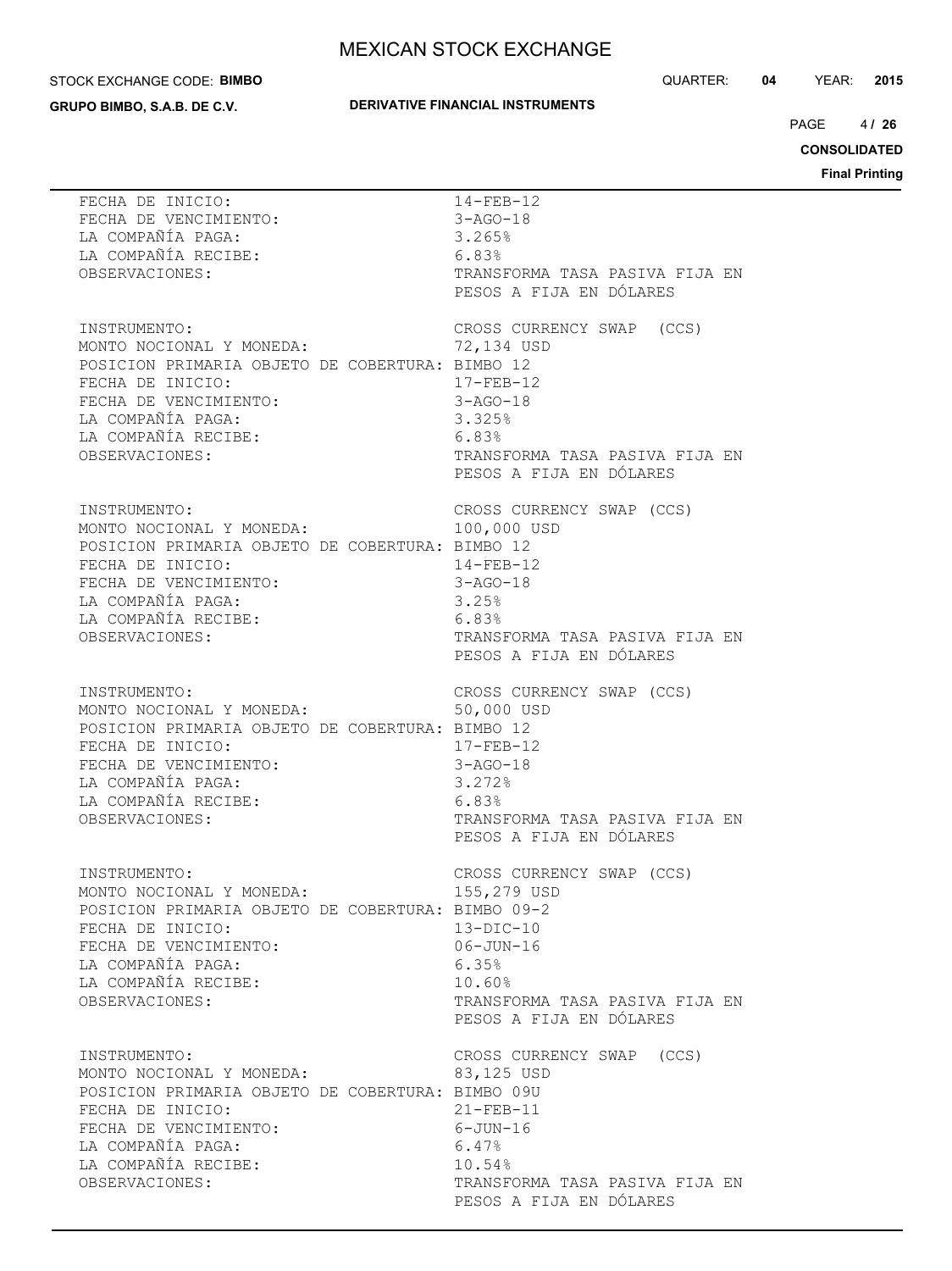#### STOCK EXCHANGE CODE: **BIMBO**

**GRUPO BIMBO, S.A.B. DE C.V.**

## **DERIVATIVE FINANCIAL INSTRUMENTS**

QUARTER: **04** YEAR: **2015**

 $5/26$  $PAGE$ 

**CONSOLIDATED**

| INSTRUMENTO:<br>MONTO NOCIONAL Y MONEDA:<br>POSICION PRIMARIA OBJETO DE COBERTURA: BIMBO 09U<br>FECHA DE INICIO:<br>FECHA DE VENCIMIENTO:<br>LA COMPAÑÍA PAGA:<br>LA COMPAÑÍA RECIBE:<br>OBSERVACIONES: | CROSS CURRENCY SWAP (CCS)<br>166,250 USD<br>$21 - FEB - 11$<br>$6 - JUN - 16$<br>6.53%<br>10.60%<br>TRANSFORMA TASA PASIVA FIJA EN<br>PESOS A FIJA EN DÓLARES                                                                                                                            |
|---------------------------------------------------------------------------------------------------------------------------------------------------------------------------------------------------------|------------------------------------------------------------------------------------------------------------------------------------------------------------------------------------------------------------------------------------------------------------------------------------------|
| INSTRUMENTO:<br>MONTO NOCIONAL Y MONEDA:<br>FECHA DE INICIO:<br>FECHA DE VENCIMIENTO:<br>LA COMPAÑÍA PAGA:<br>LA COMPAÑÍA RECIBE:<br>OBSERVACIONES:                                                     | INTEREST RATE SWAP (IRS)<br>1,000,000 MXN<br>POSICION PRIMARIA OBJETO DE COBERTURA: CERTIFICADO BURSÁTIL BIMBO 09-U<br>APROX.3,000,000 EN UDIS A 7<br>AÑOS<br>$15 - JUN - 09$<br>$06 - JUN - 16$<br>10.54% NOMINAL<br>6.05% REAL<br>TRANSFORMA TASA PASIVA REAL A<br>TASA NOMINAL EN MXN |
| INSTRUMENTO:<br>MONTO NOCIONAL Y MONEDA:<br>FECHA DE INICIO:<br>FECHA DE VENCIMIENTO:<br>LA COMPAÑÍA PAGA:<br>LA COMPAÑÍA RECIBE:<br>OBSERVACIONES:                                                     | INTEREST RATE SWAP (IRS)<br>2,000,000 MXN<br>POSICION PRIMARIA OBJETO DE COBERTURA: CERTIFICADO BURSÁTIL BIMBO 09-U<br>APROX. 3,000,000 EN UDIS A 7 AÑOS<br>$15 - JUN - 09$<br>$06 - JUN - 16$<br>10.6% NOMINAL<br>$6.05%$ REAL<br>TRANSFORMA TASA PASIVA REAL A<br>TASA NOMINAL EN MXN  |
| INSTRUMENTO:<br>MONTO NOCIONAL Y MONEDA:<br>POSICION PRIMARIA OBJETO DE COBERTURA: BIMBO 24<br>FECHA DE INICIO:<br>FECHA DE VENCIMIENTO:<br>LA COMPAÑÍA PAGA:<br>LA COMPAÑÍA RECIBE:<br>OBSERVACIONES:  | CROSS CURRENCY SWAP (CCS)<br>223,672 USD<br>$30 - JUN - 14$<br>$30 - JUN - 24$<br>4.118%<br>3.875%<br>TRANSFORMA TASA PASIVA FIJA EN<br>DÓLARES A FIJA EN CANADIENSES                                                                                                                    |
| INSTRUMENTO:<br>MONTO NOCIONAL Y MONEDA:<br>POSICION PRIMARIA OBJETO DE COBERTURA: BIMBO 24<br>FECHA DE INICIO:<br>FECHA DE VENCIMIENTO:<br>LA COMPAÑÍA PAGA:<br>LA COMPAÑÍA RECIBE:<br>OBSERVACIONES:  | CROSS CURRENCY SWAP (CCS)<br>270,359 USD<br>$30 - JUN - 14$<br>$30 - JUN - 24$<br>4.113%<br>3.875%<br>TRANSFORMA TASA PASIVA FIJA EN<br>DÓLARES A FIJA EN CANADIENSES                                                                                                                    |
| INSTRUMENTO:<br>MONTO NOCIONAL Y MONEDA:                                                                                                                                                                | CROSS CURRENCY SWAP (CCS)<br>10,000 USD                                                                                                                                                                                                                                                  |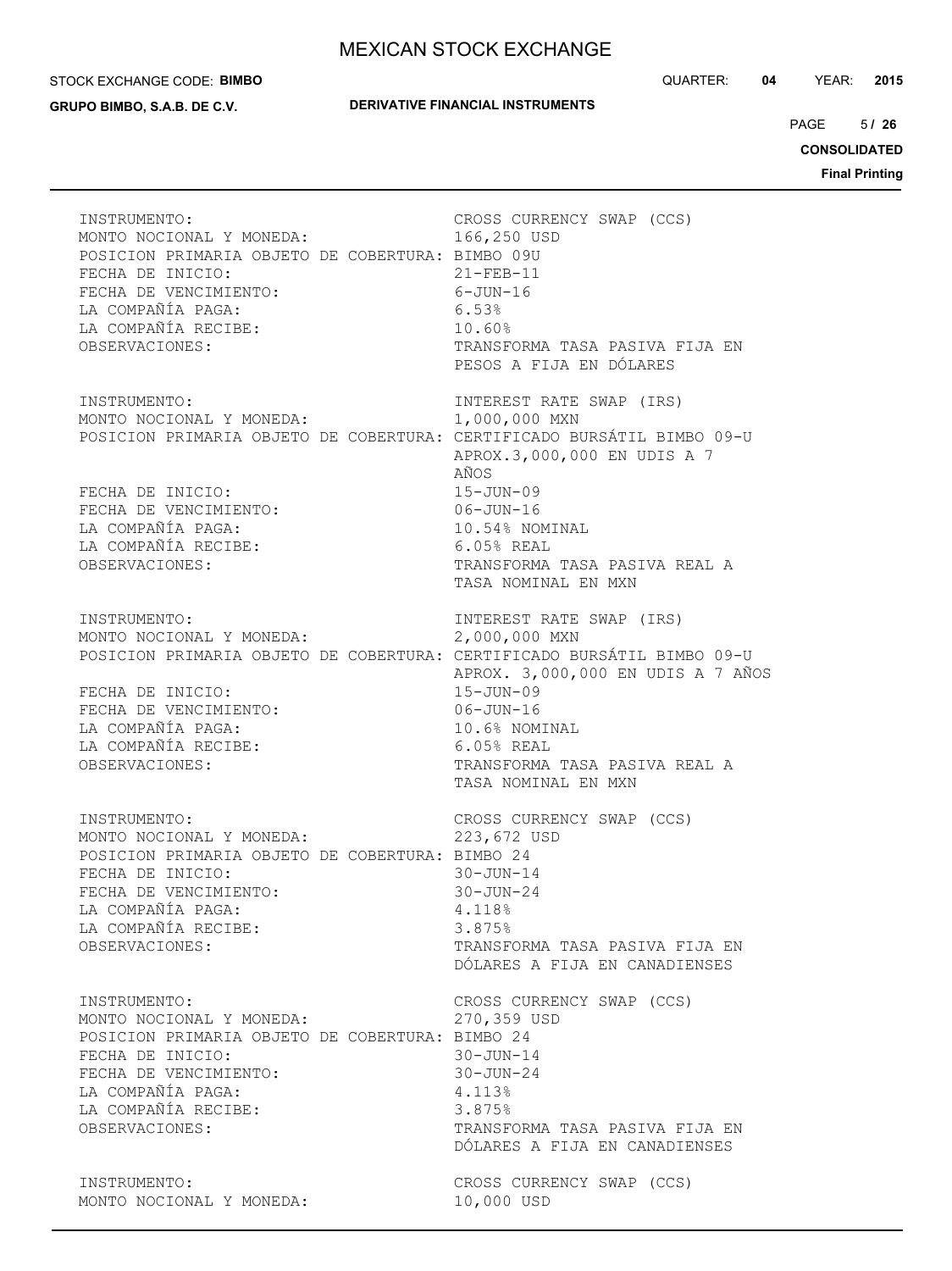#### STOCK EXCHANGE CODE: **BIMBO**

**GRUPO BIMBO, S.A.B. DE C.V.**

## **DERIVATIVE FINANCIAL INSTRUMENTS**

QUARTER: **04** YEAR: **2015**

 $6/26$  $PAGE$ 

**CONSOLIDATED**

| POSICION PRIMARIA OBJETO DE COBERTURA: BIMBO 24<br>FECHA DE INICIO:<br>FECHA DE VENCIMIENTO:<br>LA COMPAÑÍA PAGA:<br>LA COMPAÑÍA RECIBE:<br>OBSERVACIONES:                                                                                                                                      | $30 - JUN - 24$ | $30 - JUN - 14$<br>4.150%<br>3.875%<br>TRANSFORMA TASA PASIVA FIJA EN<br>DÓLARES A FIJA EN CANADIENSES                                                                                                       |
|-------------------------------------------------------------------------------------------------------------------------------------------------------------------------------------------------------------------------------------------------------------------------------------------------|-----------------|--------------------------------------------------------------------------------------------------------------------------------------------------------------------------------------------------------------|
| INSTRUMENTO:<br>MONTO NOCIONAL Y MONEDA: 102,545 USD<br>POSICION PRIMARIA OBJETO DE COBERTURA: BIMBO 24<br>FECHA DE VENCIMIENTO:<br>FECHA DE VENCIMIENTO:<br>LA COMPAÑÍA PAGA:<br>LA COMPAÑÍA RECIBE:<br>OBSERVACIONES.<br>2.875%<br>LA COMPAÑÍA PAGA:<br>LA COMPAÑÍA RECIBE:<br>OBSERVACIONES: |                 | CROSS CURRENCY SWAP (CCS)<br>TRANSFORMA TASA PASIVA FIJA EN<br>DÓLARES A FIJA EN CANADIENSES                                                                                                                 |
| INSTRUMENTO:<br>MONTO NOCIONAL Y MONEDA:<br>POSICION PRIMARIA OBJETO DE COBERTURA: BIMBO 24<br>10Nic<br>POSICION PRIMANA<br>FECHA DE INICIO:<br>FECHA DE VENCIMIENTO:<br>A COMPAÑÍA PAGA:<br>A PECIBE:                                                                                          |                 | CROSS CURRENCY SWAP (CCS)<br>101,000 USD<br>30-JUN-14<br>$30 - JUN - 24$<br>4.125%<br>3.875%<br>TRANSFORMA TASA PASIVA FIJA EN<br>DÓLARES A FIJA EN CANADIENSES                                              |
| POSICION PRIMARIA OBJETO DE COBERTURA: BIMBO 24<br>---- -- -HNICIO:<br>FECHA DE VENCIMIENTO:<br>LA COMPAÑÍA PAGA:<br>LA COMPAÑÍA RECIBE:<br>OBSERVACIONE                                                                                                                                        |                 | INSTRUMENTO:<br>MONTO NOCIONAL Y MONEDA: 92,425 USD<br>$21 - JUL-14$<br>27-JUN-24<br>4.042%<br>3.875%<br>TRANSFORMA TASA PASIVA FIJA EN<br>DÓLARES A FIJA EN CANADIENSES                                     |
| INSTRUMENTO:<br>MONTO NOCIONAL Y MONEDA:<br>POSICION PRIMARIA OBJETO DE COBERTURA: BIMBO 44<br>FECHA DE INICIO:<br>FECHA DE VENCIMIENTO:<br>LA COMPAÑÍA PAGA:<br>LA COMPAÑÍA RECIBE:<br>OBSERVACIONES:<br>FECHA DE VENCIMIENTO:<br>PRECIO DE COMPRA:                                            |                 | CROSS CURRENCY SWAP (CCS)<br>100,000 USD<br>$21 - JUL - 14$<br>$27 - JUN - 24$<br>5.046%<br>4.875%<br>TRANSFORMA TASA PASIVA FIJA EN<br>DÓLARES A FIJA EN CANADIENSES<br>$10 - NOV - 14$<br>\$13.115 MXN/USD |
| INSTRUMENTO:<br>MONTO NOCIONAL Y MONEDA:<br>FECHA DE INICIO:                                                                                                                                                                                                                                    |                 | CONTRATO DE PRECIO ADELANTADO<br>(FORWARDS) DE DIVISAS<br>USD \$3,000<br>POSICION PRIMARIA OBJETO DE COBERTURA: COMPRAS PRONOSTICADAS EN MONEDA<br>EXTRANJERA<br>$11-SEP-15$                                 |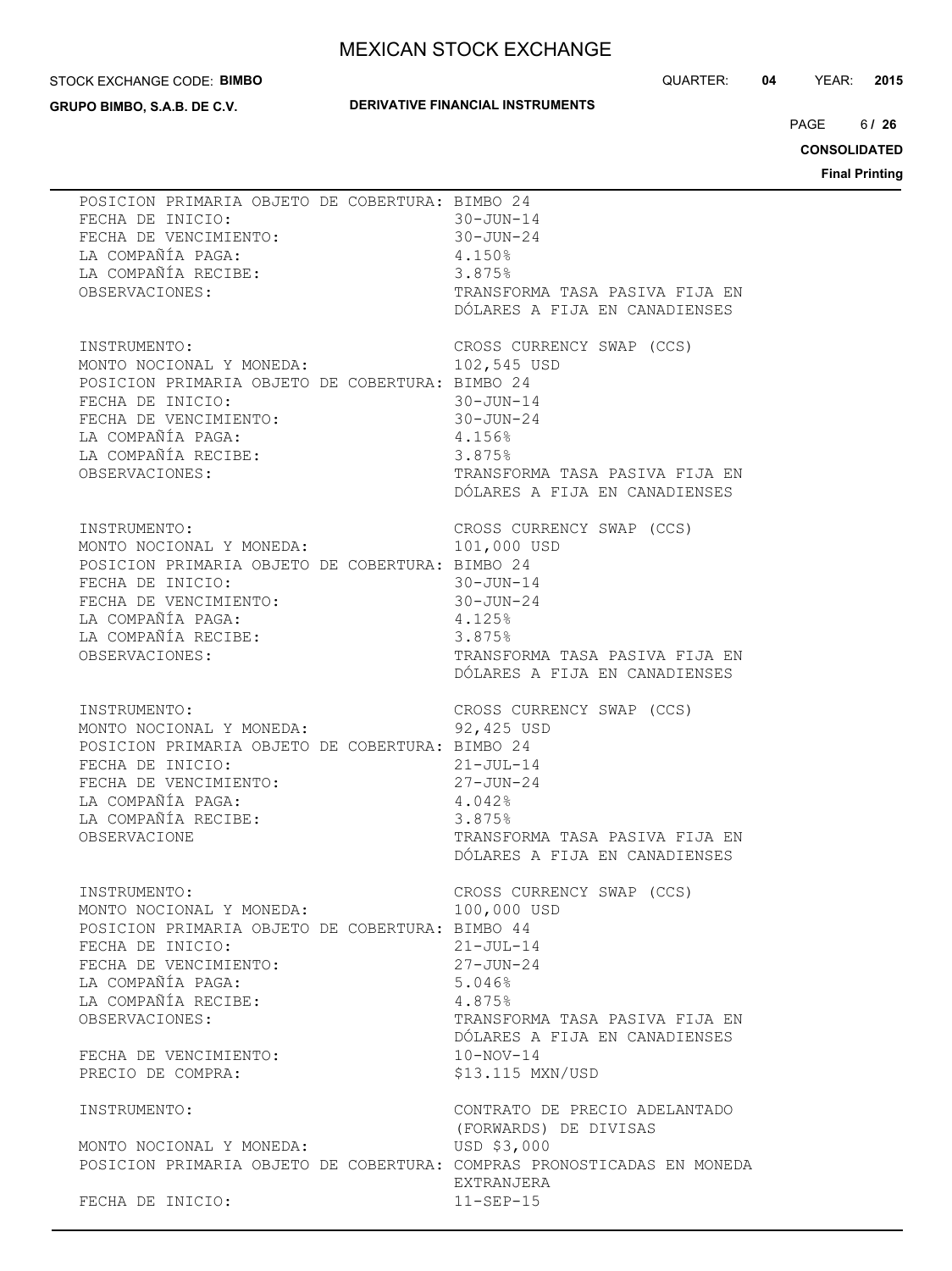#### STOCK EXCHANGE CODE: **BIMBO**

**GRUPO BIMBO, S.A.B. DE C.V.**

 $7126$ PAGE **/ 26**

**CONSOLIDATED**

| FECHA DE VENCIMIENTO:                                                  | $16 - FEB - 16$               |
|------------------------------------------------------------------------|-------------------------------|
| PRECIO DE COMPRA:                                                      | \$17.031 MXN/USD              |
|                                                                        |                               |
|                                                                        |                               |
| INSTRUMENTO:                                                           | CONTRATO DE PRECIO ADELANTADO |
|                                                                        | (FORWARDS) DE DIVISAS         |
| MONTO NOCIONAL Y MONEDA:                                               | USD \$3,000                   |
|                                                                        |                               |
| POSICION PRIMARIA OBJETO DE COBERTURA: COMPRAS PRONOSTICADAS EN MONEDA |                               |
|                                                                        | EXTRANJERA                    |
| FECHA DE INICIO:                                                       | $27 - AGO - 15$               |
|                                                                        |                               |
| FECHA DE VENCIMIENTO:                                                  | $14 - ENE - 16$               |
| PRECIO DE COMPRA:                                                      | \$17.0315 MXN/USD             |
|                                                                        |                               |
|                                                                        |                               |
| INSTRUMENTO:                                                           | CONTRATO DE PRECIO ADELANTADO |
|                                                                        | (FORWARDS) DE DIVISAS         |
| MONTO NOCIONAL Y MONEDA:                                               | EUR \$5,000                   |
|                                                                        |                               |
| POSICION PRIMARIA OBJETO DE COBERTURA: COMPRAS PRONOSTICADAS EN MONEDA |                               |
|                                                                        | EXTRANJERA                    |
| $08 - OCT - 15$                                                        |                               |
| FECHA DE INICIO:<br>FECHA DE VENCIMIENTO:                              |                               |
|                                                                        | $22$ -MAR-16                  |
| PRECIO DE COMPRA:                                                      | \$16.7015 MXN/USD             |
|                                                                        |                               |
|                                                                        |                               |
| INSTRUMENTO:                                                           | CONTRATO DE PRECIO ADELANTADO |
|                                                                        | (FORWARDS) DE DIVISAS         |
|                                                                        |                               |
| MONTO NOCIONAL Y MONEDA:                                               | USD \$2,500                   |
| POSICION PRIMARIA OBJETO DE COBERTURA: COMPRAS PRONOSTICADAS EN MONEDA |                               |
|                                                                        | EXTRANJERA                    |
|                                                                        |                               |
| FECHA DE INICIO:                                                       | $09 - OCT - 15$               |
| FECHA DE VENCIMIENTO:                                                  | $07 - ENE - 16$               |
| PRECIO DE COMPRA:                                                      | \$16.5229 MXN/USD             |
|                                                                        |                               |
|                                                                        |                               |
| INSTRUMENTO:                                                           | CONTRATO DE PRECIO ADELANTADO |
|                                                                        | (FORWARDS) DE DIVISAS         |
| MONTO NOCIONAL Y MONEDA:                                               |                               |
|                                                                        | USD \$2,500                   |
| POSICION PRIMARIA OBJETO DE COBERTURA: COMPRAS PRONOSTICADAS EN MONEDA |                               |
|                                                                        | EXTRANJERA                    |
|                                                                        | $15-0CT-15$                   |
| FECHA DE INICIO:                                                       |                               |
| FECHA DE VENCIMIENTO:                                                  | $07 - ENE - 16$               |
| PRECIO DE COMPRA:                                                      | \$16.534 MXN/USD              |
|                                                                        |                               |
|                                                                        |                               |
| INSTRUMENTO:                                                           | CONTRATO DE PRECIO ADELANTADO |
|                                                                        | (FORWARDS) DE DIVISAS         |
| MONTO NOCIONAL Y MONEDA:                                               | USD \$5,000                   |
|                                                                        |                               |
| POSICION PRIMARIA OBJETO DE COBERTURA: COMPRAS PRONOSTICADAS EN MONEDA |                               |
|                                                                        | EXTRANJERA                    |
|                                                                        | $15-0CT-15$                   |
| FECHA DE INICIO:                                                       |                               |
| FECHA DE VENCIMIENTO:                                                  | $24 - FEB - 16$               |
| PRECIO DE COMPRA:                                                      | \$16.5997 MXN/USD             |
|                                                                        |                               |
|                                                                        |                               |
| INSTRUMENTO:                                                           | CONTRATO DE PRECIO ADELANTADO |
|                                                                        | (FORWARDS) DE DIVISAS         |
|                                                                        | USD \$5,000                   |
| MONTO NOCIONAL Y MONEDA:                                               |                               |
| POSICION PRIMARIA OBJETO DE COBERTURA: COMPRAS PRONOSTICADAS EN MONEDA |                               |
|                                                                        | EXTRANJERA                    |
|                                                                        |                               |
| FECHA DE INICIO:                                                       | $19-0CT-15$                   |
| FECHA DE VENCIMIENTO:                                                  | $19 - FEB - 16$               |
| PRECIO DE COMPRA:                                                      | \$16.65 MXN/USD               |
|                                                                        |                               |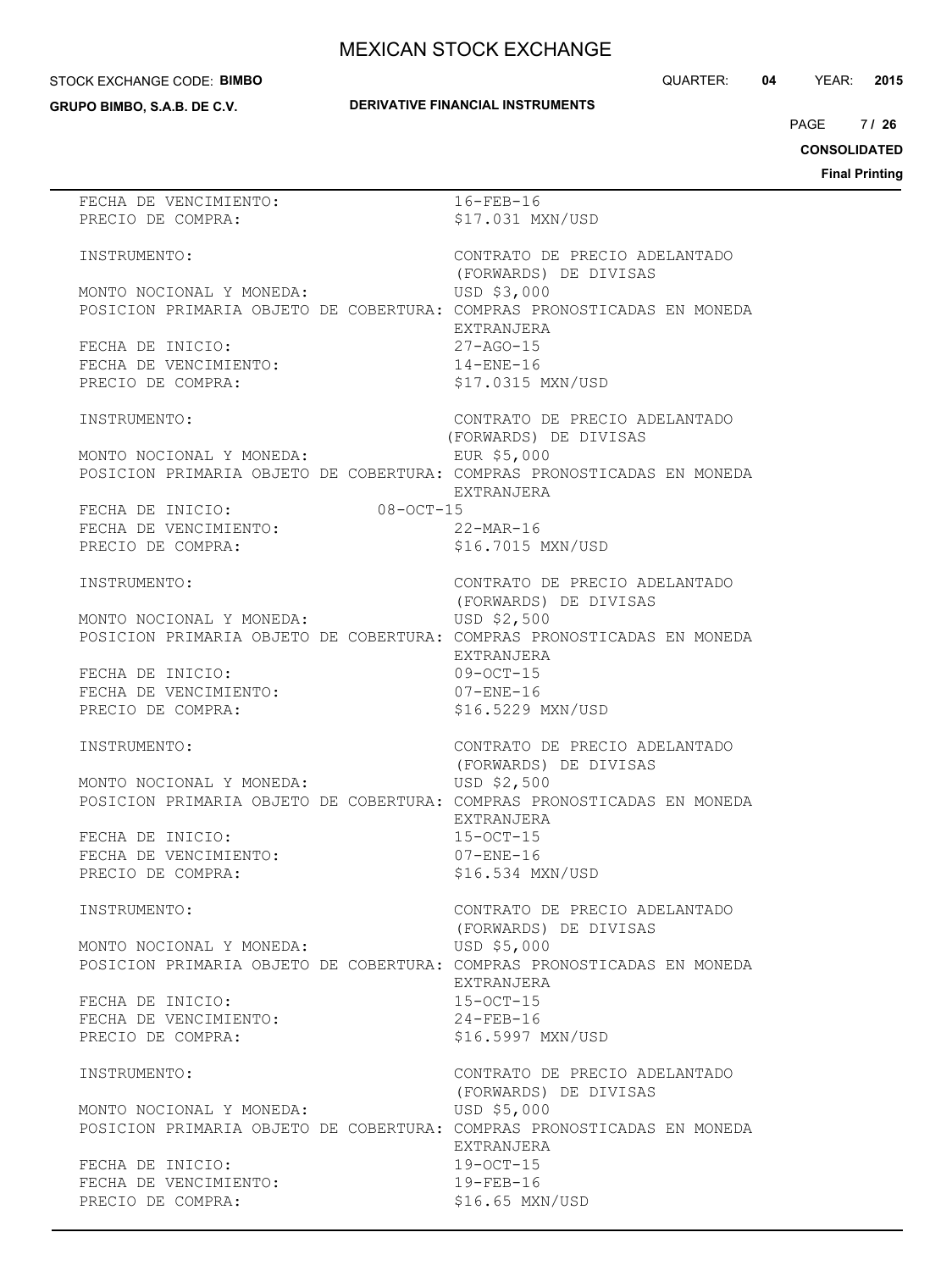#### STOCK EXCHANGE CODE: **BIMBO**

**GRUPO BIMBO, S.A.B. DE C.V.**

**DERIVATIVE FINANCIAL INSTRUMENTS**

8 PAGE **/ 26**

**CONSOLIDATED**

**Final Printing**

INSTRUMENTO: CONTRATO DE PRECIO ADELANTADO (FORWARDS) DE DIVISAS MONTO NOCIONAL Y MONEDA: USD \$2,000 POSICION PRIMARIA OBJETO DE COBERTURA: COMPRAS PRONOSTICADAS EN MONEDA EXTRANJERA FECHA DE INICIO: 28-OCT-15 FECHA DE VENCIMIENTO: 25-ENE-16 PRECIO DE COMPRA:  $$16.5457$  MXN/USD INSTRUMENTO: CONTRATO DE PRECIO ADELANTADO (FORWARDS) DE DIVISAS MONTO NOCIONAL Y MONEDA: USD \$2,000 POSICION PRIMARIA OBJETO DE COBERTURA: COMPRAS PRONOSTICADAS EN MONEDA EXTRANJERA FECHA DE INICIO 28-OCT-15 FECHA DE VENCIMIENTO:  $14-MAR-16$ PRECIO DE COMPRA:  $$16.6146$  MXN/USD INSTRUMENTO: CONTRATO DE PRECIO ADELANTADO (FORWARDS) DE DIVISAS MONTO NOCIONAL Y MONEDA: USD \$2,000 POSICION PRIMARIA OBJETO DE COBERTURA: COMPRAS PRONOSTICADAS EN MONEDA EXTRANJERA FECHA DE INICIO: 19-NOV-15 FECHA DE VENCIMIENTO: 08-ENE-16 PRECIO DE COMPRA: \$16.6905 MXN/USD INSTRUMENTO: CONTRATO DE PRECIO ADELANTADO (FORWARDS) DE DIVISAS MONTO NOCIONAL Y MONEDA: USD \$3,000 POSICION PRIMARIA OBJETO DE COBERTURA: COMPRAS PRONOSTICADAS EN MONEDA EXTRANJERA FECHA DE INICIO: 19-NOV-15 FECHA DE VENCIMIENTO: 18-ABR-16 PRECIO DE COMPRA:  $$16.8121$  MXN/USD INSTRUMENTO: CONTRATO DE PRECIO ADELANTADO (FORWARDS) DE DIVISAS MONTO NOCIONAL Y MONEDA: USD \$5,000 POSICION PRIMARIA OBJETO DE COBERTURA: COMPRAS PRONOSTICADAS EN MONEDA EXTRANJERA FECHA DE INICIO: 09-JUL-15 FECHA DE VENCIMIENTO: 08-ENE-16 PRECIO DE COMPRA:  $$16.0108$  MXN/USD INSTRUMENTO: CONTRATO DE PRECIO ADELANTADO (FORWARDS) DE DIVISAS MONTO NOCIONAL Y MONEDA: USD \$6,200 POSICION PRIMARIA OBJETO DE COBERTURA: COMPRAS PRONOSTICADAS EN MONEDA EXTRANJERA FECHA DE INICIO:  $16$ -JUL-15 FECHA DE VENCIMIENTO: 08-ENE-16 PRECIO DE COMPRA:  $$15.9869$  MXN/USD INSTRUMENTO: CONTRATO DE PRECIO ADELANTADO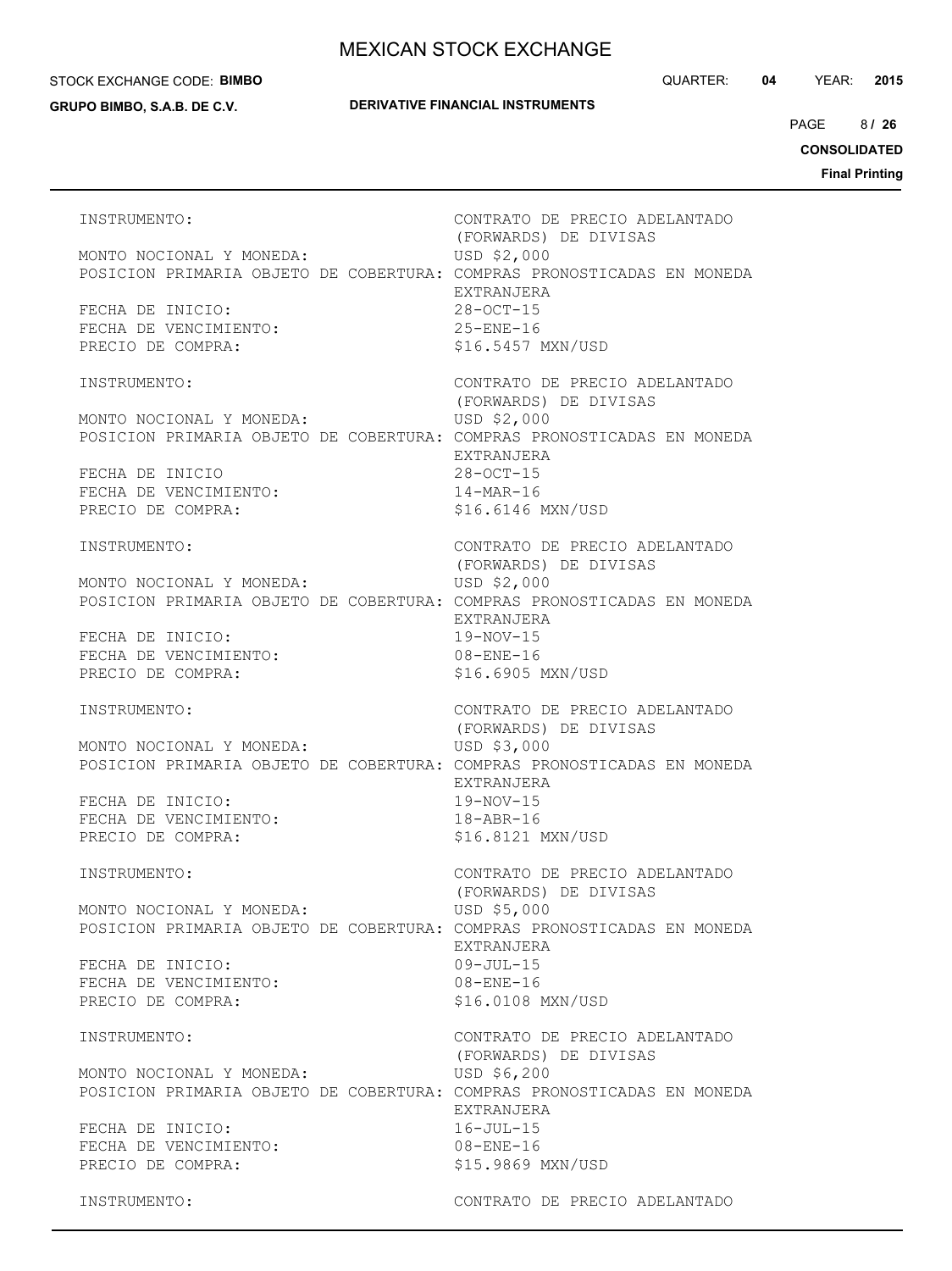#### STOCK EXCHANGE CODE: **BIMBO**

**GRUPO BIMBO, S.A.B. DE C.V.**

#### **DERIVATIVE FINANCIAL INSTRUMENTS**

QUARTER: **04** YEAR: **2015**

 $9126$  $PAGE$ 

**CONSOLIDATED**

| MONTO NOCIONAL Y MONEDA:<br>FECHA DE INICIO:<br>FECHA DE VENCIMIENTO:<br>PRECIO DE COMPRA:                                | (FORWARDS) DE DIVISAS<br>USD \$5,000<br>POSICION PRIMARIA OBJETO DE COBERTURA: COMPRAS PRONOSTICADAS EN MONEDA<br>EXTRANJERA<br>$05 - 0CT - 15$<br>$08 - ENE - 16$<br>\$16.8654 MXN/USD                                  |
|---------------------------------------------------------------------------------------------------------------------------|--------------------------------------------------------------------------------------------------------------------------------------------------------------------------------------------------------------------------|
| INSTRUMENTO:<br>MONTO NOCIONAL Y MONEDA:<br>POSICION --<br>FECHA DE INICIO:<br>FECHA DE VENCIMIENTO:<br>PRECIO DE COMPRA: | CONTRATO DE PRECIO ADELANTADO<br>(FORWARDS) DE DIVISAS<br>USD \$4,200<br>POSICION PRIMARIA OBJETO DE COBERTURA: COMPRAS PRONOSTICADAS EN MONEDA<br>EXTRANJERA<br>$04 - NOV - 15$<br>$08 - ENE - 16$<br>\$16.601 MXN/USD  |
| INSTRUMENTO:<br>MONTO NOCIONAL Y MONEDA:<br>FECHA DE INICIO:<br>FECHA DE VENCIMIENTO:<br>PRECIO DE COMPRA:                | CONTRATO DE PRECIO ADELANTADO<br>(FORWARDS) DE DIVISAS<br>USD \$4,000<br>POSICION PRIMARIA OBJETO DE COBERTURA: COMPRAS PRONOSTICADAS EN MONEDA<br>EXTRANJERA<br>$27 - AGO - 15$<br>$25 - ENE - 16$<br>\$17.035 MXN/USD  |
| INSTRUMENTO:<br>MONTO NOCIONAL Y MONEDA:<br>FECHA DE INICIO:<br>FECHA DE VENCIMIENTO:<br>PRECIO DE COMPRA:                | CONTRATO DE PRECIO ADELANTADO<br>(FORWARDS) DE DIVISAS<br>USD \$680<br>POSICION PRIMARIA OBJETO DE COBERTURA: COMPRAS PRONOSTICADAS EN MONEDA<br>EXTRANJERA<br>$22-SEP-15$<br>$25 -$ ENE $-16$<br>\$17.0595 MXN/USD      |
| INSTRUMENTO:<br>MONTO NOCIONAL Y MONEDA:<br>FECHA DE INICIO:<br>FECHA DE VENCIMIENTO:<br>PRECIO DE COMPRA:                | CONTRATO DE PRECIO ADELANTADO<br>(FORWARDS) DE DIVISAS<br>USD \$2,000<br>POSICION PRIMARIA OBJETO DE COBERTURA: COMPRAS PRONOSTICADAS EN MONEDA<br>EXTRANJERA<br>$19-NOV-15$<br>$25 - ENE - 16$<br>\$16.6415 MXN/USD     |
| INSTRUMENTO:<br>MONTO NOCIONAL Y MONEDA:<br>FECHA DE INICIO:<br>FECHA DE VENCIMIENTO:<br>PRECIO DE COMPRA:                | CONTRATO DE PRECIO ADELANTADO<br>(FORWARDS) DE DIVISAS<br>USD \$1,800<br>POSICION PRIMARIA OBJETO DE COBERTURA: COMPRAS PRONOSTICADAS EN MONEDA<br>EXTRANJERA<br>$19 - NOV - 15$<br>$25 - ENE - 16$<br>\$16.5858 MXN/USD |
| INSTRUMENTO:<br>MONTO NOCIONAL Y MONEDA:                                                                                  | CONTRATO DE PRECIO ADELANTADO<br>(FORWARDS) DE DIVISAS<br>USD \$5,000                                                                                                                                                    |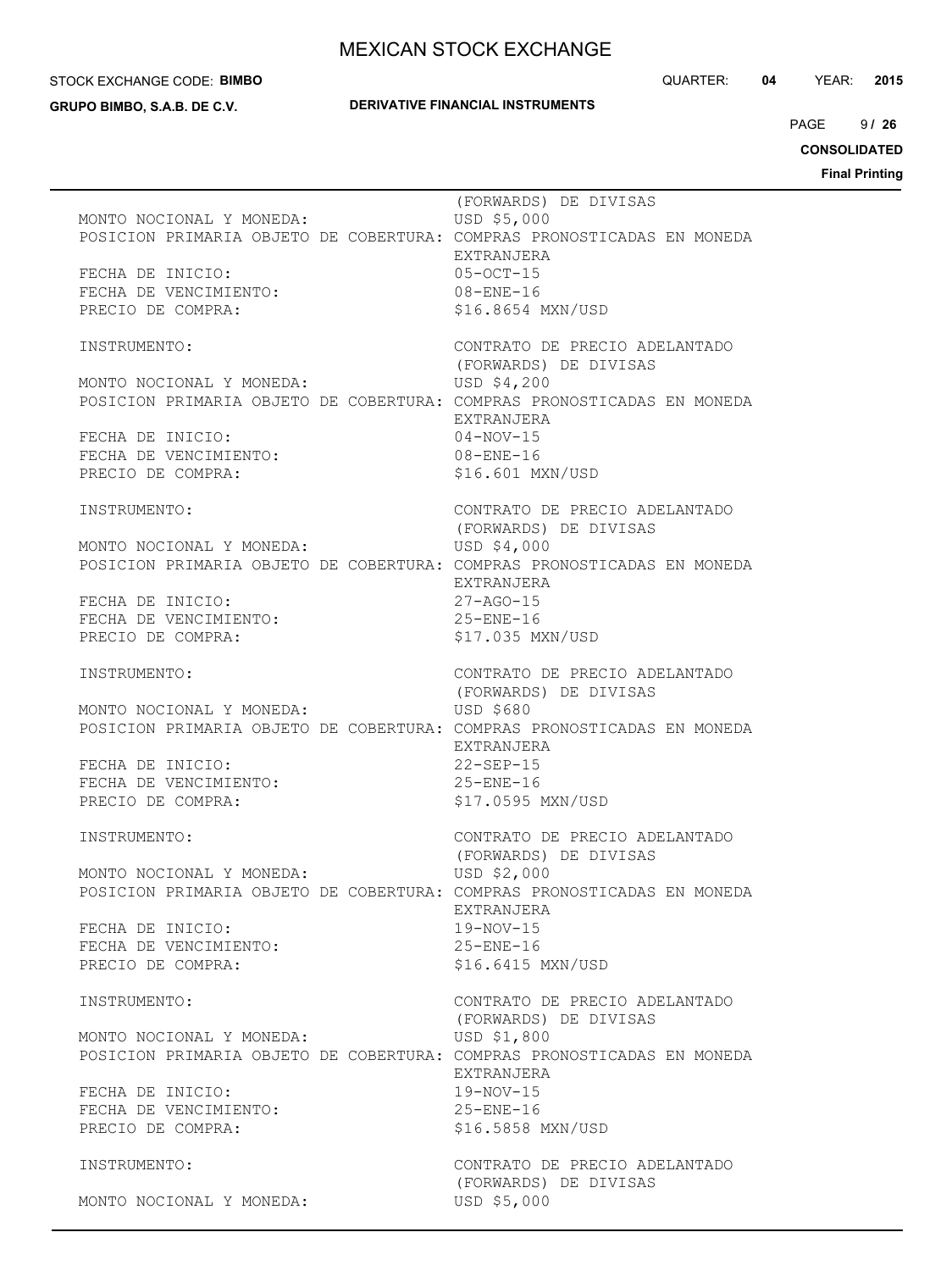#### STOCK EXCHANGE CODE: **BIMBO**

**GRUPO BIMBO, S.A.B. DE C.V.**

## **DERIVATIVE FINANCIAL INSTRUMENTS**

QUARTER: **04** YEAR: **2015**

10 PAGE **/ 26**

**CONSOLIDATED**

| POSICION PRIMARIA OBJETO DE COBERTURA: COMPRAS PRONOSTICADAS EN MONEDA | EXTRANJERA                    |
|------------------------------------------------------------------------|-------------------------------|
| FECHA DE INICIO:                                                       | $13 - AGO - 15$               |
| FECHA DE VENCIMIENTO:                                                  | $08 - FEB - 16$               |
| PRECIO DE COMPRA:                                                      | \$16.6175 MXN/USD             |
|                                                                        |                               |
| INSTRUMENTO:                                                           | CONTRATO DE PRECIO ADELANTADO |
|                                                                        | (FORWARDS) DE DIVISAS         |
| MONTO NOCIONAL Y MONEDA:                                               | USD \$3,000                   |
| POSICION PRIMARIA OBJETO DE COBERTURA: COMPRAS PRONOSTICADAS EN MONEDA |                               |
|                                                                        | EXTRANJERA                    |
| FECHA DE INICIO:                                                       | $27 - AGO - 15$               |
| FECHA DE VENCIMIENTO:                                                  | $08 - FEB - 16$               |
| PRECIO DE COMPRA:                                                      | \$17.0519 MXN/USD             |
|                                                                        |                               |
| INSTRUMENTO:                                                           | CONTRATO DE PRECIO ADELANTADO |
|                                                                        | (FORWARDS) DE DIVISAS         |
| MONTO NOCIONAL Y MONEDA:                                               | USD \$1,000                   |
| POSICION PRIMARIA OBJETO DE COBERTURA: COMPRAS PRONOSTICADAS EN MONEDA |                               |
|                                                                        | EXTRANJERA                    |
| FECHA DE INICIO:                                                       | $14 - SEP - 15$               |
| FECHA DE VENCIMIENTO:                                                  | 08-FEB-16                     |
| PRECIO DE COMPRA:                                                      | \$17.0033 MXN/USD             |
|                                                                        |                               |
| INSTRUMENTO:                                                           | CONTRATO DE PRECIO ADELANTADO |
|                                                                        | (FORWARDS) DE DIVISAS         |
| MONTO NOCIONAL Y MONEDA:                                               | USD \$4,000                   |
| POSICION PRIMARIA OBJETO DE COBERTURA: COMPRAS PRONOSTICADAS EN MONEDA |                               |
|                                                                        | EXTRANJERA                    |
| FECHA DE INICIO:                                                       | $17 - SEP - 15$               |
| FECHA DE VENCIMIENTO:                                                  | $30-NOV-15$                   |
| PRECIO DE COMPRA:                                                      | \$16.646 MXN/USD              |
|                                                                        |                               |
| INSTRUMENTO:                                                           | CONTRATO DE PRECIO ADELANTADO |
|                                                                        | (FORWARDS) DE DIVISAS         |
| MONTO NOCIONAL Y MONEDA:                                               | USD \$5000                    |
| POSICION PRIMARIA OBJETO DE COBERTURA: COMPRAS PRONOSTICADAS EN MONEDA |                               |
|                                                                        | EXTRANJERA                    |
| FECHA DE INICIO:                                                       | $21 - SEP - 15$               |
| FECHA DE VENCIMIENTO:                                                  | $08 - FEB - 16$               |
| PRECIO DE COMPRA:                                                      | \$16.884 MXN/USD              |
|                                                                        |                               |
| INSTRUMENTO:                                                           | CONTRATO DE PRECIO ADELANTADO |
|                                                                        | (FORWARDS) DE DIVISAS         |
| MONTO NOCIONAL Y MONEDA:                                               | USD \$2,000                   |
| POSICION PRIMARIA OBJETO DE COBERTURA: COMPRAS PRONOSTICADAS EN MONEDA |                               |
|                                                                        | EXTRANJERA                    |
| FECHA DE INICIO:                                                       | $03-NOV-15$                   |
| FECHA DE VENCIMIENTO:                                                  | $07-DIC-15$                   |
| PRECIO DE COMPRA:                                                      | \$16.521 MXN/USD              |
|                                                                        |                               |
| INSTRUMENTO:                                                           | CONTRATO DE PRECIO ADELANTADO |
|                                                                        | (FORWARDS) DE DIVISAS         |
| MONTO NOCIONAL Y MONEDA:                                               | USD \$4,000                   |
| POSICION PRIMARIA OBJETO DE COBERTURA: COMPRAS PRONOSTICADAS EN MONEDA |                               |
|                                                                        | EXTRANJERA                    |
|                                                                        |                               |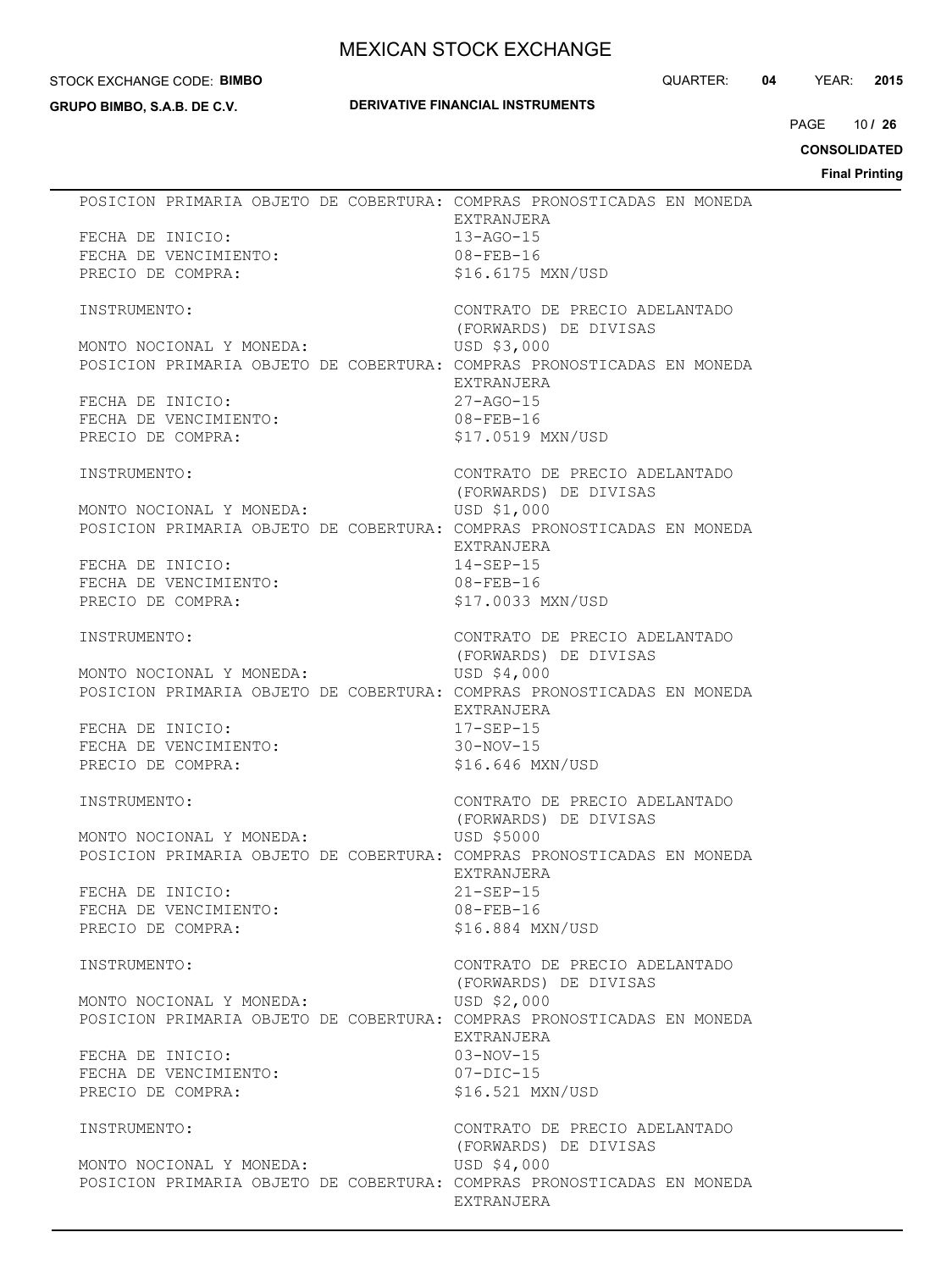#### STOCK EXCHANGE CODE: **BIMBO**

**GRUPO BIMBO, S.A.B. DE C.V.**

## **DERIVATIVE FINANCIAL INSTRUMENTS**

QUARTER: **04** YEAR: **2015**

11 PAGE **/ 26**

**CONSOLIDATED**

| FECHA DE INICIO:                                                       | $17 - NOV - 15$               |
|------------------------------------------------------------------------|-------------------------------|
| FECHA DE VENCIMIENTO:                                                  | $08 - FEB - 16$               |
| PRECIO DE COMPRA:                                                      | \$16.8603 MXN/USD             |
|                                                                        |                               |
| INSTRUMENTO:                                                           | CONTRATO DE PRECIO ADELANTADO |
|                                                                        | (FORWARDS) DE DIVISAS         |
|                                                                        |                               |
| MONTO NOCIONAL Y MONEDA:                                               | USD \$1,000                   |
| POSICION PRIMARIA OBJETO DE COBERTURA: COMPRAS PRONOSTICADAS EN MONEDA |                               |
|                                                                        | EXTRANJERA                    |
| FECHA DE INICIO:                                                       | $19-NOV-15$                   |
| FECHA DE VENCIMIENTO:                                                  | $08 - FEB - 16$               |
| PRECIO DE COMPRA:                                                      | \$16.6532 MXN/USD             |
|                                                                        |                               |
|                                                                        |                               |
| INSTRUMENTO:                                                           | CONTRATO DE PRECIO ADELANTADO |
|                                                                        | (FORWARDS) DE DIVISAS         |
| MONTO NOCIONAL Y MONEDA:                                               | USD \$4,320                   |
| POSICION PRIMARIA OBJETO DE COBERTURA: COMPRAS PRONOSTICADAS EN MONEDA |                               |
|                                                                        | EXTRANJERA                    |
| FECHA DE INICIO:                                                       | $22-SEP-15$                   |
| FECHA DE VENCIMIENTO:                                                  | $23 - FEB - 16$               |
|                                                                        |                               |
| PRECIO DE COMPRA:                                                      | \$17.064 MXN/USD              |
|                                                                        |                               |
| INSTRUMENTO:                                                           | CONTRATO DE PRECIO ADELANTADO |
|                                                                        | (FORWARDS) DE DIVISAS         |
| MONTO NOCIONAL Y MONEDA:                                               | USD \$2,400                   |
| POSICION PRIMARIA OBJETO DE COBERTURA: COMPRAS PRONOSTICADAS EN MONEDA |                               |
|                                                                        | EXTRANJERA                    |
| FECHA DE INICIO:                                                       | $01 - DIC - 15$               |
|                                                                        |                               |
| FECHA DE VENCIMIENTO:                                                  | $23 - FEB - 16$               |
| PRECIO DE COMPRA:                                                      | \$16.6195 MXN/USD             |
|                                                                        |                               |
| INSTRUMENTO:                                                           | CONTRATO DE PRECIO ADELANTADO |
|                                                                        | (FORWARDS) DE DIVISAS         |
| MONTO NOCIONAL Y MONEDA:                                               | USD \$4,000                   |
| POSICION PRIMARIA OBJETO DE COBERTURA: COMPRAS PRONOSTICADAS EN MONEDA |                               |
|                                                                        | EXTRANJERA                    |
| FECHA DE INICIO:                                                       | $11-SEP-15$                   |
| FECHA DE VENCIMIENTO:                                                  | $08 - \text{MAR} - 16$        |
|                                                                        | \$17,0438 MXN/USD             |
| PRECIO DE COMPRA:                                                      |                               |
|                                                                        |                               |
| INSTRUMENTO:                                                           | CONTRATO DE PRECIO ADELANTADO |
|                                                                        | (FORWARDS) DE DIVISAS         |
| MONTO NOCIONAL Y MONEDA:                                               | USD \$4,000                   |
| POSICION PRIMARIA OBJETO DE COBERTURA: COMPRAS PRONOSTICADAS EN MONEDA |                               |
|                                                                        | EXTRANJERA                    |
| FECHA DE INICIO:                                                       | $20 - OCT - 15$               |
| FECHA DE VENCIMIENTO:                                                  | 08-MAR-16                     |
|                                                                        |                               |
| PRECIO DE COMPRA:                                                      | \$16.7375 MXN/USD             |
|                                                                        |                               |
| INSTRUMENTO:                                                           | CONTRATO DE PRECIO ADELANTADO |
|                                                                        | (FORWARDS) DE DIVISAS         |
| MONTO NOCIONAL Y MONEDA:                                               | USD \$5,000                   |
| POSICION PRIMARIA OBJETO DE COBERTURA: COMPRAS PRONOSTICADAS EN MONEDA |                               |
|                                                                        | EXTRANJERA                    |
| FECHA DE INICIO:                                                       | $01 - DIC - 15$               |
| FECHA DE VENCIMIENTO:                                                  | $08 - \text{MAR} - 16$        |
|                                                                        |                               |
|                                                                        |                               |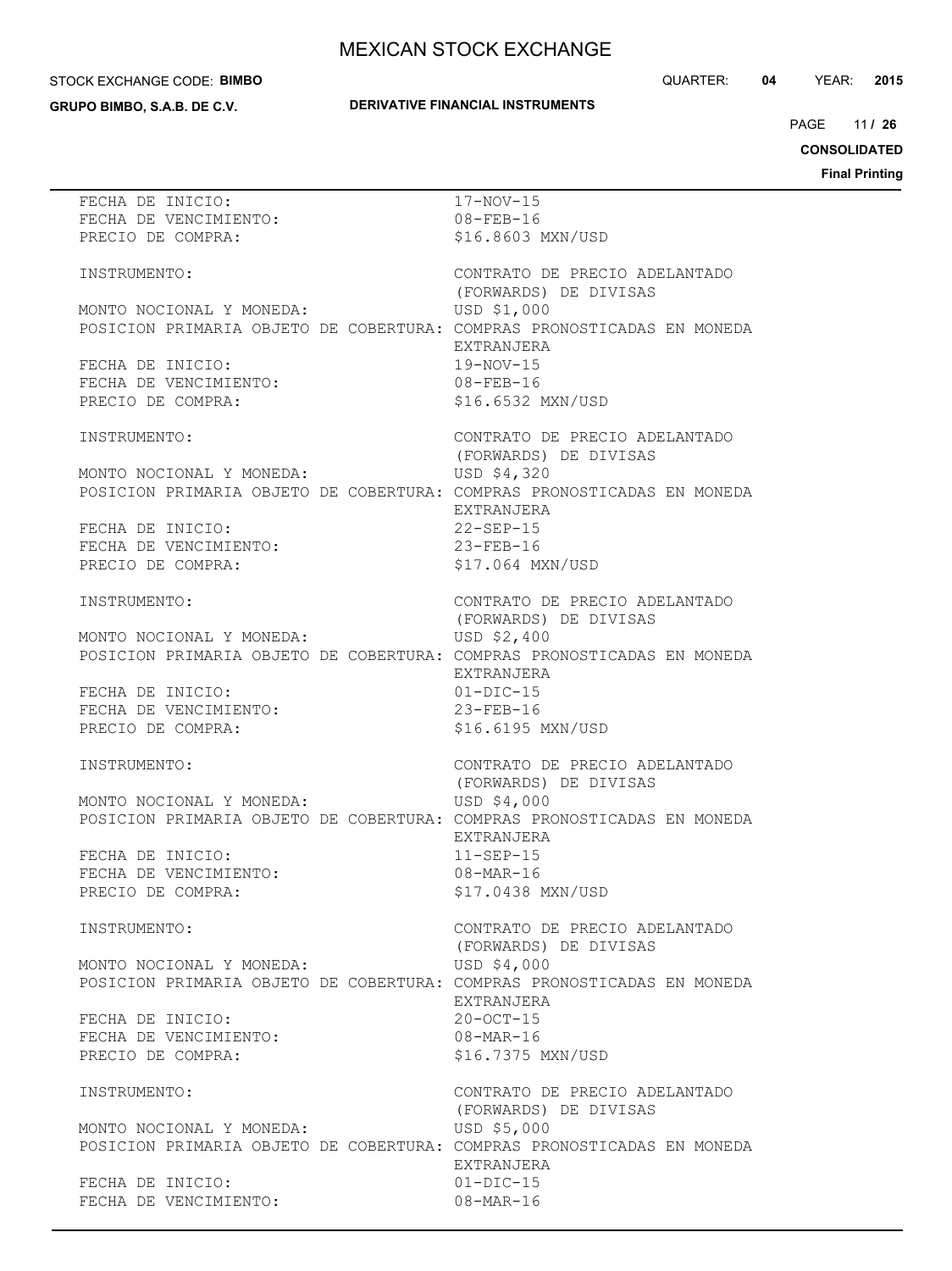#### STOCK EXCHANGE CODE: **BIMBO**

**GRUPO BIMBO, S.A.B. DE C.V.**

QUARTER: **04** YEAR: **2015**

12 PAGE **/ 26**

**CONSOLIDATED**

**Final Printing**

# PRECIO DE COMPRA:  $$16.6361$  MXN/USD INSTRUMENTO: CONTRATO DE PRECIO ADELANTADO (FORWARDS) DE DIVISAS MONTO NOCIONAL Y MONEDA: USD \$4,600 POSICION PRIMARIA OBJETO DE COBERTURA: COMPRAS PRONOSTICADAS EN MONEDA EXTRANJERA FECHA DE INICIO: 27-OCT-15 FECHA DE VENCIMIENTO: 26-MAR-16 PRECIO DE COMPRA:  $$16.713$  MXN/USD INSTRUMENTO: CONTRATO DE PRECIO ADELANTADO (FORWARDS) DE DIVISAS MONTO NOCIONAL Y MONEDA: USD \$5,000 POSICION PRIMARIA OBJETO DE COBERTURA: COMPRAS PRONOSTICADAS EN MONEDA EXTRANJERA FECHA DE INICIO: 22-DIC-15 FECHA DE VENCIMIENTO: 08-MAR-16 PRECIO DE COMPRA:  $$17.295$  MXN/USD INSTRUMENTO: CONTRATO DE PRECIO ADELANTADO (FORWARDS) DE DIVISAS MONTO NOCIONAL Y MONEDA: USD \$4,000 POSICION PRIMARIA OBJETO DE COBERTURA: COMPRAS PRONOSTICADAS EN MONEDA EXTRANJERA FECHA DE INICIO: 05-OCT-15 FECHA DE VENCIMIENTO: 08-ABR-16 PRECIO DE COMPRA:  $$16.9809$  MXN/USD INSTRUMENTO: CONTRATO DE PRECIO ADELANTADO (FORWARDS) DE DIVISAS MONTO NOCIONAL Y MONEDA: USD \$2,600 POSICION PRIMARIA OBJETO DE COBERTURA: COMPRAS PRONOSTICADAS EN MONEDA EXTRANJERA FECHA DE INICIO: 19-NOV-15 FECHA DE VENCIMIENTO: 25-ABR-16 PRECIO DE COMPRA:  $$16.7557$  MXN/USD INSTRUMENTO: CONTRATO DE PRECIO ADELANTADO (FORWARDS) DE DIVISAS MONTO NOCIONAL Y MONEDA: USD \$2,000 POSICION PRIMARIA OBJETO DE COBERTURA: COMPRAS PRONOSTICADAS EN MONEDA EXTRANJERA FECHA DE INICIO: 20-NOV-15 FECHA DE VENCIMIENTO: 25-ABR-16 PRECIO DE COMPRA:  $$16.7023$  MXN/USD INSTRUMENTO: CONTRATO DE PRECIO ADELANTADO (FORWARDS) DE DIVISAS MONTO NOCIONAL Y MONEDA: USD \$4,800 POSICION PRIMARIA OBJETO DE COBERTURA: COMPRAS PRONOSTICADAS EN MONEDA EXTRANJERA FECHA DE INICIO: 06-OCT-15 FECHA DE VENCIMIENTO: 08-ABR-16 PRECIO DE COMPRA:  $$16.8889$  MXN/USD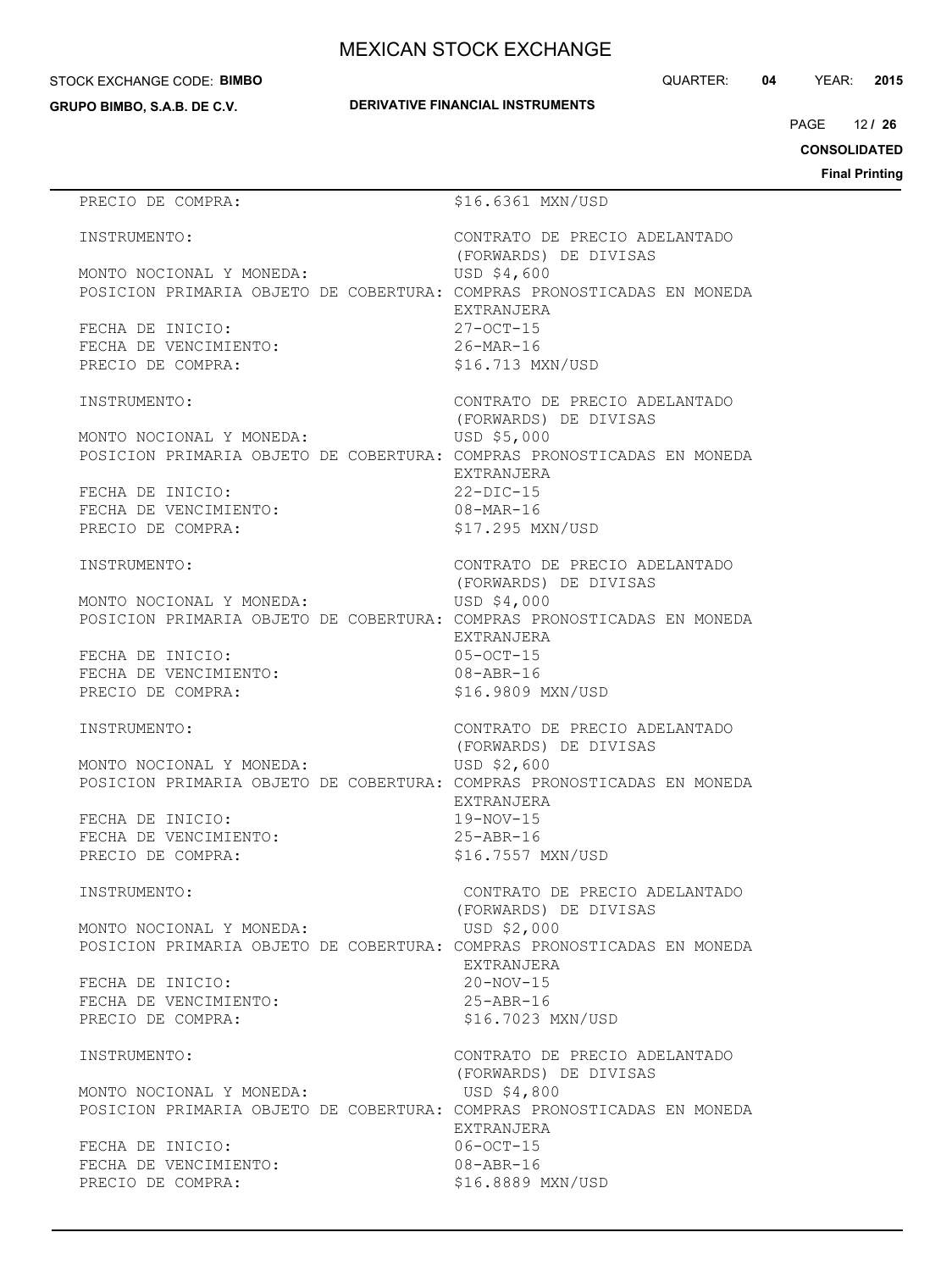#### STOCK EXCHANGE CODE: **BIMBO**

**GRUPO BIMBO, S.A.B. DE C.V.**

## **DERIVATIVE FINANCIAL INSTRUMENTS**

QUARTER: **04** YEAR: **2015**

13 PAGE **/ 26**

**CONSOLIDATED**

| INSTRUMENTO:                                                                                       | CONTRATO DE PRECIO ADELANTADO                              |
|----------------------------------------------------------------------------------------------------|------------------------------------------------------------|
| MONTO NOCIONAL Y MONEDA:<br>POSICION PRIMARIA OBJETO DE COBERTURA: COMPRAS PRONOSTICADAS EN MONEDA | (FORWARDS) DE DIVISAS<br>USD \$2,600<br>EXTRANJERA         |
| FECHA DE INICIO:<br>FECHA DE VENCIMIENTO:<br>PRECIO DE COMPRA:                                     | $15-DIC-15$<br>23-MAY-16<br>\$17.3276 MXN/USD              |
| INSTRUMENTO:                                                                                       | CONTRATO DE PRECIO ADELANTADO<br>(FORWARDS) DE DIVISAS     |
| MONTO NOCIONAL Y MONEDA:<br>POSICION PRIMARIA OBJETO DE COBERTURA: COMPRAS PRONOSTICADAS EN MONEDA | USD \$2,000                                                |
| FECHA DE INICIO:<br>FECHA DE VENCIMIENTO:<br>PRECIO DE COMPRA:                                     | EXTRANJERA<br>$22-DIC-15$<br>25-ENE-16<br>\$17.24 MXN/USD  |
| INSTRUMENTO:                                                                                       | CONTRATO DE PRECIO ADELANTADO<br>(FORWARDS) DE DIVISAS     |
| MONTO NOCIONAL Y MONEDA:<br>POSICION PRIMARIA OBJETO DE COBERTURA: COMPRAS PRONOSTICADAS EN MONEDA | USD \$3,000<br>EXTRANJERA                                  |
| FECHA DE INICIO:<br>FECHA DE VENCIMIENTO:<br>PRECIO DE COMPRA:                                     | $22-DIC-15$<br>$23 - FEB - 16$<br>\$17.275 MXN/USD         |
| INSTRUMENTO:                                                                                       | CONTRATO DE PRECIO ADELANTADO<br>(FORWARDS) DE DIVISAS     |
| MONTO NOCIONAL Y MONEDA:<br>POSICION PRIMARIA OBJETO DE COBERTURA: COMPRAS PRONOSTICADAS EN MONEDA | USD \$2,000                                                |
| FECHA DE INICIO:<br>FECHA DE VENCIMIENTO:<br>PRECIO DE COMPRA:                                     | EXTRANJERA<br>$22-DIC-15$<br>23-MAY-16<br>\$17.381 MXN/USD |
| INSTRUMENTO:                                                                                       | CONTRATO DE PRECIO ADELANTADO<br>(FORWARDS) DE DIVISAS     |
| MONTO NOCIONAL Y MONEDA:<br>POSICION PRIMARIA OBJETO DE COBERTURA: COMPRAS PRONOSTICADAS EN MONEDA | USD \$4,000<br>EXTRANJERA                                  |
| FECHA DE INICIO:<br>FECHA DE VENCIMIENTO:<br>PRECIO DE COMPRA:                                     | $04 - NOV - 15$<br>$06 - MAX - 16$<br>\$16.779 MXN/USD     |
| INSTRUMENTO:                                                                                       | CONTRATO DE PRECIO ADELANTADO<br>(FORWARDS) DE DIVISAS     |
| MONTO NOCIONAL Y MONEDA:<br>POSICION PRIMARIA OBJETO DE COBERTURA: COMPRAS PRONOSTICADAS EN MONEDA | USD \$4,000<br>EXTRANJERA                                  |
| FECHA DE INICIO:<br>FECHA DE VENCIMIENTO:<br>PRECIO DE COMPRA:                                     | $17 - NOV - 15$<br>$06 - MAX - 16$<br>\$16.9825 MXN/USD    |
| INSTRUMENTO:                                                                                       | CONTRATO DE PRECIO ADELANTADO<br>(FORWARDS) DE DIVISAS     |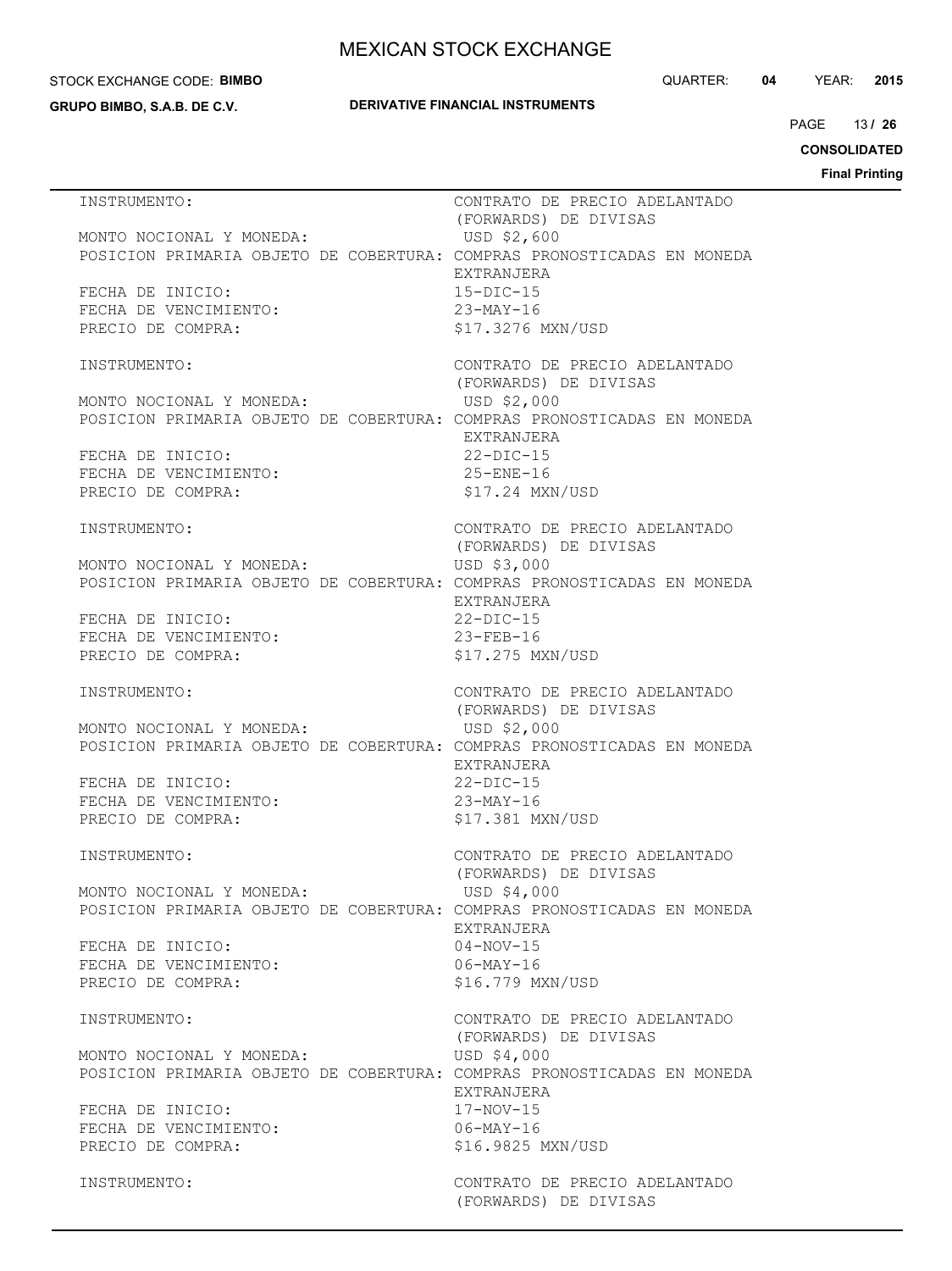#### STOCK EXCHANGE CODE: **BIMBO**

**GRUPO BIMBO, S.A.B. DE C.V.**

### **DERIVATIVE FINANCIAL INSTRUMENTS**

QUARTER: **04** YEAR: **2015**

14 PAGE **/ 26**

**CONSOLIDATED**

| MONTO NOCIONAL Y MONEDA:<br>POSICION PRIMARIA OBJETO DE COBERTURA: COMPRAS PRONOSTICADAS EN MONEDA | USD \$4,000<br>EXTRANJERA            |
|----------------------------------------------------------------------------------------------------|--------------------------------------|
| FECHA DE INICIO:                                                                                   | $15 - DIC - 15$                      |
| FECHA DE VENCIMIENTO:                                                                              | $07 - JUN - 16$                      |
| PRECIO DE COMPRA:                                                                                  | \$17.3478 MXN/USD                    |
|                                                                                                    |                                      |
| INSTRUMENTO:                                                                                       | CONTRATO DE PRECIO ADELANTADO        |
| MONTO NOCIONAL Y MONEDA:                                                                           | (FORWARDS) DE DIVISAS<br>USD \$4,400 |
| POSICION PRIMARIA OBJETO DE COBERTURA: COMPRAS PRONOSTICADAS EN MONEDA                             |                                      |
|                                                                                                    | EXTRANJERA                           |
| FECHA DE INICIO:                                                                                   | $22-DIC-15$                          |
| FECHA DE VENCIMIENTO:                                                                              | 07-JUN-16                            |
| PRECIO DE COMPRA:                                                                                  | \$17.4046 MXN/USD                    |
|                                                                                                    |                                      |
| INSTRUMENTO:                                                                                       | CONTRATO DE PRECIO ADELANTADO        |
|                                                                                                    | (FORWARDS) DE DIVISAS                |
| MONTO NOCIONAL Y MONEDA:                                                                           | USD 1,700                            |
| POSICION PRIMARIA OBJETO DE COBERTURA: COMPRAS PRONOSTICADAS EN MONEDA                             | EXTRANJERA                           |
| FECHA DE INICIO:                                                                                   | $27 - AGO - 15$                      |
| FECHA DE VENCIMIENTO:                                                                              | $25 - ENE - 16$                      |
| PRECIO DE COMPRA:                                                                                  | \$17.039 MXN/USD                     |
|                                                                                                    |                                      |
| INSTRUMENTO:                                                                                       | CONTRATO DE PRECIO ADELANTADO        |
|                                                                                                    | (FORWARDS) DE DIVISAS                |
| MONTO NOCIONAL Y MONEDA:                                                                           | USD \$1,700                          |
| POSICION PRIMARIA OBJETO DE COBERTURA: COMPRAS PRONOSTICADAS EN MONEDA                             |                                      |
| FECHA DE INICIO:                                                                                   | EXTRANJERA<br>$29 - SEP - 15$        |
|                                                                                                    |                                      |
| FECHA DE VENCIMIENTO:                                                                              | $16 - FEB - 16$                      |
| PRECIO DE COMPRA:                                                                                  | \$17.2549 MXN/USD                    |
| INSTRUMENTO:                                                                                       | CONTRATO DE PRECIO ADELANTADO        |
|                                                                                                    | (FORWARDS) DE DIVISAS                |
| MONTO NOCIONAL Y MONEDA:                                                                           | USD \$1,700                          |
| POSICION PRIMARIA OBJETO DE COBERTURA: COMPRAS PRONOSTICADAS EN MONEDA                             |                                      |
|                                                                                                    | <b>EXTRANJERA</b>                    |
| FECHA DE INICIO:                                                                                   | $27 - OCT - 15$                      |
| FECHA DE VENCIMIENTO:                                                                              | $14 - \text{MAR} - 16$               |
| PRECIO DE COMPRA:                                                                                  | \$16.712 MXN/USD                     |
| INSTRUMENTO:                                                                                       | CONTRATO DE PRECIO ADELANTADO        |
|                                                                                                    | (FORWARDS) DE DIVISAS                |
| MONTO NOCIONAL Y MONEDA:                                                                           | USD \$1,000                          |
| POSICION PRIMARIA OBJETO DE COBERTURA: COMPRAS PRONOSTICADAS EN MONEDA                             |                                      |
|                                                                                                    | EXTRANJERA                           |
| FECHA DE INICIO:                                                                                   | $03-NOV-15$                          |
| FECHA DE VENCIMIENTO:                                                                              | $25 - ENE - 16$                      |
| PRECIO DE COMPRA:                                                                                  | \$16.5025 MXN/USD                    |
| INSTRUMENTO:                                                                                       | CONTRATO DE PRECIO ADELANTADO        |
|                                                                                                    | (FORWARDS) DE DIVISAS                |
| MONTO NOCIONAL Y MONEDA:                                                                           | USD \$2,000                          |
| POSICION PRIMARIA OBJETO DE COBERTURA: COMPRAS PRONOSTICADAS EN MONEDA                             |                                      |
|                                                                                                    |                                      |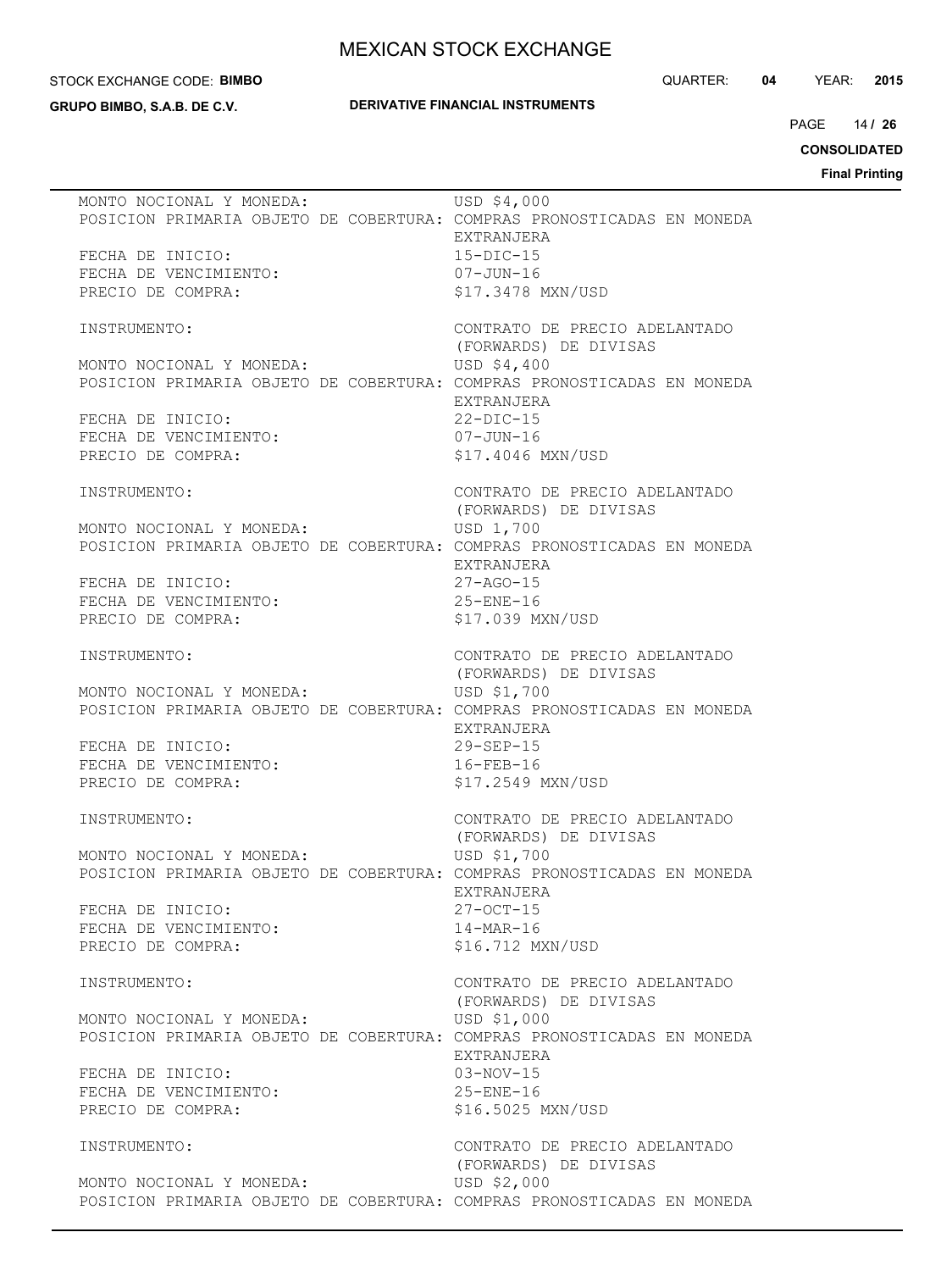#### STOCK EXCHANGE CODE: **BIMBO**

**GRUPO BIMBO, S.A.B. DE C.V.**

## **DERIVATIVE FINANCIAL INSTRUMENTS**

QUARTER: **04** YEAR: **2015**

15 PAGE **/ 26**

**CONSOLIDATED**

|                                                                        | EXTRANJERA                                             |
|------------------------------------------------------------------------|--------------------------------------------------------|
| FECHA DE INICIO:<br>FECHA DE VENCIMIENTO:                              | $04 - NOV - 15$<br>$25 - ENE - 16$                     |
| PRECIO DE COMPRA:                                                      | \$16.651 MXN/USD                                       |
|                                                                        |                                                        |
| INSTRUMENTO:                                                           | CONTRATO DE PRECIO ADELANTADO                          |
|                                                                        | (FORWARDS) DE DIVISAS                                  |
| MONTO NOCIONAL Y MONEDA:                                               | <b>USD \$600</b>                                       |
| POSICION PRIMARIA OBJETO DE COBERTURA: COMPRAS PRONOSTICADAS EN MONEDA |                                                        |
|                                                                        | EXTRANJERA                                             |
| FECHA DE INICIO:<br>FECHA DE VENCIMIENTO:                              | $17 - NOV - 15$<br>$25 -$ ENE $-16$                    |
| PRECIO DE COMPRA:                                                      | \$16.837 MXN/USD                                       |
|                                                                        |                                                        |
| INSTRUMENTO:                                                           | CONTRATO DE PRECIO ADELANTADO                          |
|                                                                        | (FORWARDS) DE DIVISAS                                  |
| MONTO NOCIONAL Y MONEDA:                                               | USD \$700                                              |
| POSICION PRIMARIA OBJETO DE COBERTURA: COMPRAS PRONOSTICADAS EN MONEDA |                                                        |
| FECHA DE INICIO:                                                       | EXTRANJERA<br>$17 - NOV - 15$                          |
| FECHA DE VENCIMIENTO:                                                  | $11 - ABR - 16$                                        |
| PRECIO DE COMPRA:                                                      | \$16.937 MXN/USD                                       |
|                                                                        |                                                        |
| INSTRUMENTO:                                                           | CONTRATO DE PRECIO ADELANTADO                          |
|                                                                        | (FORWARDS) DE DIVISAS                                  |
| MONTO NOCIONAL Y MONEDA:                                               | USD \$1,000                                            |
| POSICION PRIMARIA OBJETO DE COBERTURA: COMPRAS PRONOSTICADAS EN MONEDA | EXTRANJERA                                             |
| FECHA DE INICIO:                                                       | $19-NOV-15$                                            |
| FECHA DE VENCIMIENTO:                                                  | $11 - ABR - 16$                                        |
| PRECIO DE COMPRA:                                                      | \$16.7446 MXN/USD                                      |
|                                                                        |                                                        |
| INSTRUMENTO:                                                           | CONTRATO DE PRECIO ADELANTADO                          |
| MONTO NOCIONAL Y MONEDA:                                               | (FORWARDS) DE DIVISAS                                  |
| POSICION PRIMARIA OBJETO DE COBERTURA: COMPRAS PRONOSTICADAS EN MONEDA | USD \$1,000                                            |
|                                                                        | EXTRANJERA                                             |
| FECHA DE INICIO:                                                       | $01-DIC-15$                                            |
| FECHA DE VENCIMIENTO:                                                  | $16 - FEB - 16$                                        |
| PRECIO DE COMPRA:                                                      | \$16.6072 MXN/USD                                      |
|                                                                        |                                                        |
| INSTRUMENTO:                                                           | CONTRATO DE PRECIO ADELANTADO<br>(FORWARDS) DE DIVISAS |
| MONTO NOCIONAL Y MONEDA:                                               | USD \$1,000                                            |
| POSICION PRIMARIA OBJETO DE COBERTURA: COMPRAS PRONOSTICADAS EN MONEDA |                                                        |
|                                                                        | EXTRANJERA                                             |
| FECHA DE INICIO:                                                       | $15 - DIC - 15$                                        |
| FECHA DE VENCIMIENTO:                                                  | 23-MAY-16                                              |
| PRECIO DE COMPRA:                                                      | \$17.3298 MXN/USD                                      |
| INSTRUMENTO:                                                           |                                                        |
|                                                                        | CONTRATO DE PRECIO ADELANTADO<br>(FORWARDS) DE DIVISAS |
| MONTO NOCIONAL Y MONEDA:                                               | USD \$600                                              |
| POSICION PRIMARIA OBJETO DE COBERTURA: COMPRAS PRONOSTICADAS EN MONEDA |                                                        |
|                                                                        | EXTRANJERA                                             |
| FECHA DE INICIO:                                                       | $22-DIC-15$                                            |
|                                                                        |                                                        |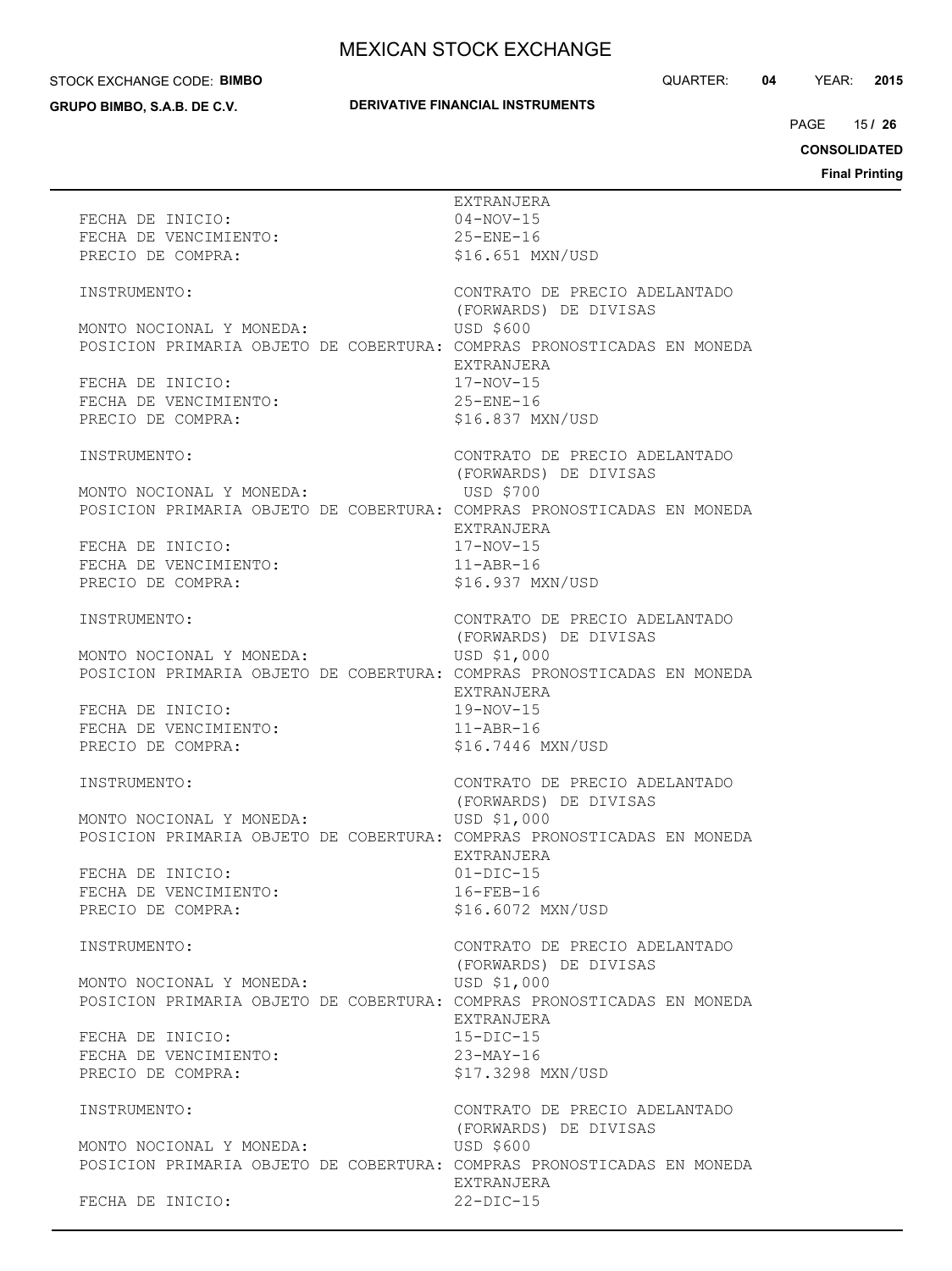#### STOCK EXCHANGE CODE: **BIMBO**

**GRUPO BIMBO, S.A.B. DE C.V.**

#### QUARTER: **04** YEAR: **2015**

## **DERIVATIVE FINANCIAL INSTRUMENTS**

16 PAGE **/ 26**

**CONSOLIDATED**

| FECHA DE VENCIMIENTO:                                                  | 16-FEB-16                     |
|------------------------------------------------------------------------|-------------------------------|
| PRECIO DE COMPRA:                                                      | \$17.2648 MXN/USD             |
|                                                                        |                               |
|                                                                        |                               |
| INSTRUMENTO:                                                           | CONTRATO DE PRECIO ADELANTADO |
|                                                                        | (FORWARDS) DE DIVISAS         |
|                                                                        |                               |
| MONTO NOCIONAL Y MONEDA:                                               | USD \$650                     |
| POSICION PRIMARIA OBJETO DE COBERTURA: COMPRAS PRONOSTICADAS EN MONEDA |                               |
|                                                                        |                               |
|                                                                        | EXTRANJERA                    |
| FECHA DE INICIO:                                                       | $22-DIC-15$                   |
|                                                                        |                               |
| FECHA DE VENCIMIENTO:                                                  | $23-MAY-16$                   |
| PRECIO DE COMPRA:                                                      | \$17.3745 MXN/USD             |
|                                                                        |                               |
|                                                                        |                               |
| INSTRUMENTO:                                                           | CONTRATO DE PRECIO ADELANTADO |
|                                                                        | (FORWARDS) DE DIVISAS         |
|                                                                        |                               |
| MONTO NOCIONAL Y MONEDA:                                               | USD \$23                      |
| POSICION PRIMARIA OBJETO DE COBERTURA: COMPRAS PRONOSTICADAS EN MONEDA |                               |
|                                                                        |                               |
|                                                                        | EXTRANJERA                    |
| FECHA DE INICIO:                                                       | 27-AGO-15                     |
| FECHA DE VENCIMIENTO:                                                  | $25 -$ ENE-16                 |
|                                                                        |                               |
| PRECIO DE COMPRA:                                                      | \$29.96 UYU/USD               |
|                                                                        |                               |
|                                                                        |                               |
| INSTRUMENTO:                                                           | CONTRATO DE PRECIO ADELANTADO |
|                                                                        | (FORWARDS) DE DIVISAS         |
|                                                                        |                               |
| MONTO NOCIONAL Y MONEDA:                                               | USD \$264                     |
| POSICION PRIMARIA OBJETO DE COBERTURA: COMPRAS PRONOSTICADAS EN MONEDA |                               |
|                                                                        | EXTRANJERA                    |
|                                                                        |                               |
| FECHA DE INICIO:                                                       | $27 - AGO - 15$               |
| FECHA DE VENCIMIENTO:                                                  | $25 - ENE - 16$               |
|                                                                        |                               |
| PRECIO DE COMPRA:                                                      | \$29.95 UYU/USD               |
|                                                                        |                               |
| INSTRUMENTO:                                                           | CONTRATO DE PRECIO ADELANTADO |
|                                                                        |                               |
|                                                                        | (FORWARDS) DE DIVISAS         |
| MONTO NOCIONAL Y MONEDA:                                               | USD \$23                      |
|                                                                        |                               |
| POSICION PRIMARIA OBJETO DE COBERTURA: COMPRAS PRONOSTICADAS EN MONEDA |                               |
|                                                                        | EXTRANJERA                    |
|                                                                        |                               |
| FECHA DE INICIO:                                                       | $14 - SEP - 15$               |
| FECHA DE VENCIMIENTO:                                                  | $29 - FEB - 16$               |
| PRECIO DE COMPRA:                                                      | \$30.78 UYU/USD               |
|                                                                        |                               |
|                                                                        |                               |
| INSTRUMENTO:                                                           | CONTRATO DE PRECIO ADELANTADO |
|                                                                        |                               |
|                                                                        | (FORWARDS) DE DIVISAS         |
| MONTO NOCIONAL Y MONEDA:                                               | USD \$264                     |
|                                                                        |                               |
| POSICION PRIMARIA OBJETO DE COBERTURA: COMPRAS PRONOSTICADAS EN MONEDA |                               |
|                                                                        | EXTRANJERA                    |
| FECHA DE INICIO:                                                       | $22 - SEP - 15$               |
|                                                                        |                               |
| FECHA DE VENCIMIENTO:                                                  | $22$ -FEB-16                  |
| PRECIO DE COMPRA:                                                      | \$30.569 UYU/USD              |
|                                                                        |                               |
|                                                                        |                               |
| INSTRUMENTO:                                                           | CONTRATO DE PRECIO ADELANTADO |
|                                                                        | (FORWARDS) DE DIVISAS         |
|                                                                        |                               |
| MONTO NOCIONAL Y MONEDA:                                               | USD \$23                      |
| POSICION PRIMARIA OBJETO DE COBERTURA: COMPRAS PRONOSTICADAS EN MONEDA |                               |
|                                                                        |                               |
|                                                                        | EXTRANJERA                    |
| FECHA DE INICIO:                                                       | $29 - OCT - 15$               |
|                                                                        |                               |
| FECHA DE VENCIMIENTO:                                                  | $28 - \text{MAR} - 16$        |
| PRECIO DE COMPRA:                                                      | \$31.17 UYU/USD               |
|                                                                        |                               |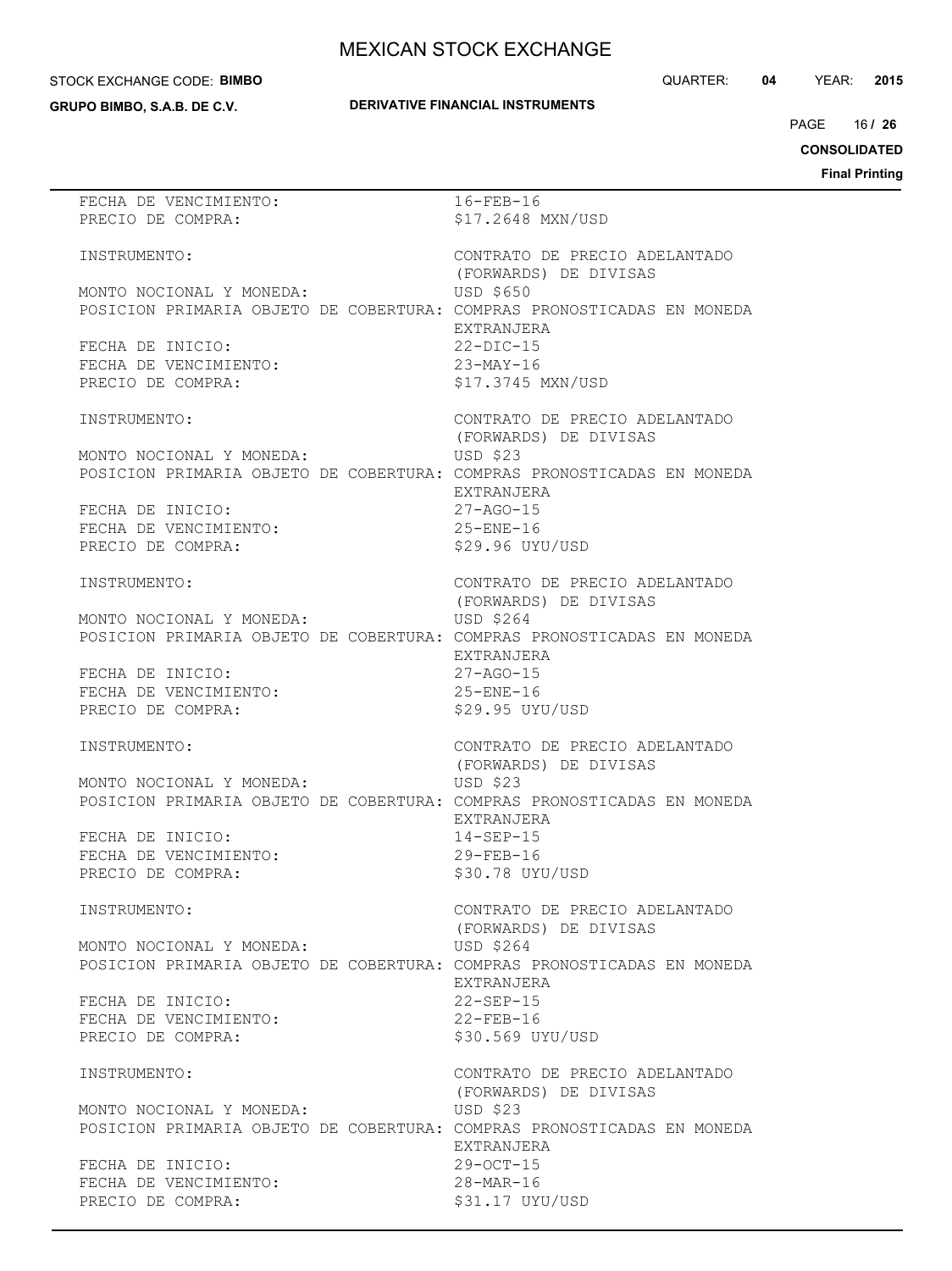#### STOCK EXCHANGE CODE: **BIMBO**

**GRUPO BIMBO, S.A.B. DE C.V.**

#### **DERIVATIVE FINANCIAL INSTRUMENTS**

QUARTER: **04** YEAR: **2015**

17 PAGE **/ 26**

**CONSOLIDATED**

**Final Printing**

INSTRUMENTO: CONTRATO DE PRECIO ADELANTADO (FORWARDS) DE DIVISAS MONTO NOCIONAL Y MONEDA: USD \$260 POSICION PRIMARIA OBJETO DE COBERTURA: COMPRAS PRONOSTICADAS EN MONEDA EXTRANJERA FECHA DE INICIO: 30-OCT-15 FECHA DE VENCIMIENTO: 28-MAR-16 PRECIO DE COMPRA:  $$31.03$  UYU/USD INSTRUMENTO: CONTRATO DE PRECIO ADELANTADO (FORWARDS) DE DIVISAS MONTO NOCIONAL Y MONEDA: USD \$23 POSICION PRIMARIA OBJETO DE COBERTURA: COMPRAS PRONOSTICADAS EN MONEDA EXTRANJERA FECHA DE INICIO: 17-NOV-15 FECHA DE VENCIMIENTO: 25-ABR-16 PRECIO DE COMPRA:  $$31.25$  UYU/USD INSTRUMENTO: CONTRATO DE PRECIO ADELANTADO (FORWARDS) DE DIVISAS MONTO NOCIONAL Y MONEDA: USD \$260 POSICION PRIMARIA OBJETO DE COBERTURA: COMPRAS PRONOSTICADAS EN MONEDA EXTRANJERA FECHA DE INICIO: 17-NOV-15 FECHA DE VENCIMIENTO: 25-ABR-16 PRECIO DE COMPRA:  $$31.25$  UYU/USD INSTRUMENTO: CONTRATO DE PRECIO ADELANTADO (FORWARDS) DE DIVISAS MONTO NOCIONAL Y MONEDA: USD \$265 POSICION PRIMARIA OBJETO DE COBERTURA: COMPRAS PRONOSTICADAS EN MONEDA EXTRANJERA FECHA DE INICIO: 10-DIC-15 FECHA DE VENCIMIENTO: 25-ENE-16 PRECIO DE COMPRA:  $$30.18$  UYU/USD INSTRUMENTO: CONTRATO DE PRECIO ADELANTADO (FORWARDS) DE DIVISAS MONTO NOCIONAL Y MONEDA: USD \$120 POSICION PRIMARIA OBJETO DE COBERTURA: COMPRAS PRONOSTICADAS EN MONEDA EXTRANJERA FECHA DE INICIO: 10-DIC-15 FECHA DE VENCIMIENTO: 25-ENE-16 PRECIO DE COMPRA:  $$30.18$  UYU/USD INSTRUMENTO: CONTRATO DE PRECIO ADELANTADO (FORWARDS) DE DIVISAS MONTO NOCIONAL Y MONEDA: USD \$265 POSICION PRIMARIA OBJETO DE COBERTURA: COMPRAS PRONOSTICADAS EN MONEDA EXTRANJERA FECHA DE INICIO: 10-DIC-15 FECHA DE VENCIMIENTO: 29-FEB-16 PRECIO DE COMPRA:  $$30.6$  UYU/USD INSTRUMENTO: CONTRATO DE PRECIO ADELANTADO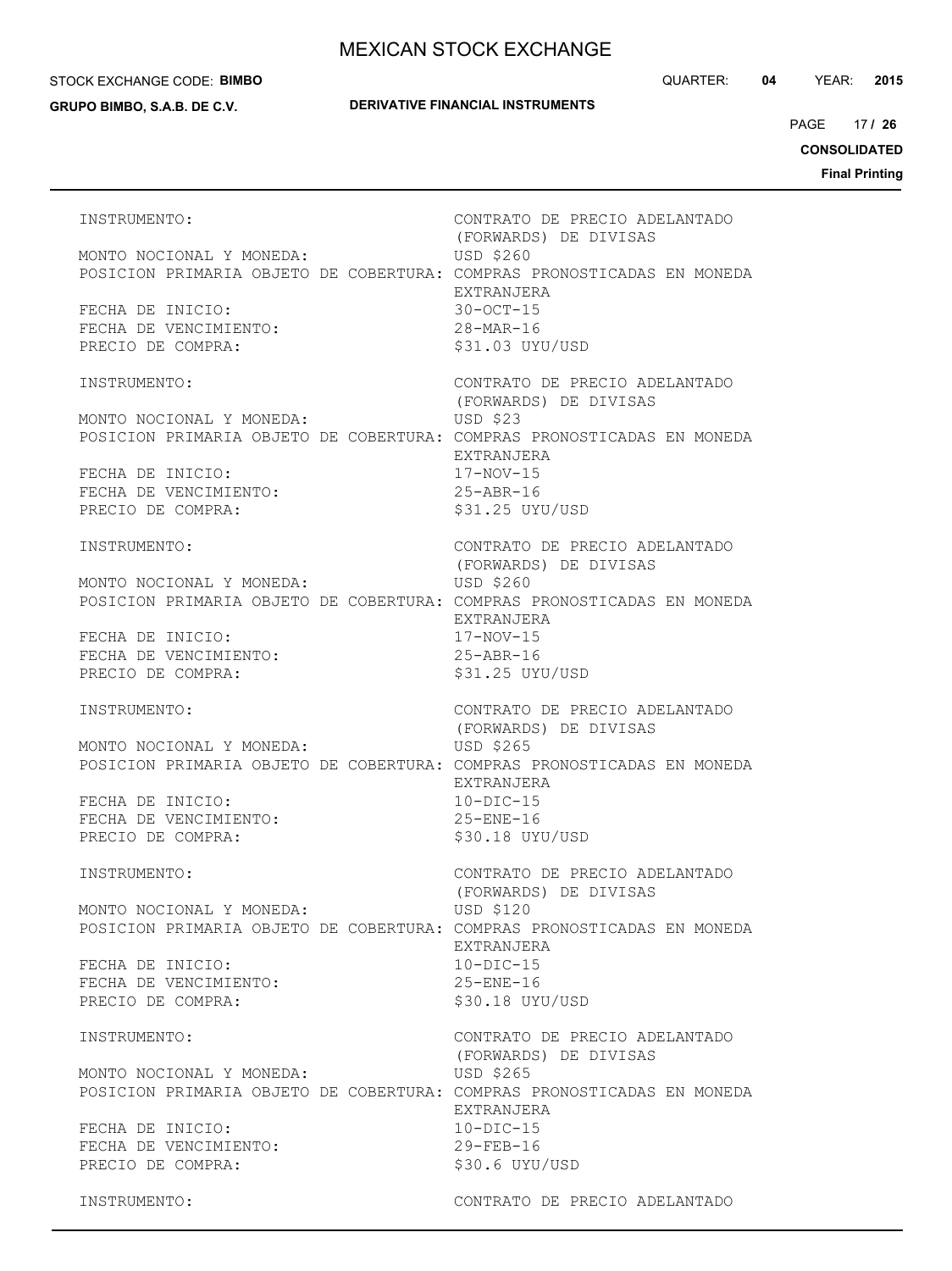#### STOCK EXCHANGE CODE: **BIMBO**

**GRUPO BIMBO, S.A.B. DE C.V.**

#### **DERIVATIVE FINANCIAL INSTRUMENTS**

QUARTER: **04** YEAR: **2015**

18 PAGE **/ 26**

**CONSOLIDATED**

| MONTO NOCIONAL Y MONEDA:<br>POSICION PRIMARIA OBJETO DE COBERTURA: COMPRAS PRONOSTICADAS EN MONEDA<br>FECHA DE INICIO:<br>FECHA DE VENCIMIENTO:<br>PRECIO DE COMPRA:                             | USD \$100<br>EXTRANJERA<br>$10 - DIC - 15$<br>30-MAY-16         | (FORWARDS) DE DIVISAS<br>\$31.68 UYU/USD                                                      |
|--------------------------------------------------------------------------------------------------------------------------------------------------------------------------------------------------|-----------------------------------------------------------------|-----------------------------------------------------------------------------------------------|
| INSTRUMENTO:<br>MONTO NOCIONAL Y MONEDA:<br>POSICION PRIMARIA OBJETO DE COBERTURA: COMPRAS PRONOSTICADAS EN MONEDA<br>FECHA DE INICIO:<br>FECHA DE VENCIMIENTO:<br>PRECIO DE COMPRA:             | USD \$1,890<br>EXTRANJERA<br>$19 - AGO - 15$<br>$29 - ENE - 16$ | CONTRATO DE PRECIO ADELANTADO<br>(FORWARDS) DE DIVISAS<br>\$1.315 CAD/USD                     |
| INSTRUMENTO:<br>MONTO NOCIONAL Y MONEDA: USD \$1,900<br>POSICION PRIMARIA OBJETO DE COBERTURA: COMPRAS PRONOSTICADAS EN MONEDA<br>FECHA DE INICIO:<br>FECHA DE VENCIMIENTO:<br>PRECIO DE COMPRA: | EXTRANJERA<br>$22 - SEP - 16$<br>$26 - FEB - 16$                | CONTRATO DE PRECIO ADELANTADO<br>(FORWARDS) DE DIVISAS<br>\$1,328644CAD/USD                   |
| INSTRUMENTO:<br>MONTO NOCIONAL Y MONEDA:<br>POSICION PRIMARIA OBJETO DE COBERTURA: COMPRAS PRONOSTICADAS EN MONEDA<br>FECHA DE INICIO:<br>FECHA DE VENCIMIENTO:<br>PRECIO DE VENTA:              | EXTRANJERA<br>$15 - OCT - 15$<br>$31 - \text{MAR} - 16$         | CONTRATO DE PRECIO ADELANTADO<br>(FORWARDS) DE DIVISAS<br>USD \$1,023.836<br>\$1.2907CAD/USD  |
| INSTRUMENTO:<br>MONTO NOCIONAL Y MONEDA:<br>POSICION PRIMARIA OBJETO DE COBERTURA: COMPRAS PRONOSTICADAS EN MONEDA<br>FECHA DE INICIO:<br>FECHA DE VENCIMIENTO:<br>PRECIO DE VENTA:              | EXTRANJERA<br>$15 - OCT - 15$<br>$31-MAR-16$                    | CONTRATO DE PRECIO ADELANTADO<br>(FORWARDS) DE DIVISAS<br>USD \$1,582.007<br>\$1.2903 CAD/USD |
| INSTRUMENTO:<br>MONTO NOCIONAL Y MONEDA:<br>POSICION PRIMARIA OBJETO DE COBERTURA: COMPRAS PRONOSTICADAS EN MONEDA<br>FECHA DE INICIO:<br>FECHA DE VENCIMIENTO:<br>PRECIO DE VENTA:              | USD \$1,200<br>EXTRANJERA<br>$23 - NOV - 15$<br>$15 - ABR - 16$ | CONTRATO DE PRECIO ADELANTADO<br>(FORWARDS) DE DIVISAS<br>\$1.3375 CAD/USD                    |
| INSTRUMENTO:<br>MONTO NOCIONAL Y MONEDA:                                                                                                                                                         | USD \$1,000                                                     | CONTRATO DE PRECIO ADELANTADO<br>(FORWARDS) DE DIVISAS                                        |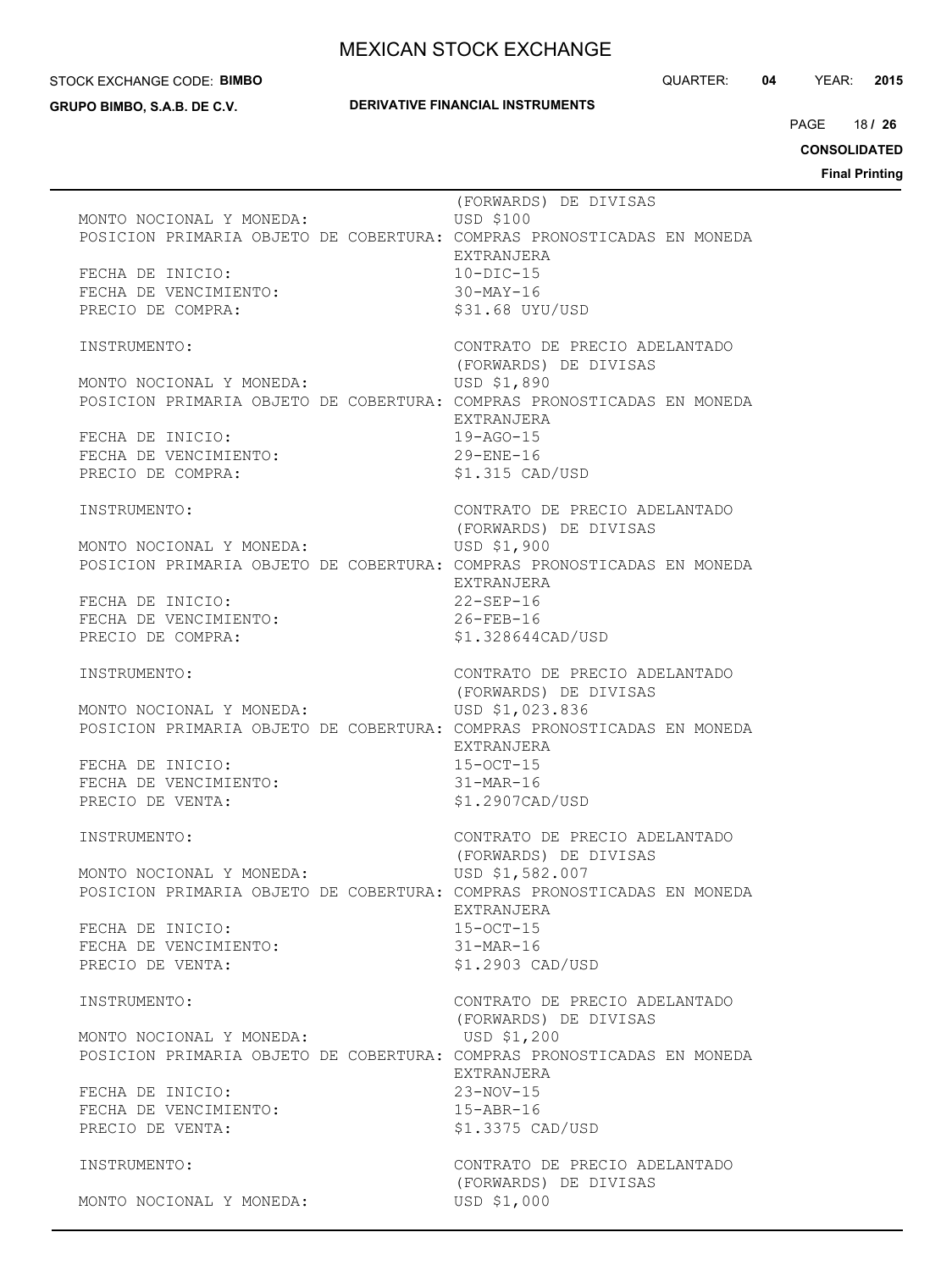#### STOCK EXCHANGE CODE: **BIMBO**

**GRUPO BIMBO, S.A.B. DE C.V.**

## **DERIVATIVE FINANCIAL INSTRUMENTS**

QUARTER: **04** YEAR: **2015**

19 PAGE **/ 26**

**CONSOLIDATED**

**Final Printing**

|                                            | POSICION PRIMARIA OBJETO DE COBERTURA: COMPRAS PRONOSTICADAS EN MONEDA<br>EXTRANJERA |
|--------------------------------------------|--------------------------------------------------------------------------------------|
| FECHA DE INICIO:                           | $23-NOV-15$                                                                          |
| FECHA DE VENCIMIENTO:                      | $29 - ENE - 16$                                                                      |
| PRECIO DE COMPRA:                          | \$1.3379 CAD/USD                                                                     |
|                                            |                                                                                      |
| INSTRUMENTO:                               | CONTRATO DE PRECIO ADELANTADO                                                        |
|                                            | (FORWARDS) DE DIVISAS                                                                |
| MONTO NOCIONAL Y MONEDA:                   | USD \$1,000                                                                          |
|                                            | POSICION PRIMARIA OBJETO DE COBERTURA: COMPRAS PRONOSTICADAS EN MONEDA               |
| FECHA DE INICIO:                           | EXTRANJERA<br>$24-NOV-15$                                                            |
| FECHA DE VENCIMIENTO:                      | $29 - ENE - 16$                                                                      |
| PRECIO DE COMPRA:                          | \$1.3299 CAD/USD                                                                     |
|                                            |                                                                                      |
| INSTRUMENTO:                               | CONTRATO DE PRECIO ADELANTADO                                                        |
|                                            | (FORWARDS) DE DIVISAS                                                                |
| MONTO NOCIONAL Y MONEDA:                   | USD \$1,200                                                                          |
|                                            | POSICION PRIMARIA OBJETO DE COBERTURA: COMPRAS PRONOSTICADAS EN MONEDA               |
|                                            | EXTRANJERA                                                                           |
| FECHA DE INICIO:                           | $24-NOV-15$                                                                          |
| FECHA DE VENCIMIENTO:                      | $15 - ABR - 16$                                                                      |
| PRECIO DE VENTA:                           | \$1.33 CAD/USD                                                                       |
| INSTRUMENTO:                               | CONTRATO DE PRECIO ADELANTADO                                                        |
|                                            | (FORWARDS) DE DIVISAS                                                                |
| MONTO NOCIONAL Y MONEDA:                   | USD \$2,465.02                                                                       |
|                                            | POSICION PRIMARIA OBJETO DE COBERTURA: COMPRAS PRONOSTICADAS EN MONEDA               |
|                                            | EXTRANJERA                                                                           |
| FECHA DE INICIO:                           | $15-DIC-15$                                                                          |
| FECHA DE VENCIMIENTO:                      | $16 - \text{MAX} - 16$                                                               |
| PRECIO DE VENTA:                           | \$1.3701 CAD/USD                                                                     |
|                                            |                                                                                      |
| INSTRUMENTO:                               | CONTRATO DE PRECIO ADELANTADO                                                        |
|                                            | (FORWARDS) DE DIVISAS                                                                |
| MONTO NOCIONAL Y MONEDA:                   | USD \$1,274.32                                                                       |
|                                            | POSICION PRIMARIA OBJETO DE COBERTURA: COMPRAS PRONOSTICADAS EN MONEDA<br>EXTRANJERA |
| FECHA DE INICIO:                           | $15 - DIC - 15$                                                                      |
| FECHA DE VENCIMIENTO:                      | $26 - FEB - 16$                                                                      |
| PRECIO DE VENTA:                           | \$1.3705 CAD/USD                                                                     |
|                                            |                                                                                      |
| INSTRUMENTO:                               | CONTRATO DE PRECIO ADELANTADO                                                        |
|                                            | (FORWARDS) DE DIVISAS                                                                |
| MONTO NOCIONAL Y MONEDA:                   | USD \$827.74                                                                         |
|                                            | POSICION PRIMARIA OBJETO DE COBERTURA: COMPRAS PRONOSTICADAS EN MONEDA               |
|                                            | EXTRANJERA                                                                           |
| FECHA DE INICIO:                           | $15-DIC-15$                                                                          |
| FECHA DE VENCIMIENTO:<br>PRECIO DE COMPRA: | $29 - ENE - 16$<br>\$1.3707 CAD/USD                                                  |
|                                            |                                                                                      |
| INSTRUMENTO:                               | CONTRATO DE PRECIO ADELANTADO                                                        |
|                                            | (FORWARDS) DE DIVISAS                                                                |
| MONTO NOCIONAL Y MONEDA:                   | USD \$1,809.523                                                                      |
|                                            | POSICION PRIMARIA OBJETO DE COBERTURA: COMPRAS PRONOSTICADAS EN MONEDA               |
|                                            | EXTRANJERA                                                                           |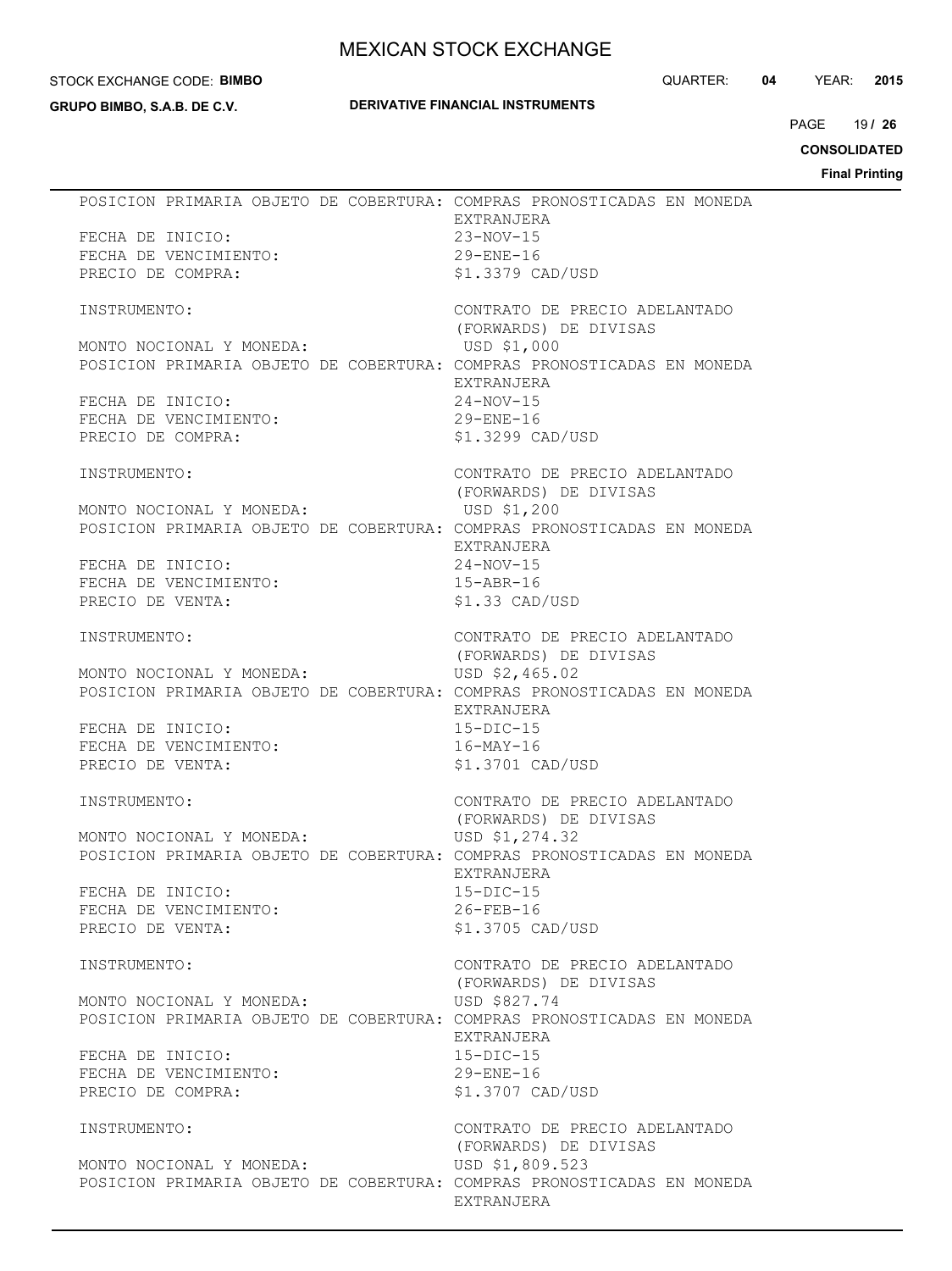#### STOCK EXCHANGE CODE: **BIMBO**

**GRUPO BIMBO, S.A.B. DE C.V.**

### **DERIVATIVE FINANCIAL INSTRUMENTS**

QUARTER: **04** YEAR: **2015**

20 PAGE **/ 26**

**CONSOLIDATED**

**Final Printing**

| FECHA DE INICIO:                                                       | $15-DIC-15$                        |
|------------------------------------------------------------------------|------------------------------------|
| FECHA DE VENCIMIENTO:                                                  | $31-MAR-16$                        |
| PRECIO DE COMPRA:                                                      | $$1.372$ CAD/USD                   |
|                                                                        |                                    |
| INSTRUMENTO:                                                           | CONTRATO DE PRECIO ADELANTADO      |
|                                                                        | (FORWARDS) DE DIVISAS              |
| MONTO NOCIONAL Y MONEDA:                                               | <b>USD \$400</b>                   |
| POSICION PRIMARIA OBJETO DE COBERTURA: COMPRAS PRONOSTICADAS EN MONEDA |                                    |
|                                                                        | EXTRANJERA                         |
| FECHA DE INICIO:                                                       | $27 - 0CT - 15$                    |
| FECHA DE VENCIMIENTO:                                                  | $4 - ENE - 16$                     |
| PRECIO DE COMPRA:                                                      | \$10.625 ARS/USD                   |
|                                                                        |                                    |
| INSTRUMENTO:                                                           | CONTRATO DE PRECIO ADELANTADO      |
| MONTO NOCIONAL Y MONEDA:                                               | (FORWARDS) DE DIVISAS<br>USD \$480 |
| POSICION PRIMARIA OBJETO DE COBERTURA: COMPRAS PRONOSTICADAS EN MONEDA |                                    |
|                                                                        | EXTRANJERA                         |
| FECHA DE INICIO:                                                       | $27 - 0CT - 15$                    |
| FECHA DE VENCIMIENTO:                                                  | $29 - FFR - 16$                    |
| PRECIO DE COMPRA:                                                      | 11.19 ARS/USD                      |
|                                                                        |                                    |
| INSTRUMENTO:                                                           | CONTRATO DE PRECIO ADELANTADO      |
|                                                                        | (FORWARDS) DE DIVISAS              |
| MONTO NOCIONAL Y MONEDA:                                               | USD 2,000                          |
| POSICION PRIMARIA OBJETO DE COBERTURA: COMPRAS PRONOSTICADAS EN MONEDA |                                    |
|                                                                        | <b>EXTRANJERA</b>                  |
| FECHA DE INICIO:                                                       | $05 - NOV - 15$                    |
| FECHA DE VENCIMIENTO:                                                  | $29 - APR - 16$                    |
| PRECIO DE COMPRA:                                                      | 12.45 ARS/USD                      |
|                                                                        |                                    |

II) INFORMACIÓN CUALITATIVA Y CUANTITATIVA.

### I. POLÍTICAS DE USO DE INSTRUMENTOS FINANCIEROS DERIVADOS

LA COMPAÑÍA, DENTRO DEL MARCO DE SUS OPERACIONES COTIDIANAS, SE ENCUENTRA EXPUESTA A RIESGOS INTRÍNSECOS A DISTINTAS VARIABLES DE TIPO FINANCIERO, ASÍ COMO A VARIACIONES EN EL PRECIO DE ALGUNOS INSUMOS QUE COTIZAN EN MERCADOS FORMALES INTERNACIONALES. EN VIRTUD DE LO ANTERIOR, LA COMPAÑÍA UTILIZA INSTRUMENTOS FINANCIEROS DERIVADOS PARA MITIGAR EL POSIBLE IMPACTO DE FLUCTUACIONES EN DICHAS VARIABLES Y PRECIOS SOBRE SUS RESULTADOS. LA COMPAÑÍA CONSIDERA QUE DICHOS INSTRUMENTOS OTORGAN FLEXIBILIDAD QUE PERMITE UNA MAYOR ESTABILIDAD DE INGRESOS Y UNA MEJOR VISIBILIDAD Y CERTIDUMBRE CON RELACIÓN A LOS COSTOS Y GASTOS QUE SE HABRÁN DE SOLVENTAR EN EL FUTURO.

ES POLÍTICA DE LA COMPAÑÍA, SOBRE LA CONTRATACIÓN DE INSTRUMENTOS FINANCIEROS DERIVADOS, QUE SUS OBJETIVOS SEAN EXCLUSIVAMENTE DE COBERTURA. ESTO ES, LA EVENTUAL CONTRATACIÓN DE UN INSTRUMENTO FINANCIERO DERIVADO DEBE DE ESTAR NECESARIAMENTE ASOCIADO A UNA POSICIÓN PRIMARIA QUE REPRESENTE ALGÚN RIESGO. CONSECUENTEMENTE, LOS MONTOS NOCIONALES DE UNO O TODOS LOS INSTRUMENTOS FINANCIEROS DERIVADOS CONTRATADOS PARA LA COBERTURA DE CIERTO RIESGO SERÁN CONSISTENTES CON LAS CANTIDADES DE LAS POSICIONES PRIMARIAS QUE REPRESENTAN UNA POSICIÓN DE RIESGO.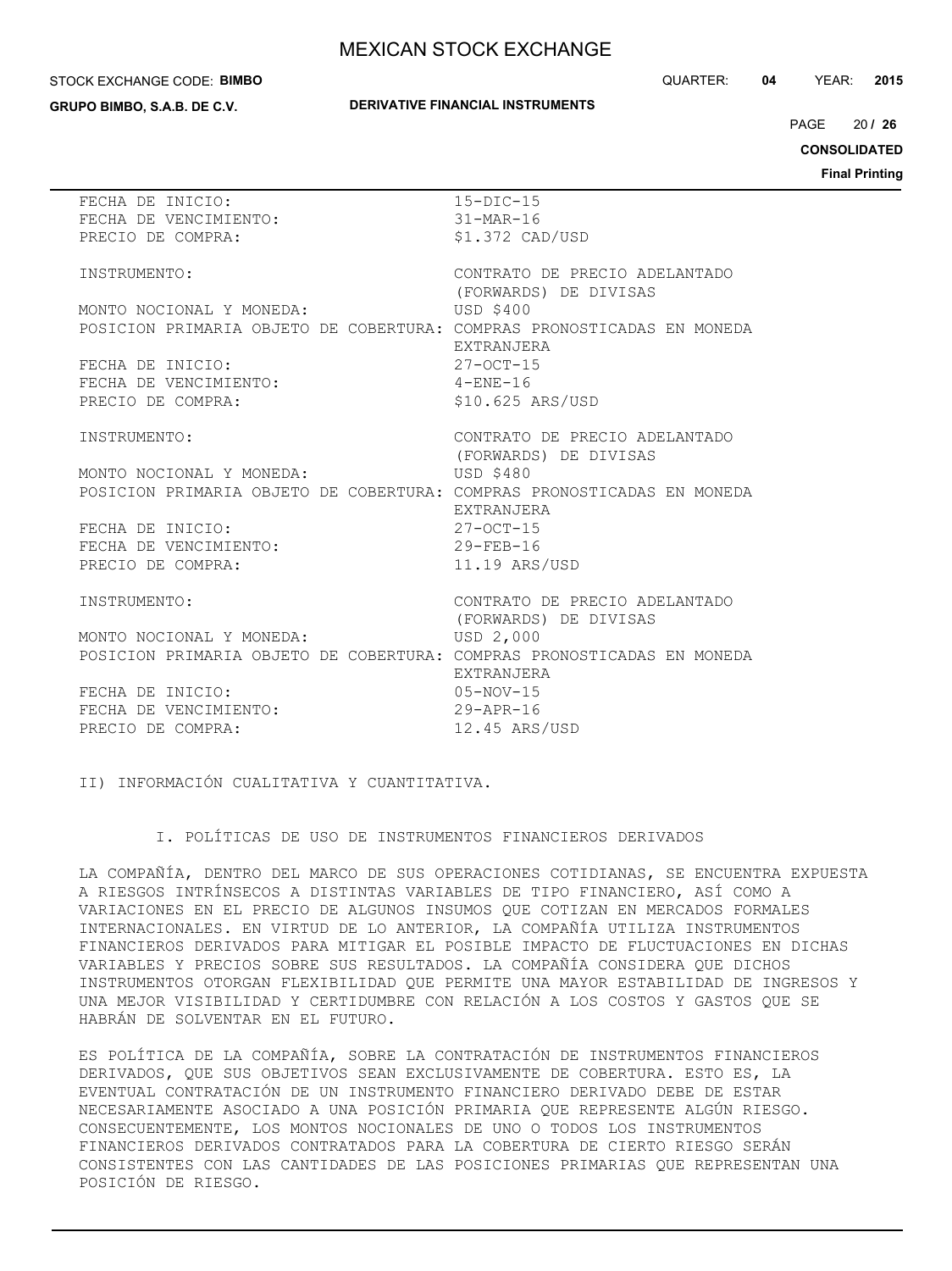#### STOCK EXCHANGE CODE: **BIMBO**

**GRUPO BIMBO, S.A.B. DE C.V.**

#### **DERIVATIVE FINANCIAL INSTRUMENTS**

QUARTER: **04** YEAR: **2015**

21 PAGE **/ 26**

#### **CONSOLIDATED**

#### **Final Printing**

LA COMPAÑÍA NO REALIZA OPERACIONES EN LAS QUE EL BENEFICIO PRETENDIDO O FIN PERSEGUIDO SEAN LOS INGRESOS POR PRIMAS. SI LA COMPAÑÍA DECIDE LLEVAR A CABO UNA ESTRATEGIA DE COBERTURA EN DONDE SE COMBINEN OPCIONES, EL PAGO NETO DE LAS PRIMAS ASOCIADAS DEBERÁ REPRESENTAR UN EGRESO PARA LA COMPAÑÍA.

OBJETIVOS PARA CELEBRAR OPERACIONES CON DERIVADOS

EL OBJETIVO PARA CELEBRAR OPERACIONES CON DERIVADOS ES ÚNICAMENTE DE COBERTURA. EN RELACIÓN CON LAS OPERACIONES DERIVADAS ASOCIADAS A MATERIAS PRIMAS (COMMODITIES), LA COMPAÑÍA ADQUIERE FUTUROS DE MATERIAS PRIMAS QUE COTIZAN INTERNACIONALMENTE EN MERCADOS RECONOCIDOS COMO MECANISMO DE COMPRA. ASÍ MISMO, BUSCA MINIMIZAR LOS RIESGOS DE VARIACIÓN EN LOS PRECIOS INTERNACIONALES DE SUS INSUMOS, PRINCIPALMENTE EL TRIGO, Y DAR LA MAYOR CERTEZA POSIBLE A SUS COSTOS FUTUROS.

EN EL CASO DE OTROS INSTRUMENTOS FINANCIEROS DERIVADOS ASOCIADOS A UNA POSICIÓN PRIMARIA -PASIVA O ACTIVA- DE CARÁCTER FINANCIERO, EL OBJETIVO ES MITIGAR EL RIESGO ASOCIADO A FLUCTUACIONES EN TIPOS DE CAMBIO Y EN TASAS DE INTERÉS QUE PUDIERAN AFECTAR DESFAVORABLEMENTE EL VALOR DE DICHOS ACTIVOS O PASIVOS.

#### INSTRUMENTOS UTILIZADOS

LOS INSTRUMENTOS FINANCIEROS DERIVADOS QUE UTILIZA PRINCIPALMENTE SON:

A) CONTRATOS MEDIANTE LOS CUALES SE ESTABLECE LA OBLIGACIÓN BILATERAL DE INTERCAMBIAR FLUJOS DE EFECTIVO EN FECHAS FUTURAS PREESTABLECIDAS, SOBRE UN VALOR NOMINAL O DE REFERENCIA (SWAPS):

1. DE TASAS DE INTERÉS (INTEREST RATE SWAPS) PARA EQUILIBRAR LA MEZCLA DE TASAS DE SUS PASIVOS FINANCIEROS ENTRE TASAS FIJAS Y VARIABLES.

2. DE MONEDAS (CROSS CURRENCY SWAPS) PARA TRANSFORMAR LA MONEDA EN LA QUE SE ENCUENTRA DENOMINADO TANTO EL CAPITAL COMO LOS INTERESES DE UN PASIVO FINANCIERO.

- B) CONTRATOS DE PRECIO ADELANTADO (FORWARDS) DE DIVISAS;
- C) OPCIONES DE COMPRA DE DIVISAS (CALLS);
- D) FUTUROS DE MATERIAS PRIMAS;
- E) OPCIONES SOBRE FUTUROS DE MATERIAS PRIMAS; Y
- F) SWAPS DE INSUMOS

## ESTRATEGIAS DE COBERTURA

LA COMPAÑÍA, A TRAVÉS DE LAS ÁREAS RESPONSABLES, DETERMINA LOS MONTOS Y PARÁMETROS OBJETIVO SOBRE POSICIONES PRIMARIAS PARA LAS QUE SE CONTRATARÁ UN INSTRUMENTO FINANCIERO DERIVADO DE COBERTURA, Y LOGRAR ASÍ COMPENSAR UNO O MÁS DE LOS RIESGOS FINANCIEROS GENERADOS POR UNA TRANSACCIÓN O CONJUNTO DE TRANSACCIONES ASOCIADAS CON LA POSICIÓN PRIMARIA. LA FINALIDAD PRIMORDIAL ES LOGRAR UNA POSICIÓN NEUTRAL Y EQUILIBRADA CON RELACIÓN A LA EXPOSICIÓN AL RIESGO DE UNA CIERTA VARIABLE FINANCIERA.

EN VIRTUD DE QUE TODAS LAS VARIABLES A LAS QUE LA COMPAÑÍA SE ENCUENTRA EXPUESTA GUARDAN UN COMPORTAMIENTO DINÁMICO, LAS ESTRATEGIAS DE COBERTURA SON VALORADAS Y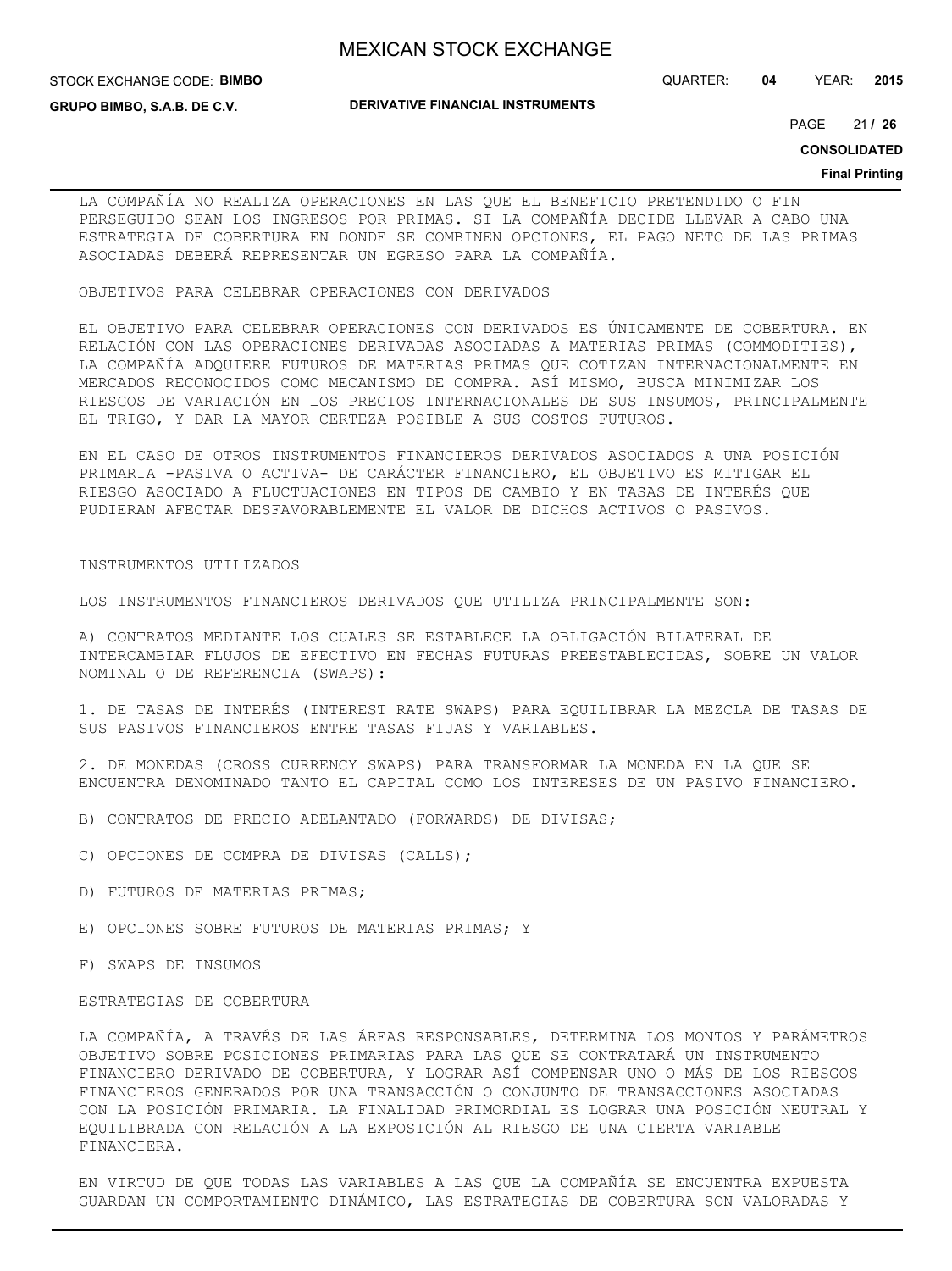**GRUPO BIMBO, S.A.B. DE C.V.**

QUARTER: **04** YEAR: **2015**

**DERIVATIVE FINANCIAL INSTRUMENTS**

22 PAGE **/ 26**

**CONSOLIDATED**

**Final Printing**

MONITOREADAS, DE MANERA FORMAL, CONTINUAMENTE.

MERCADOS DE NEGOCIACIÓN Y CONTRAPARTES ELEGIBLES

LAS OPERACIONES CON INSTRUMENTOS FINANCIEROS DERIVADOS RELACIONADOS A MATERIAS PRIMAS SON MAYORMENTE CELEBRADAS EN LOS SIGUIENTES MERCADOS RECONOCIDOS:

- A. MINNEAPOLIS GRAIN EXCHANGE (MGE)
- B. KANSAS CITY BOARD OF TRADE (KCBOT)
- C. CHICAGO BOARD OF TRADE (CBOT)
- D. NEW YORK MERCANTILE EXCHANGE (NYMEX)

DE IGUAL MODO SE HAN REALIZADO OPERACIONES BILATERALES LIGADAS A LA COBERTURA DE MATERIAS PRIMAS.

LAS OPERACIONES CON INSTRUMENTOS FINANCIEROS DERIVADOS RELACIONADOS A TASAS DE INTERÉS,TIPO DE CAMBIO Y ALGUNOS INSUMOS SON CONTRATADAS BILATERALMENTE, OVER THE COUNTER ("OTC") CON CONTRAPARTES ACEPTADAS Y ACEPTABLES PARA LA COMPAÑÍA, CON LAS CUALES ADEMÁS SE MANTIENE UNA AMPLIA Y CONTINUA RELACIÓN COMERCIAL.

ESTAS CONTRAPARTES SON ACEPTABLES EN VIRTUD DE QUE CUENTAN CON UNA SOLVENCIA SUFICIENTE - MEDIDA DE ACUERDO A LA CALIFICACIÓN DE "RIESGO DE CONTRAPARTE" DE STANDARD & POOR´S- PARA SUS OBLIGACIONES EN MONEDA LOCAL DE CORTO Y LARGO PLAZO, Y MONEDA EXTRANJERA DE CORTO Y LARGO PLAZO. LAS PRINCIPALES CONTRAPARTES CON LAS QUE LA COMPAÑÍA TIENE CONTRATOS PARA REALIZAR OPERACIONES FINANCIERAS DERIVADAS BILATERALES SON:

BANCO NACIONAL DE MÉXICO, S.A.; BBVA BANCOMER, S.A.; BARCLAYS BANK, PLC W. LONDON; BANK OF AMERICA MÉXICO, S.A.; CITIBANK N.A.; MERRYL LYNCH CAPITAL SERVICES, INC.; HSBC BANK, ING CAPITAL MARKETS, LLC.; JP MORGAN CHASE BANK, N.A.; BANCO SANTANDER, S.A.; MIZUHO CORPORATE BANK, LTD. MIZUHO CAPITAL MARKETS CORPORATION; THE BANK OF TOKYO MITSUBISHI UFJ, LTD.; MACQUARIE BANK LIMITED Y CARGILL, INCORPORATED.

POLÍTICAS PARA LA DESIGNACIÓN DE AGENTES DE CÁLCULO O VALUACIÓN

DE CONFORMIDAD CON LOS CONTRATOS MARCO QUE AMPARAN LAS OPERACIONES FINANCIERAS DERIVADAS QUE SE REFLEJAN EN EL REPORTE TRIMESTRAL, LOS AGENTES DE CÁLCULO DESIGNADOS SON LAS CONTRAPARTES CORRESPONDIENTES.

LA COMPAÑÍA SE RESERVA EL DERECHO DE IMPUGNAR CUALQUIER CÁLCULO O VALUACIÓN REALIZADA POR LA CONTRAPARTE. ESTA IMPUGNACIÓN PERMITE LA VALIDACIÓN O SUSTITUCIÓN DEL CÁLCULO DE LA CONTRAPARTE POR AQUÉL DE UN TERCERO, INSTITUCIÓN FINANCIERA DE PRESTIGIO RECONOCIDO Y CON DOMICILIO EN LA CIUDAD DE MÉXICO.

PRINCIPALES CONDICIONES O TÉRMINOS DE LOS CONTRATOS

TODAS LAS OPERACIONES CON INSTRUMENTOS FINANCIEROS DERIVADOS SE EFECTÚAN AL AMPARO DE UN CONTRATO MARCO ESTANDARIZADO Y DEBIDAMENTE FORMALIZADO POR LOS REPRESENTANTES LEGALES DE LA COMPAÑÍA Y DE LAS INSTITUCIONES FINANCIERAS CONTRAPARTES.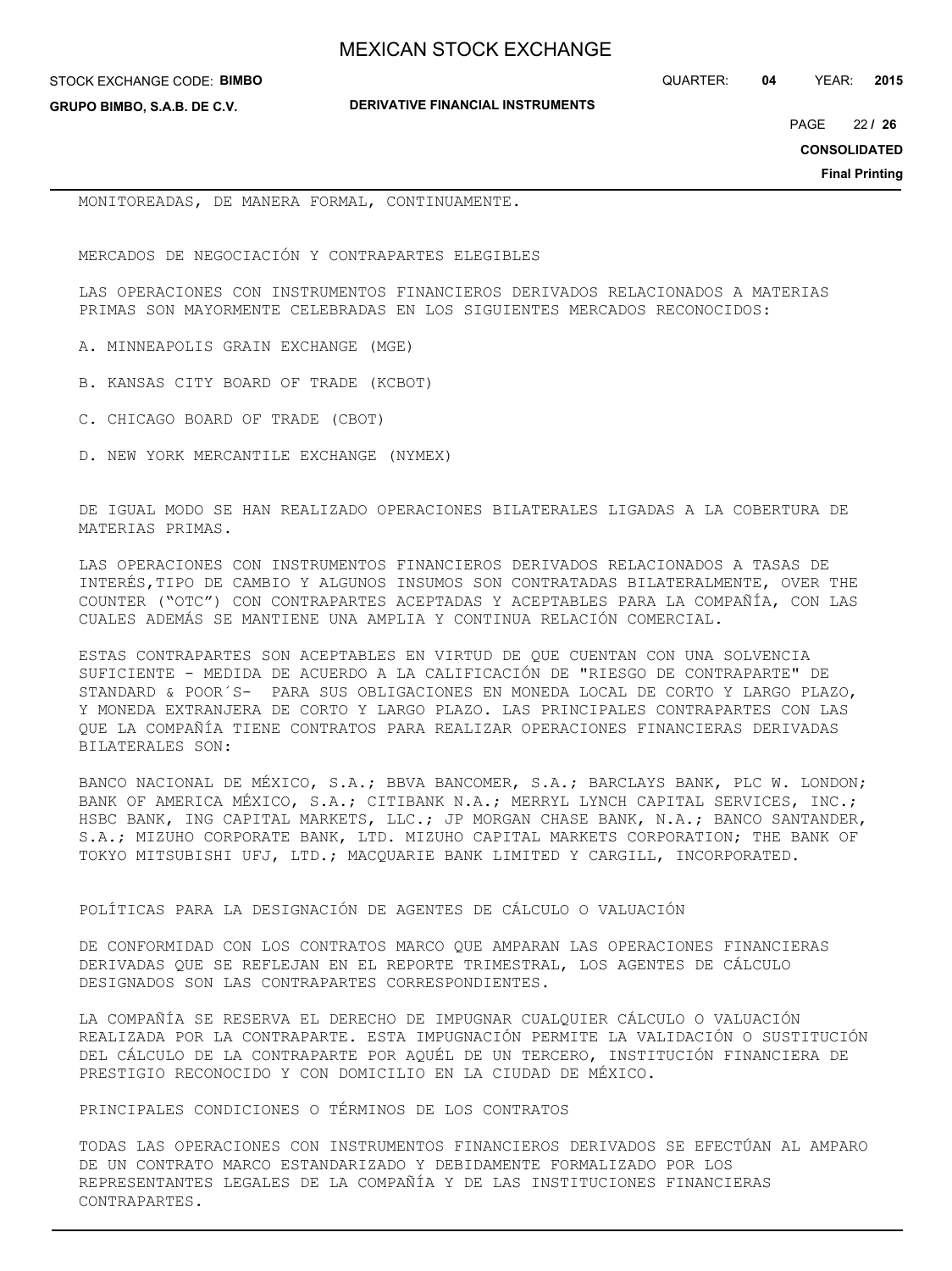#### STOCK EXCHANGE CODE: **BIMBO**

QUARTER: **04** YEAR: **2015**

**GRUPO BIMBO, S.A.B. DE C.V.**

## **DERIVATIVE FINANCIAL INSTRUMENTS**

23 PAGE **/ 26**

**CONSOLIDATED**

**Final Printing**

LOS SUPLEMENTOS Y ANEXOS CORRESPONDIENTES A DICHOS CONTRATOS MARCO ESTABLECEN LAS CONDICIONES DE LIQUIDACIÓN Y DEMÁS TÉRMINOS RELEVANTES DE ACUERDO CON LOS USOS Y PRÁCTICAS DEL MERCADO MEXICANO.

POLÍTICAS DE MÁRGENES, COLATERALES Y LÍNEAS DE CRÉDITO

ALGUNOS DE LOS CONTRATOS MARCO, SUPLEMENTOS Y ANEXOS A TRAVÉS DE LOS CUALES SE REALIZAN OPERACIONES FINANCIERAS DERIVADAS BILATERALES ACTUALMENTE CONTEMPLAN EL ESTABLECIMIENTO DE DEPÓSITOS EN EFECTIVO O VALORES PARA GARANTIZAR EL PAGO DE OBLIGACIONES GENERADAS POR DICHOS CONTRATOS. LOS LÍMITES DE CRÉDITO QUE LA COMPAÑÍA MANTIENE CON SUS CONTRAPARTES SON SUFICIENTEMENTE AMPLIOS PARA SOPORTAR SU OPERACIÓN ACTUAL.

ACTUALMENTE, LA COMPAÑÍA MANTIENE DEPÓSITOS DE EFECTIVO COMO GARANTÍA DE PAGO DE OBLIGACIONES GENERADAS POR ALGUNOS DERIVADOS FINANCIEROS.

CON RELACIÓN A LOS CONTRATOS DE FUTUROS ASOCIADOS A MATERIAS PRIMAS QUE SE CELEBRAN EN MERCADOS RECONOCIDOS E INTERNACIONALES, LA COMPAÑÍA ESTÁ SUJETA A LAS REGLAS DE DICHOS MERCADOS. ESTAS REGLAS INCLUYEN, ENTRE OTRAS, CUBRIR EL MARGEN INICIAL PARA OPERAR CONTRATOS DE FUTUROS, ASÍ COMO LAS SUBSECUENTES LLAMADAS DE MARGEN REQUERIDAS A LA COMPAÑÍA.

PROCESOS Y NIVELES DE AUTORIZACIÓN REQUERIDOS POR TIPO DE OPERACIÓN

EL DISEÑO E IMPLEMENTACIÓN DE LA ESTRATEGIA DE CONTRATACIÓN DE INSTRUMENTOS FINANCIEROS DERIVADOS RECAE FORMALMENTE EN DOS ORGANISMOS:

 A) LA TESORERÍA CORPORATIVA, RESPONSABLE DE LA ADMINISTRACIÓN DE RIESGO DE TASAS DE INTERÉS, DE TIPO DE CAMBIO Y DE LIQUIDEZ.

 B) EL SUBCOMITÉ DE RIESGO DE MERCADO DE MATERIAS PRIMAS, ENCARGADO DE ADMINISTRAR EL RIESGO EN PRECIO DE MATERIAS PRIMAS.

AMBOS ORGANISMOS REPORTAN DE MANERA CONTINUA SUS ACTIVIDADES A LA DIRECCIÓN DE ADMINISTRACIÓN DE RIESGOS DE NEGOCIO.

LA DIRECCIÓN DE ADMINISTRACIÓN DE RIESGOS, A SU VEZ, REPORTA LAS POSICIONES DE RIESGO DE LA COMPAÑÍA AL COMITÉ DE AUDITORÍA Y AL COMITÉ DIRECTIVO.

PROCEDIMIENTOS DE CONTROL INTERNO PARA ADMINISTRAR LA EXPOSICIÓN A RIESGOS DE MERCADO Y LIQUIDEZ EN LAS POSICIONES DE INSTRUMENTOS FINANCIEROS DERIVADOS

A) ADMINISTRACIÓN DE RIESGO DE TASAS DE INTERÉS Y TIPO DE CAMBIO

EL DISEÑO DE LA ESTRATEGIA GENERAL DE INSTRUMENTOS FINANCIEROS DERIVADOS ES RESPONSABILIDAD DE LA TESORERÍA CORPORATIVA.

EN EL DESEMPEÑO DE SUS FUNCIONES, LA TESORERÍA CORPORATIVA ATIENDE LOS SIGUIENTES CRITERIOS:

 - DIVERSIFICACIÓN DE RIESGO EN LAS POSICIONES FINANCIERAS DE LA TESORERÍA CORPORATIVA

- CALIDAD DE CRÉDITO TANTO DE LOS INSTRUMENTOS COMO DE LAS CONTRAPARTES

- EXPOSICIÓN CORPORATIVA A LOS RIESGOS DE MERCADO

- LIQUIDEZ DE LA TESORERÍA CORPORATIVA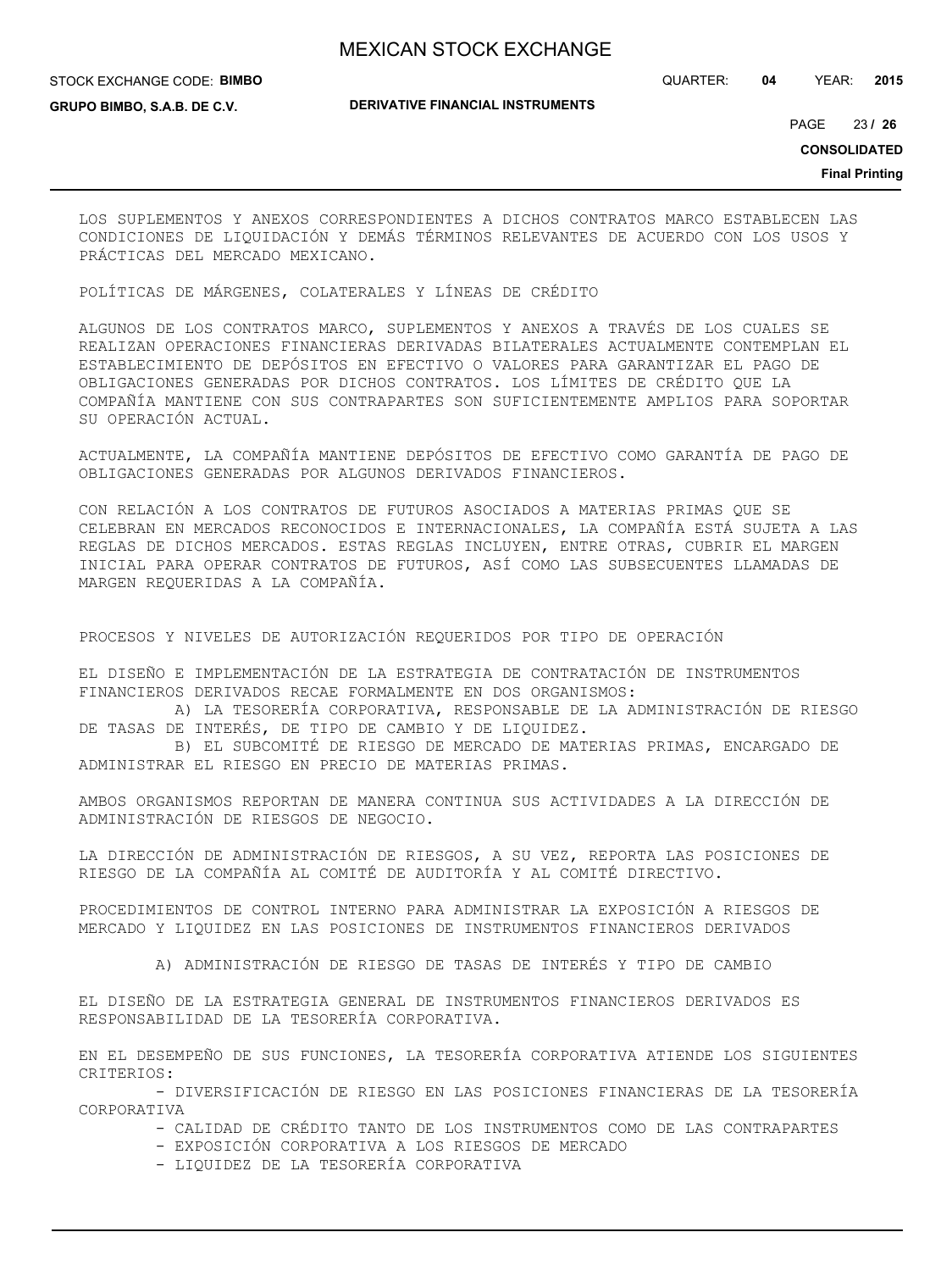| <b>MEXICAN STOCK EXCHANGE</b> |  |  |  |
|-------------------------------|--|--|--|
|-------------------------------|--|--|--|

STOCK EXCHANGE CODE: **BIMBO GRUPO BIMBO, S.A.B. DE C.V.**

**DERIVATIVE FINANCIAL INSTRUMENTS**

QUARTER: **04** YEAR: **2015**

24 PAGE **/ 26**

**CONSOLIDATED**

**Final Printing**

### B) ADMINISTRACIÓN DE RIESGO DE MATERIAS PRIMAS

CON RELACIÓN A LOS CONTRATOS DE FUTUROS Y OPCIONES DE MATERIAS PRIMAS, LA COMPAÑÍA CUENTA CON UN SUBCOMITÉ DE RIESGO DE MERCADO DE MATERIAS PRIMAS QUE EN EL DESEMPEÑO DE SUS FUNCIONES ATIENDE LOS SIGUIENTES CRITERIOS:

 - CONSISTENCIA DE LAS POSICIONES ABIERTAS DE LA COMPAÑÍA EN LOS MERCADOS DE FUTUROS CON LA ESTRATEGIA CORPORATIVA - VIGILANCIA DEL CUMPLIMIENTO DE LOS LÍMITES DE RIESGO AUTORIZADOS POR EL COMITÉ CORPORATIVO DE RIESGOS DE NEGOCIO

EXISTENCIA DE UN TERCERO INDEPENDIENTE QUE REVISE DICHOS PROCEDIMIENTOS

LA DIRECCIÓN DE AUDITORÍA INTERNA TIENE ENTRE SUS FUNCIONES EL CERTIFICAR QUE LAS OPERACIONES RELACIONADAS A LA ADMINISTRACIÓN DE RIESGOS DE LA COMPAÑÍA SE APEGUEN A LAS NORMAS Y PROCEDIMIENTOS ESTABLECIDOS. LA DIRECCIÓN DE AUDITORÍA INTERNA REPORTA A LA DIRECCIÓN GENERAL LAS DESVIACIONES CON RESPECTO A DICHAS NORMAS Y PROPONE ELEMENTOS DE MEJORA AL PROCEDIMIENTO DE ADMINISTRACIÓN DE RIESGOS.

ADICIONALMENTE, ESTOS PROCEDIMIENTOS SON DISCUTIDOS CON AUDITORES EXTERNOS QUIENES VALIDAN LA CORRECTA APLICACIÓN CONTABLE DEL EFECTO EN RESULTADOS Y BALANCE DE DICHAS OPERACIONES.

INTEGRACIÓN DE UNA DIRECCIÓN DE ADMINISTRACIÓN DE RIESGOS

COMO ÓRGANOS REGULADORES, LA COMPAÑÍA CUENTA CON LA DIRECCIÓN DE RIESGOS DE NEGOCIO CUYOS OBJETIVOS SON PRINCIPALMENTE:

- IDENTIFICAR, EVALUAR Y MONITOREAR LOS RIESGOS EXTERNOS E INTERNOS QUE PUDIERAN IMPACTAR SIGNIFICATIVAMENTE A LA COMPAÑÍA.

- PRIORIZAR RIESGOS.

- ASEGURAR LA ASIGNACIÓN Y SEGUIMIENTO DE LOS RIESGOS.

- VALIDAR ÓRGANOS Y/O RESPONSABLES DE SU ADMINISTRACIÓN.

 - VALIDAR AVANCES EN LA ADMINISTRACIÓN DE CADA UNO DE LOS RIESGOS PRIORITARIOS.

- RECOMENDAR ACCIONES A SEGUIR.

 - REPORTAR RIESGOS PRIORITARIOS Y AVANCES EN SU ADMINISTRACIÓN AL COMITÉ DIRECTIVO, COMITÉ DE AUDITORÍA Y JUNTA DE PLANEACIÓN.

II. DESCRIPCIÓN GENÉRICA SOBRE LAS TÉCNICAS Y POLÍTICAS DE VALUACIÓN

### TÉCNICAS Y POLÍTICAS DE VALUACIÓN

LA COMPAÑÍA VALÚA TODOS LOS INSTRUMENTOS DERIVADOS REGISTRADOS EN EL BALANCE GENERAL A VALOR RAZONABLE. LA DETERMINACIÓN DEL VALOR RAZONABLE ES REALIZADA POR LA INSTITUCIÓN CONTRAPARTE DE CADA TRANSACCIÓN DE ACUERDO CON SU PROPIA METODOLOGÍA Y MODELOS. LA COMPAÑÍA CONTINUAMENTE VALIDA EL CÁLCULO DEL VALOR RAZONABLE REPORTADO POR LA INSTITUCIÓN CONTRAPARTE UTILIZANDO ALGUNA DE LAS SIGUIENTES METODOLOGÍAS:

 A) CUANDO EL INSTRUMENTO FINANCIERO DERIVADO COTIZA EN MERCADOS RECONOCIDOS, LA VALIDACIÓN DEL VALOR RAZONABLE SE BASA EN LAS COTIZACIONES DE MERCADO PUBLICADAS POR DICHO MERCADO. ADICIONALMENTE, ESTOS PRECIOS PUEDEN SER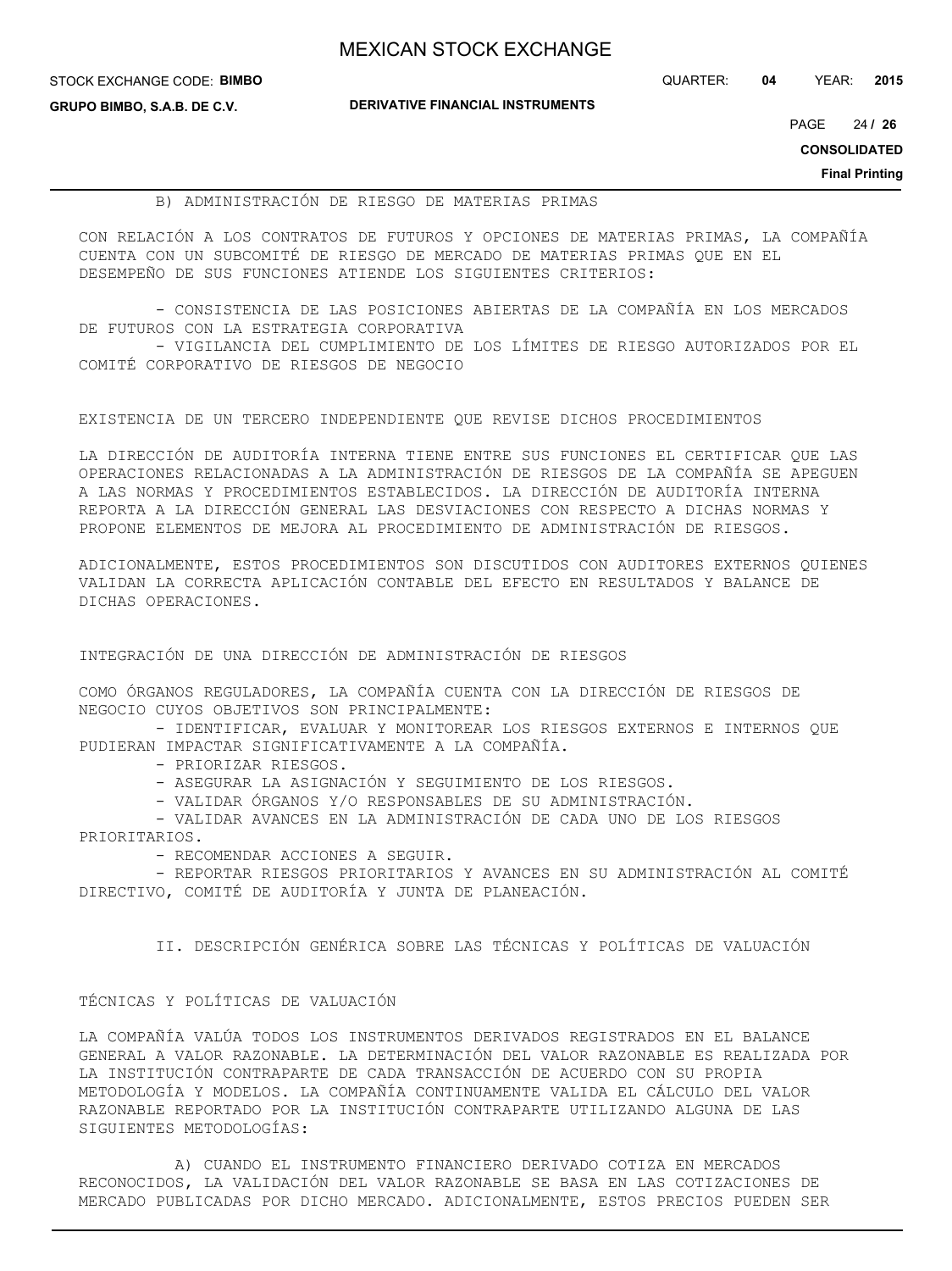STOCK EXCHANGE CODE: **BIMBO**

**GRUPO BIMBO, S.A.B. DE C.V.**

**DERIVATIVE FINANCIAL INSTRUMENTS**

25 PAGE **/ 26**

**CONSOLIDATED**

**Final Printing**

VERIFICADOS EN SISTEMAS DE INFORMACIÓN AMPLIAMENTE RECONOCIDOS Y UTILIZADOS (BLOOMBERG Y REUTERS).

 B) CUANDO EL INSTRUMENTO FINANCIERO DERIVADO NO COTIZA EN UN MERCADO RELEVANTE, SE EMPLEAN MODELOS RECONOCIDOS DE VALUACIÓN. DICHOS MODELOS PUEDEN SER: - MODELOS DESARROLLADOS INTERNAMENTE Y BASADOS EN METODOLOGÍAS SIMILARES A LAS UTILIZADAS POR EMPRESAS PROVEEDORAS DE PRECIOS. LA CONSISTENCIA DE LOS MODELOS INTERNOS CON LA METODOLOGÍA INCLUYE FÓRMULAS DE VALUACIÓN, VARIABLES DE MERCADO RELEVANTES Y PARÁMETROS TÉCNICOS. - TERCEROS CON LOS QUE LA COMPAÑÍA MANTIENE RELACIONES CONTRACTUALES PARA PROPORCIONAR VALUACIONES (PRICE VENDORS). - CALCULADORAS INCLUIDAS EN SISTEMAS DE INFORMACIÓN AMPLIAMENTE RECONOCIDOS Y UTILIZADOS (BLOOMBERG Y REUTERS).

### ACCIONES ESTABLECIDAS EN FUNCIÓN DE LA VALUACIÓN OBTENIDA

NO ESTÁ DENTRO DE LA POLÍTICA DE LA COMPAÑÍA EL DESHACER SUS OPERACIONES DE COBERTURA EN FUNCIÓN DEL VALOR RAZONABLE REPORTADO Y VERIFICADO MENSUALMENTE, SINO EN FUNCIÓN DE LA ESTRATEGIA GENERAL DEFINIDA PARA LAS VARIABLES DE MONEDA EXTRANJERA, TASAS DE INTERÉS Y MATERIAS PRIMAS.

## DETERMINACIÓN DE LA EFECTIVIDAD DE LA COBERTURA

LOS INSTRUMENTOS CONTRATADOS PARA LA COBERTURA DE PASIVOS FINANCIEROS MANTIENEN UNA COINCIDENCIA CON LAS CARACTERÍSTICAS CRÍTICAS DE LA POSICIÓN PRIMARIA. POR ESTA RAZÓN, Y DE ACUERDO CON LOS LINEAMIENTOS SEÑALADOS EN LAS NORMAS INTERNACIONALES (IFRS), SE CONSIDERA QUE LA EFECTIVIDAD DE LA COBERTURA GENERADA ES DE 100% UTILIZANDO DERIVADOS HIPOTÉTICOS PARA PROBARLO.

CON RESPECTO A LOS INSTRUMENTOS CONTRATADOS PARA LA COBERTURA DE MATERIAS PRIMAS, LA COMPAÑÍA REALIZA PRUEBAS DE EFECTIVIDAD RETROSPECTIVAS Y PROSPECTIVAS, TENIENDO COMO RESULTADO NIVELES DENTRO DE LOS RANGOS PERMITIDOS.

III) FUENTES INTERNAS Y EXTERNAS DE LIQUIDEZ QUE PUDIERAN SER UTILIZADAS PARA ATENDER REQUERIMIENTOS RELACIONADOS CON INSTRUMENTOS FINANCIEROS DERIVADOS

LA COMPAÑÍA CUBRE LOS REQUERIMIENTOS RELACIONADOS CON INSTRUMENTOS FINANCIEROS DERIVADOS CON BALANCES EN CAJA. LA PLANEACIÓN DE LIQUIDEZ DE LA COMPAÑÍA CONTEMPLA LOS FLUJOS RELACIONADOS A LOS INSTRUMENTOS DERIVADOS, ASÍ COMO UNA PREVISIÓN ESTADÍSTICA PARA LLAMADAS DE MARGEN Y OTROS EGRESOS.

ADICIONALMENTE, LA COMPAÑÍA MANTIENE ABIERTAS Y CALIFICADAS LÍNEAS DE CRÉDITO DE CORTO Y LARGO PLAZO, ALGUNAS DE ELLAS COMPROMETIDAS, CON INSTITUCIONES FINANCIERAS, QUE LE PERMITEN ASEGURAR SU CAPACIDAD DE PAGO PARA LAS OBLIGACIONES GENERADAS POR INSTRUMENTOS FINANCIEROS DERIVADOS.

IV) CAMBIOS EN LA EXPOSICIÓN A LOS PRINCIPALES RIESGOS IDENTIFICADOS Y EN LA ADMINISTRACIÓN DE LA MISMA

LOS RIESGOS IDENTIFICADOS SON LOS QUE SE RELACIONAN CON LAS VARIACIONES DE TIPO DE CAMBIO, TASAS DE INTERÉS Y PRECIO DE MATERIAS PRIMAS. DADA LA RELACIÓN DIRECTA QUE EXISTE ENTRE LAS POSICIONES PRIMARIAS Y LOS INSTRUMENTOS DE COBERTURA, Y QUE ESTOS